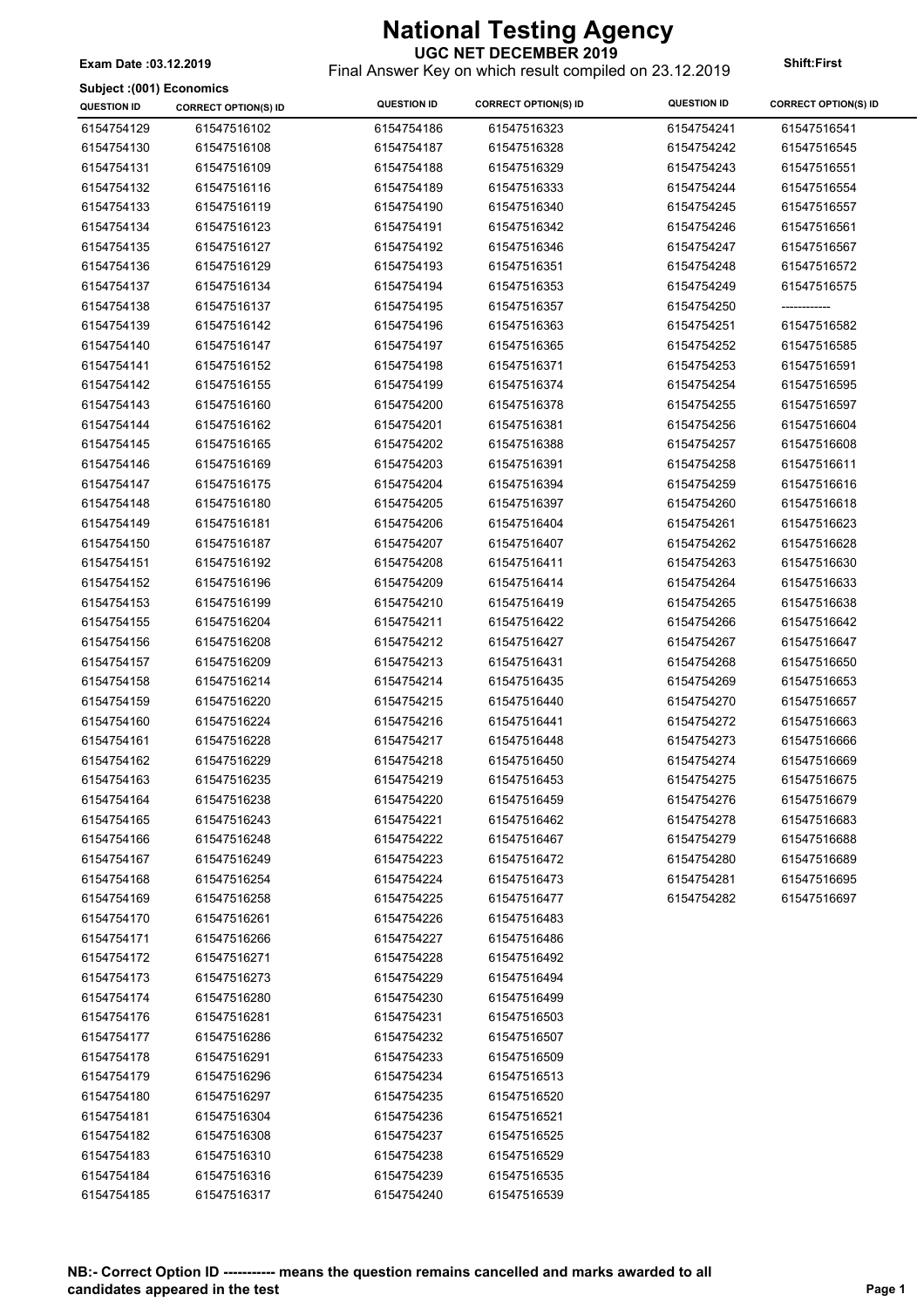Final Answer Key on which result compiled on 23.12.2019 **Exam Date :05.12.2019 Shift:Second**

|                    | Subject: (002) Political Science |                            |                             |                    |                             |
|--------------------|----------------------------------|----------------------------|-----------------------------|--------------------|-----------------------------|
| <b>QUESTION ID</b> | <b>CORRECT OPTION(S) ID</b>      | <b>QUESTION ID</b>         | <b>CORRECT OPTION(S) ID</b> | <b>QUESTION ID</b> | <b>CORRECT OPTION(S) ID</b> |
| 61547511364        | 61547544301                      | 61547511420                | 61547544523                 | 61547511474        | 61547544738                 |
| 61547511365        | 61547544308                      | 61547511421                | 61547544526                 | 61547511475        | 61547544744                 |
| 61547511366        | 61547544309                      | 61547511422                | 61547544531                 | 61547511476        | 61547544747                 |
| 61547511367        | 61547544315                      | 61547511423                | 61547544534                 | 61547511477        | 61547544749                 |
| 61547511368        | 61547544318                      | 61547511424                | 61547544537                 | 61547511478        | 61547544754                 |
| 61547511369        | 61547544323                      | 61547511425                | 61547544542                 | 61547511479        | 61547544757                 |
| 61547511370        | 61547544325                      | 61547511426                | 61547544545                 | 61547511480        | 61547544764                 |
| 61547511371        | 61547544330                      | 61547511427                | 61547544549                 | 61547511481        | 61547544765                 |
| 61547511372        | 61547544334                      | 61547511428                | 61547544553                 | 61547511482        | 61547544770                 |
| 61547511373        | 61547544338                      | 61547511429                | 61547544557                 | 61547511483        | 61547544773                 |
| 61547511374        |                                  | 61547511430                | 61547544562                 | 61547511484        | 61547544778                 |
| 61547511375        | 61547544347                      | 61547511431                | 61547544565                 | 61547511485        | 61547544782                 |
| 61547511376        | 61547544351                      | 61547511432                | 61547544572                 | 61547511486        | 61547544787                 |
| 61547511377        | 61547544354                      | 61547511433                | 61547544576                 | 61547511487        | 61547544790                 |
| 61547511378        | 61547544360                      | 61547511434                | 61547544577                 | 61547511488        | 61547544796                 |
| 61547511379        | 61547544362                      | 61547511435                | 61547544581                 | 61547511489        | 61547544797                 |
| 61547511380        | 61547544366                      | 61547511436                | 61547544588                 | 61547511490        | 61547544801                 |
| 61547511381        | 61547544369                      | 61547511437                | 61547544592                 | 61547511491        | 61547544806                 |
| 61547511382        | 61547544373                      | 61547511438                | 61547544594                 | 61547511492        | 61547544810                 |
| 61547511383        | 61547544380                      | 61547511439                | 61547544599                 | 61547511493        | 61547544814                 |
| 61547511384        | 61547544383                      | 61547511440                | 61547544603                 | 61547511494        | 61547544817                 |
| 61547511385        | 61547544386                      | 61547511441                | 61547544606                 | 61547511495        | 61547544821                 |
| 61547511386        | 61547544389                      | 61547511442                | 61547544610                 | 61547511496        | 61547544828                 |
| 61547511387        | 61547544395                      | 61547511443                | 61547544613,                | 61547511497        | 61547544832                 |
| 61547511388        | 61547544397                      |                            | 61547544614                 | 61547511498        | ------------                |
| 61547511389        | 61547544402                      | 61547511444                | 61547544619                 | 61547511499        | 61547544837                 |
| 61547511390        | 61547544408                      | 61547511445                | 61547544621                 | 61547511500        | 61547544842                 |
| 61547511391        | 61547544409                      | 61547511446                | 61547544625                 | 61547511501        | 61547544848                 |
| 61547511392        | 61547544415                      | 61547511447                | 61547544631                 | 61547511502        | 61547544849                 |
| 61547511393        | 61547544417                      | 61547511448                | 61547544635                 | 61547511503        | 61547544855                 |
| 61547511394        | 61547544423                      | 61547511449                | 61547544640                 | 61547511504        | 61547544857                 |
| 61547511395        | 61547544426                      | 61547511450                | 61547544641                 | 61547511506        | 61547544861                 |
| 61547511396        | 61547544431                      | 61547511451                | 61547544646                 | 61547511507        | 61547544868                 |
| 61547511397        | 61547544433                      | 61547511452                | 61547544650                 | 61547511508        | 61547544872                 |
| 61547511398        | 61547544439                      | 61547511453                | 61547544653                 | 61547511509        | 61547544875                 |
| 61547511399        | 61547544442                      | 61547511454                | 61547544658                 | 61547511510        | 61547544879                 |
| 61547511400        | 61547544448                      | 61547511455                | 61547544661                 | 61547511512        | 61547544881                 |
| 61547511401        | 61547544450                      | 61547511456                | 61547544667                 | 61547511513        | 61547544885                 |
| 61547511402        | 61547544454                      | 61547511457                | 61547544669                 | 61547511514        | 61547544892                 |
| 61547511403        | 61547544460                      | 61547511458                | 61547544675                 | 61547511515        | 61547544893                 |
| 61547511404        | 61547544462                      | 61547511459                | 61547544677                 | 61547511516        | 61547544900                 |
| 61547511405        | 61547544468                      | 61547511460                | 61547544681                 |                    |                             |
| 61547511406        | 61547544469                      | 61547511461                | 61547544687                 |                    |                             |
| 61547511407        | 61547544476                      | 61547511462                | 61547544689                 |                    |                             |
| 61547511408        | 61547544478                      |                            | 61547544696                 |                    |                             |
| 61547511410        | 61547544482                      | 61547511463<br>61547511464 |                             |                    |                             |
| 61547511411        | 61547544486                      |                            | 61547544699                 |                    |                             |
| 61547511412        | 61547544491                      | 61547511465                | 61547544702                 |                    |                             |
| 61547511413        | 61547544496                      | 61547511466<br>61547511467 | 61547544705<br>61547544709  |                    |                             |
| 61547511414        | 61547544499                      |                            |                             |                    |                             |
| 61547511415        | 61547544501                      | 61547511468                | 61547544715                 |                    |                             |
| 61547511416        | 61547544508                      | 61547511469                | 61547544720                 |                    |                             |
| 61547511417        | 61547544511                      | 61547511470                | 61547544724                 |                    |                             |
| 61547511418        |                                  | 61547511471                | 61547544728                 |                    |                             |
| 61547511419        | 61547544516<br>61547544519       | 61547511472                | 61547544729                 |                    |                             |
|                    |                                  | 61547511473                | 61547544733                 |                    |                             |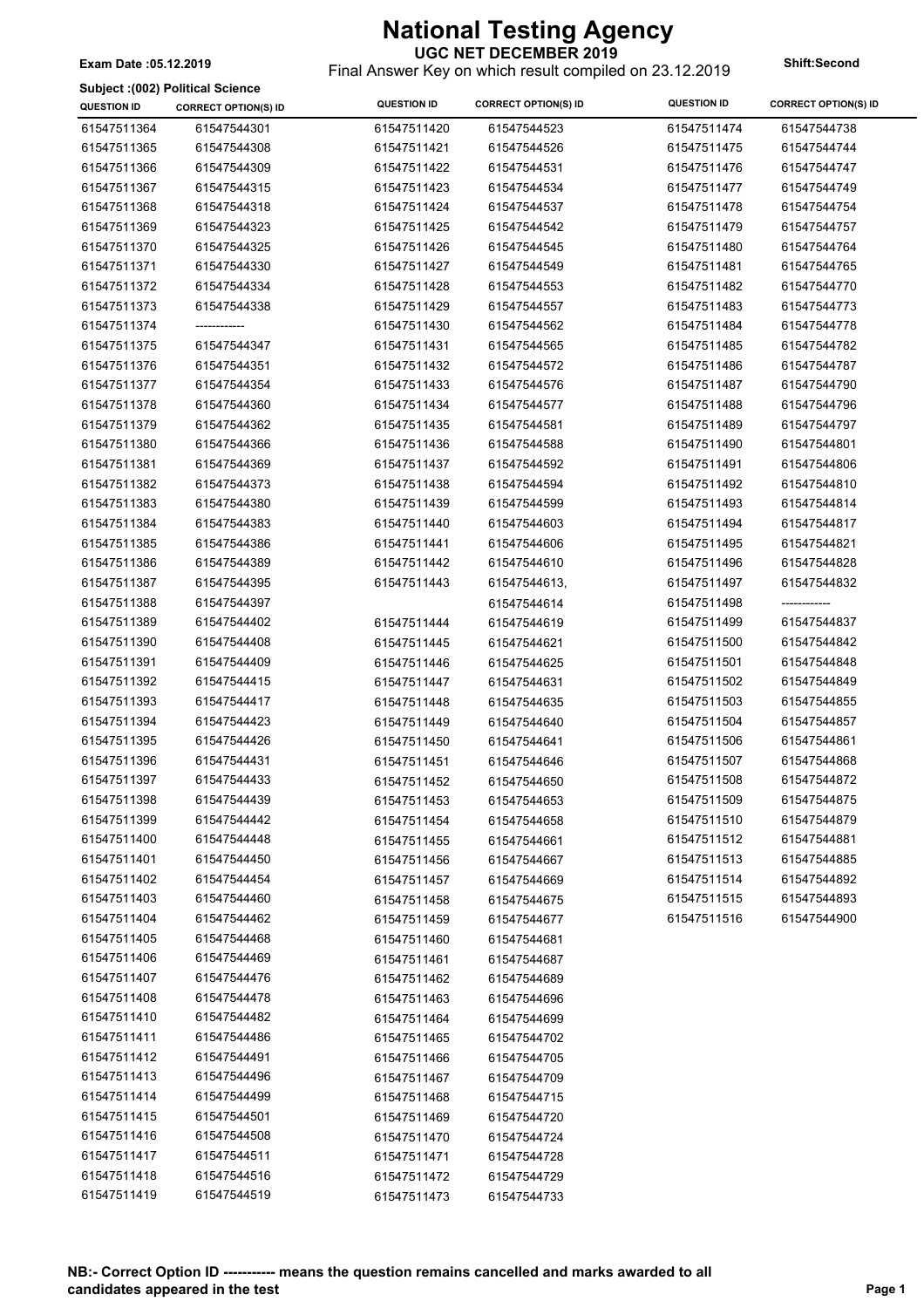Final Answer Key on which result compiled on 23.12.2019 **Exam Date :04.12.2019 Shift:Second**

**Subject :(003) Philosophy**

| ounlent flood Limesobily<br><b>QUESTION ID</b> | <b>CORRECT OPTION(S) ID</b> | <b>QUESTION ID</b> | <b>CORRECT OPTION(S) ID</b> | <b>QUESTION ID</b> | <b>CORRECT OPTION(S) ID</b> |
|------------------------------------------------|-----------------------------|--------------------|-----------------------------|--------------------|-----------------------------|
| 6154757054                                     | -------------               | 6154757109         | 61547527717                 | 6154757164         | 61547527938                 |
| 6154757055                                     | 61547527506                 | 6154757110         | 61547527724                 | 6154757165         | 61547527943                 |
| 6154757056                                     | 61547527510                 | 6154757111         | 61547527727                 | 6154757166         | 61547527946                 |
| 6154757057                                     | 61547527513                 | 6154757112         | 61547527732                 | 6154757167         | 61547527951                 |
| 6154757058                                     | 61547527520                 | 6154757113         | 61547527734                 | 6154757168         | 61547527954                 |
| 6154757059                                     | 61547527523                 | 6154757114         | 61547527738                 | 6154757169         | 61547527958                 |
| 6154757060                                     | 61547527526                 | 6154757115         | 61547527743                 | 6154757170         | 61547527962                 |
| 6154757061                                     | 61547527531                 | 6154757116         | 61547527748                 | 6154757171         | 61547527966                 |
| 6154757062                                     | 61547527535                 | 6154757117         | 61547527750                 | 6154757172         | 61547527971                 |
| 6154757063                                     | 61547527539                 | 6154757118         | 61547527754                 | 6154757173         | 61547527974                 |
| 6154757064                                     | 61547527542                 | 6154757119         | 61547527758                 | 6154757174         | 61547527977                 |
| 6154757065                                     | 61547527545                 | 6154757120         | 61547527763                 | 6154757175         | 61547527981                 |
| 6154757066                                     | 61547527549                 | 6154757121         | 61547527768                 | 6154757176         | 61547527988                 |
| 6154757067                                     | 61547527556                 | 6154757122         | 61547527770                 | 6154757177         | 61547527989                 |
| 6154757068                                     | 61547527560                 | 6154757123         | 61547527774                 | 6154757178         | 61547527993                 |
| 6154757069                                     | 61547527562                 | 6154757124         | 61547527780                 | 6154757179         | 61547527997                 |
| 6154757070                                     | 61547527565                 | 6154757125         | 61547527782                 | 6154757180         | 61547528004                 |
| 6154757071                                     | 61547527571                 | 6154757126         | 61547527785                 | 6154757181         | 61547528007                 |
| 6154757072                                     | 61547527576                 | 6154757127         | 61547527791                 | 6154757182         | 61547528010                 |
| 6154757073                                     | 61547527579                 | 6154757128         | 61547527794                 | 6154757183         | 61547528014                 |
| 6154757074                                     | 61547527584                 | 6154757129         | 61547527798                 | 6154757184         | 61547528018                 |
| 6154757075                                     | 61547527587                 | 6154757130         | 61547527802                 | 6154757185         | 61547528021                 |
| 6154757076                                     | 61547527590                 | 6154757131         | 61547527806                 | 6154757186         | 61547528028                 |
| 6154757077                                     | 61547527596                 | 6154757132         | 61547527810                 | 6154757187         | 61547528032                 |
| 6154757078                                     | 61547527598                 | 6154757133         | 61547527814                 | 6154757188         | 61547528036                 |
| 6154757079                                     | 61547527602                 | 6154757134         | 61547527818                 | 6154757189         | 61547528038                 |
| 6154757080                                     | 61547527606                 | 6154757135         | 61547527822                 | 6154757190         | 61547528042                 |
| 6154757081                                     | 61547527609                 | 6154757136         | 61547527827                 | 6154757191         | 61547528047                 |
| 6154757082                                     | 61547527613                 | 6154757137         | 61547527831                 | 6154757192         | 61547528051                 |
| 6154757083                                     | 61547527620                 | 6154757138         | 61547527835                 | 6154757193         | 61547528056                 |
| 6154757084                                     | 61547527622                 | 6154757139         | 61547527839                 | 6154757194         | 61547528057                 |
| 6154757085                                     | 61547527625                 | 6154757140         | 61547527842                 | 6154757196         | 61547528063                 |
| 6154757086                                     | 61547527632                 | 6154757141         | 61547527846                 | 6154757197         | 61547528068                 |
| 6154757087                                     | 61547527633                 | 6154757142         | 61547527851                 | 6154757198         | 61547528071                 |
| 6154757088                                     | 61547527639                 | 6154757143         | 61547527854                 | 6154757199         | 61547528074                 |
| 6154757089                                     | 61547527644                 | 6154757144         | 61547527858                 | 6154757200         | 61547528078                 |
| 6154757090                                     | 61547527647                 | 6154757145         | 61547527862                 | 6154757202         | 61547528083                 |
| 6154757091                                     | 61547527650                 | 6154757146         | 61547527868                 | 6154757203         | 61547528085                 |
| 6154757092                                     | 61547527653                 | 6154757147         | 61547527870                 | 6154757204         | 61547528090                 |
| 6154757093                                     | 61547527659                 | 6154757148         | 61547527873                 | 6154757205         | 61547528095                 |
| 6154757094                                     | 61547527663,                | 6154757149         | 61547527880                 | 6154757206         | 61547528098                 |
|                                                | 61547527664                 | 6154757150         | 61547527883                 |                    |                             |
| 6154757095                                     | 61547527667                 | 6154757151         | 61547527885                 |                    |                             |
| 6154757096                                     | 61547527669                 | 6154757152         | 61547527890                 |                    |                             |
| 6154757097                                     | 61547527675                 | 6154757153         | 61547527896                 |                    |                             |
| 6154757098                                     | 61547527677                 | 6154757154         | 61547527900                 |                    |                             |
| 6154757100                                     | 61547527683                 | 6154757155         | 61547527904                 |                    |                             |
| 6154757101                                     | 61547527686                 | 6154757156         | 61547527905                 |                    |                             |
| 6154757102                                     | 61547527691                 | 6154757157         | 61547527911                 |                    |                             |
| 6154757103                                     | 61547527696                 | 6154757158         | 61547527914                 |                    |                             |
| 6154757104                                     | 61547527697                 | 6154757159         | 61547527917                 |                    |                             |
| 6154757105                                     | 61547527704                 | 6154757160         | 61547527924                 |                    |                             |
| 6154757106                                     | 61547527707                 | 6154757161         | 61547527928                 |                    |                             |
| 6154757107                                     | 61547527712                 | 6154757162         | 61547527932                 |                    |                             |
| 6154757108                                     | 61547527713                 | 6154757163         | 61547527934                 |                    |                             |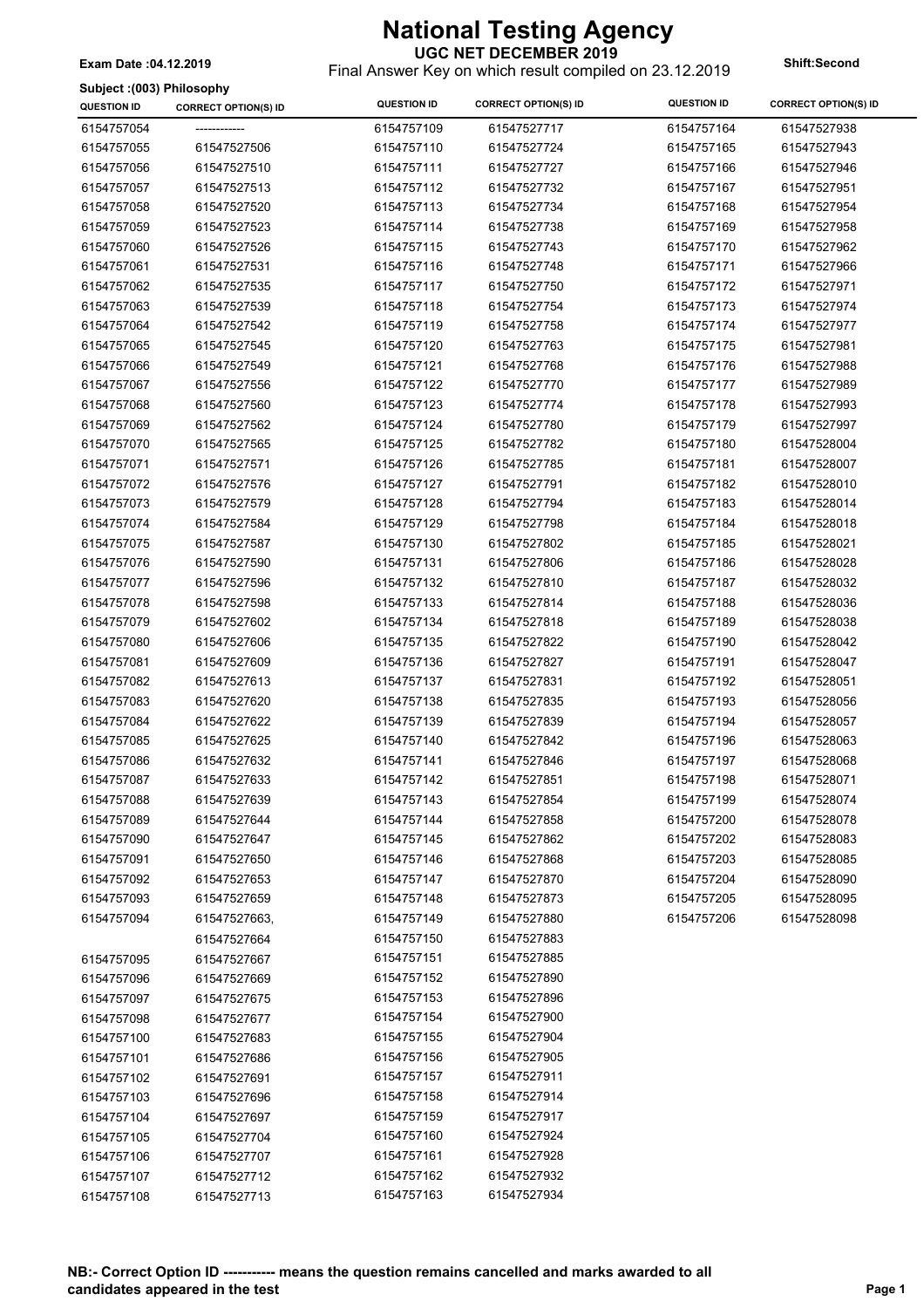**UGC NET DECEMBER 2019** Final Answer Key on which result compiled on 23.12.2019 **Exam Date :02.12.2019 Shift:Second**

 $\overline{\phantom{a}}$ 

#### **Subject :(004) Psychology**

| Subject : (004) Psychology |                             |                    |                             |                    |                             |
|----------------------------|-----------------------------|--------------------|-----------------------------|--------------------|-----------------------------|
| <b>QUESTION ID</b>         | <b>CORRECT OPTION(S) ID</b> | <b>QUESTION ID</b> | <b>CORRECT OPTION(S) ID</b> | <b>QUESTION ID</b> | <b>CORRECT OPTION(S) ID</b> |
| 6154752051                 | 6154758003                  | 6154752106         | 6154758213                  | 6154752161         | 6154758435                  |
| 6154752052                 | 6154758006                  | 6154752107         | 6154758218                  | 6154752162         | 6154758440                  |
| 6154752053                 | 6154758009                  | 6154752108         | 6154758223                  | 6154752163         | 6154758444                  |
| 6154752054                 | 6154758014                  | 6154752109         | 6154758226                  | 6154752164         | 6154758446                  |
| 6154752055                 | 6154758020                  | 6154752110         | 6154758229                  | 6154752165         | 6154758452                  |
| 6154752056                 | 6154758023                  | 6154752111         | 6154758235                  | 6154752166         | 6154758456                  |
| 6154752057                 | 6154758027                  | 6154752112         | 6154758239                  | 6154752167         | 6154758459                  |
| 6154752058                 | 6154758030                  | 6154752113         | 6154758241                  | 6154752168         | 6154758462                  |
| 6154752059                 | 6154758034                  | 6154752114         | 6154758248                  | 6154752169         | 6154758465                  |
| 6154752060                 | 6154758040                  | 6154752115         | 6154758251                  | 6154752170         | 6154758472                  |
| 6154752061                 | 6154758043                  | 6154752116         | 6154758255                  | 6154752171         | 6154758476                  |
| 6154752062                 | 6154758048                  | 6154752117         | 6154758258                  | 6154752172         | 6154758479                  |
| 6154752063                 | 6154758051                  | 6154752118         | 6154758263                  | 6154752173         | 6154758483                  |
| 6154752064                 | 6154758054                  | 6154752119         | 6154758265                  | 6154752174         | 6154758487                  |
| 6154752065                 | 6154758059                  | 6154752120         | 6154758270                  | 6154752175         | 6154758491                  |
| 6154752066                 | 6154758063                  | 6154752121         | 6154758276                  | 6154752176         | 6154758493                  |
| 6154752067                 | 6154758067                  | 6154752122         | 6154758279                  | 6154752177         | 6154758497                  |
| 6154752068                 | 6154758070                  | 6154752123         | 6154758283                  | 6154752178         | 6154758502                  |
| 6154752069                 | 6154758076                  | 6154752124         | 6154758288                  | 6154752179         | 6154758507                  |
| 6154752070                 | 6154758077                  | 6154752125         | 6154758292                  | 6154752180         | 6154758509                  |
| 6154752071                 | 6154758081                  | 6154752126         | 6154758295                  | 6154752181         | 6154758515                  |
| 6154752072                 | 6154758085                  | 6154752127         | 6154758300                  | 6154752182         | 6154758518                  |
| 6154752073                 | 6154758092                  | 6154752128         | 6154758302                  | 6154752183         | 6154758521                  |
|                            |                             |                    |                             |                    |                             |
| 6154752074                 | 6154758095                  | 6154752129         | 6154758307                  | 6154752184         | 6154758527                  |
| 6154752075                 | 6154758099                  | 6154752130         | 6154758310                  | 6154752185         | 6154758530                  |
| 6154752077                 | 6154758104                  | 6154752131         | 6154758314                  | 6154752186         | 6154758533                  |
| 6154752078                 | 6154758107                  | 6154752132         | 6154758319                  | 6154752187         | 6154758538                  |
| 6154752079                 | 6154758111                  | 6154752133         | 6154758322                  | 6154752188         | 6154758544                  |
| 6154752080                 | 6154758114                  | 6154752134         | 6154758327                  | 6154752189         | 6154758545                  |
| 6154752081                 | 6154758117                  | 6154752135         | 6154758329                  | 6154752190         | 6154758551                  |
| 6154752082                 | 6154758124                  | 6154752136         | 6154758334                  | 6154752191         | 6154758555                  |
| 6154752083                 | 6154758127                  | 6154752137         | 6154758340                  | 6154752192         | 6154758558                  |
| 6154752084                 | 6154758129,                 | 6154752138         | 6154758341                  | 6154752194         | 6154758563                  |
|                            | 6154758130,                 | 6154752139         | 6154758346                  | 6154752195         | 6154758567                  |
|                            | 6154758131                  | 6154752140         | 6154758350                  | 6154752196         | 6154758570                  |
| 6154752085                 | 6154758134                  | 6154752141         | 6154758356                  | 6154752197         | 6154758576                  |
| 6154752086                 | 6154758138                  | 6154752142         | 6154758359                  | 6154752198         | 6154758579                  |
| 6154752087                 | 6154758144                  | 6154752143         | 6154758363                  | 6154752200         | 6154758584                  |
| 6154752088                 | 6154758148                  | 6154752144         | 6154758367                  | 6154752201         | 6154758588                  |
| 6154752089                 | 6154758151                  | 6154752145         | 6154758372                  | 6154752202         | 6154758589                  |
| 6154752090                 | 6154758154                  | 6154752146         | 6154758373                  | 6154752203         | 6154758595                  |
| 6154752091                 | 6154758158                  | 6154752147         | 6154758379                  | 6154752204         | 6154758599                  |
| 6154752092                 | 6154758161                  | 6154752148         | 6154758382                  |                    |                             |
| 6154752093                 | 6154758168                  | 6154752149         | 6154758388                  |                    |                             |
| 6154752094                 | 6154758170                  | 6154752150         | 6154758389                  |                    |                             |
| 6154752095                 | 6154758174                  | 6154752151         | 6154758396                  |                    |                             |
| 6154752096                 | 6154758180                  | 6154752152         | 6154758398                  |                    |                             |
| 6154752098                 | 6154758182                  | 6154752153         | 6154758403                  |                    |                             |
| 6154752099                 | 6154758185                  | 6154752154         | 6154758408                  |                    |                             |
| 6154752100                 | 6154758191                  | 6154752155         | 6154758409                  |                    |                             |
| 6154752101                 | 6154758196                  | 6154752156         | 6154758414                  |                    |                             |
| 6154752102                 | 6154758199                  | 6154752157         | 6154758418                  |                    |                             |
| 6154752103                 | 6154758203                  | 6154752158         | 6154758423                  |                    |                             |
|                            |                             | 6154752159         | 6154758426                  |                    |                             |
| 6154752104                 | 6154758208                  | 6154752160         | 6154758429                  |                    |                             |
| 6154752105                 | 6154758212                  |                    |                             |                    |                             |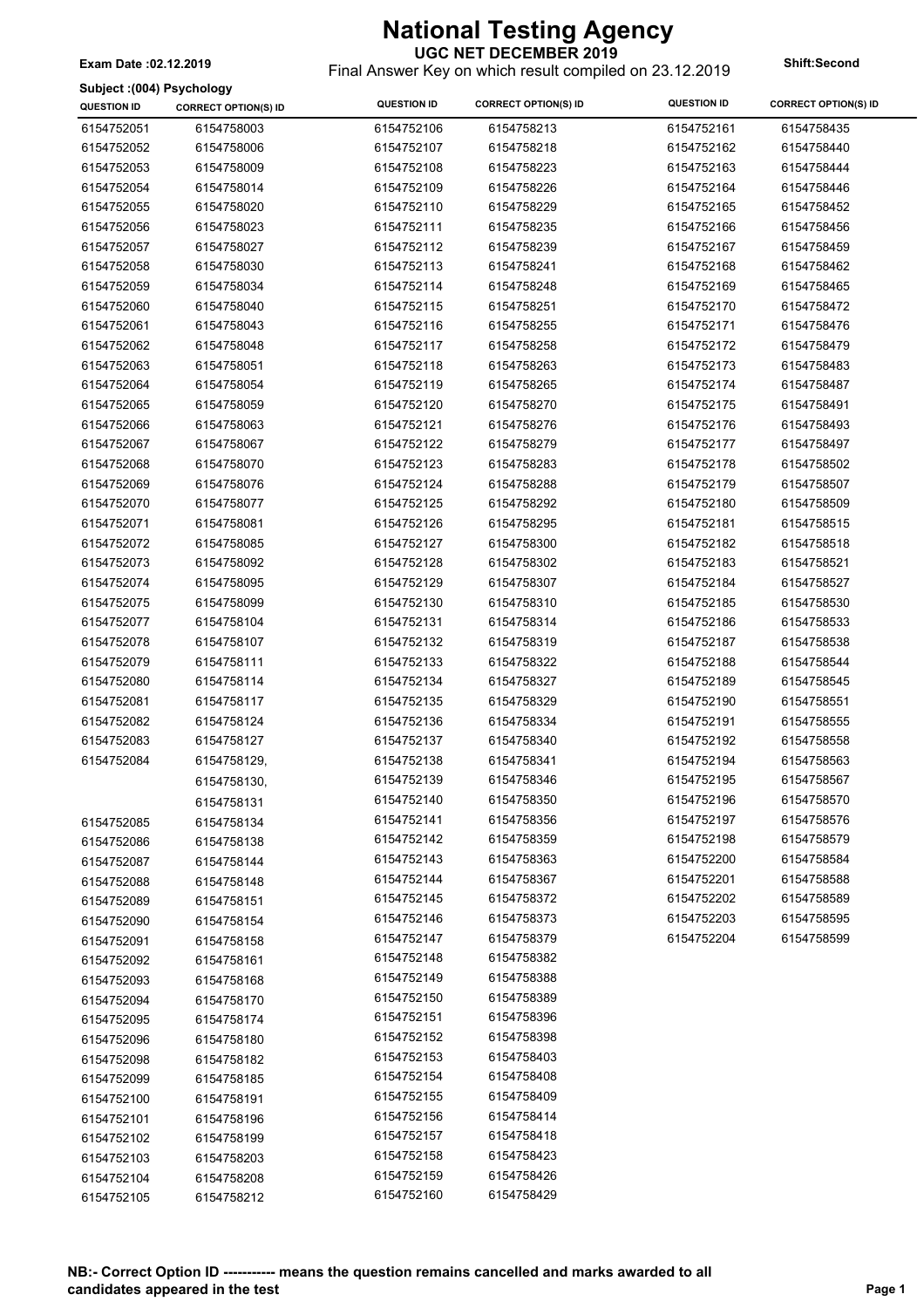**UGC NET DECEMBER 2019** Final Answer Key on which result compiled on 23.12.2019 **Exam Date :05.12.2019 Shift:Second**

**Subject :(005) Sociology**

| 61547534101<br>6154758804<br>6154758859<br>61547534543<br>6154758748<br>61547534322<br>6154758749<br>61547534108<br>6154758805<br>61547534328<br>6154758860<br>61547534548<br>6154758750<br>61547534109<br>6154758806<br>61547534330<br>6154758861<br>61547534550<br>6154758751<br>61547534115<br>6154758807<br>61547534334<br>6154758862<br>61547534554<br>6154758752<br>61547534118<br>6154758808<br>61547534338<br>6154758863<br>61547534560<br>61547534123<br>61547534343<br>6154758864<br>61547534562<br>6154758753<br>6154758809<br>6154758754<br>61547534125<br>6154758810<br>61547534345<br>6154758865<br>61547534565<br>6154758755<br>61547534130<br>6154758811<br>61547534351<br>6154758866<br>61547534569<br>6154758756<br>61547534134<br>6154758812<br>61547534355<br>6154758867<br>61547534574<br>6154758757<br>61547534138<br>6154758813<br>61547534360<br>6154758868<br>61547534577<br>6154758758<br>6154758814<br>61547534362<br>6154758869<br>61547534584<br>-------------<br>61547534147<br>6154758759<br>6154758815<br>61547534367<br>6154758870<br>61547534586<br>6154758760<br>61547534151<br>6154758816<br>61547534369<br>6154758871<br>61547534589<br>6154758761<br>6154758872<br>61547534154<br>6154758817<br>61547534375<br>61547534593<br>6154758762<br>61547534160<br>6154758818<br>61547534380<br>6154758873<br>61547534600<br>6154758763<br>61547534162<br>6154758819<br>61547534383<br>6154758874<br>61547534602<br>6154758764<br>61547534166<br>6154758820<br>61547534385<br>6154758875<br>61547534608<br>6154758765<br>61547534169<br>6154758821<br>61547534391<br>6154758876<br>61547534610<br>6154758766<br>61547534173<br>6154758822<br>61547534395<br>6154758877<br>61547534614<br>6154758767<br>61547534180<br>6154758823<br>61547534398<br>6154758878<br>61547534618<br>6154758768<br>61547534183<br>6154758824<br>61547534403<br>6154758879<br>61547534622<br>6154758769<br>61547534186<br>6154758825<br>61547534406<br>6154758880<br>61547534625<br>6154758770<br>61547534189<br>6154758826<br>61547534410<br>6154758881<br>61547534629<br>6154758771<br>61547534195<br>6154758827<br>61547534413<br>6154758882<br>61547534635<br>6154758772<br>61547534197<br>6154758828<br>61547534417<br>6154758883<br>61547534637<br>6154758773<br>61547534202<br>6154758829<br>61547534424<br>6154758884<br>61547534641<br>6154758830<br>6154758885<br>6154758774<br>61547534208<br>61547534426<br>61547534646<br>6154758775<br>61547534209<br>6154758831<br>61547534432<br>6154758886<br>61547534649<br>6154758776<br>61547534435<br>6154758887<br>61547534654<br>61547534215<br>6154758832<br>61547534439<br>6154758777<br>61547534217<br>6154758833<br>6154758888<br>61547534657<br>6154758778<br>61547534223<br>6154758834<br>61547534443<br>6154758890<br>61547534663<br>6154758779<br>61547534226<br>6154758835<br>61547534447<br>6154758891<br>61547534667<br>6154758780<br>61547534231<br>6154758892<br>61547534670<br>6154758836<br>61547534450<br>6154758781<br>61547534233<br>6154758837<br>61547534453<br>6154758893<br>61547534675<br>6154758782<br>61547534239<br>6154758838<br>61547534457<br>6154758894<br>61547534680<br>6154758783<br>61547534242<br>6154758839<br>61547534464<br>6154758896<br>61547534682<br>6154758784<br>61547534248<br>6154758840<br>61547534468<br>6154758897<br>61547534686<br>6154758785<br>61547534250<br>6154758841<br>61547534469<br>6154758898<br>61547534690<br>6154758786<br>61547534254<br>6154758842<br>61547534476<br>6154758899<br>61547534695<br>6154758787<br>61547534260<br>61547534477<br>6154758900<br>61547534699<br>6154758843<br>61547534262<br>61547534481<br>6154758788<br>6154758844<br>6154758789<br>61547534268<br>61547534488<br>6154758845<br>6154758790<br>61547534269<br>6154758846<br>61547534491<br>6154758791<br>61547534276<br>6154758847<br>61547534493<br>6154758792<br>61547534278<br>6154758848<br>61547534499<br>6154758794<br>61547534282<br>6154758849<br>61547534503<br>6154758795<br>61547534286<br>61547534506<br>6154758850<br>6154758796<br>61547534291<br>6154758851<br>61547534510<br>6154758797<br>61547534296<br>6154758852<br>61547534516<br>6154758798<br>61547534299<br>61547534520<br>6154758853<br>6154758799<br>61547534304<br>6154758854<br>61547534521<br>6154758800<br>61547534306<br>6154758855<br>61547534527<br>6154758801<br>61547534309<br>6154758856<br>61547534530<br>6154758802<br>61547534313<br>6154758857<br>61547534535<br>6154758803<br>61547534319<br>6154758858<br>61547534540 | annier (non) applicing<br><b>QUESTION ID</b> | <b>CORRECT OPTION(S) ID</b> | <b>QUESTION ID</b> | <b>CORRECT OPTION(S) ID</b> | <b>QUESTION ID</b> | <b>CORRECT OPTION(S) ID</b> |
|------------------------------------------------------------------------------------------------------------------------------------------------------------------------------------------------------------------------------------------------------------------------------------------------------------------------------------------------------------------------------------------------------------------------------------------------------------------------------------------------------------------------------------------------------------------------------------------------------------------------------------------------------------------------------------------------------------------------------------------------------------------------------------------------------------------------------------------------------------------------------------------------------------------------------------------------------------------------------------------------------------------------------------------------------------------------------------------------------------------------------------------------------------------------------------------------------------------------------------------------------------------------------------------------------------------------------------------------------------------------------------------------------------------------------------------------------------------------------------------------------------------------------------------------------------------------------------------------------------------------------------------------------------------------------------------------------------------------------------------------------------------------------------------------------------------------------------------------------------------------------------------------------------------------------------------------------------------------------------------------------------------------------------------------------------------------------------------------------------------------------------------------------------------------------------------------------------------------------------------------------------------------------------------------------------------------------------------------------------------------------------------------------------------------------------------------------------------------------------------------------------------------------------------------------------------------------------------------------------------------------------------------------------------------------------------------------------------------------------------------------------------------------------------------------------------------------------------------------------------------------------------------------------------------------------------------------------------------------------------------------------------------------------------------------------------------------------------------------------------------------------------------------------------------------------------------------------------------------------------------------------------------------------------------------------------------------------------------------------------------------------------------------------------------------------------------------------------------------------------------------------------------------------------------------------------------------------------------------------------------------------------------------------------------------------------------------------------------------------------------------------------------------------------------------------------------------------------------------------------------------------------------------------------------------------------------------------------------------------------------------------------------------------------------------------------------------------------------------------------------------------------------------------------------------------------------------------------------------------------------------------------------------------------------------------------------------------------------------------------------------------------------------------------------------------------------------------------------------------------------------------------------------|----------------------------------------------|-----------------------------|--------------------|-----------------------------|--------------------|-----------------------------|
|                                                                                                                                                                                                                                                                                                                                                                                                                                                                                                                                                                                                                                                                                                                                                                                                                                                                                                                                                                                                                                                                                                                                                                                                                                                                                                                                                                                                                                                                                                                                                                                                                                                                                                                                                                                                                                                                                                                                                                                                                                                                                                                                                                                                                                                                                                                                                                                                                                                                                                                                                                                                                                                                                                                                                                                                                                                                                                                                                                                                                                                                                                                                                                                                                                                                                                                                                                                                                                                                                                                                                                                                                                                                                                                                                                                                                                                                                                                                                                                                                                                                                                                                                                                                                                                                                                                                                                                                                                                                                                                              |                                              |                             |                    |                             |                    |                             |
|                                                                                                                                                                                                                                                                                                                                                                                                                                                                                                                                                                                                                                                                                                                                                                                                                                                                                                                                                                                                                                                                                                                                                                                                                                                                                                                                                                                                                                                                                                                                                                                                                                                                                                                                                                                                                                                                                                                                                                                                                                                                                                                                                                                                                                                                                                                                                                                                                                                                                                                                                                                                                                                                                                                                                                                                                                                                                                                                                                                                                                                                                                                                                                                                                                                                                                                                                                                                                                                                                                                                                                                                                                                                                                                                                                                                                                                                                                                                                                                                                                                                                                                                                                                                                                                                                                                                                                                                                                                                                                                              |                                              |                             |                    |                             |                    |                             |
|                                                                                                                                                                                                                                                                                                                                                                                                                                                                                                                                                                                                                                                                                                                                                                                                                                                                                                                                                                                                                                                                                                                                                                                                                                                                                                                                                                                                                                                                                                                                                                                                                                                                                                                                                                                                                                                                                                                                                                                                                                                                                                                                                                                                                                                                                                                                                                                                                                                                                                                                                                                                                                                                                                                                                                                                                                                                                                                                                                                                                                                                                                                                                                                                                                                                                                                                                                                                                                                                                                                                                                                                                                                                                                                                                                                                                                                                                                                                                                                                                                                                                                                                                                                                                                                                                                                                                                                                                                                                                                                              |                                              |                             |                    |                             |                    |                             |
|                                                                                                                                                                                                                                                                                                                                                                                                                                                                                                                                                                                                                                                                                                                                                                                                                                                                                                                                                                                                                                                                                                                                                                                                                                                                                                                                                                                                                                                                                                                                                                                                                                                                                                                                                                                                                                                                                                                                                                                                                                                                                                                                                                                                                                                                                                                                                                                                                                                                                                                                                                                                                                                                                                                                                                                                                                                                                                                                                                                                                                                                                                                                                                                                                                                                                                                                                                                                                                                                                                                                                                                                                                                                                                                                                                                                                                                                                                                                                                                                                                                                                                                                                                                                                                                                                                                                                                                                                                                                                                                              |                                              |                             |                    |                             |                    |                             |
|                                                                                                                                                                                                                                                                                                                                                                                                                                                                                                                                                                                                                                                                                                                                                                                                                                                                                                                                                                                                                                                                                                                                                                                                                                                                                                                                                                                                                                                                                                                                                                                                                                                                                                                                                                                                                                                                                                                                                                                                                                                                                                                                                                                                                                                                                                                                                                                                                                                                                                                                                                                                                                                                                                                                                                                                                                                                                                                                                                                                                                                                                                                                                                                                                                                                                                                                                                                                                                                                                                                                                                                                                                                                                                                                                                                                                                                                                                                                                                                                                                                                                                                                                                                                                                                                                                                                                                                                                                                                                                                              |                                              |                             |                    |                             |                    |                             |
|                                                                                                                                                                                                                                                                                                                                                                                                                                                                                                                                                                                                                                                                                                                                                                                                                                                                                                                                                                                                                                                                                                                                                                                                                                                                                                                                                                                                                                                                                                                                                                                                                                                                                                                                                                                                                                                                                                                                                                                                                                                                                                                                                                                                                                                                                                                                                                                                                                                                                                                                                                                                                                                                                                                                                                                                                                                                                                                                                                                                                                                                                                                                                                                                                                                                                                                                                                                                                                                                                                                                                                                                                                                                                                                                                                                                                                                                                                                                                                                                                                                                                                                                                                                                                                                                                                                                                                                                                                                                                                                              |                                              |                             |                    |                             |                    |                             |
|                                                                                                                                                                                                                                                                                                                                                                                                                                                                                                                                                                                                                                                                                                                                                                                                                                                                                                                                                                                                                                                                                                                                                                                                                                                                                                                                                                                                                                                                                                                                                                                                                                                                                                                                                                                                                                                                                                                                                                                                                                                                                                                                                                                                                                                                                                                                                                                                                                                                                                                                                                                                                                                                                                                                                                                                                                                                                                                                                                                                                                                                                                                                                                                                                                                                                                                                                                                                                                                                                                                                                                                                                                                                                                                                                                                                                                                                                                                                                                                                                                                                                                                                                                                                                                                                                                                                                                                                                                                                                                                              |                                              |                             |                    |                             |                    |                             |
|                                                                                                                                                                                                                                                                                                                                                                                                                                                                                                                                                                                                                                                                                                                                                                                                                                                                                                                                                                                                                                                                                                                                                                                                                                                                                                                                                                                                                                                                                                                                                                                                                                                                                                                                                                                                                                                                                                                                                                                                                                                                                                                                                                                                                                                                                                                                                                                                                                                                                                                                                                                                                                                                                                                                                                                                                                                                                                                                                                                                                                                                                                                                                                                                                                                                                                                                                                                                                                                                                                                                                                                                                                                                                                                                                                                                                                                                                                                                                                                                                                                                                                                                                                                                                                                                                                                                                                                                                                                                                                                              |                                              |                             |                    |                             |                    |                             |
|                                                                                                                                                                                                                                                                                                                                                                                                                                                                                                                                                                                                                                                                                                                                                                                                                                                                                                                                                                                                                                                                                                                                                                                                                                                                                                                                                                                                                                                                                                                                                                                                                                                                                                                                                                                                                                                                                                                                                                                                                                                                                                                                                                                                                                                                                                                                                                                                                                                                                                                                                                                                                                                                                                                                                                                                                                                                                                                                                                                                                                                                                                                                                                                                                                                                                                                                                                                                                                                                                                                                                                                                                                                                                                                                                                                                                                                                                                                                                                                                                                                                                                                                                                                                                                                                                                                                                                                                                                                                                                                              |                                              |                             |                    |                             |                    |                             |
|                                                                                                                                                                                                                                                                                                                                                                                                                                                                                                                                                                                                                                                                                                                                                                                                                                                                                                                                                                                                                                                                                                                                                                                                                                                                                                                                                                                                                                                                                                                                                                                                                                                                                                                                                                                                                                                                                                                                                                                                                                                                                                                                                                                                                                                                                                                                                                                                                                                                                                                                                                                                                                                                                                                                                                                                                                                                                                                                                                                                                                                                                                                                                                                                                                                                                                                                                                                                                                                                                                                                                                                                                                                                                                                                                                                                                                                                                                                                                                                                                                                                                                                                                                                                                                                                                                                                                                                                                                                                                                                              |                                              |                             |                    |                             |                    |                             |
|                                                                                                                                                                                                                                                                                                                                                                                                                                                                                                                                                                                                                                                                                                                                                                                                                                                                                                                                                                                                                                                                                                                                                                                                                                                                                                                                                                                                                                                                                                                                                                                                                                                                                                                                                                                                                                                                                                                                                                                                                                                                                                                                                                                                                                                                                                                                                                                                                                                                                                                                                                                                                                                                                                                                                                                                                                                                                                                                                                                                                                                                                                                                                                                                                                                                                                                                                                                                                                                                                                                                                                                                                                                                                                                                                                                                                                                                                                                                                                                                                                                                                                                                                                                                                                                                                                                                                                                                                                                                                                                              |                                              |                             |                    |                             |                    |                             |
|                                                                                                                                                                                                                                                                                                                                                                                                                                                                                                                                                                                                                                                                                                                                                                                                                                                                                                                                                                                                                                                                                                                                                                                                                                                                                                                                                                                                                                                                                                                                                                                                                                                                                                                                                                                                                                                                                                                                                                                                                                                                                                                                                                                                                                                                                                                                                                                                                                                                                                                                                                                                                                                                                                                                                                                                                                                                                                                                                                                                                                                                                                                                                                                                                                                                                                                                                                                                                                                                                                                                                                                                                                                                                                                                                                                                                                                                                                                                                                                                                                                                                                                                                                                                                                                                                                                                                                                                                                                                                                                              |                                              |                             |                    |                             |                    |                             |
|                                                                                                                                                                                                                                                                                                                                                                                                                                                                                                                                                                                                                                                                                                                                                                                                                                                                                                                                                                                                                                                                                                                                                                                                                                                                                                                                                                                                                                                                                                                                                                                                                                                                                                                                                                                                                                                                                                                                                                                                                                                                                                                                                                                                                                                                                                                                                                                                                                                                                                                                                                                                                                                                                                                                                                                                                                                                                                                                                                                                                                                                                                                                                                                                                                                                                                                                                                                                                                                                                                                                                                                                                                                                                                                                                                                                                                                                                                                                                                                                                                                                                                                                                                                                                                                                                                                                                                                                                                                                                                                              |                                              |                             |                    |                             |                    |                             |
|                                                                                                                                                                                                                                                                                                                                                                                                                                                                                                                                                                                                                                                                                                                                                                                                                                                                                                                                                                                                                                                                                                                                                                                                                                                                                                                                                                                                                                                                                                                                                                                                                                                                                                                                                                                                                                                                                                                                                                                                                                                                                                                                                                                                                                                                                                                                                                                                                                                                                                                                                                                                                                                                                                                                                                                                                                                                                                                                                                                                                                                                                                                                                                                                                                                                                                                                                                                                                                                                                                                                                                                                                                                                                                                                                                                                                                                                                                                                                                                                                                                                                                                                                                                                                                                                                                                                                                                                                                                                                                                              |                                              |                             |                    |                             |                    |                             |
|                                                                                                                                                                                                                                                                                                                                                                                                                                                                                                                                                                                                                                                                                                                                                                                                                                                                                                                                                                                                                                                                                                                                                                                                                                                                                                                                                                                                                                                                                                                                                                                                                                                                                                                                                                                                                                                                                                                                                                                                                                                                                                                                                                                                                                                                                                                                                                                                                                                                                                                                                                                                                                                                                                                                                                                                                                                                                                                                                                                                                                                                                                                                                                                                                                                                                                                                                                                                                                                                                                                                                                                                                                                                                                                                                                                                                                                                                                                                                                                                                                                                                                                                                                                                                                                                                                                                                                                                                                                                                                                              |                                              |                             |                    |                             |                    |                             |
|                                                                                                                                                                                                                                                                                                                                                                                                                                                                                                                                                                                                                                                                                                                                                                                                                                                                                                                                                                                                                                                                                                                                                                                                                                                                                                                                                                                                                                                                                                                                                                                                                                                                                                                                                                                                                                                                                                                                                                                                                                                                                                                                                                                                                                                                                                                                                                                                                                                                                                                                                                                                                                                                                                                                                                                                                                                                                                                                                                                                                                                                                                                                                                                                                                                                                                                                                                                                                                                                                                                                                                                                                                                                                                                                                                                                                                                                                                                                                                                                                                                                                                                                                                                                                                                                                                                                                                                                                                                                                                                              |                                              |                             |                    |                             |                    |                             |
|                                                                                                                                                                                                                                                                                                                                                                                                                                                                                                                                                                                                                                                                                                                                                                                                                                                                                                                                                                                                                                                                                                                                                                                                                                                                                                                                                                                                                                                                                                                                                                                                                                                                                                                                                                                                                                                                                                                                                                                                                                                                                                                                                                                                                                                                                                                                                                                                                                                                                                                                                                                                                                                                                                                                                                                                                                                                                                                                                                                                                                                                                                                                                                                                                                                                                                                                                                                                                                                                                                                                                                                                                                                                                                                                                                                                                                                                                                                                                                                                                                                                                                                                                                                                                                                                                                                                                                                                                                                                                                                              |                                              |                             |                    |                             |                    |                             |
|                                                                                                                                                                                                                                                                                                                                                                                                                                                                                                                                                                                                                                                                                                                                                                                                                                                                                                                                                                                                                                                                                                                                                                                                                                                                                                                                                                                                                                                                                                                                                                                                                                                                                                                                                                                                                                                                                                                                                                                                                                                                                                                                                                                                                                                                                                                                                                                                                                                                                                                                                                                                                                                                                                                                                                                                                                                                                                                                                                                                                                                                                                                                                                                                                                                                                                                                                                                                                                                                                                                                                                                                                                                                                                                                                                                                                                                                                                                                                                                                                                                                                                                                                                                                                                                                                                                                                                                                                                                                                                                              |                                              |                             |                    |                             |                    |                             |
|                                                                                                                                                                                                                                                                                                                                                                                                                                                                                                                                                                                                                                                                                                                                                                                                                                                                                                                                                                                                                                                                                                                                                                                                                                                                                                                                                                                                                                                                                                                                                                                                                                                                                                                                                                                                                                                                                                                                                                                                                                                                                                                                                                                                                                                                                                                                                                                                                                                                                                                                                                                                                                                                                                                                                                                                                                                                                                                                                                                                                                                                                                                                                                                                                                                                                                                                                                                                                                                                                                                                                                                                                                                                                                                                                                                                                                                                                                                                                                                                                                                                                                                                                                                                                                                                                                                                                                                                                                                                                                                              |                                              |                             |                    |                             |                    |                             |
|                                                                                                                                                                                                                                                                                                                                                                                                                                                                                                                                                                                                                                                                                                                                                                                                                                                                                                                                                                                                                                                                                                                                                                                                                                                                                                                                                                                                                                                                                                                                                                                                                                                                                                                                                                                                                                                                                                                                                                                                                                                                                                                                                                                                                                                                                                                                                                                                                                                                                                                                                                                                                                                                                                                                                                                                                                                                                                                                                                                                                                                                                                                                                                                                                                                                                                                                                                                                                                                                                                                                                                                                                                                                                                                                                                                                                                                                                                                                                                                                                                                                                                                                                                                                                                                                                                                                                                                                                                                                                                                              |                                              |                             |                    |                             |                    |                             |
|                                                                                                                                                                                                                                                                                                                                                                                                                                                                                                                                                                                                                                                                                                                                                                                                                                                                                                                                                                                                                                                                                                                                                                                                                                                                                                                                                                                                                                                                                                                                                                                                                                                                                                                                                                                                                                                                                                                                                                                                                                                                                                                                                                                                                                                                                                                                                                                                                                                                                                                                                                                                                                                                                                                                                                                                                                                                                                                                                                                                                                                                                                                                                                                                                                                                                                                                                                                                                                                                                                                                                                                                                                                                                                                                                                                                                                                                                                                                                                                                                                                                                                                                                                                                                                                                                                                                                                                                                                                                                                                              |                                              |                             |                    |                             |                    |                             |
|                                                                                                                                                                                                                                                                                                                                                                                                                                                                                                                                                                                                                                                                                                                                                                                                                                                                                                                                                                                                                                                                                                                                                                                                                                                                                                                                                                                                                                                                                                                                                                                                                                                                                                                                                                                                                                                                                                                                                                                                                                                                                                                                                                                                                                                                                                                                                                                                                                                                                                                                                                                                                                                                                                                                                                                                                                                                                                                                                                                                                                                                                                                                                                                                                                                                                                                                                                                                                                                                                                                                                                                                                                                                                                                                                                                                                                                                                                                                                                                                                                                                                                                                                                                                                                                                                                                                                                                                                                                                                                                              |                                              |                             |                    |                             |                    |                             |
|                                                                                                                                                                                                                                                                                                                                                                                                                                                                                                                                                                                                                                                                                                                                                                                                                                                                                                                                                                                                                                                                                                                                                                                                                                                                                                                                                                                                                                                                                                                                                                                                                                                                                                                                                                                                                                                                                                                                                                                                                                                                                                                                                                                                                                                                                                                                                                                                                                                                                                                                                                                                                                                                                                                                                                                                                                                                                                                                                                                                                                                                                                                                                                                                                                                                                                                                                                                                                                                                                                                                                                                                                                                                                                                                                                                                                                                                                                                                                                                                                                                                                                                                                                                                                                                                                                                                                                                                                                                                                                                              |                                              |                             |                    |                             |                    |                             |
|                                                                                                                                                                                                                                                                                                                                                                                                                                                                                                                                                                                                                                                                                                                                                                                                                                                                                                                                                                                                                                                                                                                                                                                                                                                                                                                                                                                                                                                                                                                                                                                                                                                                                                                                                                                                                                                                                                                                                                                                                                                                                                                                                                                                                                                                                                                                                                                                                                                                                                                                                                                                                                                                                                                                                                                                                                                                                                                                                                                                                                                                                                                                                                                                                                                                                                                                                                                                                                                                                                                                                                                                                                                                                                                                                                                                                                                                                                                                                                                                                                                                                                                                                                                                                                                                                                                                                                                                                                                                                                                              |                                              |                             |                    |                             |                    |                             |
|                                                                                                                                                                                                                                                                                                                                                                                                                                                                                                                                                                                                                                                                                                                                                                                                                                                                                                                                                                                                                                                                                                                                                                                                                                                                                                                                                                                                                                                                                                                                                                                                                                                                                                                                                                                                                                                                                                                                                                                                                                                                                                                                                                                                                                                                                                                                                                                                                                                                                                                                                                                                                                                                                                                                                                                                                                                                                                                                                                                                                                                                                                                                                                                                                                                                                                                                                                                                                                                                                                                                                                                                                                                                                                                                                                                                                                                                                                                                                                                                                                                                                                                                                                                                                                                                                                                                                                                                                                                                                                                              |                                              |                             |                    |                             |                    |                             |
|                                                                                                                                                                                                                                                                                                                                                                                                                                                                                                                                                                                                                                                                                                                                                                                                                                                                                                                                                                                                                                                                                                                                                                                                                                                                                                                                                                                                                                                                                                                                                                                                                                                                                                                                                                                                                                                                                                                                                                                                                                                                                                                                                                                                                                                                                                                                                                                                                                                                                                                                                                                                                                                                                                                                                                                                                                                                                                                                                                                                                                                                                                                                                                                                                                                                                                                                                                                                                                                                                                                                                                                                                                                                                                                                                                                                                                                                                                                                                                                                                                                                                                                                                                                                                                                                                                                                                                                                                                                                                                                              |                                              |                             |                    |                             |                    |                             |
|                                                                                                                                                                                                                                                                                                                                                                                                                                                                                                                                                                                                                                                                                                                                                                                                                                                                                                                                                                                                                                                                                                                                                                                                                                                                                                                                                                                                                                                                                                                                                                                                                                                                                                                                                                                                                                                                                                                                                                                                                                                                                                                                                                                                                                                                                                                                                                                                                                                                                                                                                                                                                                                                                                                                                                                                                                                                                                                                                                                                                                                                                                                                                                                                                                                                                                                                                                                                                                                                                                                                                                                                                                                                                                                                                                                                                                                                                                                                                                                                                                                                                                                                                                                                                                                                                                                                                                                                                                                                                                                              |                                              |                             |                    |                             |                    |                             |
|                                                                                                                                                                                                                                                                                                                                                                                                                                                                                                                                                                                                                                                                                                                                                                                                                                                                                                                                                                                                                                                                                                                                                                                                                                                                                                                                                                                                                                                                                                                                                                                                                                                                                                                                                                                                                                                                                                                                                                                                                                                                                                                                                                                                                                                                                                                                                                                                                                                                                                                                                                                                                                                                                                                                                                                                                                                                                                                                                                                                                                                                                                                                                                                                                                                                                                                                                                                                                                                                                                                                                                                                                                                                                                                                                                                                                                                                                                                                                                                                                                                                                                                                                                                                                                                                                                                                                                                                                                                                                                                              |                                              |                             |                    |                             |                    |                             |
|                                                                                                                                                                                                                                                                                                                                                                                                                                                                                                                                                                                                                                                                                                                                                                                                                                                                                                                                                                                                                                                                                                                                                                                                                                                                                                                                                                                                                                                                                                                                                                                                                                                                                                                                                                                                                                                                                                                                                                                                                                                                                                                                                                                                                                                                                                                                                                                                                                                                                                                                                                                                                                                                                                                                                                                                                                                                                                                                                                                                                                                                                                                                                                                                                                                                                                                                                                                                                                                                                                                                                                                                                                                                                                                                                                                                                                                                                                                                                                                                                                                                                                                                                                                                                                                                                                                                                                                                                                                                                                                              |                                              |                             |                    |                             |                    |                             |
|                                                                                                                                                                                                                                                                                                                                                                                                                                                                                                                                                                                                                                                                                                                                                                                                                                                                                                                                                                                                                                                                                                                                                                                                                                                                                                                                                                                                                                                                                                                                                                                                                                                                                                                                                                                                                                                                                                                                                                                                                                                                                                                                                                                                                                                                                                                                                                                                                                                                                                                                                                                                                                                                                                                                                                                                                                                                                                                                                                                                                                                                                                                                                                                                                                                                                                                                                                                                                                                                                                                                                                                                                                                                                                                                                                                                                                                                                                                                                                                                                                                                                                                                                                                                                                                                                                                                                                                                                                                                                                                              |                                              |                             |                    |                             |                    |                             |
|                                                                                                                                                                                                                                                                                                                                                                                                                                                                                                                                                                                                                                                                                                                                                                                                                                                                                                                                                                                                                                                                                                                                                                                                                                                                                                                                                                                                                                                                                                                                                                                                                                                                                                                                                                                                                                                                                                                                                                                                                                                                                                                                                                                                                                                                                                                                                                                                                                                                                                                                                                                                                                                                                                                                                                                                                                                                                                                                                                                                                                                                                                                                                                                                                                                                                                                                                                                                                                                                                                                                                                                                                                                                                                                                                                                                                                                                                                                                                                                                                                                                                                                                                                                                                                                                                                                                                                                                                                                                                                                              |                                              |                             |                    |                             |                    |                             |
|                                                                                                                                                                                                                                                                                                                                                                                                                                                                                                                                                                                                                                                                                                                                                                                                                                                                                                                                                                                                                                                                                                                                                                                                                                                                                                                                                                                                                                                                                                                                                                                                                                                                                                                                                                                                                                                                                                                                                                                                                                                                                                                                                                                                                                                                                                                                                                                                                                                                                                                                                                                                                                                                                                                                                                                                                                                                                                                                                                                                                                                                                                                                                                                                                                                                                                                                                                                                                                                                                                                                                                                                                                                                                                                                                                                                                                                                                                                                                                                                                                                                                                                                                                                                                                                                                                                                                                                                                                                                                                                              |                                              |                             |                    |                             |                    |                             |
|                                                                                                                                                                                                                                                                                                                                                                                                                                                                                                                                                                                                                                                                                                                                                                                                                                                                                                                                                                                                                                                                                                                                                                                                                                                                                                                                                                                                                                                                                                                                                                                                                                                                                                                                                                                                                                                                                                                                                                                                                                                                                                                                                                                                                                                                                                                                                                                                                                                                                                                                                                                                                                                                                                                                                                                                                                                                                                                                                                                                                                                                                                                                                                                                                                                                                                                                                                                                                                                                                                                                                                                                                                                                                                                                                                                                                                                                                                                                                                                                                                                                                                                                                                                                                                                                                                                                                                                                                                                                                                                              |                                              |                             |                    |                             |                    |                             |
|                                                                                                                                                                                                                                                                                                                                                                                                                                                                                                                                                                                                                                                                                                                                                                                                                                                                                                                                                                                                                                                                                                                                                                                                                                                                                                                                                                                                                                                                                                                                                                                                                                                                                                                                                                                                                                                                                                                                                                                                                                                                                                                                                                                                                                                                                                                                                                                                                                                                                                                                                                                                                                                                                                                                                                                                                                                                                                                                                                                                                                                                                                                                                                                                                                                                                                                                                                                                                                                                                                                                                                                                                                                                                                                                                                                                                                                                                                                                                                                                                                                                                                                                                                                                                                                                                                                                                                                                                                                                                                                              |                                              |                             |                    |                             |                    |                             |
|                                                                                                                                                                                                                                                                                                                                                                                                                                                                                                                                                                                                                                                                                                                                                                                                                                                                                                                                                                                                                                                                                                                                                                                                                                                                                                                                                                                                                                                                                                                                                                                                                                                                                                                                                                                                                                                                                                                                                                                                                                                                                                                                                                                                                                                                                                                                                                                                                                                                                                                                                                                                                                                                                                                                                                                                                                                                                                                                                                                                                                                                                                                                                                                                                                                                                                                                                                                                                                                                                                                                                                                                                                                                                                                                                                                                                                                                                                                                                                                                                                                                                                                                                                                                                                                                                                                                                                                                                                                                                                                              |                                              |                             |                    |                             |                    |                             |
|                                                                                                                                                                                                                                                                                                                                                                                                                                                                                                                                                                                                                                                                                                                                                                                                                                                                                                                                                                                                                                                                                                                                                                                                                                                                                                                                                                                                                                                                                                                                                                                                                                                                                                                                                                                                                                                                                                                                                                                                                                                                                                                                                                                                                                                                                                                                                                                                                                                                                                                                                                                                                                                                                                                                                                                                                                                                                                                                                                                                                                                                                                                                                                                                                                                                                                                                                                                                                                                                                                                                                                                                                                                                                                                                                                                                                                                                                                                                                                                                                                                                                                                                                                                                                                                                                                                                                                                                                                                                                                                              |                                              |                             |                    |                             |                    |                             |
|                                                                                                                                                                                                                                                                                                                                                                                                                                                                                                                                                                                                                                                                                                                                                                                                                                                                                                                                                                                                                                                                                                                                                                                                                                                                                                                                                                                                                                                                                                                                                                                                                                                                                                                                                                                                                                                                                                                                                                                                                                                                                                                                                                                                                                                                                                                                                                                                                                                                                                                                                                                                                                                                                                                                                                                                                                                                                                                                                                                                                                                                                                                                                                                                                                                                                                                                                                                                                                                                                                                                                                                                                                                                                                                                                                                                                                                                                                                                                                                                                                                                                                                                                                                                                                                                                                                                                                                                                                                                                                                              |                                              |                             |                    |                             |                    |                             |
|                                                                                                                                                                                                                                                                                                                                                                                                                                                                                                                                                                                                                                                                                                                                                                                                                                                                                                                                                                                                                                                                                                                                                                                                                                                                                                                                                                                                                                                                                                                                                                                                                                                                                                                                                                                                                                                                                                                                                                                                                                                                                                                                                                                                                                                                                                                                                                                                                                                                                                                                                                                                                                                                                                                                                                                                                                                                                                                                                                                                                                                                                                                                                                                                                                                                                                                                                                                                                                                                                                                                                                                                                                                                                                                                                                                                                                                                                                                                                                                                                                                                                                                                                                                                                                                                                                                                                                                                                                                                                                                              |                                              |                             |                    |                             |                    |                             |
|                                                                                                                                                                                                                                                                                                                                                                                                                                                                                                                                                                                                                                                                                                                                                                                                                                                                                                                                                                                                                                                                                                                                                                                                                                                                                                                                                                                                                                                                                                                                                                                                                                                                                                                                                                                                                                                                                                                                                                                                                                                                                                                                                                                                                                                                                                                                                                                                                                                                                                                                                                                                                                                                                                                                                                                                                                                                                                                                                                                                                                                                                                                                                                                                                                                                                                                                                                                                                                                                                                                                                                                                                                                                                                                                                                                                                                                                                                                                                                                                                                                                                                                                                                                                                                                                                                                                                                                                                                                                                                                              |                                              |                             |                    |                             |                    |                             |
|                                                                                                                                                                                                                                                                                                                                                                                                                                                                                                                                                                                                                                                                                                                                                                                                                                                                                                                                                                                                                                                                                                                                                                                                                                                                                                                                                                                                                                                                                                                                                                                                                                                                                                                                                                                                                                                                                                                                                                                                                                                                                                                                                                                                                                                                                                                                                                                                                                                                                                                                                                                                                                                                                                                                                                                                                                                                                                                                                                                                                                                                                                                                                                                                                                                                                                                                                                                                                                                                                                                                                                                                                                                                                                                                                                                                                                                                                                                                                                                                                                                                                                                                                                                                                                                                                                                                                                                                                                                                                                                              |                                              |                             |                    |                             |                    |                             |
|                                                                                                                                                                                                                                                                                                                                                                                                                                                                                                                                                                                                                                                                                                                                                                                                                                                                                                                                                                                                                                                                                                                                                                                                                                                                                                                                                                                                                                                                                                                                                                                                                                                                                                                                                                                                                                                                                                                                                                                                                                                                                                                                                                                                                                                                                                                                                                                                                                                                                                                                                                                                                                                                                                                                                                                                                                                                                                                                                                                                                                                                                                                                                                                                                                                                                                                                                                                                                                                                                                                                                                                                                                                                                                                                                                                                                                                                                                                                                                                                                                                                                                                                                                                                                                                                                                                                                                                                                                                                                                                              |                                              |                             |                    |                             |                    |                             |
|                                                                                                                                                                                                                                                                                                                                                                                                                                                                                                                                                                                                                                                                                                                                                                                                                                                                                                                                                                                                                                                                                                                                                                                                                                                                                                                                                                                                                                                                                                                                                                                                                                                                                                                                                                                                                                                                                                                                                                                                                                                                                                                                                                                                                                                                                                                                                                                                                                                                                                                                                                                                                                                                                                                                                                                                                                                                                                                                                                                                                                                                                                                                                                                                                                                                                                                                                                                                                                                                                                                                                                                                                                                                                                                                                                                                                                                                                                                                                                                                                                                                                                                                                                                                                                                                                                                                                                                                                                                                                                                              |                                              |                             |                    |                             |                    |                             |
|                                                                                                                                                                                                                                                                                                                                                                                                                                                                                                                                                                                                                                                                                                                                                                                                                                                                                                                                                                                                                                                                                                                                                                                                                                                                                                                                                                                                                                                                                                                                                                                                                                                                                                                                                                                                                                                                                                                                                                                                                                                                                                                                                                                                                                                                                                                                                                                                                                                                                                                                                                                                                                                                                                                                                                                                                                                                                                                                                                                                                                                                                                                                                                                                                                                                                                                                                                                                                                                                                                                                                                                                                                                                                                                                                                                                                                                                                                                                                                                                                                                                                                                                                                                                                                                                                                                                                                                                                                                                                                                              |                                              |                             |                    |                             |                    |                             |
|                                                                                                                                                                                                                                                                                                                                                                                                                                                                                                                                                                                                                                                                                                                                                                                                                                                                                                                                                                                                                                                                                                                                                                                                                                                                                                                                                                                                                                                                                                                                                                                                                                                                                                                                                                                                                                                                                                                                                                                                                                                                                                                                                                                                                                                                                                                                                                                                                                                                                                                                                                                                                                                                                                                                                                                                                                                                                                                                                                                                                                                                                                                                                                                                                                                                                                                                                                                                                                                                                                                                                                                                                                                                                                                                                                                                                                                                                                                                                                                                                                                                                                                                                                                                                                                                                                                                                                                                                                                                                                                              |                                              |                             |                    |                             |                    |                             |
|                                                                                                                                                                                                                                                                                                                                                                                                                                                                                                                                                                                                                                                                                                                                                                                                                                                                                                                                                                                                                                                                                                                                                                                                                                                                                                                                                                                                                                                                                                                                                                                                                                                                                                                                                                                                                                                                                                                                                                                                                                                                                                                                                                                                                                                                                                                                                                                                                                                                                                                                                                                                                                                                                                                                                                                                                                                                                                                                                                                                                                                                                                                                                                                                                                                                                                                                                                                                                                                                                                                                                                                                                                                                                                                                                                                                                                                                                                                                                                                                                                                                                                                                                                                                                                                                                                                                                                                                                                                                                                                              |                                              |                             |                    |                             |                    |                             |
|                                                                                                                                                                                                                                                                                                                                                                                                                                                                                                                                                                                                                                                                                                                                                                                                                                                                                                                                                                                                                                                                                                                                                                                                                                                                                                                                                                                                                                                                                                                                                                                                                                                                                                                                                                                                                                                                                                                                                                                                                                                                                                                                                                                                                                                                                                                                                                                                                                                                                                                                                                                                                                                                                                                                                                                                                                                                                                                                                                                                                                                                                                                                                                                                                                                                                                                                                                                                                                                                                                                                                                                                                                                                                                                                                                                                                                                                                                                                                                                                                                                                                                                                                                                                                                                                                                                                                                                                                                                                                                                              |                                              |                             |                    |                             |                    |                             |
|                                                                                                                                                                                                                                                                                                                                                                                                                                                                                                                                                                                                                                                                                                                                                                                                                                                                                                                                                                                                                                                                                                                                                                                                                                                                                                                                                                                                                                                                                                                                                                                                                                                                                                                                                                                                                                                                                                                                                                                                                                                                                                                                                                                                                                                                                                                                                                                                                                                                                                                                                                                                                                                                                                                                                                                                                                                                                                                                                                                                                                                                                                                                                                                                                                                                                                                                                                                                                                                                                                                                                                                                                                                                                                                                                                                                                                                                                                                                                                                                                                                                                                                                                                                                                                                                                                                                                                                                                                                                                                                              |                                              |                             |                    |                             |                    |                             |
|                                                                                                                                                                                                                                                                                                                                                                                                                                                                                                                                                                                                                                                                                                                                                                                                                                                                                                                                                                                                                                                                                                                                                                                                                                                                                                                                                                                                                                                                                                                                                                                                                                                                                                                                                                                                                                                                                                                                                                                                                                                                                                                                                                                                                                                                                                                                                                                                                                                                                                                                                                                                                                                                                                                                                                                                                                                                                                                                                                                                                                                                                                                                                                                                                                                                                                                                                                                                                                                                                                                                                                                                                                                                                                                                                                                                                                                                                                                                                                                                                                                                                                                                                                                                                                                                                                                                                                                                                                                                                                                              |                                              |                             |                    |                             |                    |                             |
|                                                                                                                                                                                                                                                                                                                                                                                                                                                                                                                                                                                                                                                                                                                                                                                                                                                                                                                                                                                                                                                                                                                                                                                                                                                                                                                                                                                                                                                                                                                                                                                                                                                                                                                                                                                                                                                                                                                                                                                                                                                                                                                                                                                                                                                                                                                                                                                                                                                                                                                                                                                                                                                                                                                                                                                                                                                                                                                                                                                                                                                                                                                                                                                                                                                                                                                                                                                                                                                                                                                                                                                                                                                                                                                                                                                                                                                                                                                                                                                                                                                                                                                                                                                                                                                                                                                                                                                                                                                                                                                              |                                              |                             |                    |                             |                    |                             |
|                                                                                                                                                                                                                                                                                                                                                                                                                                                                                                                                                                                                                                                                                                                                                                                                                                                                                                                                                                                                                                                                                                                                                                                                                                                                                                                                                                                                                                                                                                                                                                                                                                                                                                                                                                                                                                                                                                                                                                                                                                                                                                                                                                                                                                                                                                                                                                                                                                                                                                                                                                                                                                                                                                                                                                                                                                                                                                                                                                                                                                                                                                                                                                                                                                                                                                                                                                                                                                                                                                                                                                                                                                                                                                                                                                                                                                                                                                                                                                                                                                                                                                                                                                                                                                                                                                                                                                                                                                                                                                                              |                                              |                             |                    |                             |                    |                             |
|                                                                                                                                                                                                                                                                                                                                                                                                                                                                                                                                                                                                                                                                                                                                                                                                                                                                                                                                                                                                                                                                                                                                                                                                                                                                                                                                                                                                                                                                                                                                                                                                                                                                                                                                                                                                                                                                                                                                                                                                                                                                                                                                                                                                                                                                                                                                                                                                                                                                                                                                                                                                                                                                                                                                                                                                                                                                                                                                                                                                                                                                                                                                                                                                                                                                                                                                                                                                                                                                                                                                                                                                                                                                                                                                                                                                                                                                                                                                                                                                                                                                                                                                                                                                                                                                                                                                                                                                                                                                                                                              |                                              |                             |                    |                             |                    |                             |
|                                                                                                                                                                                                                                                                                                                                                                                                                                                                                                                                                                                                                                                                                                                                                                                                                                                                                                                                                                                                                                                                                                                                                                                                                                                                                                                                                                                                                                                                                                                                                                                                                                                                                                                                                                                                                                                                                                                                                                                                                                                                                                                                                                                                                                                                                                                                                                                                                                                                                                                                                                                                                                                                                                                                                                                                                                                                                                                                                                                                                                                                                                                                                                                                                                                                                                                                                                                                                                                                                                                                                                                                                                                                                                                                                                                                                                                                                                                                                                                                                                                                                                                                                                                                                                                                                                                                                                                                                                                                                                                              |                                              |                             |                    |                             |                    |                             |
|                                                                                                                                                                                                                                                                                                                                                                                                                                                                                                                                                                                                                                                                                                                                                                                                                                                                                                                                                                                                                                                                                                                                                                                                                                                                                                                                                                                                                                                                                                                                                                                                                                                                                                                                                                                                                                                                                                                                                                                                                                                                                                                                                                                                                                                                                                                                                                                                                                                                                                                                                                                                                                                                                                                                                                                                                                                                                                                                                                                                                                                                                                                                                                                                                                                                                                                                                                                                                                                                                                                                                                                                                                                                                                                                                                                                                                                                                                                                                                                                                                                                                                                                                                                                                                                                                                                                                                                                                                                                                                                              |                                              |                             |                    |                             |                    |                             |
|                                                                                                                                                                                                                                                                                                                                                                                                                                                                                                                                                                                                                                                                                                                                                                                                                                                                                                                                                                                                                                                                                                                                                                                                                                                                                                                                                                                                                                                                                                                                                                                                                                                                                                                                                                                                                                                                                                                                                                                                                                                                                                                                                                                                                                                                                                                                                                                                                                                                                                                                                                                                                                                                                                                                                                                                                                                                                                                                                                                                                                                                                                                                                                                                                                                                                                                                                                                                                                                                                                                                                                                                                                                                                                                                                                                                                                                                                                                                                                                                                                                                                                                                                                                                                                                                                                                                                                                                                                                                                                                              |                                              |                             |                    |                             |                    |                             |
|                                                                                                                                                                                                                                                                                                                                                                                                                                                                                                                                                                                                                                                                                                                                                                                                                                                                                                                                                                                                                                                                                                                                                                                                                                                                                                                                                                                                                                                                                                                                                                                                                                                                                                                                                                                                                                                                                                                                                                                                                                                                                                                                                                                                                                                                                                                                                                                                                                                                                                                                                                                                                                                                                                                                                                                                                                                                                                                                                                                                                                                                                                                                                                                                                                                                                                                                                                                                                                                                                                                                                                                                                                                                                                                                                                                                                                                                                                                                                                                                                                                                                                                                                                                                                                                                                                                                                                                                                                                                                                                              |                                              |                             |                    |                             |                    |                             |
|                                                                                                                                                                                                                                                                                                                                                                                                                                                                                                                                                                                                                                                                                                                                                                                                                                                                                                                                                                                                                                                                                                                                                                                                                                                                                                                                                                                                                                                                                                                                                                                                                                                                                                                                                                                                                                                                                                                                                                                                                                                                                                                                                                                                                                                                                                                                                                                                                                                                                                                                                                                                                                                                                                                                                                                                                                                                                                                                                                                                                                                                                                                                                                                                                                                                                                                                                                                                                                                                                                                                                                                                                                                                                                                                                                                                                                                                                                                                                                                                                                                                                                                                                                                                                                                                                                                                                                                                                                                                                                                              |                                              |                             |                    |                             |                    |                             |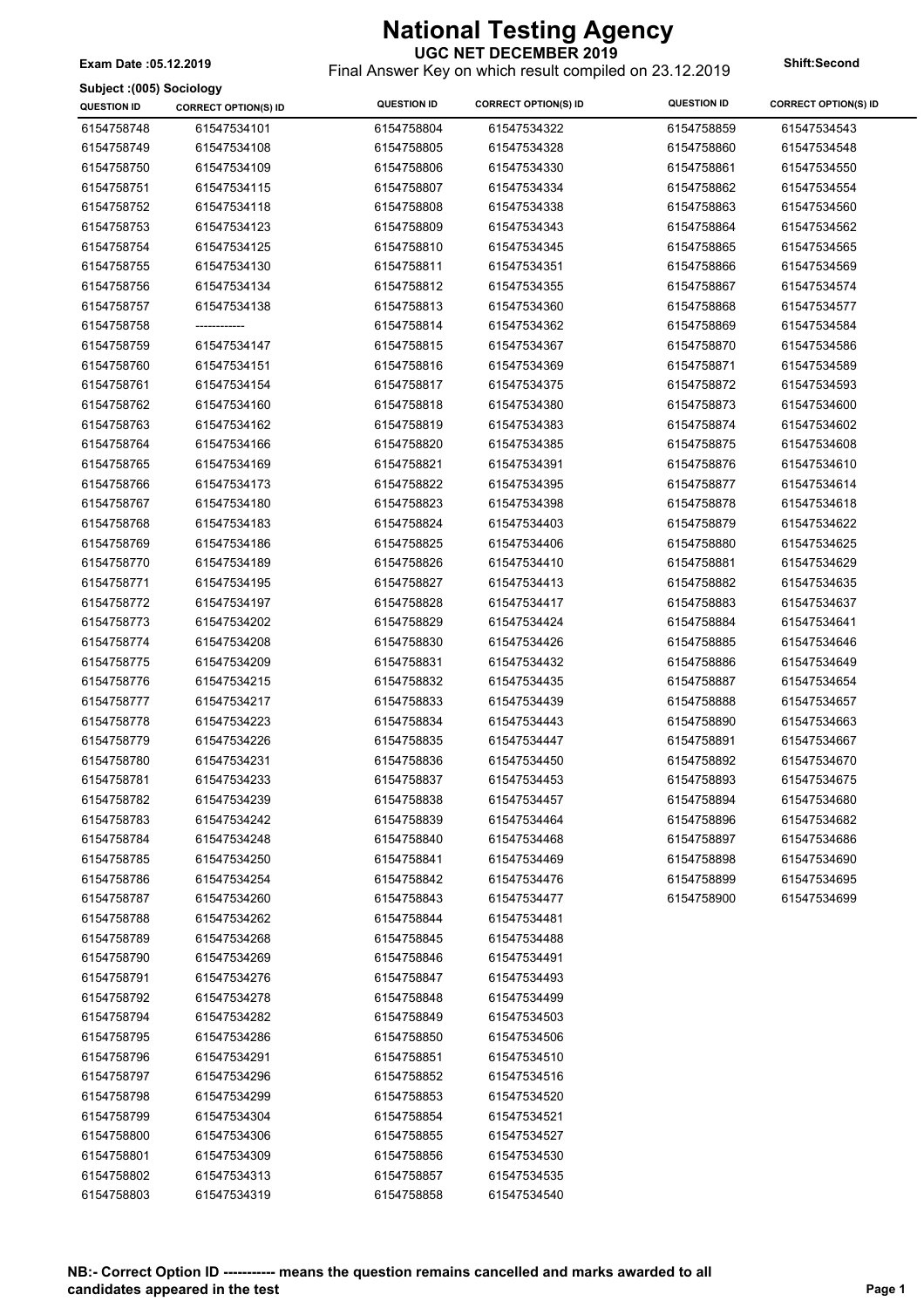Final Answer Key on which result compiled on 23.12.2019 **Exam Date :02.12.2019 Shift:First**

| Subject: (006) History |                             |                    |                             |                        |                             |
|------------------------|-----------------------------|--------------------|-----------------------------|------------------------|-----------------------------|
| <b>QUESTION ID</b>     | <b>CORRECT OPTION(S) ID</b> | <b>QUESTION ID</b> | <b>CORRECT OPTION(S) ID</b> | <b>QUESTION ID</b>     | <b>CORRECT OPTION(S) ID</b> |
| 615475771              | 6154753003                  | 615475828          | 6154753221                  | 615475881              | 6154753433                  |
| 615475772              | 6154753006                  | 615475829          | 6154753226,                 | 615475882              | 6154753438                  |
| 615475773              | 6154753012                  |                    | 6154753227                  | 615475883              | 6154753441                  |
| 615475774              | 6154753013                  | 615475830          | 6154753229                  | 615475884              | 6154753448                  |
| 615475775              | 6154753017                  | 615475831          | 6154753236                  | 615475885              | 6154753450                  |
| 615475776              | 6154753024                  | 615475832          | 6154753238                  | 615475886              | 6154753455                  |
| 615475777              | 6154753026                  | 615475833          | 6154753243                  | 615475887              | 6154753458                  |
| 615475778              | 6154753031                  | 615475834          | 6154753246                  | 615475888              | 6154753461                  |
| 615475779              | 6154753033                  | 615475835          | 6154753251                  | 615475889              | 6154753465                  |
| 615475780              | 6154753040                  | 615475836          | 6154753254                  | 615475890              | 6154753472                  |
| 615475781              | 6154753043                  | 615475837          | 6154753258                  | 615475891              | 6154753474                  |
| 615475782              | 6154753048                  | 615475838          | 6154753262                  | 615475892              | 6154753479                  |
| 615475783              | 6154753052                  | 615475839          | 6154753266                  | 615475893              | 6154753484                  |
| 615475784              | 6154753055                  | 615475840          | 6154753270                  | 615475894              | 6154753486                  |
| 615475785              | 6154753060                  | 615475841          | 6154753274                  | 615475895              | 6154753492                  |
| 615475786              | 6154753061                  | 615475842          | 6154753278                  | 615475896              | 6154753495                  |
| 615475787              | 6154753065                  | 615475843          | 6154753282                  | 615475897              | 6154753499                  |
| 615475788              | 6154753071                  | 615475844          | 6154753286                  | 615475898              | 6154753502                  |
| 615475789              | 6154753074                  | 615475845          | 6154753290                  | 615475899              | 6154753507                  |
| 615475790              | 6154753080                  | 615475846          | 6154753295                  | 615475900              | 6154753512                  |
| 615475791              | 6154753084                  | 615475847          | 6154753297                  | 615475901              | 6154753515                  |
| 615475792              | 6154753086                  | 615475848          | 6154753302,                 | 615475902              | ------------                |
| 615475793              | 6154753091                  |                    | 6154753303                  | 615475903              | 6154753524                  |
| 615475794              | 6154753093                  |                    |                             | 615475904              | 6154753528                  |
| 615475795              | 6154753097                  | 615475849          | 6154753306                  | 615475905              | 6154753530                  |
| 615475797              | 6154753102                  | 615475850          | 6154753311                  | 615475906              | 6154753535                  |
| 615475798              | 6154753106                  | 615475851          | 6154753315                  | 615475907              | 6154753537                  |
| 615475799              | 6154753112                  | 615475852          | 6154753317                  | 615475908              | 6154753543                  |
| 615475800              | 6154753114                  | 615475853          | 6154753322                  | 615475909              | 6154753545                  |
| 615475801              | 6154753120                  | 615475854          | 6154753328                  | 615475910              | 6154753549                  |
| 615475802              | 6154753121                  | 615475855          | 6154753332                  | 615475911              | 6154753554                  |
| 615475803              | 6154753126                  | 615475856          | 6154753334                  | 615475912              | 6154753557                  |
| 615475804              | 6154753131                  | 615475857          | 6154753339                  | 615475914              | 6154753563                  |
| 615475805              | 6154753134                  | 615475858          | 6154753344                  | 615475915              | 6154753566                  |
| 615475806              | 6154753139                  | 615475859          | 6154753348                  | 615475916              | 6154753571                  |
| 615475807              | 6154753143                  | 615475860          | 6154753350                  | 615475917              | 6154753573,                 |
| 615475808              | 6154753145                  | 615475861          | 6154753355                  |                        |                             |
| 615475809              | 6154753150                  | 615475862          | 6154753358                  |                        | 6154753576                  |
| 615475810              | 6154753153                  | 615475863          |                             | 615475918<br>615475920 | 6154753577                  |
| 615475811              | 6154753159                  | 615475864          | 6154753366                  |                        | 6154753583                  |
| 615475812              | 6154753162                  | 615475865          | 6154753371                  | 615475921              |                             |
| 615475813              | 6154753167                  | 615475866          | 6154753376                  | 615475922              | 6154753590                  |
| 615475814              | 6154753172                  | 615475867          | 6154753380                  | 615475923              | 6154753594                  |
| 615475815              | 6154753174                  | 615475868          | 6154753383                  | 615475924              | 6154753600                  |
| 615475816              | 6154753177                  | 615475869          | 6154753387                  |                        |                             |
|                        |                             | 615475870          | 6154753392                  |                        |                             |
| 615475818              | 6154753184                  | 615475871          | 6154753394                  |                        |                             |
| 615475819              | 6154753186                  | 615475872          | 6154753399                  |                        |                             |
| 615475820              | 6154753191                  | 615475873          | 6154753404                  |                        |                             |
| 615475821              | 6154753195                  | 615475874          | 6154753406                  |                        |                             |
| 615475822              | 6154753200                  | 615475875          | 6154753409                  |                        |                             |
| 615475823              | 6154753203                  | 615475876          | 6154753415                  |                        |                             |
| 615475824              | 6154753208                  | 615475877          | 6154753418                  |                        |                             |
| 615475825              | 6154753209                  | 615475878          | 6154753422                  |                        |                             |
| 615475826              | 6154753216                  | 615475879          | 6154753426                  |                        |                             |
| 615475827              | 6154753220                  | 615475880          | 6154753429                  |                        |                             |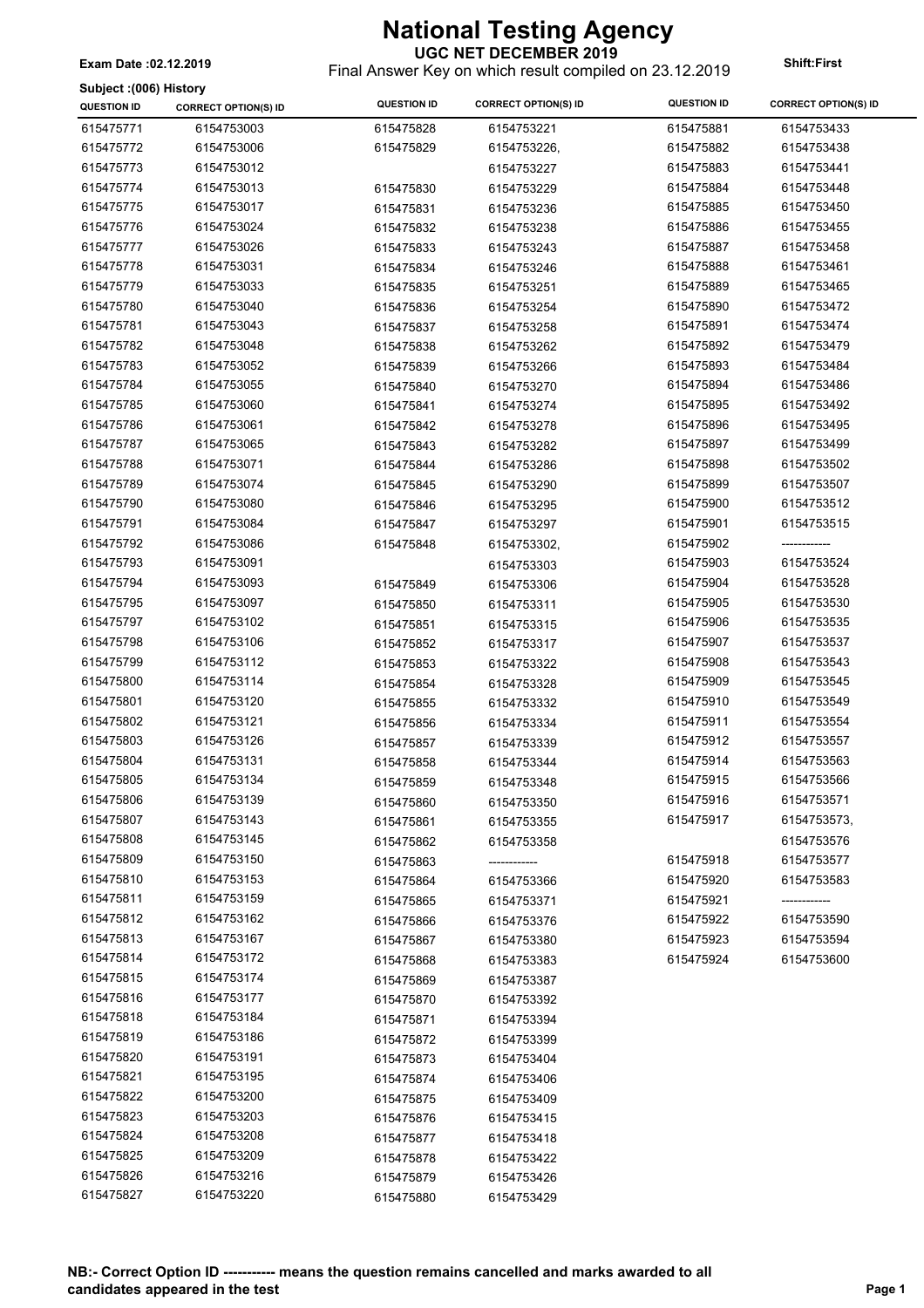Final Answer Key on which result compiled on 23.12.2019 **Exam Date :04.12.2019 Shift:Second**

#### **Subject :(007) Anthropology**

| Subject :(007) Anthropology |                             |                    |                             |                    |                             |
|-----------------------------|-----------------------------|--------------------|-----------------------------|--------------------|-----------------------------|
| <b>QUESTION ID</b>          | <b>CORRECT OPTION(S) ID</b> | <b>QUESTION ID</b> | <b>CORRECT OPTION(S) ID</b> | <b>QUESTION ID</b> | <b>CORRECT OPTION(S) ID</b> |
| 6154758440                  | ------------                | 6154758495         | 61547533119                 | 6154758550         | 61547533340                 |
| 6154758441                  | 61547532906                 | 6154758496         | 61547533123                 | 6154758551         | 61547533344                 |
| 6154758442                  | 61547532910                 | 6154758497         | 61547533127                 | 6154758552         | 61547533345                 |
| 6154758443                  | 61547532913                 | 6154758498         | 61547533129                 | 6154758553         | 61547533349                 |
| 6154758444                  | 61547532920                 | 6154758499         | 61547533136                 | 6154758554         | 61547533353                 |
| 6154758445                  | 61547532923                 | 6154758500         | 61547533137                 | 6154758555         | 61547533359                 |
| 6154758446                  | 61547532926                 | 6154758501         | 61547533141                 | 6154758556         | 61547533361                 |
| 6154758447                  | 61547532931                 | 6154758502         | 61547533146                 | 6154758557         | 61547533366                 |
| 6154758448                  | 61547532935                 | 6154758503         | 61547533151                 | 6154758558         | 61547533371                 |
| 6154758449                  | 61547532939                 | 6154758504         | 61547533154                 | 6154758559         | 61547533375                 |
| 6154758450                  | 61547532942                 | 6154758505         | 61547533157                 | 6154758560         | 61547533378                 |
| 6154758451                  | 61547532945                 | 6154758506         | 61547533161                 | 6154758561         | 61547533383                 |
| 6154758452                  | 61547532949                 | 6154758507         | 61547533165                 | 6154758562         | 61547533386                 |
| 6154758453                  | 61547532956                 | 6154758508         | 61547533172                 | 6154758563         | 61547533392                 |
| 6154758454                  | 61547532960                 | 6154758509         | 61547533175                 | 6154758564         | 61547533394                 |
| 6154758455                  | 61547532962                 | 6154758510         | 61547533178                 | 6154758565         | 61547533398                 |
| 6154758456                  | 61547532965                 | 6154758511         | 61547533182                 | 6154758566         | 61547533402                 |
| 6154758457                  | 61547532971                 | 6154758512         | 61547533185                 | 6154758567         | 61547533407                 |
| 6154758458                  | 61547532976                 | 6154758513         | 61547533191                 | 6154758568         | 61547533410                 |
| 6154758459                  | 61547532979                 | 6154758514         | 61547533196                 | 6154758569         | 61547533415                 |
| 6154758460                  | 61547532984                 | 6154758515         | 61547533198                 | 6154758570         | 61547533418                 |
| 6154758461                  | 61547532987                 | 6154758516         | 61547533201                 | 6154758571         | 61547533423                 |
| 6154758462                  | 61547532990                 | 6154758517         | 61547533205                 | 6154758572         | -------------               |
| 6154758463                  | 61547532996                 | 6154758518         | 61547533212                 | 6154758573         | 61547533430                 |
| 6154758464                  | 61547532998                 | 6154758519         | 61547533214                 | 6154758574         | 61547533436                 |
| 6154758465                  | 61547533002                 | 6154758520         | 61547533219                 | 6154758575         | 61547533438                 |
| 6154758466                  | 61547533006                 | 6154758521         | 61547533221                 | 6154758576         | 61547533441                 |
| 6154758467                  | 61547533009                 | 6154758522         | 61547533228                 | 6154758577         | 61547533446                 |
| 6154758468                  | 61547533013                 | 6154758523         | 61547533230                 | 6154758578         | 61547533449                 |
| 6154758469                  | 61547533020                 | 6154758524         | 61547533235                 | 6154758579         | 61547533453                 |
| 6154758470                  | 61547533022                 | 6154758525         | 61547533237                 | 6154758580         | 61547533457                 |
| 6154758471                  | 61547533025                 | 6154758526         | 61547533244                 | 6154758582         | 61547533461                 |
| 6154758472                  | 61547533032                 | 6154758527         | 61547533248                 | 6154758583         | 61547533465                 |
| 6154758473                  | 61547533033                 | 6154758528         | 61547533250                 | 6154758584         | 61547533469                 |
| 6154758474                  | 61547533039                 | 6154758529         | 61547533254                 | 6154758585         | 61547533473                 |
| 6154758475                  | 61547533044                 | 6154758530         | 61547533260                 | 6154758586         | 61547533478                 |
| 6154758476                  | 61547533047                 | 6154758531         | 61547533264                 | 6154758588         | 61547533481                 |
| 6154758477                  | 61547533050                 | 6154758532         | 61547533266                 | 6154758589         | 61547533487                 |
| 6154758478                  | 61547533053                 | 6154758533         | 61547533272                 | 6154758590         | 61547533492                 |
| 6154758479                  | 61547533059                 | 6154758534         | 61547533276                 | 6154758591         | 61547533494                 |
| 6154758480                  |                             | 6154758535         | 61547533279                 | 6154758592         | 61547533498                 |
|                             | 61547533063,                |                    |                             |                    |                             |
|                             | 61547533064                 | 6154758536         | 61547533284                 |                    |                             |
| 6154758481                  | 61547533067                 | 6154758537         | 61547533287                 |                    |                             |
| 6154758482                  | 61547533069                 | 6154758538         | 61547533289                 |                    |                             |
| 6154758483                  | 61547533075                 | 6154758539         | 61547533294                 |                    |                             |
| 6154758484                  | 61547533077                 | 6154758540         | 61547533298                 |                    |                             |
| 6154758486                  | 61547533083                 | 6154758541         | 61547533303                 |                    |                             |
| 6154758487                  | 61547533086                 | 6154758542         | 61547533306                 |                    |                             |
| 6154758488                  | 61547533091                 | 6154758543         | 61547533311                 |                    |                             |
| 6154758489                  | 61547533096                 | 6154758544         | 61547533316                 |                    |                             |
| 6154758490                  | 61547533097                 | 6154758545         | 61547533319                 |                    |                             |
| 6154758491                  | 61547533102                 | 6154758546         | 61547533322                 |                    |                             |
| 6154758492                  | 61547533105                 | 6154758547         | 61547533328                 |                    |                             |
| 6154758493                  | 61547533112                 | 6154758548         | 61547533330                 |                    |                             |
| 6154758494                  | 61547533116                 | 6154758549         | 61547533333                 |                    |                             |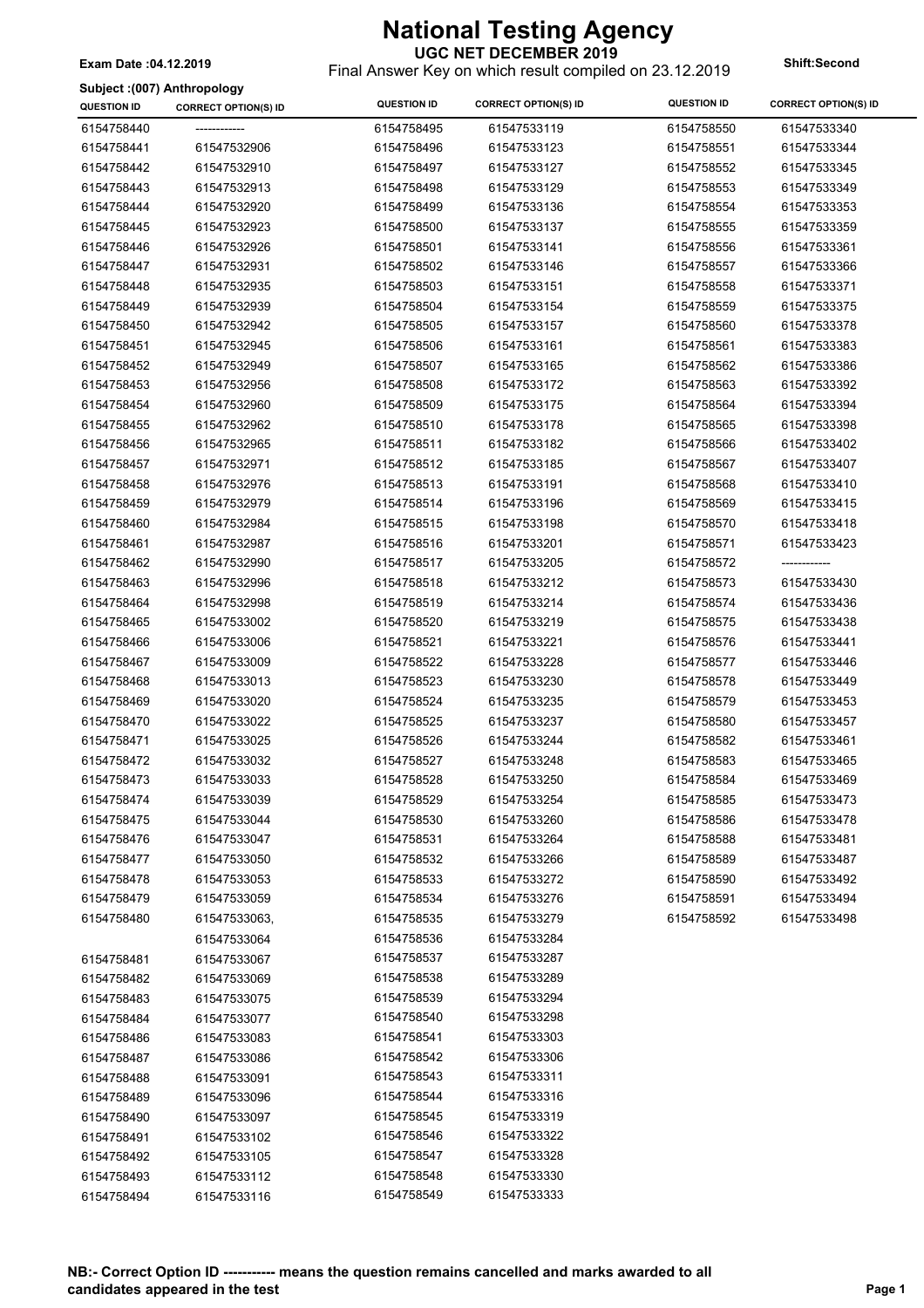Final Answer Key on which result compiled on 23.12.2019 **Exam Date :06.12.2019 Shift:Second**

| Subject: (008) Commerce |                             |                    |                             |                    |                             |
|-------------------------|-----------------------------|--------------------|-----------------------------|--------------------|-----------------------------|
| <b>QUESTION ID</b>      | <b>CORRECT OPTION(S) ID</b> | <b>QUESTION ID</b> | <b>CORRECT OPTION(S) ID</b> | <b>QUESTION ID</b> | <b>CORRECT OPTION(S) ID</b> |
| 38386229729             | 383862115902                | 38386229785        | 383862116119                | 38386229840        | 383862116339                |
| 38386229730             | 383862115908                | 38386229786        | 383862116121                | 38386229841        | 383862116344                |
| 38386229731             | 383862115911                | 38386229787        | 383862116128                | 38386229842        | 383862116346                |
| 38386229732             | 383862115914                | 38386229788        | 383862116129                | 38386229843        | 383862116350                |
| 38386229733             | 383862115920                | 38386229789        | 383862116134                | 38386229844        | 383862116355                |
| 38386229734             | 383862115921                | 38386229790        | 383862116140                | 38386229845        | 383862116359                |
| 38386229735             | 383862115927                | 38386229791        | 383862116142                | 38386229846        | 383862116364                |
| 38386229736             | 383862115932                | 38386229792        | 383862116145                | 38386229847        | 383862116366                |
| 38386229737             | 383862115934                | 38386229793        | 383862116149                | 38386229848        | 383862116371                |
| 38386229738             | 383862115937                | 38386229794        | 383862116154                | 38386229849        | 383862116374                |
| 38386229739             | 383862115944                | 38386229795        | 383862116159                | 38386229850        | 383862116378                |
| 38386229740             | 383862115945                | 38386229796        | 383862116163                | 38386229851        | 383862116382                |
| 38386229741             | 383862115951                | 38386229797        | 383862116166                | 38386229852        | 383862116386                |
| 38386229742             | 383862115953                | 38386229798        | 383862116170                | 38386229853        | 383862116390                |
| 38386229743             | 383862115959                | 38386229799        | 383862116175                | 38386229854        | 383862116393                |
| 38386229744             | 383862115961                | 38386229800        | 383862116179                | 38386229855        | 383862116398                |
| 38386229745             | 383862115965                | 38386229801        | 383862116181                | 38386229856        | 383862116404                |
| 38386229746             | 383862115971                | 38386229802        | 383862116185                | 38386229857        | 383862116408                |
| 38386229747             | 383862115973                | 38386229803        | 383862116190                | 38386229858        | 383862116410                |
| 38386229748             | 383862115978                | 38386229804        | 383862116193                | 38386229859        | 383862116413                |
| 38386229749             | 383862115982                | 38386229805        | 383862116200                | 38386229860        | 383862116420                |
| 38386229750             | 383862115986                | 38386229806        | 383862116201                | 38386229861        | 383862116421                |
| 38386229751             | 383862115991                | 38386229807        | 383862116207                | 38386229862        | 383862116427                |
| 38386229752             | 383862115995                | 38386229808        | 383862116211                | 38386229863        | 383862116430                |
| 38386229753             | 383862115999                | 38386229809        | 383862116214                | 38386229864        | 383862116434                |
| 38386229755             | 383862116001                | 38386229810        | 383862116219                | 38386229865        | 383862116437                |
| 38386229756             | 383862116008                | 38386229811        | 383862116223                | 38386229866        | 383862116442                |
| 38386229757             | 383862116011                | 38386229812        | 383862116225                | 38386229867        | 383862116445                |
| 38386229758             | 383862116013                | 38386229813        | 383862116232                | 38386229868        | 383862116449                |
| 38386229759             | 383862116020                | 38386229814        | 383862116236                | 38386229869        | 383862116453                |
| 38386229760             | 383862116024                | 38386229815        | 383862116239                | 38386229870        | 383862116458                |
| 38386229761             | 383862116025                | 38386229816        | 383862116244                | 38386229872        | 383862116461                |
| 38386229762             | 383862116030                | 38386229817        | 383862116247                | 38386229873        | 383862116465                |
| 38386229763             | 383862116034                | 38386229818        | 383862116249                | 38386229874        | 383862116470                |
| 38386229764             | 383862116039                | 38386229819        | 383862116254                | 38386229875        | 383862116475                |
| 38386229765             | 383862116044                | 38386229820        | 383862116259                | 38386229876        | 383862116480                |
| 38386229766             | 383862116047                | 38386229821        | 383862116263                | 38386229878        | 383862116481                |
| 38386229767             | 383862116049                | 38386229822        | 383862116266                | 38386229879        | 383862116487                |
| 38386229768             | 383862116053                | 38386229823        | 383862116270                | 38386229880        | 383862116492                |
| 38386229769             | 383862116057                | 38386229824        | 383862116276                | 38386229881        | 383862116493                |
| 38386229770             | 383862116063                | 38386229825        | 383862116277                | 38386229882        | 383862116500                |
| 38386229771             | 383862116065                | 38386229826        | 383862116283                |                    |                             |
| 38386229772             | 383862116071                | 38386229827        | 383862116285                |                    |                             |
| 38386229773             | 383862116074                | 38386229828        | 383862116291                |                    |                             |
| 38386229774             | 383862116079                | 38386229829        | 383862116296                |                    |                             |
| 38386229776             | 383862116082,               | 38386229830        | 383862116299                |                    |                             |
|                         | 383862116083                | 38386229831        | 383862116302                |                    |                             |
| 38386229777             | 383862116087                | 38386229832        | 383862116306                |                    |                             |
| 38386229778             | 383862116090                | 38386229833        | 383862116312                |                    |                             |
| 38386229779             | 383862116093                | 38386229834        | 383862116314                |                    |                             |
| 38386229780             | 383862116098                | 38386229835        | 383862116320                |                    |                             |
| 38386229781             | 383862116103                | 38386229836        | 383862116321                |                    |                             |
| 38386229782             | 383862116108                | 38386229837        | 383862116328                |                    |                             |
| 38386229783             | 383862116109                | 38386229838        | 383862116330                |                    |                             |
| 38386229784             | 383862116115                | 38386229839        | 383862116335                |                    |                             |
|                         |                             |                    |                             |                    |                             |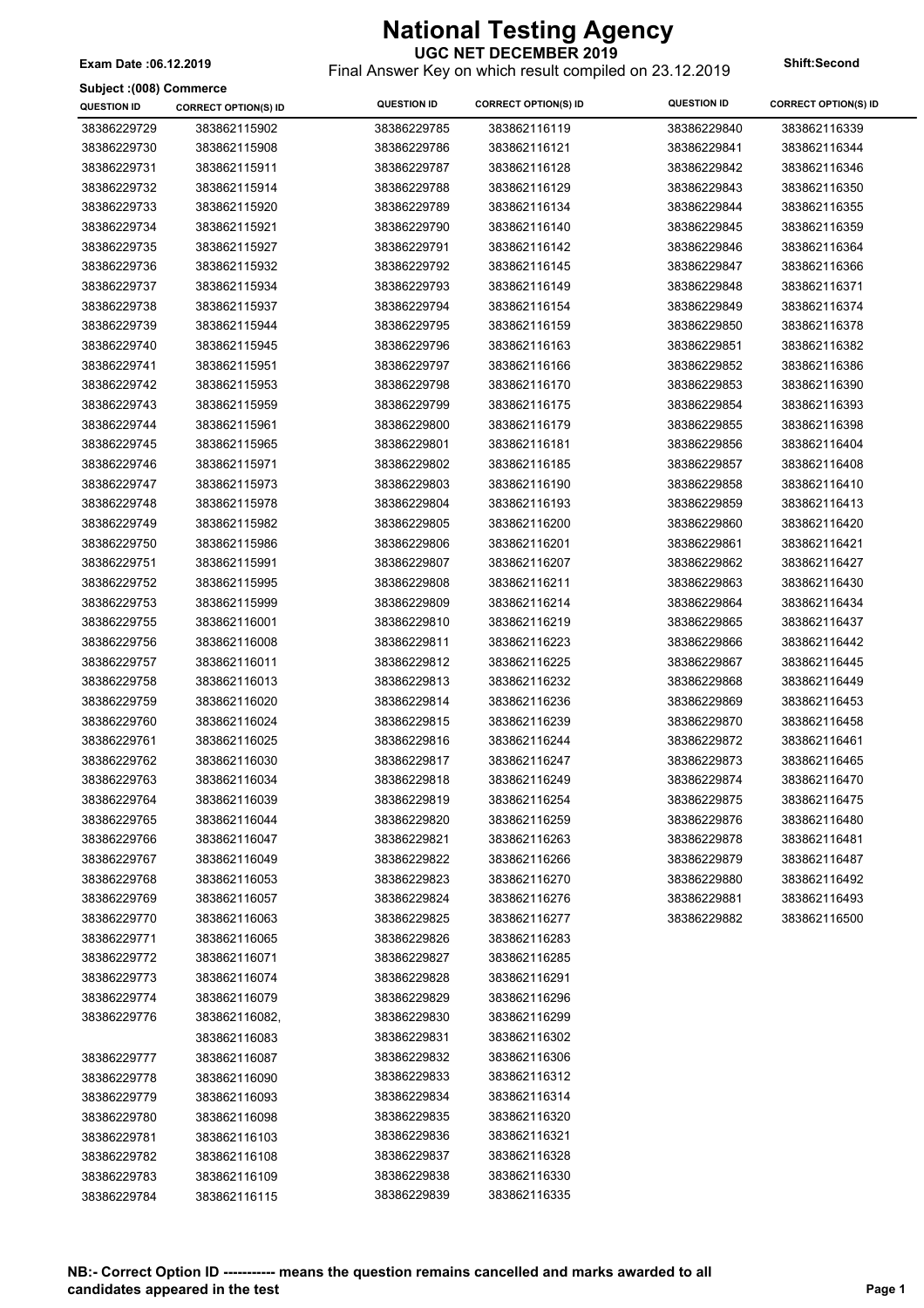**UGC NET DECEMBER 2019** Final Answer Key on which result compiled on 23.12.2019 **Exam Date :03.12.2019 Shift:Second**

**Subject :(009) Education**

| ounlent (1993) Fancation<br><b>QUESTION ID</b> | <b>CORRECT OPTION(S) ID</b> | <b>QUESTION ID</b> | <b>CORRECT OPTION(S) ID</b> | <b>QUESTION ID</b> | <b>CORRECT OPTION(S) ID</b> |
|------------------------------------------------|-----------------------------|--------------------|-----------------------------|--------------------|-----------------------------|
| 6154756129                                     | 61547523904                 | 6154756186         | 61547524121                 | 6154756241         | 61547524343                 |
| 6154756130                                     | 61547523906                 | 6154756187         | 61547524127                 | 6154756242         | ------------                |
| 6154756131                                     | 61547523912                 | 6154756188         | 61547524130                 | 6154756243         | 61547524349                 |
| 6154756132                                     | 61547523914                 | 6154756189         | 61547524136                 | 6154756244         | 61547524354                 |
| 6154756133                                     | 61547523917                 | 6154756190         | 61547524139                 | 6154756245         | 61547524359                 |
| 6154756134                                     | 61547523923                 | 6154756191         | 61547524142                 | 6154756246         | 61547524363                 |
| 6154756135                                     | 61547523925                 | 6154756192         | 61547524146                 | 6154756247         | 61547524366                 |
| 6154756136                                     | 61547523930                 | 6154756193         | 61547524151                 | 6154756248         | 61547524371                 |
| 6154756137                                     | 61547523934                 | 6154756194         | 61547524156                 | 6154756249         | 61547524373                 |
| 6154756138                                     | 61547523939                 | 6154756195         | 61547524157                 | 6154756250         | 61547524380                 |
| 6154756139                                     | 61547523944                 | 6154756196         | 61547524164                 | 6154756251         | 61547524381                 |
| 6154756140                                     | 61547523946                 | 6154756197         | 61547524167                 | 6154756252         | 61547524387                 |
| 6154756141                                     | 61547523951                 | 6154756198         | 61547524172                 | 6154756253         | 61547524391                 |
|                                                |                             |                    |                             |                    |                             |
| 6154756142                                     | 61547523956                 | 6154756199         | 61547524175                 | 6154756254         | 61547524393                 |
| 6154756143                                     | 61547523959                 | 6154756200         | 61547524178                 | 6154756255         | 61547524397                 |
| 6154756144                                     | 61547523961                 | 6154756201         | 61547524184                 | 6154756256         | 61547524404                 |
| 6154756145                                     | 61547523967                 | 6154756202         | 61547524186                 | 6154756257         | 61547524405                 |
| 6154756146                                     | 61547523970                 | 6154756203         | 61547524192                 | 6154756258         | 61547524412                 |
| 6154756147                                     | 61547523975                 | 6154756204         | 61547524193                 | 6154756259         | 61547524413                 |
| 6154756148                                     | 61547523977                 | 6154756205         | 61547524200                 | 6154756260         | 61547524417                 |
| 6154756149                                     | 61547523982                 | 6154756206         | 61547524203                 | 6154756261         | 61547524422                 |
| 6154756150                                     | 61547523986                 | 6154756207         | 61547524206                 | 6154756262         | 61547524427                 |
| 6154756151                                     | 61547523989                 | 6154756208         | 61547524210                 | 6154756263         | 61547524430                 |
| 6154756152                                     | 61547523996                 | 6154756209         | 61547524215                 | 6154756264         | 61547524435                 |
| 6154756153                                     | 61547523998                 | 6154756210         | 61547524220                 | 6154756265         | 61547524437                 |
| 6154756155                                     | 61547524004                 | 6154756211         | 61547524222                 | 6154756266         | 61547524442                 |
| 6154756156                                     | 61547524008                 | 6154756212         | 61547524228                 | 6154756267         | 61547524446                 |
| 6154756157                                     | 61547524011                 | 6154756213         | 61547524230                 | 6154756268         | 61547524450                 |
| 6154756158                                     | 61547524013                 | 6154756214         | 61547524234                 | 6154756269         | 61547524453                 |
| 6154756159                                     | 61547524018                 | 6154756215         | 61547524237                 | 6154756270         | 61547524458                 |
| 6154756160                                     | 61547524023                 | 6154756216         | 61547524242                 | 6154756272         | 61547524463                 |
| 6154756161                                     | 61547524027                 | 6154756217         | 61547524247                 | 6154756273         | 61547524468                 |
| 6154756162                                     | 61547524030                 | 6154756218         | 61547524251                 | 6154756274         | 61547524472                 |
| 6154756163                                     | 61547524035                 | 6154756219         | 61547524256                 | 6154756275         | 61547524474                 |
| 6154756164                                     | 61547524038                 | 6154756220         | 61547524259                 | 6154756276         | 61547524480                 |
| 6154756165                                     | 61547524044                 | 6154756221         | 61547524263                 | 6154756278         | 61547524482                 |
| 6154756166                                     | 61547524047                 | 6154756222         | 61547524267                 | 6154756279         | 61547524486                 |
| 6154756167                                     | 61547524050                 | 6154756223         | 61547524271                 | 6154756280         | 61547524490                 |
| 6154756168                                     | 61547524053                 | 6154756224         | 61547524273                 | 6154756281         | 61547524496                 |
| 6154756169                                     | 61547524060                 | 6154756225         | 61547524280                 | 6154756282         | 61547524500                 |
| 6154756170                                     | 61547524061                 | 6154756226         | 61547524282                 |                    |                             |
| 6154756171                                     | 61547524066                 | 6154756227         | 61547524285                 |                    |                             |
| 6154756172                                     | 61547524071                 | 6154756228         | 61547524291                 |                    |                             |
| 6154756173                                     | 61547524076                 | 6154756229         | 61547524293                 |                    |                             |
| 6154756174                                     | 61547524077                 | 6154756230         | 61547524298                 |                    |                             |
| 6154756176                                     | 61547524084                 | 6154756231         | 61547524302                 |                    |                             |
| 6154756177                                     | 61547524086                 | 6154756232         | 61547524308                 |                    |                             |
| 6154756178                                     | 61547524091                 | 6154756233         | 61547524311                 |                    |                             |
| 6154756179                                     | 61547524095                 | 6154756234         | 61547524314                 |                    |                             |
| 6154756180                                     | 61547524100                 | 6154756235         | 61547524318                 |                    |                             |
| 6154756181                                     | 61547524104                 | 6154756236         | 61547524322                 |                    |                             |
| 6154756182                                     | 61547524108                 | 6154756237         | 61547524328                 |                    |                             |
| 6154756183                                     | 61547524110                 | 6154756238         | 61547524330                 |                    |                             |
| 6154756184                                     | 61547524115                 | 6154756239         | 61547524335                 |                    |                             |
| 6154756185                                     | 61547524120                 | 6154756240         | 61547524337                 |                    |                             |
|                                                |                             |                    |                             |                    |                             |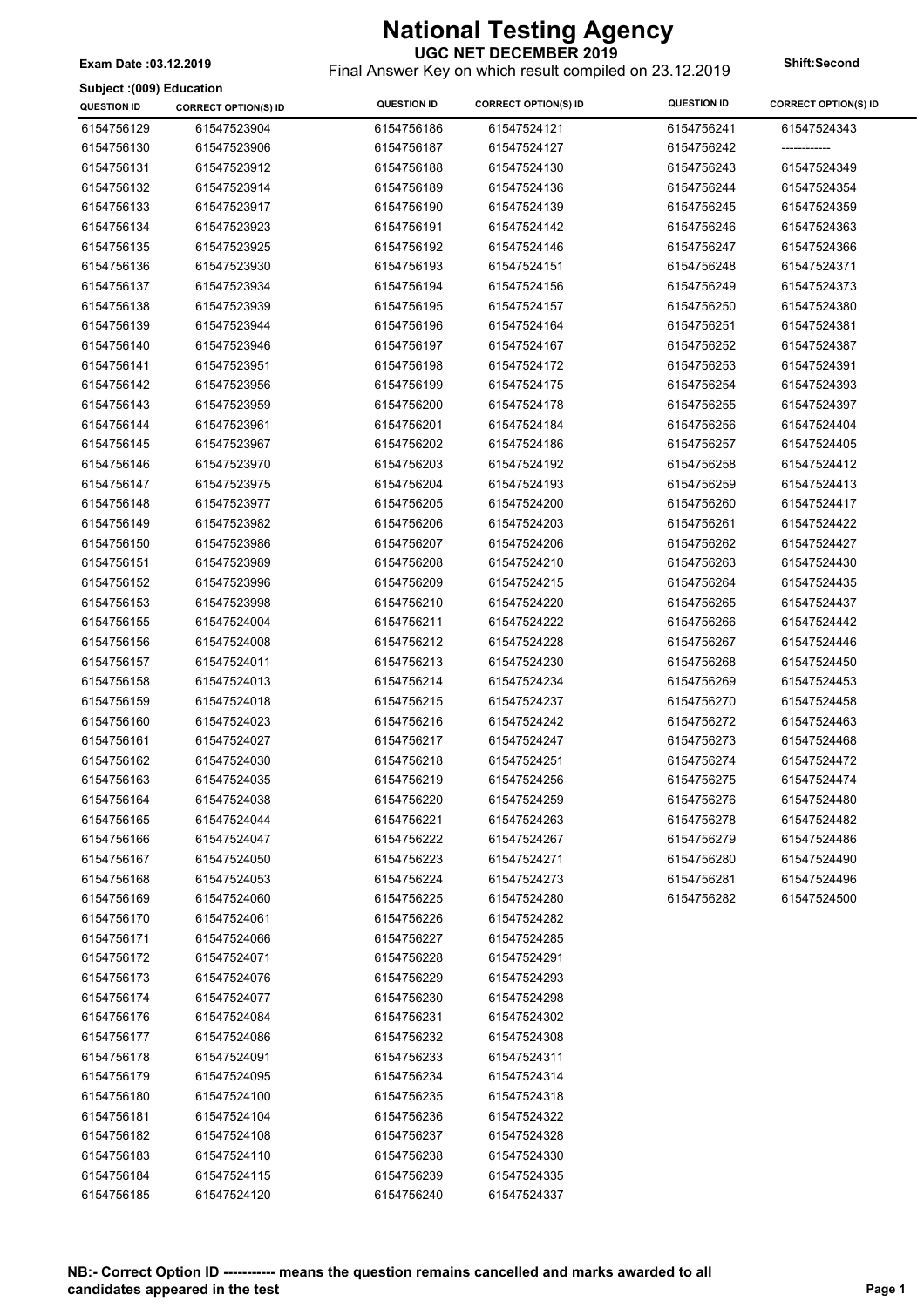**UGC NET DECEMBER 2019** Final Answer Key on which result compiled on 23.12.2019 **Exam Date :04.12.2019 Shift:First**

#### **Subject :(010) Social Work**

| <b>SUDJECT (UTD) SUCIAL WOIN</b><br><b>QUESTION ID</b> | <b>CORRECT OPTION(S) ID</b> | <b>QUESTION ID</b>       | <b>CORRECT OPTION(S) ID</b> | <b>QUESTION ID</b> | <b>CORRECT OPTION(S) ID</b> |
|--------------------------------------------------------|-----------------------------|--------------------------|-----------------------------|--------------------|-----------------------------|
| 6154759669                                             | 61547537702                 | 6154759726               | 61547537922                 | 6154759781         | 61547538143                 |
| 6154759670                                             | 61547537705                 | 6154759727               | 61547537925                 | 6154759782         | 61547538148                 |
| 6154759671                                             | 61547537711                 |                          | 61547537931                 |                    | 61547538151                 |
|                                                        |                             | 6154759728<br>6154759729 |                             | 6154759783         |                             |
| 6154759672                                             | 61547537716                 |                          | 61547537935                 | 6154759784         | 61547538153                 |
| 6154759673                                             | 61547537718                 | 6154759730               | 61547537939                 | 6154759785         | 61547538160                 |
| 6154759674                                             | 61547537724                 | 6154759731               | 61547537943                 | 6154759786         | 61547538163                 |
| 6154759675                                             | 61547537725                 | 6154759732               | 61547537945                 | 6154759787         | 61547538167                 |
| 6154759676                                             | 61547537732                 | 6154759733               | 61547537950                 | 6154759788         | 61547538169                 |
| 6154759677                                             | 61547537733                 | 6154759734               | 61547537953                 | 6154759789         | 61547538173                 |
| 6154759678                                             | 61547537739                 | 6154759735               | 61547537957                 | 6154759790         | 61547538178                 |
| 6154759679                                             | 61547537741                 | 6154759736               | 61547537962                 | 6154759791         | 61547538183                 |
| 6154759680                                             | 61547537748                 | 6154759737               | 61547537968                 | 6154759792         | 61547538188                 |
| 6154759681                                             | 61547537750                 | 6154759738               | 61547537969                 | 6154759793         | 61547538189                 |
| 6154759682                                             | 61547537755                 | 6154759739               | 61547537976                 | 6154759794         | 61547538193                 |
| 6154759683                                             | 61547537760                 | 6154759740               | 61547537978                 | 6154759795         | 61547538197                 |
| 6154759684                                             | 61547537761                 | 6154759741               | 61547537981                 | 6154759796         | 61547538201                 |
| 6154759685                                             | 61547537767                 | 6154759742               | 61547537985                 | 6154759797         | 61547538207                 |
| 6154759686                                             | 61547537769                 | 6154759743               | 61547537989                 | 6154759798         | 61547538209                 |
| 6154759687                                             | 61547537774                 | 6154759744               | 61547537994                 | 6154759799         | 61547538213                 |
| 6154759688                                             | 61547537780                 | 6154759745               | 61547538000                 | 6154759800         | 61547538218                 |
| 6154759689                                             | 61547537781                 | 6154759746               | 61547538002                 | 6154759801         | 61547538222                 |
| 6154759690                                             | 61547537785                 | 6154759747               | 61547538005                 | 6154759802         | 61547538225                 |
| 6154759691                                             | 61547537791                 | 6154759748               | 61547538009                 | 6154759803         | 61547538231                 |
| 6154759692                                             | 61547537796                 | 6154759749               | 61547538015                 | 6154759804         | 61547538234                 |
| 6154759693                                             | 61547537800                 | 6154759750               | 61547538018                 | 6154759805         | 61547538239                 |
| 6154759695                                             | 61547537802                 | 6154759751               | 61547538022                 | 6154759806         | 61547538243                 |
| 6154759696                                             | 61547537807                 | 6154759752               | 61547538026                 | 6154759807         | 61547538245                 |
| 6154759697                                             | 61547537809                 | 6154759753               | 61547538032                 | 6154759808         | 61547538251                 |
| 6154759698                                             | 61547537814                 | 6154759754               | 61547538034                 | 6154759809         | 61547538255                 |
| 6154759699                                             | 61547537820                 | 6154759755               | 61547538038                 | 6154759810         | 61547538257                 |
| 6154759700                                             | 61547537822                 | 6154759756               | 61547538041                 | 6154759812         | 61547538263                 |
| 6154759701                                             | 61547537826                 | 6154759757               | 61547538047                 | 6154759813         | 61547538267                 |
| 6154759702                                             | 61547537830                 | 6154759758               | 61547538051                 | 6154759814         | 61547538269                 |
| 6154759703                                             | 61547537835                 | 6154759759               | 61547538054                 | 6154759815         | 61547538273                 |
| 6154759704                                             | 61547537840                 | 6154759760               | 61547538059                 | 6154759816         | 61547538277                 |
| 6154759705                                             | 61547537842                 | 6154759761               | 61547538064                 | 6154759818         | 61547538282                 |
| 6154759706                                             | 61547537846                 | 6154759762               | 61547538068                 | 6154759819         | 61547538287                 |
| 6154759707                                             | 61547537852                 | 6154759763               | 61547538072                 | 6154759820         | 61547538291                 |
| 6154759708                                             | 61547537855                 | 6154759764               | 61547538073                 | 6154759821         | 61547538296                 |
| 6154759709                                             | 61547537857                 | 6154759765               | 61547538077                 | 6154759822         | 61547538297                 |
| 6154759710                                             | 61547537861                 | 6154759766               | 61547538084                 |                    |                             |
| 6154759711                                             | 61547537867                 | 6154759767               | 61547538087                 |                    |                             |
| 6154759712                                             | 61547537872                 | 6154759768               | 61547538092                 |                    |                             |
| 6154759713                                             | 61547537876                 | 6154759769               | 61547538094                 |                    |                             |
| 6154759714                                             | 61547537879                 | 6154759770               | 61547538098                 |                    |                             |
| 6154759716                                             | 61547537883                 | 6154759771               | 61547538102                 |                    |                             |
| 6154759717                                             | 61547537886                 | 6154759772               | 61547538108                 |                    |                             |
| 6154759718                                             | 61547537889                 | 6154759773               | 61547538110                 |                    |                             |
|                                                        |                             |                          |                             |                    |                             |
| 6154759719                                             | 61547537896                 | 6154759774               | 61547538115                 |                    |                             |
| 6154759720                                             | 61547537898                 | 6154759775               | 61547538118                 |                    |                             |
| 6154759721                                             | 61547537903                 | 6154759776               | 61547538122                 |                    |                             |
| 6154759722                                             | 61547537907                 | 6154759777               | 61547538127                 |                    |                             |
| 6154759723                                             | 61547537910                 | 6154759778               | 61547538130                 |                    |                             |
| 6154759724                                             | 61547537914                 | 6154759779               | ------------                |                    |                             |
| 6154759725                                             | 61547537917                 | 6154759780               | 61547538139                 |                    |                             |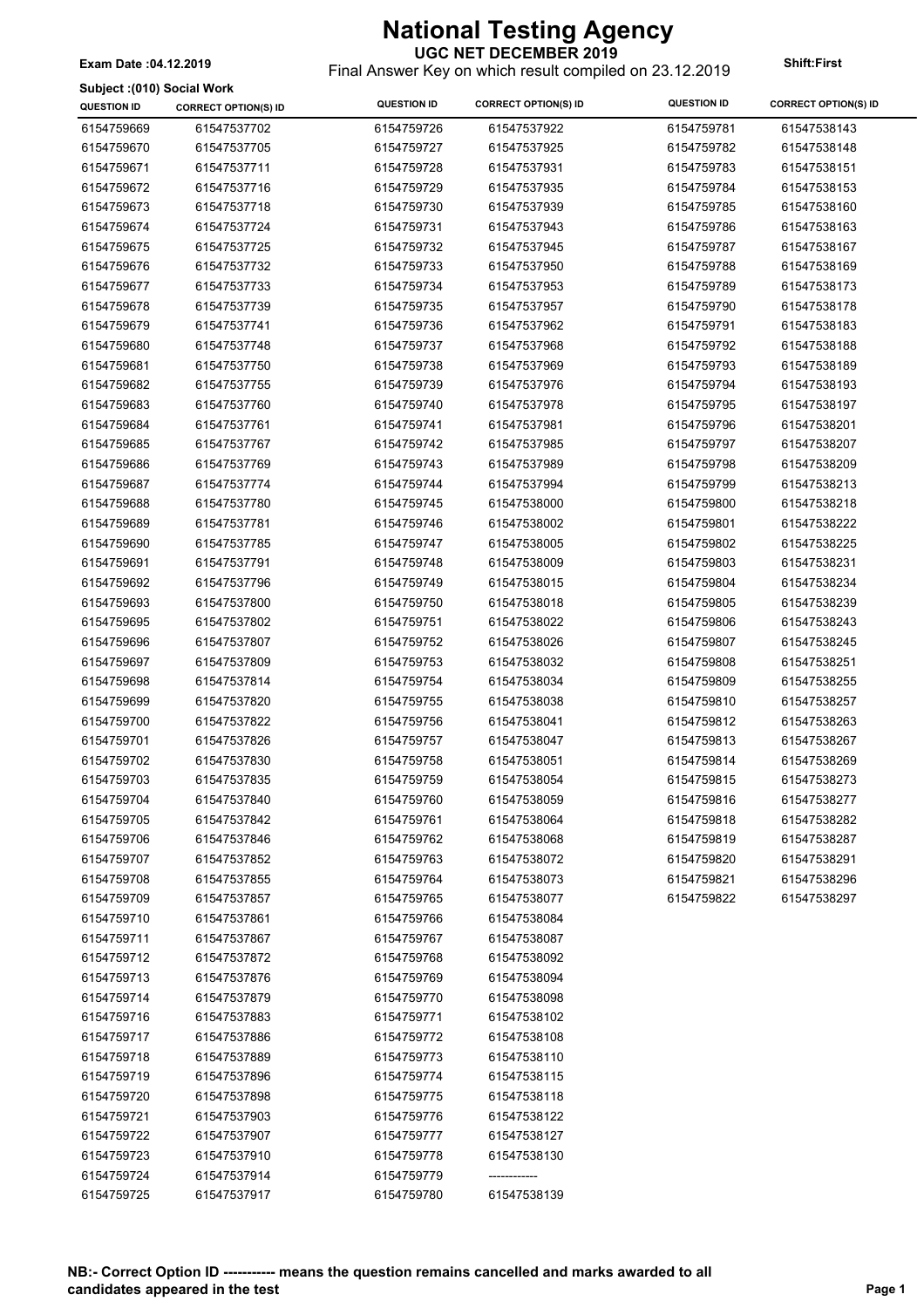### Final Answer Key on which result compiled on 23.12.2019 **Exam Date :03.12.2019 Shift:First**

#### **Subject :(011) Defence and Strategic Studies**

| <b>QUESTION ID</b> | <b>CORRECT OPTION(S) ID</b> | <b>QUESTION ID</b> | <b>CORRECT OPTION(S) ID</b> | <b>QUESTION ID</b> | <b>CORRECT OPTION(S) ID</b> |
|--------------------|-----------------------------|--------------------|-----------------------------|--------------------|-----------------------------|
| 6154754283         | 61547516702                 | 6154754340         | 61547516922                 | 6154754395         | 61547517144                 |
| 6154754284         | 61547516708                 | 6154754341         | 61547516928                 | 6154754396         | 61547517146                 |
| 6154754285         | 61547516709                 | 6154754342         | 61547516931                 | 6154754397         | 61547517149                 |
| 6154754286         | 61547516716                 | 6154754343         | 61547516933                 | 6154754398         | 61547517155                 |
| 6154754287         | 61547516719                 | 6154754344         | 61547516938                 | 6154754399         | 61547517157                 |
| 6154754288         | 61547516723                 | 6154754345         | 61547516944                 | 6154754400         | 61547517163                 |
| 6154754289         | 61547516727                 | 6154754346         | 61547516947                 | 6154754401         | 61547517166                 |
| 6154754290         | 61547516729                 | 6154754347         | 61547516950                 | 6154754402         | 61547517172                 |
| 6154754291         | 61547516734                 | 6154754348         | 61547516955                 | 6154754403         | 61547517173                 |
| 6154754292         | 61547516737                 | 6154754349         | 61547516959                 | 6154754404         | 61547517177                 |
| 6154754293         | 61547516742                 | 6154754350         | 61547516963                 | 6154754405         | ------------                |
| 6154754294         | 61547516747                 | 6154754351         | 61547516967                 | 6154754406         | 61547517188                 |
| 6154754295         | 61547516752                 | 6154754352         | 61547516971                 | 6154754407         | 61547517190                 |
| 6154754296         | 61547516755                 | 6154754353         | 61547516973                 | 6154754408         | 61547517194                 |
| 6154754297         | 61547516760                 | 6154754354         | 61547516977                 | 6154754409         | 61547517198                 |
| 6154754298         | 61547516762                 | 6154754355         | 61547516982                 | 6154754410         | 61547517203                 |
| 6154754299         | 61547516765                 | 6154754356         | 61547516987                 | 6154754411         | 61547517208                 |
| 6154754300         | 61547516769                 | 6154754357         | 61547516990                 | 6154754412         | 61547517210                 |
| 6154754301         | 61547516775                 | 6154754358         | 61547516993                 | 6154754413         | 61547517213                 |
| 6154754302         | 61547516780                 | 6154754359         | 61547516998                 | 6154754414         | 61547517220                 |
| 6154754303         | 61547516781                 | 6154754360         | 61547517002                 | 6154754415         | 61547517222                 |
| 6154754304         | 61547516787                 | 6154754361         | 61547517005                 | 6154754416         | 61547517226                 |
| 6154754305         | 61547516792                 | 6154754362         | 61547517011                 | 6154754417         | 61547517231                 |
| 6154754306         | 61547516796                 | 6154754363         | 61547517015                 | 6154754418         | 61547517235                 |
| 6154754307         | 61547516799                 | 6154754364         | 61547517020                 | 6154754419         | 61547517238                 |
| 6154754309         | 61547516804                 | 6154754365         | 61547517024                 | 6154754420         | 61547517241                 |
| 6154754310         | 61547516808                 | 6154754366         | 61547517027                 | 6154754421         | 61547517246                 |
| 6154754311         | 61547516809                 | 6154754367         | 61547517029                 | 6154754422         | 61547517250                 |
| 6154754312         | 61547516814                 | 6154754368         | 61547517033                 | 6154754423         | 61547517255                 |
| 6154754313         | 61547516820                 | 6154754369         | 61547517039                 | 6154754424         | 61547517260                 |
| 6154754314         | 61547516824                 | 6154754370         | 61547517042                 | 6154754426         | 61547517264                 |
| 6154754315         | 61547516828                 | 6154754371         | 61547517046                 | 6154754427         | 61547517266                 |
| 6154754316         | 61547516829                 | 6154754372         | 61547517050                 | 6154754428         | 61547517272                 |
| 6154754317         | 61547516835                 | 6154754373         | 61547517056                 | 6154754429         | 61547517274                 |
| 6154754318         | 61547516838                 | 6154754374         | 61547517059                 | 6154754430         | 61547517280                 |
| 6154754319         | 61547516843                 | 6154754375         | 61547517062                 | 6154754432         | 61547517281                 |
| 6154754320         | 61547516848                 | 6154754376         | 61547517067                 | 6154754433         | 61547517286                 |
| 6154754321         | 61547516849                 | 6154754377         | ------------                | 6154754434         | 61547517289                 |
| 6154754322         | 61547516854                 | 6154754378         | 61547517075                 | 6154754435         | 61547517296                 |
| 6154754323         | 61547516858                 | 6154754379         | 61547517078                 | 6154754436         | 61547517299                 |
| 6154754324         | 61547516861                 | 6154754380         | 61547517083                 |                    |                             |
| 6154754325         | 61547516866                 | 6154754381         | 61547517088                 |                    |                             |
| 6154754326         | 61547516871                 | 6154754382         | 61547517092                 |                    |                             |
| 6154754327         | 61547516873                 | 6154754383         | 61547517095                 |                    |                             |
| 6154754328         | 61547516880                 | 6154754384         | 61547517099                 |                    |                             |
| 6154754330         | 61547516881                 | 6154754385         | 61547517102                 |                    |                             |
| 6154754331         | 61547516886                 | 6154754386         | 61547517108                 |                    |                             |
| 6154754332         | 61547516891                 | 6154754387         | 61547517112                 |                    |                             |
| 6154754333         | 61547516896                 | 6154754388         | 61547517115                 |                    |                             |
| 6154754334         | 61547516897                 | 6154754389         | 61547517117                 |                    |                             |
| 6154754335         | 61547516904                 | 6154754390         | 61547517123                 |                    |                             |
| 6154754336         | 61547516908                 | 6154754391         | 61547517125                 |                    |                             |
| 6154754337         | 61547516911                 | 6154754392         | 61547517130                 |                    |                             |
| 6154754338         | 61547516915                 | 6154754393         | 61547517134                 |                    |                             |
| 6154754339         | 61547516917                 | 6154754394         | 61547517137                 |                    |                             |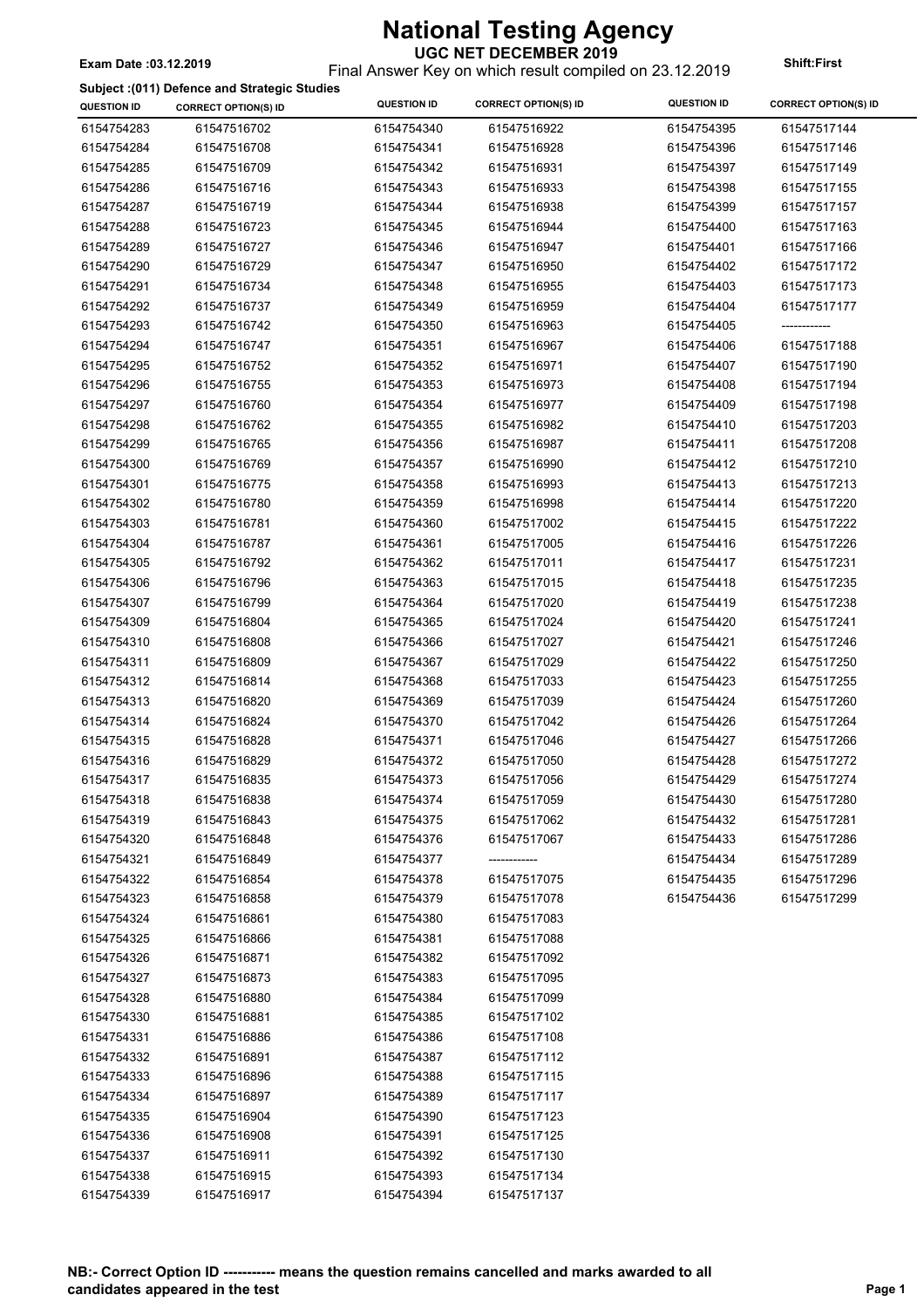Final Answer Key on which result compiled on 23.12.2019 **Exam Date :04.12.2019 Shift:Second**

#### **Subject :(012) Home Science**

| <b>QUESTION ID</b> | ounler (117) Home ocience<br><b>CORRECT OPTION(S) ID</b> | <b>QUESTION ID</b> | <b>CORRECT OPTION(S) ID</b> | <b>QUESTION ID</b> | <b>CORRECT OPTION(S) ID</b> |
|--------------------|----------------------------------------------------------|--------------------|-----------------------------|--------------------|-----------------------------|
| 6154759054         |                                                          | 6154759109         | 61547535519                 | 6154759164         | 61547535739                 |
| 6154759055         | 61547535306                                              | 6154759110         | 61547535522                 | 6154759165         | 61547535741                 |
| 6154759056         | 61547535310                                              | 6154759111         | 61547535525                 | 6154759166         | 61547535747                 |
| 6154759057         | 61547535313                                              | 6154759112         | 61547535531                 | 6154759167         | 61547535749                 |
| 6154759058         | 61547535320                                              | 6154759113         | 61547535534                 | 6154759168         | 61547535754                 |
| 6154759059         | 61547535323                                              | 6154759114         | 61547535537                 | 6154759169         | 61547535758                 |
| 6154759060         | 61547535326                                              | 6154759115         | 61547535542                 | 6154759170         | 61547535761                 |
| 6154759061         | 61547535331                                              | 6154759116         | 61547535547                 | 6154759171         | 61547535767                 |
| 6154759062         | 61547535335                                              | 6154759117         | 61547535549                 | 6154759172         | 61547535770                 |
| 6154759063         | 61547535339                                              | 6154759118         | 61547535554                 | 6154759173         | 61547535775                 |
| 6154759064         | 61547535342                                              | 6154759119         | 61547535560                 | 6154759174         | 61547535777                 |
| 6154759065         | 61547535345                                              | 6154759120         | 61547535564                 | 6154759175         | 61547535782                 |
| 6154759066         | 61547535349                                              | 6154759121         | 61547535566                 | 6154759176         | 61547535787                 |
| 6154759067         | 61547535356                                              | 6154759122         | 61547535569                 | 6154759177         | 61547535790                 |
| 6154759068         | 61547535360                                              | 6154759123         | 61547535574                 | 6154759178         | 61547535794                 |
| 6154759069         | 61547535362                                              | 6154759124         | 61547535577                 | 6154759179         | 61547535797                 |
| 6154759070         | 61547535365                                              | 6154759125         | 61547535581                 | 6154759180         | 61547535804                 |
| 6154759071         | 61547535371                                              | 6154759126         | 61547535587                 | 6154759181         | 61547535806                 |
| 6154759072         | 61547535376                                              | 6154759127         | 61547535592                 | 6154759182         | 61547535811                 |
| 6154759073         | 61547535379                                              | 6154759128         | 61547535594                 | 6154759183         | 61547535814                 |
| 6154759074         | 61547535384                                              | 6154759129         | 61547535599                 | 6154759184         | 61547535820                 |
| 6154759075         | 61547535387                                              | 6154759130         | 61547535603                 | 6154759185         | 61547535823                 |
| 6154759076         | 61547535390                                              | 6154759131         | 61547535607                 | 6154759186         | 61547535825                 |
| 6154759077         | 61547535396                                              | 6154759132         | 61547535612                 | 6154759187         | 61547535832                 |
| 6154759078         | 61547535398                                              | 6154759133         | 61547535616                 | 6154759188         | 61547535836                 |
| 6154759079         | 61547535402                                              | 6154759134         | 61547535617                 | 6154759189         | 61547535838                 |
| 6154759080         | 61547535406                                              | 6154759135         | 61547535623                 | 6154759190         | 61547535841                 |
| 6154759081         | 61547535409                                              | 6154759136         | 61547535628                 | 6154759191         | 61547535845                 |
| 6154759082         | 61547535413                                              | 6154759137         | 61547535630                 | 6154759192         | 61547535849                 |
| 6154759083         | 61547535420                                              | 6154759138         | 61547535633                 | 6154759193         | 61547535855                 |
| 6154759084         | 61547535422                                              | 6154759139         | 61547535639                 | 6154759194         | 61547535860                 |
| 6154759085         | 61547535425                                              | 6154759140         | 61547535642                 | 6154759196         | 61547535862                 |
| 6154759086         | 61547535432                                              | 6154759141         | 61547535647                 | 6154759197         | 61547535866                 |
| 6154759087         | 61547535433                                              | 6154759142         | 61547535649                 | 6154759198         | 61547535869                 |
| 6154759088         | 61547535439                                              | 6154759143         | 61547535655                 | 6154759199         | 61547535874                 |
| 6154759089         | 61547535444                                              | 6154759144         | 61547535658                 | 6154759200         | 61547535878                 |
| 6154759090         | 61547535447                                              | 6154759145         | 61547535661                 | 6154759202         | 61547535882                 |
| 6154759091         | 61547535450                                              | 6154759146         | 61547535668                 | 6154759203         | 61547535887                 |
| 6154759092         | 61547535453                                              | 6154759147         | 61547535670                 | 6154759204         | 61547535890                 |
| 6154759093         | 61547535459                                              | 6154759148         | 61547535675                 | 6154759205         | 61547535894                 |
| 6154759094         | 61547535463,                                             | 6154759149         | 61547535679                 | 6154759206         | 61547535898                 |
|                    | 61547535464                                              | 6154759150         | 61547535683                 |                    |                             |
| 6154759095         | 61547535467                                              | 6154759151         | 61547535685                 |                    |                             |
| 6154759096         | 61547535469                                              | 6154759152         | 61547535691                 |                    |                             |
| 6154759097         | 61547535475                                              | 6154759153         | 61547535694                 |                    |                             |
| 6154759098         | 61547535477                                              | 6154759154         | 61547535699                 |                    |                             |
| 6154759100         | 61547535483                                              | 6154759155         | 61547535704                 |                    |                             |
| 6154759101         | 61547535486                                              | 6154759156         | 61547535707                 |                    |                             |
| 6154759102         | 61547535491                                              | 6154759157         | 61547535710                 |                    |                             |
| 6154759103         | 61547535496                                              | 6154759158         | 61547535716                 |                    |                             |
| 6154759104         | 61547535497                                              | 6154759159         | 61547535717                 |                    |                             |
| 6154759105         | 61547535502                                              | 6154759160         | 61547535723                 |                    |                             |
| 6154759106         | 61547535507                                              | 6154759161         | 61547535728                 |                    |                             |
| 6154759107         | 61547535512                                              | 6154759162         | 61547535729                 |                    |                             |
| 6154759108         | 61547535513                                              | 6154759163         | 61547535733                 |                    |                             |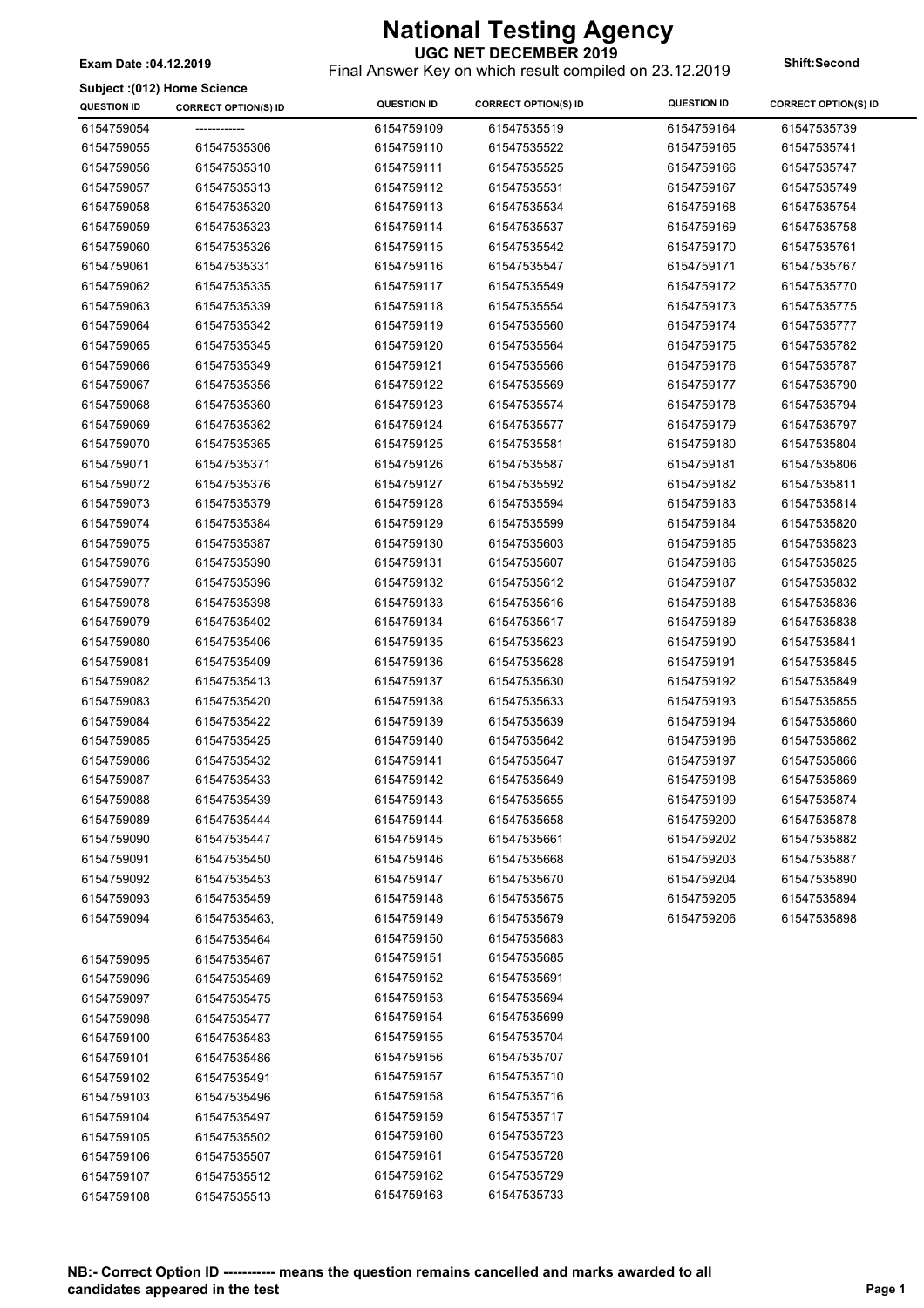#### **UGC NET DECEMBER 2019**

Final Answer Key on which result compiled on 23.12.2019 **Exam Date :03.12.2019 Shift:Second**

**Subject :(014) Public Administration**

| <b>QUESTION ID</b> | <b>CORRECT OPTION(S) ID</b> | <b>QUESTION ID</b> | <b>CORRECT OPTION(S) ID</b> | <b>QUESTION ID</b> | <b>CORRECT OPTION(S) ID</b> |
|--------------------|-----------------------------|--------------------|-----------------------------|--------------------|-----------------------------|
| 6154755359         | 61547520904                 | 6154755416         | 61547521124                 | 6154755471         | 61547521343                 |
| 6154755360         | 61547520906                 | 6154755417         | 61547521126                 | 6154755472         | 61547521346                 |
| 6154755361         | 61547520912                 | 6154755418         | 61547521129                 | 6154755473         | 61547521351                 |
| 6154755362         | 61547520914                 | 6154755419         | 61547521136                 | 6154755474         | 61547521355                 |
| 6154755363         | 61547520917                 | 6154755420         | 61547521138                 | 6154755475         | 61547521360                 |
| 6154755364         | 61547520923                 | 6154755421         | 61547521144                 | 6154755476         | 61547521363                 |
| 6154755365         | 61547520925                 | 6154755422         | 61547521147                 | 6154755477         | 61547521367                 |
| 6154755366         | 61547520930                 | 6154755423         | 61547521150                 | 6154755478         | 61547521372                 |
| 6154755367         | 61547520934                 | 6154755424         | 61547521156                 | 6154755479         | 61547521376                 |
| 6154755368         | 61547520939                 | 6154755425         | 61547521160                 | 6154755480         | 61547521379                 |
| 6154755369         | 61547520944                 | 6154755426         | 61547521161                 | 6154755481         | 61547521383                 |
| 6154755370         | 61547520946                 | 6154755427         | 61547521168                 | 6154755482         | 61547521388                 |
| 6154755371         | 61547520951                 | 6154755428         | 61547521172                 | 6154755483         | 61547521392                 |
| 6154755372         | 61547520956                 | 6154755429         | 61547521176                 | 6154755484         | 61547521394                 |
| 6154755373         | 61547520959                 | 6154755430         | 61547521177                 | 6154755485         | 61547521400                 |
| 6154755374         | 61547520961                 | 6154755431         | 61547521182                 | 6154755486         | 61547521401                 |
| 6154755375         | 61547520967                 | 6154755432         | 61547521187                 | 6154755487         | 61547521407                 |
| 6154755376         | 61547520970                 | 6154755433         | 61547521189                 | 6154755488         | 61547521412                 |
| 6154755377         | 61547520975                 | 6154755434         | 61547521195                 | 6154755489         | 61547521416                 |
| 6154755378         | 61547520977                 | 6154755435         | 61547521198                 | 6154755490         | 61547521417                 |
| 6154755379         | 61547520982                 | 6154755436         | 61547521202                 | 6154755491         | 61547521422                 |
| 6154755380         | 61547520986                 | 6154755437         | 61547521205                 | 6154755492         | 61547521428                 |
| 6154755381         | 61547520989                 | 6154755438         | 61547521211                 | 6154755493         | 61547521430                 |
| 6154755382         | 61547520996                 | 6154755439         | 61547521213                 | 6154755494         | 61547521434                 |
| 6154755383         | 61547520998                 | 6154755440         | 61547521218                 | 6154755495         | 61547521437                 |
| 6154755385         | 61547521004                 | 6154755441         | 61547521224                 | 6154755496         | 61547521444                 |
| 6154755386         | 61547521008                 | 6154755442         | 61547521227                 | 6154755497         | 61547521445                 |
| 6154755387         | 61547521011                 | 6154755443         | 61547521231                 | 6154755498         | 61547521451                 |
| 6154755388         | 61547521013                 | 6154755444         | 61547521234                 | 6154755499         | 61547521454                 |
| 6154755389         | 61547521018                 | 6154755445         | 61547521240                 | 6154755500         | 61547521458                 |
| 6154755390         | 61547521023                 | 6154755446         | 61547521241                 | 6154755502         | 61547521464                 |
| 6154755391         | 61547521027                 | 6154755447         | 61547521247                 | 6154755503         | 61547521466                 |
| 6154755392         | 61547521030                 | 6154755448         | 61547521252                 | 6154755504         | 61547521472                 |
| 6154755393         | 61547521035                 | 6154755449         | 61547521256                 | 6154755505         | 61547521473                 |
| 6154755394         | 61547521038                 | 6154755450         | 61547521259                 | 6154755506         | 61547521478                 |
| 6154755395         | 61547521044                 | 6154755451         | 61547521263                 | 6154755508         | 61547521483                 |
| 6154755396         | 61547521047                 | 6154755452         | 61547521268                 | 6154755509         | 61547521486                 |
| 6154755397         | 61547521050                 | 6154755453         | 61547521272                 | 6154755510         | 61547521489                 |
| 6154755398         | 61547521053                 | 6154755454         | 61547521273                 | 6154755511         | 61547521495                 |
| 6154755399         | 61547521060                 | 6154755455         | 61547521279                 | 6154755512         | 61547521500                 |
| 6154755400         | 61547521061                 | 6154755456         | 61547521282                 |                    |                             |
| 6154755401         | 61547521066                 | 6154755457         | 61547521287                 |                    |                             |
| 6154755402         | 61547521071                 | 6154755458         | 61547521291                 |                    |                             |
| 6154755403         | 61547521076                 | 6154755459         | 61547521293                 |                    |                             |
| 6154755404         | 61547521077                 | 6154755460         | 61547521298                 |                    |                             |
| 6154755406         | 61547521084                 | 6154755461         | 61547521304                 |                    |                             |
| 6154755407         | 61547521086                 | 6154755462         | 61547521307                 |                    |                             |
| 6154755408         | 61547521091                 | 6154755463         | 61547521312                 |                    |                             |
| 6154755409         | 61547521095                 | 6154755464         | 61547521315                 |                    |                             |
| 6154755410         | 61547521100                 | 6154755465         | 61547521319                 |                    |                             |
| 6154755411         | 61547521103                 | 6154755466         | 61547521322                 |                    |                             |
| 6154755412         | 61547521108                 | 6154755467         | 61547521326                 |                    |                             |
| 6154755413         | 61547521110                 | 6154755468         | 61547521331                 |                    |                             |
| 6154755414         | 61547521115                 | 6154755469         | 61547521335                 |                    |                             |
| 6154755415         | 61547521119                 | 6154755470         | 61547521340                 |                    |                             |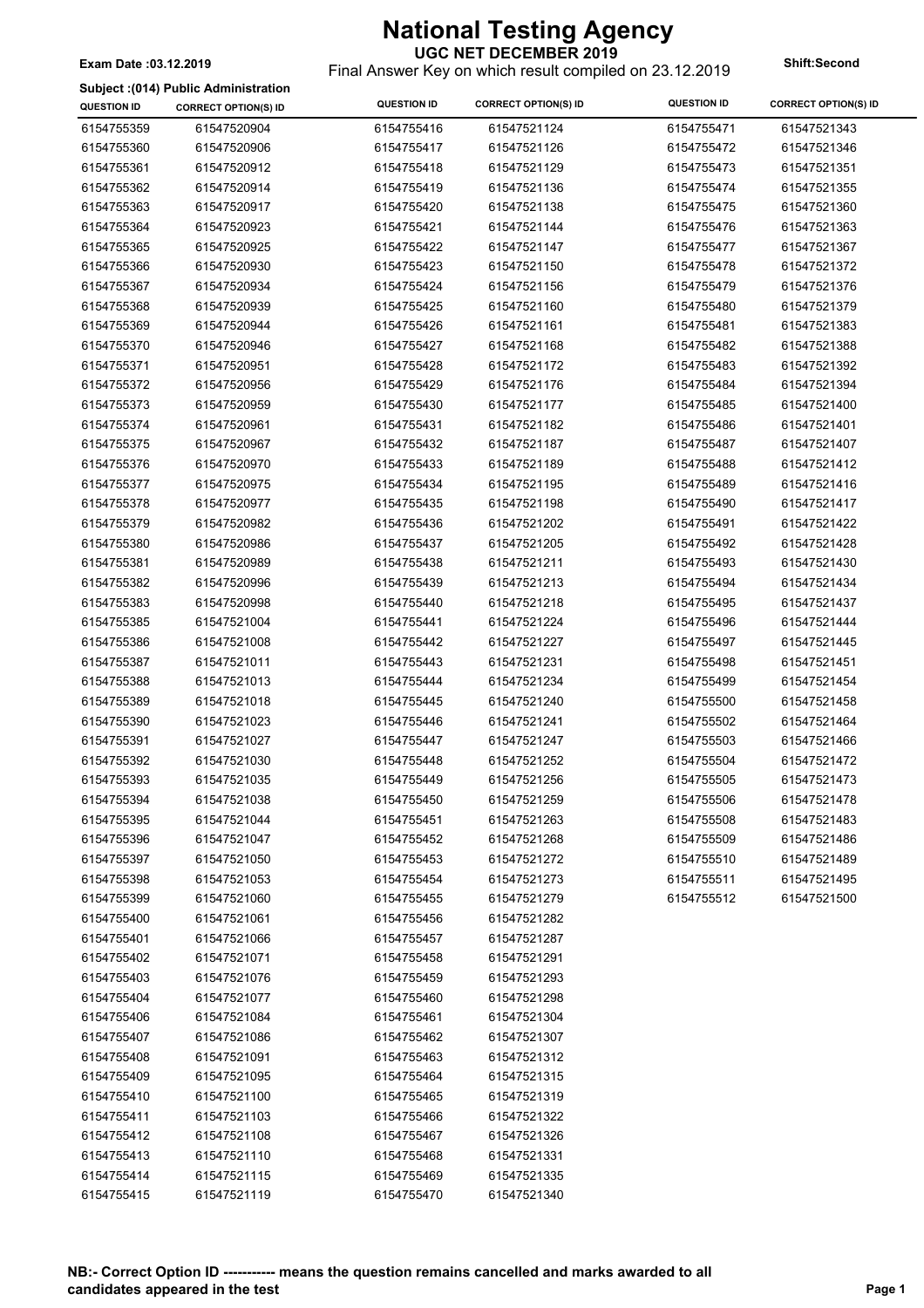#### **UGC NET DECEMBER 2019** Final Answer Key on which result compiled on 23.12.2019 **Exam Date :03.12.2019 Shift:Second**

**Subject :(015) Population Studies**

| 6154756283<br>61547524504<br>6154756340<br>61547524722<br>6154756395<br>6154756284<br>61547524506<br>6154756341<br>61547524725<br>6154756396<br>6154756285<br>61547524512<br>6154756342<br>61547524731<br>6154756397<br>6154756286<br>61547524514<br>6154756343<br>61547524733<br>6154756398<br>6154756287<br>61547524517<br>6154756344<br>61547524737<br>6154756399<br>6154756400<br>6154756288<br>61547524523<br>6154756345<br>61547524743<br>6154756289<br>61547524525<br>6154756346<br>61547524746<br>6154756401<br>6154756290<br>61547524530<br>6154756347<br>61547524750<br>6154756402<br>6154756348 | 61547524941<br>61547524946<br>61547524951<br>61547524956<br>61547524959<br>61547524963 |
|------------------------------------------------------------------------------------------------------------------------------------------------------------------------------------------------------------------------------------------------------------------------------------------------------------------------------------------------------------------------------------------------------------------------------------------------------------------------------------------------------------------------------------------------------------------------------------------------------------|----------------------------------------------------------------------------------------|
|                                                                                                                                                                                                                                                                                                                                                                                                                                                                                                                                                                                                            |                                                                                        |
|                                                                                                                                                                                                                                                                                                                                                                                                                                                                                                                                                                                                            |                                                                                        |
|                                                                                                                                                                                                                                                                                                                                                                                                                                                                                                                                                                                                            |                                                                                        |
|                                                                                                                                                                                                                                                                                                                                                                                                                                                                                                                                                                                                            |                                                                                        |
|                                                                                                                                                                                                                                                                                                                                                                                                                                                                                                                                                                                                            |                                                                                        |
|                                                                                                                                                                                                                                                                                                                                                                                                                                                                                                                                                                                                            |                                                                                        |
|                                                                                                                                                                                                                                                                                                                                                                                                                                                                                                                                                                                                            | 61547524966                                                                            |
|                                                                                                                                                                                                                                                                                                                                                                                                                                                                                                                                                                                                            | 61547524971                                                                            |
| 6154756291<br>61547524534<br>61547524756<br>6154756403                                                                                                                                                                                                                                                                                                                                                                                                                                                                                                                                                     | 61547524976                                                                            |
| 6154756292<br>61547524539<br>6154756349<br>61547524759<br>6154756404                                                                                                                                                                                                                                                                                                                                                                                                                                                                                                                                       | 61547524978                                                                            |
| 6154756293<br>61547524544<br>6154756350<br>61547524762<br>6154756405                                                                                                                                                                                                                                                                                                                                                                                                                                                                                                                                       | 61547524981                                                                            |
| 6154756294<br>61547524546<br>6154756351<br>61547524768<br>6154756406                                                                                                                                                                                                                                                                                                                                                                                                                                                                                                                                       | 61547524988                                                                            |
| 6154756295<br>61547524551<br>6154756352<br>61547524771<br>6154756407                                                                                                                                                                                                                                                                                                                                                                                                                                                                                                                                       | 61547524990                                                                            |
| 6154756296<br>61547524556<br>6154756353<br>61547524775<br>6154756408                                                                                                                                                                                                                                                                                                                                                                                                                                                                                                                                       | 61547524993                                                                            |
| 6154756297<br>61547524559<br>6154756354<br>61547524778<br>6154756409                                                                                                                                                                                                                                                                                                                                                                                                                                                                                                                                       | 61547524997                                                                            |
| 61547524561<br>6154756298<br>6154756355<br>61547524782<br>6154756410                                                                                                                                                                                                                                                                                                                                                                                                                                                                                                                                       | 61547525001                                                                            |
| 6154756299<br>61547524567<br>6154756356<br>61547524787<br>6154756411                                                                                                                                                                                                                                                                                                                                                                                                                                                                                                                                       | 61547525006                                                                            |
| 6154756300<br>61547524570<br>6154756357<br>61547524792<br>6154756412                                                                                                                                                                                                                                                                                                                                                                                                                                                                                                                                       | 61547525009                                                                            |
| 6154756301<br>61547524575<br>6154756358<br>61547524796<br>6154756413                                                                                                                                                                                                                                                                                                                                                                                                                                                                                                                                       | 61547525015                                                                            |
| 6154756302<br>61547524577<br>6154756359<br>61547524799<br>6154756414                                                                                                                                                                                                                                                                                                                                                                                                                                                                                                                                       | 61547525020                                                                            |
| 6154756303<br>61547524582<br>6154756360<br>61547524804<br>6154756415                                                                                                                                                                                                                                                                                                                                                                                                                                                                                                                                       | 61547525021                                                                            |
| 6154756304<br>61547524586<br>6154756361<br>61547524807<br>6154756416                                                                                                                                                                                                                                                                                                                                                                                                                                                                                                                                       | 61547525025                                                                            |
| 6154756305<br>61547524589<br>6154756362<br>61547524810<br>6154756417                                                                                                                                                                                                                                                                                                                                                                                                                                                                                                                                       | 61547525029,                                                                           |
| 6154756306<br>61547524596<br>6154756363<br>61547524815                                                                                                                                                                                                                                                                                                                                                                                                                                                                                                                                                     | 61547525032                                                                            |
| 6154756307<br>61547524598<br>6154756364<br>61547524819<br>6154756418                                                                                                                                                                                                                                                                                                                                                                                                                                                                                                                                       | 61547525034                                                                            |
| 6154756309<br>61547524604<br>6154756365<br>61547524824<br>6154756419                                                                                                                                                                                                                                                                                                                                                                                                                                                                                                                                       | 61547525038                                                                            |
| 6154756310<br>61547524608<br>6154756366<br>61547524825<br>6154756420                                                                                                                                                                                                                                                                                                                                                                                                                                                                                                                                       | 61547525044                                                                            |
| 6154756311<br>61547524611<br>6154756367<br>61547524832<br>6154756421                                                                                                                                                                                                                                                                                                                                                                                                                                                                                                                                       | 61547525047                                                                            |
| 6154756312<br>61547524613<br>6154756368<br>61547524836<br>6154756422                                                                                                                                                                                                                                                                                                                                                                                                                                                                                                                                       | 61547525050                                                                            |
| 6154756313<br>61547524618<br>6154756369<br>61547524837<br>6154756423                                                                                                                                                                                                                                                                                                                                                                                                                                                                                                                                       | 61547525053                                                                            |
| 6154756314<br>61547524623<br>6154756370<br>61547524843<br>6154756424                                                                                                                                                                                                                                                                                                                                                                                                                                                                                                                                       | 61547525058                                                                            |
| 6154756315<br>61547524627<br>6154756371<br>61547524845<br>6154756426                                                                                                                                                                                                                                                                                                                                                                                                                                                                                                                                       | 61547525061                                                                            |
| 6154756316<br>61547524630<br>6154756372<br>61547524849<br>6154756427                                                                                                                                                                                                                                                                                                                                                                                                                                                                                                                                       | 61547525066                                                                            |
| 6154756317<br>61547524635<br>6154756373<br>61547524855<br>6154756428                                                                                                                                                                                                                                                                                                                                                                                                                                                                                                                                       | 61547525071                                                                            |
| 6154756318<br>61547524638<br>6154756374<br>61547524860<br>6154756429                                                                                                                                                                                                                                                                                                                                                                                                                                                                                                                                       | 61547525074                                                                            |
| 6154756319<br>61547524644<br>6154756375<br>61547524862<br>6154756430                                                                                                                                                                                                                                                                                                                                                                                                                                                                                                                                       | 61547525078                                                                            |
| 6154756320<br>61547524647<br>6154756376<br>61547524866<br>6154756432                                                                                                                                                                                                                                                                                                                                                                                                                                                                                                                                       | 61547525083                                                                            |
| 6154756321<br>61547524650<br>6154756377<br>61547524869<br>6154756433                                                                                                                                                                                                                                                                                                                                                                                                                                                                                                                                       | 61547525088                                                                            |
| 6154756322<br>61547524653<br>6154756378<br>61547524874<br>6154756434                                                                                                                                                                                                                                                                                                                                                                                                                                                                                                                                       | 61547525090                                                                            |
| 6154756323<br>61547524660<br>6154756379<br>61547524879<br>6154756435                                                                                                                                                                                                                                                                                                                                                                                                                                                                                                                                       | 61547525094                                                                            |
| 6154756324<br>61547524661<br>6154756380<br>61547524882<br>6154756436                                                                                                                                                                                                                                                                                                                                                                                                                                                                                                                                       | 61547525098                                                                            |
| 6154756325<br>61547524666<br>6154756381<br>61547524885                                                                                                                                                                                                                                                                                                                                                                                                                                                                                                                                                     |                                                                                        |
| 6154756326<br>61547524671<br>6154756382<br>61547524890                                                                                                                                                                                                                                                                                                                                                                                                                                                                                                                                                     |                                                                                        |
| 6154756327<br>61547524676<br>6154756383<br>61547524895                                                                                                                                                                                                                                                                                                                                                                                                                                                                                                                                                     |                                                                                        |
| 6154756328<br>61547524677<br>6154756384<br>61547524899                                                                                                                                                                                                                                                                                                                                                                                                                                                                                                                                                     |                                                                                        |
| 6154756330<br>61547524684<br>6154756385<br>61547524903                                                                                                                                                                                                                                                                                                                                                                                                                                                                                                                                                     |                                                                                        |
| 6154756331<br>61547524686<br>6154756386<br>61547524905                                                                                                                                                                                                                                                                                                                                                                                                                                                                                                                                                     |                                                                                        |
| 6154756332<br>61547524691<br>6154756387<br>61547524912                                                                                                                                                                                                                                                                                                                                                                                                                                                                                                                                                     |                                                                                        |
| 6154756333<br>61547524695<br>6154756388<br>61547524916                                                                                                                                                                                                                                                                                                                                                                                                                                                                                                                                                     |                                                                                        |
| 6154756334<br>61547524700<br>6154756389<br>61547524920                                                                                                                                                                                                                                                                                                                                                                                                                                                                                                                                                     |                                                                                        |
|                                                                                                                                                                                                                                                                                                                                                                                                                                                                                                                                                                                                            |                                                                                        |
|                                                                                                                                                                                                                                                                                                                                                                                                                                                                                                                                                                                                            |                                                                                        |
| 6154756335<br>61547524702<br>6154756390<br>61547524924                                                                                                                                                                                                                                                                                                                                                                                                                                                                                                                                                     |                                                                                        |
| 6154756336<br>61547524707<br>6154756391<br>61547524926                                                                                                                                                                                                                                                                                                                                                                                                                                                                                                                                                     |                                                                                        |
| 6154756337<br>61547524709<br>6154756392<br>61547524932<br>6154756338<br>61547524715<br>6154756393<br>61547524933                                                                                                                                                                                                                                                                                                                                                                                                                                                                                           |                                                                                        |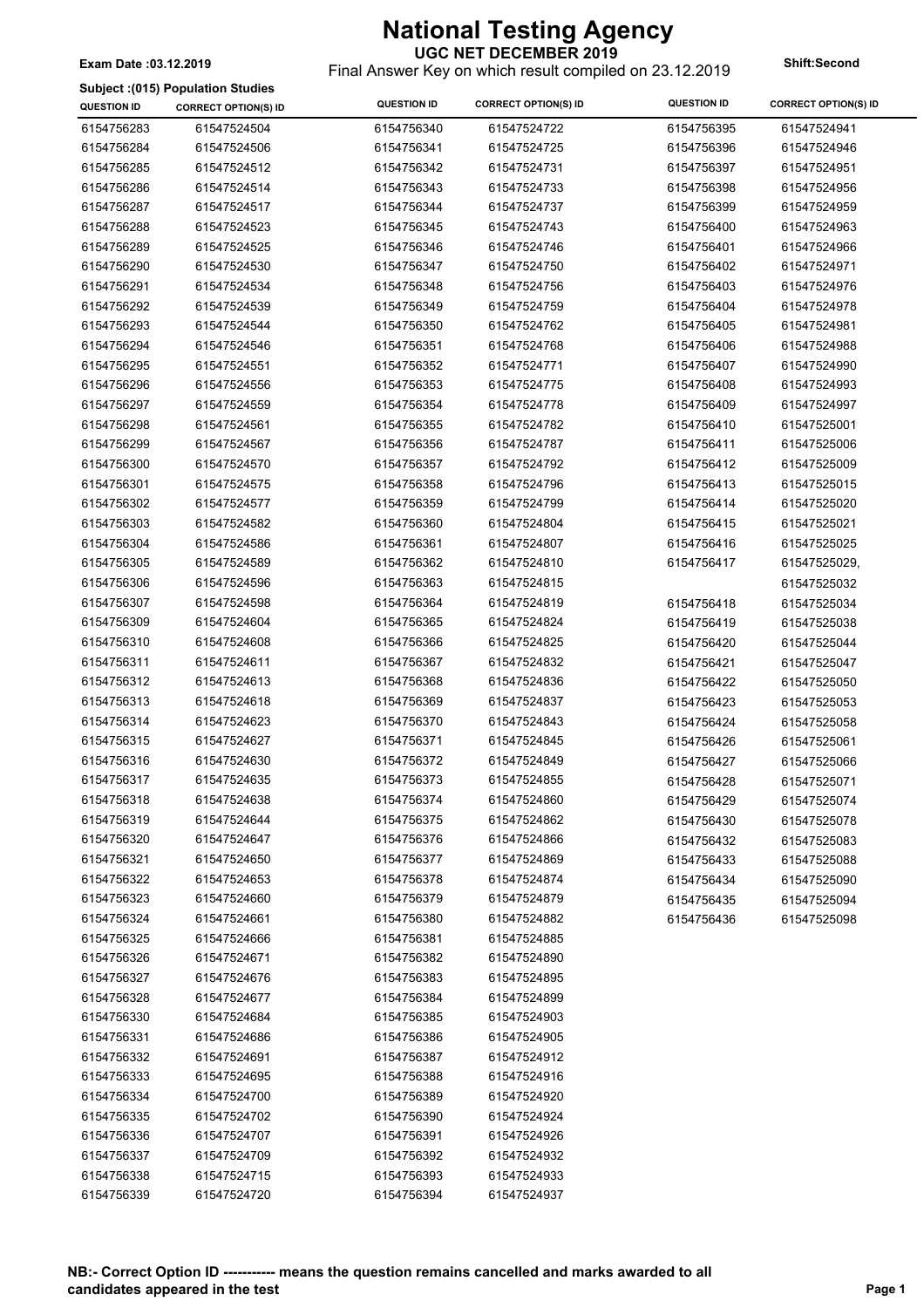**Subject :(016) Music**

#### **UGC NET DECEMBER 2019**

Final Answer Key on which result compiled on 23.12.2019 **Exam Date :02.12.2019 Shift:First**

| oupjoot (viv) maoio<br><b>QUESTION ID</b> | <b>CORRECT OPTION(S) ID</b> | <b>QUESTION ID</b> | <b>CORRECT OPTION(S) ID</b> | <b>QUESTION ID</b> | <b>CORRECT OPTION(S) ID</b> |
|-------------------------------------------|-----------------------------|--------------------|-----------------------------|--------------------|-----------------------------|
| 6154753744                                | 61547514603                 | 6154753801         | 61547514824                 | 6154753854         | 61547515036                 |
| 6154753745                                | 61547514606                 | 6154753802         | 61547514825                 | 6154753855         | 61547515037                 |
| 6154753746                                | 61547514612                 | 6154753803         | 61547514832                 | 6154753856         | 61547515041                 |
| 6154753747                                | 61547514613                 | 6154753804         | 61547514833                 | 6154753857         | 61547515047                 |
| 6154753748                                | 61547514617                 | 6154753805         | 61547514837                 | 6154753858         | 61547515049                 |
| 6154753749                                | 61547514624                 | 6154753806         | 61547514843                 | 6154753859         | 61547515056                 |
| 6154753750                                | 61547514626                 | 6154753807         | 61547514847                 | 6154753860         | 61547515058                 |
| 6154753751                                | 61547514631                 | 6154753808         | 61547514850                 | 6154753861         | 61547515063                 |
| 6154753752                                | 61547514633                 | 6154753809         | 61547514854                 | 6154753862         | 61547515065                 |
| 6154753753                                | 61547514640                 | 6154753810         | 61547514858                 | 6154753863         | 61547515072                 |
| 6154753754                                | 61547514643                 | 6154753811         | 61547514864                 | 6154753864         | 61547515076                 |
| 6154753755                                | 61547514648                 | 6154753812         | 61547514865                 | 6154753865         | 61547515077                 |
|                                           |                             |                    |                             |                    |                             |
| 6154753756                                | 61547514652                 | 6154753813         | 61547514869                 | 6154753866         | 61547515081                 |
| 6154753757                                | 61547514655                 | 6154753814         | 61547514873                 | 6154753867         | 61547515087                 |
| 6154753758                                | 61547514660                 | 6154753815         | 61547514879                 | 6154753868         | 61547515090                 |
| 6154753759                                | 61547514661                 | 6154753816         | 61547514884                 | 6154753869         | 61547515096                 |
| 6154753760                                | 61547514665                 | 6154753817         | 61547514887                 | 6154753870         | 61547515097                 |
| 6154753761                                | 61547514671                 | 6154753818         | 61547514891                 | 6154753871         | 61547515102                 |
| 6154753762                                | 61547514674                 | 6154753819         | 61547514893                 | 6154753872         | 61547515108                 |
| 6154753763                                | 61547514680                 | 6154753820         | 61547514897                 | 6154753873         | 61547515111                 |
| 6154753764                                | 61547514684                 | 6154753821         | 61547514903                 | 6154753874         | 61547515116                 |
| 6154753765                                | 61547514686                 | 6154753822         | 61547514907                 | 6154753875         | 61547515120                 |
| 6154753766                                | 61547514691                 | 6154753823         | 61547514909                 | 6154753876         | 61547515121                 |
| 6154753767                                | 61547514693                 | 6154753824         | 61547514913                 | 6154753877         | 61547515128                 |
| 6154753768                                | 61547514697                 | 6154753825         | 61547514919                 | 6154753878         | 61547515131                 |
| 6154753770                                | 61547514702                 | 6154753826         | 61547514922                 | 6154753879         | 61547515136                 |
| 6154753771                                | 61547514706                 | 6154753827         | 61547514928                 | 6154753880         | 61547515137                 |
| 6154753772                                | 61547514712                 | 6154753828         | 61547514929                 | 6154753881         | 61547515144                 |
| 6154753773                                | 61547514714                 | 6154753829         | 61547514933                 | 6154753882         | 61547515146                 |
| 6154753774                                | 61547514720                 | 6154753830         | 61547514940                 | 6154753883         | 61547515149                 |
| 6154753775                                | 61547514721                 | 6154753831         | 61547514942                 | 6154753884         | 61547515156                 |
| 6154753776                                | 61547514726                 | 6154753832         | 61547514947                 | 6154753885         | 61547515157                 |
| 6154753777                                | 61547514731                 | 6154753833         | 61547514949                 | 6154753887         | 61547515164                 |
| 6154753778                                | 61547514734                 | 6154753834         | 61547514956                 | 6154753888         | 61547515168                 |
| 6154753779                                | 61547514739                 | 6154753835         | 61547514959                 | 6154753889         | 61547515172                 |
| 6154753780                                | 61547514743                 | 6154753836         | 61547514963                 | 6154753890         | 61547515174                 |
| 6154753781                                | 61547514745                 | 6154753837         | 61547514965                 | 6154753891         | 61547515177                 |
| 6154753782                                | 61547514750                 | 6154753838         | 61547514972                 | 6154753893         | 61547515183                 |
| 6154753783                                | 61547514753                 | 6154753839         | 61547514973                 | 6154753894         | 61547515185                 |
| 6154753784                                | 61547514759                 | 6154753840         | 61547514979                 | 6154753895         | 61547515189                 |
| 6154753785                                | 61547514762                 | 6154753841         | 61547514981                 | 6154753896         | 61547515196                 |
| 6154753786                                | 61547514767                 | 6154753842         | 61547514986                 | 6154753897         | 61547515197                 |
| 6154753787                                | 61547514772                 | 6154753843         | 61547514989,                | 6154753898         | 61547515202                 |
| 6154753788                                | 61547514774                 |                    |                             | 6154753899         | 61547515205                 |
|                                           | 61547514777                 |                    | 61547514990,                |                    |                             |
| 6154753789                                |                             |                    | 61547514992                 | 6154753900         | 61547515210                 |
| 6154753791                                | 61547514784                 | 6154753844         | 61547514993                 | 6154753901         | 61547515216                 |
| 6154753792                                | 61547514786                 | 6154753845         | 61547514999                 | 6154753902         | 61547515220                 |
| 6154753793                                | 61547514791                 | 6154753846         | 61547515004                 | 6154753903         | 61547515221                 |
| 6154753794                                | 61547514795                 | 6154753847         | 61547515006                 | 6154753904         | 61547515227                 |
| 6154753795                                | 61547514800                 | 6154753848         | 61547515012                 | 6154753905         | 61547515230                 |
| 6154753796                                | 61547514804                 | 6154753849         | 61547515016                 | 6154753906         | 61547515235                 |
| 6154753797                                | 61547514806                 | 6154753850         | 61547515018                 | 6154753907         | 61547515237                 |
| 6154753798                                | 61547514811                 | 6154753851         | 61547515022                 | 6154753908         | 61547515242                 |
| 6154753799                                | 61547514815                 | 6154753852         | 61547515025                 | 6154753909         | 61547515247                 |
| 6154753800                                | 61547514820                 | 6154753853         | 61547515031                 | 6154753910         | 61547515250                 |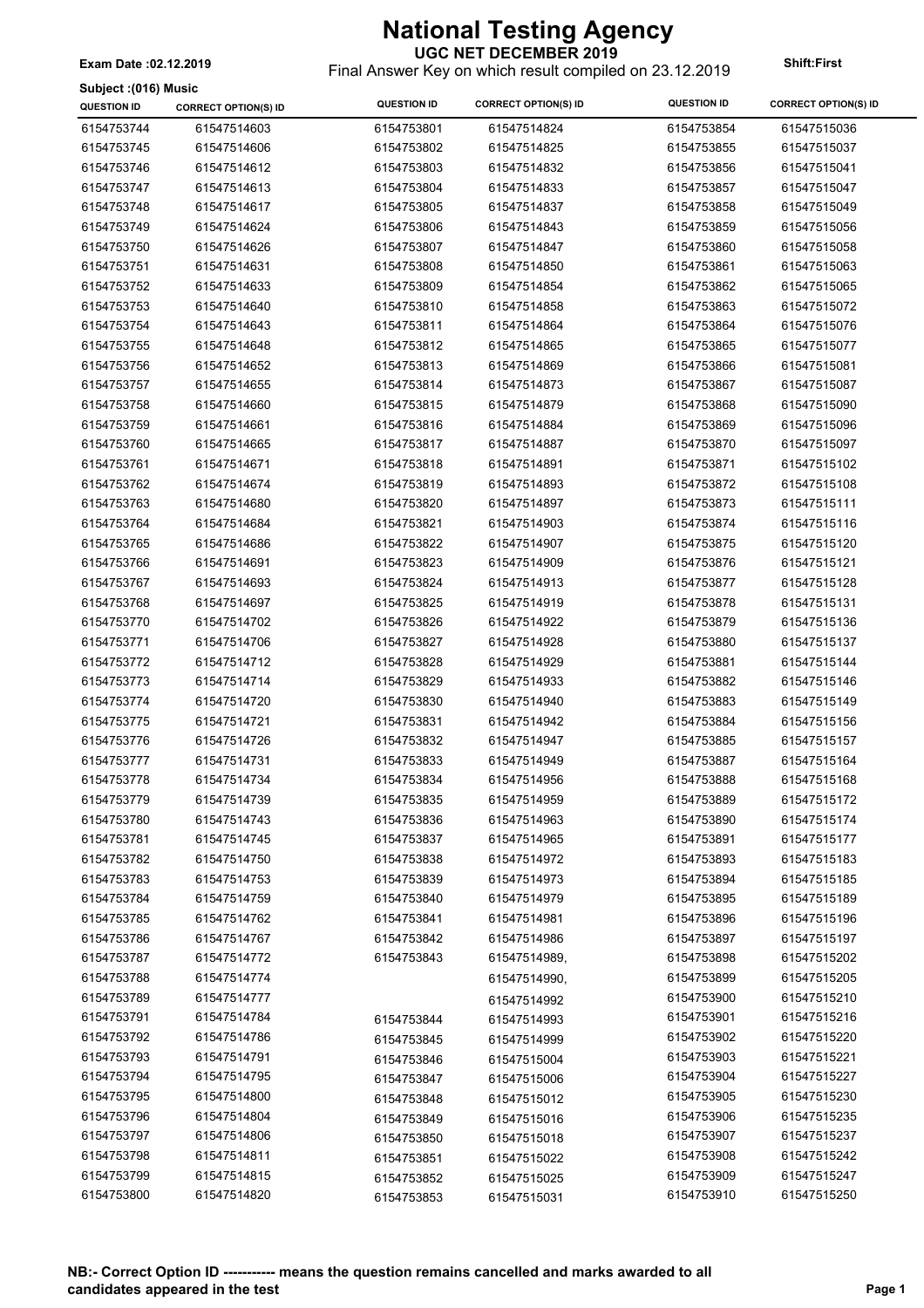**Subject :(016) Music**

### **UGC NET DECEMBER 2019**

Final Answer Key on which result compiled on 23.12.2019 **Exam Date :02.12.2019 Shift:First**

| <b>QUESTION ID</b> | <b>CORRECT OPTION(S) ID</b> | <b>QUESTION ID</b> | <b>CORRECT OPTION(S) ID</b> | <b>QUESTION ID</b> | <b>CORRECT OPTION(S) ID</b> |
|--------------------|-----------------------------|--------------------|-----------------------------|--------------------|-----------------------------|
| 6154753911         | 61547515256                 | 6154753967         | 61547515476                 | 6154754023         | 61547515693                 |
| 6154753912         | 61547515257                 | 6154753968         | 61547515477                 | 6154754024         | 61547515699                 |
| 6154753913         | 61547515264                 | 6154753970         | 61547515482                 | 6154754025         | 61547515702                 |
| 6154753914         | 61547515266                 | 6154753971         | 61547515485                 | 6154754026         | 61547515706                 |
| 6154753915         | 61547515272                 | 6154753972         | 61547515491                 | 6154754027         | 61547515712                 |
| 6154753916         | 61547515274                 | 6154753973         | 61547515494                 | 6154754028         | 61547515715                 |
| 6154753917         | 61547515279                 | 6154753974         | 61547515498                 | 6154754029         | 61547515718                 |
| 6154753918         | 61547515284                 | 6154753975         | 61547515503                 | 6154754030         | 61547515723                 |
| 6154753919         | 61547515286                 | 6154753976         | 61547515507                 | 6154754031         | 61547515728                 |
| 6154753920         | 61547515292                 | 6154753977         | 61547515509                 | 6154754032         | 61547515729                 |
| 6154753921         | 61547515294                 | 6154753978         | 61547515516                 | 6154754033         | 61547515734                 |
| 6154753922         | 61547515297                 | 6154753979         | 61547515519                 | 6154754034         | 61547515739                 |
| 6154753923         | 61547515303                 | 6154753980         | 61547515522                 | 6154754035         | 61547515742                 |
| 6154753924         | 61547515305                 | 6154753981         | 61547515525                 | 6154754036         | 61547515745                 |
| 6154753925         | 61547515311                 | 6154753982         | 61547515532                 | 6154754037         | 61547515749                 |
| 6154753926         | 61547515314                 | 6154753983         | 61547515533                 | 6154754038         | 61547515753                 |
| 6154753927         | 61547515319                 | 6154753984         | 61547515538                 | 6154754039         | 61547515757                 |
| 6154753928         | 61547515322                 | 6154753985         | 61547515543                 | 6154754041         | 61547515761                 |
| 6154753929         | 61547515327                 | 6154753986         | 61547515547                 | 6154754042         | 61547515766                 |
| 6154753930         | 61547515331                 | 6154753987         | 61547515550                 | 6154754043         | 61547515771                 |
| 6154753931         | 61547515333                 | 6154753988         | 61547515553                 | 6154754044         | 61547515776                 |
| 6154753932         | 61547515339                 | 6154753989         | 61547515557                 | 6154754045         | 61547515780                 |
| 6154753933         | 61547515344                 | 6154753990         | 61547515561                 | 6154754047         | 61547515781                 |
| 6154753934         | 61547515346                 | 6154753991         | 61547515566                 | 6154754048         | 61547515786                 |
| 6154753935         | 61547515351                 | 6154753992         | 61547515570                 | 6154754049         | 61547515791                 |
| 6154753936         | 61547515356                 | 6154753993         | 61547515575                 | 6154754050         | 61547515796                 |
| 6154753937         | 61547515359                 | 6154753994         | 61547515578                 | 6154754051         | 61547515797                 |
| 6154753938         | 61547515363                 | 6154753995         | 61547515583                 | 6154754052         | 61547515801                 |
| 6154753939         | 61547515366                 | 6154753996         | 61547515586                 | 6154754053         | 61547515806                 |
| 6154753940         | 61547515371                 | 6154753997         | 61547515592                 | 6154754054         | 61547515812                 |
| 6154753941         | 61547515376                 | 6154753998         | 61547515595                 | 6154754055         | 61547515813                 |
| 6154753942         | 61547515379                 | 6154753999         | 61547515599                 | 6154754056         | 61547515818                 |
| 6154753943         | 61547515383                 | 6154754000         | 61547515602                 | 6154754057         | 61547515824                 |
| 6154753944         | 61547515386                 | 6154754001         | 61547515605                 | 6154754058         | 61547515827                 |
| 6154753945         | 61547515391                 | 6154754002         | 61547515612                 | 6154754059         | 61547515829                 |
| 6154753946         | 61547515395                 | 6154754003         | 61547515613                 | 6154754060         | 61547515836                 |
| 6154753947         | 61547515398                 | 6154754004         | 61547515618                 | 6154754061         | 61547515838                 |
| 6154753948         | 61547515404                 | 6154754005         | 61547515621                 | 6154754062         | 61547515842                 |
| 6154753949         | 61547515406                 | 6154754006         | 61547515625                 | 6154754063         | 61547515848                 |
| 6154753950         | 61547515412                 | 6154754007         | 61547515632                 | 6154754064         | 61547515851                 |
| 6154753951         |                             | 6154754008         | 61547515634                 | 6154754065         | 61547515854                 |
| 6154753952         | 61547515417                 | 6154754009         | 61547515637                 | 6154754066         | 61547515859                 |
| 6154753953         | 61547515424                 | 6154754010         | 61547515643                 | 6154754067         | 61547515863                 |
| 6154753954         | 61547515426                 | 6154754011         | 61547515645                 | 6154754068         | 61547515867                 |
| 6154753955         | 61547515431                 | 6154754012         | 61547515651                 | 6154754069         | 61547515869                 |
| 6154753956         | 61547515433                 | 6154754013         | 61547515654                 | 6154754070         | 61547515873                 |
| 6154753957         | 61547515439                 | 6154754014         | 61547515657                 | 6154754071         | 61547515879                 |
| 6154753958         | 61547515444                 | 6154754015         | 61547515662                 | 6154754072         | 61547515882                 |
| 6154753959         | 61547515447                 | 6154754016         | 61547515667                 | 6154754073         | 61547515886                 |
| 6154753960         | 61547515449                 | 6154754017         | 61547515670                 | 6154754074         | 61547515889                 |
| 6154753961         | 61547515455                 | 6154754018         | 61547515674                 | 6154754075         | 61547515894                 |
| 6154753962         | 61547515457                 | 6154754019         | 61547515679                 | 6154754076         | 61547515899                 |
| 6154753964         | 61547515462                 | 6154754020         | 61547515683                 | 6154754077         | 61547515902                 |
| 6154753965         | 61547515467                 | 6154754021         | 61547515686                 | 6154754078         | 61547515906                 |
| 6154753966         | 61547515471                 | 6154754022         | 61547515690                 | 6154754079         | 61547515910                 |
|                    |                             |                    |                             |                    |                             |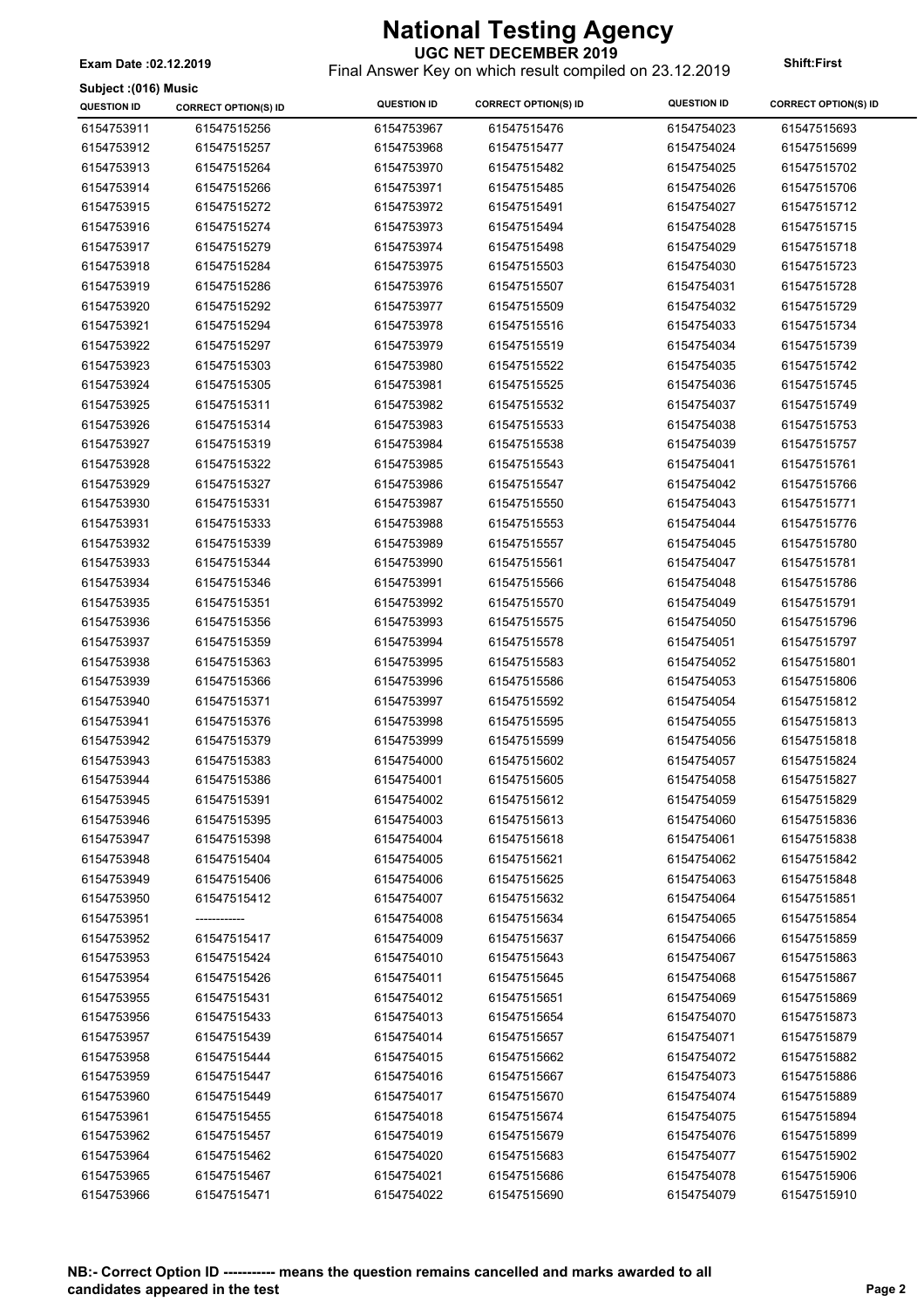**UGC NET DECEMBER 2019**

 $\overline{\phantom{a}}$ 

| Exam Date: 02.12.2019 |                             | UGC NET DECEMBER 2019<br>Final Answer Key on which result compiled on 23.12.2019 |                             |                    | <b>Shift:First</b>          |
|-----------------------|-----------------------------|----------------------------------------------------------------------------------|-----------------------------|--------------------|-----------------------------|
| Subject: (016) Music  |                             |                                                                                  |                             |                    |                             |
| <b>QUESTION ID</b>    | <b>CORRECT OPTION(S) ID</b> | <b>QUESTION ID</b>                                                               | <b>CORRECT OPTION(S) ID</b> | <b>QUESTION ID</b> | <b>CORRECT OPTION(S) ID</b> |
| 6154754080            | 61547515913                 |                                                                                  |                             |                    |                             |
| 6154754081            | 61547515918                 |                                                                                  |                             |                    |                             |
| 6154754082            | 61547515923                 |                                                                                  |                             |                    |                             |
| 6154754083            | 61547515927                 |                                                                                  |                             |                    |                             |
| 6154754084            | 61547515929                 |                                                                                  |                             |                    |                             |
| 6154754085            | 61547515934                 |                                                                                  |                             |                    |                             |
| 6154754086            | 61547515939                 |                                                                                  |                             |                    |                             |
| 6154754087            | 61547515944                 |                                                                                  |                             |                    |                             |
| 6154754088            | 61547515946                 |                                                                                  |                             |                    |                             |
| 6154754089            | 61547515950                 |                                                                                  |                             |                    |                             |
| 6154754090            | 61547515954                 |                                                                                  |                             |                    |                             |
| 6154754091            | 61547515959                 |                                                                                  |                             |                    |                             |
| 6154754092            | 61547515963                 |                                                                                  |                             |                    |                             |
| 6154754093            | 61547515967                 |                                                                                  |                             |                    |                             |
| 6154754094            | 61547515971                 |                                                                                  |                             |                    |                             |
| 6154754095            | 61547515975                 |                                                                                  |                             |                    |                             |
| 6154754096            | 61547515978                 |                                                                                  |                             |                    |                             |
| 6154754097            | 61547515983                 |                                                                                  |                             |                    |                             |
| 6154754098            | 61547515987                 |                                                                                  |                             |                    |                             |
| 6154754099            | 61547515989                 |                                                                                  |                             |                    |                             |
| 6154754100            | 61547515995                 |                                                                                  |                             |                    |                             |
| 6154754101            | 61547515999                 |                                                                                  |                             |                    |                             |
| 6154754102            | 61547516002                 |                                                                                  |                             |                    |                             |
| 6154754103            | 61547516007                 |                                                                                  |                             |                    |                             |
| 6154754104            | 61547516011                 |                                                                                  |                             |                    |                             |
| 6154754105            | 61547516013                 |                                                                                  |                             |                    |                             |
| 6154754106            | 61547516017                 |                                                                                  |                             |                    |                             |
| 6154754107            | 61547516024                 |                                                                                  |                             |                    |                             |
| 6154754108            | 61547516025                 |                                                                                  |                             |                    |                             |
| 6154754109            | 61547516030                 |                                                                                  |                             |                    |                             |
| 6154754110            | 61547516035                 |                                                                                  |                             |                    |                             |
| 6154754111            | 61547516038                 |                                                                                  |                             |                    |                             |
| 6154754112            | 61547516042                 |                                                                                  |                             |                    |                             |
| 6154754113            | 61547516046                 |                                                                                  |                             |                    |                             |
| 6154754114            | 61547516050                 |                                                                                  |                             |                    |                             |
| 6154754115            | 61547516053                 |                                                                                  |                             |                    |                             |
| 6154754116            | 61547516058                 |                                                                                  |                             |                    |                             |
| 6154754118            | 61547516063                 |                                                                                  |                             |                    |                             |
| 6154754119            | 61547516065                 |                                                                                  |                             |                    |                             |
| 6154754120            | 61547516072                 |                                                                                  |                             |                    |                             |
| 6154754121            | 61547516074                 |                                                                                  |                             |                    |                             |
| 6154754122            | 61547516079                 |                                                                                  |                             |                    |                             |
| 6154754124            | 61547516084                 |                                                                                  |                             |                    |                             |
| 6154754125            | 61547516086                 |                                                                                  |                             |                    |                             |
| 6154754126            | 61547516090                 |                                                                                  |                             |                    |                             |
| 6154754127            | 61547516094                 |                                                                                  |                             |                    |                             |
| 6154754128            | 61547516100                 |                                                                                  |                             |                    |                             |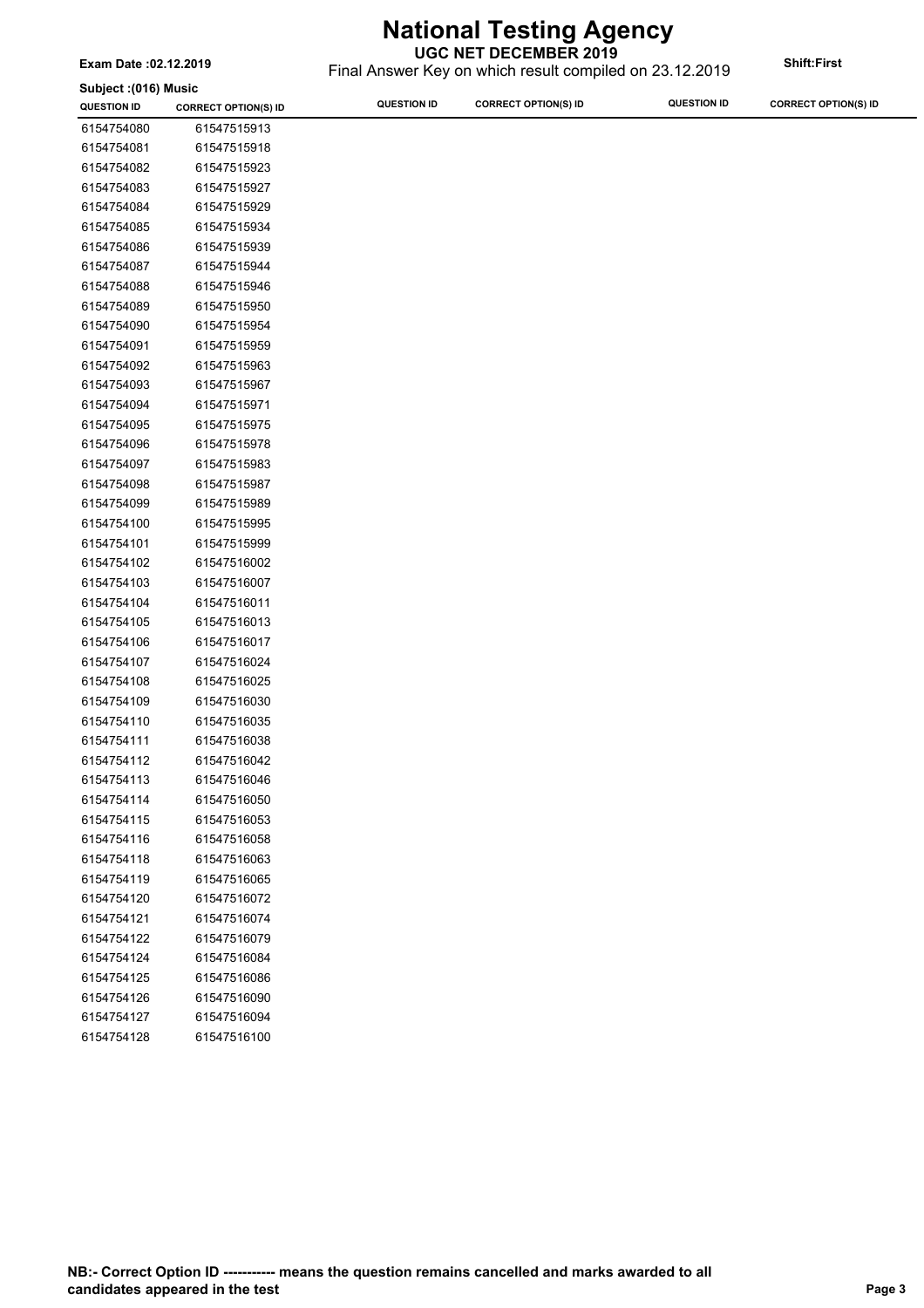**UGC NET DECEMBER 2019** Final Answer Key on which result compiled on 23.12.2019 **Exam Date :04.12.2019 Shift:Second**

**Subject :(017) Management**

| <b>QUESTION ID</b> | <b>CORRECT OPTION(S) ID</b> | <b>QUESTION ID</b>       | <b>CORRECT OPTION(S) ID</b> | <b>QUESTION ID</b> | <b>CORRECT OPTION(S) ID</b> |
|--------------------|-----------------------------|--------------------------|-----------------------------|--------------------|-----------------------------|
| 6154757208         | -------------               | 6154757263               | 61547528320                 | 6154757318         | 61547528539                 |
| 6154757209         | 61547528106                 | 6154757264               | 61547528321                 | 6154757319         | 61547528544                 |
| 6154757210         | 61547528110                 | 6154757265               | 61547528328                 | 6154757320         | 61547528546                 |
| 6154757211         | 61547528113                 | 6154757266               | 61547528332                 | 6154757321         | 61547528550                 |
| 6154757212         | 61547528120                 | 6154757267               | 61547528336                 | 6154757322         | 61547528554                 |
| 6154757213         | 61547528123                 | 6154757268               | 61547528340                 | 6154757323         | 61547528558                 |
| 6154757214         | 61547528126                 | 6154757269               | 61547528342                 | 6154757324         | 61547528561                 |
| 6154757215         | 61547528131                 | 6154757270               | 61547528348                 | 6154757325         | 61547528565                 |
| 6154757216         | 61547528135                 | 6154757271               | 61547528351                 | 6154757326         | 61547528570                 |
| 6154757217         | 61547528139                 | 6154757272               | 61547528355                 | 6154757327         | 61547528574                 |
| 6154757218         | 61547528142                 | 6154757273               | 61547528360                 | 6154757328         | 61547528580                 |
| 6154757219         | 61547528145                 | 6154757274               | 61547528364                 | 6154757329         | 61547528584                 |
| 6154757220         | 61547528149                 | 6154757275               | 61547528365                 | 6154757330         | 61547528586                 |
| 6154757221         | 61547528156                 | 6154757276               | 61547528369                 | 6154757331         | 61547528592                 |
| 6154757222         | 61547528160                 | 6154757277               | 61547528375                 | 6154757332         | 61547528595                 |
| 6154757223         | 61547528162                 | 6154757278               | 61547528378                 | 6154757333         | 61547528598                 |
| 6154757224         | 61547528165                 | 6154757279               | 61547528384                 | 6154757334         | 61547528601                 |
| 6154757225         | 61547528171                 | 6154757280               | 61547528388                 | 6154757335         | 61547528608                 |
| 6154757226         | 61547528176                 | 6154757281               | 61547528391                 | 6154757336         | 61547528609                 |
| 6154757227         | 61547528179                 | 6154757282               | 61547528393                 | 6154757337         | 61547528613                 |
| 6154757228         | 61547528184                 | 6154757283               | 61547528399                 | 6154757338         | 61547528619                 |
| 6154757229         | 61547528187                 | 6154757284               | 61547528401                 | 6154757339         | 61547528624                 |
| 6154757230         | 61547528190                 | 6154757285               | 61547528406                 | 6154757340         | 61547528626                 |
| 6154757231         | 61547528196                 | 6154757286               | 61547528409                 | 6154757341         | 61547528630                 |
| 6154757232         | 61547528198                 | 6154757287               | 61547528413                 | 6154757342         | 61547528633                 |
| 6154757233         | 61547528202                 | 6154757288               | 61547528420                 | 6154757343         | 61547528639                 |
| 6154757234         | 61547528206                 | 6154757289               | 61547528423                 | 6154757344         | 61547528643                 |
| 6154757235         | 61547528209                 | 6154757290               | 61547528428                 | 6154757345         | 61547528646                 |
| 6154757236         | 61547528213                 | 6154757291               | 61547528430                 | 6154757346         | 61547528649                 |
| 6154757237         | 61547528220                 | 6154757292               | 61547528435                 | 6154757347         | 61547528654                 |
| 6154757238         | 61547528222                 | 6154757293               | 61547528439                 | 6154757348         | 61547528657                 |
| 6154757239         | 61547528225                 | 6154757294               | 61547528443                 | 6154757350         | 61547528664                 |
| 6154757240         | 61547528232                 | 6154757295               | 61547528448                 | 6154757351         | 61547528666                 |
| 6154757241         | 61547528233                 | 6154757296               | 61547528452                 | 6154757352         | 61547528669                 |
| 6154757242         | 61547528239                 | 6154757297               | 61547528453                 | 6154757353         | 61547528674                 |
| 6154757243         | 61547528244                 | 6154757298               | 61547528459                 | 6154757354         | 61547528680                 |
| 6154757244         | 61547528247                 | 6154757299               | 61547528464                 | 6154757356         | 61547528681                 |
| 6154757245         | 61547528250                 | 6154757300               | 61547528467                 | 6154757357         | 61547528686                 |
| 6154757246         | 61547528253                 | 6154757301               | 61547528470                 | 6154757358         | 61547528689                 |
| 6154757247         | 61547528259                 | 6154757302               | 61547528476                 | 6154757359         | 61547528694                 |
| 6154757248         | 61547528263,                | 6154757303               | 61547528478                 | 6154757360         | 61547528700                 |
|                    | 61547528264                 | 6154757304               | 61547528484                 |                    |                             |
|                    | 61547528267                 | 6154757305               | 61547528487                 |                    |                             |
| 6154757249         |                             | 6154757306               | 61547528489                 |                    |                             |
| 6154757250         | 61547528269                 | 6154757307               | 61547528496                 |                    |                             |
| 6154757251         | 61547528275                 | 6154757308               | 61547528498                 |                    |                             |
| 6154757252         | 61547528277                 |                          |                             |                    |                             |
| 6154757254         | 61547528283                 | 6154757309<br>6154757310 | 61547528503<br>61547528508  |                    |                             |
| 6154757255         | 61547528286                 |                          |                             |                    |                             |
| 6154757256         | 61547528291                 | 6154757311               | 61547528509                 |                    |                             |
| 6154757257         | 61547528296                 | 6154757312               | 61547528515                 |                    |                             |
| 6154757258         | 61547528297                 | 6154757313               | 61547528519                 |                    |                             |
| 6154757259         | 61547528304                 | 6154757314               | 61547528523                 |                    |                             |
| 6154757260         | 61547528305                 | 6154757315               | 61547528528                 |                    |                             |
| 6154757261         | 61547528309                 | 6154757316               | 61547528532                 |                    |                             |
| 6154757262         | 61547528313                 | 6154757317               | 61547528534                 |                    |                             |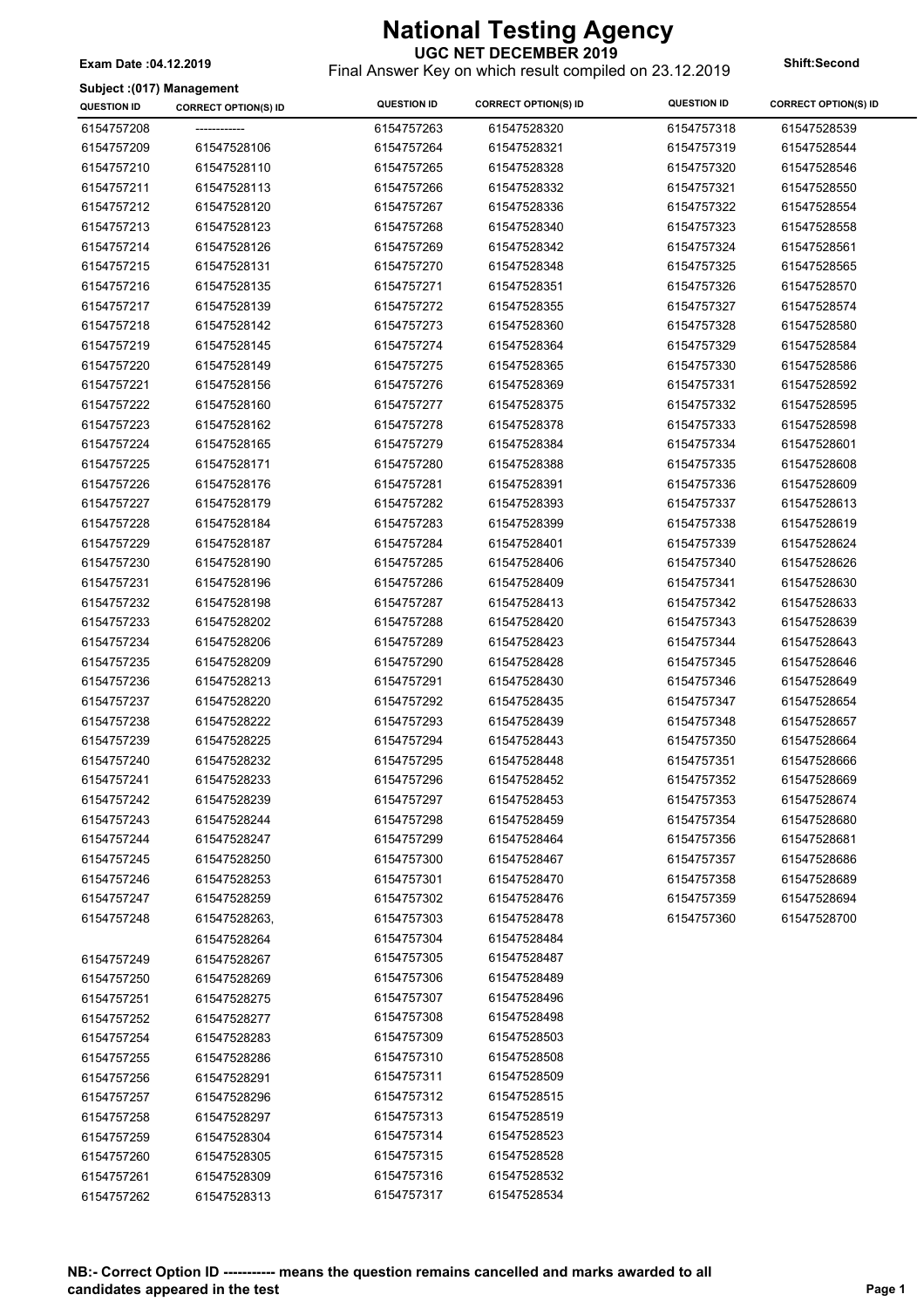**UGC NET DECEMBER 2019** Final Answer Key on which result compiled on 23.12.2019 **Exam Date :04.12.2019 Shift:Second**

|  | Subject : (018) Maithili |  |  |
|--|--------------------------|--|--|
|--|--------------------------|--|--|

| <b>QUESTION ID</b>       | <b>CORRECT OPTION(S) ID</b> | <b>QUESTION ID</b>       | <b>CORRECT OPTION(S) ID</b> | <b>QUESTION ID</b> | <b>CORRECT OPTION(S) ID</b> |
|--------------------------|-----------------------------|--------------------------|-----------------------------|--------------------|-----------------------------|
| 6154759208               |                             | 6154759263               | 61547536119                 | 6154759318         | 61547536339                 |
| 6154759209               | 61547535906                 | 6154759264               | 61547536122                 | 6154759319         | 61547536343                 |
| 6154759210               | 61547535910                 | 6154759265               | 61547536127                 | 6154759320         | 61547536348                 |
| 6154759211               | 61547535913                 | 6154759266               | 61547536132                 | 6154759321         | 61547536350                 |
| 6154759212               | 61547535920                 | 6154759267               | 61547536134                 | 6154759322         | 61547536355                 |
| 6154759213               | 61547535923                 | 6154759268               | 61547536140                 | 6154759323         | 61547536357                 |
| 6154759214               | 61547535926                 | 6154759269               | 61547536142                 | 6154759324         | 61547536363                 |
| 6154759215               | 61547535931                 | 6154759270               | 61547536147                 | 6154759325         | 61547536366                 |
| 6154759216               | 61547535935                 | 6154759271               | 61547536150                 | 6154759326         | 61547536370                 |
| 6154759217               | 61547535939                 | 6154759272               | 61547536156                 | 6154759327         | 61547536376                 |
| 6154759218               | 61547535942                 | 6154759273               | 61547536158                 | 6154759328         | 61547536378                 |
| 6154759219               | 61547535945                 | 6154759274               | 61547536163                 | 6154759329         | 61547536381                 |
| 6154759220               | 61547535949                 | 6154759275               | 61547536165                 | 6154759330         | 61547536386                 |
| 6154759221               | 61547535956                 | 6154759276               | 61547536170                 | 6154759331         | 61547536389                 |
| 6154759222               | 61547535960                 | 6154759277               | 61547536173                 | 6154759332         | 61547536395                 |
| 6154759223               | 61547535962                 | 6154759278               | 61547536178                 | 6154759333         | 61547536397                 |
| 6154759224               | 61547535965                 | 6154759279               | 61547536183                 | 6154759334         | 61547536402                 |
| 6154759225               | 61547535971                 | 6154759280               | 61547536185                 | 6154759335         | 61547536408                 |
| 6154759226               | 61547535976                 | 6154759281               | 61547536191                 | 6154759336         | 61547536411                 |
| 6154759227               | 61547535979                 | 6154759282               | 61547536194                 | 6154759337         | 61547536416                 |
| 6154759228               | 61547535984                 | 6154759283               | 61547536199                 | 6154759338         | 61547536418                 |
| 6154759229               | 61547535987                 | 6154759284               | 61547536202                 | 6154759339         | 61547536424                 |
| 6154759230               | 61547535990                 | 6154759285               | 61547536207                 | 6154759340         | 61547536426                 |
| 6154759231               | 61547535996                 | 6154759286               | 61547536210                 | 6154759341         | 61547536431                 |
| 6154759232               | 61547535998                 | 6154759287               | 61547536213                 | 6154759342         | 61547536434                 |
| 6154759233               | 61547536002                 | 6154759288               | 61547536220                 | 6154759343         | 61547536437                 |
| 6154759234               | 61547536006                 | 6154759289               | 61547536223                 | 6154759344         | 61547536442                 |
| 6154759235               | 61547536009                 | 6154759290               | 61547536226                 | 6154759345         | 61547536446                 |
| 6154759236               | 61547536013                 | 6154759291               | 61547536230                 | 6154759346         | 61547536449                 |
| 6154759237               | 61547536020                 | 6154759292               | 61547536234                 | 6154759347         | 61547536454                 |
| 6154759238               | 61547536022                 | 6154759293               | 61547536238                 | 6154759348         | 61547536458                 |
|                          |                             |                          |                             |                    |                             |
| 6154759239<br>6154759240 | 61547536025                 | 6154759294<br>6154759295 | 61547536243                 | 6154759350         | 61547536463                 |
|                          | 61547536032                 |                          | 61547536247                 | 6154759351         | 61547536468                 |
| 6154759241               | 61547536033                 | 6154759296               | 61547536250                 | 6154759352         | 61547536469                 |
| 6154759242               | 61547536039                 | 6154759297               | 61547536255                 | 6154759353         | 61547536475                 |
| 6154759243               | 61547536044                 | 6154759298               | 61547536259                 | 6154759354         | 61547536480                 |
| 6154759244               | 61547536047                 | 6154759299               | 61547536262                 | 6154759356         | 61547536483                 |
| 6154759245               | 61547536050                 | 6154759300               | 61547536267                 | 6154759357         | 61547536486                 |
| 6154759246               | 61547536053                 | 6154759301               | 61547536272                 | 6154759358         | 61547536490                 |
| 6154759247               | 61547536059                 | 6154759302               | 61547536274                 | 6154759359         | 61547536494                 |
| 6154759248               | 61547536063,                | 6154759303               | 61547536280                 | 6154759360         | 61547536499                 |
|                          | 61547536064                 | 6154759304               | 61547536283                 |                    |                             |
| 6154759249               | 61547536067                 | 6154759305               | 61547536286                 |                    |                             |
| 6154759250               | 61547536069                 | 6154759306               | 61547536291                 |                    |                             |
| 6154759251               | 61547536075                 | 6154759307               | 61547536295                 |                    |                             |
| 6154759252               | 61547536077                 | 6154759308               | 61547536297                 |                    |                             |
| 6154759254               | 61547536083                 | 6154759309               | 61547536304                 |                    |                             |
| 6154759255               | 61547536086                 | 6154759310               | 61547536306                 |                    |                             |
| 6154759256               | 61547536091                 | 6154759311               | 61547536312                 |                    |                             |
| 6154759257               | 61547536096                 | 6154759312               | 61547536314                 |                    |                             |
| 6154759258               | 61547536097                 | 6154759313               | 61547536320                 |                    |                             |
| 6154759259               | 61547536101                 | 6154759314               | 61547536322                 |                    |                             |
| 6154759260               | 61547536106                 | 6154759315               | 61547536327                 |                    |                             |
| 6154759261               | 61547536111                 | 6154759316               | 61547536332                 |                    |                             |
| 6154759262               | 61547536114                 | 6154759317               | 61547536333                 |                    |                             |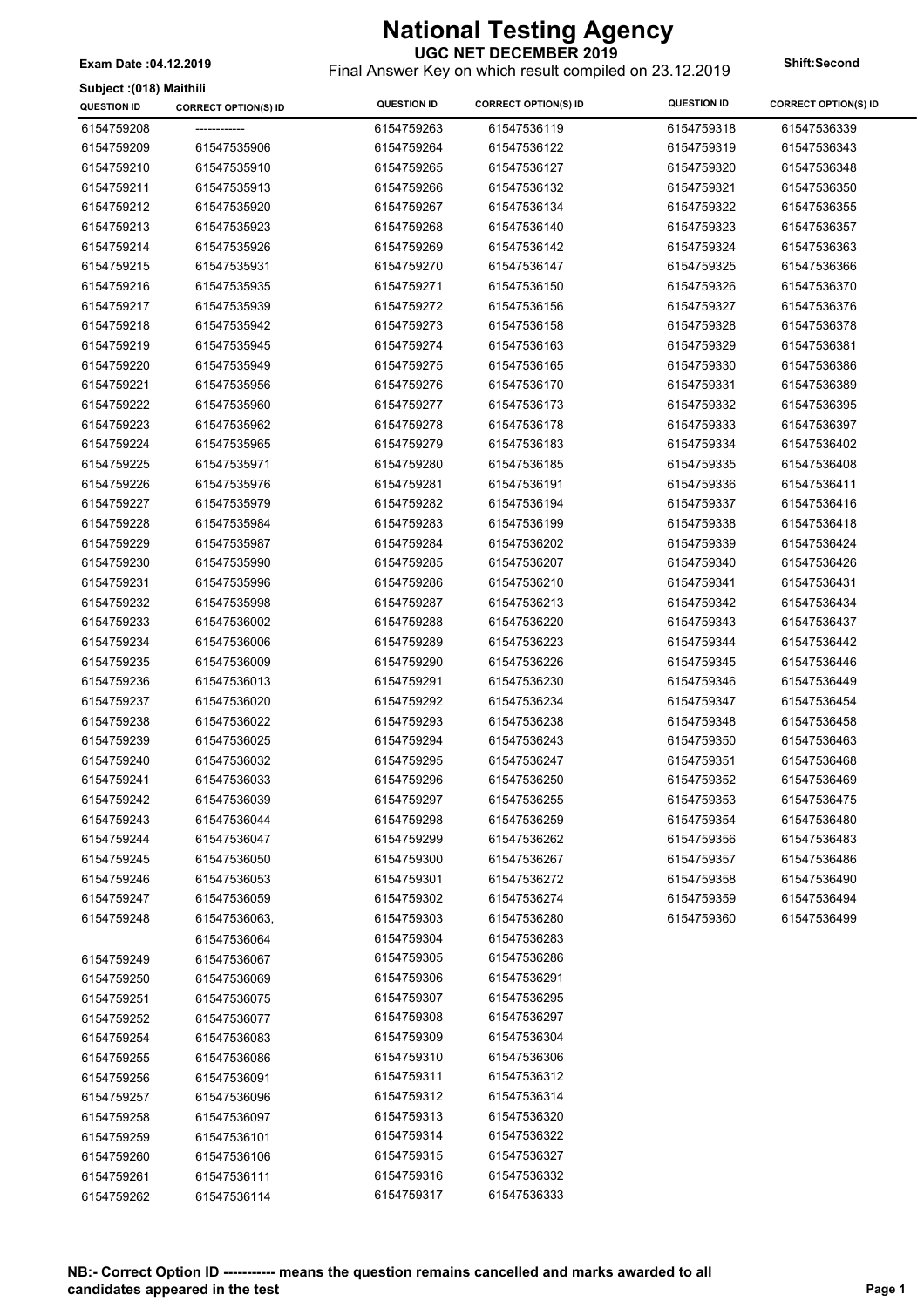**UGC NET DECEMBER 2019** Final Answer Key on which result compiled on 23.12.2019 **Exam Date :05.12.2019 Shift:First**

 $\overline{\phantom{a}}$ 

**Subject :(019) Bengali**

| Subject :(019) Bengali |                             |                    |                             |                    |                             |
|------------------------|-----------------------------|--------------------|-----------------------------|--------------------|-----------------------------|
| QUESTION ID            | <b>CORRECT OPTION(S) ID</b> | <b>QUESTION ID</b> | <b>CORRECT OPTION(S) ID</b> | <b>QUESTION ID</b> | <b>CORRECT OPTION(S) ID</b> |
| 6154754898             | 61547519103                 | 6154754953         | 61547519317                 | 6154755008         | 61547519540                 |
| 6154754899             | 61547519108                 | 6154754954         | 61547519324                 | 6154755009         | 61547519543                 |
| 6154754900             | 61547519110                 | 6154754955         | 61547519326                 | 6154755010         | 61547519548                 |
| 6154754901             | 61547519113                 | 6154754956         | 61547519331                 | 6154755011         | 61547519552                 |
| 6154754902             | 61547519117                 | 6154754957         | 61547519333                 | 6154755012         | 61547519556                 |
| 6154754903             | 61547519122                 | 6154754958         | 61547519340                 | 6154755013         | 61547519559                 |
| 6154754904             | 61547519127                 | 6154754959         | 61547519341                 | 6154755014         | 61547519562                 |
| 6154754905             | 61547519132                 | 6154754960         | 61547519345                 | 6154755015         | 61547519566                 |
| 6154754906             | 61547519135                 | 6154754961         | 61547519351                 | 6154755016         | ------------                |
| 6154754907             | 61547519138                 | 6154754962         | 61547519354                 | 6154755017         | 61547519576                 |
| 6154754908             | 61547519141                 | 6154754963         | 61547519358                 | 6154755018         | 61547519579                 |
| 6154754909             | 61547519148                 | 6154754964         | 61547519362                 | 6154755019         | 61547519584                 |
| 6154754910             | 61547519149                 | 6154754965         | 61547519366                 | 6154755020         | 61547519587                 |
| 6154754911             | 61547519154                 | 6154754966         | 61547519371                 | 6154755021         | -------------               |
| 6154754912             | 61547519158                 | 6154754967         | 61547519376                 | 6154755022         | 61547519595                 |
| 6154754913             | 61547519163                 | 6154754968         | 61547519380                 | 6154755023         | 61547519598                 |
| 6154754914             | 61547519165                 | 6154754969         | 61547519384                 | 6154755024         | 61547519604                 |
| 6154754915             | 61547519171                 | 6154754970         | 61547519387                 | 6154755025         | 61547519606                 |
| 6154754916             | 61547519175                 | 6154754971         | 61547519390                 | 6154755026         | 61547519612                 |
| 6154754917             | 61547519177                 | 6154754972         | 61547519394                 | 6154755027         | 61547519615                 |
| 6154754918             | 61547519183                 | 6154754973         | 61547519397                 | 6154755028         |                             |
| 6154754919             | 61547519188                 | 6154754974         | 61547519402                 | 6154755029         | 61547519623                 |
| 6154754920             | 61547519192                 | 6154754975         | 61547519405                 | 6154755030         | 61547519625                 |
| 6154754921             | 61547519193                 | 6154754976         | 61547519411                 | 6154755031         | 61547519630                 |
| 6154754922             | 61547519200                 | 6154754977         | 61547519414                 | 6154755032         | 61547519636                 |
| 6154754923             | 61547519204                 | 6154754978         | 61547519418                 | 6154755033         | 61547519638                 |
| 6154754924             | 61547519206                 | 6154754979         | 61547519424                 | 6154755034         | 61547519644                 |
| 6154754925             | 61547519209                 | 6154754980         | 61547519426                 | 6154755035         | 61547519647                 |
| 6154754926             | 61547519216                 | 6154754981         | 61547519432                 | 6154755036         | 61547519649                 |
| 6154754927             | 61547519220                 | 6154754982         | 61547519436                 |                    | 61547519654                 |
|                        | 61547519224                 |                    |                             | 6154755037         |                             |
| 6154754928             |                             | 6154754983         | 61547519438                 | 6154755038         | 61547519657                 |
| 6154754929             | 61547519228                 | 6154754984         | 61547519443                 | 6154755040         | 61547519661                 |
| 6154754930             | 61547519232                 | 6154754985         | 61547519446                 | 6154755041         | 61547519667                 |
| 6154754931             | 61547519236                 | 6154754986         | 61547519449                 | 6154755042         | 61547519670,                |
| 6154754932             | 61547519238                 | 6154754987         | -------------               |                    | 61547519672                 |
| 6154754933             | 61547519244                 | 6154754988         | 61547519460                 | 6154755043         | 61547519674                 |
| 6154754934             | 61547519247                 | 6154754989         | 61547519464                 | 6154755044         | 61547519678                 |
| 6154754935             | 61547519251                 | 6154754990         | 61547519466                 | 6154755046         | 61547519683                 |
| 6154754936             | 61547519255                 | 6154754991         | 61547519472                 | 6154755047         | 61547519688                 |
| 6154754937             | 61547519257                 | 6154754992         | 61547519475                 | 6154755048         | 61547519689                 |
| 6154754938             | 61547519264                 | 6154754993         | 61547519480                 | 6154755049         | 61547519695                 |
| 6154754939             | 61547519268                 | 6154754994         | 61547519483                 | 6154755050         | 61547519698                 |
| 6154754940             | 61547519272                 | 6154754995         | 61547519487                 |                    |                             |
| 6154754941             | 61547519275                 | 6154754996         | 61547519492                 |                    |                             |
| 6154754942             | 61547519279                 | 6154754997         | 61547519493                 |                    |                             |
| 6154754944             | 61547519283                 | 6154754998         | 61547519498                 |                    |                             |
| 6154754945             | 61547519286                 | 6154754999         | 61547519501                 |                    |                             |
| 6154754946             | 61547519291                 | 6154755000         | 61547519505                 |                    |                             |
| 6154754947             | 61547519296                 | 6154755001         | 61547519510                 |                    |                             |
| 6154754948             | 61547519300                 | 6154755002         | 61547519515                 |                    |                             |
| 6154754949             | 61547519304                 | 6154755003         | 61547519517                 |                    |                             |
| 6154754950             | 61547519307                 | 6154755004         | 61547519522                 |                    |                             |
| 6154754951             | 61547519309                 | 6154755005         | 61547519526                 |                    |                             |
| 6154754952             | 61547519313,                | 6154755006         | 61547519530                 |                    |                             |
|                        | 61547519314                 | 6154755007         | 61547519536                 |                    |                             |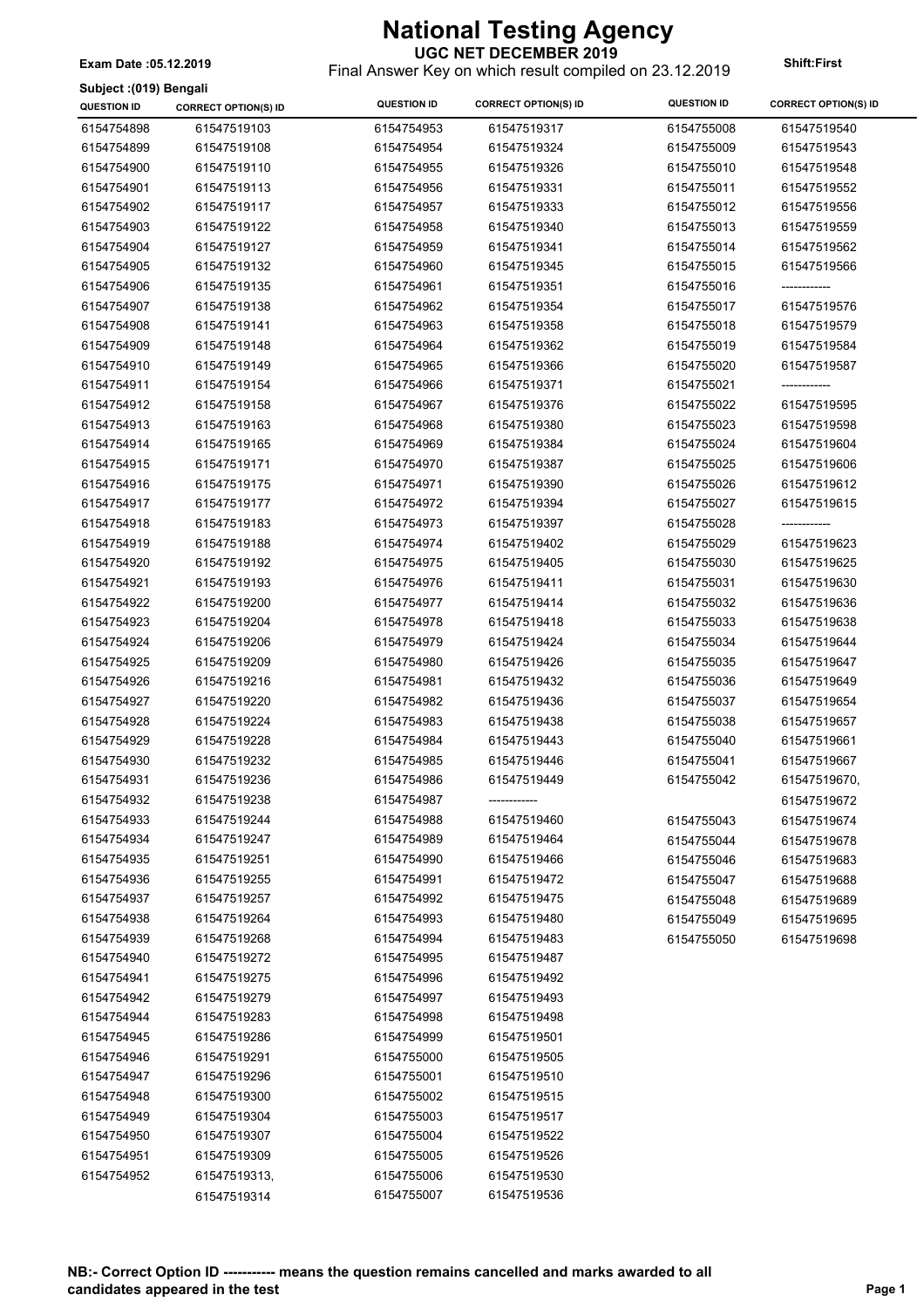**Subject :(020) Hindi**

**UGC NET DECEMBER 2019** Final Answer Key on which result compiled on 23.12.2019 **Exam Date :05.12.2019 Shift:First**

 $\overline{\phantom{a}}$ 

| Subject :(020) Hindi |                             |                    |                             |                    |                             |
|----------------------|-----------------------------|--------------------|-----------------------------|--------------------|-----------------------------|
| <b>QUESTION ID</b>   | <b>CORRECT OPTION(S) ID</b> | <b>QUESTION ID</b> | <b>CORRECT OPTION(S) ID</b> | <b>QUESTION ID</b> | <b>CORRECT OPTION(S) ID</b> |
| 61547512288          | 61547547903                 | 61547512344        | 61547548124                 | 61547512399        | 61547548342                 |
| 61547512289          | 61547547908                 | 61547512345        | 61547548126                 | 61547512400        | 61547548345                 |
| 61547512290          | 61547547910                 | 61547512346        | 61547548130                 | 61547512401        | 61547548349                 |
| 61547512291          | 61547547913                 | 61547512347        | 61547548133                 | 61547512402        | 61547548354                 |
| 61547512292          | 61547547917                 | 61547512348        | 61547548140                 | 61547512403        | 61547548359                 |
| 61547512293          | 61547547922                 | 61547512349        | 61547548142                 | 61547512404        | 61547548361                 |
| 61547512294          | 61547547927                 | 61547512350        | 61547548145                 | 61547512405        | 61547548367                 |
| 61547512295          | 61547547932                 | 61547512351        | 61547548152                 | 61547512406        | 61547548369                 |
| 61547512296          | 61547547935                 | 61547512352        | 61547548155                 | 61547512407        | 61547548374                 |
| 61547512297          | 61547547938                 | 61547512353        | 61547548160                 | 61547512408        | 61547548379                 |
| 61547512298          | 61547547941                 | 61547512354        | 61547548162                 | 61547512409        | 61547548383                 |
| 61547512299          | 61547547948                 | 61547512355        | 61547548166                 | 61547512410        | 61547548387                 |
| 61547512300          | 61547547949                 | 61547512356        | 61547548169                 | 61547512411        | 61547548389                 |
| 61547512301          | 61547547954                 | 61547512357        | 61547548176                 | 61547512412        | 61547548393                 |
| 61547512302          | 61547547958                 | 61547512358        | 61547548179                 | 61547512413        | 61547548397                 |
| 61547512303          | 61547547963                 | 61547512359        | 61547548182                 | 61547512414        | 61547548404                 |
| 61547512304          | 61547547965                 | 61547512360        | 61547548185                 | 61547512415        | 61547548405                 |
| 61547512305          | 61547547971                 | 61547512361        | 61547548190                 | 61547512416        | 61547548411                 |
| 61547512306          | 61547547975                 | 61547512362        | 61547548195                 | 61547512417        | 61547548414                 |
| 61547512307          | 61547547977                 | 61547512363        | 61547548198                 | 61547512418        | 61547548417                 |
| 61547512308          | 61547547983                 | 61547512364        | 61547548203                 | 61547512419        | 61547548421                 |
| 61547512309          | 61547547988                 | 61547512365        | 61547548205                 | 61547512420        | 61547548426                 |
| 61547512310          | 61547547992                 | 61547512366        | 61547548209                 | 61547512421        | 61547548431                 |
| 61547512311          | 61547547993                 | 61547512367        | 61547548215                 | 61547512422        | 61547548436                 |
| 61547512312          | 61547548000                 | 61547512368        | 61547548218                 | 61547512423        | 61547548438                 |
| 61547512313          | 61547548004                 | 61547512369        | 61547548221                 | 61547512424        | 61547548441                 |
| 61547512314          | 61547548006                 | 61547512370        | 61547548227                 | 61547512425        | 61547548446                 |
| 61547512315          | 61547548009                 | 61547512371        | 61547548232                 | 61547512426        | 61547548449                 |
| 61547512316          | 61547548016                 | 61547512372        | 61547548234                 | 61547512427        | 61547548454                 |
| 61547512317          | 61547548020                 | 61547512373        | 61547548239                 | 61547512428        | 61547548459                 |
| 61547512318          | 61547548024                 | 61547512374        | 61547548244                 | 61547512430        | 61547548463                 |
| 61547512319          | 61547548028                 | 61547512375        | 61547548246                 | 61547512431        | 61547548466                 |
| 61547512320          | 61547548032                 | 61547512376        | 61547548249                 | 61547512432        | 61547548471                 |
| 61547512321          | 61547548036                 | 61547512377        | 61547548254                 | 61547512433        | 61547548473                 |
| 61547512322          | 61547548038                 | 61547512378        | 61547548259                 | 61547512434        | 61547548479                 |
| 61547512323          | 61547548044                 | 61547512379        | 61547548262                 | 61547512436        | 61547548482                 |
| 61547512324          | 61547548047                 | 61547512380        | 61547548265                 | 61547512437        | 61547548487                 |
| 61547512325          | 61547548051                 | 61547512381        | 61547548269                 | 61547512438        | 61547548489                 |
| 61547512326          | 61547548055                 | 61547512382        | 61547548274                 | 61547512439        | 61547548495                 |
| 61547512327          | 61547548057                 | 61547512383        | 61547548280                 | 61547512440        | 61547548500                 |
| 61547512328          | 61547548064                 | 61547512384        | 61547548284                 |                    |                             |
| 61547512329          | 61547548068                 | 61547512385        | 61547548288                 |                    |                             |
| 61547512330          | 61547548072                 | 61547512386        | 61547548290                 |                    |                             |
| 61547512331          | 61547548075                 | 61547512387        | 61547548293                 |                    |                             |
| 61547512332          | 61547548079                 | 61547512388        | 61547548297                 |                    |                             |
| 61547512334          | 61547548083                 | 61547512389        | 61547548303                 |                    |                             |
| 61547512335          | 61547548086                 | 61547512390        | 61547548306                 |                    |                             |
| 61547512336          | 61547548091                 | 61547512391        | 61547548311                 |                    |                             |
| 61547512337          | 61547548096                 | 61547512392        | 61547548313                 |                    |                             |
| 61547512338          | 61547548100                 | 61547512393        | 61547548319                 |                    |                             |
| 61547512339          | 61547548101                 | 61547512394        | 61547548324                 |                    |                             |
| 61547512340          | 61547548108                 | 61547512395        | 61547548326                 |                    |                             |
| 61547512341          | 61547548111                 | 61547512396        | 61547548332                 |                    |                             |
| 61547512342          | 61547548114                 | 61547512397        | 61547548334                 |                    |                             |
| 61547512343          | 61547548118                 | 61547512398        | 61547548340                 |                    |                             |
|                      |                             |                    |                             |                    |                             |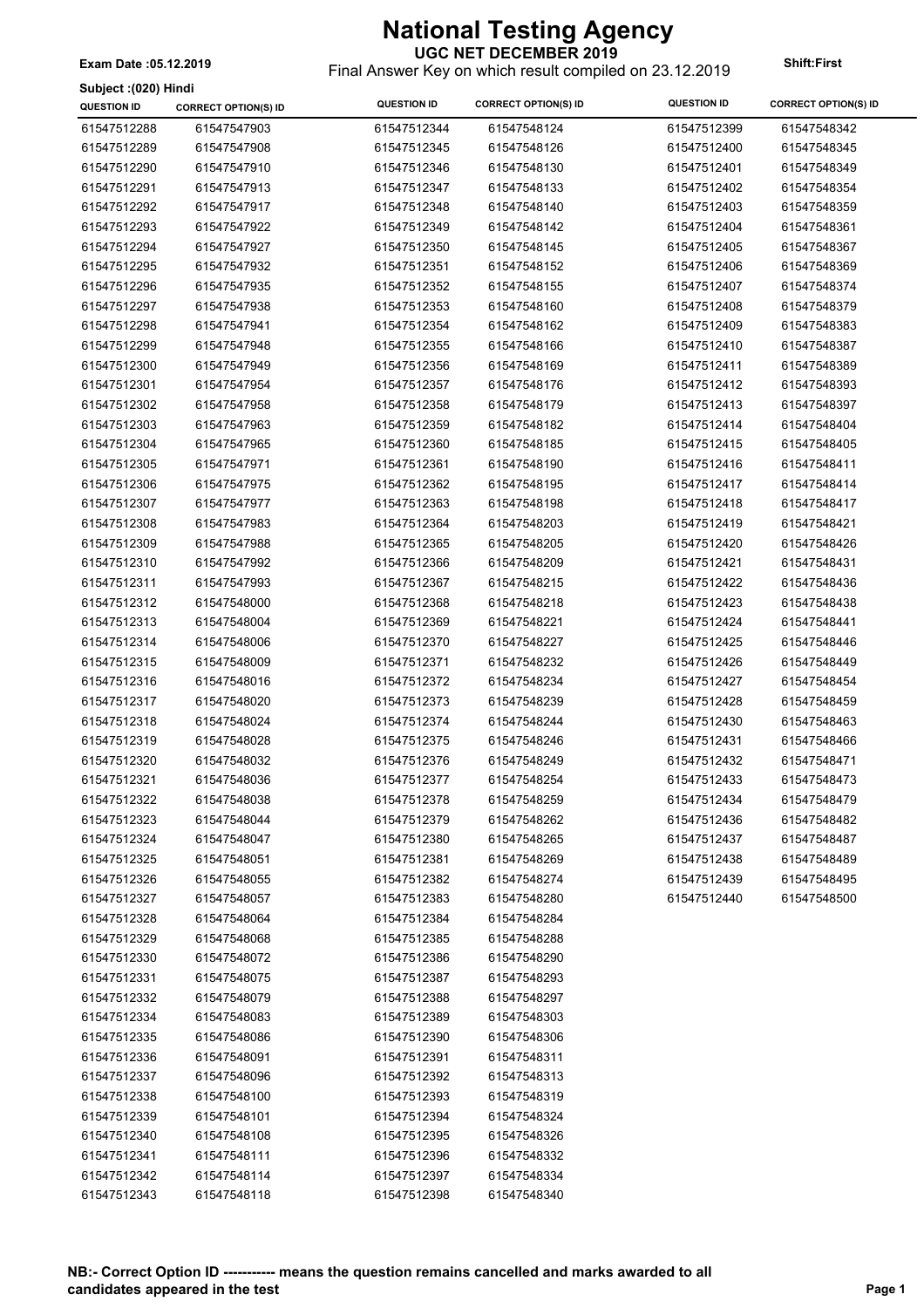**UGC NET DECEMBER 2019** Final Answer Key on which result compiled on 23.12.2019 **Exam Date :03.12.2019 Shift:Second**

**Subject :(021) Kannada**

| Subject :(UZ1) Kannada |                             |                    |                             | <b>QUESTION ID</b> |                             |
|------------------------|-----------------------------|--------------------|-----------------------------|--------------------|-----------------------------|
| <b>QUESTION ID</b>     | <b>CORRECT OPTION(S) ID</b> | <b>QUESTION ID</b> | <b>CORRECT OPTION(S) ID</b> |                    | <b>CORRECT OPTION(S) ID</b> |
| 6154756591             | 61547525704                 | 6154756648         | 61547525923                 | 6154756703         | 61547526141                 |
| 6154756592             | 61547525706                 | 6154756649         | 61547525925                 | 6154756704         | 61547526147                 |
| 6154756593             | 61547525712                 | 6154756650         | 61547525932                 | 6154756705         | 61547526149                 |
| 6154756594             | 61547525714                 | 6154756651         | 61547525933                 | 6154756706         | 61547526154                 |
| 6154756595             | 61547525717                 | 6154756652         | 61547525939                 | 6154756707         | 61547526157                 |
| 6154756596             | 61547525723                 | 6154756653         | 61547525941                 | 6154756708         | 61547526164                 |
| 6154756597             | 61547525725                 | 6154756654         | 61547525946                 | 6154756709         | 61547526166                 |
| 6154756598             | 61547525730                 | 6154756655         | 61547525952                 | 6154756710         | 61547526170                 |
| 6154756599             | 61547525734                 | 6154756656         | 61547525955                 | 6154756711         | 61547526175                 |
| 6154756600             | 61547525739                 | 6154756657         | 61547525958                 | 6154756712         | 61547526179                 |
| 6154756601             | 61547525744                 | 6154756658         | 61547525964                 | 6154756713         | 61547526181                 |
| 6154756602             | 61547525746                 | 6154756659         | 61547525967                 | 6154756714         | 61547526186                 |
| 6154756603             | 61547525751                 | 6154756660         | 61547525969                 | 6154756715         | 61547526191                 |
| 6154756604             | 61547525756                 | 6154756661         | 61547525975                 | 6154756716         | 61547526196                 |
| 6154756605             | 61547525759                 | 6154756662         | 61547525978                 | 6154756717         | 61547526197                 |
| 6154756606             | 61547525761                 | 6154756663         | 61547525984                 | 6154756718         | 61547526204                 |
| 6154756607             | 61547525767                 | 6154756664         | 61547525985                 | 6154756719         | 61547526206                 |
| 6154756608             | 61547525770                 | 6154756665         | 61547525991                 | 6154756720         | 61547526209                 |
| 6154756609             | 61547525775                 | 6154756666         | 61547525994                 | 6154756721         | 61547526216                 |
| 6154756610             | 61547525777                 | 6154756667         | 61547525999                 | 6154756722         | 61547526219                 |
| 6154756611             | 61547525782                 | 6154756668         | 61547526002                 | 6154756723         | 61547526224                 |
| 6154756612             | 61547525786                 | 6154756669         | 61547526008                 | 6154756724         | 61547526225                 |
| 6154756613             | 61547525789                 | 6154756670         | 61547526009                 | 6154756725         | 61547526232                 |
| 6154756614             | 61547525796                 | 6154756671         | 61547526015                 | 6154756726         | 61547526235                 |
|                        |                             |                    |                             |                    |                             |
| 6154756615             | 61547525798                 | 6154756672         | 61547526018                 | 6154756727         | 61547526240                 |
| 6154756617             | 61547525804                 | 6154756673         | 61547526024                 | 6154756728         | 61547526242                 |
| 6154756618             | 61547525808                 | 6154756674         | 61547526025                 | 6154756729         | 61547526248                 |
| 6154756619             | 61547525811                 | 6154756675         | 61547526031                 | 6154756730         | 61547526250                 |
| 6154756620             | 61547525813                 | 6154756676         | 61547526036                 | 6154756731         | 61547526253                 |
| 6154756621             | 61547525818                 | 6154756677         | 61547526038                 | 6154756732         | 61547526259                 |
| 6154756622             | 61547525823                 | 6154756678         | 61547526044                 | 6154756734         | 61547526262                 |
| 6154756623             | 61547525827                 | 6154756679         | 61547526046                 | 6154756735         | 61547526268                 |
| 6154756624             | 61547525830                 | 6154756680         | 61547526051                 | 6154756736         | 61547526271                 |
| 6154756625             | 61547525835                 | 6154756681         | 61547526053                 | 6154756737         | 61547526273                 |
| 6154756626             | 61547525838                 | 6154756682         | 61547526060                 | 6154756738         | 61547526278                 |
| 6154756627             | 61547525844                 | 6154756683         | 61547526063                 | 6154756740         | 61547526281                 |
| 6154756628             | 61547525847                 | 6154756684         | 61547526065                 | 6154756741         | 61547526288                 |
| 6154756629             | 61547525850                 | 6154756685         | 61547526071                 | 6154756742         | 61547526289                 |
| 6154756630             | 61547525853                 | 6154756686         | 61547526073                 | 6154756743         | 61547526294                 |
| 6154756631             | 61547525860                 | 6154756687         | 61547526080                 | 6154756744         | 61547526300                 |
| 6154756632             | 61547525861                 | 6154756688         | 61547526082                 |                    |                             |
| 6154756633             | 61547525866                 | 6154756689         | 61547526087                 |                    |                             |
| 6154756634             | 61547525871                 | 6154756690         | 61547526089                 |                    |                             |
| 6154756635             | 61547525876                 | 6154756691         | 61547526095                 |                    |                             |
| 6154756636             | 61547525877                 | 6154756692         | 61547526100                 |                    |                             |
| 6154756638             | 61547525884                 | 6154756693         | 61547526103                 |                    |                             |
| 6154756639             | 61547525886                 | 6154756694         | 61547526105                 |                    |                             |
| 6154756640             | 61547525891                 | 6154756695         | 61547526109                 |                    |                             |
| 6154756641             | 61547525895                 | 6154756696         | 61547526114                 |                    |                             |
| 6154756642             | 61547525900                 | 6154756697         | 61547526119                 |                    |                             |
| 6154756643             | 61547525903                 | 6154756698         | 61547526124                 |                    |                             |
| 6154756644             | 61547525905                 | 6154756699         | 61547526126                 |                    |                             |
| 6154756645             | 61547525910                 | 6154756700         | 61547526129                 |                    |                             |
| 6154756646             | 61547525915                 | 6154756701         | 61547526136                 |                    |                             |
| 6154756647             | 61547525917                 | 6154756702         | 61547526138                 |                    |                             |
|                        |                             |                    |                             |                    |                             |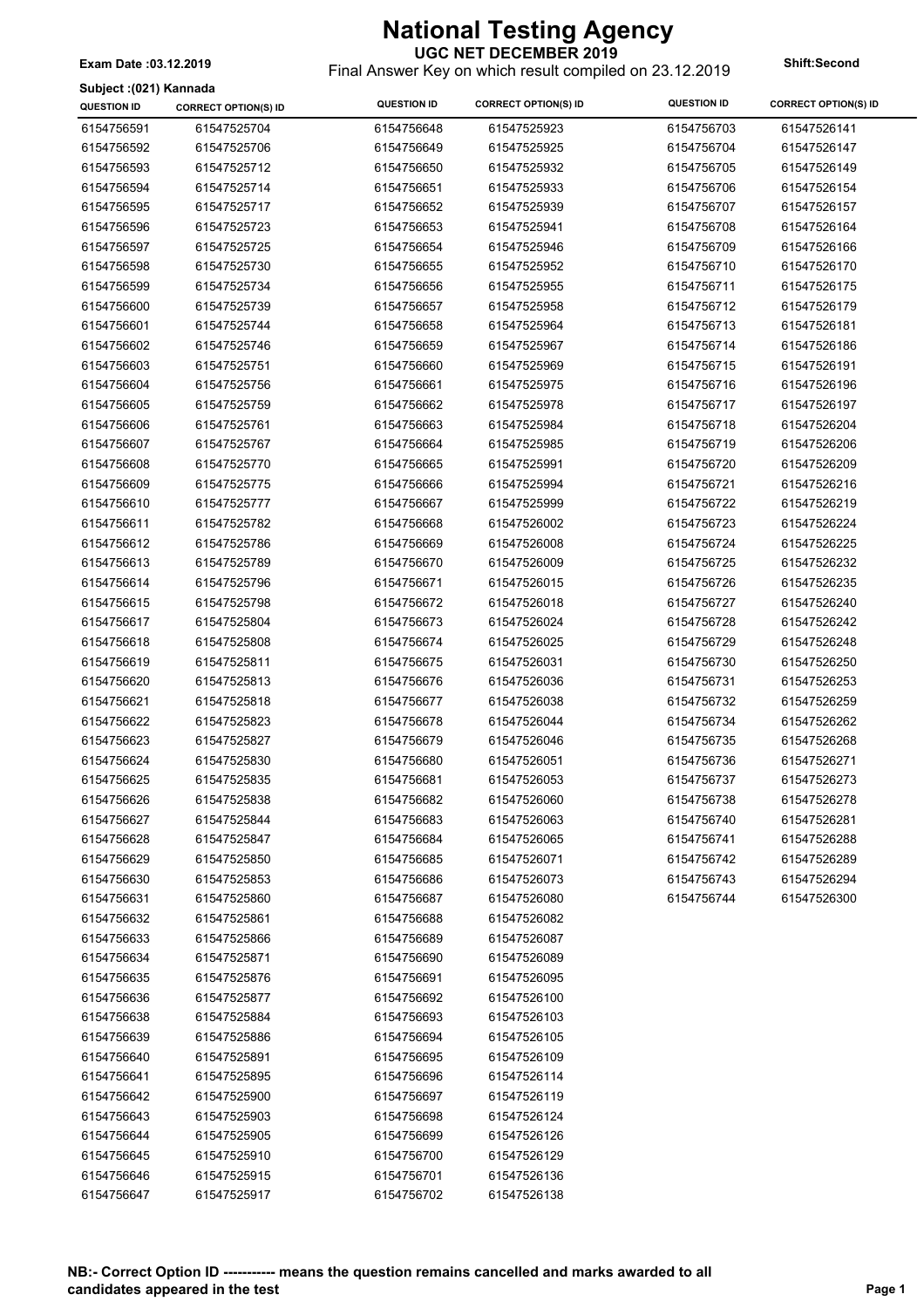**UGC NET DECEMBER 2019** Final Answer Key on which result compiled on 23.12.2019 **Exam Date :05.12.2019 Shift:Second**

**Subject :(022) Malayalam**

| 0<br><b>QUESTION ID</b> | <b>CORRECT OPTION(S) ID</b> | <b>QUESTION ID</b> | <b>CORRECT OPTION(S) ID</b> | <b>QUESTION ID</b> | <b>CORRECT OPTION(S) ID</b> |
|-------------------------|-----------------------------|--------------------|-----------------------------|--------------------|-----------------------------|
| 61547511518             | 61547544901                 | 61547511574        | 61547545121                 | 61547511629        | 61547545341                 |
| 61547511519             | 61547544908                 | 61547511575        | 61547545126                 | 61547511630        | 61547545346                 |
| 61547511520             | 61547544909                 | 61547511576        | 61547545132                 | 61547511631        | 61547545351                 |
| 61547511521             | 61547544915                 | 61547511577        | 61547545134                 | 61547511632        | 61547545353                 |
| 61547511522             | 61547544918                 | 61547511578        | -------------               | 61547511633        | 61547545358                 |
| 61547511523             | 61547544923                 | 61547511579        | 61547545142                 | 61547511634        | 61547545361                 |
| 61547511524             | 61547544925                 | 61547511580        | 61547545146                 | 61547511635        | 61547545368                 |
| 61547511525             | 61547544930                 | 61547511581        | 61547545152                 | 61547511636        | 61547545369                 |
| 61547511526             | 61547544934                 | 61547511582        | 61547545156                 | 61547511637        | 61547545376                 |
| 61547511527             | 61547544938                 | 61547511583        | 61547545159                 | 61547511638        | 61547545377                 |
| 61547511528             | ------------                | 61547511584        | 61547545164                 | 61547511639        | 61547545383                 |
| 61547511529             | 61547544947                 | 61547511585        | 61547545166                 | 61547511640        | 61547545386                 |
| 61547511530             | 61547544951                 | 61547511586        | 61547545170                 | 61547511641        | 61547545390                 |
| 61547511531             | 61547544954                 | 61547511587        | 61547545175                 | 61547511642        | 61547545395                 |
| 61547511532             | 61547544960                 | 61547511588        | 61547545177                 | 61547511643        | 61547545397                 |
| 61547511533             | 61547544962                 | 61547511589        | 61547545182                 | 61547511644        | 61547545402                 |
| 61547511534             | 61547544966                 | 61547511590        | 61547545187                 | 61547511645        | 61547545407                 |
| 61547511535             | 61547544969                 | 61547511591        | 61547545191                 | 61547511646        | 61547545411                 |
| 61547511536             | 61547544973                 | 61547511592        | 61547545193                 | 61547511647        | 61547545414                 |
| 61547511537             | 61547544980                 | 61547511593        | 61547545198                 | 61547511648        | 61547545418                 |
| 61547511538             | 61547544983                 | 61547511594        | 61547545203                 | 61547511649        | 61547545424                 |
| 61547511539             | 61547544986                 | 61547511595        | 61547545205                 | 61547511650        | 61547545425                 |
| 61547511540             | 61547544989                 | 61547511596        | 61547545210                 | 61547511651        | 61547545429                 |
| 61547511541             | 61547544995                 | 61547511597        | 61547545213                 | 61547511652        | 61547545436                 |
| 61547511542             | 61547544997                 | 61547511598        | 61547545220                 | 61547511653        | 61547545438                 |
| 61547511543             | 61547545002                 | 61547511599        | 61547545221                 | 61547511654        | 61547545442                 |
| 61547511544             | 61547545008                 | 61547511600        | 61547545228                 | 61547511655        | 61547545447                 |
| 61547511545             | 61547545009                 | 61547511601        | 61547545232                 | 61547511656        | 61547545449                 |
| 61547511546             | 61547545015                 | 61547511602        | 61547545234                 | 61547511657        | 61547545455                 |
| 61547511547             | 61547545017                 | 61547511603        | 61547545239                 | 61547511658        | 61547545459                 |
| 61547511548             | 61547545023                 | 61547511604        | 61547545241                 | 61547511660        | 61547545462                 |
| 61547511549             | 61547545026                 | 61547511605        | 61547545247                 | 61547511661        | 61547545466                 |
| 61547511550             | 61547545031                 | 61547511606        | 61547545249                 | 61547511662        | 61547545470                 |
| 61547511551             | 61547545033                 | 61547511607        | 61547545255                 | 61547511663        | 61547545473                 |
| 61547511552             | 61547545039                 | 61547511608        | 61547545257                 | 61547511664        | 61547545480                 |
| 61547511553             | 61547545042                 | 61547511609        | 61547545264                 | 61547511666        | 61547545483                 |
| 61547511554             | 61547545048                 | 61547511610        | 61547545265                 | 61547511667        | 61547545485                 |
| 61547511555             | 61547545050                 | 61547511611        | 61547545271                 | 61547511668        | 61547545490                 |
| 61547511556             | 61547545054                 | 61547511612        | 61547545274                 | 61547511669        | 61547545494                 |
| 61547511557             | 61547545060                 | 61547511613        | 61547545278                 | 61547511670        | 61547545498                 |
| 61547511558             | 61547545062                 | 61547511614        | 61547545283                 |                    |                             |
| 61547511559             | 61547545068                 | 61547511615        | 61547545287                 |                    |                             |
| 61547511560             | 61547545069                 | 61547511616        | 61547545291                 |                    |                             |
| 61547511561             | 61547545076                 | 61547511617        | 61547545294                 |                    |                             |
| 61547511562             | 61547545078                 | 61547511618        | 61547545298                 |                    |                             |
| 61547511564             | 61547545082                 | 61547511619        | 61547545301                 |                    |                             |
| 61547511565             | 61547545086                 | 61547511620        | 61547545305                 |                    |                             |
| 61547511566             | 61547545091                 | 61547511621        | 61547545309                 |                    |                             |
| 61547511567             | 61547545096                 | 61547511622        | 61547545315                 |                    |                             |
| 61547511568             | 61547545099                 | 61547511623        | 61547545317                 |                    |                             |
| 61547511569             | 61547545102                 | 61547511624        | 61547545323                 |                    |                             |
| 61547511570             | 61547545105                 | 61547511625        | 61547545328                 |                    |                             |
| 61547511571             | 61547545112                 | 61547511626        | 61547545330                 |                    |                             |
| 61547511572             | 61547545113                 | 61547511627        | 61547545335                 |                    |                             |
| 61547511573             | 61547545117                 | 61547511628        | 61547545338                 |                    |                             |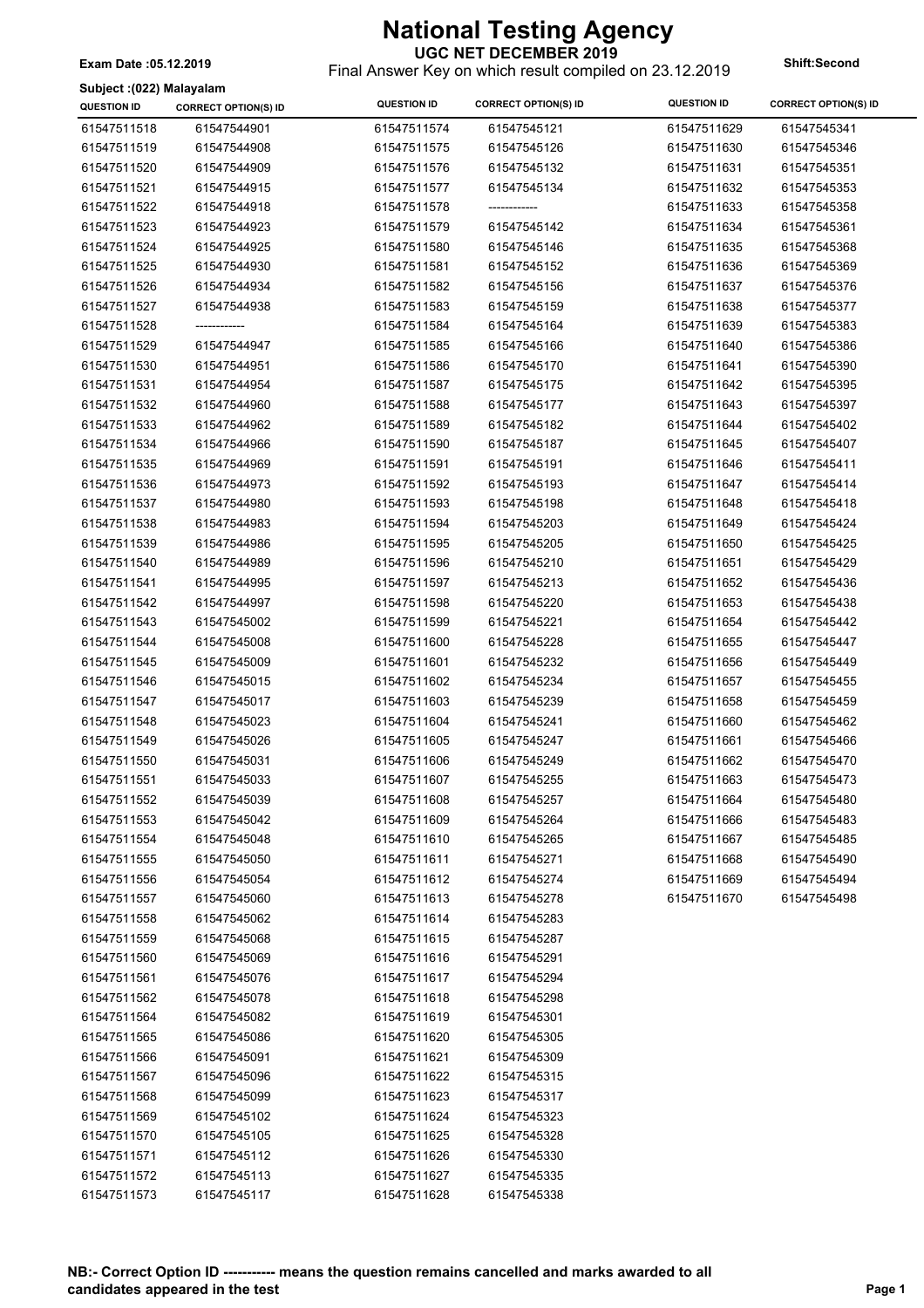**Subject :(023) Odia**

#### **UGC NET DECEMBER 2019**

Final Answer Key on which result compiled on 23.12.2019 **Exam Date :04.12.2019 Shift:First**

| Subject :(023) Odia      |                             |                          |                             |                          |                             |
|--------------------------|-----------------------------|--------------------------|-----------------------------|--------------------------|-----------------------------|
| <b>QUESTION ID</b>       | <b>CORRECT OPTION(S) ID</b> | <b>QUESTION ID</b>       | <b>CORRECT OPTION(S) ID</b> | <b>QUESTION ID</b>       | <b>CORRECT OPTION(S) ID</b> |
| 6154759823               | 61547538302                 | 6154759880               | 61547538524                 | 6154759935               | 61547538741                 |
| 6154759824               | 61547538305                 | 6154759881               | 61547538526                 | 6154759936               | 61547538747                 |
| 6154759825               | 61547538311                 | 6154759882               | 61547538532                 | 6154759937               | 61547538750                 |
| 6154759826               | 61547538316                 | 6154759883               | 61547538535                 | 6154759938               | 61547538756                 |
| 6154759827               | 61547538318                 | 6154759884               | 61547538540                 | 6154759939               | 61547538757                 |
| 6154759828               | 61547538324                 | 6154759885               | 61547538543                 | 6154759940               | 61547538762                 |
| 6154759829               | 61547538325                 | 6154759886               | 61547538545                 | 6154759941               | 61547538767                 |
| 6154759830               | 61547538332                 | 6154759887               | 61547538550                 | 6154759942               | 61547538769                 |
| 6154759831               | 61547538333                 | 6154759888               | 61547538554                 | 6154759943               | 61547538776                 |
| 6154759832               | 61547538339                 | 6154759889               | 61547538560                 | 6154759944               | 61547538779                 |
| 6154759833               | 61547538341                 | 6154759890               | 61547538563                 | 6154759945               | 61547538783                 |
| 6154759834               | 61547538348                 | 6154759891               | 61547538565                 | 6154759946               | 61547538786                 |
| 6154759835               | 61547538350                 | 6154759892               | 61547538570                 | 6154759947               | 61547538791                 |
| 6154759836               | 61547538355                 | 6154759893               | 61547538574                 | 6154759948               | 61547538794                 |
| 6154759837               | 61547538360                 | 6154759894               | 61547538579                 | 6154759949               | 61547538798                 |
| 6154759838               | 61547538361                 | 6154759895               | 61547538581                 | 6154759950               | 61547538801                 |
| 6154759839               | 61547538367                 | 6154759896               | 61547538588                 | 6154759951               | 61547538807                 |
| 6154759840               | 61547538369                 | 6154759897               | 61547538590                 | 6154759952               | 61547538809                 |
| 6154759841               | 61547538374                 | 6154759898               | 61547538593                 | 6154759953               | 61547538815                 |
| 6154759842               | 61547538380                 | 6154759899               | 61547538599                 | 6154759954               | 61547538818                 |
| 6154759843               | 61547538381                 | 6154759900               | 61547538603                 | 6154759955               | 61547538824                 |
| 6154759844               | 61547538385                 | 6154759901               | 61547538606                 | 6154759956               | 61547538827                 |
| 6154759845               | 61547538391                 | 6154759902               | 61547538611                 | 6154759957               | 61547538829                 |
| 6154759846               | 61547538396                 | 6154759903               | 61547538616                 | 6154759958               | 61547538836                 |
| 6154759847               | 61547538400                 | 6154759904               | 61547538618                 | 6154759959               | 61547538839                 |
| 6154759849               | 61547538402                 | 6154759905               | 61547538624                 | 6154759960               | 61547538842                 |
| 6154759850               | 61547538407                 | 6154759906               | 61547538626                 | 6154759961               | 61547538846                 |
| 6154759851               | 61547538409                 | 6154759907               | 61547538629                 | 6154759962               | 61547538851                 |
| 6154759852               | 61547538414                 | 6154759908               | 61547538634                 | 6154759963               | 61547538856                 |
| 6154759853               | 61547538420                 | 6154759909               | 61547538640                 | 6154759964               | 61547538857                 |
| 6154759854               | 61547538422                 | 6154759910               | 61547538641                 | 6154759966               | 61547538864                 |
| 6154759855               | 61547538426                 | 6154759911               | 61547538647                 | 6154759967               | 61547538866                 |
| 6154759856               | 61547538430                 | 6154759912               | 61547538649                 | 6154759968               | 61547538870                 |
| 6154759857               | 61547538435                 | 6154759913               | 61547538654                 | 6154759969               | 61547538874                 |
|                          |                             |                          |                             |                          | 61547538880                 |
| 6154759858<br>6154759859 | 61547538440<br>61547538442  | 6154759914<br>6154759915 | 61547538660<br>61547538661  | 6154759970<br>6154759972 | 61547538884                 |
| 6154759860               | 61547538446                 | 6154759916               | 61547538667                 | 6154759973               | 61547538887                 |
| 6154759861               | 61547538452                 | 6154759917               | 61547538672                 | 6154759974               | 61547538890                 |
| 6154759862               | 61547538455                 |                          |                             |                          | 61547538894                 |
|                          |                             | 6154759918               | 61547538673                 | 6154759975               |                             |
| 6154759863               | 61547538457<br>61547538461  | 6154759919               | 61547538678                 | 6154759976               | 61547538899                 |
| 6154759864               |                             | 6154759920               | 61547538684                 |                          |                             |
| 6154759865               | 61547538467                 | 6154759921               | 61547538687                 |                          |                             |
| 6154759866               | 61547538472                 | 6154759922               | 61547538689                 |                          |                             |
| 6154759867               | 61547538476                 | 6154759923               | 61547538695                 |                          |                             |
| 6154759868               | 61547538479                 | 6154759924               | 61547538697                 |                          |                             |
| 6154759870               | 61547538483                 | 6154759925               | 61547538704                 |                          |                             |
| 6154759871               | 61547538486                 | 6154759926               | 61547538706                 |                          |                             |
| 6154759872               | 61547538489                 | 6154759927               | 61547538712                 |                          |                             |
| 6154759873               | 61547538496                 | 6154759928               | 61547538714                 |                          |                             |
| 6154759874               | 61547538498                 | 6154759929               | 61547538720                 |                          |                             |
| 6154759875               | 61547538502                 | 6154759930               | 61547538722                 |                          |                             |
| 6154759876               | 61547538507                 | 6154759931               | 61547538728                 |                          |                             |
| 6154759877               | 61547538512                 | 6154759932               | 61547538730                 |                          |                             |
| 6154759878               | 61547538514                 | 6154759933               | 61547538733                 |                          |                             |
| 6154759879               | 61547538519                 | 6154759934               | 61547538739                 |                          |                             |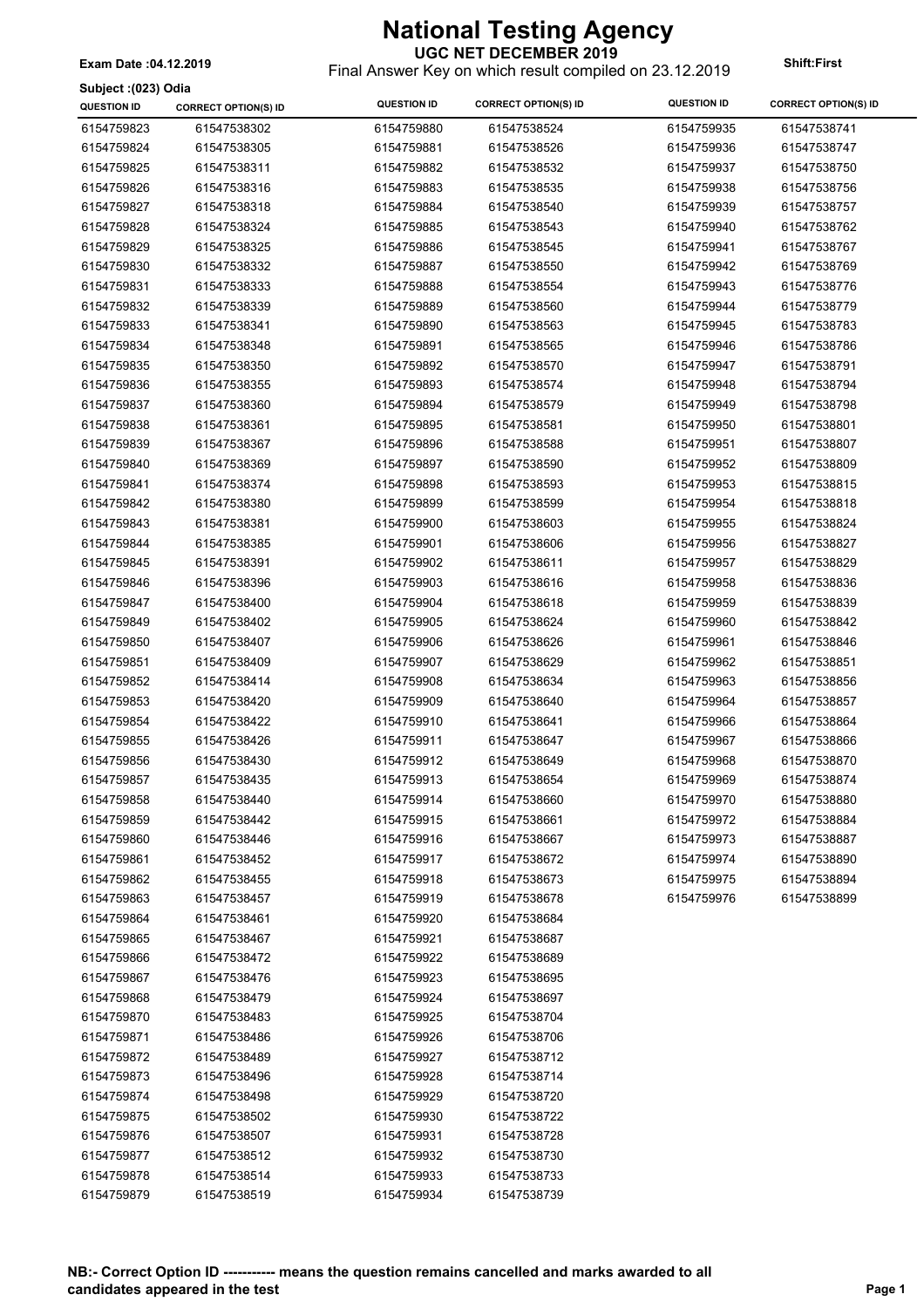**UGC NET DECEMBER 2019** Final Answer Key on which result compiled on 23.12.2019 **Exam Date :02.12.2019 Shift:Second**

| Subject : (024) Punjabi<br><b>QUESTION ID</b> |                             | <b>QUESTION ID</b> | <b>CORRECT OPTION(S) ID</b> | <b>QUESTION ID</b> | <b>CORRECT OPTION(S) ID</b> |
|-----------------------------------------------|-----------------------------|--------------------|-----------------------------|--------------------|-----------------------------|
|                                               | <b>CORRECT OPTION(S) ID</b> |                    |                             |                    |                             |
| 6154751                                       | 6154753                     | 61547556           | 615475215                   | 615475110          | 615475432                   |
| 6154752                                       | 6154756                     | 61547557           | 615475219                   | 615475111          | 615475434                   |
| 6154753                                       | 6154759                     | 61547558           | 615475222                   | 615475112          | 615475439                   |
| 6154754                                       | 61547514                    | 61547559           | 615475226                   | 615475113          | 615475443                   |
| 6154755                                       | 61547520                    | 61547560           | 615475231                   | 615475114          | 615475445                   |
| 6154756                                       | 61547523                    | 61547561           | 615475233                   | 615475115          | 615475451                   |
| 6154757                                       | 61547527                    | 61547562           | 615475240                   | 615475116          | 615475454                   |
| 6154758                                       | 61547530                    | 61547563           | 615475242                   | 615475117          | 615475457                   |
| 6154759                                       | 61547534                    | 61547564           | 615475248                   | 615475118          | 615475463                   |
| 61547510                                      | 61547540                    | 61547565           | 615475250                   | 615475119          | 615475468                   |
| 61547511                                      | 61547543                    | 61547566           | 615475256                   | 615475120          | 615475469                   |
| 61547512                                      | 61547548                    | 61547567           | 615475258                   | 615475121          | 615475476                   |
| 61547513                                      | 61547551                    | 61547568           | 615475263                   | 615475122          | 615475480                   |
| 61547514                                      | 61547554                    | 61547569           | 615475267                   | 615475123          | 615475482                   |
| 61547515                                      | 61547559                    | 61547570           | 615475269,                  | 615475124          | 615475487                   |
| 61547516                                      | 61547563                    |                    | 615475271                   | 615475125          | 615475492                   |
| 61547517                                      | 61547567                    | 61547571           | 615475273                   | 615475126          | 615475496                   |
| 61547518                                      | 61547570                    | 61547572           | 615475278                   | 615475127          | 615475498                   |
| 61547519                                      | 61547576                    | 61547573           | 615475282                   | 615475128          | 615475504                   |
| 61547520                                      | 61547577                    | 61547574           | 615475285                   | 615475129          | 615475505                   |
| 61547521                                      | 61547581                    | 61547575           | 615475290                   | 615475130          | 615475510                   |
| 61547522                                      | 61547585                    | 61547576           | 615475294                   | 615475131          | 615475513                   |
| 61547523                                      | 61547592                    | 61547577           | 615475299                   | 615475132          | 615475519                   |
| 61547524                                      | 61547595                    | 61547578           | 615475301                   | 615475133          | 615475522                   |
| 61547525                                      | 61547599                    | 61547579           | 615475307                   | 615475134          | 615475528                   |
| 61547527                                      | 615475104                   | 61547580           | 615475309                   | 615475135          | 615475529                   |
| 61547528                                      | 615475107                   | 61547581           | 615475315                   | 615475136          | 615475534                   |
| 61547529                                      | 615475111                   | 61547582           | 615475320                   | 615475137          | 615475540                   |
| 61547530                                      | 615475114                   | 61547583           | 615475322                   | 615475138          | 615475544                   |
| 61547531                                      | 615475117                   | 61547584           | 615475327                   | 615475139          | 615475545                   |
| 61547532                                      | 615475124                   | 61547585           | 615475329                   | 615475140          | 615475549                   |
| 61547533                                      | 615475127                   | 61547586           | 615475334                   | 615475141          | 615475554                   |
| 61547534                                      | 615475129,                  | 61547587           | 615475339                   | 615475142          | 615475560                   |
|                                               | 615475130,                  | 61547588           | 615475343                   | 615475144          | 615475563                   |
|                                               | 615475131                   | 61547589           | 615475346                   | 615475145          | 615475565                   |
| 61547535                                      | 615475134                   | 61547590           | 615475352                   | 615475146          | 615475570                   |
| 61547536                                      | 615475138                   | 61547591           | 615475353                   | 615475147          | 615475576                   |
| 61547537                                      | 615475144                   | 61547592           | 615475357                   | 615475148          | 615475577                   |
| 61547538                                      | 615475148                   | 61547593           | 615475363                   | 615475150          | 615475582                   |
| 61547539                                      | 615475151                   | 61547594           | 615475365                   | 615475151          | 615475587                   |
| 61547540                                      | 615475154                   | 61547595           | 615475370                   | 615475152          | 615475589                   |
| 61547541                                      | 615475158                   | 61547596           | 615475376                   | 615475153          | 615475595                   |
| 61547542                                      | 615475161                   | 61547597           | 615475377                   | 615475154          | 615475597                   |
| 61547543                                      | 615475168                   | 61547598           | 615475382                   |                    |                             |
| 61547544                                      | 615475170                   | 61547599           | 615475387                   |                    |                             |
| 61547545                                      | 615475174                   | 615475100          | 615475389                   |                    |                             |
| 61547546                                      | 615475180                   | 615475101          | 615475395                   |                    |                             |
| 61547548                                      | 615475182                   | 615475102          | 615475398                   |                    |                             |
| 61547549                                      | 615475185                   | 615475103          | 615475403                   |                    |                             |
| 61547550                                      | 615475191                   | 615475104          | 615475406                   |                    |                             |
| 61547551                                      | 615475196                   | 615475105          | ------------                |                    |                             |
| 61547552                                      | 615475199                   | 615475106          | 615475413                   |                    |                             |
|                                               |                             | 615475107          | 615475420                   |                    |                             |
| 61547553                                      | 615475202<br>615475207      | 615475108          | 615475423                   |                    |                             |
| 61547554                                      | 615475210                   | 615475109          | 615475425                   |                    |                             |
| 61547555                                      |                             |                    |                             |                    |                             |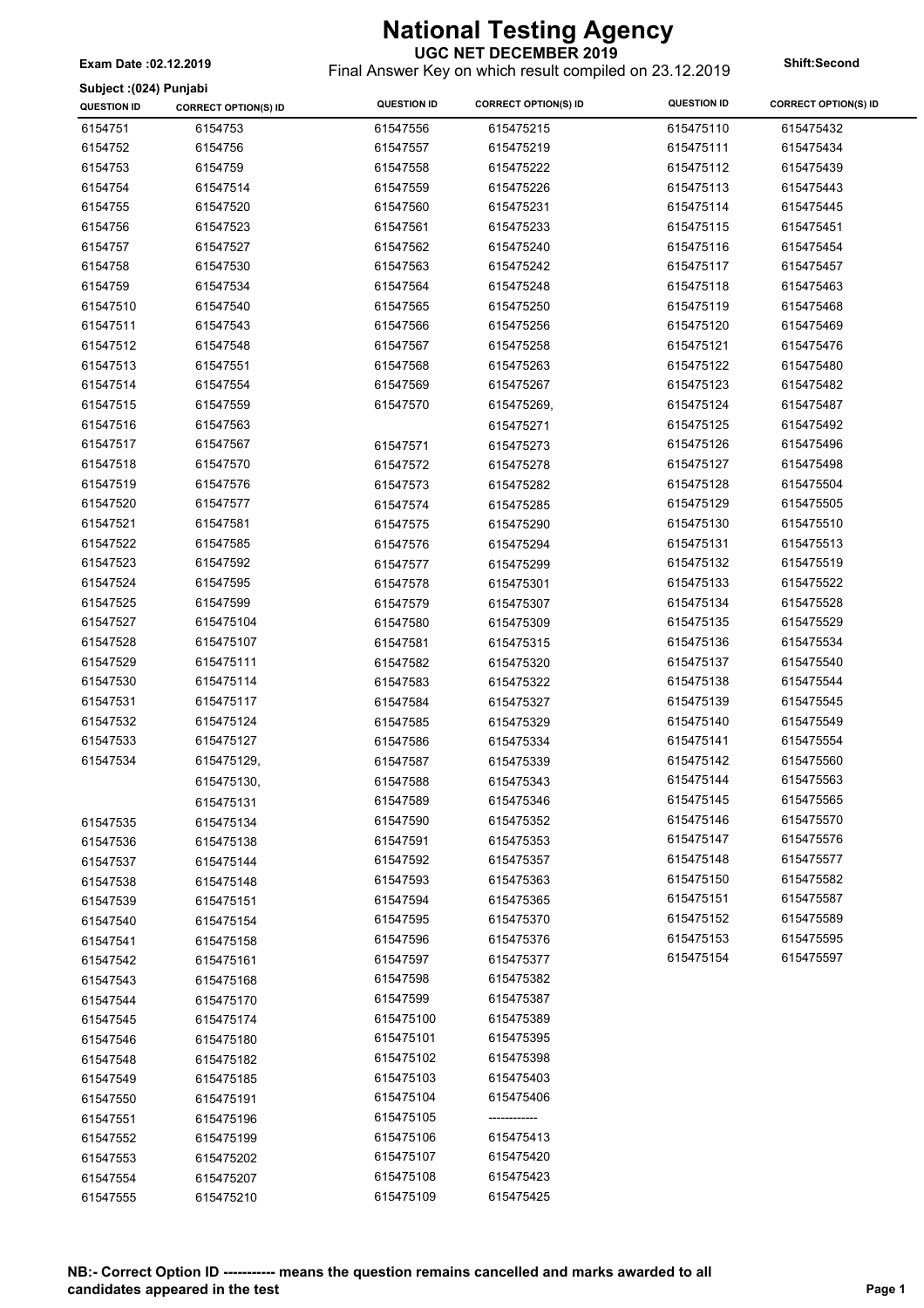**UGC NET DECEMBER 2019** Final Answer Key on which result compiled on 23.12.2019 **Exam Date :03.12.2019 Shift:First**

**Subject :(025) Sanskrit**

| <b>QUESTION ID</b> | <b>CORRECT OPTION(S) ID</b> | <b>QUESTION ID</b> | <b>CORRECT OPTION(S) ID</b> | <b>QUESTION ID</b> | <b>CORRECT OPTION(S) ID</b> |
|--------------------|-----------------------------|--------------------|-----------------------------|--------------------|-----------------------------|
| 6154754437         | 61547517302                 | 6154754494         | 61547517523                 | 6154754549         | 61547517743                 |
| 6154754438         | 61547517308                 | 6154754495         | 61547517527                 | 6154754550         | 61547517748                 |
| 6154754439         | 61547517309                 | 6154754496         | 61547517531                 | 6154754551         | 61547517752                 |
| 6154754440         | 61547517316                 | 6154754497         | 61547517535                 | 6154754552         | 61547517756                 |
| 6154754441         | 61547517319                 | 6154754498         | 61547517538                 | 6154754553         | 61547517758                 |
| 6154754442         | 61547517323                 | 6154754499         | 61547517542                 | 6154754554         | 61547517762                 |
| 6154754443         | 61547517327                 | 6154754500         | 61547517547                 | 6154754555         | 61547517768                 |
| 6154754444         | 61547517329                 | 6154754501         | 61547517550                 | 6154754556         | 61547517770                 |
| 6154754445         | 61547517334                 | 6154754502         | 61547517553                 | 6154754557         | 61547517773                 |
| 6154754446         | 61547517337                 | 6154754503         | 61547517559                 | 6154754558         | 61547517780                 |
| 6154754447         | 61547517342                 | 6154754504         | 61547517563                 | 6154754559         | 61547517782                 |
| 6154754448         | 61547517347                 | 6154754505         | 61547517567                 | 6154754560         | 61547517786                 |
| 6154754449         | 61547517352                 | 6154754506         | 61547517571                 | 6154754561         | 61547517790                 |
| 6154754450         | 61547517355                 | 6154754507         | 61547517575                 | 6154754562         | 61547517796                 |
| 6154754451         | 61547517360                 | 6154754508         | 61547517577                 | 6154754563         | 61547517798                 |
| 6154754452         | 61547517362                 | 6154754509         | 61547517582                 | 6154754564         | 61547517802                 |
| 6154754453         | 61547517365                 | 6154754510         | 61547517588                 | 6154754565         | 61547517805                 |
| 6154754454         | 61547517369                 | 6154754511         | 61547517591                 | 6154754566         | 61547517809                 |
| 6154754455         | 61547517375                 | 6154754512         | 61547517594                 | 6154754567         | 61547517815                 |
| 6154754456         | 61547517380                 | 6154754513         | 61547517598                 | 6154754568         | 61547517819                 |
| 6154754457         | 61547517381                 | 6154754514         | 61547517601                 | 6154754569         | 61547517822                 |
| 6154754458         | 61547517387                 | 6154754515         | 61547517605                 | 6154754570         | 61547517826                 |
| 6154754459         | 61547517392                 | 6154754516         | 61547517611                 | 6154754571         | 61547517832                 |
| 6154754460         | 61547517396                 | 6154754517         | 61547517615                 | 6154754572         | 61547517834                 |
| 6154754461         | 61547517399                 | 6154754518         | 61547517618                 | 6154754573         | 61547517839                 |
| 6154754463         | 61547517404                 | 6154754519         | 61547517624                 | 6154754574         | 61547517841                 |
| 6154754464         | 61547517408                 | 6154754520         | 61547517626                 | 6154754575         | 61547517846                 |
| 6154754465         | 61547517409                 | 6154754521         | 61547517631                 | 6154754576         | 61547517849                 |
| 6154754466         | 61547517414                 | 6154754522         | 61547517635                 | 6154754577         | 61547517853                 |
| 6154754467         | 61547517420                 | 6154754523         | 61547517637                 | 6154754578         | 61547517858                 |
| 6154754468         | 61547517424                 | 6154754524         | 61547517642                 | 6154754579         | 61547517863                 |
| 6154754469         | 61547517428                 | 6154754525         | 61547517648                 | 6154754580         | 61547517866                 |
| 6154754470         | 61547517429                 | 6154754526         | 61547517651                 | 6154754581         | 61547517869                 |
| 6154754471         | 61547517435                 | 6154754527         | 61547517653                 | 6154754582         | 61547517873                 |
| 6154754472         | 61547517438                 | 6154754528         | 61547517657                 | 6154754583         | 61547517877                 |
| 6154754473         | 61547517443                 | 6154754529         | 61547517663                 | 6154754584         | 61547517882                 |
| 6154754474         | 61547517448                 | 6154754530         | 61547517667                 | 6154754585         | 61547517887                 |
| 6154754475         | 61547517449                 | 6154754531         | 61547517672                 | 6154754586         | 61547517892                 |
| 6154754476         | 61547517454                 | 6154754532         | 61547517674                 | 6154754587         | 61547517894                 |
| 6154754477         | 61547517458                 | 6154754533         | 61547517679                 | 6154754588         | 61547517897                 |
| 6154754478         | 61547517461                 | 6154754534         | 61547517684                 |                    |                             |
| 6154754479         | 61547517466                 | 6154754535         | 61547517686                 |                    |                             |
| 6154754480         | 61547517471                 | 6154754536         | 61547517689                 |                    |                             |
| 6154754481         | 61547517473                 | 6154754537         | 61547517695                 |                    |                             |
| 6154754482         | 61547517480                 | 6154754538         | 61547517698                 |                    |                             |
| 6154754484         | 61547517481                 | 6154754539         | 61547517703                 |                    |                             |
| 6154754485         | 61547517486                 | 6154754540         | 61547517707                 |                    |                             |
| 6154754486         | 61547517491                 | 6154754541         | 61547517710                 |                    |                             |
| 6154754487         | 61547517496                 | 6154754542         | 61547517715                 |                    |                             |
| 6154754488         | 61547517497                 | 6154754543         | 61547517719                 |                    |                             |
| 6154754489         | 61547517501                 | 6154754544         | 61547517722                 |                    |                             |
| 6154754490         | 61547517506                 | 6154754545         | 61547517726                 |                    |                             |
| 6154754491         | 61547517510                 | 6154754546         | 61547517731                 |                    |                             |
| 6154754492         | 61547517516                 | 6154754547         | 61547517734                 |                    |                             |
| 6154754493         | 61547517517                 | 6154754548         | 61547517737                 |                    |                             |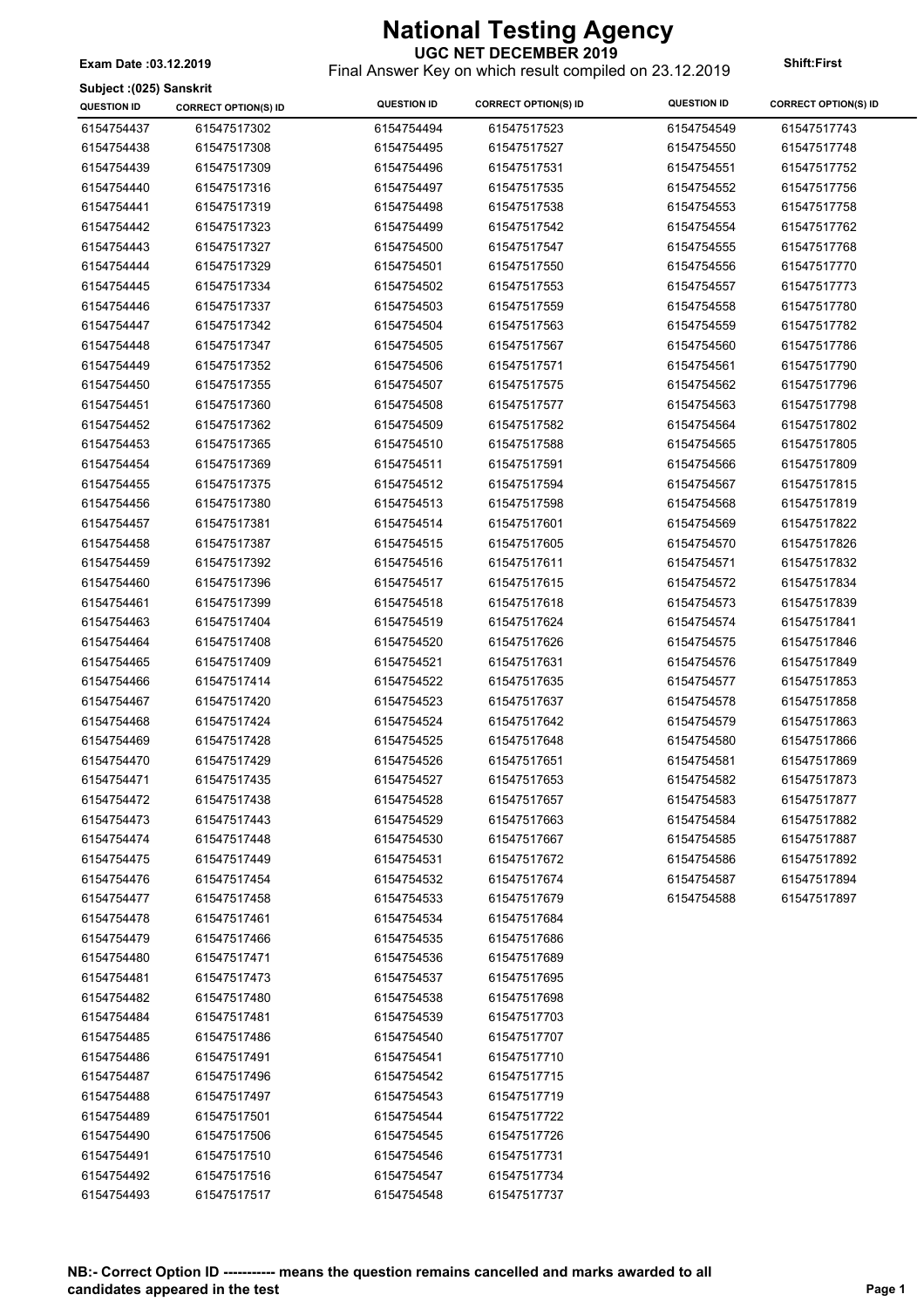#### **UGC NET DECEMBER 2019**

Final Answer Key on which result compiled on 23.12.2019 **Exam Date :05.12.2019 Shift:Second**

| Subject : (026) Tamil |                             |                    |                             |                    |                             |
|-----------------------|-----------------------------|--------------------|-----------------------------|--------------------|-----------------------------|
| <b>QUESTION ID</b>    | <b>CORRECT OPTION(S) ID</b> | <b>QUESTION ID</b> | <b>CORRECT OPTION(S) ID</b> | <b>QUESTION ID</b> | <b>CORRECT OPTION(S) ID</b> |
| 6154758594            | 61547533501                 | 6154758650         | 61547533724                 | 6154758704         | 61547533937                 |
| 6154758595            | 61547533508                 | 6154758651         | 61547533727                 | 6154758705         | 61547533943                 |
| 6154758596            | 61547533509                 | 6154758652         | 61547533732                 | 6154758706         | 61547533946                 |
| 6154758597            | 61547533515                 | 6154758653         | 61547533733                 | 6154758707         | 61547533950                 |
| 6154758598            | 61547533518                 | 6154758654         | 61547533739                 | 6154758708         | 61547533956                 |
| 6154758599            | 61547533523                 | 6154758655         | 61547533742                 | 6154758709         | 61547533959                 |
| 6154758600            | 61547533525                 | 6154758656         | 61547533747                 | 6154758710         | 61547533964                 |
| 6154758601            | 61547533530                 | 6154758657         | 61547533751                 | 6154758711         | 61547533968                 |
| 6154758602            | 61547533534                 | 6154758658         | 61547533756                 | 6154758712         | 61547533969                 |
| 6154758603            | 61547533538                 | 6154758659         | 61547533759                 | 6154758713         | 61547533974                 |
| 6154758604            |                             | 6154758660         | 61547533763                 | 6154758714         | 61547533978                 |
| 6154758605            | 61547533547                 | 6154758661         | 61547533765,                | 6154758715         | 61547533982                 |
| 6154758606            | 61547533551                 |                    | 61547533767                 | 6154758716         | 61547533987                 |
| 6154758607            | 61547533554                 | 6154758662         | 61547533769                 | 6154758717         | 61547533992                 |
| 6154758608            | 61547533560                 | 6154758663         | 61547533774                 | 6154758718         | 61547533995                 |
| 6154758609            | 61547533562                 | 6154758664         | 61547533780                 | 6154758719         | 61547533999                 |
| 6154758610            | 61547533566                 | 6154758665         | 61547533782                 | 6154758720         | 61547534004                 |
| 6154758611            | 61547533569                 | 6154758666         | 61547533785                 | 6154758721         | 61547534007                 |
| 6154758612            | 61547533573                 | 6154758667         | 61547533791                 | 6154758722         | 61547534011                 |
| 6154758613            | 61547533580                 | 6154758668         | 61547533796                 | 6154758723         | 61547534015                 |
| 6154758614            | 61547533583                 |                    |                             | 6154758724         | 61547534017                 |
| 6154758615            | 61547533586                 | 6154758669         | 61547533798                 | 6154758725         | 61547534021                 |
|                       |                             | 6154758670         | 61547533804                 |                    |                             |
| 6154758616            | 61547533589                 | 6154758671         | 61547533808                 | 6154758726         | 61547534028                 |
| 6154758617            | 61547533595                 | 6154758672         | 61547533812                 | 6154758727         | 61547534029                 |
| 6154758618            | 61547533597                 | 6154758673         | 61547533815                 | 6154758728         | 61547534033                 |
| 6154758619            | 61547533602                 | 6154758674         | 61547533819                 | 6154758729         | 61547534038                 |
| 6154758620            | 61547533608                 | 6154758675         | 61547533822                 | 6154758730         | 61547534044                 |
| 6154758621            | 61547533609                 | 6154758676         | 61547533825                 | 6154758731         | 61547534045                 |
| 6154758622            | 61547533615                 | 6154758677         | 61547533830                 | 6154758732         | 61547534051                 |
| 6154758623            | 61547533617                 | 6154758678         | 61547533835                 | 6154758733         | 61547534056                 |
| 6154758624            | 61547533623                 | 6154758679         | 61547533837                 | 6154758734         | 61547534058                 |
| 6154758625            | 61547533626                 | 6154758680         | 61547533843                 | 6154758736         | 61547534064                 |
| 6154758626            | 61547533631                 | 6154758681         | 61547533848                 | 6154758737         | 61547534065                 |
| 6154758627            | 61547533633                 | 6154758682         | 61547533850                 | 6154758738         | 61547534069                 |
| 6154758628            | 61547533639                 | 6154758683         | 61547533855                 | 6154758739         | 61547534074                 |
| 6154758629            | 61547533642                 | 6154758684         | 61547533860                 | 6154758740         | 61547534079                 |
| 6154758630            | 61547533648                 | 6154758685         | 61547533862                 | 6154758742         | 61547534083                 |
| 6154758631            | 61547533650                 | 6154758686         | 61547533865                 | 6154758743         | 61547534086                 |
| 6154758632            | 61547533654                 | 6154758687         |                             | 6154758744         | 61547534092                 |
| 6154758633            | 61547533660                 | 6154758688         | 61547533875                 | 6154758745         | 61547534096                 |
| 6154758634            | 61547533662                 | 6154758689         | 61547533877                 | 6154758746         | 61547534099                 |
| 6154758635            | 61547533668                 | 6154758690         | 61547533882                 |                    |                             |
| 6154758636            | 61547533669                 | 6154758691         | 61547533887                 |                    |                             |
| 6154758637            | 61547533676                 | 6154758692         | 61547533892                 |                    |                             |
| 6154758638            | 61547533678                 | 6154758693         | 61547533894                 |                    |                             |
| 6154758640            | 61547533682                 | 6154758694         | 61547533899                 |                    |                             |
| 6154758641            | 61547533686                 | 6154758695         | 61547533902                 |                    |                             |
| 6154758642            | 61547533691                 | 6154758696         | 61547533906                 |                    |                             |
| 6154758643            | 61547533696                 | 6154758697         | 61547533911                 |                    |                             |
| 6154758644            | 61547533699                 | 6154758698         | 61547533915                 |                    |                             |
| 6154758645            | 61547533702                 | 6154758699         | 61547533920                 |                    |                             |
| 6154758646            | 61547533708                 | 6154758700         | 61547533923                 |                    |                             |
| 6154758647            | 61547533709                 | 6154758701         | 61547533928                 |                    |                             |
| 6154758648            | 61547533716                 | 6154758702         | 61547533929                 |                    |                             |
| 6154758649            | 61547533720                 | 6154758703         | 61547533935                 |                    |                             |
|                       |                             |                    |                             |                    |                             |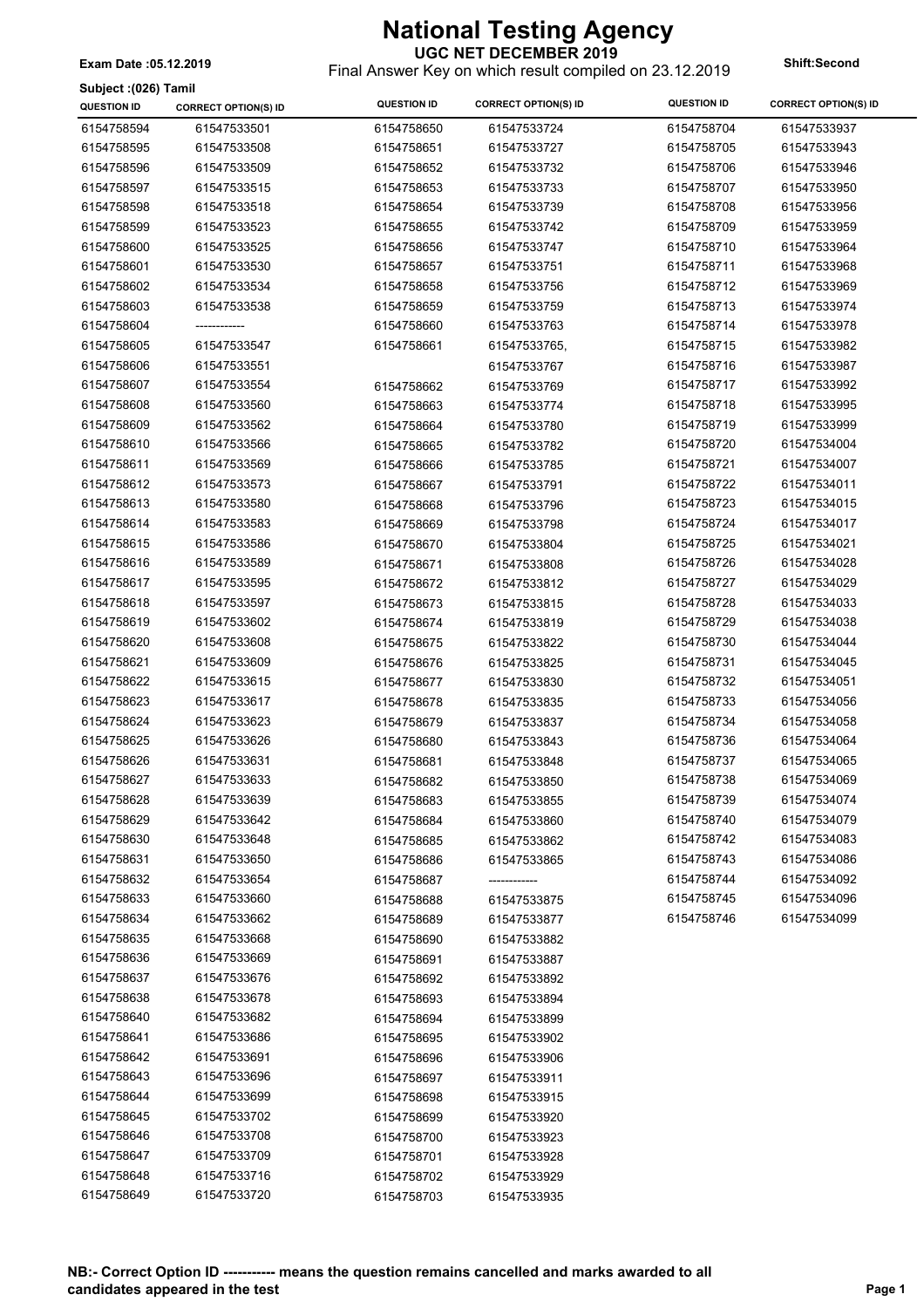Final Answer Key on which result compiled on 23.12.2019 **Exam Date :03.12.2019 Shift:Second**

| Subject: (027) Telugu |                             |                    |                             |                    |                             |
|-----------------------|-----------------------------|--------------------|-----------------------------|--------------------|-----------------------------|
| <b>QUESTION ID</b>    | <b>CORRECT OPTION(S) ID</b> | <b>QUESTION ID</b> | <b>CORRECT OPTION(S) ID</b> | <b>QUESTION ID</b> | <b>CORRECT OPTION(S) ID</b> |
| 6154756745            | 61547526304                 | 6154756802         | 61547526523                 | 6154756856         | 61547526737                 |
| 6154756746            | 61547526306                 | 6154756803         | 61547526527                 | 6154756857         | 61547526741                 |
| 6154756747            | 61547526312                 | 6154756804         | 61547526531                 | 6154756858         | 61547526747                 |
| 6154756748            | 61547526314                 | 6154756805         | 61547526536                 | 6154756859         | 61547526750                 |
| 6154756749            | 61547526317                 | 6154756806         | 61547526538                 | 6154756860         | 61547526753                 |
| 6154756750            | 61547526323                 | 6154756807         | 61547526542                 | 6154756861         | 61547526758                 |
| 6154756751            | 61547526325                 | 6154756808         | 61547526545                 | 6154756862         | 61547526762                 |
| 6154756752            | 61547526330                 | 6154756809         | 61547526549                 | 6154756863         | 61547526766                 |
| 6154756753            | 61547526334                 | 6154756810         | 61547526555                 | 6154756864         | 61547526771                 |
| 6154756754            | 61547526339                 | 6154756811         | 61547526558                 | 6154756865         | 61547526774                 |
| 6154756755            | 61547526344                 | 6154756812         | 61547526562                 | 6154756866         | 61547526777                 |
| 6154756756            | 61547526346                 | 6154756813         | 61547526566                 | 6154756867         | 61547526781                 |
| 6154756757            | 61547526351                 | 6154756814         | 61547526571                 | 6154756868         | 61547526788                 |
| 6154756758            | 61547526356                 | 6154756815         | 61547526573                 | 6154756869         | 61547526791                 |
| 6154756759            | 61547526359                 | 6154756816         | 61547526578                 | 6154756870         | 61547526795                 |
| 6154756760            | 61547526361                 | 6154756817         | 61547526581                 | 6154756871         | 61547526798                 |
| 6154756761            | 61547526367                 | 6154756818         | 61547526586                 | 6154756872         | 61547526802                 |
| 6154756762            | 61547526370                 | 6154756819         | 61547526589                 | 6154756873         | 61547526808                 |
| 6154756763            | 61547526375                 | 6154756820         | 61547526595                 | 6154756874         | 61547526810                 |
| 6154756764            | 61547526377                 | 6154756821         | 61547526598                 | 6154756875         | 61547526815                 |
| 6154756765            | 61547526382                 | 6154756822         | 61547526603                 | 6154756876         | 61547526820                 |
| 6154756766            | 61547526386                 | 6154756823         | 61547526607                 | 6154756877         | 61547526824                 |
| 6154756767            | 61547526389                 | 6154756824         | 61547526611                 | 6154756878         | 61547526827                 |
| 6154756768            | 61547526396                 | 6154756825         | 61547526615                 | 6154756879         | 61547526832                 |
| 6154756769            | 61547526398                 | 6154756826         | 61547526617                 | 6154756880         | 61547526836                 |
| 6154756771            | 61547526404                 | 6154756827         | 61547526623                 | 6154756881         | 61547526840                 |
| 6154756772            | 61547526408                 | 6154756828         | 61547526626                 | 6154756882         | 61547526842                 |
| 6154756773            | 61547526411                 | 6154756829         | 61547526631                 | 6154756883         | 61547526846                 |
| 6154756774            | 61547526413                 | 6154756830         | 61547526634                 | 6154756884         | 61547526850                 |
| 6154756775            | 61547526418                 | 6154756831         | 61547526638                 | 6154756885         | 61547526856                 |
| 6154756776            | 61547526423                 | 6154756832         | 61547526642                 | 6154756886         | 61547526857                 |
| 6154756777            | 61547526427                 | 6154756833         | 61547526645                 | 6154756888         | 61547526861                 |
| 6154756778            | 61547526430                 | 6154756834         | 61547526650                 | 6154756889         | 61547526866                 |
| 6154756779            | 61547526435                 | 6154756835         | 61547526655                 | 6154756890         | 61547526871                 |
| 6154756780            | 61547526438                 | 6154756836         | 61547526658                 | 6154756891         | 61547526875                 |
| 6154756781            | 61547526444                 | 6154756837         | 61547526661                 | 6154756892         | 61547526880                 |
| 6154756782            | 61547526447                 | 6154756838         | 61547526665                 | 6154756894         | 61547526884                 |
| 6154756783            | 61547526450                 | 6154756839         | 61547526672                 | 6154756895         | 61547526886                 |
| 6154756784            | 61547526453                 | 6154756840         | 61547526675                 | 6154756896         | 61547526889                 |
| 6154756785            | 61547526460                 | 6154756841         | 61547526680                 | 6154756897         | 61547526895                 |
| 6154756786            | 61547526461                 | 6154756842         | 61547526681                 | 6154756898         | 61547526897                 |
| 6154756787            | 61547526466                 | 6154756843         | 61547526685                 |                    |                             |
| 6154756788            | 61547526471                 | 6154756844         | 61547526690                 |                    |                             |
| 6154756789            | 61547526476                 | 6154756845         | 61547526694                 |                    |                             |
| 6154756790            | 61547526477                 | 6154756846         | 61547526700                 |                    |                             |
| 6154756792            | 61547526484                 | 6154756847         | 61547526701                 |                    |                             |
| 6154756793            | 61547526486                 | 6154756848         | 61547526708                 |                    |                             |
| 6154756794            | 61547526491                 | 6154756849         | 61547526711                 |                    |                             |
| 6154756795            | 61547526495                 | 6154756850         | 61547526714                 |                    |                             |
| 6154756796            | 61547526500                 | 6154756851         | 61547526718                 |                    |                             |
| 6154756797            | 61547526501                 | 6154756852         | 61547526722                 |                    |                             |
| 6154756798            | 61547526505                 | 6154756853         | 61547526728                 |                    |                             |
| 6154756799            | 61547526511                 | 6154756854         | 61547526730,                |                    |                             |
| 6154756800            | 61547526515                 |                    | 61547526732                 |                    |                             |
| 6154756801            | 61547526518                 | 6154756855         | 61547526734                 |                    |                             |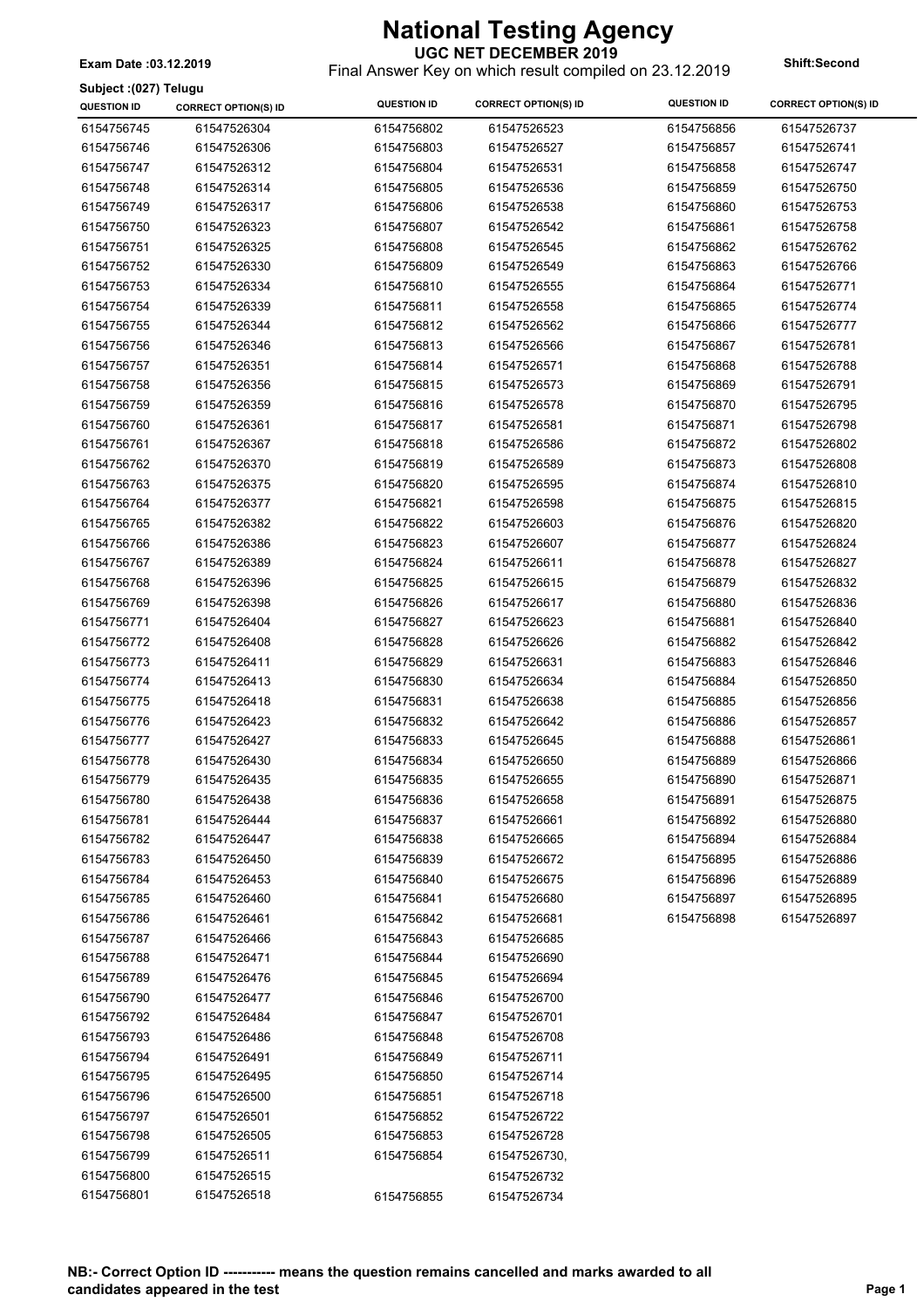**Subject :(028) Urdu**

#### **UGC NET DECEMBER 2019**

Final Answer Key on which result compiled on 23.12.2019 **Exam Date :04.12.2019 Shift:First**

| Subject :(028) Urau |                             |                    |                             |                    |                             |
|---------------------|-----------------------------|--------------------|-----------------------------|--------------------|-----------------------------|
| <b>QUESTION ID</b>  | <b>CORRECT OPTION(S) ID</b> | <b>QUESTION ID</b> | <b>CORRECT OPTION(S) ID</b> | <b>QUESTION ID</b> | <b>CORRECT OPTION(S) ID</b> |
| 6154759977          | 61547538902                 | 61547510034        | 61547539124                 | 61547510089        | 61547539343                 |
| 6154759978          | 61547538905                 | 61547510035        | 61547539128                 | 61547510090        | 61547539345                 |
| 6154759979          | 61547538911                 | 61547510036        | 61547539130                 | 61547510091        | 61547539349                 |
| 6154759980          | 61547538916                 | 61547510037        | 61547539133                 | 61547510092        | 61547539355                 |
| 6154759981          | 61547538918                 | 61547510038        | 61547539138                 | 61547510093        | 61547539358                 |
| 6154759982          | 61547538924                 | 61547510039        | 61547539142                 | 61547510094        | 61547539361                 |
| 6154759983          | 61547538925                 | 61547510040        | 61547539146                 | 61547510095        | 61547539366                 |
| 6154759984          | 61547538932                 | 61547510041        | 61547539152                 | 61547510096        | 61547539371                 |
| 6154759985          | 61547538933                 | 61547510042        | 61547539153                 | 61547510097        | 61547539376                 |
| 6154759986          | 61547538939                 | 61547510043        | 61547539158                 | 61547510098        | 61547539378                 |
| 6154759987          | 61547538941                 | 61547510044        | 61547539164                 | 61547510099        | 61547539383                 |
| 6154759988          | 61547538948                 | 61547510045        | 61547539167                 | 61547510100        | 61547539385                 |
| 6154759989          | 61547538950                 | 61547510046        | 61547539170                 | 61547510101        | 61547539391                 |
| 6154759990          | 61547538955                 | 61547510047        | 61547539173                 | 61547510102        | 61547539393                 |
| 6154759991          | 61547538960                 | 61547510048        | 61547539177                 | 61547510103        | 61547539398                 |
| 6154759992          | 61547538961                 | 61547510049        | 61547539182                 | 61547510104        | 61547539401                 |
| 6154759993          | 61547538967                 | 61547510050        | 61547539187                 | 61547510105        | 61547539405                 |
| 6154759994          | 61547538969                 | 61547510051        | 61547539189                 | 61547510106        | 61547539410                 |
| 6154759995          | 61547538974                 | 61547510052        | 61547539193                 | 61547510107        | 61547539416                 |
| 6154759996          | 61547538980                 | 61547510053        | 61547539197                 | 61547510108        | 61547539417                 |
| 6154759997          | 61547538981                 | 61547510054        | 61547539204                 | 61547510109        | 61547539424                 |
| 6154759998          | 61547538985                 | 61547510055        | 61547539208                 | 61547510110        | 61547539427                 |
| 6154759999          | 61547538991                 | 61547510056        | 61547539210                 | 61547510111        | 61547539429                 |
| 61547510000         | 61547538996                 | 61547510057        | 61547539213                 | 61547510112        | 61547539433                 |
| 61547510001         | 61547539000                 | 61547510058        | 61547539217                 | 61547510113        | 61547539439                 |
| 61547510003         | 61547539002                 | 61547510059        | 61547539222                 | 61547510114        | 61547539444                 |
| 61547510004         | 61547539007                 | 61547510060        | 61547539226                 | 61547510115        | 61547539447                 |
| 61547510005         | 61547539009                 | 61547510061        | 61547539231                 | 61547510116        | 61547539450                 |
| 61547510006         | 61547539014                 | 61547510062        | 61547539235                 | 61547510117        | 61547539456                 |
| 61547510007         | 61547539020                 | 61547510063        | 61547539240                 | 61547510118        | 61547539458                 |
| 61547510008         | 61547539022                 | 61547510064        | 61547539243                 | 61547510120        | 61547539462                 |
| 61547510009         | 61547539026                 | 61547510065        | 61547539248                 | 61547510121        | 61547539466                 |
| 61547510010         | 61547539030                 | 61547510066        | 61547539251                 | 61547510122        | 61547539469                 |
| 61547510011         | 61547539035                 | 61547510067        | 61547539256                 | 61547510123        | 61547539475                 |
| 61547510012         | 61547539040                 | 61547510068        | 61547539260                 | 61547510124        | 61547539479                 |
| 61547510013         | 61547539042                 | 61547510069        | 61547539261                 | 61547510126        | 61547539483                 |
| 61547510014         | 61547539046                 | 61547510070        | 61547539266                 | 61547510127        | 61547539487                 |
| 61547510015         | 61547539052                 | 61547510071        | 61547539272                 | 61547510128        | 61547539490                 |
| 61547510016         | 61547539055                 | 61547510072        | 61547539276                 | 61547510129        | 61547539494                 |
| 61547510017         | 61547539057                 | 61547510073        | 61547539278                 | 61547510130        | 61547539498                 |
| 61547510018         | 61547539061                 | 61547510074        | 61547539283                 |                    |                             |
| 61547510019         | 61547539067                 | 61547510075        | 61547539286                 |                    |                             |
| 61547510020         | 61547539072                 | 61547510076        | 61547539292                 |                    |                             |
| 61547510021         | 61547539076                 | 61547510077        | 61547539295                 |                    |                             |
| 61547510022         | 61547539079                 | 61547510078        | 61547539299                 |                    |                             |
| 61547510024         | 61547539083                 | 61547510079        | 61547539304                 |                    |                             |
| 61547510025         | 61547539086                 | 61547510080        | -------------               |                    |                             |
| 61547510026         | 61547539089                 | 61547510081        | 61547539310                 |                    |                             |
| 61547510027         | 61547539096                 | 61547510082        | 61547539316                 |                    |                             |
| 61547510028         | 61547539098                 | 61547510083        | 61547539318                 |                    |                             |
| 61547510029         | 61547539104                 | 61547510084        | 61547539321                 |                    |                             |
| 61547510030         | 61547539106                 | 61547510085        | 61547539325                 |                    |                             |
| 61547510031         | 61547539111                 | 61547510086        | 61547539330                 |                    |                             |
| 61547510032         | 61547539114                 | 61547510087        | -----------                 |                    |                             |
| 61547510033         | 61547539117                 | 61547510088        | 61547539339                 |                    |                             |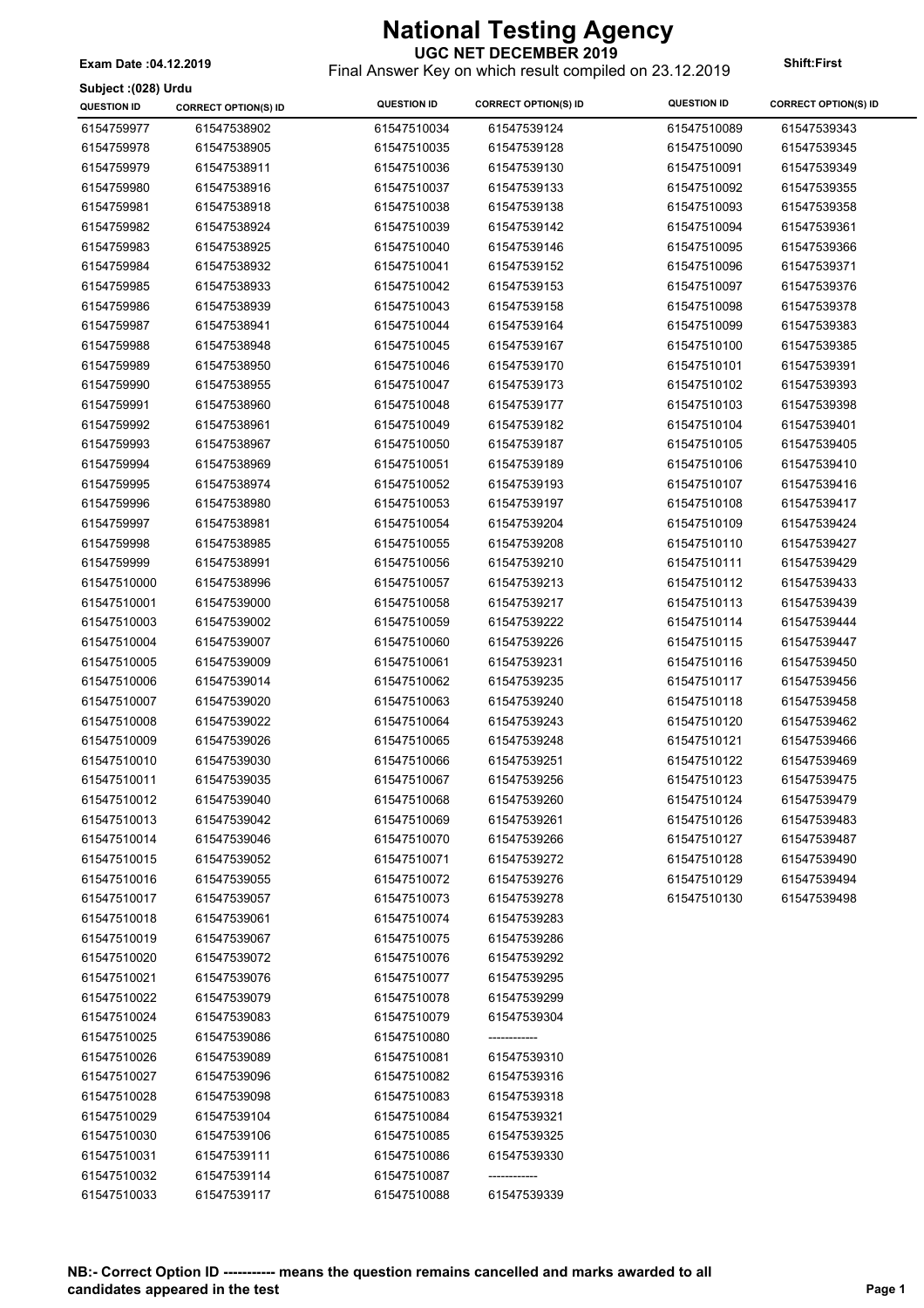**UGC NET DECEMBER 2019** Final Answer Key on which result compiled on 23.12.2019 **Exam Date :02.12.2019 Shift:Second**

**Subject :(029) Arabic**

| Junject (UZJ) Arabic<br><b>QUESTION ID</b> | <b>CORRECT OPTION(S) ID</b> | <b>QUESTION ID</b> | <b>CORRECT OPTION(S) ID</b> | <b>QUESTION ID</b> | <b>CORRECT OPTION(S) ID</b> |
|--------------------------------------------|-----------------------------|--------------------|-----------------------------|--------------------|-----------------------------|
| 6154751284                                 | 6154755003                  | 6154751338         | 6154755211                  | 6154751392         | 6154755426                  |
| 6154751285                                 | 6154755006                  | 6154751339         | 6154755216                  | 6154751393         | 6154755429                  |
| 6154751286                                 | 6154755009                  | 6154751340         | 6154755220                  | 6154751394         | 6154755436                  |
| 6154751287                                 | 6154755014                  | 6154751341         | 6154755221                  | 6154751395         | 6154755437                  |
| 6154751288                                 | 6154755020                  | 6154751342         | 6154755225                  | 6154751396         | 6154755441                  |
| 6154751289                                 | 6154755023                  | 6154751343         | 6154755232                  | 6154751397         | 6154755446                  |
| 6154751290                                 | 6154755027                  | 6154751344         | 6154755233                  | 6154751398         | 6154755451                  |
| 6154751291                                 | 6154755030                  | 6154751345         | 6154755239                  | 6154751399         | 6154755456                  |
| 6154751292                                 | 6154755034                  | 6154751346         | 6154755244                  | 6154751400         | 6154755459                  |
| 6154751293                                 | 6154755040                  | 6154751347         | 6154755247                  | 6154751401         | 6154755463                  |
| 6154751294                                 | 6154755043                  | 6154751348         | 6154755250                  | 6154751402         | 6154755467                  |
|                                            |                             |                    |                             |                    | 6154755472                  |
| 6154751295                                 | 6154755048                  | 6154751349         | 6154755255                  | 6154751403         |                             |
| 6154751296                                 | 6154755051                  | 6154751350         | 6154755257                  | 6154751404         | 6154755475                  |
| 6154751297                                 | 6154755054                  | 6154751351         | 6154755262                  | 6154751405         | 6154755478                  |
| 6154751298                                 | 6154755059                  | 6154751352         | 6154755267                  | 6154751406         | 6154755482                  |
| 6154751299                                 | 6154755063                  | 6154751353         | 6154755270                  | 6154751407         | 6154755487                  |
| 6154751300                                 | 6154755067                  | 6154751354         | 6154755275                  | 6154751408         | 6154755490                  |
| 6154751301                                 | 6154755070                  | 6154751355         | 6154755277                  | 6154751409         | 6154755495                  |
| 6154751302                                 | 6154755076                  | 6154751356         | 6154755284                  | 6154751410         | 6154755497                  |
| 6154751303                                 | 6154755077                  | 6154751357         | 6154755285                  | 6154751411         | 6154755503                  |
| 6154751304                                 | 6154755081                  | 6154751358         | 6154755290                  | 6154751412         | 6154755507                  |
| 6154751305                                 | 6154755085                  | 6154751359         | 6154755293,                 | 6154751413         | 6154755512                  |
| 6154751306                                 | 6154755092                  |                    | 6154755295                  | 6154751414         | 6154755513                  |
| 6154751307                                 | 6154755095                  | 6154751360         | 6154755299                  | 6154751415         | 6154755519                  |
| 6154751308                                 | 6154755099                  | 6154751361         | 6154755303                  | 6154751416         | 6154755523                  |
| 6154751310                                 | 6154755104                  | 6154751362         | 6154755305                  | 6154751417         | 6154755525                  |
| 6154751311                                 | 6154755107                  | 6154751363         | 6154755310                  | 6154751418         | 6154755531                  |
| 6154751312                                 | 6154755111                  | 6154751364         | 6154755315                  | 6154751419         | 6154755535                  |
| 6154751313                                 | 6154755114                  | 6154751365         | 6154755318                  | 6154751420         | 6154755537                  |
| 6154751314                                 | 6154755117                  | 6154751366         | 6154755322                  | 6154751421         | 6154755543                  |
| 6154751315                                 | 6154755124                  | 6154751367         | 6154755326                  | 6154751422         | 6154755546                  |
| 6154751316                                 | 6154755127                  | 6154751368         | 6154755331                  | 6154751423         | 6154755551                  |
| 6154751317                                 | 6154755129,                 | 6154751369         | 6154755336                  | 6154751424         | 6154755554                  |
|                                            | 6154755130,                 | 6154751370         | 6154755338                  | 6154751425         | 6154755558                  |
|                                            | 6154755131                  | 6154751371         | 6154755344                  | 6154751426         | 6154755562                  |
| 6154751318                                 | 6154755134                  | 6154751372         | 6154755347                  | 6154751427         | 6154755567                  |
| 6154751319                                 | 6154755138                  | 6154751373         | 6154755350                  | 6154751428         | 6154755571                  |
| 6154751320                                 | 6154755144                  | 6154751374         | 6154755353                  | 6154751429         | 6154755573                  |
| 6154751321                                 | 6154755148                  | 6154751375         | 6154755360                  | 6154751430         | 6154755577                  |
| 6154751322                                 | 6154755151                  | 6154751376         | 6154755361                  | 6154751432         | 6154755583                  |
| 6154751323                                 | 6154755154                  | 6154751377         | 6154755365                  | 6154751433         | 6154755588                  |
| 6154751324                                 | 6154755158                  | 6154751378         | 6154755371                  | 6154751434         | 6154755590                  |
| 6154751325                                 | 6154755161                  | 6154751379         | 6154755373                  | 6154751435         | 6154755593                  |
| 6154751326                                 | 6154755168                  | 6154751380         | 6154755377                  | 6154751436         | 6154755597                  |
| 6154751327                                 | 6154755170                  | 6154751381         | 6154755384                  |                    |                             |
| 6154751328                                 | 6154755174                  | 6154751382         | 6154755386                  |                    |                             |
| 6154751329                                 | 6154755180                  | 6154751383         | 6154755389                  |                    |                             |
| 6154751331                                 | 6154755182                  | 6154751384         | 6154755394                  |                    |                             |
| 6154751332                                 | 6154755185                  | 6154751385         | 6154755397                  |                    |                             |
| 6154751333                                 | 6154755191                  | 6154751386         | 6154755402                  |                    |                             |
| 6154751334                                 | 6154755196                  | 6154751387         | 6154755406                  |                    |                             |
| 6154751335                                 | 6154755199                  | 6154751388         | 6154755412                  |                    |                             |
| 6154751336                                 | 6154755201,                 | 6154751389         | 6154755415                  |                    |                             |
|                                            |                             | 6154751390         | 6154755420                  |                    |                             |
| 6154751337                                 | 6154755203<br>6154755208    | 6154751391         | 6154755423                  |                    |                             |
|                                            |                             |                    |                             |                    |                             |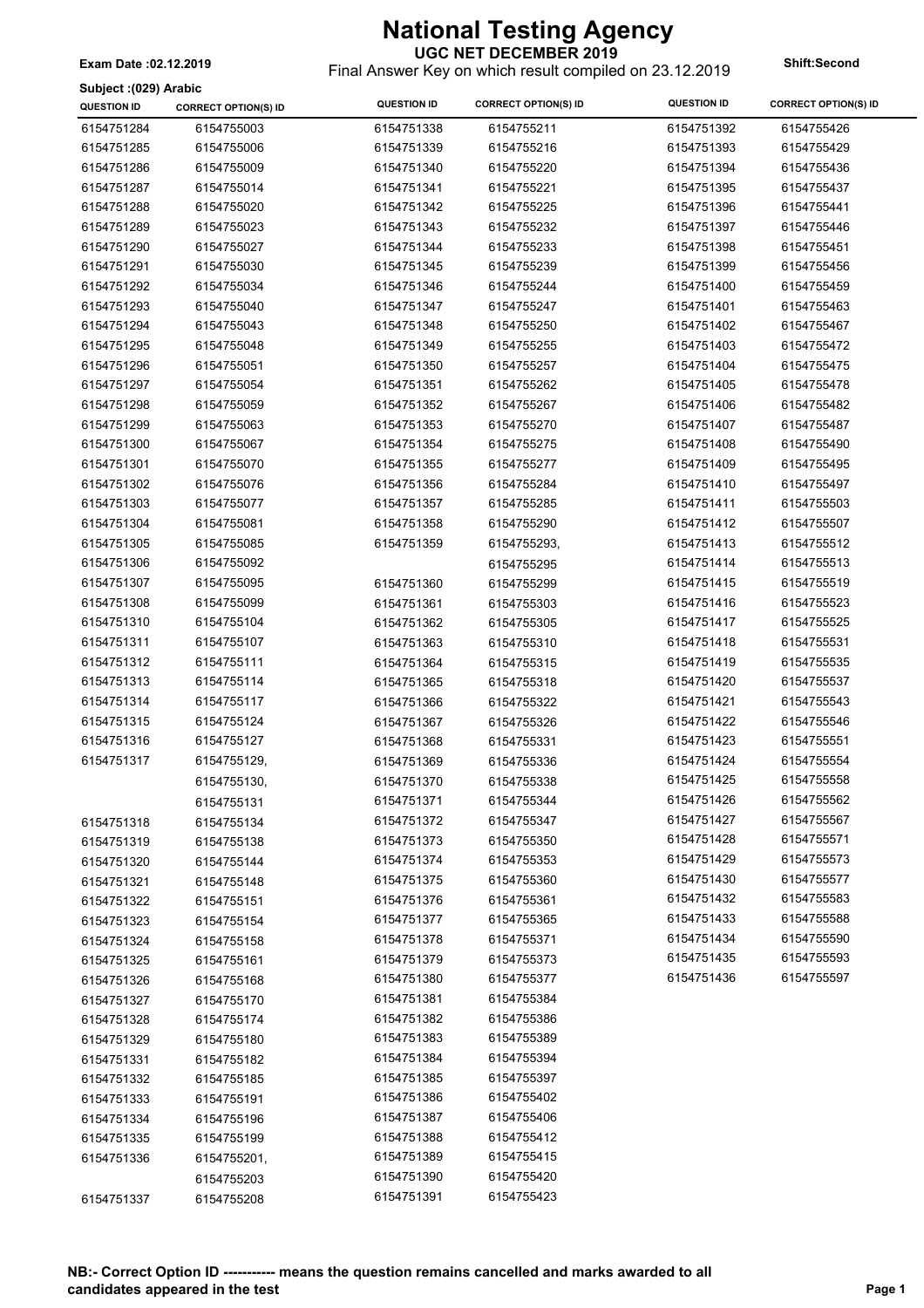**UGC NET DECEMBER 2019** Final Answer Key on which result compiled on 23.12.2019 **Exam Date :06.12.2019 Shift:First**

**Subject :(030) English**

| ounjour (1999) Lugnan<br><b>QUESTION ID</b> | <b>CORRECT OPTION(S) ID</b> | <b>QUESTION ID</b> | <b>CORRECT OPTION(S) ID</b> | <b>QUESTION ID</b> | <b>CORRECT OPTION(S) ID</b> |
|---------------------------------------------|-----------------------------|--------------------|-----------------------------|--------------------|-----------------------------|
| 61547512441                                 | 61547548502                 | 61547512498        | 61547548722                 | 61547512553        | 61547548942                 |
| 61547512442                                 | 61547548507                 | 61547512499        | 61547548726                 | 61547512554        | 61547548947                 |
| 61547512443                                 | 61547548510                 | 61547512500        | 61547548731                 | 61547512555        | 61547548952                 |
| 61547512444                                 | 61547548513                 | 61547512501        | 61547548735                 | 61547512556        | 61547548955                 |
| 61547512445                                 | 61547548519                 | 61547512502        | 61547548739                 | 61547512557        | 61547548959                 |
| 61547512446                                 | 61547548523                 | 61547512503        | 61547548742                 | 61547512558        | 61547548963                 |
| 61547512447                                 | 61547548527                 | 61547512504        | 61547548747                 | 61547512559        | 61547548966                 |
| 61547512448                                 | 61547548532                 | 61547512505        | 61547548749                 | 61547512560        | 61547548971                 |
| 61547512449                                 | 61547548534                 | 61547512506        | 61547548755                 | 61547512561        | 61547548973                 |
| 61547512450                                 | 61547548539                 | 61547512507        | 61547548759                 | 61547512562        | 61547548978                 |
| 61547512451                                 | 61547548544                 | 61547512508        | 61547548763                 | 61547512563        | 61547548981                 |
| 61547512452                                 | 61547548547                 | 61547512509        | 61547548768                 | 61547512564        | 61547548985                 |
| 61547512453                                 | 61547548549                 | 61547512510        | -------------               | 61547512565        | 61547548991                 |
| 61547512454                                 | 61547548554                 | 61547512511        | 61547548773                 | 61547512566        | 61547548993                 |
| 61547512455                                 | 61547548557                 | 61547512512        | 61547548779                 | 61547512567        | 61547548998                 |
| 61547512456                                 | 61547548562                 | 61547512513        | 61547548781                 | 61547512568        | 61547549002                 |
| 61547512457                                 | 61547548565                 | 61547512514        | 61547548786                 | 61547512569        | 61547549007                 |
| 61547512458                                 | 61547548570                 | 61547512515        | 61547548791                 | 61547512570        | 61547549011                 |
| 61547512459                                 | 61547548576                 | 61547512516        | 61547548795                 | 61547512571        | 61547549015                 |
| 61547512460                                 | 61547548580                 | 61547512517        | 61547548800                 | 61547512572        | 61547549019                 |
| 61547512461                                 | 61547548583                 | 61547512518        | 61547548803                 | 61547512573        | 61547549023                 |
| 61547512462                                 | 61547548585                 | 61547512519        | 61547548808                 | 61547512574        | 61547549027                 |
| 61547512463                                 | 61547548589                 | 61547512520        | 61547548811                 | 61547512575        | 61547549030                 |
| 61547512464                                 | 61547548593                 | 61547512521        | 61547548814                 | 61547512576        | 61547549036                 |
| 61547512465                                 | 61547548598                 | 61547512522        | 61547548820                 | 61547512577        | 61547549037                 |
| 61547512467                                 | 61547548603                 | 61547512523        | 61547548824                 | 61547512578        | 61547549042                 |
| 61547512468                                 | 61547548606                 | 61547512524        | 61547548825                 | 61547512579        | 61547549046                 |
| 61547512469                                 | 61547548612                 | 61547512525        | 61547548832                 | 61547512580        | 61547549052                 |
| 61547512470                                 | 61547548615                 | 61547512526        | 61547548836                 | 61547512581        | 61547549054                 |
| 61547512471                                 | 61547548620                 | 61547512527        | 61547548839                 | 61547512582        | 61547549058                 |
| 61547512472                                 | 61547548623                 | 61547512528        | 61547548843                 | 61547512584        | 61547549061                 |
| 61547512473                                 | 61547548627                 | 61547512529        | 61547548845                 | 61547512585        | 61547549066                 |
| 61547512474                                 | 61547548631                 | 61547512530        | 61547548851                 | 61547512586        | 61547549071                 |
| 61547512475                                 | 61547548634                 | 61547512531        | 61547548854                 | 61547512587        | 61547549075                 |
| 61547512476                                 | 61547548640                 | 61547512532        | 61547548859                 | 61547512589        | 61547549078                 |
| 61547512477                                 | 61547548641                 | 61547512533        | 61547548864                 | 61547512590        | 61547549083                 |
| 61547512478                                 | 61547548647                 | 61547512534        | 61547548866                 | 61547512591        | 61547549088                 |
| 61547512479                                 | 61547548649                 | 61547512535        | 61547548871                 | 61547512592        | 61547549089                 |
| 61547512480                                 | 61547548654                 | 61547512536        | 61547548874                 | 61547512593        | 61547549095                 |
| 61547512481                                 | 61547548660                 | 61547512537        | 61547548879                 | 61547512594        | 61547549099                 |
| 61547512482                                 | 61547548661                 | 61547512538        | 61547548883                 |                    |                             |
| 61547512483                                 | 61547548668                 | 61547512539        | 61547548887                 |                    |                             |
| 61547512484                                 | 61547548670                 | 61547512540        | 61547548891                 |                    |                             |
| 61547512485                                 | 61547548676                 | 61547512541        | 61547548894                 |                    |                             |
| 61547512486                                 | 61547548677                 | 61547512542        | 61547548900                 |                    |                             |
| 61547512488                                 | 61547548683                 | 61547512543        | 61547548902                 |                    |                             |
| 61547512489                                 | 61547548685                 | 61547512544        | ------------                |                    |                             |
| 61547512490                                 | 61547548690                 | 61547512545        | 61547548909                 |                    |                             |
| 61547512491                                 | 61547548696                 | 61547512546        | 61547548914                 |                    |                             |
| 61547512492                                 | 61547548698                 | 61547512547        | 61547548919                 |                    |                             |
| 61547512493                                 | 61547548703                 | 61547512548        | 61547548924                 |                    |                             |
| 61547512494                                 | 61547548706                 | 61547512549        | 61547548927                 |                    |                             |
| 61547512495                                 | 61547548709                 | 61547512550        | 61547548930                 |                    |                             |
| 61547512496                                 | 61547548713                 | 61547512551        | 61547548934                 |                    |                             |
| 61547512497                                 | 61547548719                 | 61547512552        | 61547548937                 |                    |                             |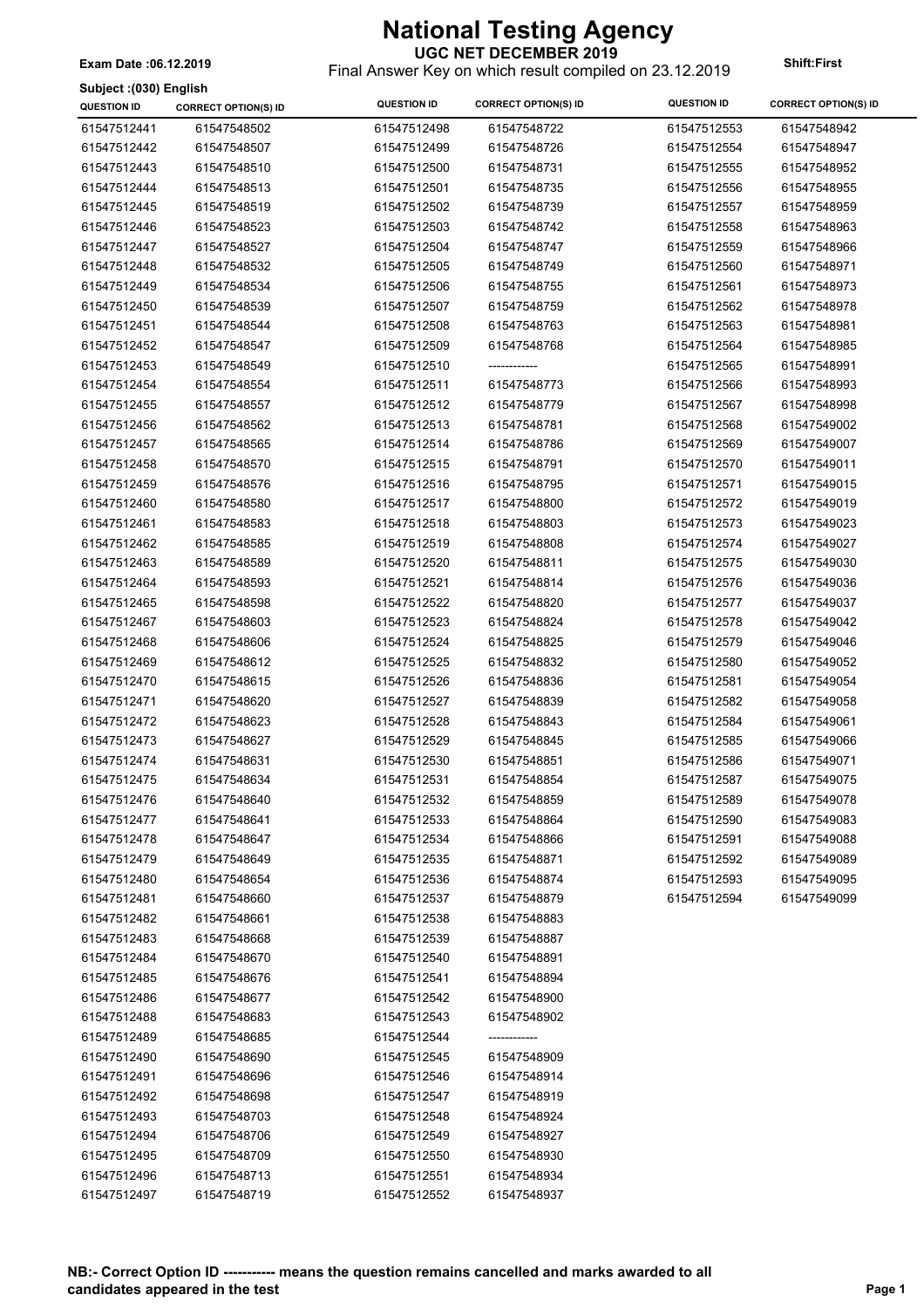Final Answer Key on which result compiled on 23.12.2019 **Exam Date :02.12.2019 Shift:First**

#### **Subject :(031) Linguistics**

| Subject: (U31) Linguistics<br><b>QUESTION ID</b> | <b>CORRECT OPTION(S) ID</b> | <b>QUESTION ID</b> | <b>CORRECT OPTION(S) ID</b> | <b>QUESTION ID</b> | <b>CORRECT OPTION(S) ID</b> |
|--------------------------------------------------|-----------------------------|--------------------|-----------------------------|--------------------|-----------------------------|
| 615475925                                        | 6154753603                  | 615475982          | 6154753823                  | 6154751037         | 6154754041                  |
| 615475926                                        | 6154753606                  | 615475983          | 6154753826                  | 6154751038         | 6154754046                  |
| 615475927                                        | 6154753612                  | 615475984          | 6154753832                  | 6154751039         | 6154754049                  |
| 615475928                                        | 6154753613                  | 615475985          | 6154753834                  | 6154751040         | 6154754053                  |
| 615475929                                        | 6154753617                  | 615475986          | 6154753837                  | 6154751041         | 6154754058                  |
| 615475930                                        | 6154753624                  | 615475987          | 6154753843                  | 6154751042         | 6154754061                  |
| 615475931                                        | 6154753626                  | 615475988          | 6154753845                  | 6154751043         | 6154754068                  |
| 615475932                                        |                             | 615475989          |                             |                    |                             |
|                                                  | 6154753631                  |                    | 6154753849                  | 6154751044         | 6154754071                  |
| 615475933                                        | 6154753633                  | 615475990          | 6154753856                  | 6154751045         | 6154754074                  |
| 615475934                                        | 6154753640                  | 615475991          | 6154753857                  | 6154751046         | 6154754078                  |
| 615475935                                        | 6154753643                  | 615475992          | 6154753862                  | 6154751047         | 6154754084                  |
| 615475936                                        | 6154753648                  | 615475993          | 6154753865                  | 6154751048         | 6154754088                  |
| 615475937                                        | 6154753652                  | 615475994          | 6154753871                  | 6154751049         | 6154754089                  |
| 615475938                                        | 6154753655                  | 615475995          | 6154753875                  | 6154751050         | 6154754094                  |
| 615475939                                        | 6154753660                  | 615475996          | 6154753877                  | 6154751051         | 6154754098                  |
| 615475940                                        | 6154753661                  | 615475997          | 6154753883                  | 6154751052         | 6154754103                  |
| 615475941                                        | 6154753665                  | 615475998          | 6154753886                  | 6154751053         | 6154754106                  |
| 615475942                                        | 6154753671                  | 615475999          | 6154753889                  | 6154751054         | 6154754109                  |
| 615475943                                        | 6154753674                  | 6154751000         | 6154753894                  | 6154751055         | 6154754115                  |
| 615475944                                        | 6154753680                  | 6154751001         | 6154753897                  | 6154751056         | 6154754117                  |
| 615475945                                        | 6154753684                  | 6154751002         | 6154753903                  | 6154751057         |                             |
| 615475946                                        | 6154753686                  | 6154751003         | 6154753908                  | 6154751058         | 6154754128                  |
| 615475947                                        | 6154753691                  | 6154751004         | 6154753910                  | 6154751059         | 6154754132                  |
| 615475948                                        | 6154753693                  | 6154751005         | 6154753913                  | 6154751060         | 6154754135                  |
| 615475949                                        | 6154753697                  | 6154751006         | 6154753920                  | 6154751061         | 6154754137                  |
| 615475951                                        | 6154753702                  | 6154751007         | 6154753923                  | 6154751062         | 6154754141                  |
| 615475952                                        | 6154753706                  | 6154751008         | 6154753925                  | 6154751063         | 6154754146                  |
| 615475953                                        | 6154753712                  | 6154751009         | 6154753932                  | 6154751064         | 6154754151                  |
| 615475954                                        | 6154753714                  | 6154751010         | 6154753935                  | 6154751065         | 6154754156                  |
| 615475955                                        | 6154753720                  | 6154751011         | 6154753937                  | 6154751066         | 6154754159                  |
| 615475956                                        | 6154753721                  | 6154751012         | 6154753942                  | 6154751068         | 6154754164                  |
| 615475957                                        | 6154753726                  | 6154751013         | 6154753947                  | 6154751069         | 6154754165                  |
| 615475958                                        | 6154753731                  | 6154751014         | 6154753949                  | 6154751070         | 6154754172                  |
| 615475959                                        | 6154753734                  | 6154751015         | 6154753955                  | 6154751071         | 6154754175                  |
| 615475960                                        | 6154753739                  | 6154751016         | 6154753960                  | 6154751072         | 6154754177                  |
| 615475961                                        | 6154753743                  | 6154751017         | 6154753964                  | 6154751074         | 6154754183                  |
| 615475962                                        | 6154753745                  | 6154751018         | 6154753966                  | 6154751075         | 6154754185                  |
| 615475963                                        | 6154753750                  | 6154751019         | 6154753972                  | 6154751076         | 6154754189                  |
| 615475964                                        | 6154753753                  | 6154751020         | 6154753974                  | 6154751077         | 6154754194                  |
| 615475965                                        | 6154753759                  | 6154751021         | 6154753977                  | 6154751078         | 6154754197                  |
| 615475966                                        | 6154753762                  | 6154751022         | 6154753984                  |                    |                             |
| 615475967                                        | 6154753767                  | 6154751023         | 6154753987                  |                    |                             |
| 615475968                                        | 6154753772                  | 6154751024         | 6154753989                  |                    |                             |
| 615475969                                        | 6154753774                  | 6154751025         | 6154753995                  |                    |                             |
| 615475970                                        | 6154753777                  | 6154751026         | 6154754000                  |                    |                             |
| 615475972                                        | 6154753784                  | 6154751027         | 6154754004                  |                    |                             |
| 615475973                                        | 6154753786                  | 6154751028         | 6154754007                  |                    |                             |
| 615475974                                        | 6154753791                  | 6154751029         | 6154754009                  |                    |                             |
| 615475975                                        | 6154753795                  | 6154751030         | 6154754013                  |                    |                             |
| 615475976                                        | 6154753800                  | 6154751031         | 6154754018                  |                    |                             |
| 615475977                                        | 6154753801                  | 6154751032         | 6154754024                  |                    |                             |
| 615475978                                        | 6154753806                  | 6154751033         | 6154754027                  |                    |                             |
| 615475979                                        | 6154753809                  | 6154751034         | 6154754029                  |                    |                             |
| 615475980                                        | 6154753813                  | 6154751035         | 6154754034                  |                    |                             |
| 615475981                                        | 6154753820                  | 6154751036         | 6154754038                  |                    |                             |
|                                                  |                             |                    |                             |                    |                             |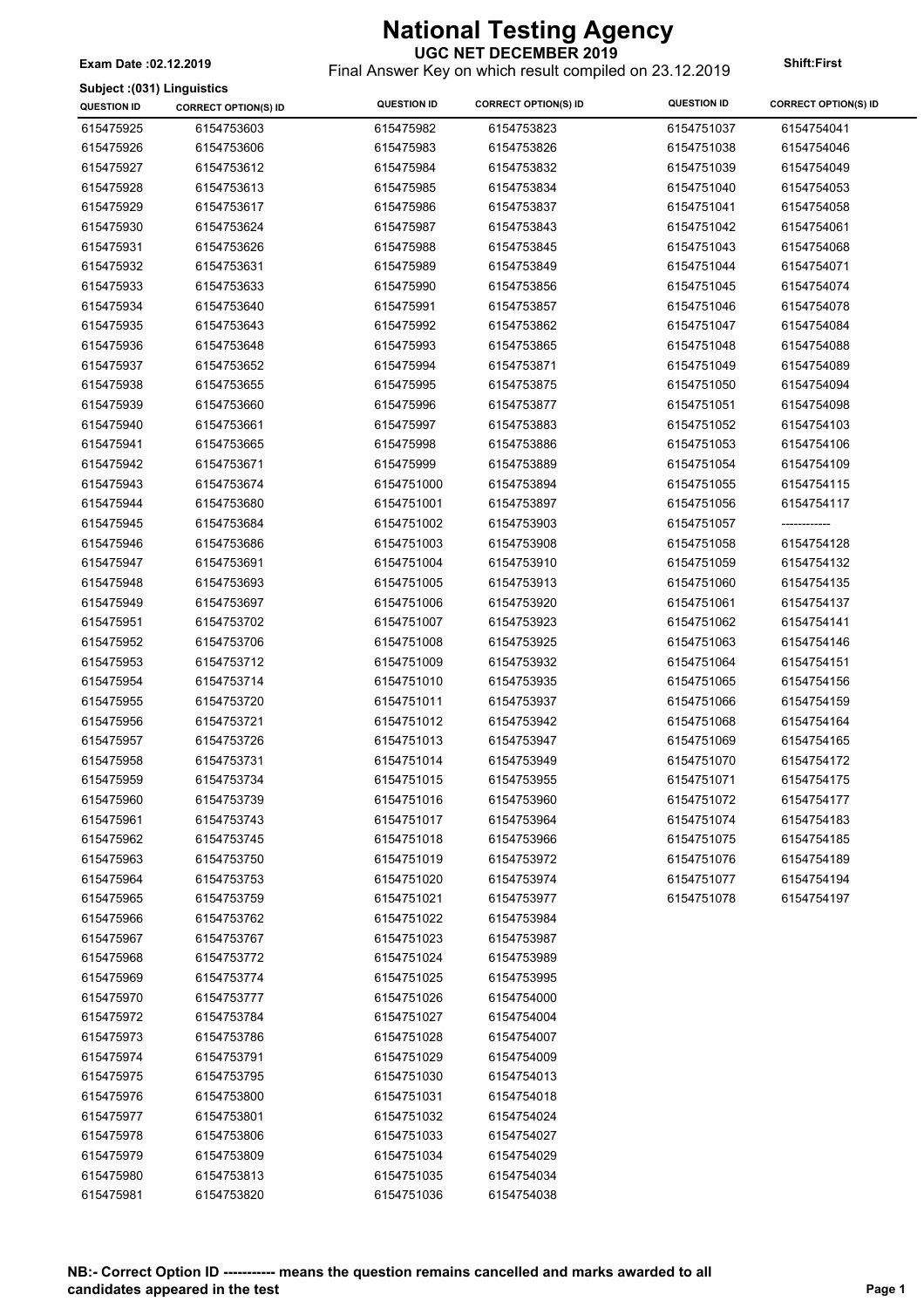**UGC NET DECEMBER 2019** Final Answer Key on which result compiled on 23.12.2019 **Exam Date :04.12.2019 Shift:Second**

**Subject :(032) Chinese**

| <b>DUDICAL (AND INTERNATIONAL</b><br><b>QUESTION ID</b> | <b>CORRECT OPTION(S) ID</b> | <b>QUESTION ID</b> | <b>CORRECT OPTION(S) ID</b> | <b>QUESTION ID</b> | <b>CORRECT OPTION(S) ID</b> |
|---------------------------------------------------------|-----------------------------|--------------------|-----------------------------|--------------------|-----------------------------|
| 6154759362                                              |                             | 6154759417         | 61547536718                 | 6154759472         | 61547536938                 |
| 6154759363                                              | 61547536506                 | 6154759418         | 61547536721                 | 6154759473         | 61547536942                 |
| 6154759364                                              | 61547536510                 | 6154759419         | 61547536727                 | 6154759474         | 61547536948                 |
| 6154759365                                              | 61547536513                 | 6154759420         | 61547536731                 | 6154759475         | 61547536950                 |
| 6154759366                                              | 61547536520                 | 6154759421         | 61547536734                 | 6154759476         | 61547536953                 |
| 6154759367                                              | 61547536523                 | 6154759422         | 61547536738                 | 6154759477         | 61547536957                 |
| 6154759368                                              | 61547536526                 | 6154759423         | 61547536741                 | 6154759478         | 61547536961                 |
| 6154759369                                              | 61547536531                 | 6154759424         | 61547536747                 | 6154759479         | 61547536968                 |
| 6154759370                                              | 61547536535                 | 6154759425         | 61547536749                 | 6154759480         | 61547536970                 |
| 6154759371                                              | 61547536539                 | 6154759426         | 61547536755                 | 6154759481         | 61547536975                 |
| 6154759372                                              | 61547536542                 | 6154759427         | 61547536757                 | 6154759482         | 61547536979                 |
| 6154759373                                              | 61547536545                 | 6154759428         | 61547536762                 | 6154759483         | 61547536984                 |
| 6154759374                                              | 61547536549                 | 6154759429         | 61547536768                 | 6154759484         | 61547536987                 |
| 6154759375                                              | 61547536556                 | 6154759430         | 61547536769                 | 6154759485         | 61547536989                 |
| 6154759376                                              | 61547536560                 | 6154759431         | 61547536773                 | 6154759486         | 61547536995                 |
| 6154759377                                              | 61547536562                 | 6154759432         | 61547536780                 | 6154759487         | 61547536997                 |
| 6154759378                                              | 61547536565                 | 6154759433         | 61547536782                 | 6154759488         | 61547537002                 |
| 6154759379                                              | 61547536571                 | 6154759434         | 61547536786                 | 6154759489         | 61547537005                 |
| 6154759380                                              | 61547536576                 | 6154759435         | 61547536790                 | 6154759490         | 61547537011                 |
| 6154759381                                              | 61547536579                 | 6154759436         | 61547536796                 | 6154759491         | 61547537013                 |
| 6154759382                                              | 61547536584                 | 6154759437         | 61547536800                 | 6154759492         | 61547537020                 |
| 6154759383                                              | 61547536587                 | 6154759438         | 61547536804                 | 6154759493         | 61547537023                 |
| 6154759384                                              | 61547536590                 | 6154759439         | 61547536807                 | 6154759494         | 61547537027                 |
| 6154759385                                              | 61547536596                 | 6154759440         | 61547536810                 | 6154759495         | 61547537029                 |
| 6154759386                                              | 61547536598                 | 6154759441         | 61547536815                 | 6154759496         | 61547537033                 |
| 6154759387                                              | 61547536602                 | 6154759442         | 61547536819                 | 6154759497         | 61547537039                 |
| 6154759388                                              | 61547536606                 | 6154759443         | 61547536821                 | 6154759498         | 61547537042                 |
| 6154759389                                              | 61547536609                 | 6154759444         | 61547536826                 | 6154759499         | 61547537047                 |
| 6154759390                                              | 61547536613                 | 6154759445         | 61547536832                 | 6154759500         | 61547537049                 |
| 6154759391                                              | 61547536620                 | 6154759446         | 61547536835                 | 6154759501         | 61547537054                 |
| 6154759392                                              | 61547536622                 | 6154759447         | 61547536837                 | 6154759502         | 61547537057                 |
| 6154759393                                              | 61547536625                 | 6154759448         | 61547536842                 | 6154759504         | 61547537064                 |
| 6154759394                                              | 61547536632                 | 6154759449         | 61547536846                 | 6154759505         | 61547537066                 |
| 6154759395                                              | 61547536633                 | 6154759450         | 61547536849                 | 6154759506         | 61547537069                 |
| 6154759396                                              | 61547536639                 | 6154759451         | 61547536856                 | 6154759507         | 61547537075                 |
| 6154759397                                              | 61547536644                 | 6154759452         | 61547536859                 | 6154759508         | 61547537080                 |
| 6154759398                                              | 61547536647                 | 6154759453         | 61547536861                 | 6154759510         | 61547537082                 |
| 6154759399                                              | 61547536650                 | 6154759454         | 61547536866                 | 6154759511         | 61547537086                 |
| 6154759400                                              | 61547536653                 | 6154759455         | 61547536870                 | 6154759512         | 61547537091                 |
| 6154759401                                              | 61547536659                 | 6154759456         | 61547536874                 | 6154759513         | 61547537095                 |
| 6154759402                                              | 61547536663,                | 6154759457         | 61547536879                 | 6154759514         | 61547537100                 |
|                                                         | 61547536664                 | 6154759458         | 61547536883                 |                    |                             |
| 6154759403                                              | 61547536667                 | 6154759459         | 61547536888                 |                    |                             |
| 6154759404                                              | 61547536669                 | 6154759460         | 61547536890                 |                    |                             |
| 6154759405                                              | 61547536675                 | 6154759461         | 61547536894                 |                    |                             |
| 6154759406                                              | 61547536677                 | 6154759462         | 61547536897                 |                    |                             |
| 6154759408                                              | 61547536683                 | 6154759463         | 61547536902                 |                    |                             |
| 6154759409                                              | 61547536686                 | 6154759464         | 61547536905                 |                    |                             |
| 6154759410                                              | 61547536691                 | 6154759465         | 61547536912                 |                    |                             |
| 6154759411                                              | 61547536696                 | 6154759466         | 61547536915                 |                    |                             |
| 6154759412                                              | 61547536697                 | 6154759467         | 61547536919                 |                    |                             |
| 6154759413                                              | 61547536703                 | 6154759468         | 61547536923                 |                    |                             |
| 6154759414                                              | 61547536707                 | 6154759469         | 61547536925                 |                    |                             |
| 6154759415                                              | 61547536712                 | 6154759470         | 61547536931                 |                    |                             |
| 6154759416                                              | 61547536713                 | 6154759471         | 61547536936                 |                    |                             |
|                                                         |                             |                    |                             |                    |                             |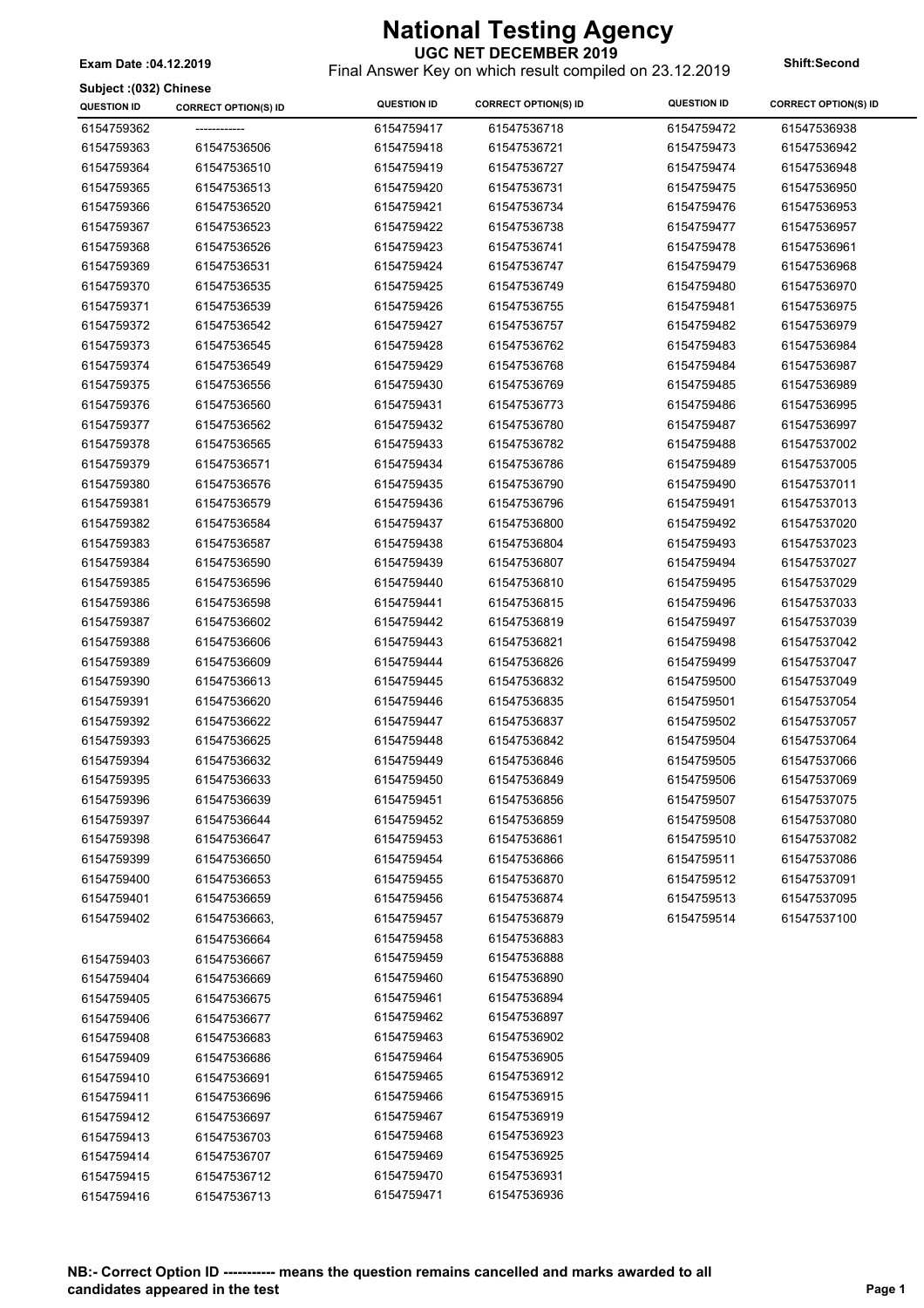**Subject :(033) Dogri**

#### **UGC NET DECEMBER 2019**

Final Answer Key on which result compiled on 23.12.2019 **Exam Date :03.12.2019 Shift:First**

| annien (naa) poñu<br><b>QUESTION ID</b> | <b>CORRECT OPTION(S) ID</b> | <b>QUESTION ID</b> | <b>CORRECT OPTION(S) ID</b> | <b>QUESTION ID</b> | <b>CORRECT OPTION(S) ID</b> |
|-----------------------------------------|-----------------------------|--------------------|-----------------------------|--------------------|-----------------------------|
| 6154754589                              | 61547517902                 | 6154754646         | 61547518123                 | 6154754701         | 61547518341                 |
| 6154754590                              | 61547517908                 | 6154754647         | 61547518128                 | 6154754702         | 61547518347                 |
| 6154754591                              | 61547517909                 | 6154754648         | 61547518129                 | 6154754703         | 61547518350                 |
| 6154754592                              | 61547517916                 | 6154754649         | 61547518134                 | 6154754704         | 61547518354                 |
| 6154754593                              | 61547517919                 | 6154754650         | 61547518139                 | 6154754705         | 61547518359                 |
| 6154754594                              | 61547517923                 | 6154754651         | 61547518141                 | 6154754706         | 61547518364                 |
| 6154754595                              | 61547517927                 | 6154754652         | 61547518147                 | 6154754707         | 61547518368                 |
| 6154754596                              | 61547517929                 | 6154754653         | 61547518149                 | 6154754708         | 61547518370                 |
| 6154754597                              | 61547517934                 | 6154754654         | 61547518154                 | 6154754709         | 61547518373                 |
| 6154754598                              | 61547517937                 | 6154754655         | 61547518160                 | 6154754710         | 61547518379                 |
| 6154754599                              | 61547517942                 | 6154754656         | 61547518163                 | 6154754711         | 61547518382                 |
| 6154754600                              | 61547517947                 | 6154754657         | 61547518166                 | 6154754712         | 61547518388                 |
| 6154754601                              | 61547517952                 | 6154754658         | 61547518171                 | 6154754713         | 61547518390                 |
| 6154754602                              | 61547517955                 | 6154754659         | 61547518173                 | 6154754714         | 61547518396                 |
| 6154754603                              | 61547517960                 | 6154754660         | 61547518178                 | 6154754715         | 61547518400                 |
| 6154754604                              | 61547517962                 | 6154754661         | 61547518183                 | 6154754716         | 61547518401                 |
| 6154754605                              | 61547517965                 | 6154754662         | 61547518185                 | 6154754717         | 61547518408                 |
| 6154754606                              | 61547517969                 | 6154754663         | 61547518191                 | 6154754718         | 61547518409                 |
| 6154754607                              | 61547517975                 | 6154754664         | 61547518196                 | 6154754719         | 61547518416                 |
| 6154754608                              | 61547517980                 | 6154754665         | 61547518197                 | 6154754720         | 61547518419                 |
| 6154754609                              | 61547517981                 | 6154754666         | 61547518203                 | 6154754721         | 61547518422                 |
| 6154754610                              | 61547517987                 | 6154754667         | 61547518207                 | 6154754722         | 61547518426                 |
| 6154754611                              | 61547517992                 | 6154754668         | 61547518212                 | 6154754723         | 61547518432                 |
| 6154754612                              | 61547517996                 | 6154754669         | 61547518213                 | 6154754724         | 61547518436                 |
| 6154754613                              | 61547517999                 | 6154754670         | 61547518219                 | 6154754725         | 61547518438                 |
| 6154754615                              | 61547518004                 | 6154754671         | 61547518222                 | 6154754726         | 61547518442                 |
| 6154754616                              | 61547518008                 | 6154754672         | 61547518227                 | 6154754727         | 61547518447                 |
| 6154754617                              | 61547518009                 | 6154754673         | 61547518229                 | 6154754728         | 61547518451                 |
| 6154754618                              | 61547518014                 | 6154754674         | 61547518234                 | 6154754729         | 61547518454                 |
| 6154754619                              | 61547518020                 | 6154754675         | 61547518238                 | 6154754730         | 61547518459                 |
| 6154754620                              | 61547518024                 | 6154754676         | 61547518243                 | 6154754732         | 61547518462                 |
| 6154754621                              | 61547518028                 | 6154754677         | 61547518246                 | 6154754733         | 61547518467                 |
| 6154754622                              | 61547518029                 | 6154754678         | 61547518252                 | 6154754734         | 61547518469                 |
| 6154754623                              | 61547518035                 | 6154754679         | 61547518255                 | 6154754735         | 61547518474                 |
| 6154754624                              | 61547518038                 | 6154754680         | 61547518257                 | 6154754736         | 61547518480                 |
| 6154754625                              | 61547518043                 | 6154754681         | 61547518263                 | 6154754738         | 61547518482                 |
| 6154754626                              | 61547518048                 | 6154754682         | 61547518266                 | 6154754739         | 61547518485                 |
| 6154754627                              | 61547518049                 | 6154754683         | 61547518269                 | 6154754740         | 61547518490                 |
| 6154754628                              | 61547518054                 | 6154754684         | 61547518275                 | 6154754741         | 61547518495                 |
| 6154754629                              | 61547518058                 | 6154754685         | 61547518277                 | 6154754742         | 61547518498                 |
| 6154754630                              | 61547518061                 | 6154754686         | 61547518283                 |                    |                             |
| 6154754631                              | 61547518066                 | 6154754687         | 61547518287                 |                    |                             |
| 6154754632                              | 61547518071                 | 6154754688         | 61547518291                 |                    |                             |
| 6154754633                              | 61547518073                 | 6154754689         | 61547518296                 |                    |                             |
| 6154754634                              | 61547518080                 | 6154754690         | 61547518298                 |                    |                             |
| 6154754636                              | 61547518081                 | 6154754691         | 61547518303                 |                    |                             |
| 6154754637                              | 61547518086                 | 6154754692         | 61547518307                 |                    |                             |
| 6154754638                              | 61547518091                 | 6154754693         | 61547518311                 |                    |                             |
| 6154754639                              | 61547518096                 | 6154754694         | 61547518315                 |                    |                             |
| 6154754640                              | 61547518097                 | 6154754695         | 61547518320                 |                    |                             |
| 6154754641                              | 61547518102                 | 6154754696         | 61547518322                 |                    |                             |
| 6154754642                              | 61547518106                 | 6154754697         | 61547518328                 |                    |                             |
| 6154754643                              | 61547518109                 | 6154754698         | 61547518330                 |                    |                             |
| 6154754644                              | 61547518116                 | 6154754699         | 61547518334                 |                    |                             |
| 6154754645                              | 61547518118                 | 6154754700         | 61547518339                 |                    |                             |
|                                         |                             |                    |                             |                    |                             |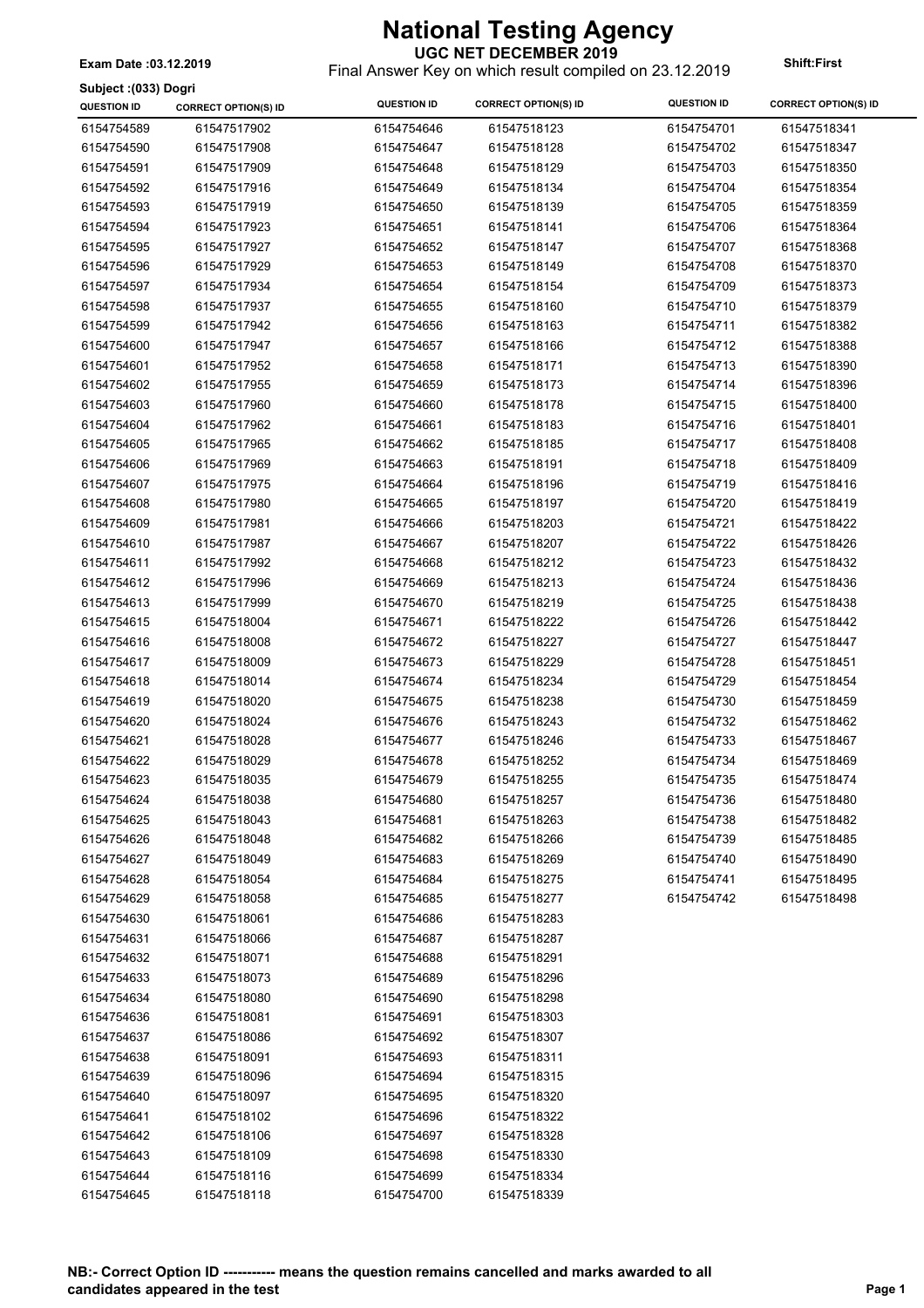Final Answer Key on which result compiled on 23.12.2019 **Exam Date :02.12.2019 Shift:Second**

| Subject: (034) Nepali |  |  |
|-----------------------|--|--|

| $\sim$ unjuot (1997) riupun<br><b>QUESTION ID</b> | <b>CORRECT OPTION(S) ID</b> | <b>QUESTION ID</b> | <b>CORRECT OPTION(S) ID</b> | <b>QUESTION ID</b> | <b>CORRECT OPTION(S) ID</b> |
|---------------------------------------------------|-----------------------------|--------------------|-----------------------------|--------------------|-----------------------------|
| 615475309                                         | 6154751203                  | 615475364          | 6154751416                  | 615475419          | 6154751633                  |
| 615475310                                         | 6154751206                  | 615475365          | 6154751420                  | 615475420          | 6154751639                  |
| 615475311                                         | 6154751209                  | 615475366          | 6154751421                  | 615475421          | 6154751643                  |
| 615475312                                         | 6154751214                  | 615475367          | 6154751425                  | 615475422          | 6154751648                  |
| 615475313                                         | 6154751220                  | 615475368          | 6154751432                  | 615475423          | 6154751649                  |
| 615475314                                         | 6154751223                  | 615475369          | 6154751433                  | 615475424          | 6154751655                  |
| 615475315                                         | 6154751227                  | 615475370          | 6154751438                  | 615475425          | 6154751658                  |
| 615475316                                         | 6154751230                  | 615475371          | 6154751443                  | 615475426          | 6154751664                  |
| 615475317                                         | 6154751234                  | 615475372          | 6154751445                  | 615475427          | 6154751665                  |
| 615475318                                         | 6154751240                  | 615475373          | 6154751450                  | 615475428          | 6154751670                  |
| 615475319                                         | 6154751243                  | 615475374          | 6154751456                  | 615475429          | 6154751676                  |
| 615475320                                         | 6154751248                  | 615475375          | 6154751459                  | 615475430          | 6154751678                  |
| 615475321                                         | 6154751251                  | 615475376          | 6154751462                  | 615475431          | 6154751681                  |
| 615475322                                         | 6154751254                  | 615475377          | 6154751466                  | 615475432          | 6154751688                  |
| 615475323                                         | 6154751259                  | 615475378          | 6154751472                  | 615475433          | 6154751692                  |
| 615475324                                         | 6154751263                  | 615475379          | 6154751476                  | 615475434          | 6154751695                  |
| 615475325                                         | 6154751267                  | 615475380          | 6154751478                  | 615475435          | 6154751699                  |
| 615475326                                         | 6154751270                  | 615475381          | 6154751482                  | 615475436          | 6154751702                  |
| 615475327                                         | 6154751276                  | 615475382          | 6154751485                  | 615475437          | 6154751705                  |
| 615475328                                         | 6154751277                  | 615475383          | 6154751492                  | 615475438          | 6154751712                  |
| 615475329                                         | 6154751281                  | 615475384          | 6154751494                  | 615475439          | 6154751716                  |
| 615475330                                         | 6154751285                  | 615475385          | 6154751500                  | 615475440          | 6154751720                  |
| 615475331                                         | 6154751292                  | 615475386          | 6154751502                  | 615475441          | 6154751724                  |
| 615475332                                         | 6154751295                  | 615475387          | 6154751505                  | 615475442          | 6154751726                  |
| 615475333                                         | 6154751299                  | 615475388          | 6154751511                  | 615475443          | 6154751731                  |
| 615475335                                         | 6154751304                  | 615475389          | 6154751515                  | 615475444          | 6154751735                  |
| 615475336                                         | 6154751307                  | 615475390          | 6154751520                  | 615475445          | 6154751739                  |
| 615475337                                         | 6154751311                  | 615475391          | 6154751523                  | 615475446          | 6154751743                  |
| 615475338                                         | 6154751314                  | 615475392          | 6154751525                  | 615475447          | 6154751746                  |
| 615475339                                         | 6154751317                  | 615475393          | 6154751530                  | 615475448          | 6154751751                  |
| 615475340                                         | 6154751324                  | 615475394          | 6154751535                  | 615475449          | 6154751756                  |
| 615475341                                         | 6154751327                  | 615475395          | 6154751538                  | 615475450          | 6154751760                  |
| 615475342                                         | 6154751329,                 | 615475396          | 6154751542                  | 615475452          | 6154751763                  |
|                                                   | 6154751330,                 | 615475397          | 6154751546                  | 615475453          | 6154751765                  |
|                                                   | 6154751331                  | 615475398          | 6154751551                  | 615475454          | 6154751770                  |
| 615475343                                         | 6154751334                  | 615475399          | 6154751554                  | 615475455          | 6154751773                  |
| 615475344                                         | 6154751338                  | 615475400          | 6154751558                  | 615475456          | 6154751779                  |
| 615475345                                         | 6154751344                  | 615475401          | 6154751562                  | 615475458          | 6154751784                  |
| 615475346                                         | 6154751348                  | 615475402          | 6154751567                  | 615475459          | 6154751788                  |
| 615475347                                         | 6154751351                  | 615475403          | 6154751572                  | 615475460          | 6154751791                  |
| 615475348                                         | 6154751354                  | 615475404          | 6154751576                  | 615475461          | 6154751795                  |
| 615475349                                         | 6154751358                  | 615475405          | 6154751580                  | 615475462          | 6154751799                  |
| 615475350                                         | 6154751361                  | 615475406          | 6154751582                  |                    |                             |
| 615475351                                         | 6154751368                  | 615475407          | 6154751586                  |                    |                             |
| 615475352                                         | 6154751370                  | 615475408          | 6154751589                  |                    |                             |
| 615475353                                         | 6154751374                  | 615475409          | 6154751595                  |                    |                             |
| 615475354                                         | 6154751380                  | 615475410          | 6154751598                  |                    |                             |
| 615475356                                         | 6154751382                  | 615475411          | 6154751602                  |                    |                             |
| 615475357                                         | 6154751385                  | 615475412          | 6154751605                  |                    |                             |
| 615475358                                         | 6154751391                  | 615475413          | 6154751610                  |                    |                             |
| 615475359                                         | 6154751396                  | 615475414          | 6154751616                  |                    |                             |
| 615475360                                         | 6154751399                  | 615475415          | 6154751617                  |                    |                             |
| 615475361                                         | 6154751401                  | 615475416          | 6154751622                  |                    |                             |
| 615475362                                         | 6154751405                  | 615475417          | 6154751626                  |                    |                             |
| 615475363                                         | 6154751412                  | 615475418          | 6154751629                  |                    |                             |
|                                                   |                             |                    |                             |                    |                             |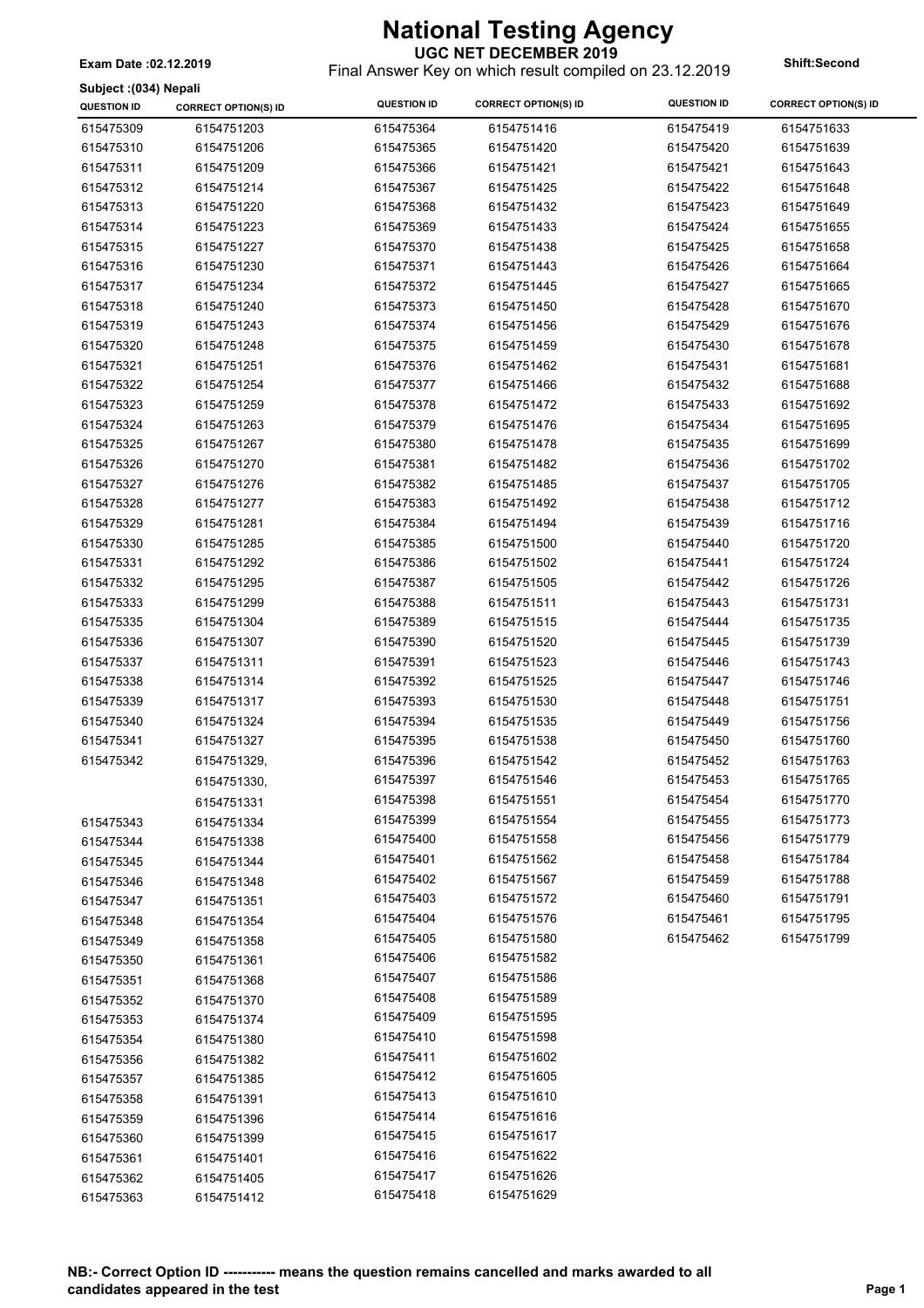**UGC NET DECEMBER 2019** Final Answer Key on which result compiled on 23.12.2019 **Exam Date :04.12.2019 Shift:Second**

**Subject :(035) Manipuri**

| ounjour (1999) mumpum<br><b>QUESTION ID</b> | <b>CORRECT OPTION(S) ID</b> | <b>QUESTION ID</b> | <b>CORRECT OPTION(S) ID</b> | <b>QUESTION ID</b> | <b>CORRECT OPTION(S) ID</b> |
|---------------------------------------------|-----------------------------|--------------------|-----------------------------|--------------------|-----------------------------|
| 6154755052                                  |                             | 6154755107         | 61547519919                 | 6154755162         | 61547520138                 |
| 6154755053                                  | 61547519706                 | 6154755108         | 61547519924                 | 6154755163         | 61547520142                 |
| 6154755054                                  | 61547519710                 | 6154755109         | 61547519926                 | 6154755164         | 61547520148                 |
| 6154755055                                  | 61547519713                 | 6154755110         | 61547519930                 | 6154755165         | 61547520151                 |
| 6154755056                                  | 61547519720                 | 6154755111         | 61547519936                 | 6154755166         | 61547520155                 |
| 6154755057                                  | 61547519723                 | 6154755112         | 61547519937                 | 6154755167         | 61547520158                 |
| 6154755058                                  | 61547519726                 | 6154755113         | 61547519943                 | 6154755168         | 61547520163                 |
| 6154755059                                  | 61547519731                 | 6154755114         | 61547519946                 | 6154755169         | 61547520166                 |
| 6154755060                                  | 61547519735                 | 6154755115         | 61547519950                 | 6154755170         | 61547520169                 |
| 6154755061                                  | 61547519739                 | 6154755116         | 61547519955                 | 6154755171         | 61547520174                 |
| 6154755062                                  | 61547519742                 | 6154755117         | 61547519958                 | 6154755172         | 61547520178                 |
| 6154755063                                  | 61547519745                 | 6154755118         | 61547519963                 | 6154755173         | 61547520182                 |
| 6154755064                                  | 61547519749                 | 6154755119         | 61547519967                 | 6154755174         | 61547520188                 |
| 6154755065                                  | 61547519756                 | 6154755120         | 61547519972                 | 6154755175         | 61547520191                 |
| 6154755066                                  | 61547519760                 | 6154755121         | 61547519973                 | 6154755176         | 61547520193                 |
| 6154755067                                  | 61547519762                 | 6154755122         | 61547519979                 | 6154755177         | 61547520199                 |
| 6154755068                                  | 61547519765                 | 6154755123         | 61547519983                 | 6154755178         | 61547520203                 |
| 6154755069                                  | 61547519771                 | 6154755124         | 61547519986                 | 6154755179         | 61547520206                 |
| 6154755070                                  | 61547519776                 | 6154755125         | 61547519989                 | 6154755180         | 61547520209                 |
| 6154755071                                  | 61547519779                 | 6154755126         | 61547519996                 | 6154755181         | 61547520214                 |
| 6154755072                                  | 61547519784                 | 6154755127         | 61547519999                 | 6154755182         | 61547520218                 |
| 6154755073                                  | 61547519787                 | 6154755128         | 61547520004                 | 6154755183         | 61547520222                 |
| 6154755074                                  | 61547519790                 | 6154755129         | 61547520006                 | 6154755184         | 61547520227                 |
| 6154755075                                  | 61547519796                 | 6154755130         | 61547520009                 | 6154755185         | 61547520230                 |
| 6154755076                                  | 61547519798                 | 6154755131         | 61547520014                 | 6154755186         | 61547520235                 |
| 6154755077                                  | 61547519802                 | 6154755132         | 61547520019                 | 6154755187         | 61547520238                 |
| 6154755078                                  | 61547519806                 | 6154755133         | 61547520022                 | 6154755188         | 61547520241                 |
| 6154755079                                  | 61547519809                 | 6154755134         | 61547520025                 | 6154755189         | 61547520245                 |
| 6154755080                                  | 61547519813                 | 6154755135         | 61547520029                 | 6154755190         | 61547520252                 |
| 6154755081                                  | 61547519820                 | 6154755136         | 61547520035                 | 6154755191         | 61547520255                 |
| 6154755082                                  | 61547519822                 | 6154755137         | 61547520040                 | 6154755192         | 61547520258                 |
| 6154755083                                  | 61547519825                 | 6154755138         | 61547520042                 | 6154755194         | 61547520263                 |
| 6154755084                                  | 61547519832                 | 6154755139         | 61547520045                 | 6154755195         | 61547520266                 |
| 6154755085                                  | 61547519833                 | 6154755140         | 61547520052                 | 6154755196         | 61547520272                 |
| 6154755086                                  | 61547519839                 | 6154755141         | 61547520054                 | 6154755197         | 61547520275                 |
| 6154755087                                  | 61547519844                 | 6154755142         | 61547520059                 | 6154755198         | 61547520280                 |
| 6154755088                                  | 61547519847                 | 6154755143         | 61547520063                 | 6154755200         | 61547520283                 |
| 6154755089                                  | 61547519850                 | 6154755144         | 61547520068                 | 6154755201         | 61547520288                 |
| 6154755090                                  | 61547519853                 | 6154755145         | 61547520070                 | 6154755202         | 61547520290                 |
| 6154755091                                  | 61547519859                 | 6154755146         | 61547520076                 | 6154755203         | 61547520295                 |
| 6154755092                                  | 61547519863,                | 6154755147         | 61547520079                 | 6154755204         | 61547520300                 |
|                                             | 61547519864                 | 6154755148         | 61547520082                 |                    |                             |
| 6154755093                                  | 61547519867                 | 6154755149         | 61547520087                 |                    |                             |
| 6154755094                                  | 61547519869                 | 6154755150         | 61547520092                 |                    |                             |
| 6154755095                                  | 61547519875                 | 6154755151         | 61547520093                 |                    |                             |
| 6154755096                                  | 61547519877                 | 6154755152         | 61547520099                 |                    |                             |
| 6154755098                                  | 61547519883                 | 6154755153         | 61547520102                 |                    |                             |
| 6154755099                                  | 61547519886                 | 6154755154         | 61547520107                 |                    |                             |
| 6154755100                                  | 61547519891                 | 6154755155         | 61547520109                 |                    |                             |
| 6154755101                                  | 61547519896                 | 6154755156         | 61547520115                 |                    |                             |
| 6154755102                                  | 61547519897                 | 6154755157         | 61547520118                 |                    |                             |
| 6154755103                                  | 61547519903                 | 6154755158         | 61547520122                 |                    |                             |
| 6154755104                                  | 61547519906                 | 6154755159         | 61547520127                 |                    |                             |
| 6154755105                                  | 61547519912                 | 6154755160         | 61547520131                 |                    |                             |
| 6154755106                                  | 61547519914                 | 6154755161         | 61547520134                 |                    |                             |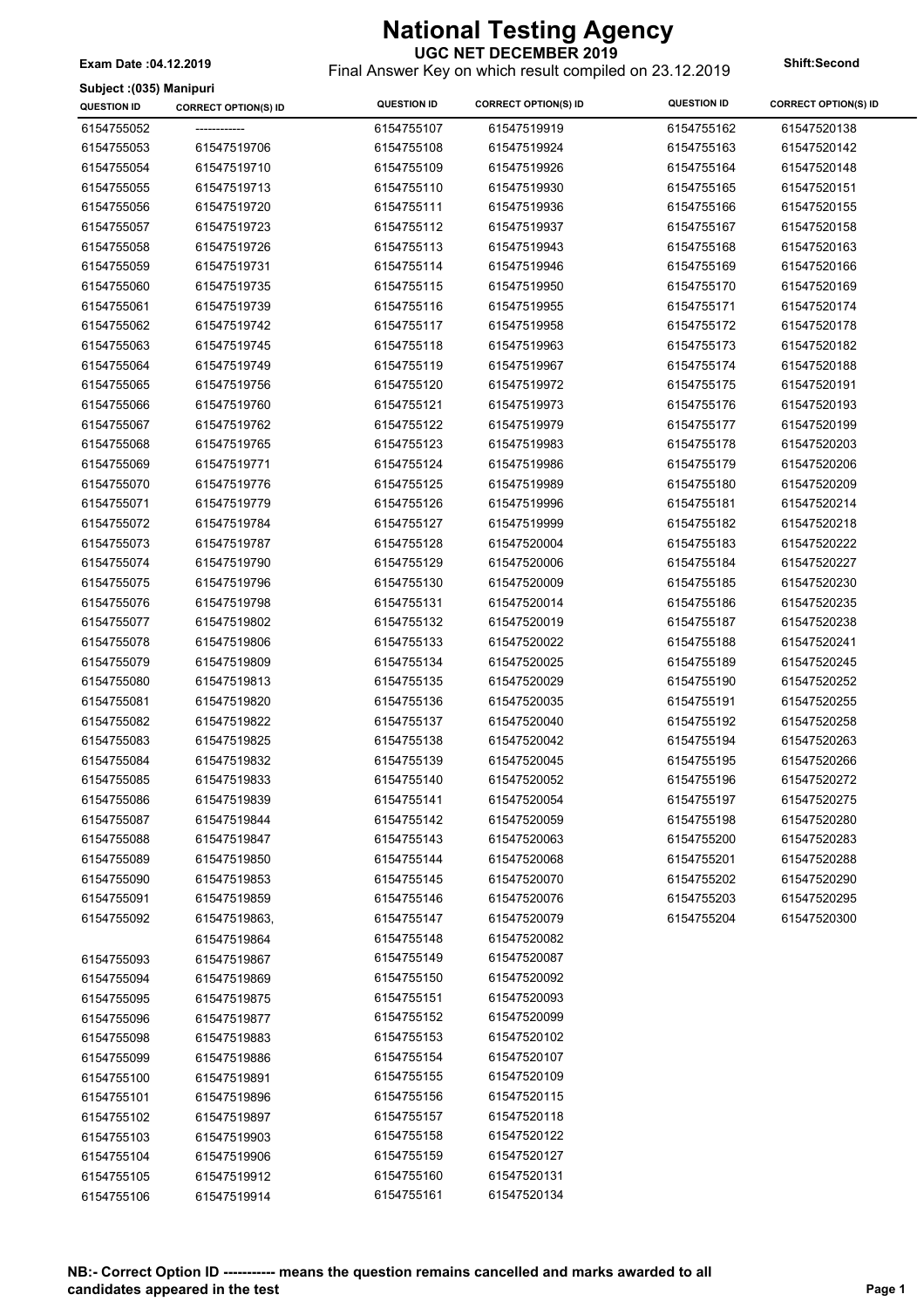**UGC NET DECEMBER 2019** Final Answer Key on which result compiled on 23.12.2019 **Exam Date :04.12.2019 Shift:First**

#### **Subject :(036) Assamese**

| Subject :(৩১৬) Assamese |                             |                    |                             |                    |                             |
|-------------------------|-----------------------------|--------------------|-----------------------------|--------------------|-----------------------------|
| <b>QUESTION ID</b>      | <b>CORRECT OPTION(S) ID</b> | <b>QUESTION ID</b> | <b>CORRECT OPTION(S) ID</b> | <b>QUESTION ID</b> | <b>CORRECT OPTION(S) ID</b> |
| 61547510131             | 61547539502                 | 61547510188        | 61547539722                 | 61547510243        | 61547539942                 |
| 61547510132             | 61547539505                 | 61547510189        | 61547539727                 | 61547510244        | 61547539947                 |
| 61547510133             | 61547539511                 | 61547510190        | 61547539731                 | 61547510245        | 61547539949                 |
| 61547510134             | 61547539516                 | 61547510191        | 61547539734                 | 61547510246        | 61547539956                 |
| 61547510135             | 61547539518                 | 61547510192        | 61547539738                 | 61547510247        | 61547539959                 |
| 61547510136             | 61547539524                 | 61547510193        | 61547539743                 | 61547510248        | 61547539961                 |
| 61547510137             | 61547539525                 | 61547510194        | 61547539745                 | 61547510249        | 61547539965                 |
| 61547510138             | 61547539532                 | 61547510195        | 61547539752                 | 61547510250        | 61547539971                 |
| 61547510139             | 61547539533                 | 61547510196        | 61547539755                 | 61547510251        | 61547539976                 |
| 61547510140             | 61547539539                 | 61547510197        | 61547539760                 | 61547510252        | 61547539979                 |
| 61547510141             | 61547539541                 | 61547510198        | 61547539762                 | 61547510253        | 61547539983                 |
| 61547510142             | 61547539548                 | 61547510199        | 61547539768                 | 61547510254        | 61547539987                 |
| 61547510143             | 61547539550                 | 61547510200        | 61547539769                 | 61547510255        | 61547539992                 |
| 61547510144             | 61547539555                 | 61547510201        | 61547539774                 | 61547510256        | 61547539995                 |
| 61547510145             | 61547539560                 | 61547510202        | 61547539778                 | 61547510257        | 61547539997                 |
| 61547510146             | 61547539561                 | 61547510203        | 61547539783                 | 61547510258        | 61547540001                 |
| 61547510147             | 61547539567                 | 61547510204        | 61547539788                 | 61547510259        | 61547540007                 |
| 61547510148             | 61547539569                 | 61547510205        | 61547539791                 | 61547510260        | 61547540012                 |
|                         |                             |                    |                             |                    |                             |
| 61547510149             | 61547539574                 | 61547510206        | 61547539794                 | 61547510261        | 61547540013                 |
| 61547510150             | 61547539580                 | 61547510207        | 61547539797                 | 61547510262        | 61547540020                 |
| 61547510151             | 61547539581                 | 61547510208        | 61547539802                 | 61547510263        | 61547540023                 |
| 61547510152             | 61547539585                 | 61547510209        | 61547539805                 | 61547510264        | 61547540026                 |
| 61547510153             | 61547539591                 | 61547510210        | 61547539811                 | 61547510265        | 61547540030                 |
| 61547510154             | 61547539596                 | 61547510211        | 61547539814                 | 61547510266        | 61547540036                 |
| 61547510155             | 61547539600                 | 61547510212        | 61547539817                 | 61547510267        | 61547540037                 |
| 61547510157             | 61547539602                 | 61547510213        | 61547539821                 | 61547510268        | 61547540042                 |
| 61547510158             | 61547539607                 | 61547510214        | 61547539826                 | 61547510269        | 61547540045                 |
| 61547510159             | 61547539609                 | 61547510215        | 61547539829                 | 61547510270        | 61547540050                 |
| 61547510160             | 61547539614                 | 61547510216        | 61547539833                 | 61547510271        | 61547540054                 |
| 61547510161             | 61547539620                 | 61547510217        | 61547539838                 | 61547510272        | 61547540057                 |
| 61547510162             | 61547539622                 | 61547510218        | 61547539842                 | 61547510274        | 61547540061                 |
| 61547510163             | 61547539626                 | 61547510219        | 61547539847                 | 61547510275        | 61547540065                 |
| 61547510164             | 61547539630                 | 61547510220        | 61547539852                 | 61547510276        | 61547540069                 |
| 61547510165             | 61547539635                 | 61547510221        | 61547539856                 | 61547510277        | 61547540073                 |
| 61547510166             | 61547539640                 | 61547510222        | 61547539860                 | 61547510278        | 61547540077                 |
| 61547510167             | 61547539642                 | 61547510223        | 61547539861                 | 61547510280        | 61547540084                 |
| 61547510168             | 61547539646                 | 61547510224        | 61547539866                 | 61547510281        | 61547540088                 |
| 61547510169             | 61547539652                 | 61547510225        | 61547539872                 | 61547510282        | 61547540091                 |
| 61547510170             | 61547539655                 | 61547510226        | 61547539875                 | 61547510283        | 61547540094                 |
| 61547510171             | 61547539657                 | 61547510227        | 61547539879                 | 61547510284        | 61547540099                 |
| 61547510172             | 61547539661                 | 61547510228        | 61547539884                 |                    |                             |
| 61547510173             | 61547539667                 | 61547510229        | 61547539885                 |                    |                             |
| 61547510174             | 61547539672                 | 61547510230        | 61547539890                 |                    |                             |
| 61547510175             | 61547539676                 | 61547510231        | 61547539896                 |                    |                             |
| 61547510176             | 61547539679                 | 61547510232        | 61547539899                 |                    |                             |
| 61547510178             | 61547539683                 | 61547510233        | 61547539902                 |                    |                             |
| 61547510179             | 61547539686                 | 61547510234        | 61547539906                 |                    |                             |
| 61547510180             | 61547539689                 | 61547510235        | 61547539911                 |                    |                             |
| 61547510181             | 61547539696                 | 61547510236        | 61547539913                 |                    |                             |
| 61547510182             | 61547539698                 | 61547510237        | 61547539920                 |                    |                             |
| 61547510183             | 61547539703                 | 61547510238        | 61547539921                 |                    |                             |
| 61547510184             | 61547539705                 | 61547510239        | 61547539927                 |                    |                             |
| 61547510185             | 61547539711                 | 61547510240        | 61547539929                 |                    |                             |
| 61547510186             | 61547539713                 | 61547510241        | 61547539935                 |                    |                             |
| 61547510187             | 61547539718                 | 61547510242        | 61547539937                 |                    |                             |
|                         |                             |                    |                             |                    |                             |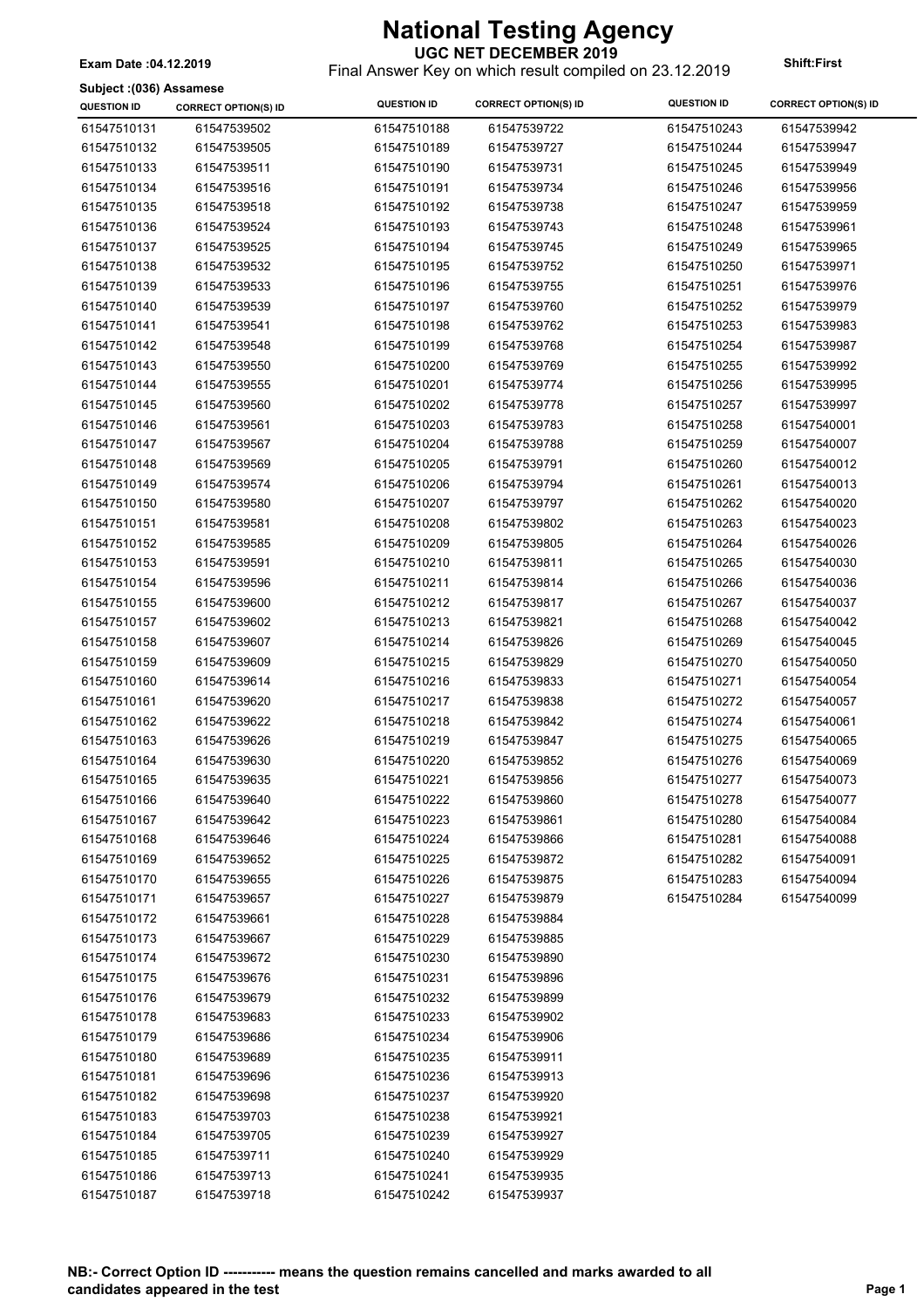**UGC NET DECEMBER 2019** Final Answer Key on which result compiled on 23.12.2019 **Exam Date :02.12.2019 Shift:Second**

**Subject :(037) Gujarati**

| <b>QUESTION ID</b>     | <b>CORRECT OPTION(S) ID</b> | <b>QUESTION ID</b>     | <b>CORRECT OPTION(S) ID</b> | <b>QUESTION ID</b>     | <b>CORRECT OPTION(S) ID</b> |
|------------------------|-----------------------------|------------------------|-----------------------------|------------------------|-----------------------------|
| 615475463              | 6154751803                  | 615475518              | 6154752016                  | 615475573              | 6154752235                  |
| 615475464              | 6154751806                  | 615475519              | 6154752018                  | 615475574              | 6154752238                  |
| 615475465              | 6154751809                  | 615475520              | 6154752023                  | 615475575              | 6154752241                  |
| 615475466              | 6154751814                  | 615475521              | 6154752028                  | 615475576              | 6154752245                  |
| 615475467              | 6154751820                  | 615475522              | 6154752029                  | 615475577              | 6154752252                  |
| 615475468              | 6154751823                  | 615475523              | 6154752035                  | 615475578              | 6154752255                  |
| 615475469              | 6154751827                  | 615475524              | 6154752038                  | 615475579              | 6154752257                  |
| 615475470              | 6154751830                  | 615475525              | 6154752043                  | 615475580              | 6154752264                  |
| 615475471              | 6154751834                  | 615475526              | 6154752045                  | 615475581              | 6154752267                  |
| 615475472              | 6154751840                  | 615475527              | 6154752051                  | 615475582              | 6154752269                  |
| 615475473              | 6154751843                  | 615475528              | 6154752054                  | 615475583              | 6154752274                  |
| 615475474              | 6154751848                  | 615475529              | 6154752060                  | 615475584              | 6154752279                  |
| 615475475              | 6154751851                  | 615475530              | 6154752063                  | 615475585              | 6154752284                  |
| 615475476              | 6154751854                  | 615475531              | 6154752066                  | 615475586              | 6154752285                  |
| 615475477              | 6154751859                  | 615475532              | 6154752069                  | 615475587              | 6154752290                  |
| 615475478              | 6154751863                  | 615475533              | 6154752076                  | 615475588              | 6154752293                  |
| 615475479              | 6154751867                  | 615475534              | 6154752080                  | 615475589              | 6154752299                  |
| 615475480              | 6154751870                  | 615475535              | 6154752082                  | 615475590              | 6154752301                  |
| 615475481              | 6154751876                  | 615475536              | 6154752088                  | 615475591              | 6154752308                  |
| 615475482              | 6154751877                  | 615475537              | 6154752089                  | 615475592              | 6154752310                  |
| 615475483              | 6154751881                  | 615475538              | 6154752095                  | 615475593              | 6154752316                  |
| 615475484              | 6154751885                  | 615475539              | 6154752098                  | 615475594              | 6154752318                  |
| 615475485              | 6154751892                  | 615475540              | 6154752101                  | 615475595              | 6154752324                  |
| 615475486              | 6154751895                  | 615475541              | 6154752107                  | 615475596              | 6154752326                  |
| 615475487              | 6154751899                  | 615475542              | 6154752112                  | 615475597              | 6154752329                  |
| 615475489              | 6154751904                  | 615475543              | 6154752114                  | 615475598              | 6154752336                  |
| 615475490              | 6154751907                  | 615475544              | 6154752119                  | 615475599              | 6154752339                  |
| 615475491              | 6154751911                  | 615475545              | 6154752121                  | 615475600              | 6154752341                  |
| 615475492              | 6154751914                  | 615475546              | 6154752128                  | 615475601              | 6154752346                  |
| 615475493              | 6154751917                  | 615475547              | 6154752130                  | 615475602              | 6154752352                  |
| 615475494              | 6154751924                  | 615475548              | 6154752135                  | 615475603              | 6154752354                  |
| 615475495<br>615475496 | 6154751927                  | 615475549<br>615475550 | 6154752137                  | 615475604<br>615475606 | 6154752359                  |
|                        | 6154751929,                 | 615475551              | 6154752142<br>6154752148    | 615475607              | 6154752362<br>6154752367    |
|                        | 6154751930,                 | 615475552              | 6154752151                  | 615475608              | 6154752372                  |
|                        | 6154751931                  | 615475553              | 6154752153                  | 615475609              | 6154752374                  |
| 615475497              | 6154751934                  | 615475554              | 6154752158                  | 615475610              | 6154752379                  |
| 615475498              | 6154751938<br>6154751944    | 615475555              | 6154752163                  | 615475612              | 6154752381                  |
| 615475499<br>615475500 | 6154751948                  | 615475556              | 6154752167                  | 615475613              | 6154752388                  |
| 615475501              | 6154751951                  | 615475557              | 6154752170                  | 615475614              | 6154752390                  |
| 615475502              | 6154751954                  | 615475558              | 6154752176                  | 615475615              | 6154752395                  |
| 615475503              | 6154751958                  | 615475559              | 6154752177                  | 615475616              | 6154752400                  |
| 615475504              | 6154751961                  | 615475560              | 6154752182                  |                        |                             |
| 615475505              | 6154751968                  | 615475561              | 6154752187                  |                        |                             |
| 615475506              | 6154751970                  | 615475562              | 6154752189                  |                        |                             |
| 615475507              | 6154751974                  | 615475563              | 6154752195                  |                        |                             |
| 615475508              | 6154751980                  | 615475564              | 6154752197                  |                        |                             |
| 615475510              | 6154751982                  | 615475565              | 6154752204                  |                        |                             |
| 615475511              | 6154751985                  | 615475566              | 6154752206                  |                        |                             |
| 615475512              | 6154751991                  | 615475567              | 6154752209                  |                        |                             |
| 615475513              | 6154751996                  | 615475568              | 6154752214                  |                        |                             |
| 615475514              | 6154751999                  | 615475569              | 6154752220                  |                        |                             |
| 615475515              | 6154752001                  | 615475570              | 6154752224                  |                        |                             |
| 615475516              | 6154752006                  | 615475571              | 6154752225                  |                        |                             |
| 615475517              | 6154752012                  | 615475572              | 6154752230                  |                        |                             |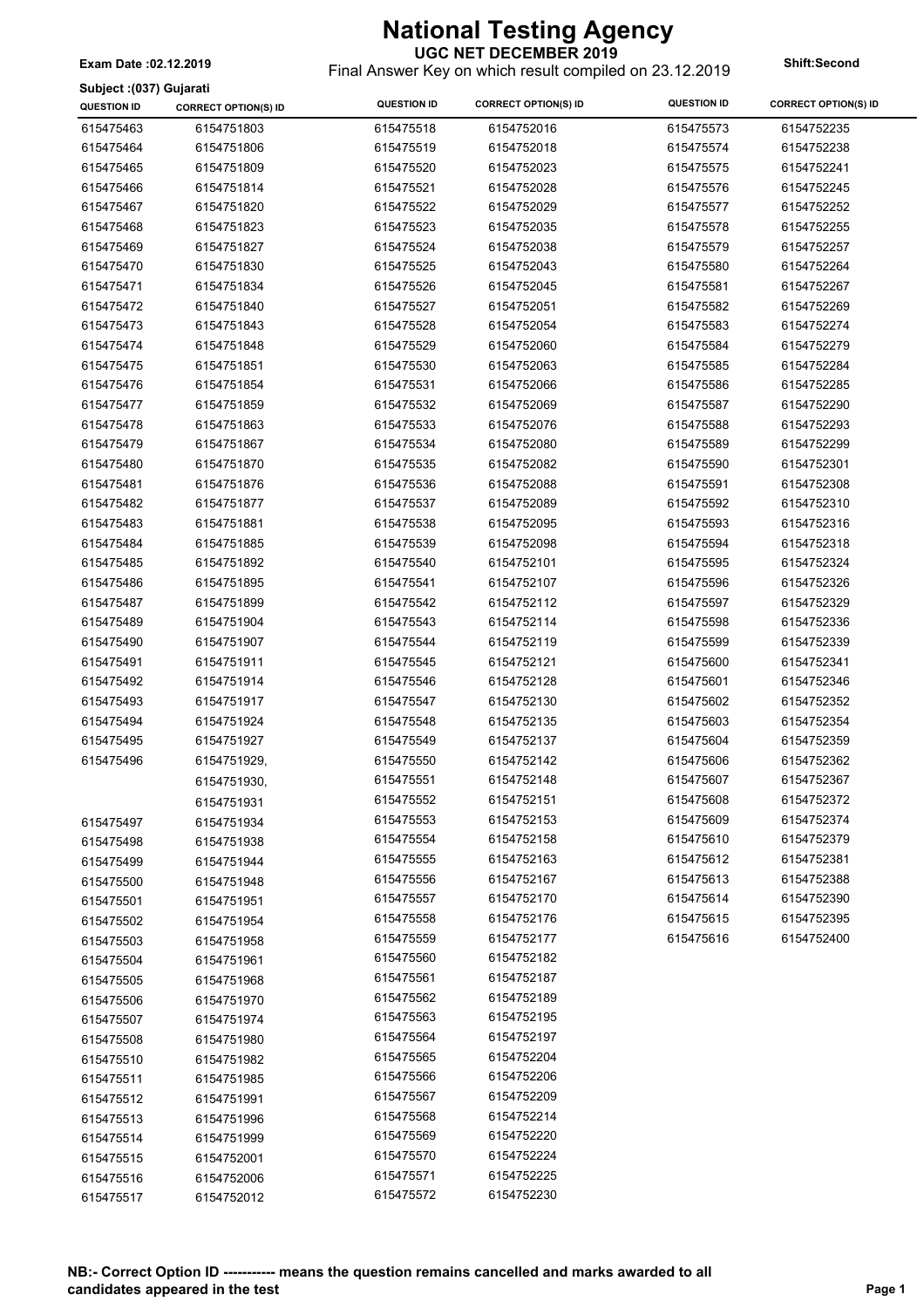**Subject :(038) Marathi**

### **UGC NET DECEMBER 2019**

Final Answer Key on which result compiled on 23.12.2019 **Exam Date :03.12.2019 Shift:First**

| oupjoot .(voo) maratm<br>QUESTION ID | <b>CORRECT OPTION(S) ID</b> | <b>QUESTION ID</b> | <b>CORRECT OPTION(S) ID</b> | <b>QUESTION ID</b> | <b>CORRECT OPTION(S) ID</b> |
|--------------------------------------|-----------------------------|--------------------|-----------------------------|--------------------|-----------------------------|
| 6154754743                           | 61547518502                 | 6154754800         | 61547518722                 | 6154754855         | 61547518942                 |
| 6154754744                           | 61547518508                 | 6154754801         | 61547518728                 | 6154754856         | 61547518946                 |
| 6154754745                           | 61547518509                 | 6154754802         | 61547518731                 | 6154754857         | 61547518949                 |
| 6154754746                           | 61547518516                 | 6154754803         | 61547518733                 | 6154754858         | 61547518954                 |
| 6154754747                           | 61547518519                 | 6154754804         | 61547518738                 | 6154754859         | 61547518959                 |
| 6154754748                           | 61547518523                 | 6154754805         | 61547518744                 | 6154754860         | 61547518963                 |
| 6154754749                           | 61547518527                 | 6154754806         | 61547518746                 | 6154754861         | 61547518967                 |
| 6154754750                           | 61547518529                 | 6154754807         | 61547518751                 | 6154754862         | 61547518972                 |
| 6154754751                           | 61547518534                 | 6154754808         | 61547518755                 | 6154754863         | 61547518975                 |
| 6154754752                           | 61547518537                 | 6154754809         | 61547518760                 | 6154754864         | 61547518979                 |
| 6154754753                           | 61547518542                 | 6154754810         | 61547518763                 | 6154754865         | 61547518981                 |
| 6154754754                           | 61547518547                 | 6154754811         | 61547518768                 | 6154754866         | 61547518988                 |
| 6154754755                           | 61547518552                 | 6154754812         | 61547518769                 | 6154754867         | 61547518989                 |
| 6154754756                           | 61547518555                 | 6154754813         | 61547518775                 | 6154754868         | 61547518994                 |
| 6154754757                           | 61547518560                 | 6154754814         | 61547518777                 | 6154754869         | 61547518997                 |
| 6154754758                           | 61547518562                 | 6154754815         | 61547518782                 | 6154754870         | 61547519001                 |
| 6154754759                           | 61547518565                 | 6154754816         | 61547518787                 | 6154754871         | 61547519005                 |
| 6154754760                           | 61547518569                 | 6154754817         | 61547518790                 | 6154754872         | 61547519011                 |
| 6154754761                           | 61547518575                 | 6154754818         | 61547518796                 | 6154754873         | 61547519013                 |
| 6154754762                           | 61547518580                 | 6154754819         | 61547518797                 | 6154754874         | 61547519018                 |
| 6154754763                           | 61547518581                 | 6154754820         | 61547518804                 | 6154754875         | 61547519022                 |
| 6154754764                           | 61547518587                 | 6154754821         | 61547518808                 | 6154754876         | 61547519028                 |
| 6154754765                           | 61547518592                 | 6154754822         | 61547518809                 | 6154754877         | 61547519030                 |
| 6154754766                           | 61547518596                 | 6154754823         | 61547518816                 | 6154754878         | 61547519035                 |
| 6154754767                           | 61547518599                 | 6154754824         | 61547518819                 | 6154754879         | 61547519040                 |
| 6154754769                           | 61547518604                 | 6154754825         | 61547518821                 | 6154754880         | 61547519043                 |
| 6154754770                           | 61547518608                 | 6154754826         | 61547518827                 | 6154754881         | 61547519047                 |
| 6154754771                           | 61547518609                 | 6154754827         | 61547518832                 | 6154754882         | 61547519051                 |
| 6154754772                           | 61547518614                 | 6154754828         | 61547518834                 | 6154754883         | 61547519053                 |
| 6154754773                           | 61547518620                 | 6154754829         | 61547518837                 | 6154754884         | 61547519057                 |
| 6154754774                           | 61547518624                 | 6154754830         | 61547518843                 | 6154754886         | 61547519062                 |
| 6154754775                           | 61547518628                 | 6154754831         | 61547518845                 | 6154754887         | 61547519068                 |
| 6154754776                           | 61547518629                 | 6154754832         | 61547518851                 | 6154754888         | 61547519069                 |
| 6154754777                           | 61547518635                 | 6154754833         | 61547518856                 | 6154754889         | 61547519076                 |
| 6154754778                           | 61547518638                 | 6154754834         | 61547518857                 | 6154754890         | 61547519078                 |
| 6154754779                           | 61547518643                 | 6154754835         | 61547518861                 | 6154754892         | 61547519083                 |
| 6154754780                           | 61547518648                 | 6154754836         | 61547518866                 | 6154754893         | 61547519086                 |
| 6154754781                           | 61547518649                 | 6154754837         | 61547518871                 | 6154754894         | 61547519090                 |
| 6154754782                           | 61547518654                 | 6154754838         | 61547518873                 | 6154754895         | 61547519093                 |
| 6154754783                           | 61547518658                 | 6154754839         | 61547518880                 | 6154754896         | 61547519100                 |
| 6154754784                           | 61547518661                 | 6154754840         | 61547518883                 |                    |                             |
| 6154754785                           | 61547518666                 | 6154754841         | 61547518888                 |                    |                             |
| 6154754786                           | 61547518671                 | 6154754842         | 61547518890                 |                    |                             |
| 6154754787                           | 61547518673                 | 6154754843         | 61547518895                 |                    |                             |
| 6154754788                           | 61547518680                 | 6154754844         | 61547518898                 |                    |                             |
| 6154754790                           | 61547518681                 | 6154754845         | 61547518903                 |                    |                             |
| 6154754791                           | 61547518686                 | 6154754846         | 61547518907                 |                    |                             |
| 6154754792                           | 61547518691                 | 6154754847         | 61547518912                 |                    |                             |
| 6154754793                           | 61547518696                 | 6154754848         | 61547518913                 |                    |                             |
| 6154754794                           | 61547518697                 | 6154754849         | 61547518920                 |                    |                             |
| 6154754795                           | 61547518703                 | 6154754850         | 61547518923                 |                    |                             |
| 6154754796                           | 61547518707                 | 6154754851         | 61547518926                 |                    |                             |
| 6154754797                           | 61547518711                 | 6154754852         | 61547518932                 |                    |                             |
| 6154754798                           | 61547518714                 | 6154754853         | 61547518935                 |                    |                             |
| 6154754799                           | 61547518720                 | 6154754854         | 61547518937                 |                    |                             |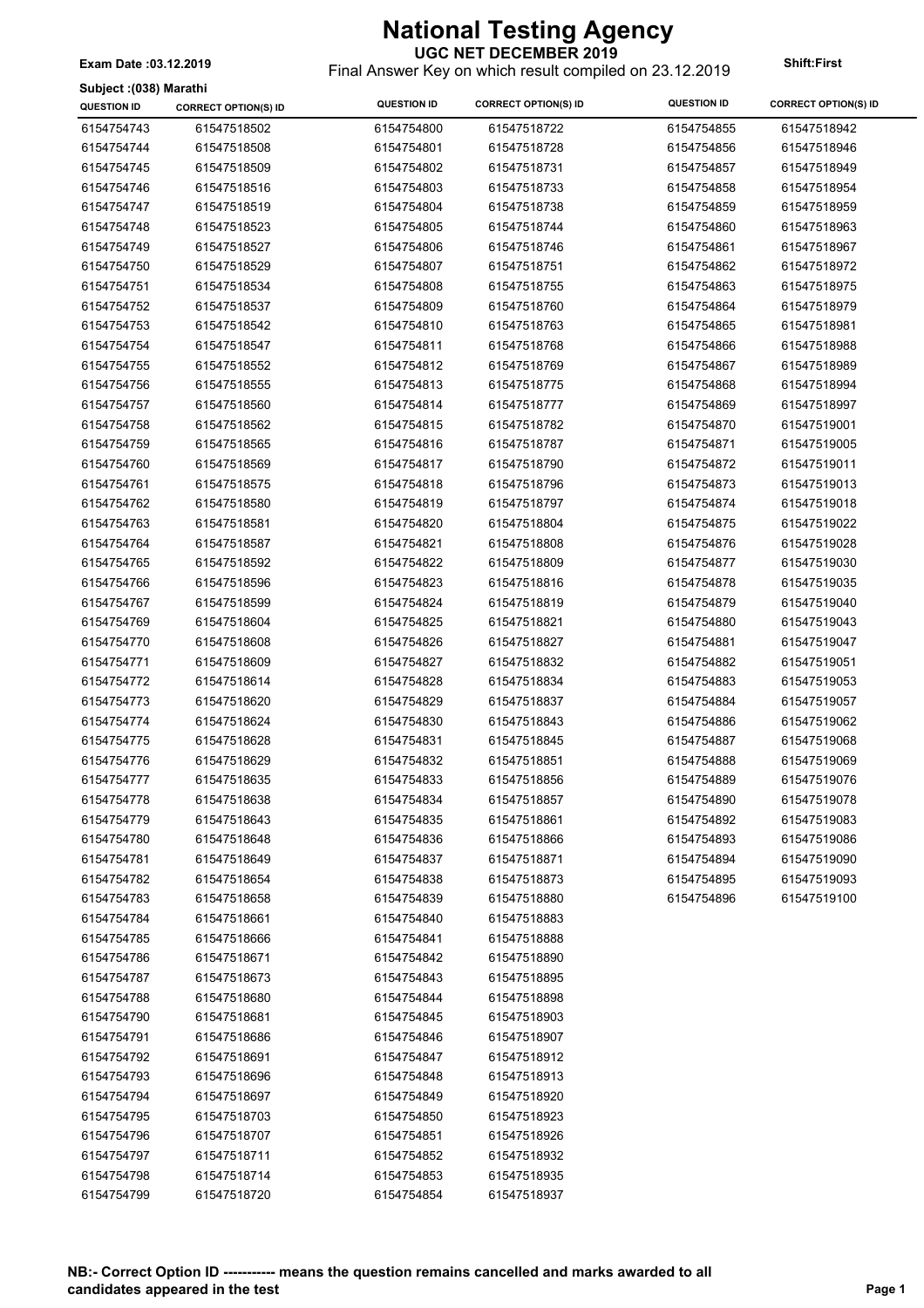**UGC NET DECEMBER 2019** Final Answer Key on which result compiled on 23.12.2019 **Exam Date :02.12.2019 Shift:First**

**Subject :(039) French**

| Subject :(039) French |                             |                    |                             |                    |                             |
|-----------------------|-----------------------------|--------------------|-----------------------------|--------------------|-----------------------------|
| <b>QUESTION ID</b>    | <b>CORRECT OPTION(S) ID</b> | <b>QUESTION ID</b> | <b>CORRECT OPTION(S) ID</b> | <b>QUESTION ID</b> | <b>CORRECT OPTION(S) ID</b> |
| 6154752359            | 6154759203                  | 6154752416         | 6154759423                  | 6154752471         | 6154759641                  |
| 6154752360            | 6154759206                  | 6154752417         | 6154759426                  | 6154752472         | 6154759646                  |
| 6154752361            | 6154759212                  | 6154752418         | 6154759432                  | 6154752473         | 6154759651                  |
| 6154752362            | 6154759213                  | 6154752419         | 6154759436                  | 6154752474         | 6154759654                  |
| 6154752363            | 6154759217                  | 6154752420         | 6154759437                  | 6154752475         | 6154759659                  |
| 6154752364            | 6154759224                  | 6154752421         | 6154759442                  | 6154752476         | 6154759664                  |
| 6154752365            | 6154759226                  | 6154752422         | 6154759448                  | 6154752477         | 6154759668                  |
| 6154752366            | 6154759231                  | 6154752423         | 6154759450                  | 6154752478         | 6154759670                  |
| 6154752367            | 6154759233                  | 6154752424         | 6154759456                  | 6154752479         | 6154759673                  |
| 6154752368            | 6154759240                  | 6154752425         | 6154759459                  | 6154752480         | 6154759679                  |
| 6154752369            | 6154759243                  | 6154752426         | 6154759462                  | 6154752481         | 6154759683                  |
| 6154752370            | 6154759248                  | 6154752427         | 6154759468                  | 6154752482         | 6154759686                  |
| 6154752371            | 6154759252                  | 6154752428         | 6154759469                  | 6154752483         | 6154759689                  |
| 6154752372            | 6154759255                  | 6154752429         | 6154759475                  | 6154752484         | 6154759696                  |
| 6154752373            | 6154759260                  | 6154752430         | 6154759480                  | 6154752485         | 6154759699                  |
| 6154752374            | 6154759261                  | 6154752431         | 6154759481                  | 6154752486         | 6154759702                  |
| 6154752375            | 6154759265                  | 6154752432         | 6154759487                  | 6154752487         | 6154759708                  |
| 6154752376            | 6154759271                  | 6154752433         | 6154759489                  | 6154752488         | 6154759712                  |
| 6154752377            | 6154759274                  | 6154752434         | 6154759495                  | 6154752489         | 6154759713                  |
| 6154752378            | 6154759280                  | 6154752435         | 6154759498                  | 6154752490         | 6154759720                  |
| 6154752379            | 6154759284                  | 6154752436         | 6154759504                  | 6154752491         | 6154759721                  |
| 6154752380            | 6154759286                  | 6154752437         | 6154759508                  | 6154752492         | 6154759726                  |
| 6154752381            | 6154759291                  | 6154752438         | 6154759511                  | 6154752493         | 6154759732                  |
| 6154752382            | 6154759293                  | 6154752439         | 6154759513                  | 6154752494         | 6154759734                  |
| 6154752383            | 6154759297                  | 6154752440         | 6154759517                  | 6154752495         | 6154759738                  |
|                       | 6154759302                  | 6154752441         | 6154759522                  |                    | 6154759741                  |
| 6154752385            |                             |                    |                             | 6154752496         |                             |
| 6154752386            | 6154759306                  | 6154752442         | 6154759525                  | 6154752497         | 6154759745                  |
| 6154752387            | 6154759312                  | 6154752443         | 6154759530                  | 6154752498         | 6154759751                  |
| 6154752388            | 6154759314                  | 6154752444         | 6154759533                  | 6154752499         | 6154759753                  |
| 6154752389            | 6154759320                  | 6154752445         | 6154759539                  | 6154752500         | 6154759759                  |
| 6154752390            | 6154759321                  | 6154752446         | 6154759542                  | 6154752501         | 6154759762                  |
| 6154752391            | 6154759326                  | 6154752447         | 6154759546                  | 6154752502         | 6154759767                  |
| 6154752392            | 6154759331                  | 6154752448         | 6154759551                  | 6154752503         | 6154759771                  |
| 6154752393            | 6154759334                  | 6154752449         | 6154759554                  | 6154752504         | 6154759774                  |
| 6154752394            | 6154759339                  | 6154752450         | 6154759557                  | 6154752505         | 6154759780                  |
| 6154752395            | 6154759343                  | 6154752451         | 6154759561                  | 6154752507         | 6154759783                  |
| 6154752396            | 6154759345                  | 6154752452         | 6154759568                  | 6154752508         | 6154759787                  |
| 6154752397            | 6154759350                  | 6154752453         | 6154759570                  | 6154752509         | 6154759791                  |
| 6154752398            | 6154759353                  | 6154752454         | 6154759574                  | 6154752510         | 6154759793                  |
| 6154752399            | 6154759359                  | 6154752455         | 6154759579                  | 6154752511         | 6154759797                  |
| 6154752400            | 6154759362                  | 6154752456         | 6154759582                  |                    |                             |
| 6154752401            | 6154759367                  | 6154752457         | 6154759588                  |                    |                             |
| 6154752402            | 6154759372                  | 6154752458         | 6154759591                  |                    |                             |
| 6154752403            | 6154759374                  | 6154752459         | 6154759593                  |                    |                             |
| 6154752404            | 6154759377                  | 6154752460         | 6154759598                  |                    |                             |
| 6154752406            | 6154759384                  | 6154752461         | 6154759601                  |                    |                             |
| 6154752407            | 6154759386                  | 6154752462         | 6154759606                  |                    |                             |
| 6154752408            | 6154759391                  | 6154752463         | 6154759611                  |                    |                             |
| 6154752409            | 6154759395                  | 6154752464         | 6154759614                  |                    |                             |
| 6154752410            | 6154759400                  | 6154752465         | 6154759618                  |                    |                             |
| 6154752411            | 6154759402                  | 6154752466         | 6154759621                  |                    |                             |
| 6154752412            | 6154759408                  | 6154752467         | 6154759626                  |                    |                             |
| 6154752413            | 6154759411                  | 6154752468         | 6154759629                  |                    |                             |
| 6154752414            | 6154759414                  | 6154752469         | 6154759634                  |                    |                             |
| 6154752415            | 6154759420                  | 6154752470         | 6154759638                  |                    |                             |
|                       |                             |                    |                             |                    |                             |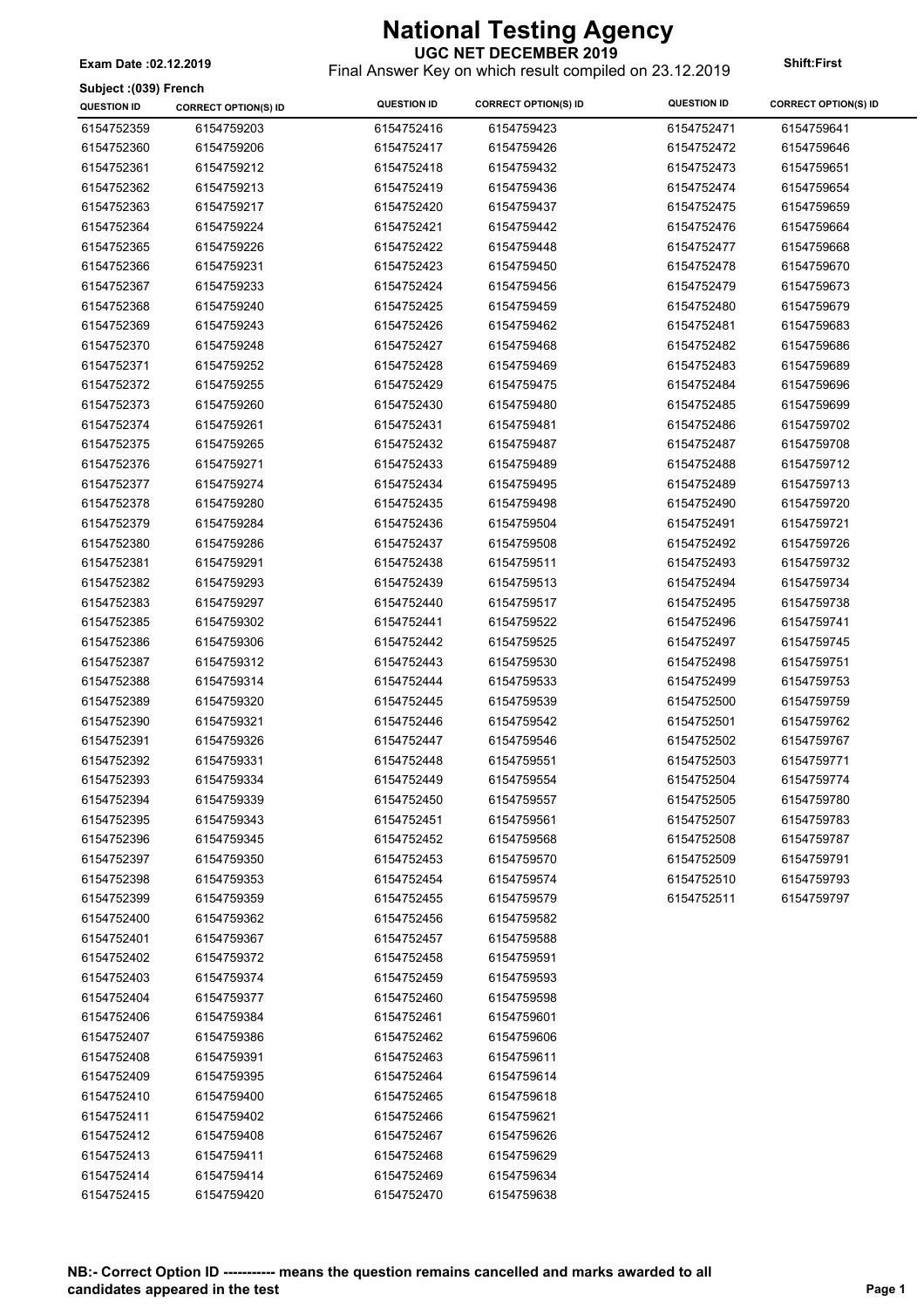**UGC NET DECEMBER 2019** Final Answer Key on which result compiled on 23.12.2019 **Exam Date :02.12.2019 Shift:First**

**Subject :(040) Spanish**

| ounject (1940) opamon<br><b>QUESTION ID</b> | <b>CORRECT OPTION(S) ID</b> | <b>QUESTION ID</b> | <b>CORRECT OPTION(S) ID</b> | <b>QUESTION ID</b> | <b>CORRECT OPTION(S) ID</b> |
|---------------------------------------------|-----------------------------|--------------------|-----------------------------|--------------------|-----------------------------|
| 6154752205                                  | 6154758603                  | 6154752262         | 6154758822                  | 6154752317         | 6154759041                  |
| 6154752206                                  | 6154758606                  | 6154752263         | 6154758827                  | 6154752318         | 6154759047                  |
| 6154752207                                  | 6154758612                  | 6154752264         | 6154758832                  | 6154752319         | 6154759049                  |
| 6154752208                                  | 6154758613                  | 6154752265         | 6154758834                  | 6154752320         | 6154759053                  |
| 6154752209                                  | 6154758617                  | 6154752266         | 6154758837                  | 6154752321         | 6154759060                  |
| 6154752210                                  | 6154758624                  | 6154752267         | 6154758844                  | 6154752322         | 6154759062                  |
| 6154752211                                  | 6154758626                  | 6154752268         | 6154758847                  | 6154752323         | 6154759068                  |
| 6154752212                                  | 6154758631                  | 6154752269         | 6154758852                  | 6154752324         | 6154759071                  |
| 6154752213                                  | 6154758633                  | 6154752270         | 6154758856                  | 6154752325         | 6154759075                  |
| 6154752214                                  | 6154758640                  | 6154752271         | 6154758857                  | 6154752326         | 6154759080                  |
| 6154752215                                  | 6154758643                  | 6154752272         | 6154758864                  | 6154752327         | 6154759081                  |
| 6154752216                                  | 6154758648                  | 6154752273         | 6154758867                  | 6154752328         | 6154759088                  |
| 6154752217                                  | 6154758652                  | 6154752274         | 6154758872                  | 6154752329         | 6154759089                  |
| 6154752218                                  | 6154758655                  | 6154752275         | 6154758875                  | 6154752330         | 6154759096                  |
| 6154752219                                  | 6154758660                  | 6154752276         | 6154758877                  | 6154752331         | 6154759099                  |
| 6154752220                                  | 6154758661                  | 6154752277         | 6154758882                  | 6154752332         | 6154759103                  |
| 6154752221                                  | 6154758665                  | 6154752278         | 6154758888                  | 6154752333         | 6154759108                  |
| 6154752222                                  | 6154758671                  | 6154752279         | 6154758891                  | 6154752334         | 6154759109                  |
| 6154752223                                  | 6154758674                  | 6154752280         | 6154758895                  | 6154752335         | 6154759116                  |
| 6154752224                                  | 6154758680                  | 6154752281         | 6154758900                  | 6154752336         | 6154759117                  |
| 6154752225                                  | 6154758684                  | 6154752282         | 6154758904                  | 6154752337         | 6154759124                  |
| 6154752226                                  | 6154758686                  | 6154752283         | 6154758908                  | 6154752338         | 6154759125                  |
| 6154752227                                  | 6154758691                  | 6154752284         | 6154758911                  | 6154752339         | 6154759129                  |
| 6154752228                                  | 6154758693                  | 6154752285         | 6154758915                  | 6154752340         | 6154759135                  |
| 6154752229                                  | 6154758697                  | 6154752286         | 6154758918                  | 6154752341         | 6154759139                  |
| 6154752231                                  | 6154758702                  | 6154752287         | 6154758923                  | 6154752342         | 6154759141                  |
| 6154752232                                  | 6154758706                  | 6154752288         | 6154758927                  | 6154752343         | 6154759148                  |
| 6154752233                                  | 6154758712                  | 6154752289         | 6154758930                  | 6154752344         | 6154759149                  |
| 6154752234                                  | 6154758714                  | 6154752290         | 6154758933                  | 6154752345         | 6154759155                  |
| 6154752235                                  | 6154758720                  | 6154752291         | 6154758938                  | 6154752346         | 6154759158                  |
| 6154752236                                  | 6154758721                  | 6154752292         | 6154758943                  | 6154752348         | 6154759164                  |
| 6154752237                                  | 6154758726                  | 6154752293         | 6154758947                  | 6154752349         | 6154759165                  |
| 6154752238                                  | 6154758731                  | 6154752294         | 6154758952                  | 6154752350         | 6154759170                  |
| 6154752239                                  | 6154758734                  | 6154752295         | 6154758954                  | 6154752351         | 6154759175                  |
| 6154752240                                  | 6154758739                  | 6154752296         | 6154758957                  | 6154752352         | 6154759178                  |
| 6154752241                                  | 6154758743                  | 6154752297         | 6154758963                  | 6154752354         | 6154759184                  |
| 6154752242                                  | 6154758745                  | 6154752298         | 6154758967                  | 6154752355         | 6154759188                  |
| 6154752243                                  | 6154758750                  | 6154752299         | 6154758971                  | 6154752356         | 6154759189                  |
| 6154752244                                  | 6154758753                  | 6154752300         | 6154758975                  | 6154752357         | 6154759195                  |
| 6154752245                                  | 6154758759                  | 6154752301         | 6154758978                  | 6154752358         | 6154759198                  |
| 6154752246                                  | 6154758762                  | 6154752302         | 6154758982                  |                    |                             |
| 6154752247                                  | 6154758767                  | 6154752303         | 6154758987                  |                    |                             |
| 6154752248                                  | 6154758772                  | 6154752304         | 6154758992                  |                    |                             |
| 6154752249                                  | 6154758774                  | 6154752305         | 6154758993                  |                    |                             |
| 6154752250                                  | 6154758777                  | 6154752306         | 6154758997                  |                    |                             |
| 6154752252                                  | 6154758784                  | 6154752307         | 6154759001                  |                    |                             |
| 6154752253                                  | 6154758786                  | 6154752308         | 6154759006                  |                    |                             |
| 6154752254                                  | 6154758791                  | 6154752309         | 6154759012                  |                    |                             |
| 6154752255                                  | 6154758795                  | 6154752310         | 6154759016                  |                    |                             |
| 6154752256                                  | 6154758800                  | 6154752311         | 6154759019                  |                    |                             |
| 6154752257                                  | 6154758803                  | 6154752312         | 6154759023                  |                    |                             |
| 6154752258                                  | 6154758807                  | 6154752313         | 6154759026                  |                    |                             |
| 6154752259                                  | 6154758812                  | 6154752314         | 6154759030                  |                    |                             |
| 6154752260                                  | 6154758814                  | 6154752315         | 6154759034                  |                    |                             |
| 6154752261                                  | 6154758819                  | 6154752316         | 6154759037                  |                    |                             |
|                                             |                             |                    |                             |                    |                             |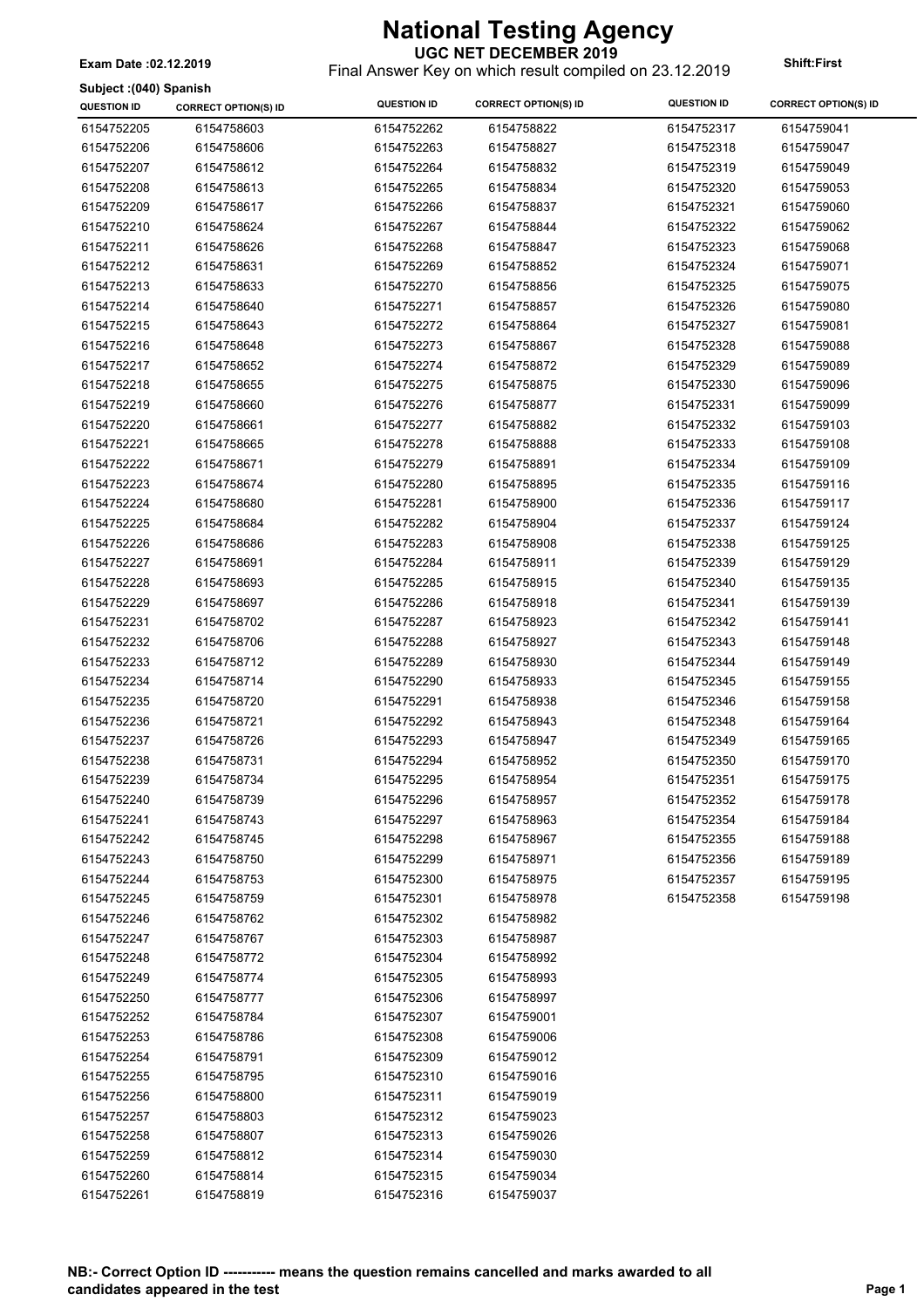Final Answer Key on which result compiled on 23.12.2019 **Exam Date :02.12.2019 Shift:First**

|  |  | Subject: (041) Russian |
|--|--|------------------------|
|--|--|------------------------|

| <b>QUESTION ID</b> | <b>CORRECT OPTION(S) ID</b> | <b>QUESTION ID</b> | <b>CORRECT OPTION(S) ID</b> | <b>QUESTION ID</b> | <b>CORRECT OPTION(S) ID</b> |
|--------------------|-----------------------------|--------------------|-----------------------------|--------------------|-----------------------------|
| 6154755205         | 61547520303                 | 6154755262         | 61547520522                 | 6154755317         | 61547520742                 |
| 6154755206         | 61547520306                 | 6154755263         | 61547520525                 | 6154755318         | 61547520746                 |
| 6154755207         | 61547520312                 | 6154755264         | 61547520531                 | 6154755319         | 61547520751                 |
| 6154755208         | 61547520313                 | 6154755265         | 61547520535                 | 6154755320         | 61547520754                 |
| 6154755209         | 61547520317                 | 6154755266         | 61547520537                 | 6154755321         | 61547520760                 |
| 6154755210         | 61547520324                 | 6154755267         | 61547520544                 | 6154755322         | 61547520763                 |
| 6154755211         | 61547520326                 | 6154755268         | 61547520545                 | 6154755323         | 61547520767                 |
| 6154755212         | 61547520331                 | 6154755269         | 61547520550                 | 6154755324         | 61547520772                 |
| 6154755213         | 61547520333                 | 6154755270         | 61547520556                 | 6154755325         | 61547520773                 |
| 6154755214         | 61547520340                 | 6154755271         | 61547520557                 | 6154755326         | 61547520778                 |
| 6154755215         | 61547520343                 | 6154755272         | 61547520564                 | 6154755327         | 61547520781                 |
| 6154755216         | 61547520348                 | 6154755273         | 61547520567                 | 6154755328         | 61547520787                 |
| 6154755217         | 61547520352                 | 6154755274         | 61547520572                 | 6154755329         | 61547520791                 |
| 6154755218         | 61547520355                 | 6154755275         | 61547520574                 | 6154755330         | 61547520795                 |
| 6154755219         | 61547520360                 | 6154755276         | 61547520578                 | 6154755331         | 61547520798                 |
| 6154755220         | 61547520361                 | 6154755277         | 61547520584                 | 6154755332         | 61547520804                 |
| 6154755221         | 61547520365                 | 6154755278         | 61547520587                 | 6154755333         | 61547520805                 |
| 6154755222         | 61547520371                 | 6154755279         | 61547520591                 | 6154755334         | 61547520811                 |
| 6154755223         | 61547520374                 | 6154755280         | 61547520594                 | 6154755335         | 61547520816                 |
| 6154755224         | 61547520380                 | 6154755281         | 61547520600                 | 6154755336         | 61547520817                 |
| 6154755225         | 61547520384                 | 6154755282         | 61547520601                 | 6154755337         | 61547520822                 |
| 6154755226         | 61547520386                 | 6154755283         | 61547520607                 | 6154755338         | 61547520826                 |
| 6154755227         | 61547520391                 | 6154755284         | 61547520609                 | 6154755339         | 61547520830                 |
| 6154755228         | 61547520393                 | 6154755285         | 61547520614                 | 6154755340         | 61547520836                 |
| 6154755229         | 61547520397                 | 6154755286         | 61547520619                 | 6154755341         | 61547520838                 |
| 6154755231         | 61547520402                 | 6154755287         | 61547520622                 | 6154755342         | 61547520842                 |
| 6154755232         | 61547520406                 | 6154755288         | 61547520626                 | 6154755343         | 61547520845                 |
| 6154755233         | 61547520412                 | 6154755289         | 61547520629                 | 6154755344         | 61547520852                 |
| 6154755234         | 61547520414                 | 6154755290         | 61547520633                 | 6154755345         | 61547520856                 |
| 6154755235         | 61547520420                 | 6154755291         | 61547520639                 | 6154755346         | 61547520860                 |
| 6154755236         | 61547520421                 | 6154755292         | 61547520644                 | 6154755348         | 61547520862                 |
| 6154755237         | 61547520426                 | 6154755293         | 61547520645                 | 6154755349         | 61547520868                 |
| 6154755238         | 61547520431                 | 6154755294         | 61547520651                 | 6154755350         | 61547520869                 |
| 6154755239         | 61547520434                 | 6154755295         | 61547520653                 | 6154755351         | 61547520876                 |
| 6154755240         | 61547520439                 | 6154755296         | 61547520657                 | 6154755352         | 61547520879                 |
| 6154755241         | 61547520443                 | 6154755297         | 61547520663                 | 6154755354         | 61547520883                 |
| 6154755242         | 61547520445                 | 6154755298         | 61547520668                 | 6154755355         | 61547520888                 |
| 6154755243         | 61547520450                 | 6154755299         | 61547520670                 | 6154755356         | 61547520889                 |
| 6154755244         | 61547520453                 | 6154755300         | 61547520673                 | 6154755357         | 61547520896                 |
| 6154755245         | 61547520459                 | 6154755301         | 61547520680                 | 6154755358         | 61547520900                 |
| 6154755246         | 61547520462                 | 6154755302         | 61547520684                 |                    |                             |
| 6154755247         | 61547520467                 | 6154755303         | 61547520686                 |                    |                             |
| 6154755248         | 61547520472                 | 6154755304         | 61547520690                 |                    |                             |
|                    | 61547520474                 |                    | 61547520696                 |                    |                             |
| 6154755249         |                             | 6154755305         |                             |                    |                             |
| 6154755250         | 61547520477                 | 6154755306         | 61547520697                 |                    |                             |
| 6154755252         | 61547520484                 | 6154755307         | 61547520702                 |                    |                             |
| 6154755253         | 61547520486                 | 6154755308         | 61547520708                 |                    |                             |
| 6154755254         | 61547520491                 | 6154755309         | 61547520712                 |                    |                             |
| 6154755255         | 61547520495                 | 6154755310         | 61547520715                 |                    |                             |
| 6154755256         | 61547520500                 | 6154755311         | 61547520718                 |                    |                             |
| 6154755257         | 61547520502                 | 6154755312         | 61547520723                 |                    |                             |
| 6154755258         | 61547520505                 | 6154755313         | 61547520728                 |                    |                             |
| 6154755259         | 61547520511                 | 6154755314         | 61547520730                 |                    |                             |
| 6154755260         | 61547520516                 | 6154755315         | 61547520736                 |                    |                             |
| 6154755261         | 61547520517                 | 6154755316         | 61547520737                 |                    |                             |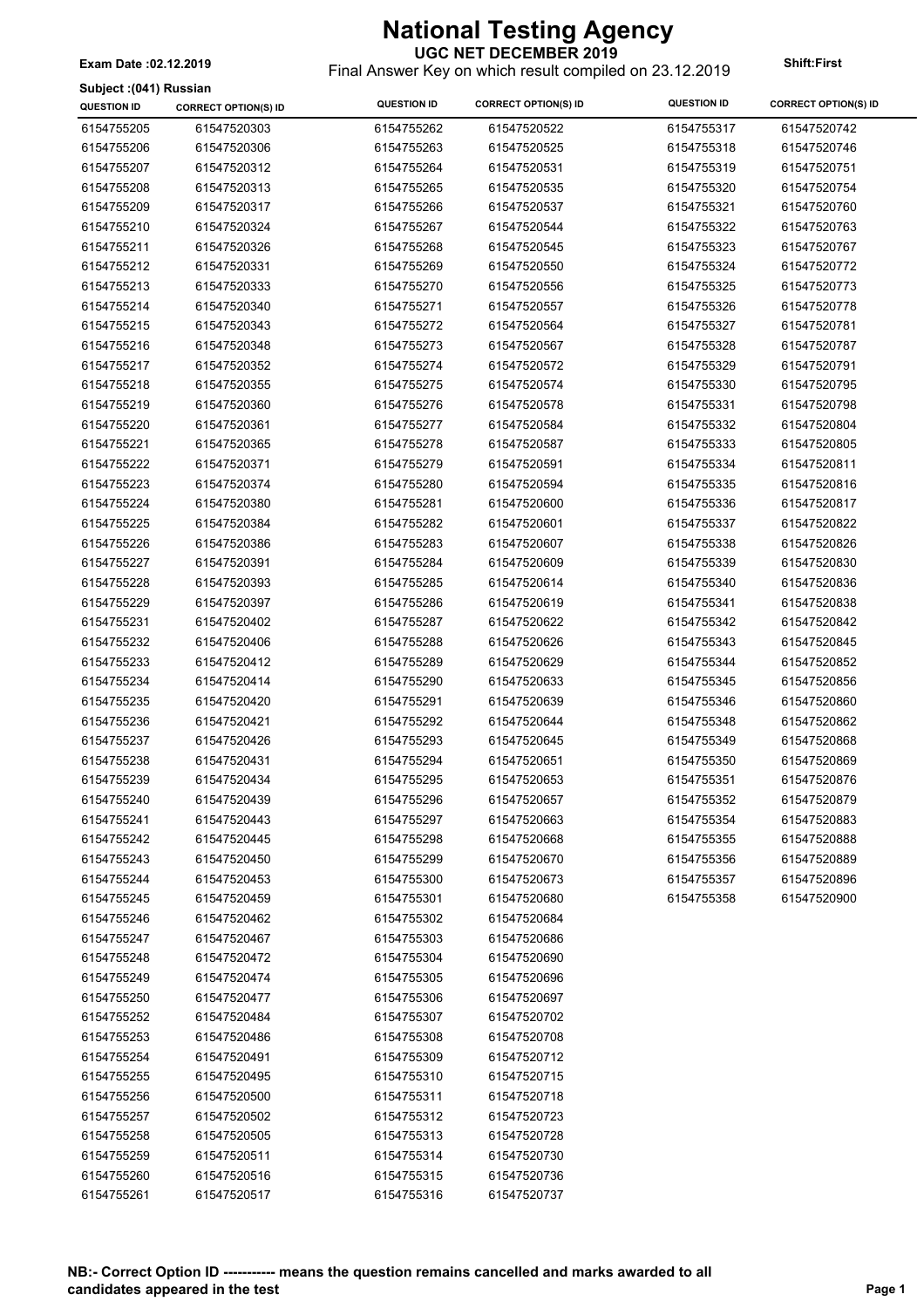**UGC NET DECEMBER 2019** Final Answer Key on which result compiled on 23.12.2019 **Exam Date :02.12.2019 Shift:First**

#### **Subject :(042) Persian**

| Subject :(042) Persian<br><b>QUESTION ID</b> | <b>CORRECT OPTION(S) ID</b> | <b>QUESTION ID</b> | <b>CORRECT OPTION(S) ID</b> | <b>QUESTION ID</b> | <b>CORRECT OPTION(S) ID</b> |
|----------------------------------------------|-----------------------------|--------------------|-----------------------------|--------------------|-----------------------------|
|                                              |                             |                    |                             |                    |                             |
| 6154752512                                   | 6154759803                  | 6154752569         | 61547510024                 | 6154752624         | 61547510243                 |
| 6154752513                                   | 6154759806                  | 6154752570         | 61547510027                 | 6154752625         | 61547510246                 |
| 6154752514                                   | 6154759812                  | 6154752571         | 61547510031                 | 6154752626         | 61547510249                 |
| 6154752515                                   | 6154759813                  | 6154752572         | 61547510035                 | 6154752627         | 61547510253                 |
| 6154752516                                   | 6154759817                  | 6154752573         | 61547510037                 | 6154752628         | 61547510257                 |
| 6154752517                                   | 6154759824                  | 6154752574         | 61547510041                 | 6154752629         | 61547510262                 |
| 6154752518                                   | 6154759826                  | 6154752575         | 61547510046                 | 6154752630         | 61547510265                 |
| 6154752519                                   | 6154759831                  | 6154752576         | 61547510050                 | 6154752631         | 61547510270                 |
| 6154752520                                   | 6154759833                  | 6154752577         | 61547510053                 | 6154752632         | 61547510274                 |
| 6154752521                                   | 6154759840                  | 6154752578         | 61547510059                 | 6154752633         | 61547510278                 |
| 6154752522                                   | 6154759843                  | 6154752579         | 61547510061                 | 6154752634         | 61547510283                 |
| 6154752523                                   | 6154759848                  | 6154752580         | 61547510066                 | 6154752635         | 61547510288                 |
| 6154752524                                   | 6154759852                  | 6154752581         | 61547510072                 | 6154752636         | 61547510291                 |
| 6154752525                                   | 6154759855                  | 6154752582         | 61547510074                 | 6154752637         | 61547510295                 |
| 6154752526                                   | 6154759860                  | 6154752583         | 61547510080                 | 6154752638         | 61547510297                 |
| 6154752527                                   | 6154759861                  | 6154752584         | ------------                | 6154752639         | 61547510304                 |
| 6154752528                                   | 6154759865                  | 6154752585         | 61547510085                 | 6154752640         | 61547510307                 |
| 6154752529                                   | 6154759871                  | 6154752586         | 61547510090                 | 6154752641         | 61547510309                 |
| 6154752530                                   | 6154759874                  | 6154752587         | 61547510096                 | 6154752642         | 61547510315                 |
| 6154752531                                   | 6154759880                  | 6154752588         | 61547510098                 | 6154752643         | 61547510317                 |
| 6154752532                                   | 6154759884                  | 6154752589         | 61547510104                 | 6154752644         | 61547510321                 |
| 6154752533                                   | 6154759886                  | 6154752590         | 61547510107                 | 6154752645         | 61547510326                 |
| 6154752534                                   | 6154759891                  | 6154752591         | 61547510109                 | 6154752646         | 61547510329                 |
| 6154752535                                   | 6154759893                  | 6154752592         | 61547510113                 | 6154752647         | 61547510334                 |
| 6154752536                                   | 6154759897                  | 6154752593         | 61547510118                 | 6154752648         | 61547510339                 |
| 6154752538                                   | 6154759902                  | 6154752594         | 61547510123                 | 6154752649         | 61547510342                 |
| 6154752539                                   | 6154759906                  | 6154752595         | 61547510125                 | 6154752650         | 61547510345                 |
| 6154752540                                   | 6154759912                  | 6154752596         | 61547510130                 | 6154752651         | 61547510350                 |
| 6154752541                                   | 6154759914                  | 6154752597         | 61547510135                 | 6154752652         | 61547510355                 |
| 6154752542                                   | 6154759920                  | 6154752598         | 61547510139                 | 6154752653         | 61547510358                 |
| 6154752543                                   | 6154759921                  | 6154752599         | 61547510143                 | 6154752655         | 61547510362                 |
| 6154752544                                   | 6154759926                  | 6154752600         | 61547510148                 | 6154752656         | 61547510365                 |
| 6154752545                                   | 6154759931                  | 6154752601         | 61547510151                 | 6154752657         | 61547510372                 |
| 6154752546                                   | 6154759934                  | 6154752602         | 61547510153                 | 6154752658         | 61547510373                 |
| 6154752547                                   | 6154759939                  | 6154752603         | 61547510158                 | 6154752659         | 61547510377                 |
| 6154752548                                   | 6154759943                  | 6154752604         | 61547510162                 | 6154752661         | 61547510381                 |
| 6154752549                                   | 6154759945                  | 6154752605         | 61547510168                 | 6154752662         | 61547510387                 |
| 6154752550                                   | 6154759950                  | 6154752606         | 61547510172                 | 6154752663         | 61547510390                 |
| 6154752551                                   | 6154759953                  | 6154752607         | 61547510174                 | 6154752664         | 61547510394                 |
| 6154752552                                   | 6154759959                  | 6154752608         | 61547510178                 | 6154752665         | 61547510399                 |
| 6154752553                                   | 6154759962                  | 6154752609         | 61547510181                 |                    |                             |
| 6154752554                                   | 6154759967                  | 6154752610         | 61547510188                 |                    |                             |
| 6154752555                                   | 6154759972                  | 6154752611         | 61547510190                 |                    |                             |
| 6154752556                                   | 6154759974                  | 6154752612         | 61547510193                 |                    |                             |
| 6154752557                                   | 6154759977                  | 6154752613         | 61547510199                 |                    |                             |
|                                              |                             |                    |                             |                    |                             |
| 6154752559                                   | 6154759984                  | 6154752614         | 61547510204                 |                    |                             |
| 6154752560                                   | 6154759986                  | 6154752615         | 61547510208                 |                    |                             |
| 6154752561                                   | 6154759991                  | 6154752616         | 61547510211                 |                    |                             |
| 6154752562                                   | 6154759995                  | 6154752617         | 61547510214                 |                    |                             |
| 6154752563                                   | 61547510000                 | 6154752618         | 61547510217                 |                    |                             |
| 6154752564                                   | 61547510003                 | 6154752619         | 61547510223                 |                    |                             |
| 6154752565                                   | 61547510005                 | 6154752620         | 61547510227                 |                    |                             |
| 6154752566                                   | 61547510009                 | 6154752621         | 61547510230                 |                    |                             |
| 6154752567                                   | 61547510015                 | 6154752622         | 61547510236                 |                    |                             |
| 6154752568                                   | 61547510020                 | 6154752623         | 61547510237                 |                    |                             |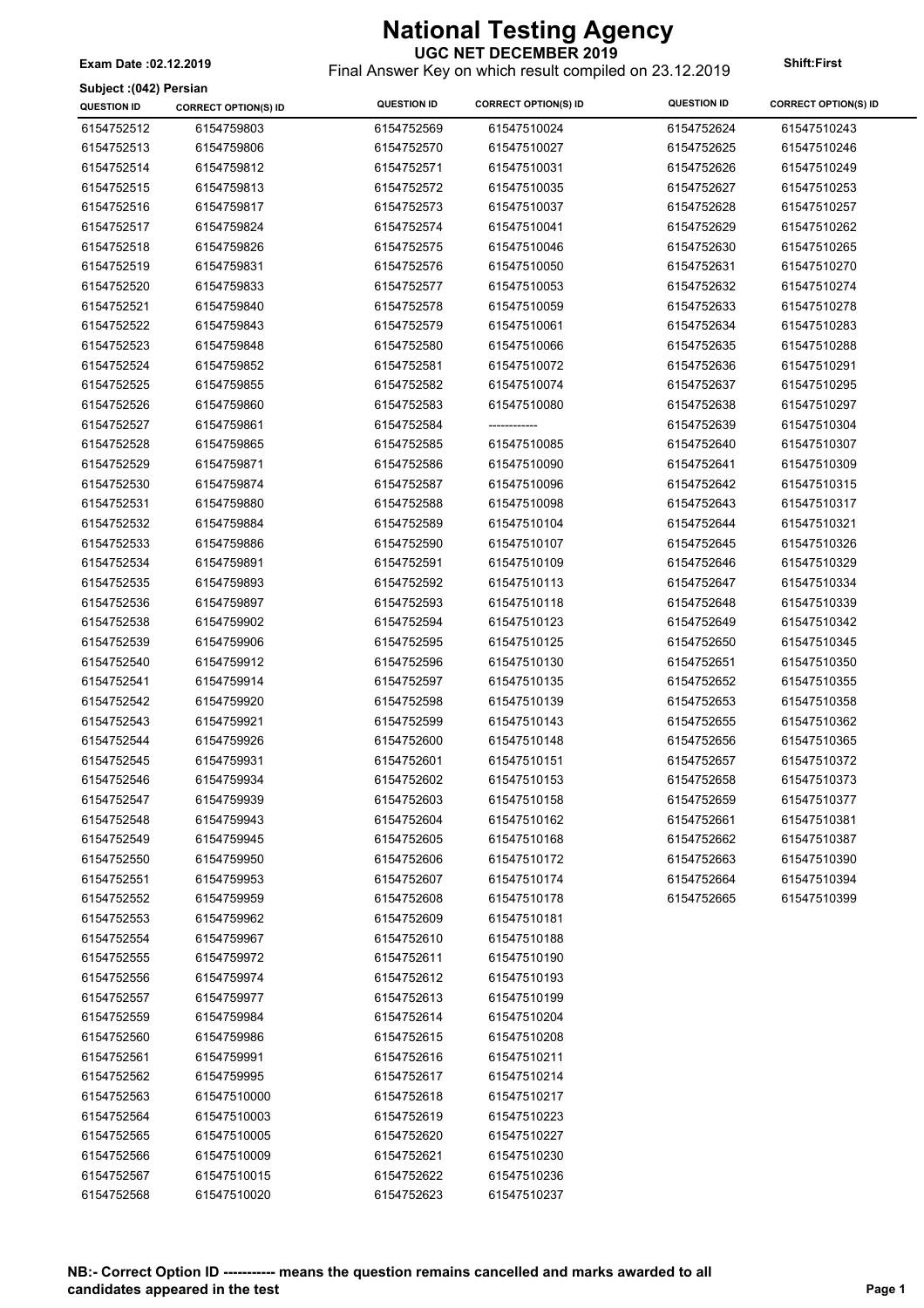**UGC NET DECEMBER 2019** Final Answer Key on which result compiled on 23.12.2019 **Exam Date :03.12.2019 Shift:First**

#### **Subject :(043) Rajasthani**

| əubject .(043) Rajastılalıl<br><b>QUESTION ID</b> | <b>CORRECT OPTION(S) ID</b> | <b>QUESTION ID</b> | <b>CORRECT OPTION(S) ID</b> | <b>QUESTION ID</b>       | <b>CORRECT OPTION(S) ID</b> |
|---------------------------------------------------|-----------------------------|--------------------|-----------------------------|--------------------------|-----------------------------|
|                                                   |                             | 6154755570         |                             |                          |                             |
| 6154755513<br>6154755514                          | 61547521502                 | 6154755571         | 61547521722<br>61547521727  | 6154755625<br>6154755626 | 61547521943<br>61547521946  |
|                                                   | 61547521508                 |                    |                             |                          |                             |
| 6154755515                                        | 61547521509                 | 6154755572         | 61547521729                 | 6154755627               | 61547521949                 |
| 6154755516                                        | 61547521516                 | 6154755573         | 61547521734                 | 6154755628               | 61547521954                 |
| 6154755517                                        | 61547521519                 | 6154755574         | 61547521737                 | 6154755629               | 61547521960                 |
| 6154755518                                        | 61547521523                 | 6154755575         | 61547521742                 | 6154755630               | 61547521961                 |
| 6154755519                                        | 61547521527                 | 6154755576         | 61547521745                 | 6154755631               | 61547521967                 |
| 6154755520                                        | 61547521529                 | 6154755577         | 61547521750                 | 6154755632               | 61547521972                 |
| 6154755521                                        | 61547521534                 | 6154755578         | 61547521753                 | 6154755633               | 61547521974                 |
| 6154755522                                        | 61547521537                 | 6154755579         | 61547521758                 | 6154755634               | 61547521980                 |
| 6154755523                                        | 61547521542                 | 6154755580         | 61547521761                 | 6154755635               | 61547521983                 |
| 6154755524                                        | 61547521547                 | 6154755581         | 61547521765                 | 6154755636               | 61547521985                 |
| 6154755525                                        | 61547521552                 | 6154755582         | 61547521769                 | 6154755637               | 61547521990                 |
| 6154755526                                        | 61547521555                 | 6154755583         | 61547521775                 | 6154755638               | 61547521996                 |
| 6154755527                                        | 61547521560                 | 6154755584         | 61547521779                 | 6154755639               | 61547521999                 |
| 6154755528                                        | 61547521562                 | 6154755585         | 61547521784                 | 6154755640               | 61547522004                 |
| 6154755529                                        | 61547521565                 | 6154755586         | 61547521786                 | 6154755641               | 61547522005                 |
| 6154755530                                        | 61547521569                 | 6154755587         | 61547521790                 | 6154755642               | 61547522011                 |
| 6154755531                                        | 61547521575                 | 6154755588         | 61547521794                 | 6154755643               | 61547522015                 |
| 6154755532                                        | 61547521580                 | 6154755589         | 61547521798                 | 6154755644               | 61547522019                 |
| 6154755533                                        | 61547521581                 | 6154755590         | 61547521803                 | 6154755645               | 61547522021                 |
| 6154755534                                        | 61547521587                 | 6154755591         | 61547521805                 | 6154755646               | 61547522025                 |
| 6154755535                                        | 61547521592                 | 6154755592         | 61547521810                 | 6154755647               | 61547522030                 |
| 6154755536                                        | 61547521596                 | 6154755593         | 61547521816                 | 6154755648               | 61547522033                 |
| 6154755537                                        | 61547521599                 | 6154755594         | 61547521820                 | 6154755649               | 61547522038                 |
| 6154755539                                        | 61547521604                 | 6154755595         | 61547521824                 | 6154755650               | 61547522044                 |
| 6154755540                                        | 61547521608                 | 6154755596         | 61547521827                 | 6154755651               | 61547522048                 |
| 6154755541                                        | 61547521609                 | 6154755597         | 61547521831                 | 6154755652               | 61547522049                 |
| 6154755542                                        | 61547521614                 | 6154755598         | 61547521834                 | 6154755653               | 61547522054                 |
| 6154755543                                        | 61547521620                 | 6154755599         | 61547521840                 | 6154755654               | 61547522059                 |
| 6154755544                                        | 61547521624                 | 6154755600         | 61547521843                 | 6154755656               | 61547522063                 |
| 6154755545                                        | 61547521628                 | 6154755601         | 61547521846                 | 6154755657               | 61547522067                 |
| 6154755546                                        | 61547521629                 | 6154755602         | 61547521849                 | 6154755658               | 61547522070                 |
| 6154755547                                        | 61547521635                 | 6154755603         | 61547521854                 | 6154755659               | 61547522076                 |
| 6154755548                                        | 61547521638                 | 6154755604         | 61547521860                 | 6154755660               | 61547522079                 |
| 6154755549                                        | 61547521643                 | 6154755605         | 61547521864                 | 6154755662               | 61547522082                 |
| 6154755550                                        | 61547521648                 | 6154755606         | 61547521866                 | 6154755663               | 61547522085                 |
| 6154755551                                        | 61547521649                 | 6154755607         | 61547521871                 | 6154755664               | 61547522091                 |
| 6154755552                                        | 61547521654                 | 6154755608         | 61547521876                 | 6154755665               | 61547522096                 |
| 6154755553                                        | 61547521658                 | 6154755609         | 61547521878                 | 6154755666               | 61547522100                 |
| 6154755554                                        | 61547521661                 | 6154755610         | 61547521881                 |                          |                             |
| 6154755555                                        | 61547521666                 | 6154755611         | 61547521887                 |                          |                             |
| 6154755556                                        | 61547521671                 | 6154755612         | 61547521891                 |                          |                             |
| 6154755557                                        | 61547521673                 | 6154755613         | 61547521894                 |                          |                             |
| 6154755558                                        | 61547521680                 | 6154755614         | 61547521898                 |                          |                             |
| 6154755560                                        | 61547521681                 | 6154755615         | 61547521904                 |                          |                             |
| 6154755561                                        | 61547521686                 | 6154755616         | 61547521908                 |                          |                             |
| 6154755562                                        | 61547521691                 | 6154755617         | 61547521910                 |                          |                             |
| 6154755563                                        | 61547521696                 | 6154755618         | 61547521915                 |                          |                             |
| 6154755564                                        | 61547521697                 | 6154755619         | 61547521918                 |                          |                             |
| 6154755565                                        | 61547521703                 | 6154755620         | 61547521922                 |                          |                             |
| 6154755566                                        | 61547521707                 | 6154755621         | 61547521926                 |                          |                             |
| 6154755567                                        | 61547521711                 | 6154755622         | 61547521932                 |                          |                             |
| 6154755568                                        | 61547521715                 | 6154755623         | 61547521933                 |                          |                             |
| 6154755569                                        | 61547521717                 | 6154755624         | 61547521940                 |                          |                             |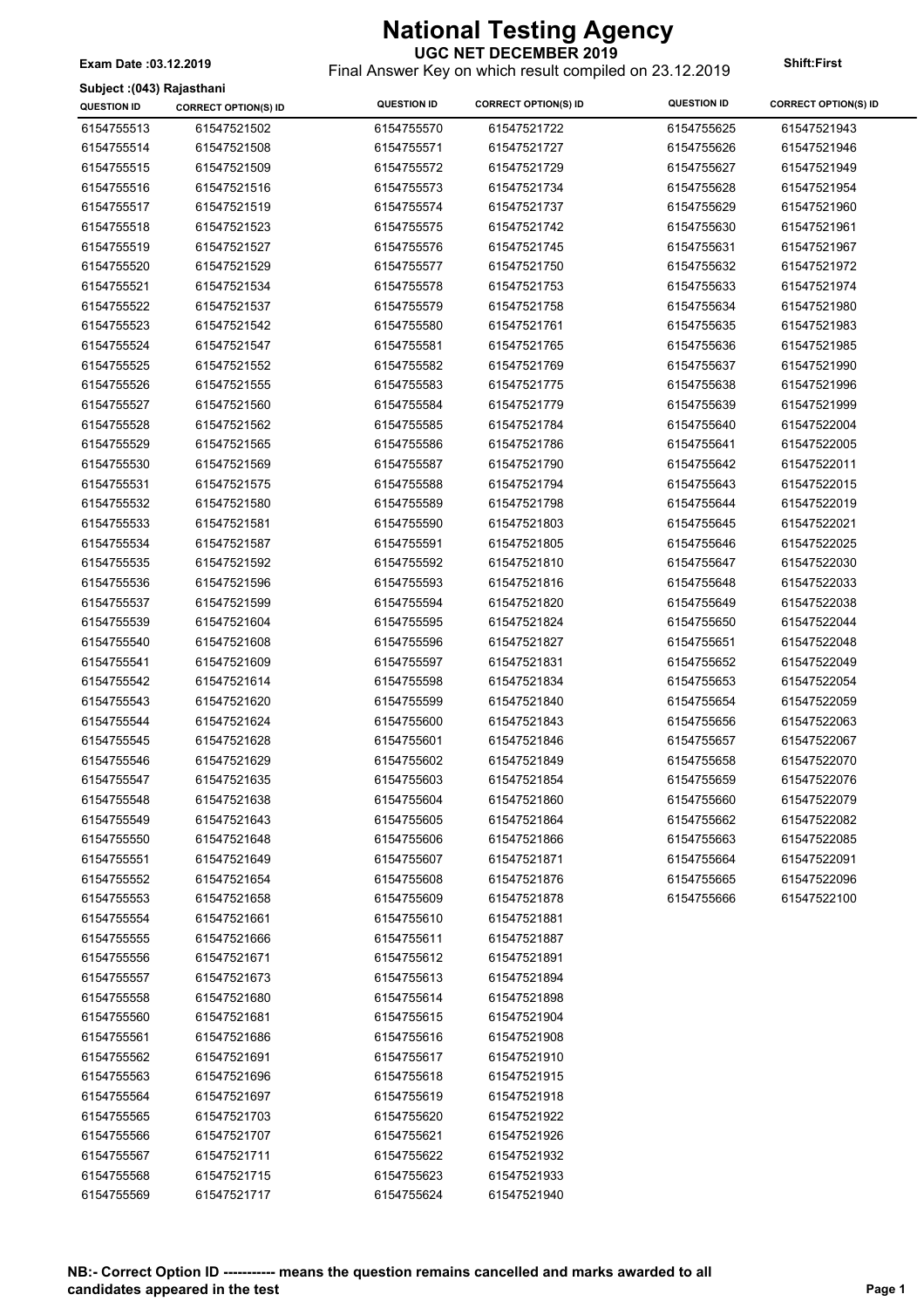Final Answer Key on which result compiled on 23.12.2019 **Exam Date :04.12.2019 Shift:Second**

#### **Subject :(044) German**

| Subject :(044) German<br><b>QUESTION ID</b> | <b>CORRECT OPTION(S) ID</b> | <b>QUESTION ID</b> | <b>CORRECT OPTION(S) ID</b> | <b>QUESTION ID</b> | <b>CORRECT OPTION(S) ID</b> |
|---------------------------------------------|-----------------------------|--------------------|-----------------------------|--------------------|-----------------------------|
| 6154757670                                  | -------------               | 6154757725         | 61547530120                 | 6154757780         | 61547530340                 |
| 6154757671                                  | 61547529906                 | 6154757726         | 61547530123                 | 6154757781         | 61547530343                 |
| 6154757672                                  | 61547529910                 | 6154757727         | 61547530127                 | 6154757782         | 61547530348                 |
| 6154757673                                  | 61547529913                 | 6154757728         | 61547530130                 | 6154757783         | 61547530351                 |
| 6154757674                                  | 61547529920                 | 6154757729         | 61547530133                 | 6154757784         | 61547530355                 |
|                                             |                             |                    |                             |                    |                             |
| 6154757675                                  | 61547529923                 | 6154757730         | 61547530137                 | 6154757785         | 61547530358                 |
| 6154757676                                  | 61547529926                 | 6154757731         | 61547530142                 | 6154757786         | 61547530361                 |
| 6154757677                                  | 61547529931                 | 6154757732         | 61547530146                 | 6154757787         | 61547530366                 |
| 6154757678                                  | 61547529935                 | 6154757733         | 61547530151                 | 6154757788         | 61547530370                 |
| 6154757679                                  | 61547529939                 | 6154757734         | 61547530155                 | 6154757789         | 61547530375                 |
| 6154757680                                  | 61547529942                 | 6154757735         | 61547530159                 | 6154757790         | 61547530379                 |
| 6154757681                                  | 61547529945                 | 6154757736         | 61547530164                 | 6154757791         | 61547530381                 |
| 6154757682                                  | 61547529949                 | 6154757737         | 61547530168                 | 6154757792         | 61547530386                 |
| 6154757683                                  | 61547529956                 | 6154757738         | 61547530170                 | 6154757793         | 61547530390                 |
| 6154757684                                  | 61547529960                 | 6154757739         | 61547530175                 | 6154757794         | 61547530396                 |
| 6154757685                                  | 61547529962                 | 6154757740         | 61547530179                 | 6154757795         | 61547530398                 |
| 6154757686                                  | 61547529965                 | 6154757741         | 61547530184                 | 6154757796         | 61547530403                 |
| 6154757687                                  | 61547529971                 | 6154757742         | 61547530185                 | 6154757797         | 61547530407                 |
| 6154757688                                  | 61547529976                 | 6154757743         | 61547530190                 | 6154757798         | 61547530410                 |
| 6154757689                                  | 61547529979                 | 6154757744         | 61547530195                 | 6154757799         | 61547530414                 |
| 6154757690                                  | 61547529984                 | 6154757745         | 61547530200                 | 6154757800         | 61547530417                 |
| 6154757691                                  | 61547529987                 | 6154757746         | 61547530203                 | 6154757801         | 61547530422                 |
| 6154757692                                  | 61547529990                 | 6154757747         | 61547530207                 | 6154757802         | 61547530426                 |
| 6154757693                                  | 61547529996                 | 6154757748         | 61547530209                 | 6154757803         | 61547530430                 |
| 6154757694                                  | 61547529998                 | 6154757749         | 61547530213                 | 6154757804         | 61547530434                 |
| 6154757695                                  | 61547530002                 | 6154757750         | 61547530219                 | 6154757805         | 61547530437                 |
| 6154757696                                  | 61547530006                 | 6154757751         | 61547530221                 | 6154757806         | 61547530441                 |
| 6154757697                                  | 61547530009                 | 6154757752         | 61547530225                 | 6154757807         | 61547530446                 |
| 6154757698                                  | 61547530013                 | 6154757753         | 61547530230                 | 6154757808         | 61547530449                 |
| 6154757699                                  | 61547530020                 | 6154757754         | 61547530235                 | 6154757809         | 61547530453                 |
| 6154757700                                  | 61547530022                 | 6154757755         | 61547530238                 | 6154757810         | 61547530458                 |
| 6154757701                                  | 61547530025                 | 6154757756         | 61547530242                 | 6154757812         | 61547530461                 |
| 6154757702                                  | 61547530032                 | 6154757757         | 61547530248                 | 6154757813         | 61547530466                 |
| 6154757703                                  | 61547530033                 | 6154757758         | 61547530251                 | 6154757814         | 61547530469                 |
| 6154757704                                  | 61547530039                 | 6154757759         | 61547530254                 | 6154757815         | 61547530475                 |
| 6154757705                                  | 61547530044                 | 6154757760         | 61547530260                 | 6154757816         | 61547530477                 |
| 6154757706                                  | 61547530047                 | 6154757761         | 61547530263                 | 6154757818         | 61547530484                 |
| 6154757707                                  | 61547530050                 | 6154757762         | 61547530268                 | 6154757819         | 61547530486                 |
| 6154757708                                  | 61547530053                 | 6154757763         | 61547530272                 | 6154757820         | 61547530491                 |
| 6154757709                                  | 61547530059                 | 6154757764         | 61547530274                 | 6154757821         | 61547530496                 |
| 6154757710                                  | 61547530063,                | 6154757765         | 61547530279                 | 6154757822         | 61547530497                 |
|                                             | 61547530064                 | 6154757766         | 61547530283                 |                    |                             |
| 6154757711                                  | 61547530067                 | 6154757767         | 61547530288                 |                    |                             |
| 6154757712                                  | 61547530069                 | 6154757768         | 61547530290                 |                    |                             |
| 6154757713                                  | 61547530075                 | 6154757769         | 61547530294                 |                    |                             |
| 6154757714                                  | 61547530077                 | 6154757770         | 61547530297                 |                    |                             |
| 6154757716                                  | 61547530083                 | 6154757771         | 61547530303                 |                    |                             |
| 6154757717                                  | 61547530086                 | 6154757772         | 61547530308                 |                    |                             |
| 6154757718                                  | 61547530091                 | 6154757773         | 61547530311                 |                    |                             |
|                                             |                             | 6154757774         | 61547530316                 |                    |                             |
| 6154757719                                  | 61547530096                 | 6154757775         | 61547530317                 |                    |                             |
| 6154757720                                  | 61547530097                 |                    |                             |                    |                             |
| 6154757721                                  | 61547530102                 | 6154757776         | 61547530321                 |                    |                             |
| 6154757722                                  | 61547530105                 | 6154757777         | 61547530325                 |                    |                             |
| 6154757723                                  | 61547530112                 | 6154757778         | 61547530329                 |                    |                             |
| 6154757724                                  | 61547530114                 | 6154757779         | 61547530334                 |                    |                             |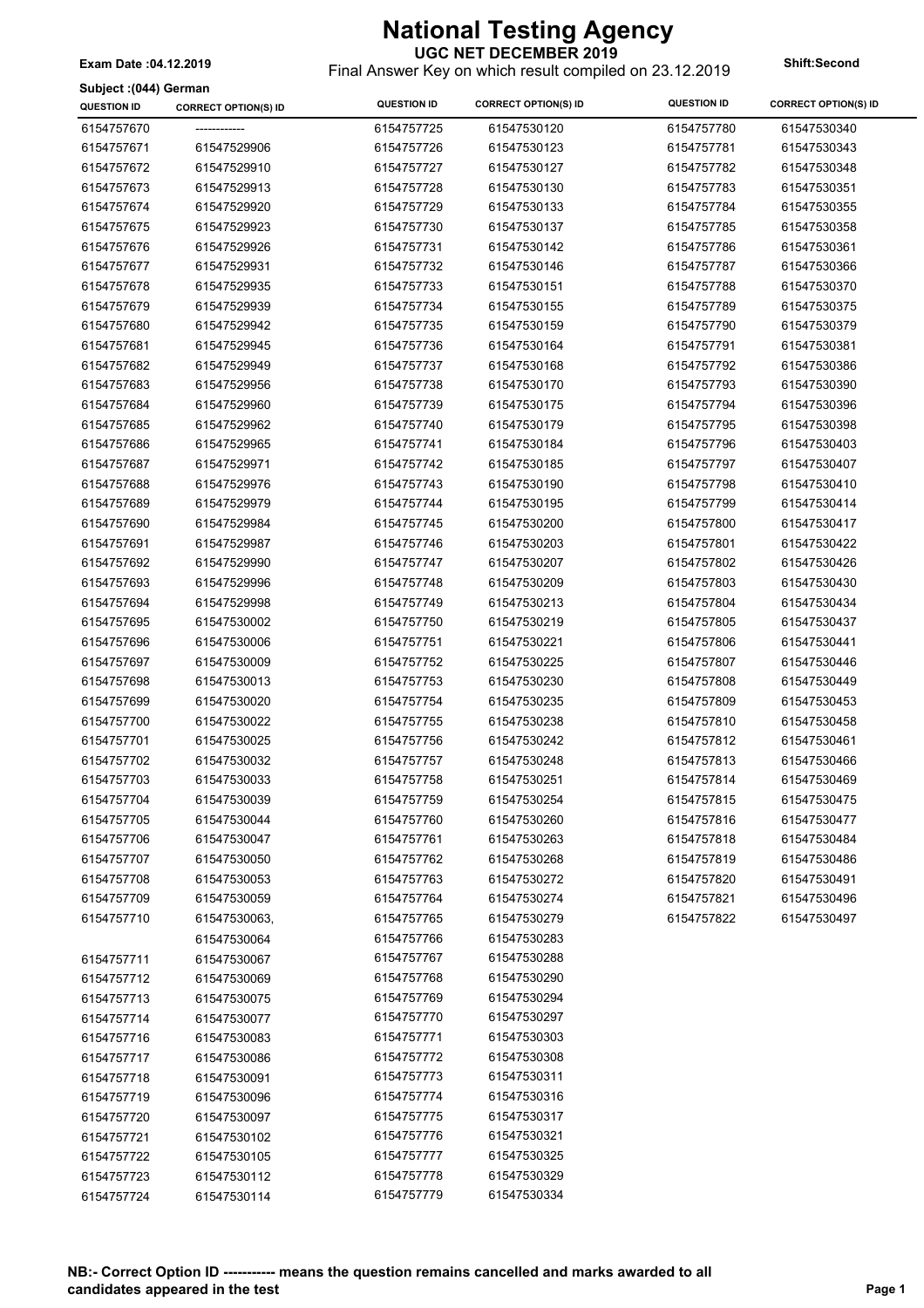Final Answer Key on which result compiled on 23.12.2019 **Exam Date :04.12.2019 Shift:Second**

|  |  | Subject: (045) Japanese |
|--|--|-------------------------|
|--|--|-------------------------|

| <b>QUESTION ID</b>       | <b>CORRECT OPTION(S) ID</b> | <b>QUESTION ID</b> | <b>CORRECT OPTION(S) ID</b> | <b>QUESTION ID</b> | <b>CORRECT OPTION(S) ID</b> |
|--------------------------|-----------------------------|--------------------|-----------------------------|--------------------|-----------------------------|
| 6154757824               |                             | 6154757879         | 61547530720                 | 6154757934         | 61547530940                 |
| 6154757825               | 61547530506                 | 6154757880         | 61547530721                 | 6154757935         | 61547530942                 |
| 6154757826               | 61547530510                 | 6154757881         | 61547530726                 | 6154757936         | 61547530947                 |
| 6154757827               | 61547530513                 | 6154757882         | 61547530731                 | 6154757937         | 61547530951                 |
| 6154757828               | 61547530520                 | 6154757883         | 61547530733                 | 6154757938         | 61547530953                 |
| 6154757829               | 61547530523                 | 6154757884         | 61547530739                 | 6154757939         | 61547530959                 |
| 6154757830               | 61547530526                 | 6154757885         | 61547530744                 | 6154757940         | 61547530962                 |
| 6154757831               | 61547530531                 | 6154757886         | 61547530746                 | 6154757941         | 61547530968                 |
| 6154757832               | 61547530535                 | 6154757887         | 61547530752                 | 6154757942         | 61547530969                 |
| 6154757833               | 61547530539                 | 6154757888         | 61547530754                 | 6154757943         | 61547530975                 |
| 6154757834               | 61547530542                 | 6154757889         | 61547530757                 | 6154757944         | 61547530980                 |
| 6154757835               | 61547530545                 | 6154757890         | 61547530763                 | 6154757945         | 61547530982                 |
| 6154757836               | 61547530549                 | 6154757891         | 61547530766                 | 6154757946         | 61547530987                 |
| 6154757837               | 61547530556                 | 6154757892         | 61547530772                 | 6154757947         | 61547530989                 |
| 6154757838               | 61547530560                 | 6154757893         | 61547530776                 | 6154757948         | 61547530996                 |
| 6154757839               | 61547530562                 | 6154757894         | 61547530779                 | 6154757949         | 61547530999                 |
| 6154757840               | 61547530565                 | 6154757895         | 61547530781                 | 6154757950         | 61547531004                 |
| 6154757841               | 61547530571                 | 6154757896         | 61547530788                 | 6154757951         | 61547531007                 |
| 6154757842               | 61547530576                 | 6154757897         | 61547530790                 | 6154757952         | 61547531010                 |
| 6154757843               | 61547530579                 | 6154757898         | 61547530795                 | 6154757953         | 61547531015                 |
| 6154757844               | 61547530584                 | 6154757899         | 61547530798                 | 6154757954         | 61547531020                 |
| 6154757845               | 61547530587                 | 6154757900         | 61547530802                 | 6154757955         | 61547531022                 |
| 6154757846               | 61547530590                 | 6154757901         | 61547530805                 | 6154757956         | 61547531025                 |
| 6154757847               | 61547530596                 | 6154757902         | 61547530811                 | 6154757957         | 61547531032                 |
| 6154757848               | 61547530598                 | 6154757903         | 61547530816                 | 6154757958         | 61547531033                 |
| 6154757849               | 61547530602                 | 6154757904         | 61547530820                 | 6154757959         | 61547531039                 |
| 6154757850               | 61547530606                 | 6154757905         | 61547530822                 | 6154757960         | 61547531043                 |
| 6154757851               | 61547530609                 | 6154757906         | 61547530827                 | 6154757961         | 61547531046                 |
| 6154757852               | 61547530613                 | 6154757907         | 61547530829                 | 6154757962         | 61547531052                 |
| 6154757853               | 61547530620                 | 6154757908         | 61547530834                 | 6154757963         | 61547531053                 |
| 6154757854               | 61547530622                 | 6154757909         | 61547530837                 | 6154757964         | 61547531059                 |
| 6154757855               | 61547530625                 | 6154757910         | 61547530843                 | 6154757966         | 61547531064                 |
| 6154757856               | 61547530632                 | 6154757911         | 61547530845                 | 6154757967         | 61547531066                 |
| 6154757857               | 61547530633                 | 6154757912         | 61547530851                 | 6154757968         | 61547531072                 |
| 6154757858               | 61547530639                 | 6154757913         | 61547530855                 | 6154757969         | 61547531075                 |
| 6154757859               | 61547530644                 | 6154757914         | 61547530859                 | 6154757970         | 61547531077                 |
| 6154757860               | 61547530647                 | 6154757915         | 61547530862                 | 6154757972         | 61547531081                 |
| 6154757861               | 61547530650                 | 6154757916         | 61547530866                 | 6154757973         | 61547531086                 |
| 6154757862               | 61547530653                 | 6154757917         | 61547530869                 | 6154757974         | 61547531089                 |
| 6154757863               | 61547530659                 | 6154757918         | 61547530873                 | 6154757975         | 61547531095                 |
| 6154757864               | 61547530663,                | 6154757919         | 61547530878                 | 6154757976         | 61547531097                 |
|                          | 61547530664                 | 6154757920         | 61547530882                 |                    |                             |
| 6154757865               | 61547530667                 | 6154757921         | 61547530885                 |                    |                             |
| 6154757866               | 61547530669                 | 6154757922         | 61547530890                 |                    |                             |
|                          |                             | 6154757923         | 61547530895                 |                    |                             |
| 6154757867               | 61547530675<br>61547530677  | 6154757924         | 61547530898                 |                    |                             |
| 6154757868               |                             | 6154757925         | 61547530901                 |                    |                             |
| 6154757870<br>6154757871 | 61547530683<br>61547530686  | 6154757926         | 61547530907                 |                    |                             |
| 6154757872               | 61547530691                 | 6154757927         | 61547530912                 |                    |                             |
|                          |                             | 6154757928         | 61547530915                 |                    |                             |
| 6154757873               | 61547530696                 | 6154757929         | 61547530917                 |                    |                             |
| 6154757874               | 61547530697                 | 6154757930         | 61547530923                 |                    |                             |
| 6154757875               | 61547530704                 | 6154757931         | 61547530926                 |                    |                             |
| 6154757876               | 61547530706                 | 6154757932         | 61547530929                 |                    |                             |
| 6154757877               | 61547530711                 |                    | 61547530935                 |                    |                             |
| 6154757878               | 61547530714                 | 6154757933         |                             |                    |                             |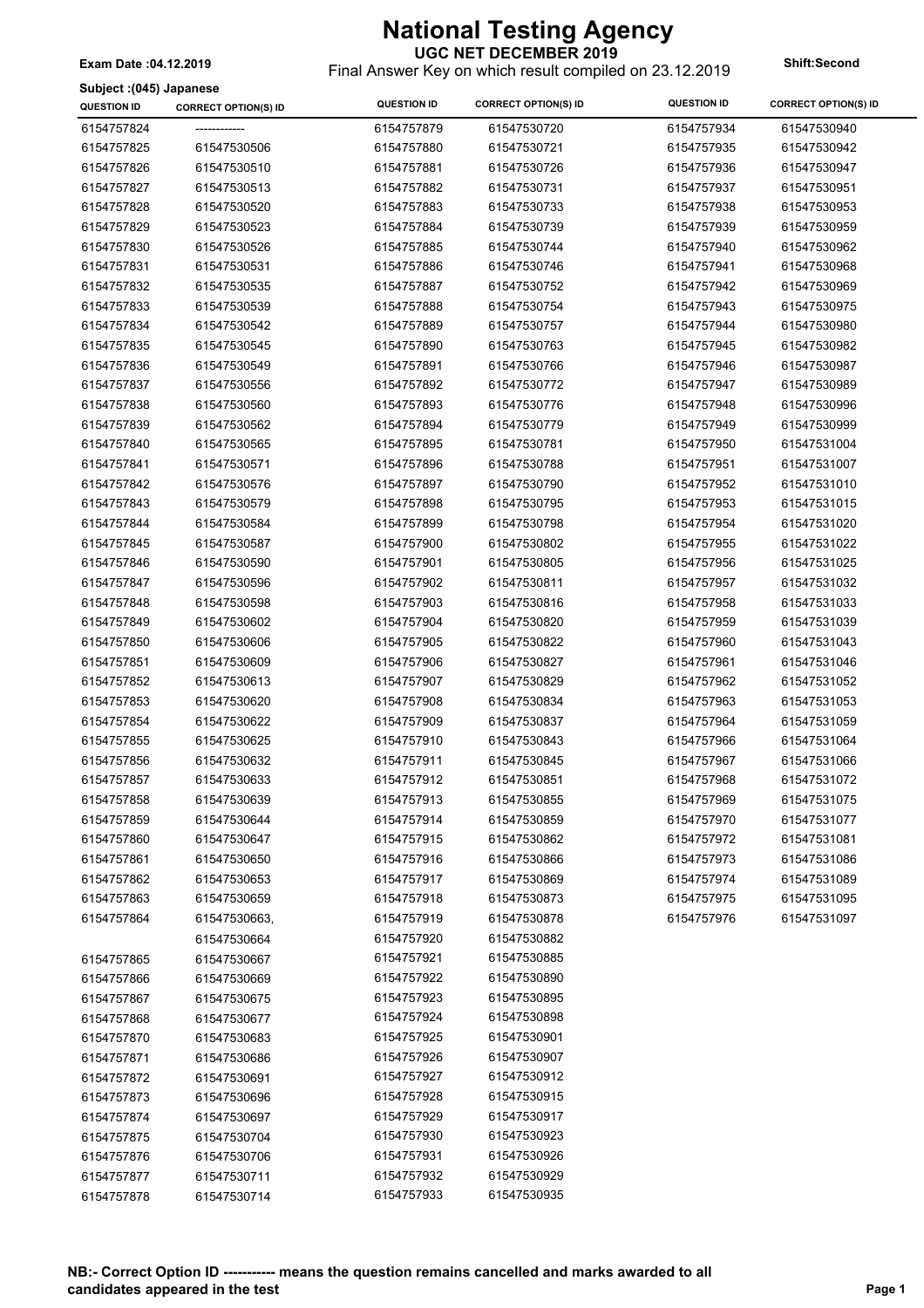Final Answer Key on which result compiled on 23.12.2019 **Exam Date :04.12.2019 Shift:Second**

#### **Subject :(046) Adult Education**

| 6154757978<br>6154758033<br>61547531318<br>6154758088<br>61547531538<br>6154757979<br>61547531106<br>6154758034<br>61547531323<br>6154758089<br>61547531543<br>6154757980<br>61547531110<br>6154758035<br>61547531327<br>6154758090<br>61547531547<br>6154757981<br>61547531113<br>6154758036<br>61547531332<br>6154758091<br>61547531551<br>6154757982<br>61547531120<br>6154758037<br>61547531335<br>6154758092<br>61547531554<br>6154757983<br>61547531123<br>6154758038<br>61547531339<br>6154758093<br>61547531560<br>6154757984<br>61547531126<br>6154758039<br>61547531341<br>6154758094<br>61547531563<br>6154757985<br>61547531131<br>6154758040<br>61547531346<br>6154758095<br>61547531567<br>6154757986<br>61547531135<br>6154758041<br>61547531351<br>6154758096<br>61547531569<br>6154757987<br>61547531139<br>6154758042<br>61547531356<br>6154758097<br>61547531574<br>6154757988<br>61547531142<br>6154758043<br>61547531358<br>6154758098<br>61547531577<br>6154757989<br>61547531145<br>6154758044<br>61547531364<br>6154758099<br>61547531582<br>6154757990<br>61547531149<br>6154758045<br>61547531367<br>6154758100<br>61547531587<br>6154757991<br>61547531371<br>6154758101<br>61547531156<br>6154758046<br>61547531591<br>6154757992<br>61547531160<br>61547531376<br>6154758102<br>6154758047<br>61547531594<br>6154757993<br>61547531162<br>6154758048<br>61547531379<br>6154758103<br>61547531599<br>6154757994<br>6154758104<br>61547531604<br>61547531165<br>6154758049<br>61547531382<br>6154757995<br>61547531171<br>6154758050<br>61547531387<br>6154758105<br>61547531606<br>6154757996<br>61547531176<br>6154758051<br>61547531390<br>6154758106<br>61547531612<br>6154757997<br>61547531179<br>6154758052<br>61547531395<br>6154758107<br>61547531615<br>6154757998<br>61547531397<br>61547531184<br>6154758053<br>6154758108<br>61547531620<br>6154757999<br>61547531187<br>6154758054<br>61547531403<br>6154758109<br>61547531621<br>6154758000<br>61547531190<br>6154758055<br>61547531408<br>6154758110<br>61547531625<br>6154758001<br>61547531196<br>6154758056<br>61547531411<br>6154758111<br>61547531631<br>6154758002<br>61547531198<br>6154758057<br>61547531415<br>6154758112<br>61547531634<br>6154758003<br>61547531202<br>6154758058<br>61547531420<br>6154758113<br>61547531638<br>6154758004<br>61547531206<br>6154758059<br>61547531423<br>6154758114<br>61547531642<br>6154758005<br>61547531209<br>6154758060<br>61547531428<br>6154758115<br>61547531645<br>6154758006<br>61547531213<br>6154758061<br>61547531430<br>6154758116<br>61547531650<br>6154758007<br>6154758117<br>61547531220<br>6154758062<br>61547531434<br>61547531655<br>6154758008<br>61547531222<br>6154758063<br>61547531438<br>6154758118<br>61547531657<br>6154758009<br>61547531225<br>6154758064<br>61547531444<br>6154758120<br>61547531662<br>6154758010<br>61547531232<br>6154758065<br>61547531447<br>6154758121<br>61547531665<br>6154758011<br>61547531233<br>6154758066<br>61547531451<br>6154758122<br>61547531672<br>6154758012<br>61547531239<br>6154758067<br>61547531454<br>6154758123<br>61547531676<br>6154758013<br>61547531244<br>6154758068<br>61547531458<br>6154758124<br>61547531677<br>6154758014<br>61547531247<br>6154758069<br>61547531463<br>6154758126<br>61547531683<br>6154758015<br>61547531250<br>6154758070<br>61547531465<br>6154758127<br>61547531688<br>6154758016<br>61547531253<br>6154758071<br>61547531472<br>6154758128<br>61547531690<br>6154758017<br>61547531259<br>6154758072<br>61547531475<br>6154758129<br>61547531693<br>6154758018<br>61547531263,<br>6154758073<br>61547531480<br>6154758130<br>61547531700 | <b>QUESTION ID</b> | <b>CORRECT OPTION(S) ID</b> | <b>QUESTION ID</b> | <b>CORRECT OPTION(S) ID</b> | <b>QUESTION ID</b> | <b>CORRECT OPTION(S) ID</b> |
|-----------------------------------------------------------------------------------------------------------------------------------------------------------------------------------------------------------------------------------------------------------------------------------------------------------------------------------------------------------------------------------------------------------------------------------------------------------------------------------------------------------------------------------------------------------------------------------------------------------------------------------------------------------------------------------------------------------------------------------------------------------------------------------------------------------------------------------------------------------------------------------------------------------------------------------------------------------------------------------------------------------------------------------------------------------------------------------------------------------------------------------------------------------------------------------------------------------------------------------------------------------------------------------------------------------------------------------------------------------------------------------------------------------------------------------------------------------------------------------------------------------------------------------------------------------------------------------------------------------------------------------------------------------------------------------------------------------------------------------------------------------------------------------------------------------------------------------------------------------------------------------------------------------------------------------------------------------------------------------------------------------------------------------------------------------------------------------------------------------------------------------------------------------------------------------------------------------------------------------------------------------------------------------------------------------------------------------------------------------------------------------------------------------------------------------------------------------------------------------------------------------------------------------------------------------------------------------------------------------------------------------------------------------------------------------------------------------------------------------------------------------------------------------------------------------------------------------------------------------------------------------------------------------------------------------------------------------------------------------------------------------------------------------------------------------------------------------------------------------------------------------------------------------------------------------------------------------------------------------------------------------------------------------------------------------------------------------------------------------------------------------------------------------------------------------------------------------------------------------------------------------------------------------------------------------------------------------------------------------------------------------------------------------------------------------------------|--------------------|-----------------------------|--------------------|-----------------------------|--------------------|-----------------------------|
|                                                                                                                                                                                                                                                                                                                                                                                                                                                                                                                                                                                                                                                                                                                                                                                                                                                                                                                                                                                                                                                                                                                                                                                                                                                                                                                                                                                                                                                                                                                                                                                                                                                                                                                                                                                                                                                                                                                                                                                                                                                                                                                                                                                                                                                                                                                                                                                                                                                                                                                                                                                                                                                                                                                                                                                                                                                                                                                                                                                                                                                                                                                                                                                                                                                                                                                                                                                                                                                                                                                                                                                                                                                                                               |                    |                             |                    |                             |                    |                             |
|                                                                                                                                                                                                                                                                                                                                                                                                                                                                                                                                                                                                                                                                                                                                                                                                                                                                                                                                                                                                                                                                                                                                                                                                                                                                                                                                                                                                                                                                                                                                                                                                                                                                                                                                                                                                                                                                                                                                                                                                                                                                                                                                                                                                                                                                                                                                                                                                                                                                                                                                                                                                                                                                                                                                                                                                                                                                                                                                                                                                                                                                                                                                                                                                                                                                                                                                                                                                                                                                                                                                                                                                                                                                                               |                    |                             |                    |                             |                    |                             |
|                                                                                                                                                                                                                                                                                                                                                                                                                                                                                                                                                                                                                                                                                                                                                                                                                                                                                                                                                                                                                                                                                                                                                                                                                                                                                                                                                                                                                                                                                                                                                                                                                                                                                                                                                                                                                                                                                                                                                                                                                                                                                                                                                                                                                                                                                                                                                                                                                                                                                                                                                                                                                                                                                                                                                                                                                                                                                                                                                                                                                                                                                                                                                                                                                                                                                                                                                                                                                                                                                                                                                                                                                                                                                               |                    |                             |                    |                             |                    |                             |
|                                                                                                                                                                                                                                                                                                                                                                                                                                                                                                                                                                                                                                                                                                                                                                                                                                                                                                                                                                                                                                                                                                                                                                                                                                                                                                                                                                                                                                                                                                                                                                                                                                                                                                                                                                                                                                                                                                                                                                                                                                                                                                                                                                                                                                                                                                                                                                                                                                                                                                                                                                                                                                                                                                                                                                                                                                                                                                                                                                                                                                                                                                                                                                                                                                                                                                                                                                                                                                                                                                                                                                                                                                                                                               |                    |                             |                    |                             |                    |                             |
|                                                                                                                                                                                                                                                                                                                                                                                                                                                                                                                                                                                                                                                                                                                                                                                                                                                                                                                                                                                                                                                                                                                                                                                                                                                                                                                                                                                                                                                                                                                                                                                                                                                                                                                                                                                                                                                                                                                                                                                                                                                                                                                                                                                                                                                                                                                                                                                                                                                                                                                                                                                                                                                                                                                                                                                                                                                                                                                                                                                                                                                                                                                                                                                                                                                                                                                                                                                                                                                                                                                                                                                                                                                                                               |                    |                             |                    |                             |                    |                             |
|                                                                                                                                                                                                                                                                                                                                                                                                                                                                                                                                                                                                                                                                                                                                                                                                                                                                                                                                                                                                                                                                                                                                                                                                                                                                                                                                                                                                                                                                                                                                                                                                                                                                                                                                                                                                                                                                                                                                                                                                                                                                                                                                                                                                                                                                                                                                                                                                                                                                                                                                                                                                                                                                                                                                                                                                                                                                                                                                                                                                                                                                                                                                                                                                                                                                                                                                                                                                                                                                                                                                                                                                                                                                                               |                    |                             |                    |                             |                    |                             |
|                                                                                                                                                                                                                                                                                                                                                                                                                                                                                                                                                                                                                                                                                                                                                                                                                                                                                                                                                                                                                                                                                                                                                                                                                                                                                                                                                                                                                                                                                                                                                                                                                                                                                                                                                                                                                                                                                                                                                                                                                                                                                                                                                                                                                                                                                                                                                                                                                                                                                                                                                                                                                                                                                                                                                                                                                                                                                                                                                                                                                                                                                                                                                                                                                                                                                                                                                                                                                                                                                                                                                                                                                                                                                               |                    |                             |                    |                             |                    |                             |
|                                                                                                                                                                                                                                                                                                                                                                                                                                                                                                                                                                                                                                                                                                                                                                                                                                                                                                                                                                                                                                                                                                                                                                                                                                                                                                                                                                                                                                                                                                                                                                                                                                                                                                                                                                                                                                                                                                                                                                                                                                                                                                                                                                                                                                                                                                                                                                                                                                                                                                                                                                                                                                                                                                                                                                                                                                                                                                                                                                                                                                                                                                                                                                                                                                                                                                                                                                                                                                                                                                                                                                                                                                                                                               |                    |                             |                    |                             |                    |                             |
|                                                                                                                                                                                                                                                                                                                                                                                                                                                                                                                                                                                                                                                                                                                                                                                                                                                                                                                                                                                                                                                                                                                                                                                                                                                                                                                                                                                                                                                                                                                                                                                                                                                                                                                                                                                                                                                                                                                                                                                                                                                                                                                                                                                                                                                                                                                                                                                                                                                                                                                                                                                                                                                                                                                                                                                                                                                                                                                                                                                                                                                                                                                                                                                                                                                                                                                                                                                                                                                                                                                                                                                                                                                                                               |                    |                             |                    |                             |                    |                             |
|                                                                                                                                                                                                                                                                                                                                                                                                                                                                                                                                                                                                                                                                                                                                                                                                                                                                                                                                                                                                                                                                                                                                                                                                                                                                                                                                                                                                                                                                                                                                                                                                                                                                                                                                                                                                                                                                                                                                                                                                                                                                                                                                                                                                                                                                                                                                                                                                                                                                                                                                                                                                                                                                                                                                                                                                                                                                                                                                                                                                                                                                                                                                                                                                                                                                                                                                                                                                                                                                                                                                                                                                                                                                                               |                    |                             |                    |                             |                    |                             |
|                                                                                                                                                                                                                                                                                                                                                                                                                                                                                                                                                                                                                                                                                                                                                                                                                                                                                                                                                                                                                                                                                                                                                                                                                                                                                                                                                                                                                                                                                                                                                                                                                                                                                                                                                                                                                                                                                                                                                                                                                                                                                                                                                                                                                                                                                                                                                                                                                                                                                                                                                                                                                                                                                                                                                                                                                                                                                                                                                                                                                                                                                                                                                                                                                                                                                                                                                                                                                                                                                                                                                                                                                                                                                               |                    |                             |                    |                             |                    |                             |
|                                                                                                                                                                                                                                                                                                                                                                                                                                                                                                                                                                                                                                                                                                                                                                                                                                                                                                                                                                                                                                                                                                                                                                                                                                                                                                                                                                                                                                                                                                                                                                                                                                                                                                                                                                                                                                                                                                                                                                                                                                                                                                                                                                                                                                                                                                                                                                                                                                                                                                                                                                                                                                                                                                                                                                                                                                                                                                                                                                                                                                                                                                                                                                                                                                                                                                                                                                                                                                                                                                                                                                                                                                                                                               |                    |                             |                    |                             |                    |                             |
|                                                                                                                                                                                                                                                                                                                                                                                                                                                                                                                                                                                                                                                                                                                                                                                                                                                                                                                                                                                                                                                                                                                                                                                                                                                                                                                                                                                                                                                                                                                                                                                                                                                                                                                                                                                                                                                                                                                                                                                                                                                                                                                                                                                                                                                                                                                                                                                                                                                                                                                                                                                                                                                                                                                                                                                                                                                                                                                                                                                                                                                                                                                                                                                                                                                                                                                                                                                                                                                                                                                                                                                                                                                                                               |                    |                             |                    |                             |                    |                             |
|                                                                                                                                                                                                                                                                                                                                                                                                                                                                                                                                                                                                                                                                                                                                                                                                                                                                                                                                                                                                                                                                                                                                                                                                                                                                                                                                                                                                                                                                                                                                                                                                                                                                                                                                                                                                                                                                                                                                                                                                                                                                                                                                                                                                                                                                                                                                                                                                                                                                                                                                                                                                                                                                                                                                                                                                                                                                                                                                                                                                                                                                                                                                                                                                                                                                                                                                                                                                                                                                                                                                                                                                                                                                                               |                    |                             |                    |                             |                    |                             |
|                                                                                                                                                                                                                                                                                                                                                                                                                                                                                                                                                                                                                                                                                                                                                                                                                                                                                                                                                                                                                                                                                                                                                                                                                                                                                                                                                                                                                                                                                                                                                                                                                                                                                                                                                                                                                                                                                                                                                                                                                                                                                                                                                                                                                                                                                                                                                                                                                                                                                                                                                                                                                                                                                                                                                                                                                                                                                                                                                                                                                                                                                                                                                                                                                                                                                                                                                                                                                                                                                                                                                                                                                                                                                               |                    |                             |                    |                             |                    |                             |
|                                                                                                                                                                                                                                                                                                                                                                                                                                                                                                                                                                                                                                                                                                                                                                                                                                                                                                                                                                                                                                                                                                                                                                                                                                                                                                                                                                                                                                                                                                                                                                                                                                                                                                                                                                                                                                                                                                                                                                                                                                                                                                                                                                                                                                                                                                                                                                                                                                                                                                                                                                                                                                                                                                                                                                                                                                                                                                                                                                                                                                                                                                                                                                                                                                                                                                                                                                                                                                                                                                                                                                                                                                                                                               |                    |                             |                    |                             |                    |                             |
|                                                                                                                                                                                                                                                                                                                                                                                                                                                                                                                                                                                                                                                                                                                                                                                                                                                                                                                                                                                                                                                                                                                                                                                                                                                                                                                                                                                                                                                                                                                                                                                                                                                                                                                                                                                                                                                                                                                                                                                                                                                                                                                                                                                                                                                                                                                                                                                                                                                                                                                                                                                                                                                                                                                                                                                                                                                                                                                                                                                                                                                                                                                                                                                                                                                                                                                                                                                                                                                                                                                                                                                                                                                                                               |                    |                             |                    |                             |                    |                             |
|                                                                                                                                                                                                                                                                                                                                                                                                                                                                                                                                                                                                                                                                                                                                                                                                                                                                                                                                                                                                                                                                                                                                                                                                                                                                                                                                                                                                                                                                                                                                                                                                                                                                                                                                                                                                                                                                                                                                                                                                                                                                                                                                                                                                                                                                                                                                                                                                                                                                                                                                                                                                                                                                                                                                                                                                                                                                                                                                                                                                                                                                                                                                                                                                                                                                                                                                                                                                                                                                                                                                                                                                                                                                                               |                    |                             |                    |                             |                    |                             |
|                                                                                                                                                                                                                                                                                                                                                                                                                                                                                                                                                                                                                                                                                                                                                                                                                                                                                                                                                                                                                                                                                                                                                                                                                                                                                                                                                                                                                                                                                                                                                                                                                                                                                                                                                                                                                                                                                                                                                                                                                                                                                                                                                                                                                                                                                                                                                                                                                                                                                                                                                                                                                                                                                                                                                                                                                                                                                                                                                                                                                                                                                                                                                                                                                                                                                                                                                                                                                                                                                                                                                                                                                                                                                               |                    |                             |                    |                             |                    |                             |
|                                                                                                                                                                                                                                                                                                                                                                                                                                                                                                                                                                                                                                                                                                                                                                                                                                                                                                                                                                                                                                                                                                                                                                                                                                                                                                                                                                                                                                                                                                                                                                                                                                                                                                                                                                                                                                                                                                                                                                                                                                                                                                                                                                                                                                                                                                                                                                                                                                                                                                                                                                                                                                                                                                                                                                                                                                                                                                                                                                                                                                                                                                                                                                                                                                                                                                                                                                                                                                                                                                                                                                                                                                                                                               |                    |                             |                    |                             |                    |                             |
|                                                                                                                                                                                                                                                                                                                                                                                                                                                                                                                                                                                                                                                                                                                                                                                                                                                                                                                                                                                                                                                                                                                                                                                                                                                                                                                                                                                                                                                                                                                                                                                                                                                                                                                                                                                                                                                                                                                                                                                                                                                                                                                                                                                                                                                                                                                                                                                                                                                                                                                                                                                                                                                                                                                                                                                                                                                                                                                                                                                                                                                                                                                                                                                                                                                                                                                                                                                                                                                                                                                                                                                                                                                                                               |                    |                             |                    |                             |                    |                             |
|                                                                                                                                                                                                                                                                                                                                                                                                                                                                                                                                                                                                                                                                                                                                                                                                                                                                                                                                                                                                                                                                                                                                                                                                                                                                                                                                                                                                                                                                                                                                                                                                                                                                                                                                                                                                                                                                                                                                                                                                                                                                                                                                                                                                                                                                                                                                                                                                                                                                                                                                                                                                                                                                                                                                                                                                                                                                                                                                                                                                                                                                                                                                                                                                                                                                                                                                                                                                                                                                                                                                                                                                                                                                                               |                    |                             |                    |                             |                    |                             |
|                                                                                                                                                                                                                                                                                                                                                                                                                                                                                                                                                                                                                                                                                                                                                                                                                                                                                                                                                                                                                                                                                                                                                                                                                                                                                                                                                                                                                                                                                                                                                                                                                                                                                                                                                                                                                                                                                                                                                                                                                                                                                                                                                                                                                                                                                                                                                                                                                                                                                                                                                                                                                                                                                                                                                                                                                                                                                                                                                                                                                                                                                                                                                                                                                                                                                                                                                                                                                                                                                                                                                                                                                                                                                               |                    |                             |                    |                             |                    |                             |
|                                                                                                                                                                                                                                                                                                                                                                                                                                                                                                                                                                                                                                                                                                                                                                                                                                                                                                                                                                                                                                                                                                                                                                                                                                                                                                                                                                                                                                                                                                                                                                                                                                                                                                                                                                                                                                                                                                                                                                                                                                                                                                                                                                                                                                                                                                                                                                                                                                                                                                                                                                                                                                                                                                                                                                                                                                                                                                                                                                                                                                                                                                                                                                                                                                                                                                                                                                                                                                                                                                                                                                                                                                                                                               |                    |                             |                    |                             |                    |                             |
|                                                                                                                                                                                                                                                                                                                                                                                                                                                                                                                                                                                                                                                                                                                                                                                                                                                                                                                                                                                                                                                                                                                                                                                                                                                                                                                                                                                                                                                                                                                                                                                                                                                                                                                                                                                                                                                                                                                                                                                                                                                                                                                                                                                                                                                                                                                                                                                                                                                                                                                                                                                                                                                                                                                                                                                                                                                                                                                                                                                                                                                                                                                                                                                                                                                                                                                                                                                                                                                                                                                                                                                                                                                                                               |                    |                             |                    |                             |                    |                             |
|                                                                                                                                                                                                                                                                                                                                                                                                                                                                                                                                                                                                                                                                                                                                                                                                                                                                                                                                                                                                                                                                                                                                                                                                                                                                                                                                                                                                                                                                                                                                                                                                                                                                                                                                                                                                                                                                                                                                                                                                                                                                                                                                                                                                                                                                                                                                                                                                                                                                                                                                                                                                                                                                                                                                                                                                                                                                                                                                                                                                                                                                                                                                                                                                                                                                                                                                                                                                                                                                                                                                                                                                                                                                                               |                    |                             |                    |                             |                    |                             |
|                                                                                                                                                                                                                                                                                                                                                                                                                                                                                                                                                                                                                                                                                                                                                                                                                                                                                                                                                                                                                                                                                                                                                                                                                                                                                                                                                                                                                                                                                                                                                                                                                                                                                                                                                                                                                                                                                                                                                                                                                                                                                                                                                                                                                                                                                                                                                                                                                                                                                                                                                                                                                                                                                                                                                                                                                                                                                                                                                                                                                                                                                                                                                                                                                                                                                                                                                                                                                                                                                                                                                                                                                                                                                               |                    |                             |                    |                             |                    |                             |
|                                                                                                                                                                                                                                                                                                                                                                                                                                                                                                                                                                                                                                                                                                                                                                                                                                                                                                                                                                                                                                                                                                                                                                                                                                                                                                                                                                                                                                                                                                                                                                                                                                                                                                                                                                                                                                                                                                                                                                                                                                                                                                                                                                                                                                                                                                                                                                                                                                                                                                                                                                                                                                                                                                                                                                                                                                                                                                                                                                                                                                                                                                                                                                                                                                                                                                                                                                                                                                                                                                                                                                                                                                                                                               |                    |                             |                    |                             |                    |                             |
|                                                                                                                                                                                                                                                                                                                                                                                                                                                                                                                                                                                                                                                                                                                                                                                                                                                                                                                                                                                                                                                                                                                                                                                                                                                                                                                                                                                                                                                                                                                                                                                                                                                                                                                                                                                                                                                                                                                                                                                                                                                                                                                                                                                                                                                                                                                                                                                                                                                                                                                                                                                                                                                                                                                                                                                                                                                                                                                                                                                                                                                                                                                                                                                                                                                                                                                                                                                                                                                                                                                                                                                                                                                                                               |                    |                             |                    |                             |                    |                             |
|                                                                                                                                                                                                                                                                                                                                                                                                                                                                                                                                                                                                                                                                                                                                                                                                                                                                                                                                                                                                                                                                                                                                                                                                                                                                                                                                                                                                                                                                                                                                                                                                                                                                                                                                                                                                                                                                                                                                                                                                                                                                                                                                                                                                                                                                                                                                                                                                                                                                                                                                                                                                                                                                                                                                                                                                                                                                                                                                                                                                                                                                                                                                                                                                                                                                                                                                                                                                                                                                                                                                                                                                                                                                                               |                    |                             |                    |                             |                    |                             |
|                                                                                                                                                                                                                                                                                                                                                                                                                                                                                                                                                                                                                                                                                                                                                                                                                                                                                                                                                                                                                                                                                                                                                                                                                                                                                                                                                                                                                                                                                                                                                                                                                                                                                                                                                                                                                                                                                                                                                                                                                                                                                                                                                                                                                                                                                                                                                                                                                                                                                                                                                                                                                                                                                                                                                                                                                                                                                                                                                                                                                                                                                                                                                                                                                                                                                                                                                                                                                                                                                                                                                                                                                                                                                               |                    |                             |                    |                             |                    |                             |
|                                                                                                                                                                                                                                                                                                                                                                                                                                                                                                                                                                                                                                                                                                                                                                                                                                                                                                                                                                                                                                                                                                                                                                                                                                                                                                                                                                                                                                                                                                                                                                                                                                                                                                                                                                                                                                                                                                                                                                                                                                                                                                                                                                                                                                                                                                                                                                                                                                                                                                                                                                                                                                                                                                                                                                                                                                                                                                                                                                                                                                                                                                                                                                                                                                                                                                                                                                                                                                                                                                                                                                                                                                                                                               |                    |                             |                    |                             |                    |                             |
|                                                                                                                                                                                                                                                                                                                                                                                                                                                                                                                                                                                                                                                                                                                                                                                                                                                                                                                                                                                                                                                                                                                                                                                                                                                                                                                                                                                                                                                                                                                                                                                                                                                                                                                                                                                                                                                                                                                                                                                                                                                                                                                                                                                                                                                                                                                                                                                                                                                                                                                                                                                                                                                                                                                                                                                                                                                                                                                                                                                                                                                                                                                                                                                                                                                                                                                                                                                                                                                                                                                                                                                                                                                                                               |                    |                             |                    |                             |                    |                             |
|                                                                                                                                                                                                                                                                                                                                                                                                                                                                                                                                                                                                                                                                                                                                                                                                                                                                                                                                                                                                                                                                                                                                                                                                                                                                                                                                                                                                                                                                                                                                                                                                                                                                                                                                                                                                                                                                                                                                                                                                                                                                                                                                                                                                                                                                                                                                                                                                                                                                                                                                                                                                                                                                                                                                                                                                                                                                                                                                                                                                                                                                                                                                                                                                                                                                                                                                                                                                                                                                                                                                                                                                                                                                                               |                    |                             |                    |                             |                    |                             |
|                                                                                                                                                                                                                                                                                                                                                                                                                                                                                                                                                                                                                                                                                                                                                                                                                                                                                                                                                                                                                                                                                                                                                                                                                                                                                                                                                                                                                                                                                                                                                                                                                                                                                                                                                                                                                                                                                                                                                                                                                                                                                                                                                                                                                                                                                                                                                                                                                                                                                                                                                                                                                                                                                                                                                                                                                                                                                                                                                                                                                                                                                                                                                                                                                                                                                                                                                                                                                                                                                                                                                                                                                                                                                               |                    |                             |                    |                             |                    |                             |
|                                                                                                                                                                                                                                                                                                                                                                                                                                                                                                                                                                                                                                                                                                                                                                                                                                                                                                                                                                                                                                                                                                                                                                                                                                                                                                                                                                                                                                                                                                                                                                                                                                                                                                                                                                                                                                                                                                                                                                                                                                                                                                                                                                                                                                                                                                                                                                                                                                                                                                                                                                                                                                                                                                                                                                                                                                                                                                                                                                                                                                                                                                                                                                                                                                                                                                                                                                                                                                                                                                                                                                                                                                                                                               |                    |                             |                    |                             |                    |                             |
|                                                                                                                                                                                                                                                                                                                                                                                                                                                                                                                                                                                                                                                                                                                                                                                                                                                                                                                                                                                                                                                                                                                                                                                                                                                                                                                                                                                                                                                                                                                                                                                                                                                                                                                                                                                                                                                                                                                                                                                                                                                                                                                                                                                                                                                                                                                                                                                                                                                                                                                                                                                                                                                                                                                                                                                                                                                                                                                                                                                                                                                                                                                                                                                                                                                                                                                                                                                                                                                                                                                                                                                                                                                                                               |                    |                             |                    |                             |                    |                             |
|                                                                                                                                                                                                                                                                                                                                                                                                                                                                                                                                                                                                                                                                                                                                                                                                                                                                                                                                                                                                                                                                                                                                                                                                                                                                                                                                                                                                                                                                                                                                                                                                                                                                                                                                                                                                                                                                                                                                                                                                                                                                                                                                                                                                                                                                                                                                                                                                                                                                                                                                                                                                                                                                                                                                                                                                                                                                                                                                                                                                                                                                                                                                                                                                                                                                                                                                                                                                                                                                                                                                                                                                                                                                                               |                    |                             |                    |                             |                    |                             |
|                                                                                                                                                                                                                                                                                                                                                                                                                                                                                                                                                                                                                                                                                                                                                                                                                                                                                                                                                                                                                                                                                                                                                                                                                                                                                                                                                                                                                                                                                                                                                                                                                                                                                                                                                                                                                                                                                                                                                                                                                                                                                                                                                                                                                                                                                                                                                                                                                                                                                                                                                                                                                                                                                                                                                                                                                                                                                                                                                                                                                                                                                                                                                                                                                                                                                                                                                                                                                                                                                                                                                                                                                                                                                               |                    |                             |                    |                             |                    |                             |
|                                                                                                                                                                                                                                                                                                                                                                                                                                                                                                                                                                                                                                                                                                                                                                                                                                                                                                                                                                                                                                                                                                                                                                                                                                                                                                                                                                                                                                                                                                                                                                                                                                                                                                                                                                                                                                                                                                                                                                                                                                                                                                                                                                                                                                                                                                                                                                                                                                                                                                                                                                                                                                                                                                                                                                                                                                                                                                                                                                                                                                                                                                                                                                                                                                                                                                                                                                                                                                                                                                                                                                                                                                                                                               |                    |                             |                    |                             |                    |                             |
|                                                                                                                                                                                                                                                                                                                                                                                                                                                                                                                                                                                                                                                                                                                                                                                                                                                                                                                                                                                                                                                                                                                                                                                                                                                                                                                                                                                                                                                                                                                                                                                                                                                                                                                                                                                                                                                                                                                                                                                                                                                                                                                                                                                                                                                                                                                                                                                                                                                                                                                                                                                                                                                                                                                                                                                                                                                                                                                                                                                                                                                                                                                                                                                                                                                                                                                                                                                                                                                                                                                                                                                                                                                                                               |                    |                             |                    |                             |                    |                             |
| 6154758074<br>61547531483<br>61547531264                                                                                                                                                                                                                                                                                                                                                                                                                                                                                                                                                                                                                                                                                                                                                                                                                                                                                                                                                                                                                                                                                                                                                                                                                                                                                                                                                                                                                                                                                                                                                                                                                                                                                                                                                                                                                                                                                                                                                                                                                                                                                                                                                                                                                                                                                                                                                                                                                                                                                                                                                                                                                                                                                                                                                                                                                                                                                                                                                                                                                                                                                                                                                                                                                                                                                                                                                                                                                                                                                                                                                                                                                                                      |                    |                             |                    |                             |                    |                             |
| 6154758075<br>61547531488<br>6154758019<br>61547531267                                                                                                                                                                                                                                                                                                                                                                                                                                                                                                                                                                                                                                                                                                                                                                                                                                                                                                                                                                                                                                                                                                                                                                                                                                                                                                                                                                                                                                                                                                                                                                                                                                                                                                                                                                                                                                                                                                                                                                                                                                                                                                                                                                                                                                                                                                                                                                                                                                                                                                                                                                                                                                                                                                                                                                                                                                                                                                                                                                                                                                                                                                                                                                                                                                                                                                                                                                                                                                                                                                                                                                                                                                        |                    |                             |                    |                             |                    |                             |
| 6154758076<br>61547531491<br>6154758020<br>61547531269                                                                                                                                                                                                                                                                                                                                                                                                                                                                                                                                                                                                                                                                                                                                                                                                                                                                                                                                                                                                                                                                                                                                                                                                                                                                                                                                                                                                                                                                                                                                                                                                                                                                                                                                                                                                                                                                                                                                                                                                                                                                                                                                                                                                                                                                                                                                                                                                                                                                                                                                                                                                                                                                                                                                                                                                                                                                                                                                                                                                                                                                                                                                                                                                                                                                                                                                                                                                                                                                                                                                                                                                                                        |                    |                             |                    |                             |                    |                             |
| 6154758077<br>61547531496<br>6154758021<br>61547531275                                                                                                                                                                                                                                                                                                                                                                                                                                                                                                                                                                                                                                                                                                                                                                                                                                                                                                                                                                                                                                                                                                                                                                                                                                                                                                                                                                                                                                                                                                                                                                                                                                                                                                                                                                                                                                                                                                                                                                                                                                                                                                                                                                                                                                                                                                                                                                                                                                                                                                                                                                                                                                                                                                                                                                                                                                                                                                                                                                                                                                                                                                                                                                                                                                                                                                                                                                                                                                                                                                                                                                                                                                        |                    |                             |                    |                             |                    |                             |
| 6154758078<br>61547531500<br>6154758022<br>61547531277                                                                                                                                                                                                                                                                                                                                                                                                                                                                                                                                                                                                                                                                                                                                                                                                                                                                                                                                                                                                                                                                                                                                                                                                                                                                                                                                                                                                                                                                                                                                                                                                                                                                                                                                                                                                                                                                                                                                                                                                                                                                                                                                                                                                                                                                                                                                                                                                                                                                                                                                                                                                                                                                                                                                                                                                                                                                                                                                                                                                                                                                                                                                                                                                                                                                                                                                                                                                                                                                                                                                                                                                                                        |                    |                             |                    |                             |                    |                             |
| 6154758079<br>61547531501<br>6154758024<br>61547531283                                                                                                                                                                                                                                                                                                                                                                                                                                                                                                                                                                                                                                                                                                                                                                                                                                                                                                                                                                                                                                                                                                                                                                                                                                                                                                                                                                                                                                                                                                                                                                                                                                                                                                                                                                                                                                                                                                                                                                                                                                                                                                                                                                                                                                                                                                                                                                                                                                                                                                                                                                                                                                                                                                                                                                                                                                                                                                                                                                                                                                                                                                                                                                                                                                                                                                                                                                                                                                                                                                                                                                                                                                        |                    |                             |                    |                             |                    |                             |
| 6154758080<br>61547531507<br>6154758025<br>61547531286                                                                                                                                                                                                                                                                                                                                                                                                                                                                                                                                                                                                                                                                                                                                                                                                                                                                                                                                                                                                                                                                                                                                                                                                                                                                                                                                                                                                                                                                                                                                                                                                                                                                                                                                                                                                                                                                                                                                                                                                                                                                                                                                                                                                                                                                                                                                                                                                                                                                                                                                                                                                                                                                                                                                                                                                                                                                                                                                                                                                                                                                                                                                                                                                                                                                                                                                                                                                                                                                                                                                                                                                                                        |                    |                             |                    |                             |                    |                             |
| 6154758081<br>61547531511<br>6154758026<br>61547531291                                                                                                                                                                                                                                                                                                                                                                                                                                                                                                                                                                                                                                                                                                                                                                                                                                                                                                                                                                                                                                                                                                                                                                                                                                                                                                                                                                                                                                                                                                                                                                                                                                                                                                                                                                                                                                                                                                                                                                                                                                                                                                                                                                                                                                                                                                                                                                                                                                                                                                                                                                                                                                                                                                                                                                                                                                                                                                                                                                                                                                                                                                                                                                                                                                                                                                                                                                                                                                                                                                                                                                                                                                        |                    |                             |                    |                             |                    |                             |
| 6154758082<br>61547531513<br>6154758027<br>61547531296                                                                                                                                                                                                                                                                                                                                                                                                                                                                                                                                                                                                                                                                                                                                                                                                                                                                                                                                                                                                                                                                                                                                                                                                                                                                                                                                                                                                                                                                                                                                                                                                                                                                                                                                                                                                                                                                                                                                                                                                                                                                                                                                                                                                                                                                                                                                                                                                                                                                                                                                                                                                                                                                                                                                                                                                                                                                                                                                                                                                                                                                                                                                                                                                                                                                                                                                                                                                                                                                                                                                                                                                                                        |                    |                             |                    |                             |                    |                             |
| 6154758083<br>61547531519<br>6154758028<br>61547531297                                                                                                                                                                                                                                                                                                                                                                                                                                                                                                                                                                                                                                                                                                                                                                                                                                                                                                                                                                                                                                                                                                                                                                                                                                                                                                                                                                                                                                                                                                                                                                                                                                                                                                                                                                                                                                                                                                                                                                                                                                                                                                                                                                                                                                                                                                                                                                                                                                                                                                                                                                                                                                                                                                                                                                                                                                                                                                                                                                                                                                                                                                                                                                                                                                                                                                                                                                                                                                                                                                                                                                                                                                        |                    |                             |                    |                             |                    |                             |
| 6154758084<br>61547531521<br>6154758029<br>61547531302                                                                                                                                                                                                                                                                                                                                                                                                                                                                                                                                                                                                                                                                                                                                                                                                                                                                                                                                                                                                                                                                                                                                                                                                                                                                                                                                                                                                                                                                                                                                                                                                                                                                                                                                                                                                                                                                                                                                                                                                                                                                                                                                                                                                                                                                                                                                                                                                                                                                                                                                                                                                                                                                                                                                                                                                                                                                                                                                                                                                                                                                                                                                                                                                                                                                                                                                                                                                                                                                                                                                                                                                                                        |                    |                             |                    |                             |                    |                             |
| 6154758085<br>61547531526<br>6154758030<br>61547531306                                                                                                                                                                                                                                                                                                                                                                                                                                                                                                                                                                                                                                                                                                                                                                                                                                                                                                                                                                                                                                                                                                                                                                                                                                                                                                                                                                                                                                                                                                                                                                                                                                                                                                                                                                                                                                                                                                                                                                                                                                                                                                                                                                                                                                                                                                                                                                                                                                                                                                                                                                                                                                                                                                                                                                                                                                                                                                                                                                                                                                                                                                                                                                                                                                                                                                                                                                                                                                                                                                                                                                                                                                        |                    |                             |                    |                             |                    |                             |
| 6154758086<br>61547531531<br>6154758031<br>61547531310                                                                                                                                                                                                                                                                                                                                                                                                                                                                                                                                                                                                                                                                                                                                                                                                                                                                                                                                                                                                                                                                                                                                                                                                                                                                                                                                                                                                                                                                                                                                                                                                                                                                                                                                                                                                                                                                                                                                                                                                                                                                                                                                                                                                                                                                                                                                                                                                                                                                                                                                                                                                                                                                                                                                                                                                                                                                                                                                                                                                                                                                                                                                                                                                                                                                                                                                                                                                                                                                                                                                                                                                                                        |                    |                             |                    |                             |                    |                             |
| 6154758087<br>61547531533<br>6154758032<br>61547531314                                                                                                                                                                                                                                                                                                                                                                                                                                                                                                                                                                                                                                                                                                                                                                                                                                                                                                                                                                                                                                                                                                                                                                                                                                                                                                                                                                                                                                                                                                                                                                                                                                                                                                                                                                                                                                                                                                                                                                                                                                                                                                                                                                                                                                                                                                                                                                                                                                                                                                                                                                                                                                                                                                                                                                                                                                                                                                                                                                                                                                                                                                                                                                                                                                                                                                                                                                                                                                                                                                                                                                                                                                        |                    |                             |                    |                             |                    |                             |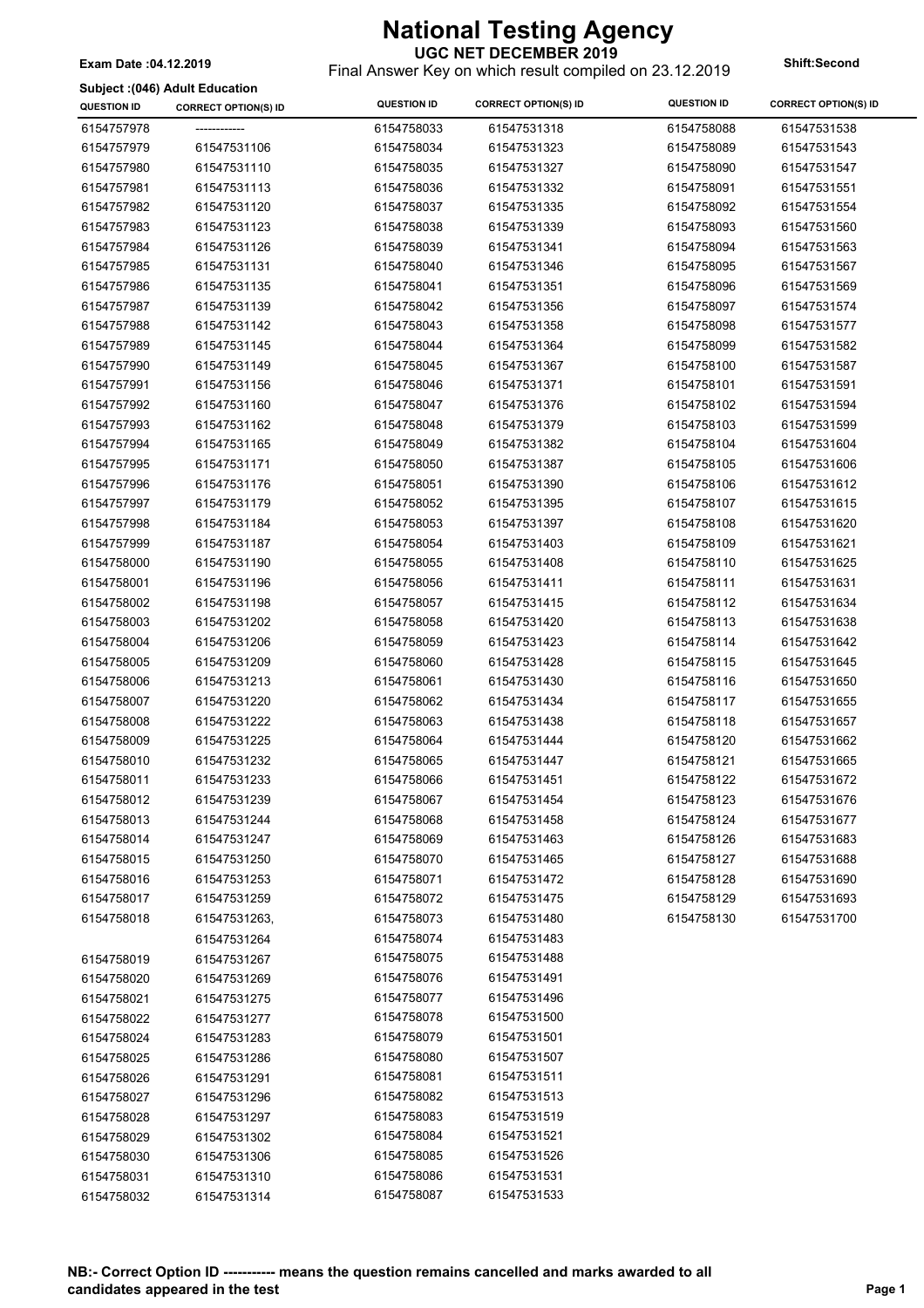### **UGC NET DECEMBER 2019**

Final Answer Key on which result compiled on 23.12.2019 **Exam Date :04.12.2019 Shift:Second**

|  |  |  | Subject: (047) Physical Education |
|--|--|--|-----------------------------------|
|--|--|--|-----------------------------------|

| <b>QUESTION ID</b> | <b>CORRECT OPTION(S) ID</b> | <b>QUESTION ID</b> | <b>CORRECT OPTION(S) ID</b> | <b>QUESTION ID</b> | <b>CORRECT OPTION(S) ID</b> |
|--------------------|-----------------------------|--------------------|-----------------------------|--------------------|-----------------------------|
| 6154758132         |                             | 6154758187         | 61547531919                 | 6154758242         | 61547532140                 |
| 6154758133         | 61547531706                 | 6154758188         | 61547531923                 | 6154758243         | 61547532143                 |
| 6154758134         | 61547531710                 | 6154758189         | 61547531925                 | 6154758244         | 61547532146                 |
| 6154758135         | 61547531713                 | 6154758190         | 61547531930                 | 6154758245         | 61547532152                 |
| 6154758136         | 61547531720                 | 6154758191         | 61547531935                 | 6154758246         | 61547532155                 |
| 6154758137         | 61547531723                 | 6154758192         | 61547531939                 | 6154758247         | 61547532157                 |
| 6154758138         | 61547531726                 | 6154758193         | 61547531942                 | 6154758248         | 61547532161                 |
| 6154758139         | 61547531731                 | 6154758194         | 61547531947                 | 6154758249         | 61547532166                 |
| 6154758140         | 61547531735                 | 6154758195         | 61547531952                 | 6154758250         | 61547532170                 |
| 6154758141         | 61547531739                 | 6154758196         | 61547531954                 | 6154758251         | 61547532174                 |
| 6154758142         | 61547531742                 | 6154758197         | 61547531957                 | 6154758252         | 61547532179                 |
| 6154758143         | 61547531745                 | 6154758198         | 61547531962                 | 6154758253         | 61547532181                 |
| 6154758144         | 61547531749                 | 6154758199         | 61547531967                 | 6154758254         | 61547532187                 |
| 6154758145         | 61547531756                 | 6154758200         | 61547531972                 | 6154758255         | 61547532190                 |
| 6154758146         | 61547531760                 | 6154758201         | 61547531974                 | 6154758256         | 61547532196                 |
| 6154758147         | 61547531762                 | 6154758202         | 61547531980                 | 6154758257         | 61547532197                 |
| 6154758148         | 61547531765                 | 6154758203         | 61547531984                 | 6154758258         | 61547532204                 |
| 6154758149         | 61547531771                 | 6154758204         | 61547531985                 | 6154758259         | 61547532207                 |
| 6154758150         | 61547531776                 | 6154758205         | 61547531991                 | 6154758260         | 61547532211                 |
| 6154758151         | 61547531779                 | 6154758206         | 61547531995                 | 6154758261         | 61547532216                 |
| 6154758152         | 61547531784                 | 6154758207         | 61547531998                 | 6154758262         | 61547532219                 |
| 6154758153         | 61547531787                 | 6154758208         | 61547532002                 | 6154758263         | 61547532222                 |
| 6154758154         | 61547531790                 | 6154758209         | 61547532007                 | 6154758264         | 61547532228                 |
| 6154758155         | 61547531796                 | 6154758210         | 61547532011                 | 6154758265         | 61547532229                 |
| 6154758156         | 61547531798                 | 6154758211         | 61547532015                 | 6154758266         | 61547532234                 |
| 6154758157         | 61547531802                 | 6154758212         | 61547532018                 | 6154758267         | 61547532237                 |
| 6154758158         | 61547531806                 | 6154758213         | 61547532022                 | 6154758268         | 61547532244                 |
| 6154758159         | 61547531809                 | 6154758214         | 61547532026                 | 6154758269         | 61547532245                 |
| 6154758160         | 61547531813                 | 6154758215         | 61547532030                 | 6154758270         | 61547532249                 |
| 6154758161         | 61547531820                 | 6154758216         | 61547532035                 | 6154758271         | 61547532253                 |
| 6154758162         | 61547531822                 | 6154758217         | 61547532038                 | 6154758272         | 61547532257                 |
| 6154758163         | 61547531825                 | 6154758218         | 61547532044                 | 6154758274         | 61547532264                 |
| 6154758164         | 61547531832                 | 6154758219         | 61547532046                 | 6154758275         | 61547532265                 |
| 6154758165         | 61547531833                 | 6154758220         | 61547532052                 | 6154758276         | 61547532269                 |
| 6154758166         | 61547531839                 | 6154758221         | 61547532055                 | 6154758277         | 61547532274                 |
| 6154758167         | 61547531844                 | 6154758222         | 61547532059                 | 6154758278         | 61547532279                 |
| 6154758168         | 61547531847                 | 6154758223         | 61547532062                 | 6154758280         | 61547532282                 |
| 6154758169         | 61547531850                 | 6154758224         | 61547532065                 | 6154758281         | 61547532288                 |
| 6154758170         | 61547531853                 | 6154758225         | 61547532072                 | 6154758282         | 61547532290                 |
| 6154758171         | 61547531859                 | 6154758226         | 61547532073                 | 6154758283         | 61547532293                 |
| 6154758172         | 61547531863,                | 6154758227         | 61547532079                 | 6154758284         | 61547532298                 |
|                    | 61547531864                 | 6154758228         | 61547532084                 |                    |                             |
| 6154758173         | 61547531867                 | 6154758229         | 61547532086                 |                    |                             |
| 6154758174         | 61547531869                 | 6154758230         | 61547532092                 |                    |                             |
| 6154758175         | 61547531875                 | 6154758231         | 61547532093                 |                    |                             |
| 6154758176         | 61547531877                 | 6154758232         | 61547532099                 |                    |                             |
| 6154758178         | 61547531883                 | 6154758233         | 61547532103                 |                    |                             |
| 6154758179         | 61547531886                 | 6154758234         | 61547532105                 |                    |                             |
| 6154758180         | 61547531891                 | 6154758235         | 61547532112                 |                    |                             |
| 6154758181         | 61547531896                 | 6154758236         | 61547532116                 |                    |                             |
| 6154758182         | 61547531897                 | 6154758237         | 61547532117                 |                    |                             |
| 6154758183         | 61547531903                 | 6154758238         | 61547532123                 |                    |                             |
| 6154758184         | 61547531905                 | 6154758239         | 61547532126                 |                    |                             |
| 6154758185         | 61547531911                 | 6154758240         | 61547532129                 |                    |                             |
| 6154758186         | 61547531913                 | 6154758241         | 61547532133                 |                    |                             |
|                    |                             |                    |                             |                    |                             |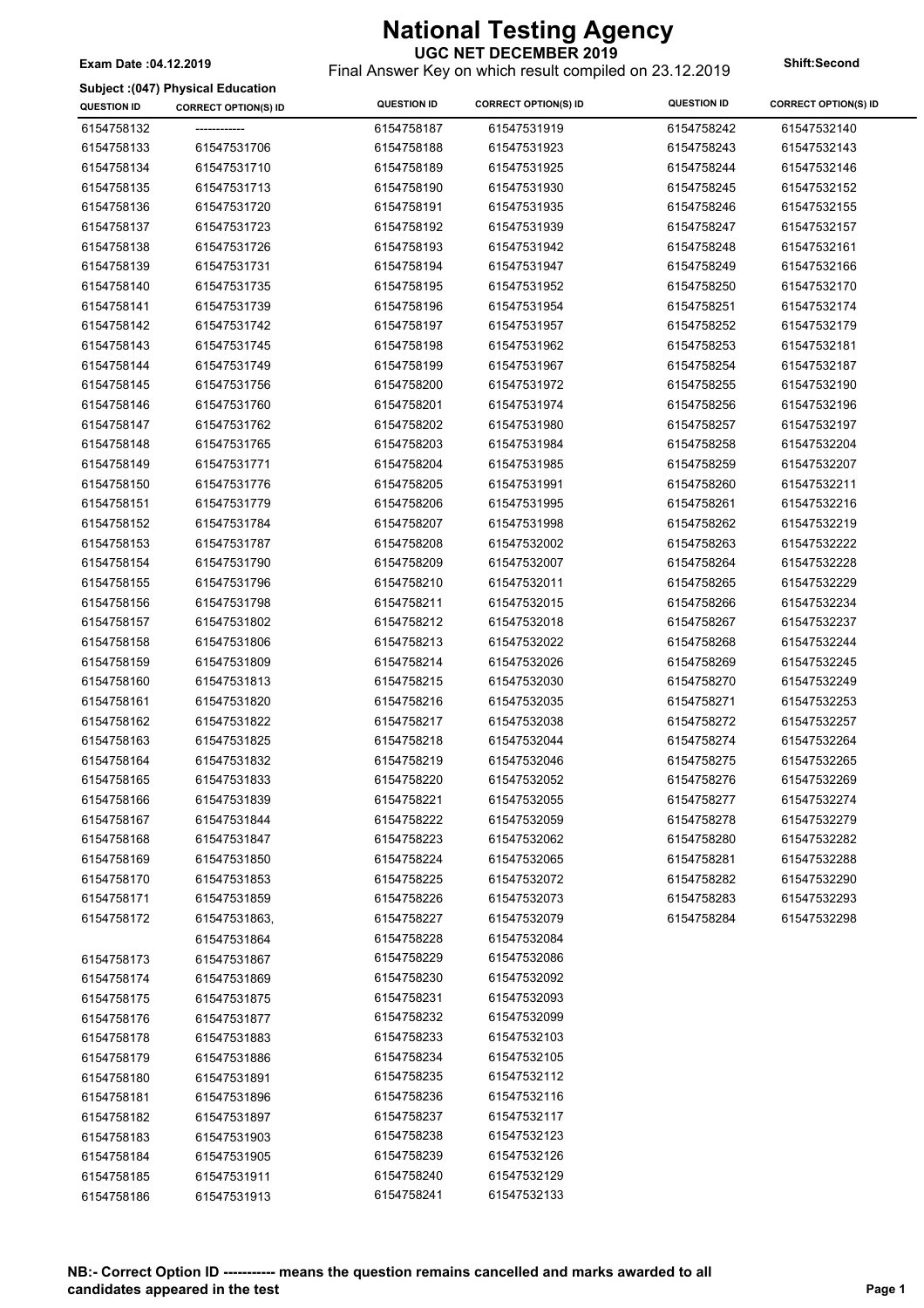### Final Answer Key on which result compiled on 23.12.2019 **Exam Date :05.12.2019 Shift:First**

**Subject :(049) Arab Culture and Islamic Studies**

| <b>QUESTION ID</b> | <b>CORRECT OPTION(S) ID</b> | <b>QUESTION ID</b> | <b>CORRECT OPTION(S) ID</b> | <b>QUESTION ID</b> | <b>CORRECT OPTION(S) ID</b> |
|--------------------|-----------------------------|--------------------|-----------------------------|--------------------|-----------------------------|
| 61547510286        | 61547540103                 | 61547510342        | 61547540324                 | 61547510397        | 61547540544                 |
| 61547510287        | 61547540108                 | 61547510343        | 61547540326                 | 61547510398        | 61547540548                 |
| 61547510288        | 61547540110                 | 61547510344        | 61547540330                 | 61547510399        | 61547540550                 |
| 61547510289        | 61547540113                 | 61547510345        | 61547540333                 | 61547510400        | 61547540556                 |
| 61547510290        | 61547540117                 | 61547510346        | 61547540339                 | 61547510401        | 61547540559                 |
| 61547510291        | 61547540122                 | 61547510347        | 61547540342                 | 61547510402        | 61547540563                 |
| 61547510292        | 61547540127                 | 61547510348        | 61547540346                 | 61547510403        | 61547540566                 |
| 61547510293        | 61547540132                 | 61547510349        | 61547540350                 | 61547510404        | 61547540569                 |
| 61547510294        | 61547540135                 | 61547510350        | 61547540354                 | 61547510405        | 61547540574                 |
| 61547510295        | 61547540138                 | 61547510351        | 61547540359                 | 61547510406        | 61547540580                 |
| 61547510296        | 61547540141                 | 61547510352        | 61547540363                 | 61547510407        | 61547540582                 |
| 61547510297        | 61547540148                 | 61547510353        | 61547540365                 | 61547510408        | 61547540587                 |
| 61547510298        | 61547540149                 | 61547510354        | 61547540372                 | 61547510409        | 61547540590                 |
| 61547510299        | 61547540154                 | 61547510355        | 61547540374                 | 61547510410        | 61547540595                 |
| 61547510300        | 61547540158                 | 61547510356        | 61547540379                 | 61547510411        | 61547540600                 |
| 61547510301        | 61547540163                 | 61547510357        | 61547540384                 | 61547510412        | 61547540604                 |
| 61547510302        | 61547540165                 | 61547510358        | 61547540387                 | 61547510413        | 61547540606                 |
| 61547510303        | 61547540171                 | 61547510359        | 61547540390                 | 61547510414        | 61547540612                 |
| 61547510304        | 61547540175                 | 61547510360        | 61547540396                 | 61547510415        | 61547540614                 |
| 61547510305        | 61547540177                 | 61547510361        | 61547540397                 | 61547510416        | 61547540619                 |
| 61547510306        | 61547540183                 | 61547510362        | 61547540403                 | 61547510417        | 61547540624                 |
| 61547510307        | 61547540188                 | 61547510363        | 61547540408                 | 61547510418        | 61547540628                 |
| 61547510308        | 61547540192                 | 61547510364        | 61547540410                 | 61547510419        | 61547540632                 |
| 61547510309        | 61547540193                 | 61547510365        | 61547540416                 | 61547510420        | 61547540633                 |
| 61547510310        | 61547540200                 | 61547510366        | 61547540420                 | 61547510421        | 61547540639                 |
| 61547510311        | 61547540204                 | 61547510367        | 61547540423                 | 61547510422        | 61547540643                 |
| 61547510312        | 61547540206                 | 61547510368        | 61547540425                 | 61547510423        | 61547540645                 |
| 61547510313        | 61547540209                 | 61547510369        | 61547540432                 | 61547510424        | 61547540652                 |
| 61547510314        | 61547540216                 | 61547510370        | 61547540433                 | 61547510425        | 61547540655                 |
| 61547510315        | 61547540220                 | 61547510371        | 61547540438                 | 61547510426        | 61547540658                 |
| 61547510316        | 61547540224                 | 61547510372        | 61547540444                 | 61547510428        | 61547540664                 |
| 61547510317        | 61547540228                 | 61547510373        | 61547540446                 | 61547510429        | 61547540665                 |
| 61547510318        | 61547540232                 | 61547510374        | 61547540449                 | 61547510430        | 61547540672                 |
| 61547510319        | 61547540236                 | 61547510375        | 61547540456                 | 61547510431        | 61547540676                 |
| 61547510320        | 61547540238                 | 61547510376        | 61547540458                 | 61547510432        | 61547540680                 |
| 61547510321        | 61547540244                 | 61547510377        | 61547540461                 | 61547510434        | 61547540682                 |
| 61547510322        | 61547540247                 | 61547510378        | 61547540466                 | 61547510435        | 61547540685                 |
| 61547510323        | 61547540251                 | 61547510379        | 61547540471                 | 61547510436        | 61547540691                 |
| 61547510324        | 61547540255                 | 61547510380        | 61547540474                 | 61547510437        | 61547540696                 |
| 61547510325        | 61547540257                 | 61547510381        | 61547540478                 | 61547510438        | 61547540699                 |
| 61547510326        | 61547540264                 | 61547510382        | 61547540483                 |                    |                             |
| 61547510327        | 61547540268                 | 61547510383        | 61547540485                 |                    |                             |
| 61547510328        | 61547540272                 | 61547510384        | 61547540492                 |                    |                             |
| 61547510329        | 61547540275                 | 61547510385        | 61547540494                 |                    |                             |
| 61547510330        | 61547540279                 | 61547510386        | 61547540498                 |                    |                             |
| 61547510332        | 61547540283                 | 61547510387        | 61547540501                 |                    |                             |
| 61547510333        | 61547540286                 | 61547510388        | 61547540508                 |                    |                             |
| 61547510334        | 61547540291                 | 61547510389        | 61547540509                 |                    |                             |
| 61547510335        | 61547540296                 | 61547510390        | 61547540514                 |                    |                             |
| 61547510336        | 61547540300                 | 61547510391        | 61547540518                 |                    |                             |
| 61547510337        | 61547540303                 | 61547510392        | 61547540524                 |                    |                             |
| 61547510338        | 61547540307                 | 61547510393        | 61547540528                 |                    |                             |
| 61547510339        | 61547540312                 | 61547510394        | 61547540529                 |                    |                             |
| 61547510340        | 61547540315                 | 61547510395        | 61547540533                 |                    |                             |
| 61547510341        | 61547540320                 | 61547510396        | 61547540538                 |                    |                             |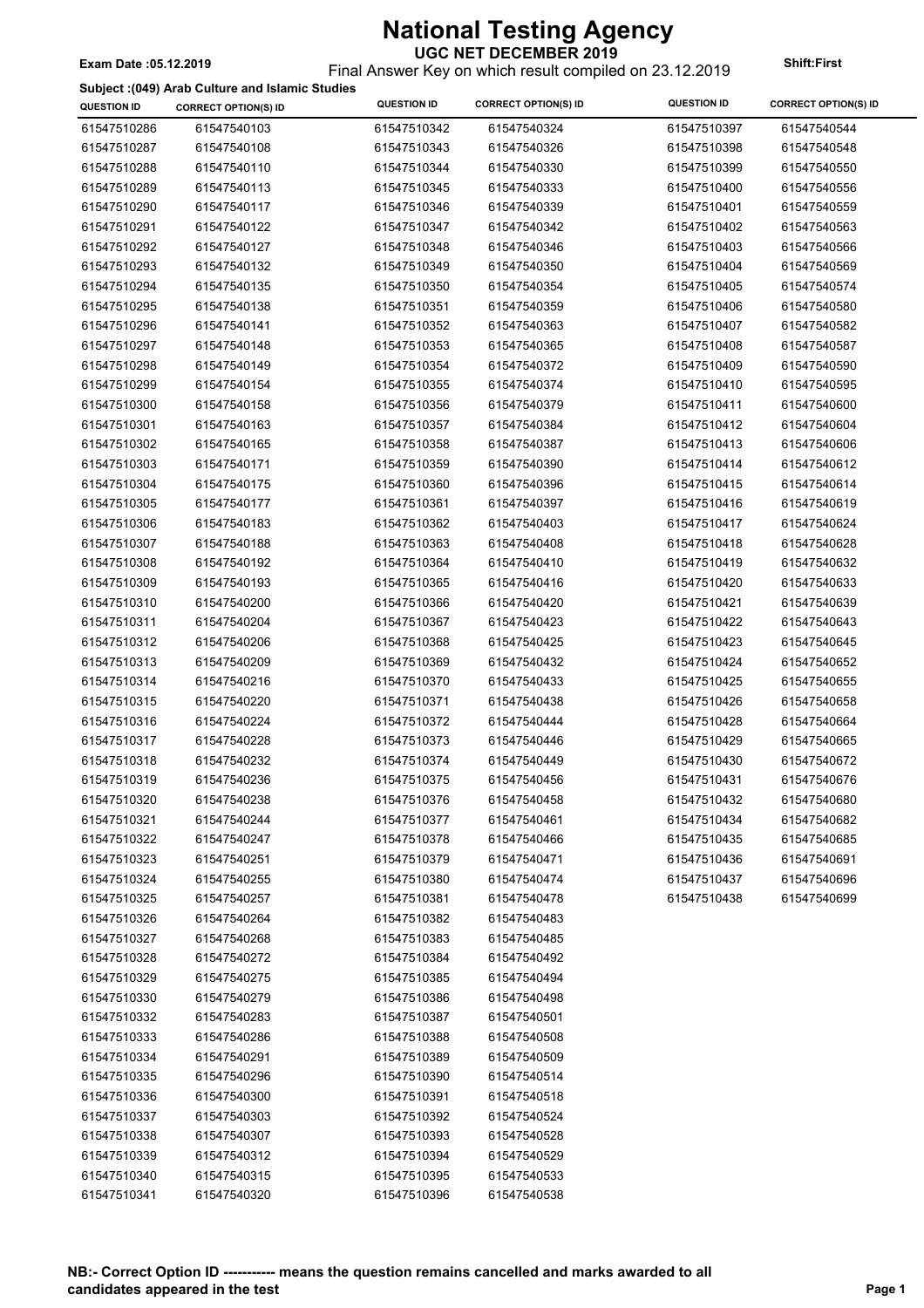**UGC NET DECEMBER 2019** Final Answer Key on which result compiled on 23.12.2019 **Exam Date :04.12.2019 Shift:Second**

**Subject :(050) Indian Culture**

| <b>QUESTION ID</b> | <b>CORRECT OPTION(S) ID</b> | <b>QUESTION ID</b>         | <b>CORRECT OPTION(S) ID</b> | <b>QUESTION ID</b> | <b>CORRECT OPTION(S) ID</b> |
|--------------------|-----------------------------|----------------------------|-----------------------------|--------------------|-----------------------------|
| 61547510594        |                             | 61547510649                | 61547541520                 | 61547510704        | 61547541739                 |
| 61547510595        | 61547541306                 | 61547510650                | 61547541521                 | 61547510705        | 61547541743                 |
| 61547510596        | 61547541310                 | 61547510651                | 61547541527                 | 61547510706        | 61547541747                 |
| 61547510597        | 61547541313                 | 61547510652                | 61547541531                 | 61547510707        | 61547541751                 |
| 61547510598        | 61547541320                 | 61547510653                | 61547541535                 | 61547510708        | 61547541755                 |
| 61547510599        | 61547541323                 | 61547510654                | 61547541537                 | 61547510709        | 61547541757                 |
| 61547510600        | 61547541326                 | 61547510655                | 61547541544                 | 61547510710        | 61547541761                 |
| 61547510601        | 61547541331                 | 61547510656                | 61547541545                 | 61547510711        | 61547541768                 |
| 61547510602        | 61547541335                 | 61547510657                | 61547541549                 | 61547510712        | 61547541769                 |
| 61547510603        | 61547541339                 | 61547510658                | 61547541555                 | 61547510713        | 61547541775                 |
| 61547510604        | 61547541342                 | 61547510659                | 61547541559                 | 61547510714        | 61547541777                 |
| 61547510605        | 61547541345                 | 61547510660                | 61547541563                 | 61547510715        | 61547541781                 |
| 61547510606        | 61547541349                 | 61547510661                | 61547541567                 | 61547510716        | 61547541788                 |
| 61547510607        | 61547541356                 | 61547510662                | 61547541571                 | 61547510717        | 61547541792                 |
| 61547510608        | 61547541360                 | 61547510663                | 61547541574                 | 61547510718        | 61547541794                 |
| 61547510609        | 61547541362                 | 61547510664                | 61547541579                 | 61547510719        | 61547541797                 |
| 61547510610        | 61547541365                 | 61547510665                | 61547541583                 | 61547510720        | 61547541804                 |
| 61547510611        | 61547541371                 | 61547510666                | 61547541586                 | 61547510721        | 61547541806                 |
| 61547510612        | 61547541376                 | 61547510667                | 61547541589                 | 61547510722        | 61547541812                 |
| 61547510613        | 61547541379                 | 61547510668                | 61547541593                 | 61547510723        | 61547541815                 |
| 61547510614        | 61547541384                 | 61547510669                | 61547541598                 | 61547510724        | 61547541817                 |
| 61547510615        | 61547541387                 | 61547510670                | 61547541602                 | 61547510725        | 61547541824                 |
| 61547510616        | 61547541390                 | 61547510671                | 61547541608                 | 61547510726        | 61547541825                 |
| 61547510617        | 61547541396                 | 61547510672                | 61547541612                 | 61547510727        | 61547541830                 |
| 61547510618        | 61547541398                 | 61547510673                | 61547541616                 | 61547510728        | 61547541836                 |
| 61547510619        | 61547541402                 | 61547510674                | 61547541620                 | 61547510729        | 61547541838                 |
| 61547510620        | 61547541406                 | 61547510675                | 61547541623                 | 61547510730        | 61547541841                 |
| 61547510621        | 61547541409                 | 61547510676                | 61547541627                 | 61547510731        | 61547541845                 |
| 61547510622        | 61547541413                 | 61547510677                | 61547541631                 | 61547510732        | 61547541849                 |
| 61547510623        | 61547541420                 | 61547510678                | 61547541636                 | 61547510733        | 61547541854                 |
| 61547510624        | 61547541422                 | 61547510679                | 61547541639                 | 61547510734        | 61547541858                 |
| 61547510625        | 61547541425                 | 61547510680                | 61547541644                 | 61547510736        | 61547541863                 |
| 61547510626        | 61547541432                 | 61547510681                | 61547541646                 | 61547510737        | 61547541867                 |
| 61547510627        | 61547541433                 | 61547510682                | 61547541651                 | 61547510738        | 61547541870                 |
| 61547510628        | 61547541439                 | 61547510683                | 61547541656                 | 61547510739        | 61547541876                 |
| 61547510629        | 61547541444                 | 61547510684                | 61547541658                 | 61547510740        | 61547541879                 |
| 61547510630        | 61547541447                 | 61547510685                | 61547541663                 | 61547510742        | 61547541883                 |
| 61547510631        | 61547541450                 | 61547510686                | 61547541668                 | 61547510743        | 61547541886                 |
| 61547510632        | 61547541453                 | 61547510687                | 61547541670                 | 61547510744        | 61547541889                 |
| 61547510633        | 61547541459                 | 61547510688                | 61547541675                 | 61547510745        | 61547541896                 |
|                    |                             |                            |                             |                    | 61547541897                 |
| 61547510634        | 61547541463,                | 61547510689                | 61547541678                 | 61547510746        |                             |
|                    | 61547541464                 | 61547510690                | 61547541684                 |                    |                             |
| 61547510635        | 61547541467                 | 61547510691<br>61547510692 | 61547541685<br>61547541690  |                    |                             |
| 61547510636        | 61547541469                 |                            |                             |                    |                             |
| 61547510637        | 61547541475                 | 61547510693                | 61547541696                 |                    |                             |
| 61547510638        | 61547541477                 | 61547510694                | 61547541697                 |                    |                             |
| 61547510640        | 61547541483                 | 61547510695                | 61547541701                 |                    |                             |
| 61547510641        | 61547541486                 | 61547510696                | 61547541706                 |                    |                             |
| 61547510642        | 61547541491                 | 61547510697                | 61547541709                 |                    |                             |
| 61547510643        | 61547541496                 | 61547510698                | 61547541714                 |                    |                             |
| 61547510644        | 61547541497                 | 61547510699                | 61547541717                 |                    |                             |
| 61547510645        | 61547541502                 | 61547510700                | 61547541722                 |                    |                             |
| 61547510646        | 61547541506                 | 61547510701                | 61547541726                 |                    |                             |
| 61547510647        | 61547541509                 | 61547510702                | 61547541730                 |                    |                             |
| 61547510648        | 61547541516                 | 61547510703                | 61547541734                 |                    |                             |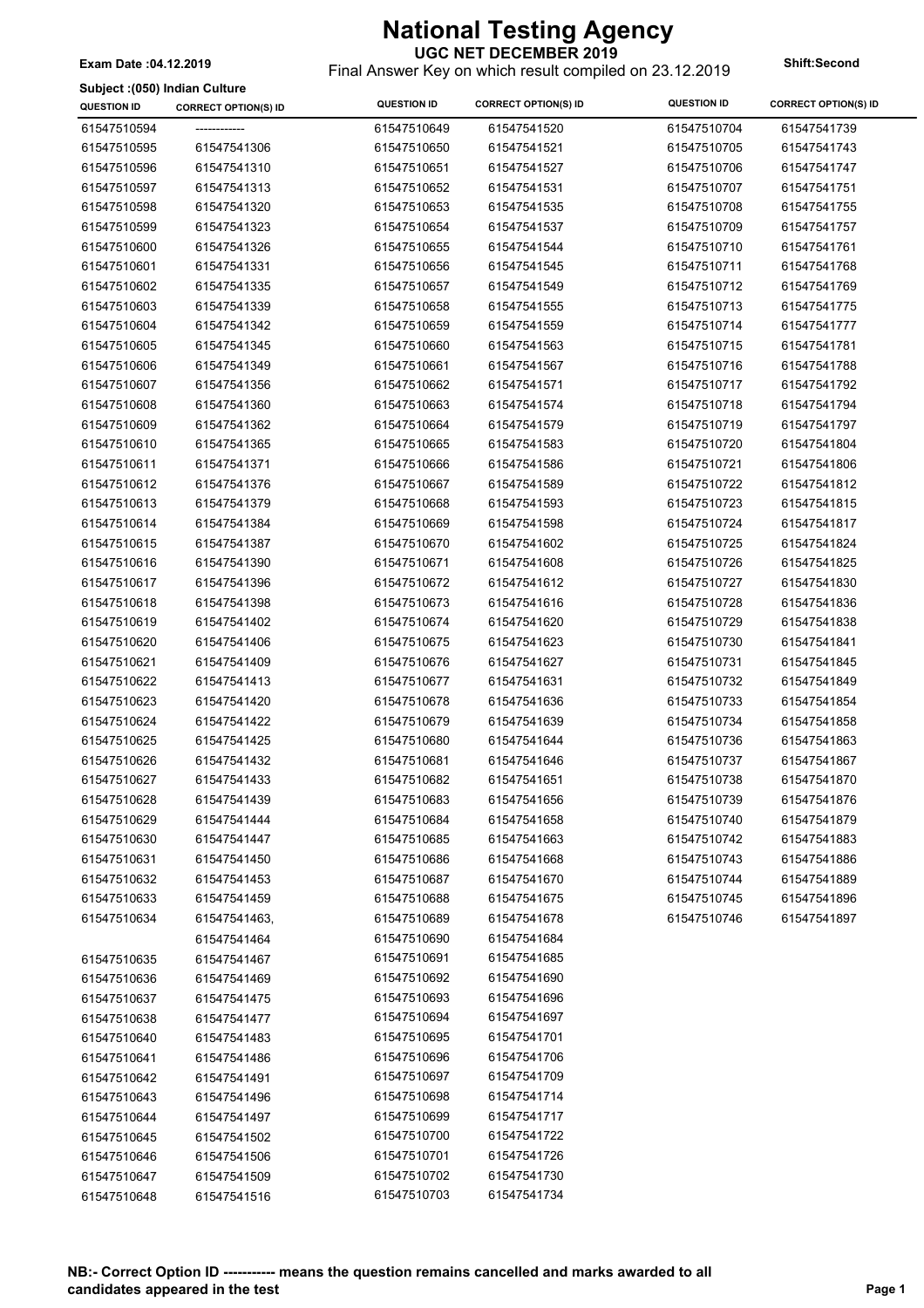Final Answer Key on which result compiled on 23.12.2019 **Exam Date :04.12.2019 Shift:Second**

**Subject :(055) Labour Welfare**

| <b>QUESTION ID</b>         | <b>CORRECT OPTION(S) ID</b> | <b>QUESTION ID</b> | <b>CORRECT OPTION(S) ID</b> | <b>QUESTION ID</b> | <b>CORRECT OPTION(S) ID</b> |
|----------------------------|-----------------------------|--------------------|-----------------------------|--------------------|-----------------------------|
| 61547511056                | -------------               | 61547511111        | 61547543319                 | 61547511166        | 61547543538                 |
| 61547511057                | 61547543106                 | 61547511112        | 61547543321                 | 61547511167        | 61547543543                 |
| 61547511058                | 61547543110                 | 61547511113        | 61547543325                 | 61547511168        | 61547543547                 |
| 61547511059                | 61547543113                 | 61547511114        | 61547543332                 | 61547511169        | 61547543550                 |
| 61547511060                | 61547543120                 | 61547511115        | 61547543334                 | 61547511170        | 61547543553                 |
| 61547511061                | 61547543123                 | 61547511116        | 61547543337                 | 61547511171        | 61547543558                 |
| 61547511062                | 61547543126                 | 61547511117        | 61547543344                 | 61547511172        | 61547543562                 |
| 61547511063                | 61547543131                 | 61547511118        | 61547543347                 | 61547511173        | 61547543568                 |
| 61547511064                | 61547543135                 | 61547511119        | 61547543350                 | 61547511174        | 61547543569                 |
| 61547511065                | 61547543139                 | 61547511120        | 61547543353                 | 61547511175        | 61547543573                 |
| 61547511066                | 61547543142                 | 61547511121        | 61547543358                 | 61547511176        | 61547543580                 |
| 61547511067                | 61547543145                 | 61547511122        | 61547543364                 | 61547511177        | 61547543584                 |
| 61547511068                | 61547543149                 | 61547511123        | 61547543367                 | 61547511178        | 61547543585                 |
| 61547511069                | 61547543156                 | 61547511124        | 61547543369                 | 61547511179        | 61547543591                 |
| 61547511070                | 61547543160                 | 61547511125        | 61547543374                 | 61547511180        | 61547543594                 |
| 61547511071                | 61547543162                 | 61547511126        | 61547543379                 | 61547511181        | 61547543599                 |
| 61547511072                | 61547543165                 | 61547511127        | 61547543382                 | 61547511182        | 61547543601                 |
| 61547511073                | 61547543171                 | 61547511128        | 61547543387                 | 61547511183        | 61547543608                 |
| 61547511074                | 61547543176                 | 61547511129        | 61547543390                 | 61547511184        | 61547543612                 |
| 61547511075                | 61547543179                 | 61547511130        | 61547543395                 | 61547511185        | 61547543613                 |
| 61547511076                | 61547543184                 | 61547511131        | 61547543399                 | 61547511186        | 61547543620                 |
| 61547511077                | 61547543187                 | 61547511132        | 61547543403                 | 61547511187        | 61547543622                 |
| 61547511078                | 61547543190                 | 61547511133        | 61547543406                 | 61547511188        | 61547543626                 |
| 61547511079                | 61547543196                 | 61547511134        | 61547543409                 | 61547511189        | 61547543631                 |
| 61547511080                | 61547543198                 | 61547511135        | 61547543415                 | 61547511190        | 61547543636                 |
| 61547511081                | 61547543202                 | 61547511136        | 61547543420                 | 61547511191        | 61547543637                 |
| 61547511082                | 61547543206                 | 61547511137        | 61547543424                 | 61547511192        | 61547543641                 |
| 61547511083                | 61547543209                 | 61547511138        | 61547543428                 | 61547511193        | 61547543647                 |
| 61547511084                | 61547543213                 | 61547511139        | 61547543432                 | 61547511194        | 61547543650                 |
| 61547511085                | 61547543220                 | 61547511140        | 61547543435                 | 61547511195        | 61547543653                 |
| 61547511086                | 61547543222                 | 61547511141        | 61547543439                 | 61547511196        | 61547543657                 |
| 61547511087                | 61547543225                 | 61547511142        | 61547543442                 | 61547511198        | 61547543662                 |
| 61547511088                | 61547543232                 | 61547511143        | 61547543445                 | 61547511199        | 61547543665                 |
| 61547511089                | 61547543233                 | 61547511144        | 61547543450                 | 61547511200        | 61547543672                 |
| 61547511090                | 61547543239                 | 61547511145        | 61547543456                 | 61547511201        | 61547543675                 |
| 61547511091                | 61547543244                 | 61547511146        | 61547543459                 | 61547511202        | 61547543677                 |
| 61547511092                | 61547543247                 | 61547511147        | 61547543463                 | 61547511204        | 61547543683                 |
| 61547511093                | 61547543250                 | 61547511148        | 61547543468                 | 61547511205        | 61547543688                 |
| 61547511094                | 61547543253                 | 61547511149        | 61547543469                 | 61547511206        | 61547543692                 |
| 61547511095                | 61547543259                 | 61547511150        | 61547543473                 | 61547511207        | 61547543693                 |
| 61547511096                | 61547543263,                | 61547511151        | 61547543479                 | 61547511208        | 61547543699                 |
|                            | 61547543264                 | 61547511152        | 61547543484                 |                    |                             |
| 61547511097                | 61547543267                 | 61547511153        | 61547543487                 |                    |                             |
| 61547511098                | 61547543269                 | 61547511154        | 61547543489                 |                    |                             |
|                            |                             | 61547511155        | 61547543494                 |                    |                             |
| 61547511099                | 61547543275                 | 61547511156        | 61547543498                 |                    |                             |
| 61547511100                | 61547543277                 | 61547511157        | 61547543501                 |                    |                             |
| 61547511102                | 61547543283                 | 61547511158        | 61547543507                 |                    |                             |
| 61547511103                | 61547543286                 | 61547511159        | 61547543511                 |                    |                             |
| 61547511104<br>61547511105 | 61547543291                 | 61547511160        | 61547543514                 |                    |                             |
| 61547511106                | 61547543296                 | 61547511161        | 61547543520                 |                    |                             |
|                            | 61547543297                 | 61547511162        | 61547543524                 |                    |                             |
| 61547511107                | 61547543302                 | 61547511163        | 61547543528                 |                    |                             |
| 61547511108<br>61547511109 | 61547543308<br>61547543312  | 61547511164        | 61547543530                 |                    |                             |
| 61547511110                | 61547543315                 | 61547511165        | 61547543535                 |                    |                             |
|                            |                             |                    |                             |                    |                             |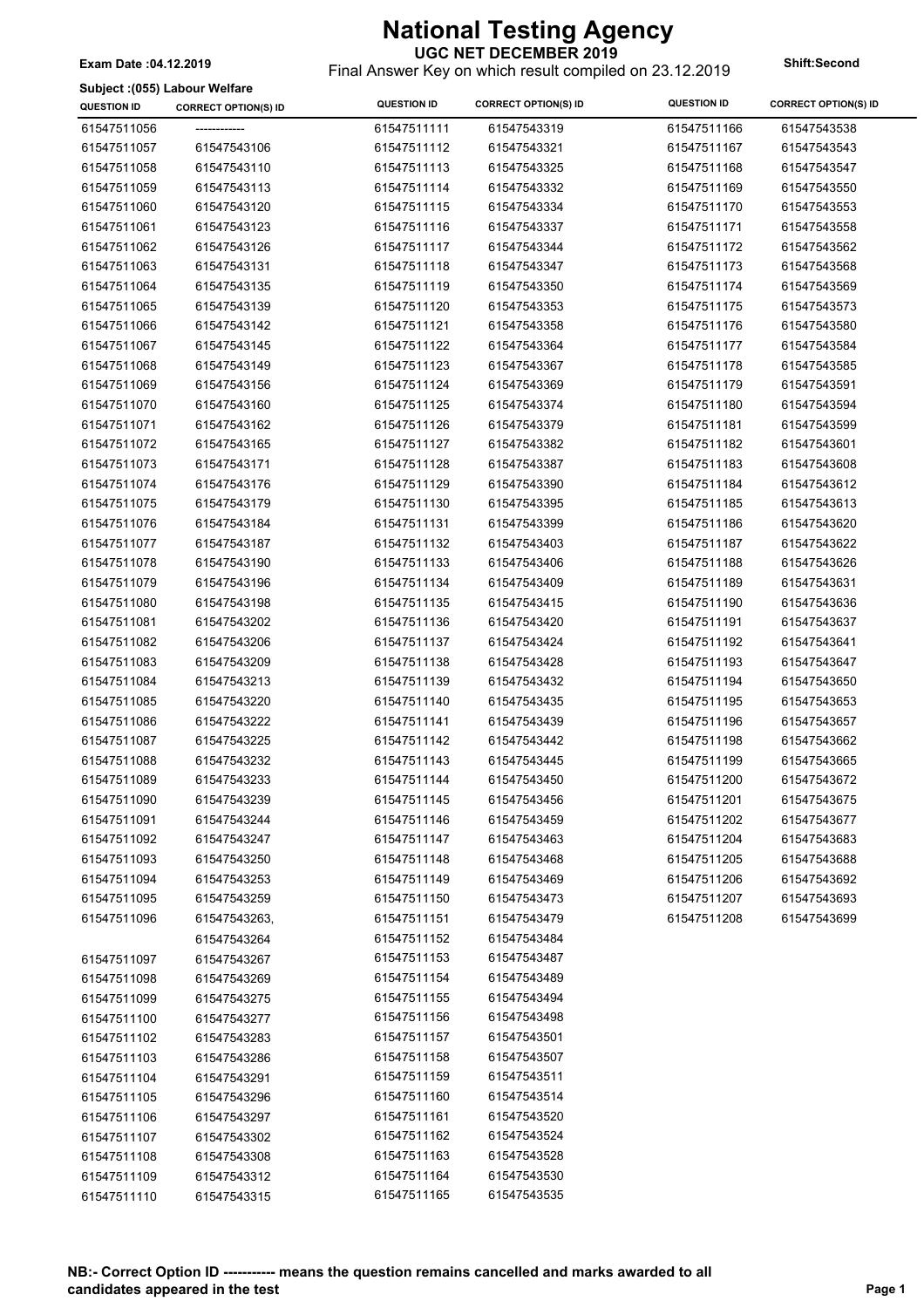**Subject :(058) Law**

#### **UGC NET DECEMBER 2019**

Final Answer Key on which result compiled on 23.12.2019 **Exam Date :03.12.2019 Shift:Second**

| Subject :(058) Law |                             |                    |                             |                    |                             |
|--------------------|-----------------------------|--------------------|-----------------------------|--------------------|-----------------------------|
| <b>QUESTION ID</b> | <b>CORRECT OPTION(S) ID</b> | <b>QUESTION ID</b> | <b>CORRECT OPTION(S) ID</b> | <b>QUESTION ID</b> | <b>CORRECT OPTION(S) ID</b> |
| 6154756899         | 61547526904                 | 6154756956         | 61547527123                 | 6154757010         | 61547527337                 |
| 6154756900         | 61547526906                 | 6154756957         | 61547527128                 | 6154757011         | 61547527344                 |
| 6154756901         | 61547526912                 | 6154756958         | 61547527129                 | 6154757012         | 61547527345                 |
| 6154756902         | 61547526914                 | 6154756959         | 61547527133                 | 6154757013         | 61547527349                 |
| 6154756903         | 61547526917                 | 6154756960         | 61547527139                 | 6154757014         | 61547527356                 |
| 6154756904         | 61547526923                 | 6154756961         | 61547527141                 | 6154757015         | 61547527358                 |
| 6154756905         | 61547526925                 | 6154756962         | 61547527146                 | 6154757016         | 61547527361                 |
| 6154756906         | 61547526930                 | 6154756963         | 61547527149                 | 6154757017         | 61547527366                 |
| 6154756907         | 61547526934                 | 6154756964         | 61547527156                 | 6154757018         | 61547527369                 |
| 6154756908         | 61547526939                 | 6154756965         | 61547527158                 | 6154757019         | 61547527375                 |
| 6154756909         | 61547526944                 | 6154756966         | 61547527162                 | 6154757020         | 61547527380                 |
| 6154756910         | 61547526946                 | 6154756967         | 61547527166                 | 6154757021         | 61547527381                 |
| 6154756911         | 61547526951                 | 6154756968         | 61547527170                 | 6154757022         | 61547527386                 |
| 6154756912         | 61547526956                 | 6154756969         | 61547527176                 | 6154757023         | 61547527390                 |
| 6154756913         | 61547526959                 | 6154756970         | 61547527177                 | 6154757024         | 61547527393                 |
| 6154756914         | 61547526961                 | 6154756971         | 61547527184                 | 6154757025         | 61547527399                 |
| 6154756915         | 61547526967                 | 6154756972         | 61547527185,                | 6154757026         | 61547527403                 |
| 6154756916         | 61547526970                 |                    | 61547527188                 | 6154757027         | 61547527408                 |
| 6154756917         | 61547526975                 | 6154756973         | 61547527189                 | 6154757028         | 61547527410                 |
| 6154756918         | 61547526977                 | 6154756974         | 61547527195                 | 6154757029         | 61547527416                 |
| 6154756919         | 61547526982                 | 6154756975         | 61547527199                 | 6154757030         | 61547527418                 |
| 6154756920         | 61547526986                 | 6154756976         | 61547527203                 | 6154757031         | 61547527423                 |
| 6154756921         | 61547526989                 | 6154756977         | 61547527206                 | 6154757032         | 61547527425                 |
| 6154756922         | 61547526996                 | 6154756978         | 61547527212                 | 6154757033         | 61547527430                 |
| 6154756923         | 61547526998                 | 6154756979         | 61547527214                 | 6154757034         | 61547527435                 |
| 6154756925         | 61547527004                 | 6154756980         | 61547527219                 | 6154757035         | 61547527438                 |
| 6154756926         | 61547527008                 | 6154756981         | 61547527221                 | 6154757036         | 61547527441                 |
| 6154756927         | 61547527011                 | 6154756982         | 61547527226                 | 6154757037         | 61547527446                 |
| 6154756928         | 61547527013                 | 6154756983         | 61547527229                 | 6154757038         | 61547527449                 |
| 6154756929         | 61547527018                 | 6154756984         | 61547527235                 | 6154757039         | 61547527455                 |
| 6154756930         | 61547527023                 | 6154756985         | 61547527238                 | 6154757040         | 61547527459                 |
| 6154756931         | 61547527027                 | 6154756986         | 61547527243                 | 6154757042         | 61547527462                 |
| 6154756932         | 61547527030                 | 6154756987         | 61547527246                 | 6154757043         | 61547527466                 |
| 6154756933         | 61547527035                 | 6154756988         | 61547527250                 | 6154757044         | 61547527469                 |
| 6154756934         | 61547527038                 | 6154756989         | 61547527255                 | 6154757045         | 61547527475                 |
| 6154756935         | 61547527044                 | 6154756990         | 61547527260                 | 6154757046         | 61547527480                 |
| 6154756936         | 61547527047                 | 6154756991         | 61547527263                 | 6154757048         | 61547527482                 |
| 6154756937         | 61547527050                 | 6154756992         | 61547527266                 | 6154757049         | 61547527487                 |
| 6154756938         | 61547527053                 | 6154756993         | 61547527270                 | 6154757050         | 61547527490                 |
| 6154756939         | 61547527060                 | 6154756994         | 61547527273                 | 6154757051         | 61547527496                 |
| 6154756940         | 61547527061                 | 6154756995         | 61547527278                 | 6154757052         | 61547527497                 |
| 6154756941         | 61547527066                 | 6154756996         | 61547527283                 |                    |                             |
| 6154756942         | 61547527071                 | 6154756997         | 61547527286                 |                    |                             |
| 6154756943         | 61547527076                 | 6154756998         | 61547527289                 |                    |                             |
| 6154756944         | 61547527077                 | 6154756999         | 61547527295                 |                    |                             |
| 6154756946         | 61547527084                 | 6154757000         | 61547527298                 |                    |                             |
| 6154756947         | 61547527086                 | 6154757001         | 61547527302                 |                    |                             |
| 6154756948         | 61547527091                 | 6154757002         | 61547527308                 |                    |                             |
| 6154756949         | 61547527095                 |                    |                             |                    |                             |
| 6154756950         | 61547527100                 | 6154757003         | 61547527310                 |                    |                             |
| 6154756951         | 61547527103                 | 6154757004         | 61547527315                 |                    |                             |
| 6154756952         | 61547527108                 | 6154757005         | 61547527319                 |                    |                             |
| 6154756953         | 61547527112                 | 6154757006         | 61547527323                 |                    |                             |
| 6154756954         | 61547527114                 | 6154757007         | 61547527325                 |                    |                             |
| 6154756955         | 61547527117                 | 6154757008         | 61547527330                 |                    |                             |
|                    |                             | 6154757009         | 61547527335                 |                    |                             |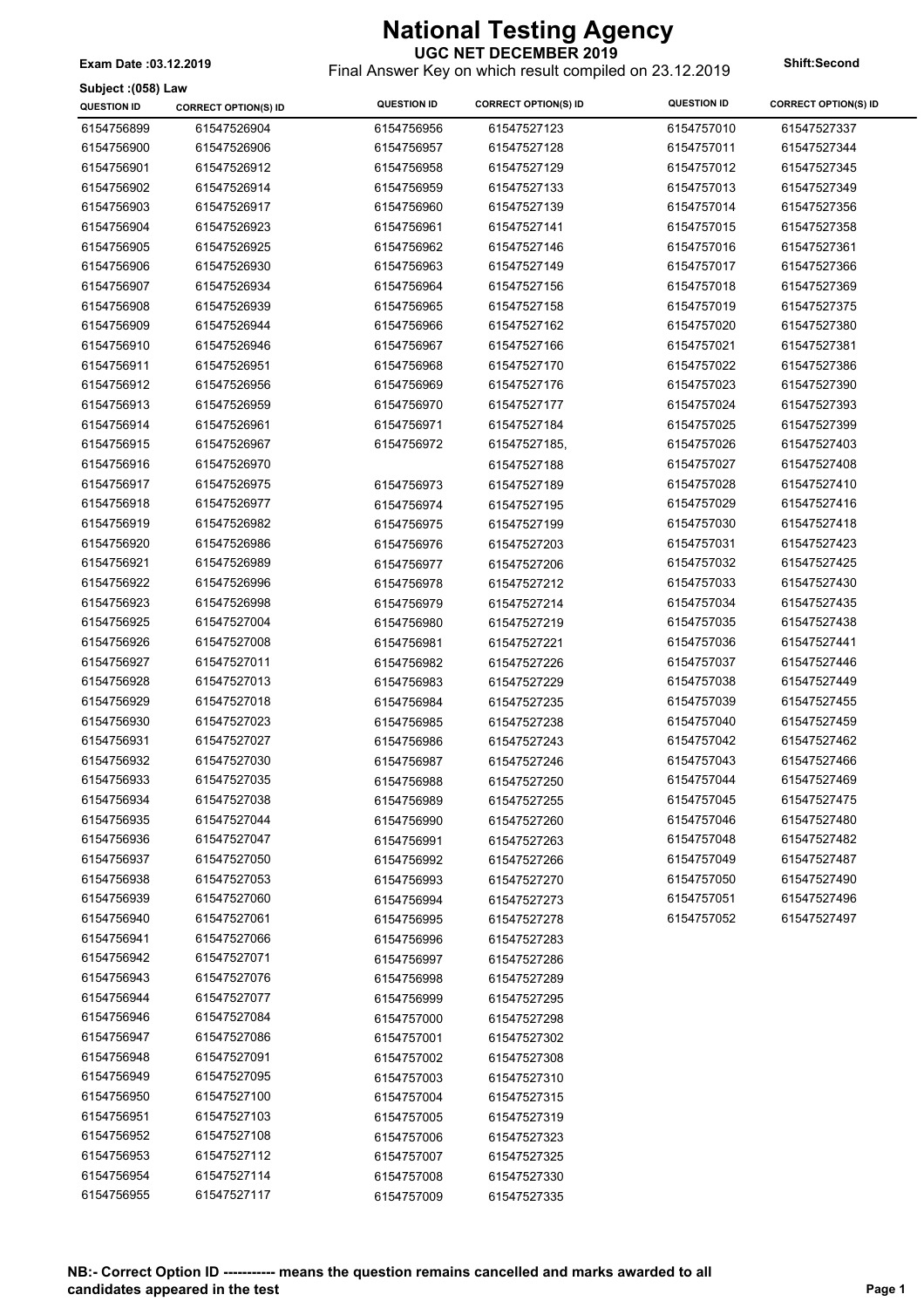### Final Answer Key on which result compiled on 23.12.2019 **Exam Date :02.12.2019 Shift:Second**

#### **Subject :(059) Library and Information Science**

|                    | Subject .(059) Library and imormation Science |                    |                             | <b>QUESTION ID</b> |                             |
|--------------------|-----------------------------------------------|--------------------|-----------------------------|--------------------|-----------------------------|
| <b>QUESTION ID</b> | <b>CORRECT OPTION(S) ID</b>                   | <b>QUESTION ID</b> | <b>CORRECT OPTION(S) ID</b> |                    | <b>CORRECT OPTION(S) ID</b> |
| 6154751897         | 6154757403                                    | 6154751952         | 6154757616                  | 6154752007         | 6154757835                  |
| 6154751898         | 6154757406                                    | 6154751953         | 6154757619                  | 6154752008         | 6154757838                  |
| 6154751899         | 6154757409                                    | 6154751954         | 6154757622                  | 6154752009         | 6154757844                  |
| 6154751900         | 6154757414                                    | 6154751955         | 6154757628                  | 6154752010         | 6154757848                  |
| 6154751901         | 6154757420                                    | 6154751956         | 6154757630                  | 6154752011         | ------------                |
| 6154751902         | 6154757423                                    | 6154751957         | 6154757633                  | 6154752012         | 6154757855                  |
| 6154751903         | 6154757427                                    | 6154751958         | 6154757640                  | 6154752013         | 6154757857                  |
| 6154751904         | 6154757430                                    | 6154751959         | 6154757641                  | 6154752014         | 6154757861                  |
| 6154751905         | 6154757434                                    | 6154751960         | 6154757648                  | 6154752015         | 6154757866                  |
| 6154751906         | 6154757440                                    | 6154751961         | 6154757649                  | 6154752016         | 6154757872                  |
| 6154751907         | 6154757443                                    | 6154751962         | 6154757653                  | 6154752017         | 6154757876                  |
| 6154751908         | 6154757448                                    | 6154751963         | 6154757659                  | 6154752018         | 6154757877                  |
| 6154751909         | 6154757451                                    | 6154751964         | 6154757664                  | 6154752019         | 6154757881                  |
| 6154751910         | 6154757454                                    | 6154751965         | 6154757667                  | 6154752020         | 6154757886                  |
| 6154751911         | 6154757459                                    | 6154751966         | 6154757670                  | 6154752021         | 6154757891                  |
| 6154751912         | 6154757463                                    | 6154751967         | 6154757673                  | 6154752022         | 6154757894                  |
| 6154751913         | 6154757467                                    | 6154751968         | 6154757678                  | 6154752023         | 6154757900                  |
| 6154751914         | 6154757470                                    | 6154751969         | 6154757684                  | 6154752024         | 6154757901                  |
| 6154751915         | 6154757476                                    | 6154751970         | 6154757687                  | 6154752025         | 6154757908                  |
| 6154751916         | 6154757477                                    |                    |                             |                    |                             |
|                    | 6154757481                                    | 6154751971         | 6154757690                  | 6154752026         | 6154757912                  |
| 6154751917         |                                               | 6154751972         | 6154757695                  | 6154752027         | 6154757915                  |
| 6154751918         | 6154757485                                    | 6154751973         | 6154757699                  | 6154752028         | 6154757919                  |
| 6154751919         | 6154757492                                    | 6154751974         | 6154757701                  | 6154752029         | 6154757922                  |
| 6154751920         | 6154757495                                    | 6154751975         | 6154757706                  | 6154752030         | 6154757925                  |
| 6154751921         | 6154757499                                    | 6154751976         | 6154757711                  | 6154752031         | 6154757929                  |
| 6154751923         | 6154757504                                    | 6154751977         | 6154757716                  | 6154752032         | 6154757934                  |
| 6154751924         | 6154757507                                    | 6154751978         | 6154757717                  | 6154752033         | 6154757938                  |
| 6154751925         | 6154757511                                    | 6154751979         | 6154757722                  | 6154752034         | 6154757944                  |
| 6154751926         | 6154757514                                    | 6154751980         | 6154757726                  | 6154752035         | 6154757946                  |
| 6154751927         | 6154757517                                    | 6154751981         | 6154757731                  | 6154752036         | 6154757949                  |
| 6154751928         | 6154757524                                    | 6154751982         | 6154757736                  | 6154752037         | 6154757955                  |
| 6154751929         | 6154757527                                    | 6154751983         | 6154757739                  | 6154752038         | 6154757957                  |
| 6154751930         | 6154757529,                                   | 6154751984         | 6154757742                  | 6154752040         | 6154757962                  |
|                    | 6154757530,                                   | 6154751985         | 6154757746                  | 6154752041         | 6154757966                  |
|                    | 6154757531                                    | 6154751986         | 6154757751                  | 6154752042         | 6154757969                  |
| 6154751931         | 6154757534                                    | 6154751987         | 6154757753                  | 6154752043         | 6154757975                  |
| 6154751932         | 6154757538                                    | 6154751988         | 6154757757                  | 6154752044         | 6154757977                  |
| 6154751933         | 6154757544                                    | 6154751989         | 6154757763                  | 6154752046         | 6154757984                  |
| 6154751934         | 6154757548                                    | 6154751990         | 6154757766                  | 6154752047         | 6154757987                  |
| 6154751935         | 6154757551                                    | 6154751991         | 6154757769                  | 6154752048         | 6154757990                  |
| 6154751936         | 6154757554                                    | 6154751992         | 6154757775                  | 6154752049         | 6154757993                  |
| 6154751937         | 6154757558                                    | 6154751993         | 6154757778                  | 6154752050         | 6154757999                  |
| 6154751938         | 6154757561                                    | 6154751994         | 6154757781                  |                    |                             |
| 6154751939         |                                               | 6154751995         | 6154757785                  |                    |                             |
|                    | 6154757568                                    | 6154751996         | 6154757791                  |                    |                             |
| 6154751940         | 6154757570                                    | 6154751997         | 6154757793                  |                    |                             |
| 6154751941         | 6154757574                                    |                    |                             |                    |                             |
| 6154751942         | 6154757580                                    | 6154751998         | 6154757797                  |                    |                             |
| 6154751944         | 6154757582                                    | 6154751999         | 6154757802                  |                    |                             |
| 6154751945         | 6154757585                                    | 6154752000         | 6154757807                  |                    |                             |
| 6154751946         | 6154757591                                    | 6154752001         | 6154757810                  |                    |                             |
| 6154751947         | 6154757596                                    | 6154752002         | 6154757816                  |                    |                             |
| 6154751948         | 6154757599                                    | 6154752003         | 6154757817                  |                    |                             |
| 6154751949         | 6154757604                                    | 6154752004         | 6154757822                  |                    |                             |
| 6154751950         | 6154757605                                    | 6154752005         | 6154757825                  |                    |                             |
| 6154751951         | 6154757612                                    | 6154752006         | 6154757832                  |                    |                             |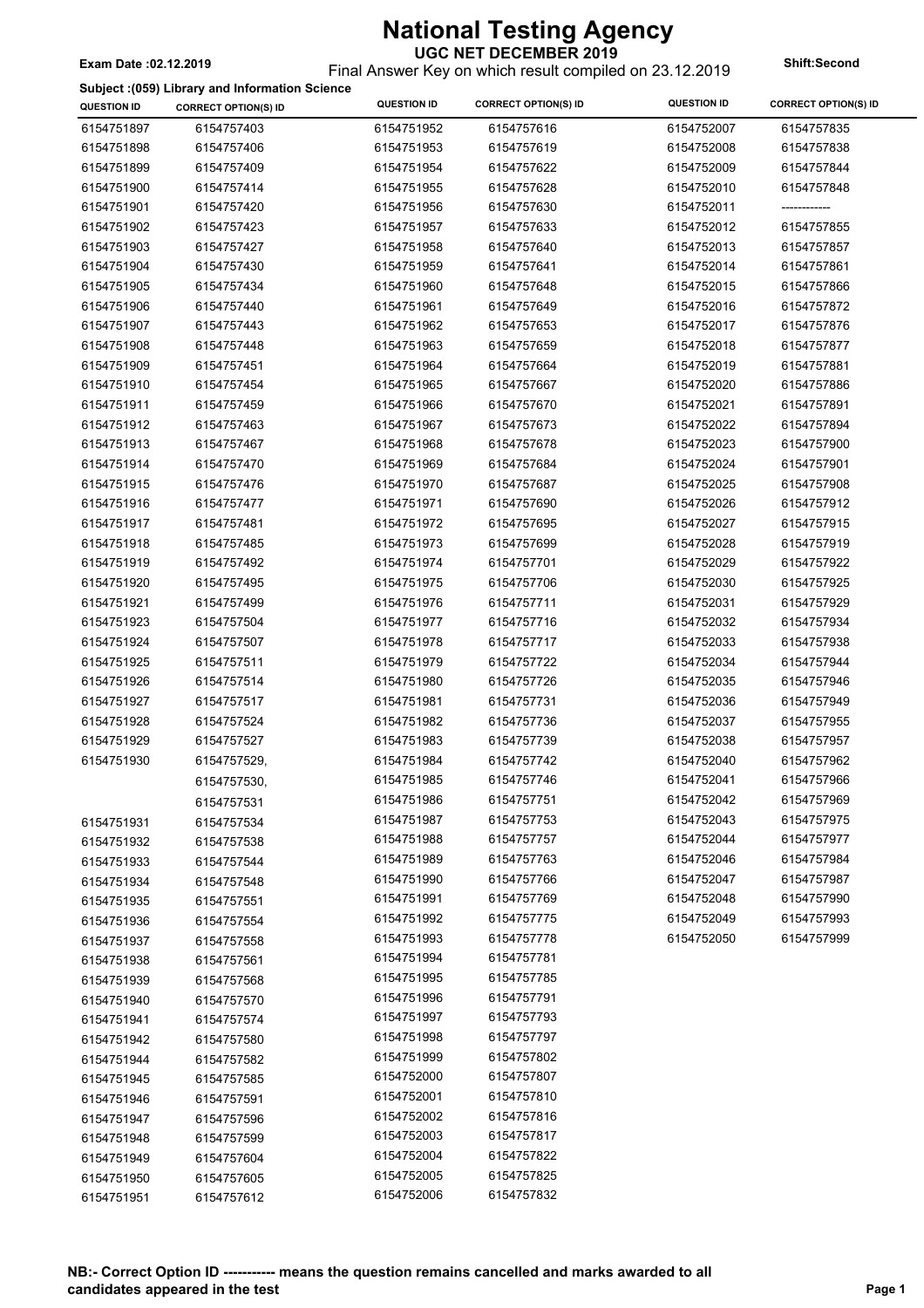Final Answer Key on which result compiled on 23.12.2019 **Exam Date :02.12.2019 Shift:First**

 $\overline{\phantom{a}}$ 

**Subject :(060) Buddhist Jaina Gandhian and Peace Studies**

|                    | Subject :(060) Buddhist Jaina Gandhian and Peace Studies |                    |                             |                    |                             |
|--------------------|----------------------------------------------------------|--------------------|-----------------------------|--------------------|-----------------------------|
| <b>QUESTION ID</b> | <b>CORRECT OPTION(S) ID</b>                              | <b>QUESTION ID</b> | <b>CORRECT OPTION(S) ID</b> | <b>QUESTION ID</b> | <b>CORRECT OPTION(S) ID</b> |
| 6154752666         | 61547510403                                              | 6154752723         | 61547510623                 | 6154752778         | 61547510844                 |
| 6154752667         | 61547510406                                              | 6154752724         | 61547510626                 | 6154752779         | 61547510846                 |
| 6154752668         | 61547510412                                              | 6154752725         | 61547510631                 | 6154752780         | 61547510851                 |
| 6154752669         | 61547510413                                              | 6154752726         | 61547510634                 | 6154752781         | 61547510853                 |
| 6154752670         | 61547510417                                              | 6154752727         | 61547510640                 | 6154752782         | 61547510859                 |
| 6154752671         | 61547510424                                              | 6154752728         | 61547510642                 | 6154752783         | 61547510861                 |
| 6154752672         | 61547510426                                              | 6154752729         | 61547510645                 | 6154752784         | 61547510865                 |
| 6154752673         | 61547510431                                              | 6154752730         | 61547510650                 | 6154752785         | 61547510869                 |
| 6154752674         | 61547510433                                              | 6154752731         | 61547510653                 | 6154752786         | 61547510874                 |
| 6154752675         | 61547510440                                              | 6154752732         | 61547510657                 | 6154752787         | 61547510878                 |
| 6154752676         | 61547510443                                              | 6154752733         | 61547510662                 | 6154752788         | 61547510883                 |
| 6154752677         | 61547510448                                              | 6154752734         | 61547510668                 | 6154752789         | 61547510886                 |
| 6154752678         | 61547510452                                              | 6154752735         | 61547510669                 | 6154752790         | 61547510889                 |
| 6154752679         | 61547510455                                              | 6154752736         | 61547510676                 | 6154752791         | 61547510893                 |
| 6154752680         | 61547510460                                              | 6154752737         | 61547510677                 | 6154752792         | 61547510899                 |
| 6154752681         | 61547510461                                              | 6154752738         | 61547510682                 | 6154752793         | 61547510901                 |
| 6154752682         | 61547510465                                              | 6154752739         | 61547510686                 | 6154752794         | 61547510906                 |
| 6154752683         | 61547510471                                              | 6154752740         | 61547510691                 | 6154752795         | 61547510912                 |
| 6154752684         | 61547510474                                              | 6154752741         | 61547510693                 | 6154752796         | 61547510913                 |
| 6154752685         | 61547510480                                              | 6154752742         | 61547510700                 | 6154752797         | 61547510919                 |
|                    |                                                          |                    |                             |                    |                             |
| 6154752686         | 61547510484                                              | 6154752743         | 61547510704                 | 6154752798         | 61547510923                 |
| 6154752687         | 61547510486                                              | 6154752744         | 61547510706                 | 6154752799         | 61547510927                 |
| 6154752688         | 61547510491                                              | 6154752745         | 61547510709                 | 6154752800         | 61547510930                 |
| 6154752689         | 61547510493                                              | 6154752746         | 61547510713                 | 6154752801         | 61547510935                 |
| 6154752690         | 61547510497                                              | 6154752747         | 61547510720                 | 6154752802         | 61547510939                 |
| 6154752692         | 61547510502                                              | 6154752748         | 61547510723                 | 6154752803         | 61547510943                 |
| 6154752693         | 61547510506                                              | 6154752749         | 61547510726                 | 6154752804         | 61547510947                 |
| 6154752694         | 61547510512                                              | 6154752750         | 61547510732                 | 6154752805         | 61547510951                 |
| 6154752695         | 61547510514                                              | 6154752751         | 61547510734                 | 6154752806         | 61547510953                 |
| 6154752696         | 61547510520                                              | 6154752752         | 61547510737                 | 6154752807         | 61547510958                 |
| 6154752697         | 61547510521                                              | 6154752753         | 61547510743                 | 6154752809         | 61547510961                 |
| 6154752698         | 61547510526                                              | 6154752754         | 61547510746                 | 6154752810         | 61547510967                 |
| 6154752699         | 61547510531                                              | 6154752755         | 61547510752                 | 6154752811         | 61547510972                 |
| 6154752700         | 61547510534                                              | 6154752756         | 61547510753                 | 6154752812         | 61547510976                 |
| 6154752701         | 61547510539                                              | 6154752757         | 61547510759                 | 6154752813         | 61547510977                 |
| 6154752702         | 61547510543                                              | 6154752758         | 61547510764                 | 6154752815         | 61547510982                 |
| 6154752703         | 61547510545                                              | 6154752759         | 61547510767                 | 6154752816         | 61547510986                 |
| 6154752704         | 61547510550                                              | 6154752760         | 61547510770                 | 6154752817         | 61547510991                 |
| 6154752705         | 61547510553                                              | 6154752761         | 61547510776                 | 6154752818         | 61547510994                 |
| 6154752706         | 61547510559                                              | 6154752762         | 61547510779                 | 6154752819         | 61547510999                 |
| 6154752707         | 61547510562                                              | 6154752763         | 61547510784                 |                    |                             |
| 6154752708         | 61547510567                                              | 6154752764         | 61547510785                 |                    |                             |
| 6154752709         | 61547510572                                              | 6154752765         | 61547510790                 |                    |                             |
| 6154752710         | 61547510574                                              | 6154752766         | 61547510796                 |                    |                             |
| 6154752711         | 61547510577                                              | 6154752767         | 61547510798                 |                    |                             |
| 6154752713         | 61547510584                                              | 6154752768         | 61547510804                 |                    |                             |
| 6154752714         | 61547510586                                              | 6154752769         | 61547510806                 |                    |                             |
| 6154752715         | 61547510591                                              | 6154752770         | 61547510812                 |                    |                             |
| 6154752716         | 61547510595                                              | 6154752771         | 61547510814                 |                    |                             |
| 6154752717         | 61547510600                                              | 6154752772         | 61547510818                 |                    |                             |
| 6154752718         | 61547510602                                              | 6154752773         | 61547510824                 |                    |                             |
| 6154752719         | 61547510608                                              | 6154752774         | 61547510827                 |                    |                             |
| 6154752720         | 61547510609                                              | 6154752775         | 61547510829                 |                    |                             |
| 6154752721         | 61547510615                                              | 6154752776         | 61547510836                 |                    |                             |
| 6154752722         | 61547510617                                              | 6154752777         | 61547510839                 |                    |                             |
|                    |                                                          |                    |                             |                    |                             |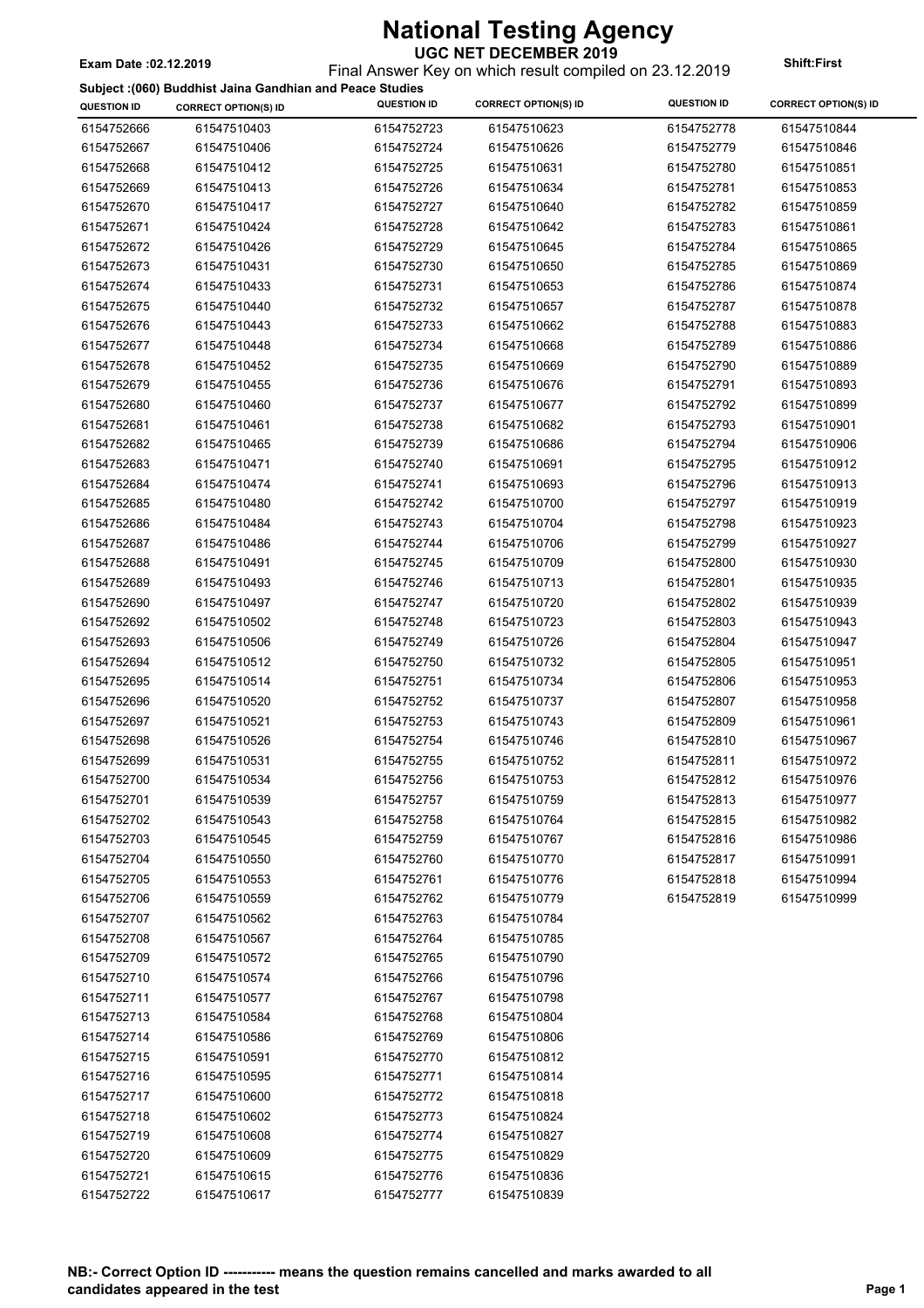Final Answer Key on which result compiled on 23.12.2019 **Exam Date :04.12.2019 Shift:Second**

### **Subject :(062) Comparative Study of Religions**

| <b>QUESTION ID</b> | <b>CORRECT OPTION(S) ID</b> | <b>QUESTION ID</b> | <b>CORRECT OPTION(S) ID</b> | <b>QUESTION ID</b> | <b>CORRECT OPTION(S) ID</b> |
|--------------------|-----------------------------|--------------------|-----------------------------|--------------------|-----------------------------|
| 61547512596        |                             | 61547512651        | 61547549320                 | 61547512706        | 61547549539                 |
| 61547512597        | 61547549106                 | 61547512652        | 61547549323                 | 61547512707        | 61547549543                 |
| 61547512598        | 61547549110                 | 61547512653        | 61547549325                 | 61547512708        | 61547549548                 |
| 61547512599        | 61547549113                 | 61547512654        | 61547549330                 | 61547512709        | 61547549550                 |
| 61547512600        | 61547549120                 | 61547512655        | 61547549334                 | 61547512710        | 61547549553                 |
| 61547512601        | 61547549123                 | 61547512656        | 61547549337                 | 61547512711        | 61547549559                 |
| 61547512602        | 61547549126                 | 61547512657        | 61547549344                 | 61547512712        | 61547549561                 |
| 61547512603        | 61547549131                 | 61547512658        | 61547549346                 | 61547512713        | 61547549567                 |
| 61547512604        | 61547549135                 | 61547512659        | 61547549350                 | 61547512714        | 61547549569                 |
| 61547512605        | 61547549139                 | 61547512660        | 61547549356                 | 61547512715        | 61547549574                 |
| 61547512606        | 61547549142                 | 61547512661        | 61547549357                 | 61547512716        | 61547549577                 |
| 61547512607        | 61547549145                 | 61547512662        | 61547549362                 | 61547512717        | 61547549584                 |
| 61547512608        | 61547549149                 | 61547512663        | 61547549368                 | 61547512718        | 61547549587                 |
| 61547512609        | 61547549156                 | 61547512664        | 61547549369                 | 61547512719        | 61547549589                 |
| 61547512610        | 61547549160                 | 61547512665        | 61547549374                 | 61547512720        | 61547549594                 |
| 61547512611        | 61547549162                 | 61547512666        | 61547549379                 | 61547512721        | 61547549599                 |
| 61547512612        | 61547549165                 | 61547512667        | 61547549383                 | 61547512722        | 61547549603                 |
| 61547512613        | 61547549171                 | 61547512668        | 61547549386                 | 61547512723        | 61547549607                 |
| 61547512614        | 61547549176                 | 61547512669        | 61547549389                 | 61547512724        | 61547549609                 |
| 61547512615        | 61547549179                 | 61547512670        | 61547549395                 | 61547512725        | 61547549613                 |
| 61547512616        | 61547549184                 | 61547512671        | 61547549400                 | 61547512726        | 61547549617                 |
| 61547512617        | 61547549187                 | 61547512672        | 61547549404                 | 61547512727        | 61547549623                 |
| 61547512618        | 61547549190                 | 61547512673        | 61547549408                 | 61547512728        | 61547549625                 |
| 61547512619        | 61547549196                 | 61547512674        | 61547549410                 | 61547512729        | 61547549630                 |
| 61547512620        | 61547549198                 | 61547512675        | 61547549413                 | 61547512730        | 61547549634                 |
| 61547512621        | 61547549202                 | 61547512676        | 61547549418                 | 61547512731        | 61547549639                 |
| 61547512622        | 61547549206                 | 61547512677        | 61547549422                 | 61547512732        | 61547549641                 |
| 61547512623        | 61547549209                 | 61547512678        | 61547549425                 | 61547512733        | 61547549645                 |
| 61547512624        | 61547549213                 | 61547512679        | 61547549429                 | 61547512734        | 61547549649                 |
| 61547512625        | 61547549220                 | 61547512680        | 61547549435                 | 61547512735        | 61547549655                 |
| 61547512626        | 61547549222                 | 61547512681        | 61547549437                 | 61547512736        | 61547549657                 |
| 61547512627        | 61547549225                 | 61547512682        | 61547549442                 | 61547512738        | 61547549663                 |
| 61547512628        | 61547549232                 | 61547512683        | 61547549445                 | 61547512739        | 61547549668                 |
| 61547512629        | 61547549233                 | 61547512684        | 61547549451                 | 61547512740        | 61547549671                 |
| 61547512630        | 61547549239                 | 61547512685        | 61547549453                 | 61547512741        | 61547549674                 |
| 61547512631        | 61547549244                 | 61547512686        | 61547549459                 | 61547512742        | 61547549680                 |
| 61547512632        | 61547549247                 | 61547512687        | 61547549464                 | 61547512744        | 61547549682                 |
| 61547512633        | 61547549250                 | 61547512688        | 61547549468                 | 61547512745        | 61547549688                 |
| 61547512634        | 61547549253                 | 61547512689        | 61547549471                 | 61547512746        | 61547549692                 |
| 61547512635        | 61547549259                 | 61547512690        | 61547549473                 | 61547512747        | 61547549695                 |
| 61547512636        | 61547549263,                | 61547512691        | 61547549478                 | 61547512748        | 61547549699                 |
|                    | 61547549264                 | 61547512692        | 61547549481                 |                    |                             |
| 61547512637        | 61547549267                 | 61547512693        | 61547549485                 |                    |                             |
| 61547512638        | 61547549269                 | 61547512694        | 61547549491                 |                    |                             |
| 61547512639        | 61547549275                 | 61547512695        | 61547549496                 |                    |                             |
| 61547512640        | 61547549277                 | 61547512696        | 61547549499                 |                    |                             |
| 61547512642        | 61547549283                 | 61547512697        | 61547549502                 |                    |                             |
| 61547512643        | 61547549286                 | 61547512698        | 61547549508                 |                    |                             |
| 61547512644        | 61547549291                 | 61547512699        | 61547549509                 |                    |                             |
| 61547512645        | 61547549296                 | 61547512700        | 61547549514                 |                    |                             |
| 61547512646        | 61547549297                 | 61547512701        | 61547549518                 |                    |                             |
| 61547512647        | 61547549304                 | 61547512702        | 61547549522                 |                    |                             |
| 61547512648        | 61547549307                 | 61547512703        | 61547549527                 |                    |                             |
| 61547512649        | 61547549309                 | 61547512704        | 61547549530                 |                    |                             |
| 61547512650        | 61547549314                 | 61547512705        | 61547549534                 |                    |                             |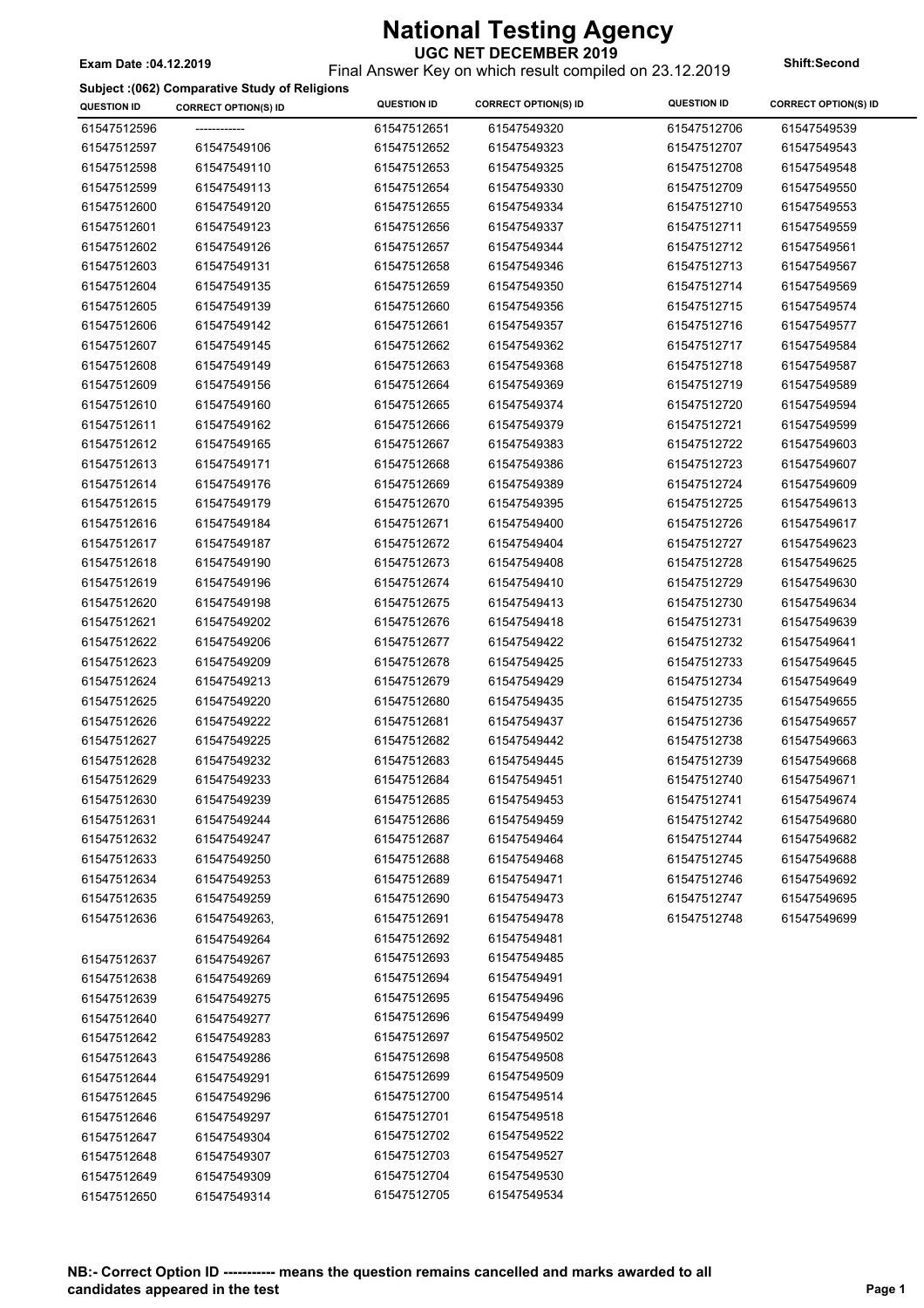Final Answer Key on which result compiled on 23.12.2019 **Exam Date :02.12.2019 Shift:First**

|                    | Subject : (063) Mass Communication and Journalism |                    |                             |                    |                             |
|--------------------|---------------------------------------------------|--------------------|-----------------------------|--------------------|-----------------------------|
| <b>QUESTION ID</b> | <b>CORRECT OPTION(S) ID</b>                       | <b>QUESTION ID</b> | <b>CORRECT OPTION(S) ID</b> | <b>QUESTION ID</b> | <b>CORRECT OPTION(S) ID</b> |
| 6154753128         | 61547512203                                       | 6154753185         | 61547512424                 | 6154753240         | 61547512641                 |
| 6154753129         | 61547512206                                       | 6154753186         | 61547512428                 | 6154753241         | 61547512646                 |
| 6154753130         | 61547512212                                       | 6154753187         | 61547512429                 | 6154753242         | 61547512651                 |
| 6154753131         | 61547512213                                       | 6154753188         | 61547512433                 | 6154753243         | 61547512655                 |
| 6154753132         | 61547512217                                       | 6154753189         | 61547512440                 | 6154753244         | 61547512657                 |
| 6154753133         | 61547512224                                       | 6154753190         | 61547512441                 | 6154753245         | 61547512662                 |
| 6154753134         | 61547512226                                       | 6154753191         | 61547512448                 | 6154753246         | 61547512666                 |
| 6154753135         | 61547512231                                       | 6154753192         | 61547512452                 | 6154753247         | 61547512670                 |
| 6154753136         | 61547512233                                       | 6154753193         | 61547512456                 | 6154753248         | 61547512676                 |
| 6154753137         | 61547512240                                       | 6154753194         | 61547512457                 | 6154753249         | 61547512677                 |
| 6154753138         | 61547512243                                       | 6154753195         | 61547512464                 | 6154753250         | 61547512681                 |
| 6154753139         | 61547512248                                       | 6154753196         | 61547512466                 | 6154753251         | 61547512686                 |
| 6154753140         | 61547512252                                       | 6154753197         | 61547512469                 | 6154753252         | 61547512691                 |
| 6154753141         | 61547512255                                       | 6154753198         | 61547512473                 | 6154753253         | 61547512693                 |
| 6154753142         | 61547512260                                       | 6154753199         | 61547512478                 | 6154753254         | 61547512698                 |
| 6154753143         | 61547512261                                       | 6154753200         | 61547512482                 | 6154753255         | 61547512704                 |
| 6154753144         | 61547512265                                       | 6154753201         | 61547512487                 | 6154753256         | 61547512707                 |
| 6154753145         | 61547512271                                       | 6154753202         | 61547512490                 | 6154753257         | 61547512711                 |
| 6154753146         | 61547512274                                       | 6154753203         | 61547512496                 | 6154753258         | 61547512713                 |
| 6154753147         | 61547512280                                       | 6154753204         | 61547512499                 | 6154753259         | 61547512717                 |
| 6154753148         | 61547512284                                       | 6154753205         | 61547512504                 | 6154753260         | 61547512722                 |
| 6154753149         | 61547512286                                       | 6154753206         | 61547512505                 | 6154753261         | 61547512725                 |
| 6154753150         | 61547512291                                       | 6154753207         | 61547512510                 | 6154753262         | 61547512731                 |
| 6154753151         | 61547512293                                       | 6154753208         | 61547512516                 | 6154753263         | 61547512733                 |
| 6154753152         | 61547512297                                       | 6154753209         | 61547512518                 | 6154753264         | 61547512738                 |
| 6154753154         | 61547512302                                       | 6154753210         | 61547512524                 | 6154753265         | 61547512743                 |
| 6154753155         | 61547512306                                       | 6154753211         | 61547512527                 | 6154753266         | 61547512745                 |
| 6154753156         | 61547512312                                       | 6154753212         | 61547512529                 | 6154753267         | 61547512750                 |
| 6154753157         | 61547512314                                       | 6154753213         | 61547512536                 | 6154753268         | 61547512756                 |
| 6154753158         | 61547512320                                       | 6154753214         | 61547512537                 | 6154753269         | 61547512757                 |
| 6154753159         | 61547512321                                       | 6154753215         | 61547512543                 | 6154753271         | 61547512763                 |
| 6154753160         | 61547512326                                       | 6154753216         | 61547512548                 | 6154753272         | 61547512766                 |
| 6154753161         | 61547512331                                       | 6154753217         | 61547512551                 | 6154753273         | 61547512769                 |
| 6154753162         | 61547512334                                       | 6154753218         | 61547512556                 | 6154753274         | 61547512776                 |
| 6154753163         | 61547512339                                       | 6154753219         | 61547512557                 | 6154753275         | 61547512779                 |
| 6154753164         | 61547512343                                       | 6154753220         | 61547512561                 | 6154753277         | 61547512781                 |
| 6154753165         | 61547512345                                       | 6154753221         | 61547512568                 | 6154753278         | 61547512787                 |
| 6154753166         | 61547512350                                       | 6154753222         | 61547512571                 | 6154753279         | 61547512791                 |
| 6154753167         | 61547512353                                       | 6154753223         | 61547512576                 | 6154753280         | 61547512793                 |
| 6154753168         | 61547512359                                       | 6154753224         | 61547512579                 | 6154753281         | 61547512800                 |
| 6154753169         | 61547512362                                       | 6154753225         | 61547512583                 |                    |                             |
| 6154753170         | 61547512367                                       | 6154753226         | 61547512588                 |                    |                             |
| 6154753171         | 61547512372                                       | 6154753227         | 61547512590                 |                    |                             |
| 6154753172         | 61547512374                                       | 6154753228         | 61547512595                 |                    |                             |
| 6154753173         | 61547512377                                       | 6154753229         | 61547512597                 |                    |                             |
| 6154753175         | 61547512384                                       | 6154753230         | 61547512604                 |                    |                             |
| 6154753176         | 61547512386                                       | 6154753231         | 61547512607                 |                    |                             |
| 6154753177         | 61547512391                                       | 6154753232         | 61547512609                 |                    |                             |
| 6154753178         | 61547512395                                       | 6154753233         | 61547512614                 |                    |                             |
| 6154753179         | 61547512400                                       | 6154753234         | 61547512620                 |                    |                             |
| 6154753180         | 61547512402                                       | 6154753235         | 61547512622                 |                    |                             |
| 6154753181         | 61547512406                                       | 6154753236         | 61547512628                 |                    |                             |
| 6154753182         | 61547512411                                       | 6154753237         | 61547512629                 |                    |                             |
| 6154753183         | 61547512416                                       | 6154753238         | 61547512634                 |                    |                             |
| 6154753184         | 61547512418                                       | 6154753239         | 61547512637                 |                    |                             |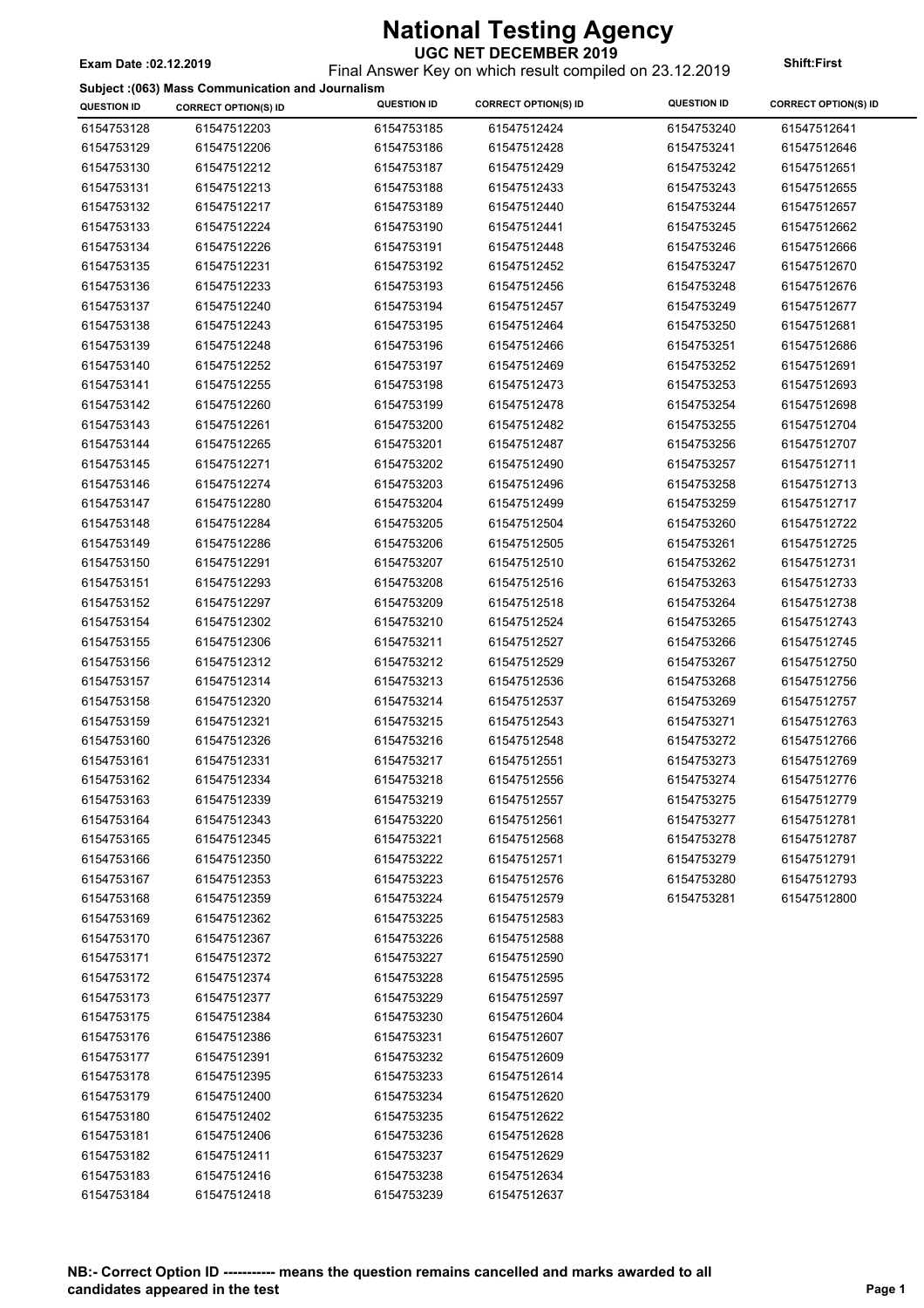Final Answer Key on which result compiled on 23.12.2019 **Exam Date :02.12.2019 Shift:First**

**Subject :(065) Performing Art Dance Drama Theatre**

| <b>QUESTION ID</b> | <b>Dabject</b> (1999) Ferrorming Art Dance Drama Theatre<br><b>CORRECT OPTION(S) ID</b> | <b>QUESTION ID</b> | <b>CORRECT OPTION(S) ID</b> | <b>QUESTION ID</b> | <b>CORRECT OPTION(S) ID</b> |
|--------------------|-----------------------------------------------------------------------------------------|--------------------|-----------------------------|--------------------|-----------------------------|
| 6154751079         | 6154754203                                                                              | 6154751136         | 6154754421                  | 6154751192         | 6154754641                  |
| 6154751080         | 6154754206                                                                              | 6154751137         | 6154754428                  | 6154751193         | 6154754646                  |
| 6154751081         | 6154754212                                                                              | 6154751138         | 6154754430                  | 6154751194         | 6154754652                  |
| 6154751082         | 6154754213                                                                              | 6154751139         | 6154754433                  | 6154751195         | 6154754654                  |
| 6154751083         | 6154754217                                                                              | 6154751140         | 6154754437                  | 6154751196         | 6154754658                  |
| 6154751084         | 6154754224                                                                              | 6154751141         | 6154754443                  | 6154751197         | 6154754663                  |
| 6154751085         | 6154754226                                                                              | 6154751142         | 6154754445                  | 6154751198         | 6154754668                  |
| 6154751086         | 6154754231                                                                              | 6154751143         | 6154754450                  | 6154751199         | 6154754671                  |
| 6154751087         | 6154754233                                                                              | 6154751144         | 6154754454                  | 6154751200         | 6154754675                  |
| 6154751088         | 6154754240                                                                              | 6154751145         | 6154754457                  | 6154751201         | 6154754678                  |
| 6154751089         | 6154754243                                                                              | 6154751146         | 6154754462                  | 6154751202         | 6154754681                  |
| 6154751090         | 6154754248                                                                              | 6154751147         | 6154754467                  | 6154751203         | 6154754685                  |
| 6154751091         | 6154754252                                                                              | 6154751148         | 6154754469                  | 6154751204         | 6154754689                  |
| 6154751092         | 6154754255                                                                              | 6154751149         | 6154754476                  | 6154751205         | 6154754696                  |
| 6154751093         | 6154754260                                                                              | 6154751150         | 6154754480                  | 6154751206         | 6154754697                  |
| 6154751094         | 6154754261                                                                              | 6154751151         | 6154754483                  | 6154751207         | 6154754701                  |
| 6154751095         | 6154754265                                                                              | 6154751152         | 6154754486                  | 6154751208         | 6154754705                  |
| 6154751096         | 6154754271                                                                              | 6154751153         | 6154754492                  | 6154751209         | 6154754709                  |
| 6154751097         | 6154754274                                                                              | 6154751154         | 6154754496                  | 6154751210         | 6154754714                  |
| 6154751098         | 6154754280                                                                              | 6154751155         | 6154754498                  | 6154751211         | 6154754718                  |
| 6154751099         | 6154754284                                                                              | 6154751156         | 6154754504                  | 6154751212         | 6154754723                  |
| 6154751100         | 6154754286                                                                              | 6154751157         | 6154754507                  | 6154751213         | 6154754725                  |
| 6154751101         | 6154754291                                                                              | 6154751158         | 6154754509                  | 6154751214         | 6154754731                  |
| 6154751102         | 6154754293                                                                              | 6154751159         | 6154754515                  | 6154751215         | 6154754734                  |
| 6154751103         | 6154754297                                                                              | 6154751160         | 6154754519                  | 6154751216         | 6154754737                  |
| 6154751105         | 6154754302                                                                              | 6154751161         | 6154754523                  | 6154751217         | 6154754741                  |
| 6154751106         | 6154754306                                                                              | 6154751162         | 6154754525                  | 6154751218         | 6154754748                  |
| 6154751107         | 6154754312                                                                              | 6154751163         | 6154754530                  | 6154751219         | 6154754749                  |
| 6154751108         | 6154754314                                                                              | 6154751164         | 6154754533                  | 6154751220         | 6154754755                  |
| 6154751109         | 6154754320                                                                              | 6154751165         | 6154754537                  | 6154751221         | 6154754759                  |
| 6154751110         | 6154754321                                                                              | 6154751166         | 6154754544                  | 6154751222         | 6154754763                  |
| 6154751111         | 6154754326                                                                              | 6154751167         | 6154754547                  | 6154751223         | 6154754766                  |
| 6154751112         | 6154754331                                                                              | 6154751168         | 6154754551                  | 6154751224         | 6154754771                  |
| 6154751113         | 6154754334                                                                              | 6154751169         | 6154754553                  | 6154751225         | 6154754775                  |
| 6154751114         | 6154754339                                                                              | 6154751170         | 6154754557                  | 6154751226         | 6154754779                  |
| 6154751115         | 6154754343                                                                              | 6154751171         | 6154754563                  | 6154751228         | 6154754783                  |
| 6154751116         | 6154754345                                                                              | 6154751172         | 6154754566                  | 6154751229         | 6154754786                  |
| 6154751117         | 6154754350                                                                              | 6154751173         | 6154754570                  | 6154751230         | 6154754790                  |
| 6154751118         | 6154754353                                                                              | 6154751174         | 6154754574                  | 6154751231         | 6154754793                  |
| 6154751119         | 6154754359                                                                              | 6154751175         | 6154754580                  | 6154751232         | 6154754800                  |
| 6154751120         | 6154754362                                                                              | 6154751177         | 6154754583                  | 6154751233         | 6154754802                  |
| 6154751121         | 6154754367                                                                              | 6154751178         | 6154754586                  | 6154751234         | 6154754805                  |
| 6154751122         | 6154754372                                                                              | 6154751179         | 6154754592                  | 6154751235         | 6154754810                  |
| 6154751123         | 6154754374                                                                              | 6154751180         | 6154754594                  | 6154751236         | 6154754816                  |
| 6154751124         | 6154754377                                                                              | 6154751181         | 6154754600                  | 6154751237         | 6154754818                  |
| 6154751126         | 6154754384                                                                              | 6154751182         | 6154754602                  | 6154751238         | 6154754822                  |
| 6154751127         | 6154754386                                                                              | 6154751183         | 6154754606                  | 6154751239         | 6154754825                  |
| 6154751128         | 6154754391                                                                              | 6154751184         | 6154754611                  | 6154751240         | 6154754830                  |
| 6154751129         | 6154754395                                                                              | 6154751185         | 6154754615                  | 6154751241         | 6154754835                  |
| 6154751130         | 6154754400                                                                              | 6154751186         | 6154754620                  | 6154751242         | 6154754838                  |
| 6154751131         | 6154754401                                                                              | 6154751187         | 6154754621                  | 6154751243         | 6154754843                  |
| 6154751132         | 6154754405                                                                              | 6154751188         | 6154754626                  | 6154751244         | 6154754847                  |
| 6154751133         | 6154754412                                                                              | 6154751189         | 6154754631                  | 6154751245         | 6154754851                  |
| 6154751134         | 6154754415                                                                              | 6154751190         | 6154754635                  | 6154751246         | 6154754856                  |
| 6154751135         | 6154754419                                                                              | 6154751191         | 6154754639                  | 6154751247         | 6154754857                  |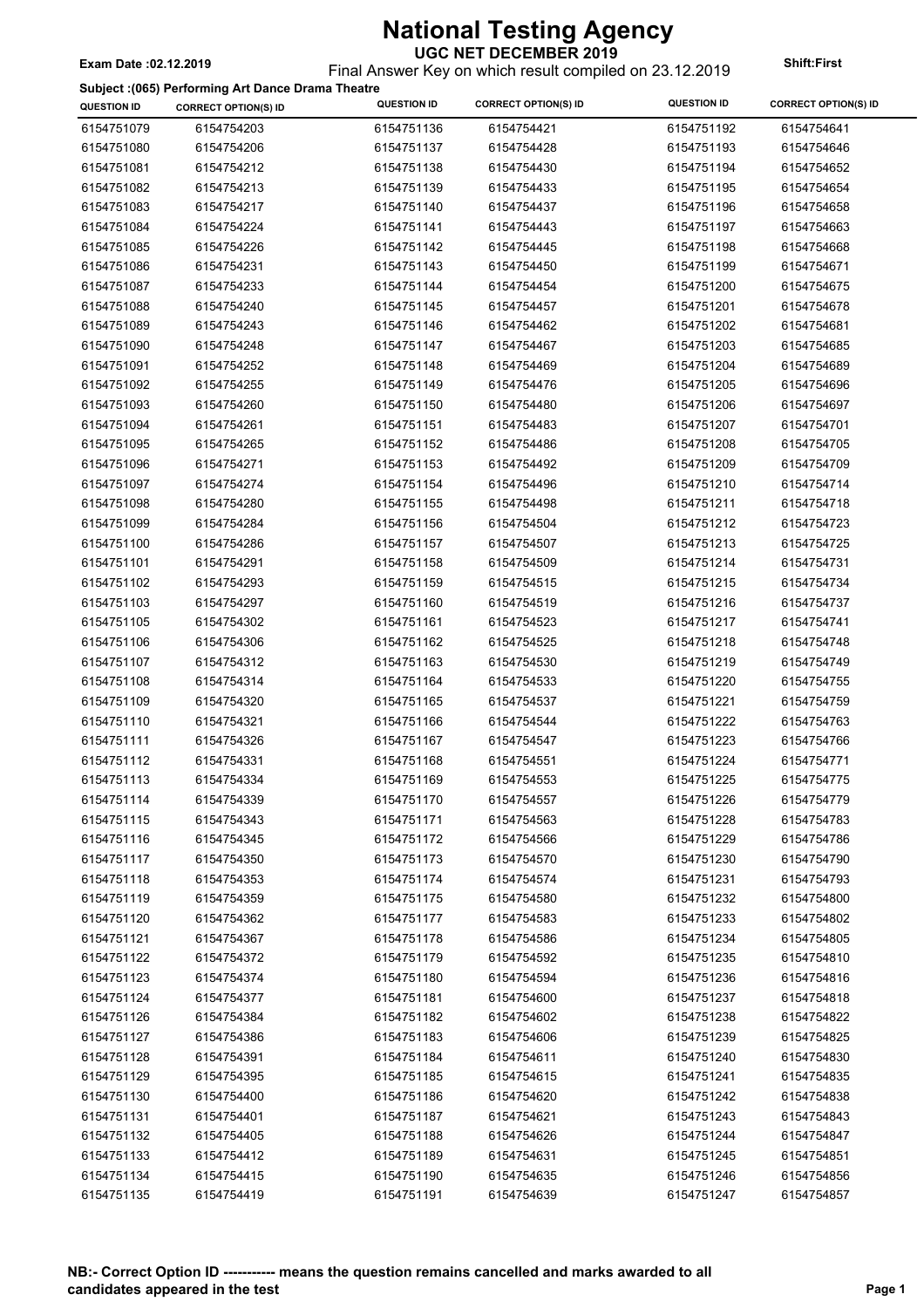**CORRECT OPTION(S) ID QUESTION ID QUESTION ID CORRECT OPTION(S) ID QUESTION ID CORRECT OPTION(S) ID** Final Answer Key on which result compiled on 23.12.2019 **Exam Date :02.12.2019 Shift:First Subject :(065) Performing Art Dance Drama Theatre**

| 6154751248 | 6154754862 |
|------------|------------|
| 6154751249 | 6154754867 |
| 6154751250 | 6154754872 |
| 6154751251 | 6154754875 |
| 6154751252 | 6154754878 |
| 6154751253 | 6154754882 |
| 6154751254 | 6154754886 |
| 6154751255 | 6154754889 |
| 6154751256 | 6154754895 |
| 6154751257 | 6154754900 |
| 6154751258 | 6154754902 |
| 6154751259 | 6154754906 |
| 6154751260 | 6154754911 |
| 6154751261 | 6154754914 |
| 6154751262 | 6154754919 |
| 6154751263 | 6154754923 |
| 6154751264 | 6154754928 |
| 6154751265 | 6154754931 |
| 6154751266 | 6154754933 |
| 6154751267 | 6154754939 |
| 6154751268 | 6154754943 |
| 6154751269 | 6154754947 |
| 6154751270 | 6154754949 |
| 6154751271 | 6154754956 |
| 6154751272 | 6154754958 |
| 6154751273 | 6154754963 |
| 6154751274 | 6154754966 |
| 6154751275 | 6154754969 |
| 6154751276 | 6154754973 |
| 6154751277 | 6154754979 |
| 6154751279 | 6154754983 |
| 6154751280 | 6154754985 |
| 6154751281 | 6154754990 |
| 6154751282 | 6154754996 |
| 6154751283 | 6154754997 |
|            |            |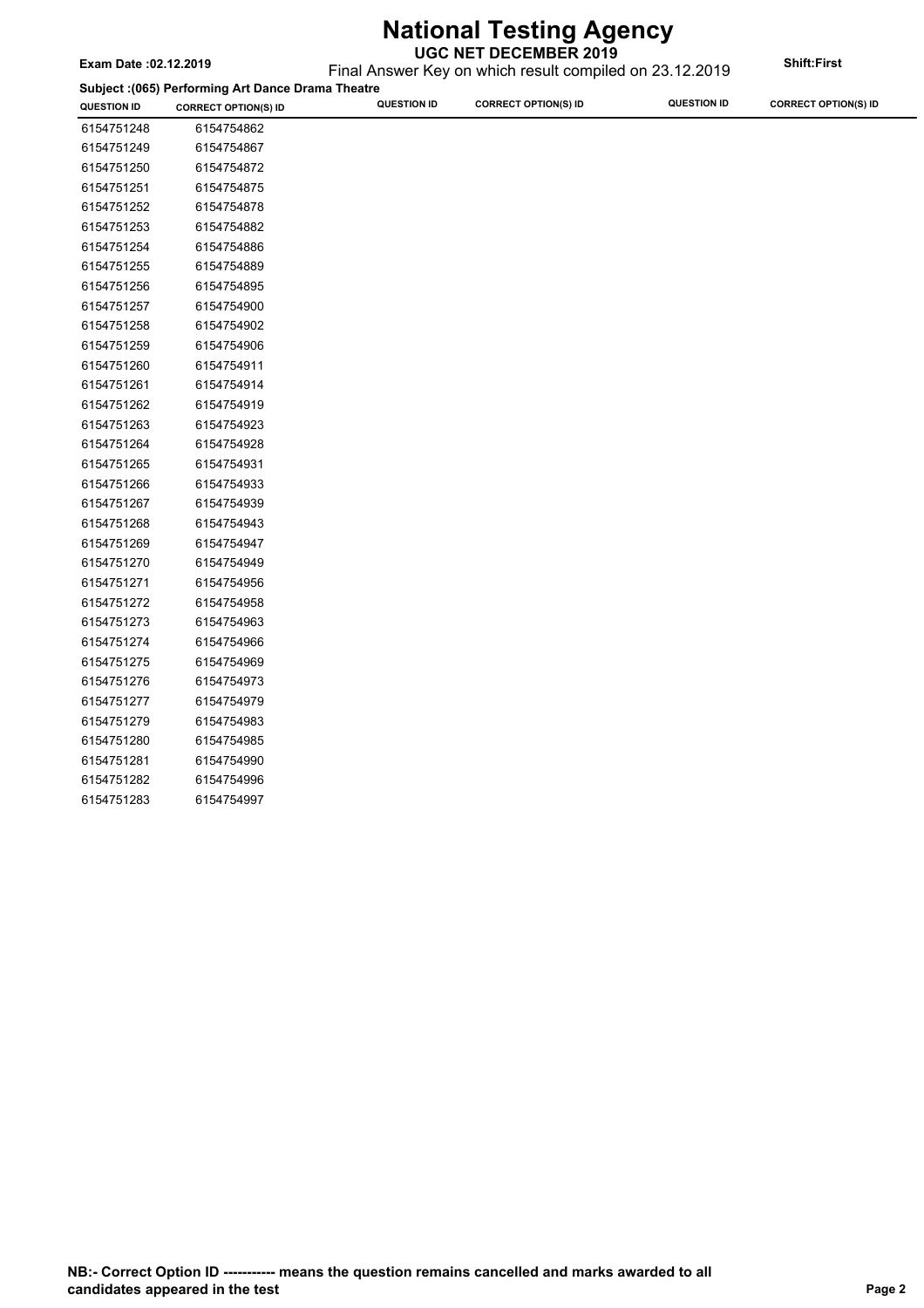### Final Answer Key on which result compiled on 23.12.2019 **Exam Date :02.12.2019 Shift:First**

#### **Subject :(066) Museology and Conservation**

| <b>QUESTION ID</b> | capped . (coo) mascology and conservation<br><b>CORRECT OPTION(S) ID</b> | <b>QUESTION ID</b> | <b>CORRECT OPTION(S) ID</b> | <b>QUESTION ID</b> | <b>CORRECT OPTION(S) ID</b> |
|--------------------|--------------------------------------------------------------------------|--------------------|-----------------------------|--------------------|-----------------------------|
| 6154753282         | 61547512803                                                              | 6154753339         | 61547513024                 | 6154753394         | 61547513244                 |
| 6154753283         | 61547512806                                                              | 6154753340         | 61547513027                 | 6154753395         | 61547513245                 |
| 6154753284         | 61547512812                                                              | 6154753341         | 61547513030                 | 6154753396         | 61547513252                 |
| 6154753285         | 61547512813                                                              | 6154753342         | 61547513033                 | 6154753397         | 61547513253                 |
| 6154753286         | 61547512817                                                              | 6154753343         | 61547513040                 | 6154753398         | 61547513260                 |
| 6154753287         | 61547512824                                                              | 6154753344         | 61547513042                 | 6154753399         | 61547513264                 |
| 6154753288         | 61547512826                                                              | 6154753345         | 61547513047                 | 6154753400         | 61547513266                 |
| 6154753289         | 61547512831                                                              | 6154753346         | 61547513052                 | 6154753401         | 61547513272                 |
| 6154753290         | 61547512833                                                              | 6154753347         | 61547513054                 | 6154753402         | 61547513273                 |
| 6154753291         | 61547512840                                                              | 6154753348         | 61547513060                 | 6154753403         | 61547513279                 |
| 6154753292         | 61547512843                                                              | 6154753349         | 61547513062                 | 6154753404         | 61547513284                 |
| 6154753293         | 61547512848                                                              | 6154753350         | 61547513067                 | 6154753405         | 61547513285                 |
| 6154753294         | 61547512852                                                              | 6154753351         | 61547513070                 | 6154753406         | 61547513291                 |
| 6154753295         | 61547512855                                                              | 6154753352         | 61547513076                 | 6154753407         | 61547513295                 |
| 6154753296         | 61547512860                                                              | 6154753353         | 61547513078                 | 6154753408         | 61547513300                 |
| 6154753297         | 61547512861                                                              | 6154753354         | 61547513083                 | 6154753409         | 61547513303                 |
| 6154753298         | 61547512865                                                              | 6154753355         | 61547513088                 | 6154753410         | 61547513306                 |
| 6154753299         | 61547512871                                                              | 6154753356         | 61547513091                 | 6154753411         | 61547513312                 |
| 6154753300         | 61547512874                                                              | 6154753357         | 61547513093                 | 6154753412         | 61547513313                 |
| 6154753301         | 61547512880                                                              | 6154753358         | 61547513100                 | 6154753413         | 61547513318                 |
| 6154753302         | 61547512884                                                              | 6154753359         | 61547513102                 | 6154753414         | 61547513321                 |
| 6154753303         | 61547512886                                                              | 6154753360         | 61547513105                 | 6154753415         | 61547513326                 |
| 6154753304         | 61547512891                                                              | 6154753361         | 61547513111                 | 6154753416         | 61547513331                 |
| 6154753305         | 61547512893                                                              | 6154753362         | 61547513113                 | 6154753417         | 61547513334                 |
| 6154753306         | 61547512897                                                              | 6154753363         | 61547513120                 | 6154753418         | 61547513339                 |
| 6154753308         | 61547512902                                                              | 6154753364         | 61547513121                 | 6154753419         | 61547513341                 |
| 6154753309         | 61547512906                                                              | 6154753365         | 61547513126                 | 6154753420         | 61547513348                 |
| 6154753310         | 61547512912                                                              | 6154753366         | 61547513131                 | 6154753421         | 61547513351                 |
| 6154753311         | 61547512914                                                              | 6154753367         | 61547513133                 | 6154753422         | 61547513356                 |
| 6154753312         | 61547512920                                                              | 6154753368         | 61547513138                 | 6154753423         | 61547513357                 |
| 6154753313         | 61547512921                                                              | 6154753369         | 61547513143                 | 6154753425         | 61547513363                 |
| 6154753314         | 61547512926                                                              | 6154753370         | 61547513146                 | 6154753426         | 61547513367                 |
| 6154753315         | 61547512931                                                              | 6154753371         | 61547513151                 | 6154753427         | 61547513372                 |
| 6154753316         | 61547512934                                                              | 6154753372         | 61547513153                 | 6154753428         | 61547513376                 |
| 6154753317         | 61547512939                                                              | 6154753373         | 61547513159                 | 6154753429         | 61547513380                 |
| 6154753318         | 61547512943                                                              | 6154753374         | 61547513164                 | 6154753431         | 61547513381                 |
| 6154753319         | 61547512945                                                              | 6154753375         | 61547513167                 | 6154753432         | 61547513385                 |
| 6154753320         | 61547512950                                                              | 6154753376         | 61547513172                 | 6154753433         | 61547513392                 |
| 6154753321         | 61547512953                                                              | 6154753377         | 61547513174                 | 6154753434         | 61547513393                 |
| 6154753322         | 61547512959                                                              | 6154753378         | 61547513179                 | 6154753435         | 61547513398                 |
| 6154753323         | 61547512962                                                              | 6154753379         | 61547513184                 |                    |                             |
| 6154753324         | 61547512967                                                              | 6154753380         | 61547513187                 |                    |                             |
| 6154753325         | 61547512972                                                              | 6154753381         | 61547513192                 |                    |                             |
| 6154753326         | 61547512974                                                              | 6154753382         | 61547513193                 |                    |                             |
| 6154753327         | 61547512977                                                              | 6154753383         | 61547513200                 |                    |                             |
| 6154753329         | 61547512984                                                              | 6154753384         | 61547513203                 |                    |                             |
| 6154753330         | 61547512986                                                              | 6154753385         | 61547513206                 |                    |                             |
| 6154753331         | 61547512991                                                              | 6154753386         | 61547513211                 |                    |                             |
| 6154753332         | 61547512995                                                              | 6154753387         | 61547513216                 |                    |                             |
| 6154753333         | 61547513000                                                              | 6154753388         | 61547513218                 |                    |                             |
| 6154753334         | 61547513001                                                              | 6154753389         | 61547513224                 |                    |                             |
| 6154753335         | 61547513006                                                              | 6154753390         | 61547513225                 |                    |                             |
| 6154753336         | 61547513011                                                              | 6154753391         | 61547513232                 |                    |                             |
| 6154753337         | 61547513013                                                              | 6154753392         | 61547513233                 |                    |                             |
| 6154753338         | 61547513019                                                              | 6154753393         | 61547513238                 |                    |                             |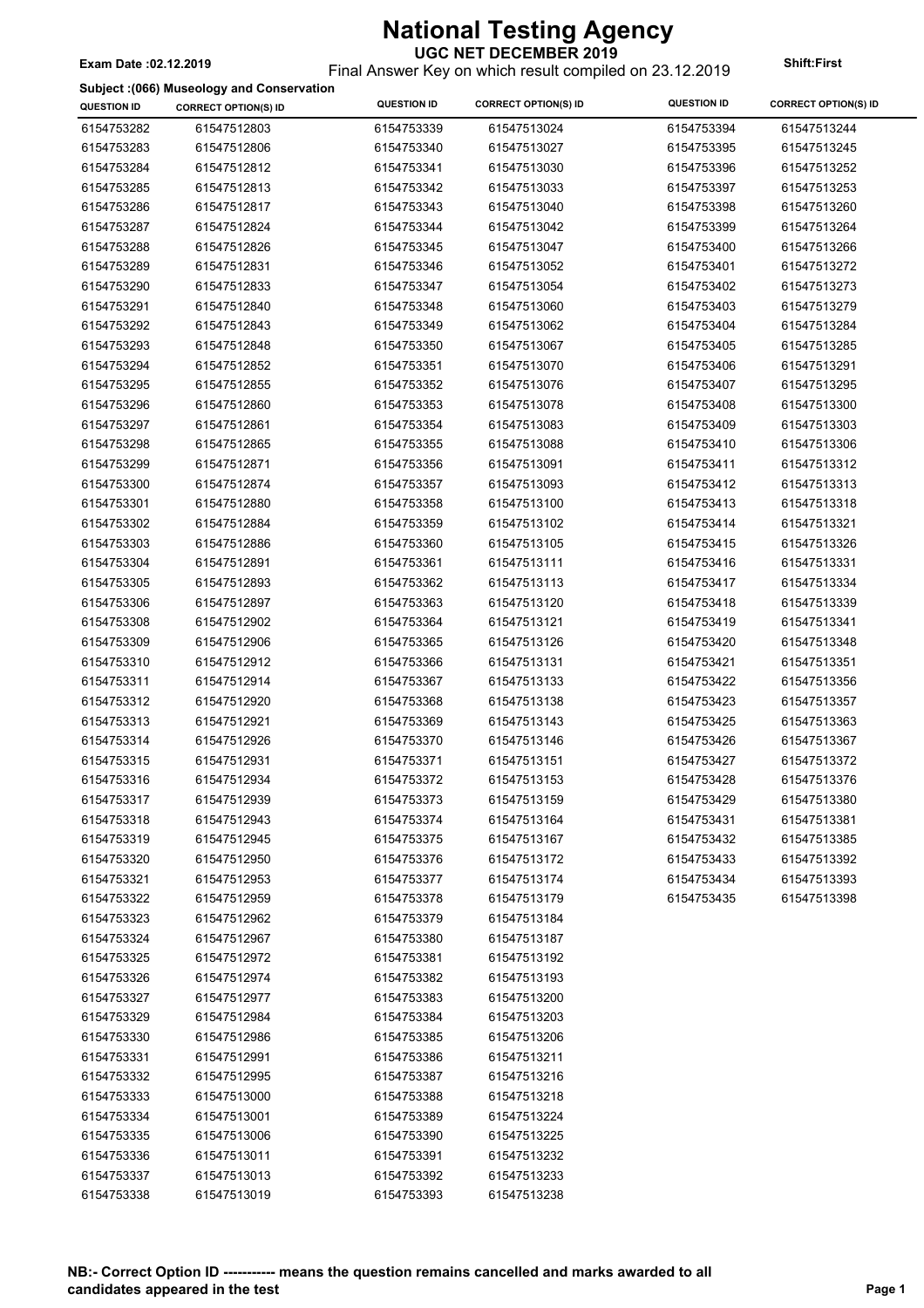**UGC NET DECEMBER 2019** Final Answer Key on which result compiled on 23.12.2019 **Exam Date :02.12.2019 Shift:First**

 $\overline{\phantom{a}}$ 

#### **Subject :(067) Archaeology**

| Subject : (067) Archaeology |                             |                    |                             |                    |                             |
|-----------------------------|-----------------------------|--------------------|-----------------------------|--------------------|-----------------------------|
| <b>QUESTION ID</b>          | <b>CORRECT OPTION(S) ID</b> | <b>QUESTION ID</b> | <b>CORRECT OPTION(S) ID</b> | <b>QUESTION ID</b> | <b>CORRECT OPTION(S) ID</b> |
| 6154753436                  | 61547513403                 | 6154753493         | 61547513622                 | 6154753548         | 61547513843                 |
| 6154753437                  | 61547513406                 | 6154753494         | 61547513626                 | 6154753549         | 61547513846                 |
| 6154753438                  | 61547513412                 | 6154753495         | 61547513632                 | 6154753550         | 61547513850                 |
| 6154753439                  | 61547513413                 | 6154753496         | 61547513634                 | 6154753551         | 61547513855                 |
| 6154753440                  | 61547513417                 | 6154753497         | 61547513637                 | 6154753552         | 61547513859                 |
| 6154753441                  | 61547513424                 | 6154753498         | 61547513643                 | 6154753553         | 61547513862                 |
| 6154753442                  | 61547513426                 | 6154753499         | 61547513647                 | 6154753554         | 61547513868                 |
| 6154753443                  | 61547513431                 | 6154753500         | 61547513652                 | 6154753555         | 61547513869                 |
| 6154753444                  | 61547513433                 | 6154753501         | 61547513654                 | 6154753556         | 61547513875                 |
| 6154753445                  | 61547513440                 | 6154753502         | 61547513659                 | 6154753557         | 61547513877                 |
| 6154753446                  | 61547513443                 | 6154753503         | 61547513661                 | 6154753558         | 61547513882                 |
| 6154753447                  | 61547513448                 | 6154753504         | 61547513665                 | 6154753559         | 61547513887                 |
| 6154753448                  | 61547513452                 | 6154753505         | 61547513670                 | 6154753560         | 61547513892                 |
| 6154753449                  | 61547513455                 | 6154753506         | 61547513675                 | 6154753561         | 61547513894                 |
| 6154753450                  | 61547513460                 | 6154753507         | 61547513677                 | 6154753562         | 61547513900                 |
| 6154753451                  | 61547513461                 | 6154753508         | 61547513684                 | 6154753563         | 61547513903                 |
| 6154753452                  | 61547513465                 | 6154753509         | 61547513686                 | 6154753564         | 61547513906                 |
| 6154753453                  | 61547513471                 | 6154753510         | 61547513689                 | 6154753565         | 61547513910                 |
| 6154753454                  | 61547513474                 | 6154753511         | 61547513694                 | 6154753566         | 61547513916                 |
| 6154753455                  | 61547513480                 | 6154753512         | 61547513697                 | 6154753567         | 61547513917                 |
| 6154753456                  | 61547513484                 | 6154753513         | 61547513703                 | 6154753568         | 61547513921                 |
| 6154753457                  | 61547513486                 | 6154753514         | 61547513706                 | 6154753569         | 61547513927                 |
| 6154753458                  | 61547513491                 | 6154753515         | 61547513711                 | 6154753570         | 61547513929                 |
| 6154753459                  | 61547513493                 | 6154753516         | 61547513714                 | 6154753571         | 61547513933                 |
| 6154753460                  | 61547513497                 | 6154753517         | 61547513717                 | 6154753572         | 61547513937                 |
| 6154753462                  | 61547513502                 | 6154753518         | 61547513723                 | 6154753573         | 61547513941                 |
| 6154753463                  | 61547513506                 |                    | 61547513727                 | 6154753574         | 61547513945                 |
| 6154753464                  |                             | 6154753519         |                             |                    |                             |
|                             | 61547513512                 | 6154753520         | 61547513731                 | 6154753575         | 61547513950                 |
| 6154753465                  | 61547513514                 | 6154753521         | 61547513736                 | 6154753576         | 61547513956                 |
| 6154753466                  | 61547513520                 | 6154753522         | 61547513739                 | 6154753577         | 61547513958                 |
| 6154753467                  | 61547513521                 | 6154753523         | 61547513743                 | 6154753579         | 61547513962                 |
| 6154753468                  | 61547513526                 | 6154753524         | 61547513746                 | 6154753580         | 61547513966                 |
| 6154753469                  | 61547513531                 | 6154753525         | 61547513751                 | 6154753581         | 61547513971                 |
| 6154753470                  | 61547513534                 | 6154753526         | 61547513754                 | 6154753582         | 61547513974                 |
| 6154753471                  | 61547513539                 | 6154753527         | 61547513758                 | 6154753583         | 61547513980                 |
| 6154753472                  | 61547513543                 | 6154753528         | 61547513763                 | 6154753585         | 61547513981                 |
| 6154753473                  | 61547513545                 | 6154753529         | 61547513766                 | 6154753586         | 61547513988                 |
| 6154753474                  | 61547513550                 | 6154753530         | 61547513771                 | 6154753587         | 61547513992                 |
| 6154753475                  | 61547513553                 | 6154753531         | 61547513774                 | 6154753588         | 61547513993                 |
| 6154753476                  | 61547513559                 | 6154753532         | 61547513778                 | 6154753589         | 61547514000                 |
| 6154753477                  | 61547513562                 | 6154753533         | 61547513782                 |                    |                             |
| 6154753478                  | 61547513567                 | 6154753534         | 61547513786                 |                    |                             |
| 6154753479                  | 61547513572                 | 6154753535         | 61547513789                 |                    |                             |
| 6154753480                  | 61547513574                 | 6154753536         | 61547513793                 |                    |                             |
| 6154753481                  | 61547513577                 | 6154753537         | 61547513798                 |                    |                             |
| 6154753483                  | 61547513584                 | 6154753538         | 61547513804                 |                    |                             |
| 6154753484                  | 61547513586                 | 6154753539         | 61547513806                 |                    |                             |
| 6154753485                  | 61547513591                 | 6154753540         | 61547513810                 |                    |                             |
| 6154753486                  | 61547513595                 | 6154753541         | 61547513813                 |                    |                             |
| 6154753487                  | 61547513600                 | 6154753542         | 61547513819                 |                    |                             |
| 6154753488                  | 61547513601                 | 6154753543         | 61547513824                 |                    |                             |
| 6154753489                  | 61547513607                 | 6154753544         | 61547513826                 |                    |                             |
| 6154753490                  | 61547513610                 | 6154753545         | 61547513831                 |                    |                             |
| 6154753491                  | 61547513614                 | 6154753546         | 61547513835                 |                    |                             |
| 6154753492                  | 61547513620                 | 6154753547         | 61547513840                 |                    |                             |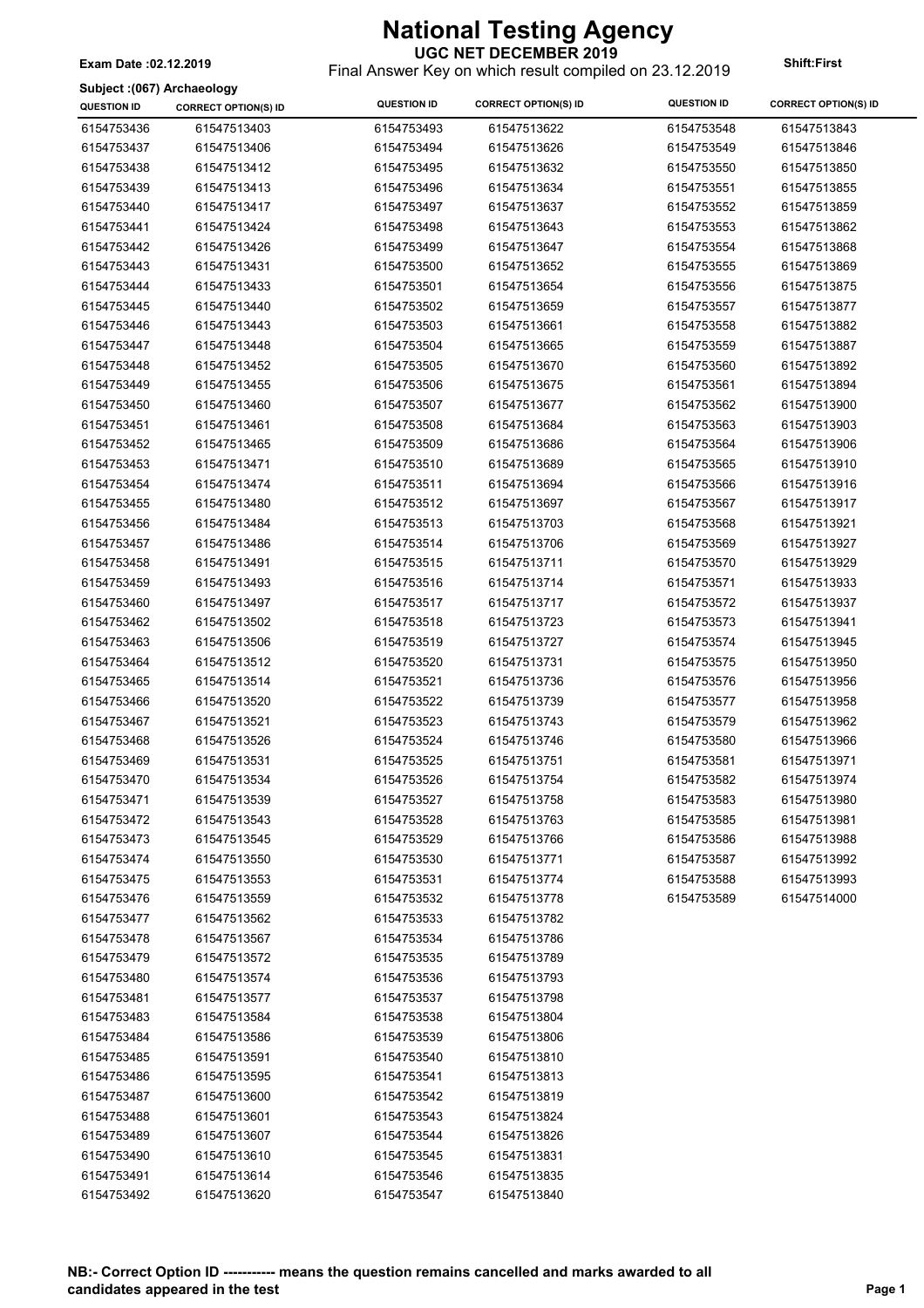**UGC NET DECEMBER 2019** Final Answer Key on which result compiled on 23.12.2019 **Exam Date :04.12.2019 Shift:First**

#### **Subject :(068) Criminology**

| Subject :(068) Criminology |                             |                    |                             |                    |                             |
|----------------------------|-----------------------------|--------------------|-----------------------------|--------------------|-----------------------------|
| <b>QUESTION ID</b>         | <b>CORRECT OPTION(S) ID</b> | <b>QUESTION ID</b> | <b>CORRECT OPTION(S) ID</b> | <b>QUESTION ID</b> | <b>CORRECT OPTION(S) ID</b> |
| 61547510901                | 61547542502                 | 61547510958        | 61547542723                 | 61547511013        | 61547542942                 |
| 61547510902                | 61547542505                 | 61547510959        | 61547542727                 | 61547511014        | 61547542946                 |
| 61547510903                | 61547542511                 | 61547510960        | 61547542732                 | 61547511015        | 61547542951                 |
| 61547510904                | 61547542516                 | 61547510961        | 61547542736                 | 61547511016        | 61547542955                 |
| 61547510905                | 61547542518                 | 61547510962        | 61547542739                 | 61547511017        | 61547542959                 |
| 61547510906                | 61547542524                 | 61547510963        | 61547542742                 | 61547511018        | 61547542961                 |
| 61547510907                | 61547542525                 | 61547510964        | 61547542747                 | 61547511019        | 61547542965                 |
| 61547510908                | 61547542532                 | 61547510965        | 61547542752                 | 61547511020        | 61547542969                 |
| 61547510909                | 61547542533                 | 61547510966        | 61547542755                 | 61547511021        | 61547542976                 |
| 61547510910                | 61547542539                 | 61547510967        | 61547542758                 | 61547511022        | 61547542978                 |
| 61547510911                | 61547542541                 | 61547510968        | 61547542763                 | 61547511023        | 61547542983                 |
| 61547510912                | 61547542548                 | 61547510969        | 61547542766                 | 61547511024        | 61547542988                 |
| 61547510913                | 61547542550                 | 61547510970        | 61547542772                 | 61547511025        | 61547542989                 |
| 61547510914                | 61547542555                 | 61547510971        | 61547542773                 | 61547511026        | 61547542995                 |
| 61547510915                | 61547542560                 | 61547510972        | 61547542780                 | 61547511027        | 61547542997                 |
| 61547510916                | 61547542561                 | 61547510973        | 61547542784                 | 61547511028        | 61547543003                 |
| 61547510917                | 61547542567                 | 61547510974        | 61547542787                 | 61547511029        | 61547543006                 |
| 61547510918                | 61547542569                 | 61547510975        | 61547542790                 | 61547511030        | 61547543009                 |
| 61547510919                | 61547542574                 | 61547510976        | 61547542795                 | 61547511031        | 61547543015                 |
| 61547510920                | 61547542580                 | 61547510977        | 61547542799                 | 61547511032        | 61547543020                 |
| 61547510921                | 61547542581                 | 61547510978        | 61547542804                 | 61547511033        | 61547543024                 |
| 61547510922                | 61547542585                 | 61547510979        | 61547542806                 | 61547511034        | 61547543026                 |
| 61547510923                | 61547542591                 | 61547510980        | 61547542812                 | 61547511035        | 61547543029                 |
| 61547510924                | 61547542596                 | 61547510981        | 61547542814                 | 61547511036        | 61547543033                 |
| 61547510925                | 61547542600                 | 61547510982        | 61547542820                 | 61547511037        | 61547543039                 |
| 61547510927                | 61547542602                 | 61547510983        | 61547542822                 | 61547511038        | 61547543044                 |
| 61547510928                | 61547542607                 | 61547510984        | 61547542828                 | 61547511039        | 61547543045                 |
| 61547510929                | 61547542609                 | 61547510985        | 61547542831                 | 61547511040        | 61547543049                 |
| 61547510930                | 61547542614                 | 61547510986        | 61547542834                 | 61547511041        | 61547543053                 |
| 61547510931                | 61547542620                 | 61547510987        | 61547542840                 | 61547511042        | 61547543059                 |
| 61547510932                | 61547542622                 | 61547510988        | 61547542844                 | 61547511044        | 61547543064                 |
| 61547510933                | 61547542626                 | 61547510989        | 61547542847                 | 61547511045        | 61547543067                 |
| 61547510934                | 61547542630                 | 61547510990        | 61547542850                 | 61547511046        | 61547543071                 |
| 61547510935                | 61547542635                 | 61547510991        | 61547542855                 | 61547511047        | 61547543074                 |
| 61547510936                | 61547542640                 | 61547510992        | 61547542858                 | 61547511048        | 61547543077                 |
| 61547510937                | 61547542642                 | 61547510993        | 61547542864                 | 61547511050        | 61547543082                 |
| 61547510938                | 61547542646                 | 61547510994        | 61547542868                 | 61547511051        | 61547543088                 |
| 61547510939                | 61547542652                 | 61547510995        | 61547542872                 | 61547511052        | 61547543090                 |
| 61547510940                | 61547542655                 | 61547510996        | 61547542873                 | 61547511053        | 61547543093                 |
| 61547510941                | 61547542657                 | 61547510997        | 61547542880                 | 61547511054        | 61547543100                 |
| 61547510942                | 61547542661                 | 61547510998        | 61547542882                 |                    |                             |
| 61547510943                | 61547542667                 | 61547510999        | 61547542887                 |                    |                             |
| 61547510944                | 61547542672                 | 61547511000        | 61547542889                 |                    |                             |
| 61547510945                | 61547542676                 | 61547511001        | 61547542896                 |                    |                             |
| 61547510946                | 61547542679                 | 61547511002        | 61547542897                 |                    |                             |
| 61547510948                | 61547542683                 | 61547511003        | 61547542904                 |                    |                             |
| 61547510949                | 61547542686                 | 61547511004        | 61547542907                 |                    |                             |
| 61547510950                | 61547542689                 | 61547511005        | 61547542910                 |                    |                             |
| 61547510951                | 61547542696                 | 61547511006        | 61547542915                 |                    |                             |
| 61547510952                | 61547542698                 | 61547511007        | 61547542917                 |                    |                             |
| 61547510953                | 61547542704                 | 61547511008        | 61547542924                 |                    |                             |
| 61547510954                | 61547542705                 | 61547511009        | 61547542925                 |                    |                             |
| 61547510955                | 61547542711                 | 61547511010        | 61547542930                 |                    |                             |
| 61547510956                | 61547542714                 | 61547511011        | 61547542934                 |                    |                             |
| 61547510957                | 61547542718                 | 61547511012        | 61547542938                 |                    |                             |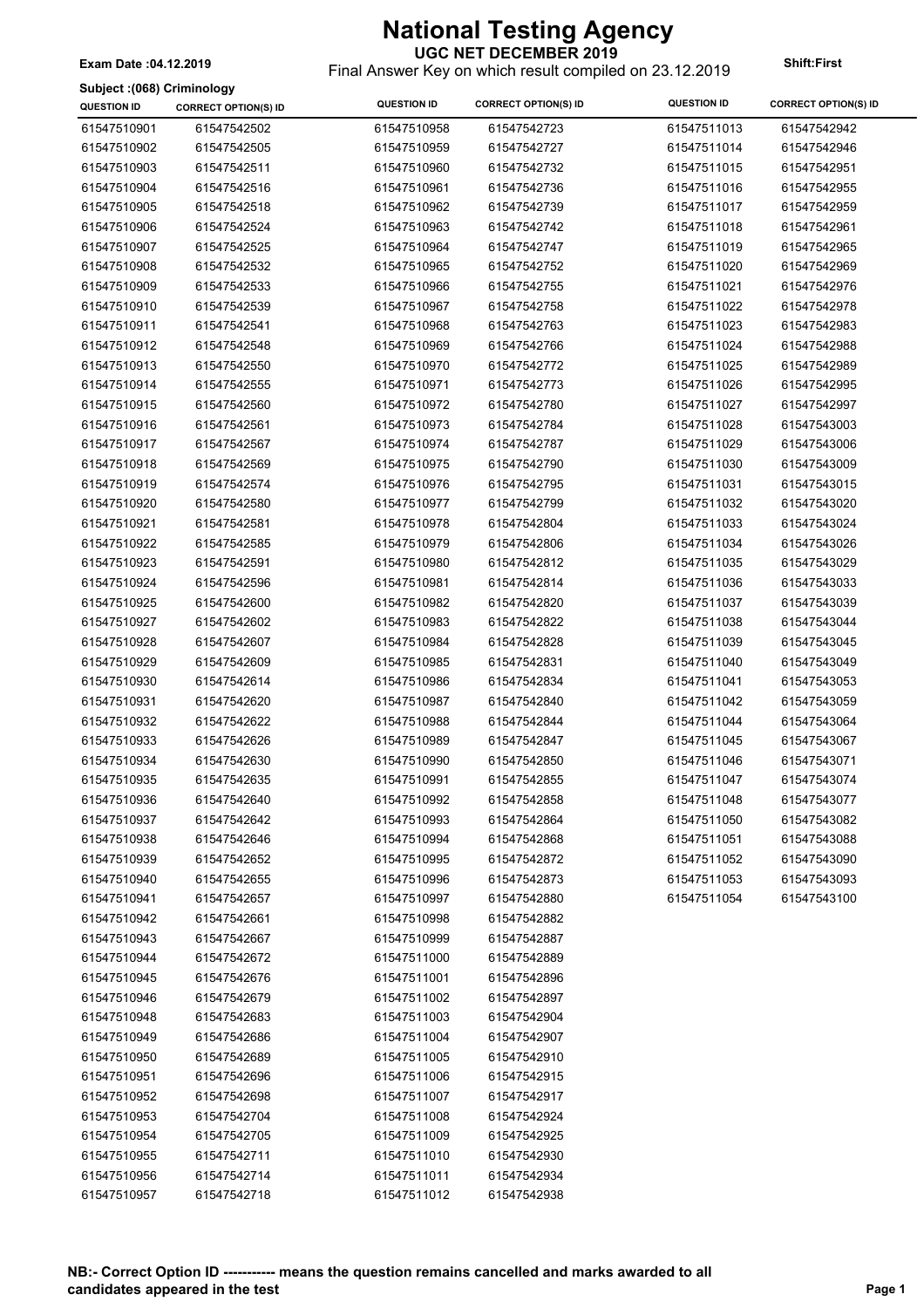Final Answer Key on which result compiled on 23.12.2019 **Exam Date :03.12.2019 Shift:First**

 $\overline{\phantom{a}}$ 

**Subject :(070) Tribal and Regional Language Literature**

|                    | Subject :(070) Tribal and Regional Language Literature |                    |                             |                    |                             |
|--------------------|--------------------------------------------------------|--------------------|-----------------------------|--------------------|-----------------------------|
| <b>QUESTION ID</b> | <b>CORRECT OPTION(S) ID</b>                            | <b>QUESTION ID</b> | <b>CORRECT OPTION(S) ID</b> | <b>QUESTION ID</b> | <b>CORRECT OPTION(S) ID</b> |
| 6154755821         | 61547522702                                            | 6154755878         | 61547522921                 | 6154755933         | 61547523141                 |
| 6154755822         | 61547522708                                            | 6154755879         | 61547522925                 | 6154755934         | 61547523145                 |
| 6154755823         | 61547522709                                            | 6154755880         | 61547522932                 | 6154755935         | 61547523150                 |
| 6154755824         | 61547522716                                            | 6154755881         | 61547522934                 | 6154755936         | 61547523154                 |
| 6154755825         | 61547522719                                            | 6154755882         | 61547522940                 | 6154755937         | 61547523157                 |
| 6154755826         | 61547522723                                            | 6154755883         | 61547522943                 | 6154755938         | 61547523164                 |
| 6154755827         | 61547522727                                            | 6154755884         | 61547522945                 | 6154755939         | 61547523167                 |
| 6154755828         | 61547522729                                            | 6154755885         | 61547522951                 | 6154755940         | 61547523172                 |
| 6154755829         | 61547522734                                            | 6154755886         | 61547522953                 | 6154755941         | 61547523175                 |
| 6154755830         | 61547522737                                            | 6154755887         | 61547522959                 | 6154755942         | 61547523177                 |
| 6154755831         | 61547522742                                            | 6154755888         | 61547522963                 | 6154755943         | 61547523182                 |
| 6154755832         | 61547522747                                            | 6154755889         | 61547522965                 | 6154755944         | 61547523185                 |
| 6154755833         | 61547522752                                            | 6154755890         | 61547522971                 | 6154755945         | 61547523192                 |
| 6154755834         | 61547522755                                            | 6154755891         | 61547522975                 | 6154755946         | 61547523193                 |
| 6154755835         | 61547522760                                            | 6154755892         | 61547522979                 | 6154755947         | 61547523198                 |
| 6154755836         | 61547522762                                            | 6154755893         | 61547522984                 | 6154755948         | 61547523203                 |
| 6154755837         | 61547522765                                            | 6154755894         | 61547522987                 | 6154755949         | 61547523205                 |
| 6154755838         | 61547522769                                            | 6154755895         | 61547522991                 | 6154755950         | 61547523212                 |
| 6154755839         | 61547522775                                            | 6154755896         | 61547522996                 | 6154755951         | 61547523215                 |
| 6154755840         | 61547522780                                            | 6154755897         | 61547522997                 | 6154755952         | 61547523219                 |
| 6154755841         | 61547522781                                            | 6154755898         | 61547523002                 | 6154755953         | 61547523222                 |
| 6154755842         | 61547522787                                            | 6154755899         | 61547523006                 | 6154755954         | 61547523225                 |
| 6154755843         | 61547522792                                            | 6154755900         | 61547523009                 | 6154755955         | 61547523229                 |
| 6154755844         | 61547522796                                            | 6154755901         | 61547523013                 | 6154755956         | 61547523235                 |
| 6154755845         | 61547522799                                            | 6154755902         | 61547523019                 | 6154755957         | 61547523237                 |
| 6154755847         | 61547522804                                            | 6154755903         | 61547523024                 | 6154755958         | 61547523243                 |
| 6154755848         | 61547522808                                            | 6154755904         | 61547523026                 | 6154755959         | 61547523246                 |
|                    | 61547522809                                            | 6154755905         | 61547523030                 |                    | 61547523251                 |
| 6154755849         |                                                        |                    |                             | 6154755960         |                             |
| 6154755850         | 61547522814                                            | 6154755906         | 61547523036                 | 6154755961         | 61547523256                 |
| 6154755851         | 61547522820                                            | 6154755907         | 61547523040                 | 6154755962         | 61547523258                 |
| 6154755852         | 61547522824                                            | 6154755908         | 61547523044                 | 6154755964         | 61547523261                 |
| 6154755853         | 61547522828                                            | 6154755909         | 61547523047                 | 6154755965         | 61547523268                 |
| 6154755854         | 61547522829                                            | 6154755910         | 61547523049                 | 6154755966         | 61547523271                 |
| 6154755855         | 61547522835                                            | 6154755911         | 61547523056                 | 6154755967         | 61547523274                 |
| 6154755856         | 61547522838                                            | 6154755912         | 61547523057                 | 6154755968         | 61547523279                 |
| 6154755857         | 61547522843                                            | 6154755913         | 61547523063                 | 6154755970         | 61547523284                 |
| 6154755858         | 61547522848                                            | 6154755914         | 61547523066                 | 6154755971         | 61547523287                 |
| 6154755859         | 61547522849                                            | 6154755915         | 61547523070                 | 6154755972         | 61547523290                 |
| 6154755860         | 61547522854                                            | 6154755916         | 61547523076                 | 6154755973         | 61547523296                 |
| 6154755861         | 61547522858                                            | 6154755917         | 61547523078                 | 6154755974         | 61547523299                 |
| 6154755862         | 61547522861                                            | 6154755918         | 61547523082                 |                    |                             |
| 6154755863         | 61547522866                                            | 6154755919         | 61547523085                 |                    |                             |
| 6154755864         | 61547522871                                            | 6154755920         | 61547523089                 |                    |                             |
| 6154755865         | 61547522873                                            | 6154755921         | 61547523093                 |                    |                             |
| 6154755866         | 61547522880                                            | 6154755922         | 61547523100                 |                    |                             |
| 6154755868         | 61547522881                                            | 6154755923         | 61547523101                 |                    |                             |
| 6154755869         | 61547522886                                            | 6154755924         | 61547523108                 |                    |                             |
| 6154755870         | 61547522891                                            | 6154755925         | 61547523110                 |                    |                             |
| 6154755871         | 61547522896                                            | 6154755926         | 61547523113                 |                    |                             |
| 6154755872         | 61547522897                                            | 6154755927         | 61547523119                 |                    |                             |
| 6154755873         | 61547522904                                            | 6154755928         | 61547523121                 |                    |                             |
| 6154755874         | 61547522906                                            | 6154755929         | 61547523125                 |                    |                             |
| 6154755875         | 61547522912                                            | 6154755930         | 61547523130                 |                    |                             |
| 6154755876         | 61547522916                                            | 6154755931         | 61547523134                 |                    |                             |
| 6154755877         | 61547522918                                            | 6154755932         | 61547523139                 |                    |                             |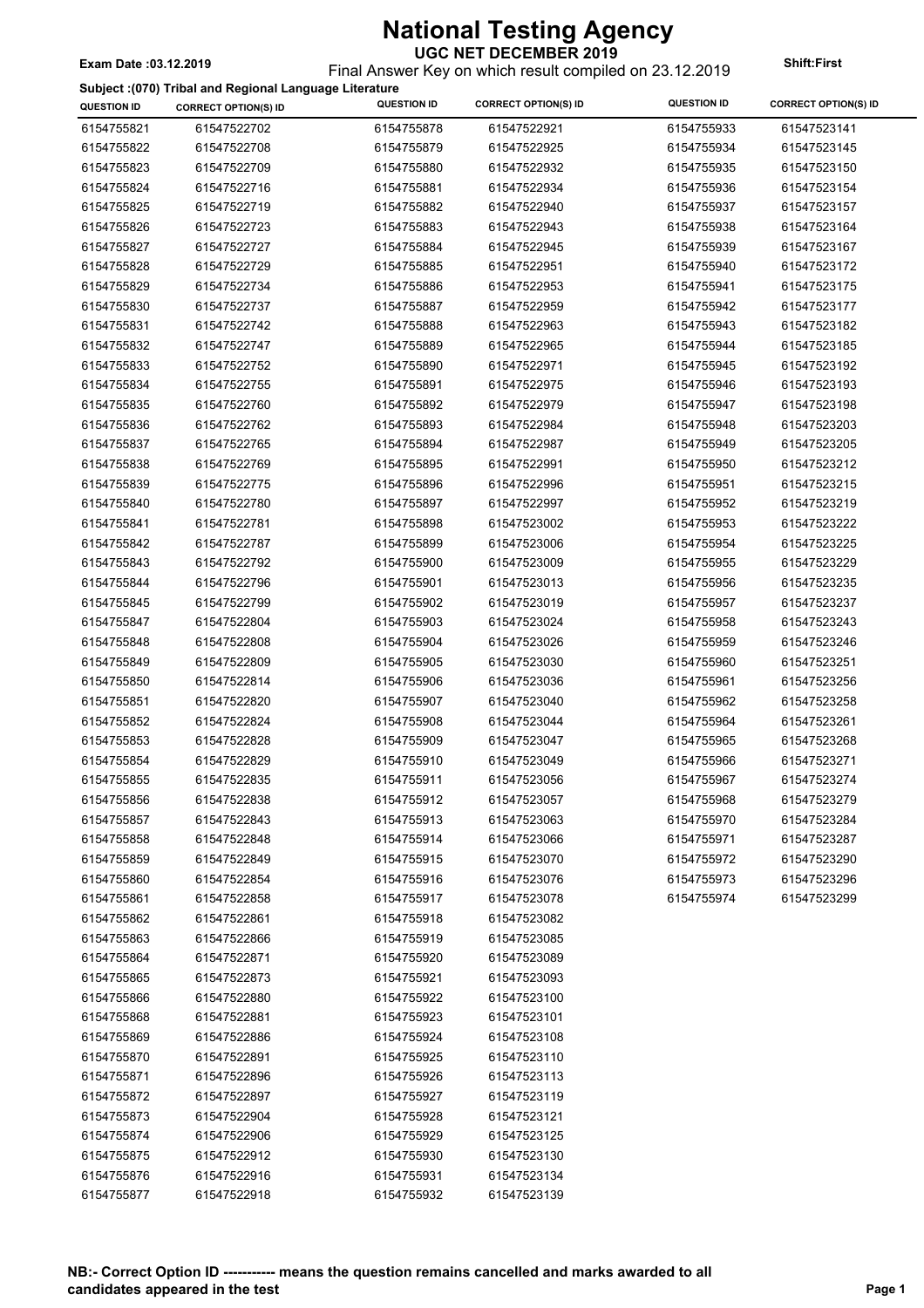Final Answer Key on which result compiled on 23.12.2019 **Exam Date :02.12.2019 Shift:First**

#### **Subject :(071) Folk Literature**

| <b>QUESTION ID</b> | <b>CORRECT OPTION(S) ID</b> | <b>QUESTION ID</b> | <b>CORRECT OPTION(S) ID</b> | <b>QUESTION ID</b> | <b>CORRECT OPTION(S) ID</b> |
|--------------------|-----------------------------|--------------------|-----------------------------|--------------------|-----------------------------|
| 6154753590         | 61547514003                 | 6154753647         | 61547514224                 | 6154753702         | 61547514442                 |
| 6154753591         | 61547514006                 | 6154753648         | 61547514227                 | 6154753703         | 61547514448                 |
| 6154753592         | 61547514012                 | 6154753649         | 61547514232                 | 6154753704         | 61547514451                 |
| 6154753593         | 61547514013                 | 6154753650         | 61547514234                 | 6154753705         | 61547514454                 |
| 6154753594         | 61547514017                 | 6154753651         | 61547514237                 | 6154753706         | 61547514459                 |
| 6154753595         | 61547514024                 | 6154753652         | 61547514243                 | 6154753707         | 61547514461                 |
| 6154753596         | 61547514026                 | 6154753653         | 61547514246                 | 6154753708         | 61547514467                 |
| 6154753597         | 61547514031                 | 6154753654         | 61547514249                 | 6154753709         | 61547514469                 |
| 6154753598         | 61547514033                 | 6154753655         | 61547514254                 | 6154753710         | 61547514476                 |
| 6154753599         | 61547514040                 | 6154753656         | 61547514259                 | 6154753711         | 61547514479                 |
| 6154753600         | 61547514043                 | 6154753657         | 61547514264                 | 6154753712         | 61547514481                 |
| 6154753601         | 61547514048                 | 6154753658         | 61547514266                 | 6154753713         | 61547514488                 |
| 6154753602         | 61547514052                 | 6154753659         | 61547514272                 | 6154753714         | 61547514489                 |
| 6154753603         | 61547514055                 | 6154753660         | 61547514274                 | 6154753715         | 61547514496                 |
| 6154753604         | 61547514060                 | 6154753661         | 61547514278                 | 6154753716         | 61547514497                 |
| 6154753605         | 61547514061                 | 6154753662         | 61547514282                 | 6154753717         | 61547514503                 |
| 6154753606         | 61547514065                 | 6154753663         | 61547514288                 | 6154753718         | 61547514505                 |
| 6154753607         | 61547514071                 | 6154753664         | 61547514290                 | 6154753719         | 61547514511                 |
| 6154753608         | 61547514074                 | 6154753665         | 61547514295                 | 6154753720         | 61547514514                 |
| 6154753609         | 61547514080                 | 6154753666         | 61547514298                 | 6154753721         | 61547514519                 |
| 6154753610         | 61547514084                 | 6154753667         | 61547514301                 | 6154753722         | 61547514521                 |
| 6154753611         | 61547514086                 | 6154753668         | 61547514307                 | 6154753723         | 61547514528                 |
| 6154753612         | 61547514091                 | 6154753669         | 61547514310                 | 6154753724         | 61547514529                 |
| 6154753613         | 61547514093                 | 6154753670         | 61547514315                 | 6154753725         | 61547514535                 |
| 6154753614         | 61547514097                 | 6154753671         | 61547514320                 | 6154753726         | 61547514540                 |
| 6154753616         | 61547514102                 | 6154753672         | 61547514323                 | 6154753727         | 61547514542                 |
| 6154753617         | 61547514106                 | 6154753673         | 61547514326                 | 6154753728         | 61547514545                 |
| 6154753618         | 61547514112                 | 6154753674         | 61547514332                 | 6154753729         | 61547514550                 |
| 6154753619         | 61547514114                 | 6154753675         | 61547514335                 | 6154753730         | 61547514555                 |
| 6154753620         | 61547514120                 | 6154753676         | 61547514337                 | 6154753731         | 61547514558                 |
| 6154753621         | 61547514121                 | 6154753677         | 61547514343                 | 6154753733         | 61547514563                 |
| 6154753622         | 61547514126                 | 6154753678         | 61547514345                 | 6154753734         | 61547514565                 |
| 6154753623         | 61547514131                 | 6154753679         | 61547514352                 | 6154753735         | 61547514572                 |
| 6154753624         | 61547514134                 | 6154753680         | 61547514354                 | 6154753736         | 61547514573                 |
| 6154753625         | 61547514139                 | 6154753681         | 61547514357                 | 6154753737         | 61547514579                 |
| 6154753626         | 61547514143                 | 6154753682         | 61547514362                 | 6154753739         | 61547514584                 |
| 6154753627         | 61547514145                 | 6154753683         | 61547514367                 | 6154753740         | 61547514586                 |
| 6154753628         | 61547514150                 | 6154753684         | 61547514372                 | 6154753741         | 61547514592                 |
| 6154753629         | 61547514153                 | 6154753685         | 61547514375                 | 6154753742         | 61547514594                 |
| 6154753630         | 61547514159                 | 6154753686         | 61547514377                 | 6154753743         | 61547514599                 |
| 6154753631         | 61547514162                 | 6154753687         | 61547514382                 |                    |                             |
| 6154753632         | 61547514167                 | 6154753688         | 61547514387                 |                    |                             |
| 6154753633         | 61547514172                 | 6154753689         | 61547514390                 |                    |                             |
| 6154753634         | 61547514174                 | 6154753690         | 61547514393                 |                    |                             |
| 6154753635         | 61547514177                 | 6154753691         | 61547514398                 |                    |                             |
| 6154753637         | 61547514184                 | 6154753692         | 61547514403                 |                    |                             |
| 6154753638         | 61547514186                 | 6154753693         | 61547514406                 |                    |                             |
| 6154753639         | 61547514191                 | 6154753694         | 61547514412                 |                    |                             |
| 6154753640         | 61547514195                 | 6154753695         | 61547514414                 |                    |                             |
| 6154753641         | 61547514200                 | 6154753696         | 61547514420                 |                    |                             |
| 6154753642         | 61547514203                 | 6154753697         | 61547514423                 |                    |                             |
| 6154753643         | 61547514206                 | 6154753698         | 61547514428                 |                    |                             |
| 6154753644         | 61547514209                 | 6154753699         | 61547514431                 |                    |                             |
| 6154753645         | 61547514216                 | 6154753700         | 61547514434                 |                    |                             |
| 6154753646         | 61547514219                 | 6154753701         | 61547514440                 |                    |                             |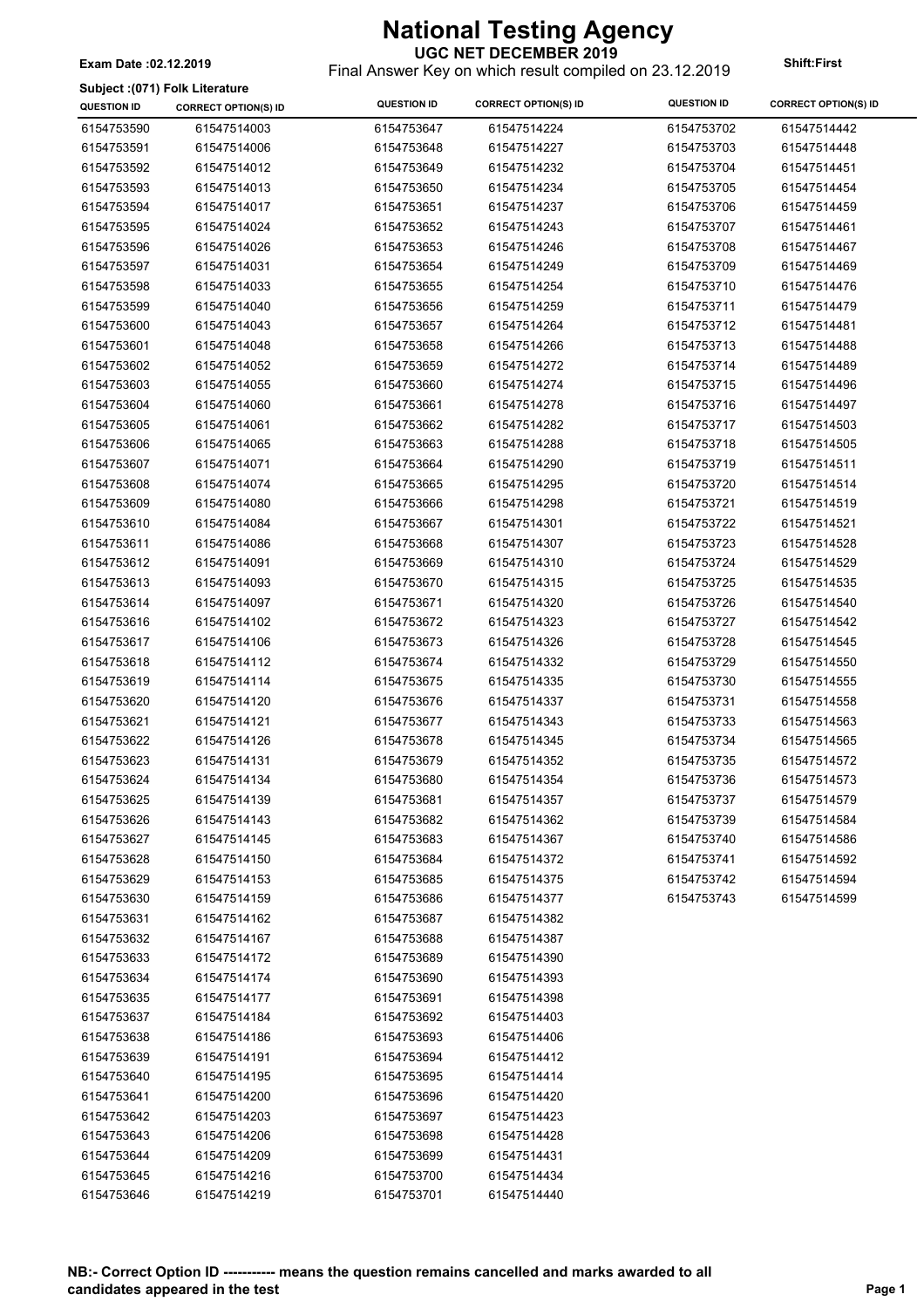#### **UGC NET DECEMBER 2019** Final Answer Key on which result compiled on 23.12.2019 **Exam Date :04.12.2019 Shift:Second**

**Subject :(072) Comparative Literature**

| <b>QUESTION ID</b> | <b>CORRECT OPTION(S) ID</b> | <b>QUESTION ID</b> | <b>CORRECT OPTION(S) ID</b> | <b>QUESTION ID</b> | <b>CORRECT OPTION(S) ID</b> |
|--------------------|-----------------------------|--------------------|-----------------------------|--------------------|-----------------------------|
| 61547510748        |                             | 61547510803        | 61547542117                 | 61547510858        | 61547542337                 |
| 61547510749        | 61547541906                 | 61547510804        | 61547542121                 | 61547510859        | 61547542342                 |
| 61547510750        | 61547541910                 | 61547510805        | 61547542127                 | 61547510860        | 61547542347                 |
| 61547510751        | 61547541913                 | 61547510806        | 61547542129                 | 61547510861        | 61547542351                 |
| 61547510752        | 61547541920                 | 61547510807        | 61547542133                 | 61547510862        | 61547542353                 |
| 61547510753        | 61547541923                 | 61547510808        | 61547542138                 | 61547510863        | 61547542359                 |
| 61547510754        | 61547541926                 | 61547510809        | 61547542143                 | 61547510864        | 61547542363                 |
| 61547510755        | 61547541931                 | 61547510810        | 61547542148                 | 61547510865        | 61547542365                 |
| 61547510756        | 61547541935                 | 61547510811        | 61547542149                 | 61547510866        | 61547542371                 |
| 61547510757        | 61547541939                 | 61547510812        | 61547542156                 | 61547510867        | 61547542374                 |
| 61547510758        | 61547541942                 | 61547510813        | 61547542159                 | 61547510868        | 61547542379                 |
| 61547510759        | 61547541945                 | 61547510814        | 61547542161                 | 61547510869        | 61547542383                 |
| 61547510760        | 61547541949                 | 61547510815        | 61547542167                 | 61547510870        | 61547542385                 |
| 61547510761        | 61547541956                 | 61547510816        | 61547542170                 | 61547510871        | 61547542391                 |
| 61547510762        | 61547541960                 | 61547510817        | 61547542174                 | 61547510872        | 61547542396                 |
| 61547510763        | 61547541962                 | 61547510818        | 61547542179                 | 61547510873        | 61547542400                 |
| 61547510764        | 61547541965                 | 61547510819        | 61547542183                 | 61547510874        | 61547542402                 |
| 61547510765        | 61547541971                 | 61547510820        | 61547542187                 | 61547510875        | 61547542406                 |
| 61547510766        | 61547541976                 | 61547510821        | 61547542190                 | 61547510876        | 61547542411                 |
| 61547510767        | 61547541979                 | 61547510822        | 61547542195                 | 61547510877        | 61547542414                 |
| 61547510768        | 61547541984                 | 61547510823        | 61547542200                 | 61547510878        | 61547542419                 |
| 61547510769        | 61547541987                 | 61547510824        | 61547542204                 | 61547510879        | 61547542424                 |
| 61547510770        | 61547541990                 | 61547510825        | 61547542205                 | 61547510880        | 61547542425                 |
| 61547510771        | 61547541996                 | 61547510826        | 61547542211                 | 61547510881        | 61547542431                 |
| 61547510772        | 61547541998                 | 61547510827        | 61547542214                 | 61547510882        | 61547542435                 |
| 61547510773        | 61547542002                 | 61547510828        | 61547542218                 | 61547510883        | 61547542438                 |
| 61547510774        | 61547542006                 | 61547510829        | 61547542223                 | 61547510884        | 61547542444                 |
| 61547510775        | 61547542009                 | 61547510830        | 61547542227                 | 61547510885        | 61547542446                 |
| 61547510776        | 61547542013                 | 61547510831        | 61547542229                 | 61547510886        | 61547542449                 |
| 61547510777        | 61547542020                 | 61547510832        | 61547542234                 | 61547510887        | 61547542454                 |
| 61547510778        | 61547542022                 | 61547510833        | 61547542237                 | 61547510888        | 61547542457                 |
| 61547510779        | 61547542025                 | 61547510834        | 61547542242                 | 61547510890        | 61547542463                 |
| 61547510780        | 61547542032                 | 61547510835        | 61547542247                 | 61547510891        | 61547542468                 |
| 61547510781        | 61547542033                 | 61547510836        | 61547542249                 | 61547510892        | 61547542470                 |
| 61547510782        | 61547542039                 | 61547510837        | 61547542255                 | 61547510893        | 61547542475                 |
| 61547510783        | 61547542044                 | 61547510838        | 61547542259                 | 61547510894        | 61547542479                 |
| 61547510784        | 61547542047                 | 61547510839        | 61547542262                 | 61547510896        | 61547542484                 |
| 61547510785        | 61547542050                 | 61547510840        | 61547542266                 | 61547510897        | 61547542486                 |
| 61547510786        | 61547542053                 | 61547510841        | 61547542270                 | 61547510898        | 61547542492                 |
| 61547510787        | 61547542059                 | 61547510842        | 61547542274                 | 61547510899        | 61547542494                 |
| 61547510788        | 61547542063,                | 61547510843        | 61547542278                 | 61547510900        | 61547542499                 |
|                    | 61547542064                 | 61547510844        | 61547542282                 |                    |                             |
| 61547510789        | 61547542067                 | 61547510845        | 61547542285                 |                    |                             |
|                    |                             | 61547510846        | 61547542291                 |                    |                             |
| 61547510790        | 61547542069                 | 61547510847        | 61547542296                 |                    |                             |
| 61547510791        | 61547542075                 | 61547510848        | 61547542297                 |                    |                             |
| 61547510792        | 61547542077                 | 61547510849        |                             |                    |                             |
| 61547510794        | 61547542083                 |                    | 61547542301                 |                    |                             |
| 61547510795        | 61547542086                 | 61547510850        | 61547542308                 |                    |                             |
| 61547510796        | 61547542091                 | 61547510851        | 61547542310                 |                    |                             |
| 61547510797        | 61547542096                 | 61547510852        | 61547542315                 |                    |                             |
| 61547510798        | 61547542097                 | 61547510853        | 61547542318                 |                    |                             |
| 61547510799        | 61547542104                 | 61547510854        | 61547542323                 |                    |                             |
| 61547510800        | 61547542108                 | 61547510855        | 61547542327                 |                    |                             |
| 61547510801        | 61547542110                 | 61547510856        | 61547542332                 |                    |                             |
| 61547510802        | 61547542113                 | 61547510857        | 61547542336                 |                    |                             |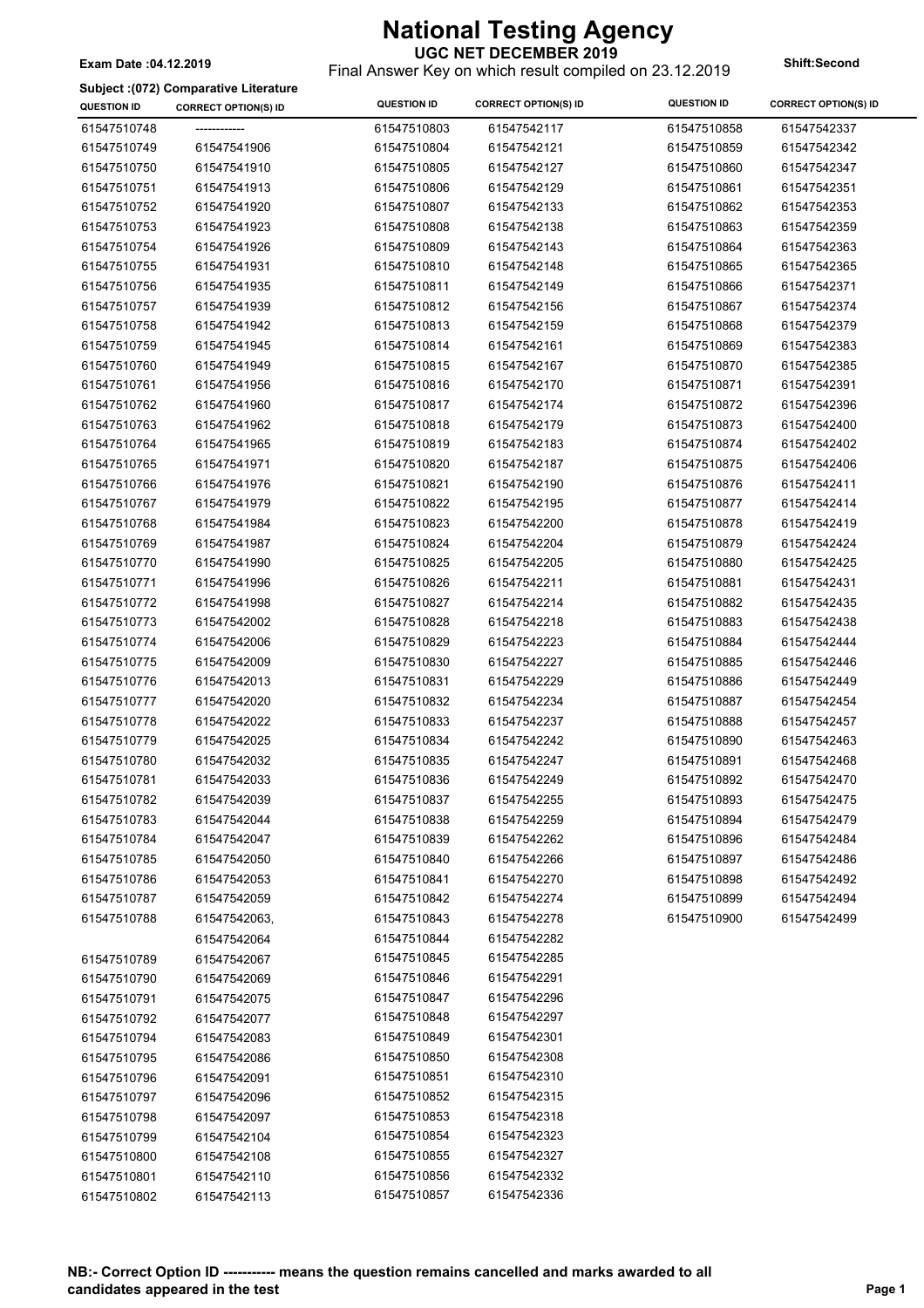### Final Answer Key on which result compiled on 23.12.2019 **Exam Date :06.12.2019 Shift:First**

#### **Subject :(073) Sanskrit Traditional Subjects**

|                    | Subject :(073) Sanskrit Traditional Subjects | <b>QUESTION ID</b> | <b>CORRECT OPTION(S) ID</b> | <b>QUESTION ID</b> | <b>CORRECT OPTION(S) ID</b> |
|--------------------|----------------------------------------------|--------------------|-----------------------------|--------------------|-----------------------------|
| <b>QUESTION ID</b> | <b>CORRECT OPTION(S) ID</b>                  |                    |                             |                    |                             |
| 6154758901         | 61547534702                                  | 6154758958         | 61547534921                 | 6154759013         | 61547535142                 |
| 6154758902         | 61547534707                                  | 6154758959         | 61547534928                 | 6154759014         | 61547535148                 |
| 6154758903         | 61547534710                                  | 6154758960         | 61547534932                 | 6154759015         | 61547535149                 |
| 6154758904         | 61547534713                                  | 6154758961         | 61547534935                 | 6154759016         | 61547535153                 |
| 6154758905         | 61547534719                                  | 6154758962         | 61547534940                 | 6154759017         | 61547535157                 |
| 6154758906         | 61547534723                                  | 6154758963         | 61547534941                 | 6154759018         | 61547535163                 |
| 6154758907         | 61547534727                                  | 6154758964         | 61547534945                 | 6154759019         | 61547535166                 |
| 6154758908         | 61547534732                                  | 6154758965         | 61547534952                 | 6154759020         | 61547535169                 |
| 6154758909         | 61547534734                                  | 6154758966         | 61547534954                 | 6154759021         | 61547535173                 |
| 6154758910         | 61547534739                                  | 6154758967         | 61547534958                 | 6154759022         | 61547535179                 |
| 6154758911         | 61547534744                                  | 6154758968         | 61547534963                 | 6154759023         | 61547535183                 |
| 6154758912         | 61547534747                                  | 6154758969         | 61547534967                 | 6154759024         | 61547535187                 |
| 6154758913         | 61547534749                                  | 6154758970         | 61547534971                 | 6154759025         | 61547535192                 |
| 6154758914         | 61547534754                                  | 6154758971         | 61547534973                 | 6154759026         | 61547535195                 |
| 6154758915         | 61547534757                                  | 6154758972         | 61547534979                 | 6154759027         | 61547535199                 |
| 6154758916         | 61547534762                                  | 6154758973         | 61547534982                 | 6154759028         | 61547535203                 |
| 6154758917         | 61547534765                                  | 6154758974         | 61547534988                 | 6154759029         | 61547535208                 |
| 6154758918         | 61547534770                                  | 6154758975         | 61547534989                 | 6154759030         | 61547535211                 |
| 6154758919         | 61547534776                                  | 6154758976         | 61547534994                 | 6154759031         | 61547535215                 |
| 6154758920         | 61547534780                                  | 6154758977         | 61547535000                 | 6154759032         | 61547535218                 |
| 6154758921         | 61547534783                                  | 6154758978         | 61547535002                 | 6154759033         | 61547535224                 |
| 6154758922         | 61547534785                                  | 6154758979         | 61547535006                 | 6154759034         | 61547535228                 |
| 6154758923         | 61547534789                                  | 6154758980         | 61547535012                 | 6154759035         | 61547535229                 |
| 6154758924         | 61547534793                                  | 6154758981         | 61547535013                 | 6154759036         | 61547535236                 |
| 6154758925         | 61547534798                                  | 6154758982         | 61547535019                 | 6154759037         | 61547535238                 |
| 6154758927         | 61547534803                                  | 6154758983         | 61547535021                 | 6154759038         | 61547535244                 |
| 6154758928         | 61547534806                                  | 6154758984         | 61547535026                 | 6154759039         | 61547535248                 |
| 6154758929         | 61547534812                                  | 6154758985         | 61547535030                 | 6154759040         | 61547535251                 |
| 6154758930         | 61547534815                                  | 6154758986         | 61547535036                 | 6154759041         | 61547535255                 |
| 6154758931         | 61547534820                                  | 6154758987         | 61547535037                 | 6154759042         | 61547535259                 |
| 6154758932         | 61547534823                                  | 6154758988         | 61547535042                 | 6154759043         | 61547535262                 |
| 6154758933         | 61547534827                                  | 6154758989         | 61547535045                 | 6154759044         | 61547535267                 |
| 6154758934         | 61547534831                                  | 6154758990         | 61547535050                 | 6154759045         | 61547535272                 |
| 6154758935         | 61547534834                                  | 6154758991         | 61547535055                 | 6154759046         | 61547535276                 |
| 6154758936         | 61547534840                                  | 6154758992         | 61547535058                 | 6154759047         | 61547535278                 |
| 6154758937         | 61547534841                                  | 6154758993         | 61547535062                 | 6154759048         | 61547535282                 |
| 6154758938         | 61547534847                                  | 6154758994         | 61547535068                 | 6154759049         | 61547535286                 |
| 6154758939         | 61547534849                                  | 6154758995         | 61547535072                 | 6154759050         | 61547535291                 |
| 6154758940         | 61547534854                                  | 6154758996         | 61547535074                 | 6154759051         | 61547535296                 |
|                    |                                              |                    |                             |                    | 61547535300                 |
| 6154758941         | 61547534860                                  | 6154758997         | 61547535078                 | 6154759052         |                             |
| 6154758942         | 61547534861                                  | 6154758998         | 61547535083                 |                    |                             |
| 6154758943         | 61547534868                                  | 6154758999         | 61547535088                 |                    |                             |
| 6154758944         | 61547534870                                  | 6154759000         | 61547535089                 |                    |                             |
| 6154758945         | 61547534876                                  | 6154759001         | 61547535093                 |                    |                             |
| 6154758946         | 61547534877                                  | 6154759002         | 61547535100                 |                    |                             |
| 6154758948         | 61547534883                                  | 6154759003         | 61547535103                 |                    |                             |
| 6154758949         | 61547534885                                  | 6154759004         | 61547535108                 |                    |                             |
| 6154758950         | 61547534890                                  | 6154759005         | 61547535109                 |                    |                             |
| 6154758951         | 61547534896                                  | 6154759006         | 61547535115                 |                    |                             |
| 6154758952         | 61547534898                                  | 6154759007         | 61547535117                 |                    |                             |
| 6154758953         | 61547534904                                  | 6154759008         | 61547535123                 |                    |                             |
| 6154758954         | 61547534905                                  | 6154759009         | 61547535126                 |                    |                             |
| 6154758955         | 61547534910                                  | 6154759010         | 61547535131                 |                    |                             |
| 6154758956         | 61547534916                                  | 6154759011         | 61547535134                 |                    |                             |
| 6154758957         | 61547534918                                  | 6154759012         | 61547535137                 |                    |                             |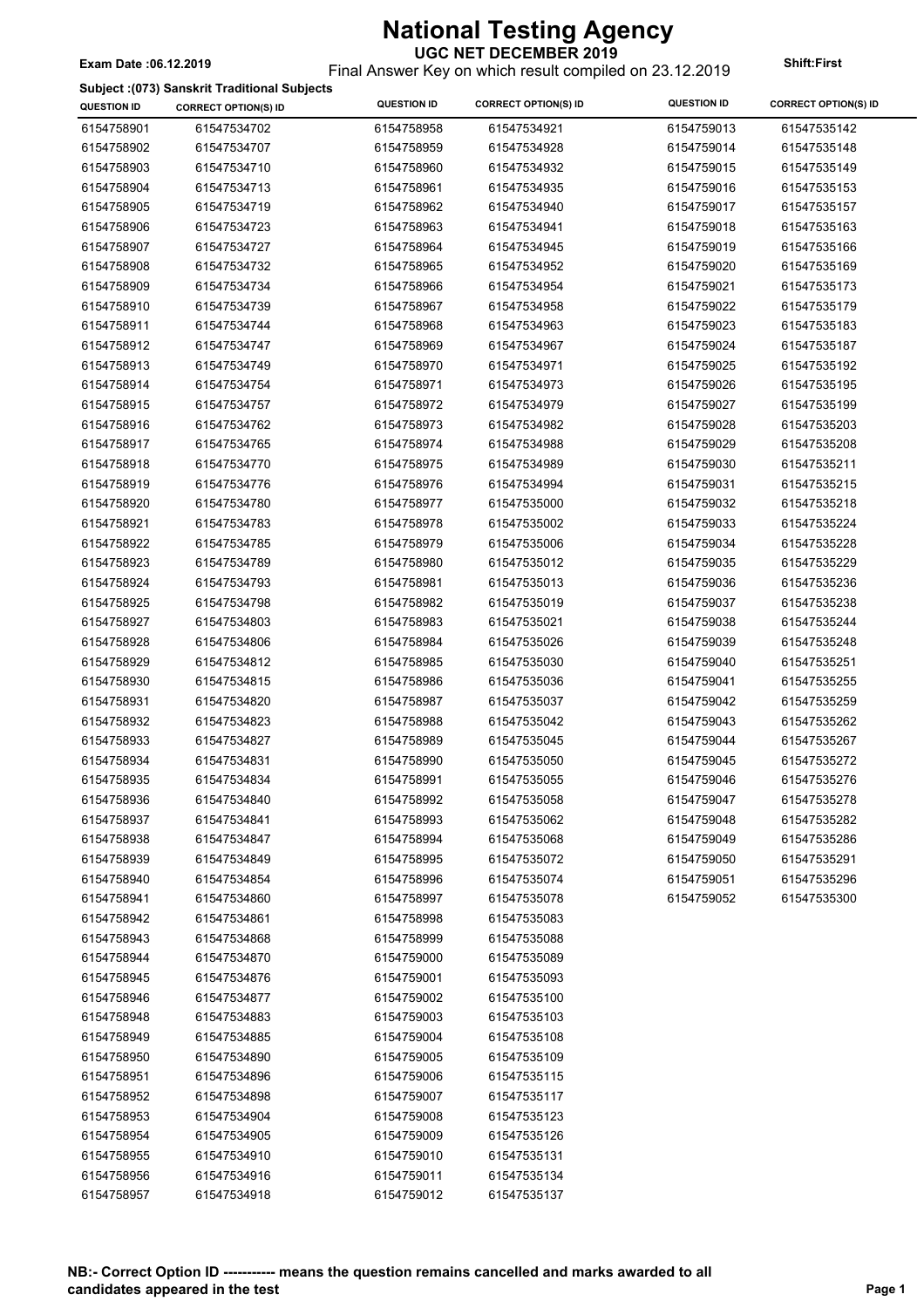Final Answer Key on which result compiled on 23.12.2019 **Exam Date :03.12.2019 Shift:First**

#### **Subject :(074) Women Studies**

 $\overline{\phantom{a}}$ 

| Subject :(074) Women Studies |                             |                    |                             |                    |                             |
|------------------------------|-----------------------------|--------------------|-----------------------------|--------------------|-----------------------------|
| <b>QUESTION ID</b>           | <b>CORRECT OPTION(S) ID</b> | <b>QUESTION ID</b> | <b>CORRECT OPTION(S) ID</b> | <b>QUESTION ID</b> | <b>CORRECT OPTION(S) ID</b> |
| 6154756437                   | 61547525102                 | 6154756494         | 61547525324                 | 6154756549         | 61547525542                 |
| 6154756438                   | 61547525108                 | 6154756495         | 61547525325                 | 6154756550         | 61547525545                 |
| 6154756439                   | 61547525109                 | 6154756496         | 61547525329                 | 6154756551         | 61547525550                 |
| 6154756440                   | 61547525116                 | 6154756497         | 61547525335                 | 6154756552         | 61547525556                 |
| 6154756441                   | 61547525119                 | 6154756498         | 61547525339                 | 6154756553         | 61547525560                 |
| 6154756442                   | 61547525123                 | 6154756499         | 61547525341                 | 6154756554         | 61547525561                 |
| 6154756443                   | 61547525127                 | 6154756500         | 61547525347                 | 6154756555         | 61547525566                 |
| 6154756444                   | 61547525129                 | 6154756501         | 61547525350                 | 6154756556         | 61547525571                 |
| 6154756445                   | 61547525134                 | 6154756502         | 61547525354                 | 6154756557         | 61547525574                 |
| 6154756446                   | 61547525137                 | 6154756503         | 61547525360                 | 6154756558         | 61547525577                 |
| 6154756447                   | 61547525142                 | 6154756504         | 61547525361                 | 6154756559         | 61547525583                 |
| 6154756448                   | 61547525147                 | 6154756505         | 61547525366                 | 6154756560         | 61547525586                 |
| 6154756449                   | 61547525152                 | 6154756506         | 61547525370                 | 6154756561         | 61547525589                 |
| 6154756450                   | 61547525155                 | 6154756507         | 61547525374                 | 6154756562         | 61547525595                 |
| 6154756451                   | 61547525160                 | 6154756508         | 61547525380                 | 6154756563         | 61547525598                 |
| 6154756452                   | 61547525162                 | 6154756509         | 61547525382                 | 6154756564         | 61547525602                 |
| 6154756453                   | 61547525165                 | 6154756510         | 61547525386                 | 6154756565         | 61547525605                 |
| 6154756454                   | 61547525169                 | 6154756511         | 61547525391                 | 6154756566         | 61547525610                 |
| 6154756455                   | 61547525175                 | 6154756512         | 61547525395                 | 6154756567         | 61547525614                 |
| 6154756456                   | 61547525180                 | 6154756513         | 61547525397                 | 6154756568         | 61547525618                 |
| 6154756457                   | 61547525181                 | 6154756514         | 61547525402                 | 6154756569         | 61547525622                 |
| 6154756458                   | 61547525187                 | 6154756515         | 61547525405                 | 6154756570         | 61547525627                 |
| 6154756459                   | 61547525192                 | 6154756516         | 61547525410                 | 6154756571         | 61547525631                 |
| 6154756460                   | 61547525196                 | 6154756517         | 61547525415                 | 6154756572         | 61547525633                 |
| 6154756461                   | 61547525199                 | 6154756518         | 61547525419                 | 6154756573         | 61547525640                 |
| 6154756463                   | 61547525204                 | 6154756519         | 61547525422                 | 6154756574         | 61547525643                 |
| 6154756464                   | 61547525208                 | 6154756520         | 61547525426                 | 6154756575         | 61547525646                 |
| 6154756465                   | 61547525209                 | 6154756521         | 61547525429                 | 6154756576         | 61547525652                 |
| 6154756466                   | 61547525214                 | 6154756522         | 61547525434                 | 6154756577         | 61547525655                 |
| 6154756467                   | 61547525220                 | 6154756523         | 61547525439                 | 6154756578         | 61547525658                 |
| 6154756468                   | 61547525224                 | 6154756524         | 61547525443                 | 6154756580         | 61547525662                 |
| 6154756469                   | 61547525228                 | 6154756525         | 61547525445                 | 6154756581         | 61547525666                 |
| 6154756470                   | 61547525229                 | 6154756526         | 61547525450                 | 6154756582         | 61547525669                 |
| 6154756471                   | 61547525235                 | 6154756527         | 61547525454                 | 6154756583         | 61547525674                 |
| 6154756472                   | 61547525238                 | 6154756528         | 61547525460                 | 6154756584         | 61547525678                 |
| 6154756473                   | 61547525243                 | 6154756529         | 61547525462                 | 6154756586         | 61547525682                 |
| 6154756474                   | 61547525248                 | 6154756530         | 61547525466                 | 6154756587         | 61547525687                 |
| 6154756475                   | 61547525249                 | 6154756531         | 61547525471                 | 6154756588         | 61547525692                 |
| 6154756476                   | 61547525254                 | 6154756532         | 61547525474                 | 6154756589         | 61547525694                 |
| 6154756477                   | 61547525258                 | 6154756533         | 61547525480                 | 6154756590         | 61547525697                 |
| 6154756478                   | 61547525261                 | 6154756534         | 61547525482                 |                    |                             |
| 6154756479                   | 61547525266                 | 6154756535         | 61547525487                 |                    |                             |
| 6154756480                   | 61547525271                 | 6154756536         | 61547525491                 |                    |                             |
| 6154756481                   | 61547525273                 | 6154756537         | 61547525496                 |                    |                             |
| 6154756482                   | 61547525280                 | 6154756538         | 61547525497                 |                    |                             |
| 6154756484                   | 61547525281                 | 6154756539         | 61547525504                 |                    |                             |
| 6154756485                   | 61547525286                 | 6154756540         | 61547525508                 |                    |                             |
| 6154756486                   | 61547525291                 | 6154756541         | 61547525511                 |                    |                             |
| 6154756487                   | 61547525296                 | 6154756542         | 61547525515                 |                    |                             |
| 6154756488                   | 61547525297                 | 6154756543         | 61547525520                 |                    |                             |
| 6154756489                   | 61547525302                 | 6154756544         | 61547525521                 |                    |                             |
| 6154756490                   | 61547525305                 | 6154756545         | 61547525527                 |                    |                             |
| 6154756491                   | 61547525309                 | 6154756546         | 61547525531                 |                    |                             |
| 6154756492                   | 61547525314                 | 6154756547         | 61547525534                 |                    |                             |
| 6154756493                   | 61547525318                 | 6154756548         | 61547525539                 |                    |                             |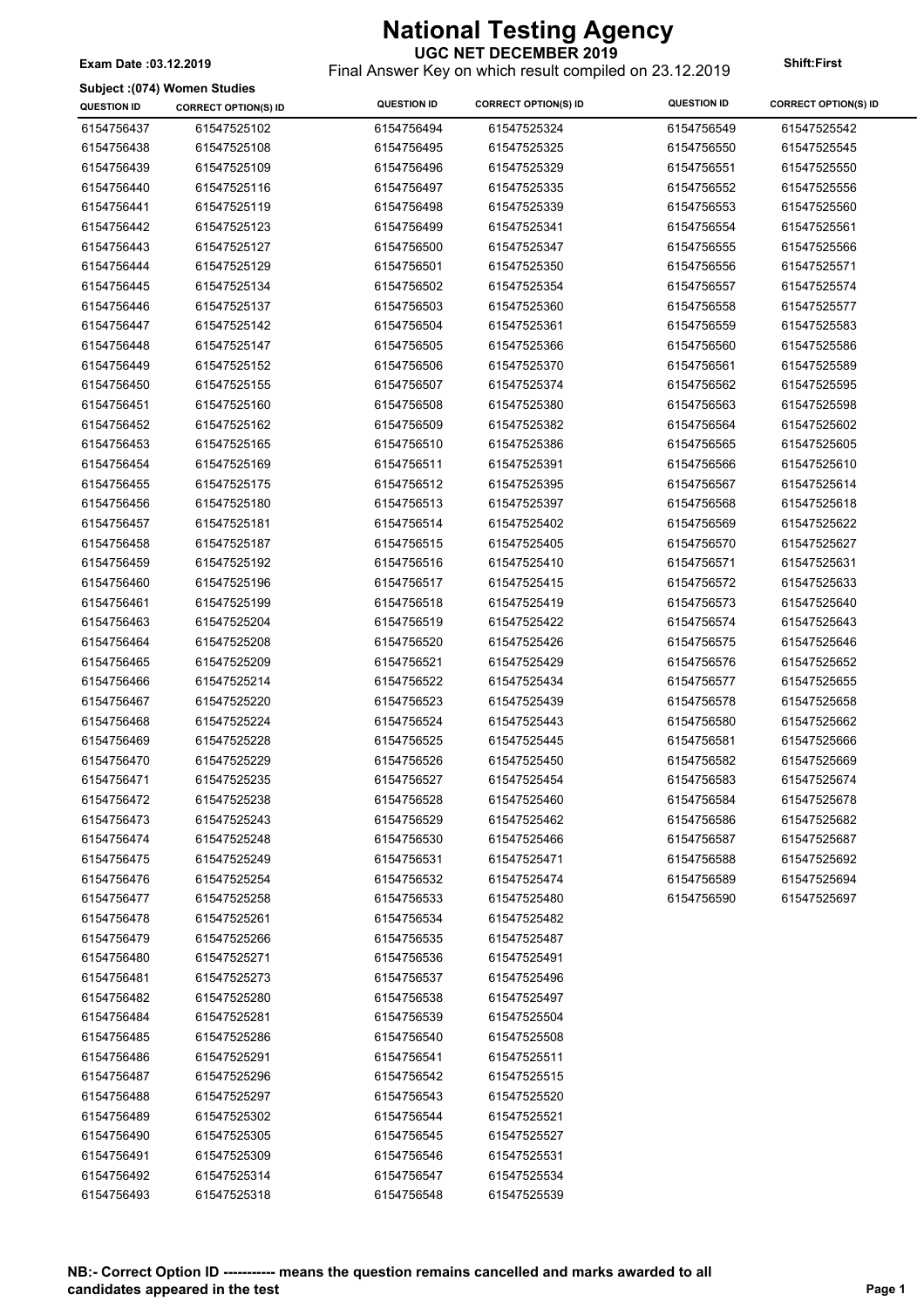**UGC NET DECEMBER 2019** Final Answer Key on which result compiled on 23.12.2019 **Exam Date :06.12.2019 Shift:First**

**Subject :(079) Visual Art**

| <b>QUESTION ID</b> | <b>CORRECT OPTION(S) ID</b> | <b>QUESTION ID</b> | <b>CORRECT OPTION(S) ID</b> | <b>QUESTION ID</b> | <b>CORRECT OPTION(S) ID</b> |
|--------------------|-----------------------------|--------------------|-----------------------------|--------------------|-----------------------------|
| 61547511209        | 61547543702                 | 61547511266        | 61547543922                 | 61547511321        | 61547544142                 |
| 61547511210        | 61547543707                 | 61547511267        | 61547543928                 | 61547511322        | ------------                |
| 61547511211        | 61547543710                 | 61547511268        | 61547543930                 | 61547511323        |                             |
| 61547511212        | 61547543713                 | 61547511269        | 61547543934                 | 61547511324        | 61547544154                 |
| 61547511213        | 61547543719                 | 61547511270        | 61547543940                 | 61547511325        | 61547544157                 |
| 61547511214        | 61547543723                 | 61547511271        | 61547543943                 | 61547511326        | 61547544163                 |
| 61547511215        | 61547543727                 | 61547511272        | 61547543948                 | 61547511327        | 61547544166                 |
| 61547511216        | 61547543732                 | 61547511273        | 61547543949                 | 61547511328        | 61547544171                 |
| 61547511217        | 61547543734                 | 61547511274        | 61547543956                 | 61547511329        | 61547544175                 |
| 61547511218        | 61547543739                 | 61547511275        | 61547543960                 | 61547511330        | 61547544180                 |
| 61547511219        | 61547543744                 | 61547511276        | 61547543962                 | 61547511331        | 61547544181                 |
| 61547511220        | 61547543747                 | 61547511277        | 61547543966                 | 61547511332        | 61547544187                 |
| 61547511221        | 61547543749                 | 61547511278        | 61547543972                 | 61547511333        | 61547544189                 |
| 61547511222        | 61547543754                 | 61547511279        | 61547543973                 | 61547511334        | 61547544195                 |
| 61547511223        | 61547543757                 | 61547511280        | 61547543979                 | 61547511335        | 61547544197                 |
| 61547511224        | 61547543762                 | 61547511281        | 61547543984                 | 61547511336        | 61547544202                 |
| 61547511225        | 61547543765                 | 61547511282        | 61547543987                 | 61547511337        | 61547544208                 |
| 61547511226        | 61547543770                 | 61547511283        | 61547543990                 | 61547511338        | 61547544210                 |
| 61547511227        | 61547543776                 | 61547511284        | 61547543995                 | 61547511339        | 61547544214                 |
| 61547511228        | 61547543780                 | 61547511285        | 61547543999                 | 61547511340        | 61547544220                 |
| 61547511229        | 61547543783                 | 61547511286        | 61547544002                 | 61547511341        | 61547544222                 |
| 61547511230        | 61547543785                 | 61547511287        | 61547544007                 | 61547511342        | 61547544225,                |
| 61547511231        | 61547543789                 | 61547511288        | 61547544011                 |                    | 61547544227                 |
| 61547511232        | 61547543793                 | 61547511289        | 61547544014                 | 61547511343        | 61547544231                 |
| 61547511233        | 61547543798                 | 61547511290        | 61547544017                 | 61547511344        | 61547544235                 |
| 61547511235        | 61547543803                 | 61547511291        | 61547544022                 | 61547511345        | 61547544240                 |
| 61547511236        | 61547543806                 | 61547511292        | 61547544025                 | 61547511346        | 61547544242                 |
| 61547511237        | 61547543812                 | 61547511293        | 61547544029                 | 61547511347        | 61547544245                 |
| 61547511238        | 61547543815                 | 61547511294        | 61547544035                 | 61547511348        | 61547544252                 |
| 61547511239        | 61547543820                 | 61547511295        | 61547544040                 | 61547511349        | 61547544254                 |
| 61547511240        | 61547543823                 | 61547511296        | 61547544043                 | 61547511350        | 61547544259                 |
| 61547511241        | 61547543827                 | 61547511297        | 61547544045                 | 61547511352        | 61547544263                 |
| 61547511242        | 61547543831                 | 61547511298        | 61547544052                 | 61547511353        | 61547544265                 |
| 61547511243        | 61547543834                 | 61547511299        | 61547544055                 | 61547511354        | 61547544270                 |
| 61547511244        | 61547543840                 | 61547511300        | 61547544059                 | 61547511355        | 61547544275                 |
| 61547511245        | 61547543841                 | 61547511301        | 61547544063                 | 61547511356        | 61547544277                 |
| 61547511246        | 61547543847                 | 61547511302        | 61547544068                 | 61547511358        | 61547544281                 |
| 61547511247        | 61547543849                 | 61547511303        | 61547544069                 | 61547511359        | 61547544287                 |
| 61547511248        | 61547543854                 | 61547511304        | 61547544074                 | 61547511360        | 61547544292                 |
| 61547511249        | 61547543860                 | 61547511305        | 61547544078                 | 61547511361        | 61547544294                 |
| 61547511250        | 61547543861                 | 61547511306        | 61547544082                 | 61547511362        | 61547544297                 |
| 61547511251        | 61547543868                 | 61547511307        | 61547544086                 |                    |                             |
| 61547511252        | 61547543870                 | 61547511308        | 61547544091                 |                    |                             |
| 61547511253        | 61547543876                 | 61547511309        | 61547544096                 |                    |                             |
| 61547511254        | 61547543877                 | 61547511310        | 61547544099                 |                    |                             |
| 61547511256        | 61547543883                 | 61547511311        | 61547544103                 |                    |                             |
| 61547511257        | 61547543885                 | 61547511312        | 61547544106                 |                    |                             |
| 61547511258        | 61547543890                 | 61547511313        | 61547544111                 |                    |                             |
| 61547511259        | 61547543896                 | 61547511314        | 61547544116                 |                    |                             |
| 61547511260        | 61547543898                 | 61547511315        | 61547544119                 |                    |                             |
| 61547511261        | 61547543902                 | 61547511316        | 61547544121                 |                    |                             |
| 61547511262        | 61547543908                 | 61547511317        | 61547544128                 |                    |                             |
| 61547511263        | 61547543911                 | 61547511318        |                             |                    |                             |
| 61547511264        | 61547543914                 | 61547511319        | 61547544134                 |                    |                             |
| 61547511265        | 61547543920                 | 61547511320        | 61547544138,                |                    |                             |
|                    |                             |                    | 61547544140                 |                    |                             |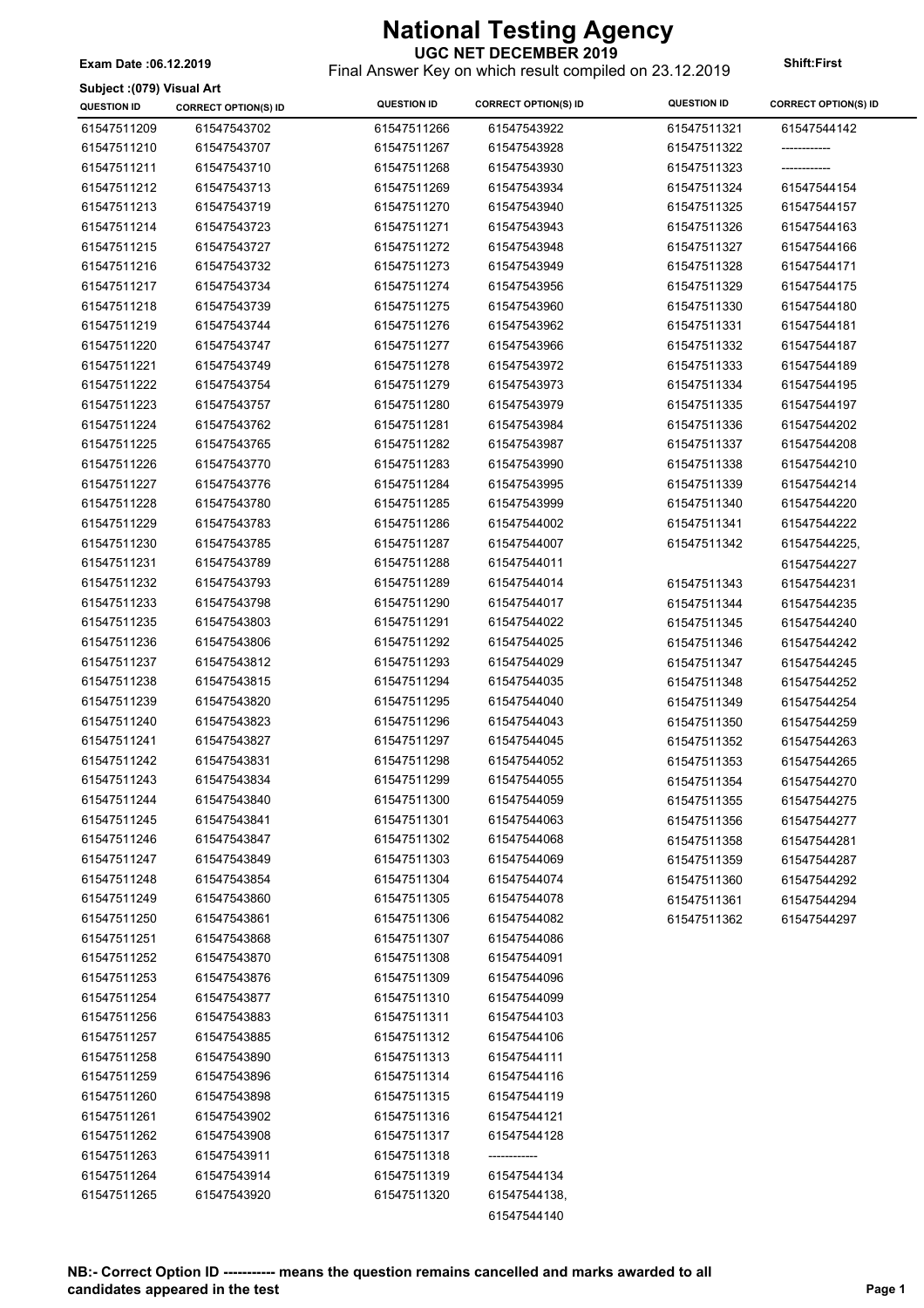Final Answer Key on which result compiled on 23.12.2019 **Exam Date :02.12.2019 Shift:Second**

**Subject :(080) Geography**

| Subject :(vov) Geography |                             | <b>QUESTION ID</b> | <b>CORRECT OPTION(S) ID</b> | <b>QUESTION ID</b> | <b>CORRECT OPTION(S) ID</b> |
|--------------------------|-----------------------------|--------------------|-----------------------------|--------------------|-----------------------------|
| <b>QUESTION ID</b>       | <b>CORRECT OPTION(S) ID</b> |                    |                             |                    |                             |
| 615475155                | 615475603                   | 615475210          | 615475816                   | 615475264          | 6154751031                  |
| 615475156                | 615475606                   | 615475211          | 615475819                   | 615475265          | 6154751035                  |
| 615475157                | 615475609                   | 615475212          | 615475824                   | 615475266          | 6154751039                  |
| 615475158                | 615475614                   | 615475213          | 615475826                   | 615475267          | 6154751043                  |
| 615475159                | 615475620                   | 615475214          | 615475829                   | 615475268          | 6154751047                  |
| 615475160                | 615475623                   | 615475215          | 615475836                   | 615475269          | 6154751052                  |
| 615475161                | 615475627                   | 615475216          | 615475838                   | 615475270          | 6154751054                  |
| 615475162                | 615475630                   | 615475217          | 615475844                   | 615475271          | 6154751059                  |
| 615475163                | 615475634                   | 615475218          | 615475846                   | 615475272          | 6154751061                  |
| 615475164                | 615475640                   | 615475219          | 615475851                   | 615475273          | 6154751065                  |
| 615475165                | 615475643                   | 615475220          | 615475855                   | 615475274          | 6154751072                  |
| 615475166                | 615475648                   | 615475221          | 615475858                   | 615475275          | 6154751075                  |
| 615475167                | 615475651                   | 615475222          | 615475862,                  | 615475276          | 6154751080                  |
| 615475168                | 615475654                   |                    | 615475863                   | 615475277          | 6154751082                  |
| 615475169                | 615475659                   | 615475223          | 615475867                   | 615475278          | 6154751087                  |
| 615475170                | 615475663                   | 615475224          | 615475872                   | 615475279          | 6154751090                  |
| 615475171                | 615475667                   | 615475225          | 615475875                   | 615475280          | 6154751096                  |
| 615475172                | 615475670                   | 615475226          | 615475879                   | 615475281          | 6154751098                  |
| 615475173                | 615475676                   | 615475227          | 615475882                   | 615475282          | 6154751102                  |
| 615475174                | 615475677                   | 615475228          | 615475887                   | 615475283          | 6154751105                  |
| 615475175                | 615475681                   | 615475229          | 615475892                   | 615475284          | 6154751110                  |
| 615475176                | 615475685                   | 615475230          | 615475894                   | 615475285          | 6154751115                  |
| 615475177                | 615475692                   | 615475231          | 615475898                   | 615475286          | 6154751118                  |
| 615475178                | 615475695                   | 615475232          | 615475904                   | 615475287          | 6154751123                  |
| 615475179                |                             |                    |                             |                    | 6154751127                  |
|                          | 615475699                   | 615475233          | 615475906                   | 615475288          |                             |
| 615475181                | 615475704                   | 615475234          | 615475910                   | 615475289          | 6154751130                  |
| 615475182                | 615475707                   | 615475235          | 615475915                   | 615475290          | 6154751134                  |
| 615475183                | 615475711                   | 615475236          | 615475920                   | 615475291          | 6154751139                  |
| 615475184                | 615475714                   | 615475237          | 615475924                   | 615475292          | 6154751144                  |
| 615475185                | 615475717                   | 615475238          | 615475926                   | 615475293          | 6154751147                  |
| 615475186                | 615475724                   | 615475239          | 615475930                   | 615475294          | 6154751151                  |
| 615475187                | 615475727                   | 615475240          | 615475934                   | 615475295          | 6154751154                  |
| 615475188                | 615475729,                  | 615475241          | 615475938                   | 615475296          | 6154751157                  |
|                          | 615475730,                  | 615475242          | 615475943                   | 615475298          | 6154751161                  |
|                          | 615475731                   | 615475243          | 615475946                   | 615475299          | 6154751168                  |
| 615475189                | 615475734                   | 615475244          | 615475949                   | 615475300          | 6154751171                  |
| 615475190                | 615475738                   | 615475245          | 615475955                   | 615475301          | 6154751174                  |
| 615475191                | 615475744                   | 615475246          | 615475958                   | 615475302          | 6154751179                  |
| 615475192                | 615475748                   | 615475247          | 615475962                   | 615475304          | 6154751183                  |
| 615475193                | 615475751                   | 615475248          | 615475967                   | 615475305          | 6154751186                  |
| 615475194                | 615475754                   | 615475249          | 615475971                   | 615475306          | 6154751191                  |
| 615475195                | 615475758                   | 615475250          | 615475973                   | 615475307          | 6154751196                  |
| 615475196                | 615475761                   | 615475251          | 615475979                   | 615475308          | 6154751200                  |
| 615475197                | 615475768                   | 615475252          | 615475983                   |                    |                             |
| 615475198                | 615475770                   | 615475253          | 615475987                   |                    |                             |
| 615475199                | 615475774                   | 615475254          | 615475990                   |                    |                             |
| 615475200                | 615475780                   | 615475255          | 615475993                   |                    |                             |
| 615475202                | 615475782                   | 615475256          | 615475998                   |                    |                             |
| 615475203                | 615475785                   | 615475257          | 6154751004                  |                    |                             |
| 615475204                | 615475791                   | 615475258          | 6154751006                  |                    |                             |
| 615475205                | 615475796                   | 615475259          | 6154751010                  |                    |                             |
| 615475206                | 615475799                   | 615475260          | 6154751015                  |                    |                             |
|                          |                             | 615475261          | 6154751018                  |                    |                             |
| 615475207                | 615475803                   | 615475262          | 6154751023                  |                    |                             |
| 615475208                | 615475807                   |                    |                             |                    |                             |
| 615475209                | 615475811                   | 615475263          | 6154751025                  |                    |                             |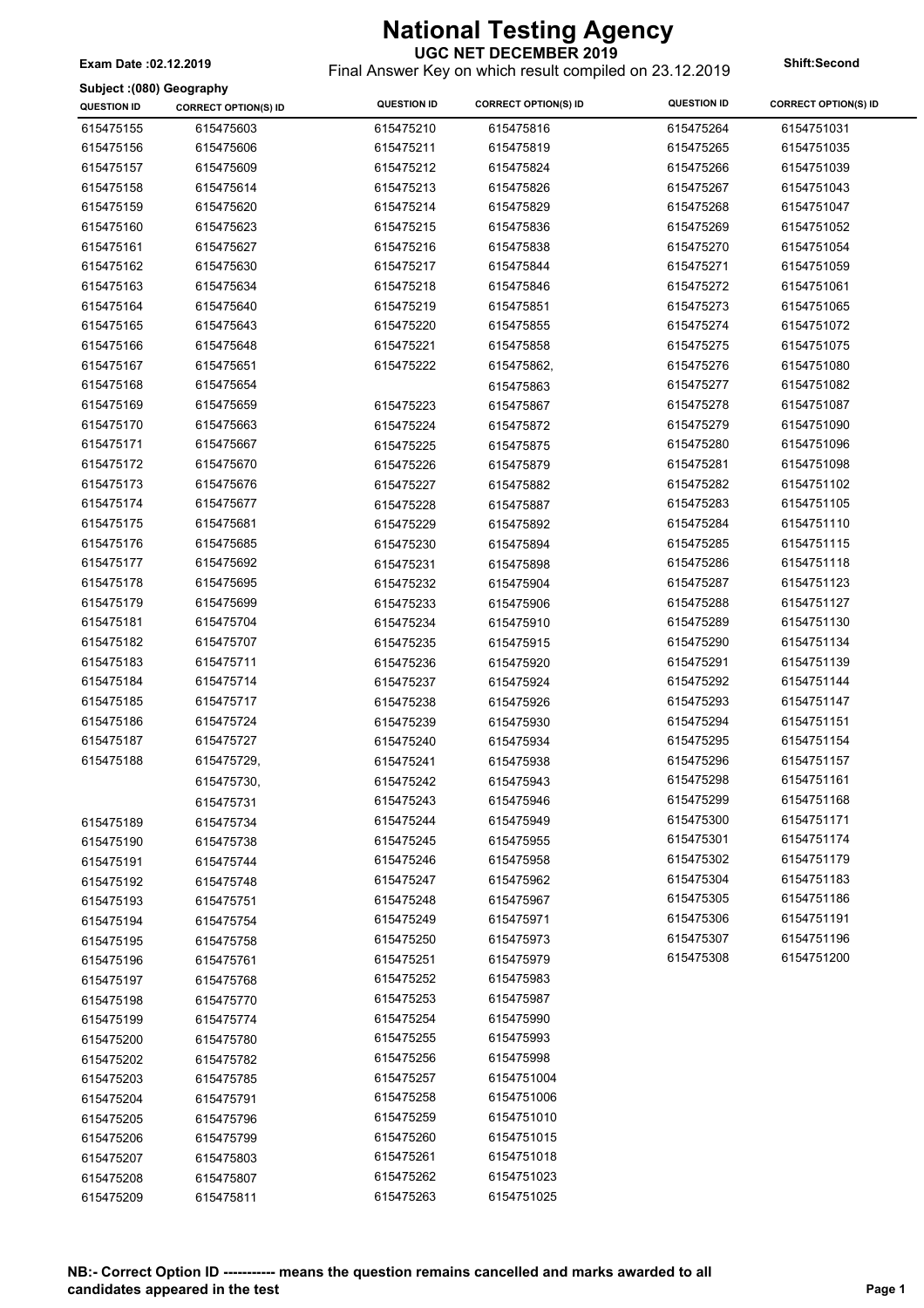Final Answer Key on which result compiled on 23.12.2019 **Exam Date :03.12.2019 Shift:First**

#### **Subject :(081) Social Medicine and Community Health**

|                    | Subject :(081) Social Medicine and Community Health |                    |                             | <b>QUESTION ID</b> |                             |
|--------------------|-----------------------------------------------------|--------------------|-----------------------------|--------------------|-----------------------------|
| <b>QUESTION ID</b> | <b>CORRECT OPTION(S) ID</b>                         | <b>QUESTION ID</b> | <b>CORRECT OPTION(S) ID</b> |                    | <b>CORRECT OPTION(S) ID</b> |
| 6154755975         | 61547523302                                         | 6154756032         | 61547523523                 | 6154756086         | 61547523739                 |
| 6154755976         | 61547523308                                         | 6154756033         | 61547523525                 | 6154756087         | 61547523743                 |
| 6154755977         | 61547523309                                         | 6154756034         | 61547523532                 | 6154756088         | 61547523748                 |
| 6154755978         | 61547523316                                         | 6154756035         | 61547523534                 | 6154756089         | 61547523751                 |
| 6154755979         | 61547523319                                         | 6154756036         | 61547523539                 | 6154756090         | 61547523756                 |
| 6154755980         | 61547523323                                         | 6154756037         | 61547523543                 | 6154756091         | 61547523760                 |
| 6154755981         | 61547523327                                         | 6154756038         | 61547523547                 | 6154756092         | 61547523764                 |
| 6154755982         | 61547523329                                         | 6154756039         | 61547523552                 | 6154756093         | 61547523767                 |
| 6154755983         | 61547523334                                         | 6154756040         | 61547523556                 | 6154756094         | 61547523770                 |
| 6154755984         | 61547523337                                         | 6154756041         | 61547523558                 | 6154756095         | 61547523776                 |
| 6154755985         | 61547523342                                         | 6154756042         | 61547523562                 | 6154756096         | 61547523777                 |
| 6154755986         | 61547523347                                         | 6154756043         | 61547523566                 | 6154756097         | 61547523784                 |
| 6154755987         | 61547523352                                         | 6154756044         | 61547523570                 | 6154756098         | 61547523788                 |
| 6154755988         | 61547523355                                         | 6154756045         | 61547523575                 | 6154756099         | 61547523791                 |
| 6154755989         | 61547523360                                         | 6154756046         | 61547523577                 | 6154756100         | 61547523794                 |
| 6154755990         | 61547523362                                         | 6154756047         | 61547523581                 | 6154756101         | 61547523798                 |
| 6154755991         | 61547523365                                         | 6154756048         | 61547523588                 | 6154756102         | 61547523802                 |
| 6154755992         | 61547523369                                         | 6154756049         | 61547523592                 | 6154756103         | 61547523808                 |
| 6154755993         | 61547523375                                         | 6154756050         | 61547523594                 | 6154756104         | 61547523810                 |
|                    |                                                     |                    |                             |                    |                             |
| 6154755994         | 61547523380                                         | 6154756051         | 61547523598                 | 6154756105         | 61547523816                 |
| 6154755995         | 61547523381                                         | 6154756052         | 61547523603                 | 6154756106         | 61547523818                 |
| 6154755996         | 61547523387                                         | 6154756053         | 61547523608                 | 6154756107         | 61547523821                 |
| 6154755997         | 61547523392                                         | 6154756054         | 61547523609                 | 6154756108         | 61547523825                 |
| 6154755998         | 61547523396                                         | 6154756055         | 61547523613                 | 6154756109         | 61547523829                 |
| 6154755999         | 61547523399                                         | 6154756056         | 61547523620                 | 6154756110         | 61547523834                 |
| 6154756001         | 61547523404                                         | 6154756057         | 61547523622                 | 6154756111         | 61547523838                 |
| 6154756002         | 61547523408                                         | 6154756058         | 61547523626                 | 6154756112         | 61547523841                 |
| 6154756003         | 61547523409                                         | 6154756059         | 61547523631                 | 6154756113         | 61547523847                 |
| 6154756004         | 61547523414                                         | 6154756060         | 61547523634                 | 6154756114         | 61547523851                 |
| 6154756005         | 61547523420                                         | 6154756061         | 61547523639                 | 6154756115         | 61547523855                 |
| 6154756006         | 61547523424                                         | 6154756062         | 61547523642                 | 6154756116         | 61547523857                 |
| 6154756007         | 61547523428                                         | 6154756063         | 61547523647                 | 6154756118         | 61547523863                 |
| 6154756008         | 61547523429                                         | 6154756064         | 61547523649                 | 6154756119         | 61547523865                 |
| 6154756009         | 61547523435                                         | 6154756065         | 61547523656                 | 6154756120         | -------------               |
| 6154756010         | 61547523438                                         | 6154756066         | 61547523657                 | 6154756121         | 61547523875                 |
| 6154756011         | 61547523443                                         | 6154756067         | 61547523662                 | 6154756122         | 61547523880                 |
| 6154756012         | 61547523448                                         | 6154756068         | 61547523668                 | 6154756124         | 61547523883                 |
| 6154756013         | 61547523449                                         | 6154756069         | 61547523671                 | 6154756125         | 61547523886                 |
| 6154756014         | 61547523454                                         | 6154756070         | 61547523674                 | 6154756126         | 61547523889                 |
| 6154756015         | 61547523458                                         | 6154756071         | 61547523678                 | 6154756127         | 61547523895                 |
| 6154756016         | 61547523461                                         | 6154756072         | 61547523683                 | 6154756128         | 61547523897                 |
| 6154756017         | 61547523466                                         | 6154756073         | 61547523686                 |                    |                             |
| 6154756018         | 61547523471                                         | 6154756074         | 61547523690                 |                    |                             |
| 6154756019         | 61547523473                                         | 6154756075         | 61547523693                 |                    |                             |
| 6154756020         | 61547523480                                         | 6154756076         | 61547523698                 |                    |                             |
| 6154756022         | 61547523481                                         | 6154756077         | 61547523704                 |                    |                             |
| 6154756023         | 61547523486                                         | 6154756078         | 61547523708                 |                    |                             |
| 6154756024         | 61547523491                                         | 6154756079         | 61547523711,                |                    |                             |
| 6154756025         | 61547523496                                         |                    |                             |                    |                             |
|                    |                                                     |                    | 61547523712                 |                    |                             |
| 6154756026         | 61547523497                                         | 6154756080         | 61547523713                 |                    |                             |
| 6154756027         | 61547523503                                         | 6154756081         | 61547523719                 |                    |                             |
| 6154756028         | 61547523508                                         | 6154756082         | 61547523724                 |                    |                             |
| 6154756029         | 61547523510                                         | 6154756083         | 61547523726                 |                    |                             |
| 6154756030         | 61547523513                                         | 6154756084         | 61547523732                 |                    |                             |
| 6154756031         | 61547523518                                         | 6154756085         | 61547523734                 |                    |                             |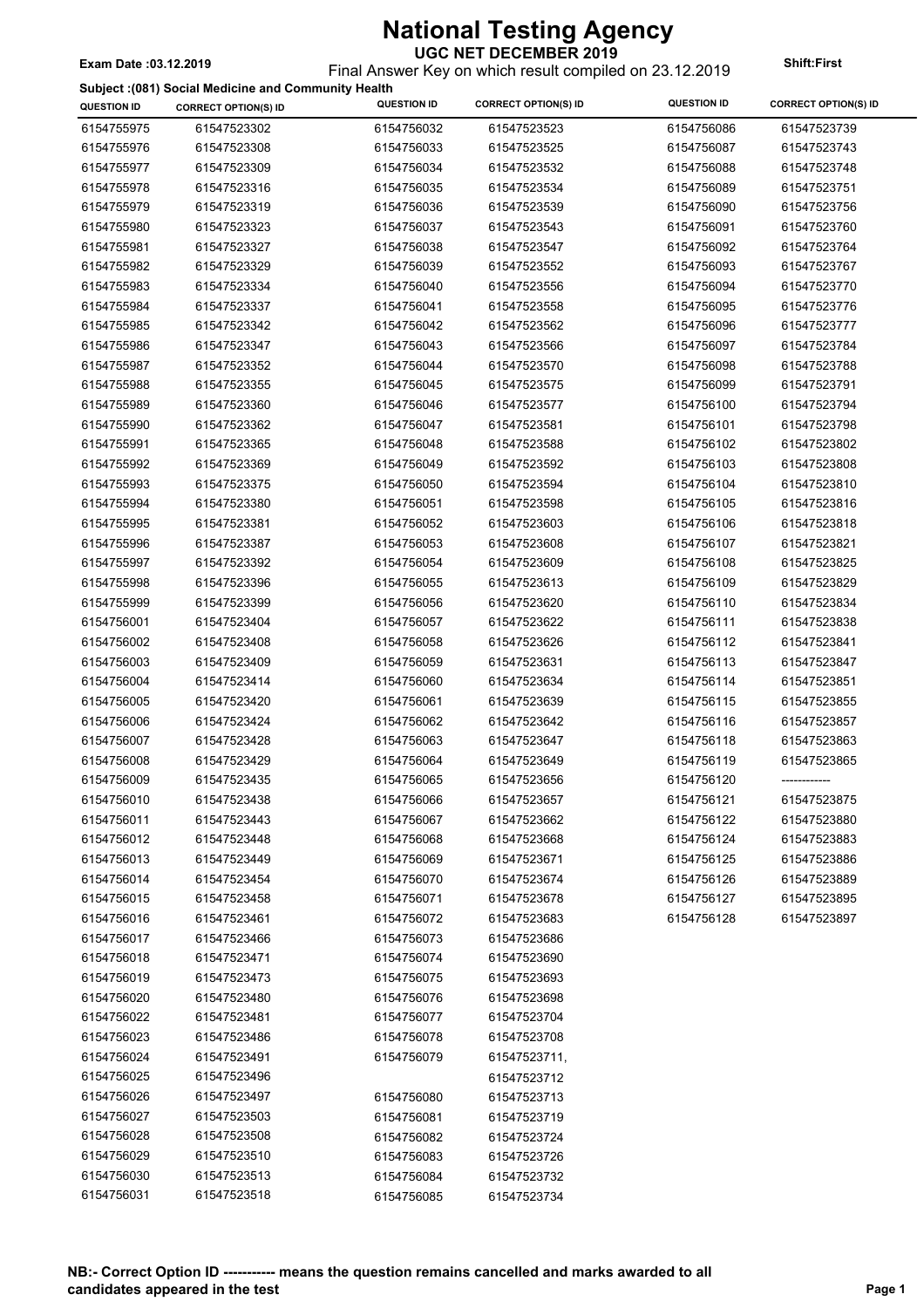Final Answer Key on which result compiled on 23.12.2019 **Exam Date :02.12.2019 Shift:First**

#### **Subject :(082) Forensic Science**

| <b>QUESTION ID</b> | <b>CORRECT OPTION(S) ID</b> | <b>QUESTION ID</b> | <b>CORRECT OPTION(S) ID</b> | <b>QUESTION ID</b> | <b>CORRECT OPTION(S) ID</b> |
|--------------------|-----------------------------|--------------------|-----------------------------|--------------------|-----------------------------|
| 6154751591         | 6154756203                  | 6154751648         | 6154756423                  | 6154751703         | 6154756644                  |
| 6154751592         | 6154756206                  | 6154751649         | 6154756426                  | 6154751704         | 6154756648                  |
| 6154751593         | 6154756212                  | 6154751650         | 6154756429                  | 6154751705         | 6154756651                  |
| 6154751594         | 6154756213                  | 6154751651         | 6154756435                  | 6154751706         | 6154756656                  |
| 6154751595         | 6154756217                  | 6154751652         | 6154756440                  | 6154751707         | 6154756659                  |
| 6154751596         | 6154756224                  | 6154751653         | 6154756441                  | 6154751708         | 6154756661                  |
| 6154751597         | 6154756226                  | 6154751654         | 6154756448                  | 6154751709         | 6154756667                  |
| 6154751598         | 6154756231                  | 6154751655         | 6154756449                  | 6154751710         | 6154756670                  |
| 6154751599         | 6154756233                  | 6154751656         | 6154756453                  | 6154751711         | 6154756673                  |
| 6154751600         | 6154756240                  | 6154751657         | 6154756459                  | 6154751712         | 6154756678                  |
| 6154751601         | 6154756243                  | 6154751658         | 6154756463                  | 6154751713         | 6154756681                  |
| 6154751602         | 6154756248                  | 6154751659         | 6154756465                  | 6154751714         | 6154756685                  |
| 6154751603         | 6154756252                  | 6154751660         | 6154756470                  | 6154751715         | 6154756689                  |
| 6154751604         | 6154756255                  | 6154751661         | 6154756475                  | 6154751716         | 6154756694                  |
| 6154751605         | 6154756260                  | 6154751662         | 6154756477                  | 6154751717         | 6154756697                  |
| 6154751606         | 6154756261                  | 6154751663         | 6154756483                  | 6154751718         | 6154756701                  |
| 6154751607         | 6154756265                  | 6154751664         | 6154756485                  | 6154751719         | 6154756707                  |
| 6154751608         | 6154756271                  | 6154751665         | 6154756491                  | 6154751720         | 6154756709                  |
| 6154751609         | 6154756274                  | 6154751666         | 6154756494                  | 6154751721         | 6154756715                  |
| 6154751610         | 6154756280                  | 6154751667         | 6154756498                  | 6154751722         | 6154756717                  |
| 6154751611         | 6154756284                  | 6154751668         | 6154756504                  | 6154751723         | 6154756724                  |
| 6154751612         | 6154756286                  | 6154751669         | 6154756505                  | 6154751724         | 6154756728                  |
| 6154751613         | 6154756291                  | 6154751670         | 6154756512                  | 6154751725         | 6154756730                  |
| 6154751614         | 6154756293                  | 6154751671         | 6154756514                  | 6154751726         | 6154756735                  |
| 6154751615         | 6154756297                  | 6154751672         | 6154756520                  | 6154751727         | 6154756740                  |
| 6154751617         | 6154756302                  | 6154751673         | 6154756523                  | 6154751728         | 6154756743                  |
| 6154751618         | 6154756306                  | 6154751674         | 6154756527                  | 6154751729         | 6154756748                  |
| 6154751619         | 6154756312                  | 6154751675         | 6154756531                  | 6154751730         | 6154756750                  |
| 6154751620         | 6154756314                  | 6154751676         | 6154756534                  | 6154751731         | 6154756755                  |
| 6154751621         | 6154756320                  | 6154751677         | 6154756538                  | 6154751732         | 6154756758                  |
| 6154751622         | 6154756321                  | 6154751678         | 6154756544                  | 6154751734         | 6154756761                  |
| 6154751623         | 6154756326                  | 6154751679         | 6154756546                  | 6154751735         | 6154756766                  |
| 6154751624         | 6154756331                  | 6154751680         | 6154756549                  | 6154751736         | 6154756771                  |
| 6154751625         | 6154756334                  | 6154751681         | 6154756555                  | 6154751737         | 6154756773                  |
| 6154751626         | 6154756339                  | 6154751682         | 6154756560                  | 6154751738         | 6154756780                  |
| 6154751627         | 6154756343                  | 6154751683         | 6154756563                  | 6154751740         | 6154756783                  |
| 6154751628         | 6154756345                  | 6154751684         | 6154756568                  | 6154751741         | 6154756788                  |
| 6154751629         | 6154756350                  | 6154751685         | 6154756572                  | 6154751742         | 6154756791                  |
| 6154751630         | 6154756353                  | 6154751686         | 6154756573                  | 6154751743         | 6154756793                  |
| 6154751631         | 6154756359                  | 6154751687         | 6154756577                  | 6154751744         | 6154756797                  |
| 6154751632         | 6154756362                  | 6154751688         | 6154756582                  |                    |                             |
| 6154751633         | 6154756367                  | 6154751689         | 6154756585                  |                    |                             |
| 6154751634         | 6154756372                  | 6154751690         | 6154756590                  |                    |                             |
| 6154751635         | 6154756374                  | 6154751691         | 6154756594                  |                    |                             |
| 6154751636         | 6154756377                  | 6154751692         | 6154756599                  |                    |                             |
| 6154751638         | 6154756384                  | 6154751693         | 6154756604                  |                    |                             |
| 6154751639         | 6154756386                  | 6154751694         | 6154756608                  |                    |                             |
| 6154751640         | 6154756391                  | 6154751695         | 6154756610                  |                    |                             |
| 6154751641         | 6154756395                  | 6154751696         | 6154756615                  |                    |                             |
| 6154751642         | 6154756400                  | 6154751697         | 6154756620                  |                    |                             |
| 6154751643         | 6154756402                  | 6154751698         | 6154756623                  |                    |                             |
| 6154751644         | 6154756406                  | 6154751699         | 6154756628                  |                    |                             |
| 6154751645         | 6154756410                  | 6154751700         | 6154756630                  |                    |                             |
| 6154751646         | 6154756414                  | 6154751701         | 6154756633                  |                    |                             |
| 6154751647         | 6154756417                  | 6154751702         | 6154756640                  |                    |                             |
|                    |                             |                    |                             |                    |                             |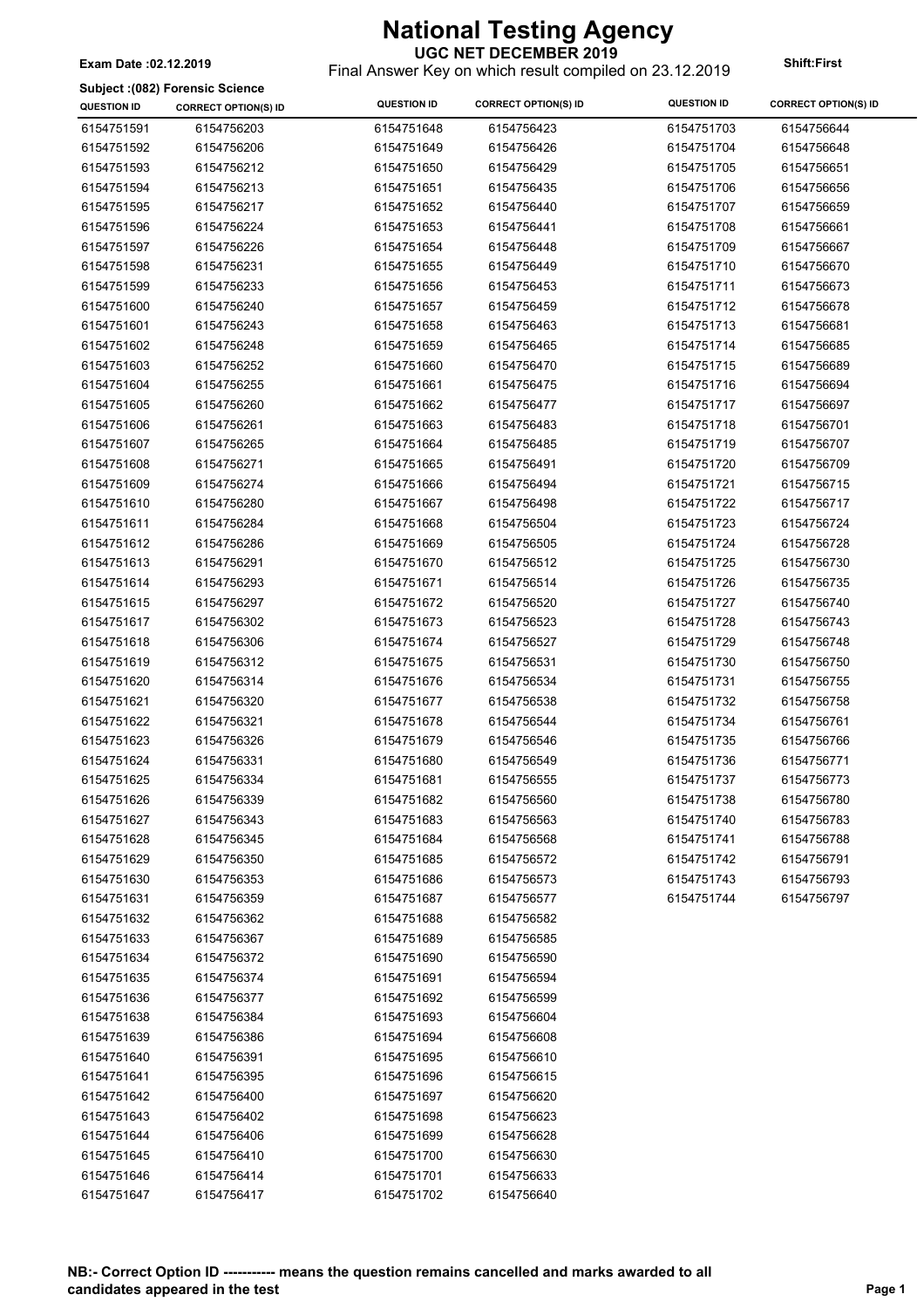**Subject :(083) Pali**

### **UGC NET DECEMBER 2019**

Final Answer Key on which result compiled on 23.12.2019 **Exam Date :02.12.2019 Shift:First**

| <b>OUNICAL</b> (1999) Lall<br><b>QUESTION ID</b> | <b>CORRECT OPTION(S) ID</b> | <b>QUESTION ID</b> | <b>CORRECT OPTION(S) ID</b> | <b>QUESTION ID</b> | <b>CORRECT OPTION(S) ID</b> |
|--------------------------------------------------|-----------------------------|--------------------|-----------------------------|--------------------|-----------------------------|
| 6154752820                                       | 61547511003                 | 6154752877         | 61547511221                 | 6154752932         | 61547511442                 |
| 6154752821                                       | 61547511006                 | 6154752878         | 61547511227                 | 6154752933         | 61547511448                 |
| 6154752822                                       | 61547511012                 | 6154752879         | 61547511230                 | 6154752934         | 61547511449                 |
| 6154752823                                       | 61547511013                 | 6154752880         | 61547511235                 | 6154752935         | 61547511454                 |
| 6154752824                                       | 61547511017                 | 6154752881         | 61547511238                 | 6154752936         | 61547511460                 |
| 6154752825                                       | 61547511024                 | 6154752882         | 61547511243                 | 6154752937         | 61547511461                 |
| 6154752826                                       | 61547511026                 | 6154752883         | 61547511246                 | 6154752938         | 61547511468                 |
| 6154752827                                       | 61547511031                 | 6154752884         | 61547511252                 | 6154752939         | 61547511472                 |
| 6154752828                                       | 61547511033                 | 6154752885         | 61547511254                 | 6154752940         | 61547511475                 |
| 6154752829                                       | 61547511040                 | 6154752886         | 61547511258                 | 6154752941         | 61547511479                 |
| 6154752830                                       | 61547511043                 | 6154752887         | 61547511264                 | 6154752942         | 61547511484                 |
| 6154752831                                       | 61547511048                 | 6154752888         | 61547511266                 | 6154752943         | 61547511485                 |
| 6154752832                                       | 61547511052                 | 6154752889         | 61547511269                 | 6154752944         | 61547511492                 |
| 6154752833                                       | 61547511055                 | 6154752890         | 61547511274                 | 6154752945         | 61547511493                 |
| 6154752834                                       | 61547511060                 | 6154752891         | 61547511277                 | 6154752946         | 61547511498                 |
| 6154752835                                       | 61547511061                 | 6154752892         | 61547511284                 | 6154752947         | 61547511504                 |
| 6154752836                                       | 61547511065                 | 6154752893         | 61547511286                 | 6154752948         | 61547511507                 |
| 6154752837                                       | 61547511071                 | 6154752894         | 61547511289                 | 6154752949         | 61547511511                 |
| 6154752838                                       | 61547511074                 | 6154752895         | 61547511295                 | 6154752950         | 61547511514                 |
| 6154752839                                       | 61547511080                 | 6154752896         | 61547511298                 | 6154752951         | 61547511520                 |
| 6154752840                                       | 61547511084                 | 6154752897         | 61547511304                 | 6154752952         | 61547511523                 |
| 6154752841                                       | 61547511086                 | 6154752898         | 61547511306                 | 6154752953         | 61547511528                 |
| 6154752842                                       | 61547511091                 | 6154752899         | 61547511311                 | 6154752954         | 61547511529                 |
| 6154752843                                       | 61547511093                 | 6154752900         | 61547511314                 | 6154752955         | 61547511533                 |
| 6154752844                                       | 61547511097                 | 6154752901         | 61547511319                 | 6154752956         | 61547511537                 |
| 6154752846                                       | 61547511102                 | 6154752902         | 61547511323                 | 6154752957         | 61547511543                 |
| 6154752847                                       | 61547511106                 | 6154752903         | 61547511327                 | 6154752958         | 61547511547                 |
| 6154752848                                       | 61547511112                 | 6154752904         | 61547511330                 | 6154752959         | 61547511549                 |
| 6154752849                                       | 61547511114                 | 6154752905         | 61547511336                 | 6154752960         | 61547511553                 |
| 6154752850                                       | 61547511120                 | 6154752906         | 61547511339                 | 6154752961         | 61547511559                 |
| 6154752851                                       | 61547511121                 | 6154752907         | ------------                | 6154752963         | 61547511562                 |
| 6154752852                                       | 61547511126                 | 6154752908         | 61547511346                 | 6154752964         | 61547511565                 |
| 6154752853                                       | 61547511131                 | 6154752909         | 61547511352                 | 6154752965         | 61547511571                 |
| 6154752854                                       | 61547511134                 | 6154752910         | 61547511355                 | 6154752966         | 61547511573                 |
| 6154752855                                       | 61547511139                 | 6154752911         | 61547511359                 | 6154752967         | 61547511580                 |
| 6154752856                                       | 61547511143                 | 6154752912         | 61547511363                 | 6154752969         | 61547511581                 |
| 6154752857                                       | 61547511145                 | 6154752913         | 61547511368                 | 6154752970         | 61547511587                 |
| 6154752858                                       | 61547511150                 | 6154752914         | 61547511372                 | 6154752971         | 61547511590                 |
| 6154752859                                       | 61547511153                 | 6154752915         | 61547511375                 | 6154752972         | 61547511595                 |
| 6154752860                                       | 61547511159                 | 6154752916         | 61547511379                 | 6154752973         | 61547511597                 |
| 6154752861                                       | 61547511162                 | 6154752917         | 61547511384                 |                    |                             |
| 6154752862                                       | 61547511167                 | 6154752918         | 61547511385                 |                    |                             |
| 6154752863                                       | 61547511172                 | 6154752919         | 61547511390                 |                    |                             |
| 6154752864                                       | 61547511174                 | 6154752920         | 61547511394                 |                    |                             |
| 6154752865                                       | 61547511177                 | 6154752921         | 61547511400                 |                    |                             |
| 6154752867                                       | 61547511184                 | 6154752922         | 61547511403                 |                    |                             |
| 6154752868                                       | 61547511186                 | 6154752923         | 61547511408                 |                    |                             |
| 6154752869                                       | 61547511191                 | 6154752924         | 61547511410                 |                    |                             |
| 6154752870                                       | 61547511195                 | 6154752925         | 61547511413                 |                    |                             |
| 6154752871                                       | 61547511200                 | 6154752926         | 61547511418                 |                    |                             |
| 6154752872                                       | 61547511203                 | 6154752927         | 61547511424                 |                    |                             |
| 6154752873                                       | 61547511206                 | 6154752928         | 61547511427                 |                    |                             |
| 6154752874                                       | 61547511209                 | 6154752929         | 61547511429                 |                    |                             |
| 6154752875                                       | 61547511215                 | 6154752930         | 61547511436                 |                    |                             |
| 6154752876                                       | 61547511218                 | 6154752931         | 61547511438                 |                    |                             |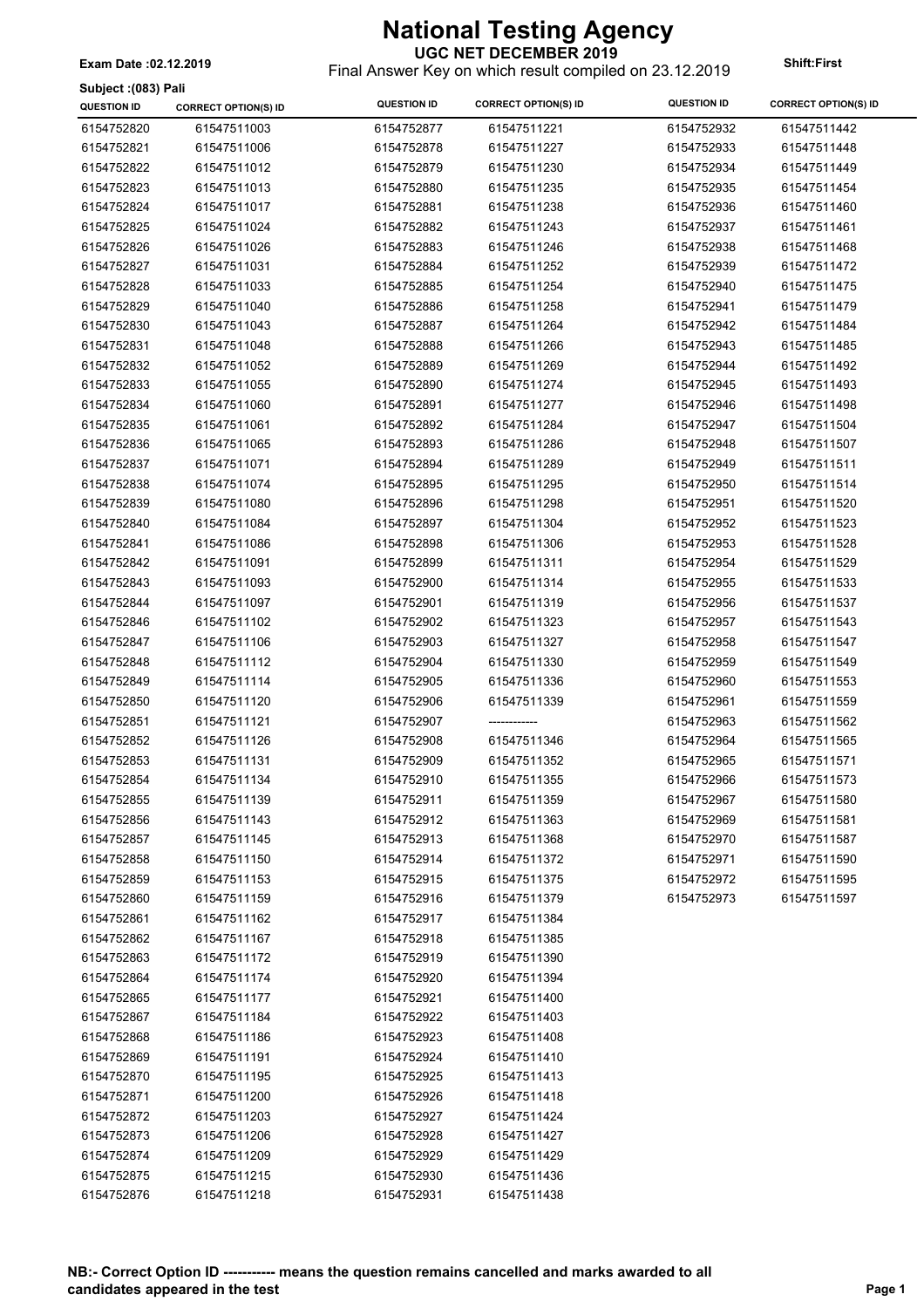**UGC NET DECEMBER 2019** Final Answer Key on which result compiled on 23.12.2019 **Exam Date :02.12.2019 Shift:First**

**Subject :(084) Kashmiri**

| <b>QUESTION ID</b> | <b>CORRECT OPTION(S) ID</b> | <b>QUESTION ID</b> | <b>CORRECT OPTION(S) ID</b> | <b>QUESTION ID</b> | <b>CORRECT OPTION(S) ID</b> |
|--------------------|-----------------------------|--------------------|-----------------------------|--------------------|-----------------------------|
| 6154752974         | 61547511603                 | 6154753031         | 61547511823                 | 6154753086         | 61547512044                 |
| 6154752975         | 61547511606                 | 6154753032         | 61547511825                 | 6154753087         | 61547512046                 |
| 6154752976         | 61547511612                 | 6154753033         | 61547511832                 | 6154753088         | 61547512051                 |
| 6154752977         | 61547511613                 | 6154753034         | 61547511835                 | 6154753089         | 61547512053                 |
| 6154752978         | 61547511617                 | 6154753035         | 61547511837                 | 6154753090         | 61547512059                 |
| 6154752979         | 61547511624                 | 6154753036         | 61547511842                 | 6154753091         | 61547512061                 |
| 6154752980         | 61547511626                 | 6154753037         | 61547511845                 | 6154753092         | 61547512068                 |
| 6154752981         | 61547511631                 | 6154753038         | 61547511852                 | 6154753093         | 61547512070                 |
| 6154752982         | 61547511633                 | 6154753039         | 61547511854                 | 6154753094         | 61547512073                 |
| 6154752983         | 61547511640                 | 6154753040         | 61547511857                 | 6154753095         | 61547512079                 |
| 6154752984         | 61547511643                 | 6154753041         | 61547511863                 | 6154753096         | 61547512082                 |
| 6154752985         | 61547511648                 | 6154753042         | 61547511865                 | 6154753097         | 61547512088                 |
| 6154752986         | 61547511652                 | 6154753043         | 61547511872                 | 6154753098         | 61547512091                 |
| 6154752987         | 61547511655                 | 6154753044         | 61547511873                 | 6154753099         | 61547512093                 |
| 6154752988         | 61547511660                 | 6154753045         | 61547511879                 | 6154753100         | 61547512100                 |
| 6154752989         | 61547511661                 | 6154753046         | 61547511881                 | 6154753101         | 61547512103                 |
| 6154752990         | 61547511665                 | 6154753047         | 61547511888                 | 6154753102         | 61547512106                 |
| 6154752991         | 61547511671                 | 6154753048         | 61547511891                 | 6154753103         | 61547512109                 |
| 6154752992         | 61547511674                 | 6154753049         | 61547511894                 | 6154753104         | 61547512115                 |
| 6154752993         | 61547511680                 | 6154753050         | 61547511899                 | 6154753105         | 61547512118                 |
| 6154752994         | 61547511684                 | 6154753051         | 61547511904                 | 6154753106         | 61547512124                 |
| 6154752995         | 61547511686                 | 6154753052         | 61547511907                 | 6154753107         | 61547512127                 |
| 6154752996         | 61547511691                 | 6154753053         | 61547511909                 | 6154753108         | 61547512129                 |
| 6154752997         | 61547511693                 | 6154753054         | 61547511915                 | 6154753109         | 61547512134                 |
| 6154752998         | 61547511697                 | 6154753055         | 61547511918                 | 6154753110         | 61547512140                 |
| 6154753000         | 61547511702                 | 6154753056         | 61547511924                 | 6154753111         | 61547512143                 |
| 6154753001         | 61547511706                 | 6154753057         | 61547511925                 | 6154753112         | 61547512145                 |
| 6154753002         | 61547511712                 | 6154753058         | 61547511931                 | 6154753113         | 61547512151                 |
| 6154753003         | 61547511714                 | 6154753059         | 61547511934                 | 6154753114         | 61547512154                 |
| 6154753004         | 61547511720                 | 6154753060         | 61547511940                 | 6154753115         | 61547512160                 |
| 6154753005         | 61547511721                 | 6154753061         | 61547511941                 | 6154753117         | 61547512161                 |
| 6154753006         | 61547511726                 | 6154753062         | 61547511946                 | 6154753118         | 61547512168                 |
| 6154753007         | 61547511731                 | 6154753063         | 61547511952                 | 6154753119         | 61547512170                 |
| 6154753008         | 61547511734                 | 6154753064         | 61547511954                 | 6154753120         | 61547512176                 |
| 6154753009         | 61547511739                 | 6154753065         | 61547511957                 | 6154753121         | 61547512177                 |
| 6154753010         | 61547511743                 | 6154753066         | 61547511963                 | 6154753123         | 61547512183                 |
| 6154753011         | 61547511745                 | 6154753067         | 61547511966                 | 6154753124         | 61547512186                 |
| 6154753012         | 61547511750                 | 6154753068         | 61547511972                 | 6154753125         | 61547512192                 |
| 6154753013         | 61547511753                 | 6154753069         | 61547511974                 | 6154753126         | 61547512195                 |
| 6154753014         | 61547511759                 | 6154753070         | 61547511977                 | 6154753127         | 61547512197                 |
| 6154753015         | 61547511762                 | 6154753071         | 61547511982                 |                    |                             |
| 6154753016         | 61547511767                 | 6154753072         | 61547511987                 |                    |                             |
| 6154753017         | 61547511772                 | 6154753073         | 61547511989                 |                    |                             |
| 6154753018         | 61547511774                 | 6154753074         | 61547511994                 |                    |                             |
| 6154753019         | 61547511777                 | 6154753075         | 61547511999                 |                    |                             |
| 6154753021         | 61547511784                 | 6154753076         | 61547512004                 |                    |                             |
| 6154753022         | 61547511786                 | 6154753077         | 61547512005                 |                    |                             |
| 6154753023         | 61547511791                 | 6154753078         | 61547512011                 |                    |                             |
| 6154753024         | 61547511795                 | 6154753079         | 61547512014                 |                    |                             |
| 6154753025         | 61547511800                 | 6154753080         | 61547512020                 |                    |                             |
| 6154753026         | 61547511802                 | 6154753081         | 61547512021                 |                    |                             |
| 6154753027         | 61547511805                 | 6154753082         | 61547512027                 |                    |                             |
| 6154753028         | 61547511812                 | 6154753083         | 61547512030                 |                    |                             |
| 6154753029         | 61547511814                 | 6154753084         | 61547512033                 |                    |                             |
| 6154753030         | 61547511818                 | 6154753085         | 61547512040                 |                    |                             |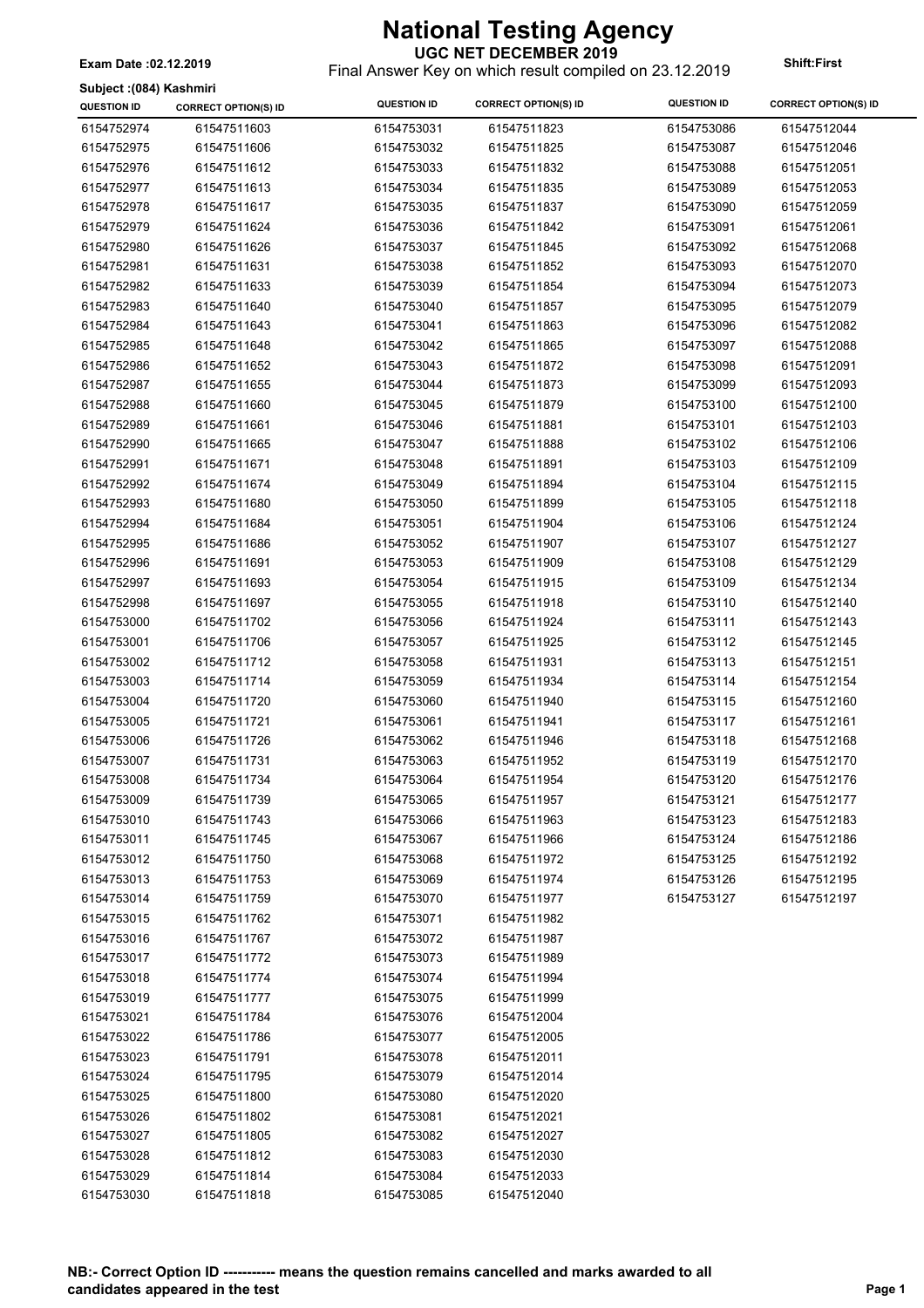**UGC NET DECEMBER 2019** Final Answer Key on which result compiled on 23.12.2019 **Exam Date :02.12.2019 Shift:First**

**Subject :(085) Konkani**

| <b>QUESTION ID</b> | <b>CORRECT OPTION(S) ID</b> | <b>QUESTION ID</b> | <b>CORRECT OPTION(S) ID</b> | <b>QUESTION ID</b> | <b>CORRECT OPTION(S) ID</b> |
|--------------------|-----------------------------|--------------------|-----------------------------|--------------------|-----------------------------|
| 6154751745         | 6154756803                  | 6154751802         | 6154757023                  | 6154751857         | 6154757242                  |
| 6154751746         | 6154756806                  | 6154751803         | 6154757026                  | 6154751858         | 6154757247                  |
| 6154751747         | 6154756812                  | 6154751804         | 6154757030                  | 6154751859         | 6154757251                  |
| 6154751748         | 6154756813                  | 6154751805         | 6154757033                  | 6154751860         | 6154757255                  |
| 6154751749         | 6154756817                  | 6154751806         | 6154757039                  | 6154751861         | 6154757257                  |
| 6154751750         | 6154756824                  | 6154751807         | 6154757043                  | 6154751862         | 6154757263                  |
| 6154751751         | 6154756826                  | 6154751808         | 6154757047                  | 6154751863         | 6154757266                  |
| 6154751752         | 6154756831                  | 6154751809         | 6154757049                  | 6154751864         | 6154757271                  |
| 6154751753         | 6154756833                  | 6154751810         | 6154757055                  | 6154751865         | 6154757275                  |
| 6154751754         | 6154756840                  | 6154751811         | 6154757058                  | 6154751866         | 6154757280                  |
| 6154751755         | 6154756843                  | 6154751812         | 6154757062                  | 6154751867         | 6154757284                  |
| 6154751756         | 6154756848                  | 6154751813         | 6154757066                  | 6154751868         | 6154757287                  |
| 6154751757         | 6154756852                  | 6154751814         | 6154757070                  | 6154751869         | 6154757292                  |
| 6154751758         | 6154756855                  | 6154751815         | 6154757073                  | 6154751870         | 6154757294                  |
| 6154751759         | 6154756860                  | 6154751816         | 6154757080                  | 6154751871         | 6154757297                  |
| 6154751760         | 6154756861                  | 6154751817         | 6154757083                  | 6154751872         | 6154757303                  |
| 6154751761         | 6154756865                  | 6154751818         | 6154757086                  | 6154751873         | 6154757307                  |
| 6154751762         | 6154756871                  | 6154751819         | 6154757092                  | 6154751874         | 6154757312                  |
| 6154751763         | 6154756874                  | 6154751820         | 6154757094                  | 6154751875         | 6154757313                  |
| 6154751764         | 6154756880                  | 6154751821         | 6154757100                  | 6154751876         | 6154757319                  |
| 6154751765         | 6154756884                  | 6154751822         | 6154757104                  | 6154751877         | 6154757323                  |
| 6154751766         | 6154756886                  | 6154751823         | 6154757106                  | 6154751878         | 6154757325                  |
| 6154751767         | 6154756891                  | 6154751824         | 6154757111                  | 6154751879         | 6154757330                  |
| 6154751768         | 6154756893                  | 6154751825         | 6154757115                  | 6154751880         | 6154757335                  |
| 6154751769         | 6154756897                  | 6154751826         | 6154757118                  | 6154751881         | 6154757338                  |
| 6154751771         | 6154756902                  | 6154751827         | 6154757123                  | 6154751882         | 6154757344                  |
| 6154751772         | 6154756906                  | 6154751828         | 6154757126                  | 6154751883         | 6154757348                  |
| 6154751773         | 6154756912                  | 6154751829         | 6154757131                  | 6154751884         | 6154757351                  |
| 6154751774         | 6154756914                  | 6154751830         | 6154757135                  | 6154751885         | 6154757353                  |
| 6154751775         | 6154756920                  | 6154751831         | 6154757138                  | 6154751886         | 6154757357                  |
| 6154751776         | 6154756921                  | 6154751832         | 6154757144                  | 6154751887         | 6154757362                  |
| 6154751777         | 6154756926                  | 6154751833         | 6154757147                  | 6154751888         | 6154757365                  |
| 6154751778         | 6154756931                  | 6154751834         | 6154757150                  | 6154751889         | 6154757369                  |
| 6154751779         | 6154756934                  | 6154751835         | 6154757156                  | 6154751890         | 6154757374                  |
| 6154751780         | 6154756939                  | 6154751836         | 6154757160                  | 6154751891         | 6154757379                  |
| 6154751781         | 6154756943                  | 6154751837         | 6154757163                  | 6154751892         | 6154757382                  |
| 6154751782         | 6154756945                  | 6154751838         | 6154757168                  | 6154751893         | 6154757387                  |
| 6154751783         | 6154756950                  | 6154751839         | 6154757171                  | 6154751894         | 6154757390                  |
| 6154751784         | 6154756953                  | 6154751840         | 6154757175                  | 6154751895         | 6154757395                  |
| 6154751785         | 6154756959                  | 6154751841         | 6154757179                  | 6154751896         | 6154757400                  |
| 6154751786         | 6154756962                  | 6154751842         | 6154757184                  |                    |                             |
| 6154751787         | 6154756967                  | 6154751843         | 6154757186                  |                    |                             |
| 6154751788         | 6154756972                  | 6154751844         | 6154757190                  |                    |                             |
| 6154751789         | 6154756974                  | 6154751845         | 6154757195                  |                    |                             |
| 6154751790         | 6154756977                  | 6154751846         | 6154757198                  |                    |                             |
| 6154751792         | 6154756984                  | 6154751847         | 6154757204                  |                    |                             |
| 6154751793         | 6154756986                  | 6154751848         | 6154757205                  |                    |                             |
| 6154751794         | 6154756991                  | 6154751849         | 6154757212                  |                    |                             |
| 6154751795         | 6154756995                  | 6154751850         | 6154757215                  |                    |                             |
| 6154751796         | 6154757000                  | 6154751851         | 6154757217                  |                    |                             |
| 6154751797         | 6154757004                  | 6154751852         | 6154757223                  |                    |                             |
| 6154751798         | 6154757007                  | 6154751853         | 6154757226                  |                    |                             |
| 6154751799         | 6154757011                  | 6154751854         | 6154757229                  |                    |                             |
| 6154751800         | 6154757014                  | 6154751855         | 6154757236                  |                    |                             |
| 6154751801         | 6154757019                  | 6154751856         | 6154757238                  |                    |                             |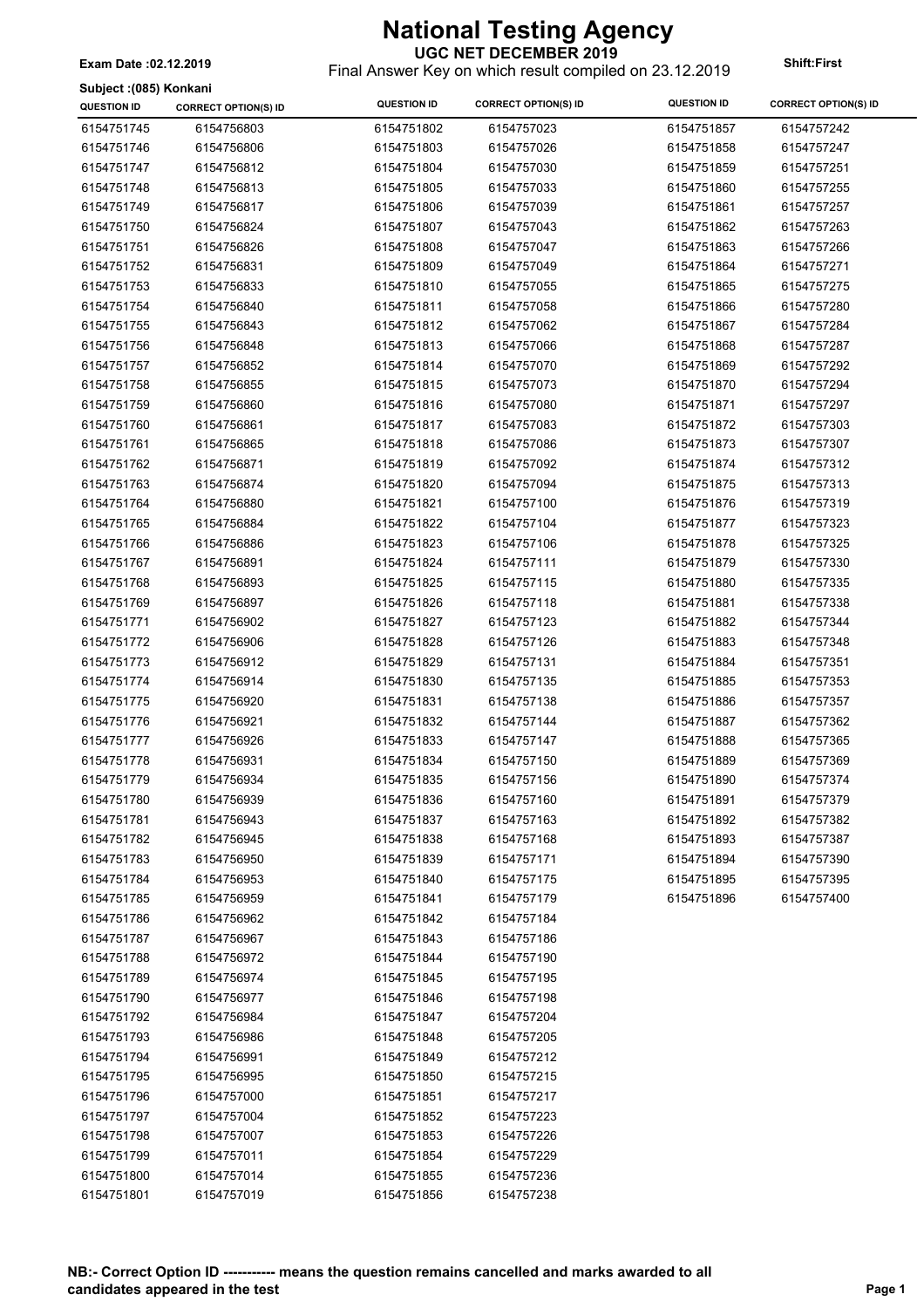#### **National Testing Agency UGC NET DECEMBER 2019**

Final Answer Key on which result compiled on 23.12.2019 **Exam Date :04.12.2019 Shift:First**

**Subject :(087) Computer Science and Applications**

|                    | Subject : (087) Computer Science and Applications |                    |                             |                    |                             |
|--------------------|---------------------------------------------------|--------------------|-----------------------------|--------------------|-----------------------------|
| <b>QUESTION ID</b> | <b>CORRECT OPTION(S) ID</b>                       | <b>QUESTION ID</b> | <b>CORRECT OPTION(S) ID</b> | <b>QUESTION ID</b> | <b>CORRECT OPTION(S) ID</b> |
| 61547510439        | 61547540702                                       | 61547510496        | 61547540922                 | 61547510550        | 61547541138                 |
| 61547510440        | 61547540705                                       | 61547510497        | 61547540925                 | 61547510551        | 61547541142                 |
| 61547510441        | 61547540711                                       | 61547510498        | 61547540930                 | 61547510552        | 61547541146                 |
| 61547510442        | 61547540716                                       | 61547510499        | 61547540936                 | 61547510553        | 61547541150                 |
| 61547510443        | 61547540718                                       | 61547510500        | 61547540939                 | 61547510554        | 61547541154                 |
| 61547510444        | 61547540724                                       | 61547510501        | 61547540941                 | 61547510555        | 61547541160                 |
| 61547510445        | 61547540725                                       | 61547510502        | 61547540948                 | 61547510556        | 61547541163                 |
| 61547510446        | 61547540732                                       | 61547510503        | 61547540952                 | 61547510557        | 61547541168                 |
| 61547510447        | 61547540733                                       | 61547510504        | 61547540953                 | 61547510558        | 61547541171                 |
| 61547510448        | 61547540739                                       | 61547510505        | 61547540960                 | 61547510559        | 61547541174                 |
| 61547510449        | 61547540741                                       | 61547510506        | 61547540962                 | 61547510560        | 61547541179                 |
| 61547510450        | 61547540748                                       | 61547510507        | 61547540966                 | 61547510561        | 61547541183                 |
| 61547510451        | 61547540750                                       | 61547510508        | 61547540970                 | 61547510562        | 61547541187                 |
| 61547510452        | 61547540755                                       | 61547510509        | 61547540975                 | 61547510563        | 61547541192                 |
| 61547510453        | 61547540760                                       | 61547510510        | 61547540978                 | 61547510564        | 61547541193                 |
| 61547510454        | 61547540761                                       | 61547510511        | 61547540981                 | 61547510565        | 61547541197                 |
| 61547510455        | 61547540767                                       | 61547510512        | 61547540986                 | 61547510566        | 61547541202                 |
| 61547510456        | 61547540769                                       | 61547510513        | 61547540991                 | 61547510567        | 61547541205                 |
| 61547510457        | 61547540774                                       | 61547510514        | 61547540993                 | 61547510568        | 61547541210                 |
| 61547510458        | 61547540780                                       | 61547510515        | 61547540999,                | 61547510569        | 61547541216                 |
| 61547510459        | 61547540781                                       |                    | 61547541000                 | 61547510570        | 61547541220                 |
| 61547510460        | 61547540785                                       | 61547510516        | 61547541002                 | 61547510571        | -------------               |
| 61547510461        | 61547540791                                       | 61547510517        | 61547541006                 | 61547510572        | 61547541227                 |
| 61547510462        | 61547540796                                       |                    |                             | 61547510573        | 61547541231                 |
|                    |                                                   | 61547510518        | 61547541010                 |                    |                             |
| 61547510463        | 61547540800                                       | 61547510519        | 61547541015                 | 61547510574        | 61547541233                 |
| 61547510465        | 61547540802                                       | 61547510520        | 61547541018                 | 61547510575        | 61547541239                 |
| 61547510466        | 61547540807                                       | 61547510521        | 61547541024                 | 61547510576        | 61547541241                 |
| 61547510467        | 61547540809                                       | 61547510522        | 61547541026                 | 61547510577        | 61547541247                 |
| 61547510468        | 61547540814                                       | 61547510523        | 61547541031                 | 61547510578        | 61547541249                 |
| 61547510469        | 61547540820                                       | 61547510524        | 61547541034                 | 61547510579        | ------------                |
| 61547510470        | 61547540822                                       | 61547510525        | 61547541037                 | 61547510580        | 61547541258                 |
| 61547510471        | 61547540826                                       | 61547510526        | 61547541043                 | 61547510582        | 61547541261                 |
| 61547510472        | 61547540830                                       | 61547510527        | 61547541045                 | 61547510583        | 61547541267                 |
| 61547510473        | 61547540835                                       | 61547510528        | 61547541050                 | 61547510584        | 61547541271                 |
| 61547510474        | 61547540840                                       | 61547510529        | 61547541055                 | 61547510585        | 61547541275                 |
| 61547510475        | 61547540842                                       | 61547510530        | 61547541058                 | 61547510586        | 61547541277                 |
| 61547510476        | 61547540846                                       | 61547510531        | 61547541063                 | 61547510588        | 61547541281                 |
| 61547510477        | 61547540852                                       | 61547510532        | 61547541065                 | 61547510589        | 61547541287                 |
| 61547510478        | 61547540855                                       | 61547510533        | 61547541071                 | 61547510590        | 61547541290                 |
| 61547510479        | 61547540857                                       | 61547510534        | 61547541076                 | 61547510591        | 61547541295                 |
| 61547510480        | 61547540861                                       | 61547510535        | 61547541079                 | 61547510592        | 61547541300                 |
| 61547510481        | 61547540867                                       | 61547510536        | 61547541082                 |                    |                             |
| 61547510482        | 61547540872                                       | 61547510537        | 61547541088                 |                    |                             |
| 61547510483        | 61547540876                                       | 61547510538        | 61547541089                 |                    |                             |
| 61547510484        | 61547540879                                       | 61547510539        | 61547541094                 |                    |                             |
| 61547510486        | 61547540883                                       | 61547510540        | 61547541099                 |                    |                             |
| 61547510487        | 61547540886                                       | 61547510541        | 61547541103                 |                    |                             |
| 61547510488        | 61547540889                                       | 61547510542        | 61547541105                 |                    |                             |
| 61547510489        | 61547540896                                       | 61547510543        | 61547541111                 |                    |                             |
| 61547510490        | 61547540898                                       | 61547510544        | 61547541113                 |                    |                             |
| 61547510491        | 61547540902                                       | 61547510545        | 61547541118                 |                    |                             |
| 61547510492        | 61547540907                                       | 61547510546        | 61547541122                 |                    |                             |
| 61547510493        | 61547540910                                       | 61547510547        | 61547541125                 |                    |                             |
| 61547510494        | 61547540913                                       | 61547510548        | 61547541129                 |                    |                             |
|                    |                                                   |                    |                             |                    |                             |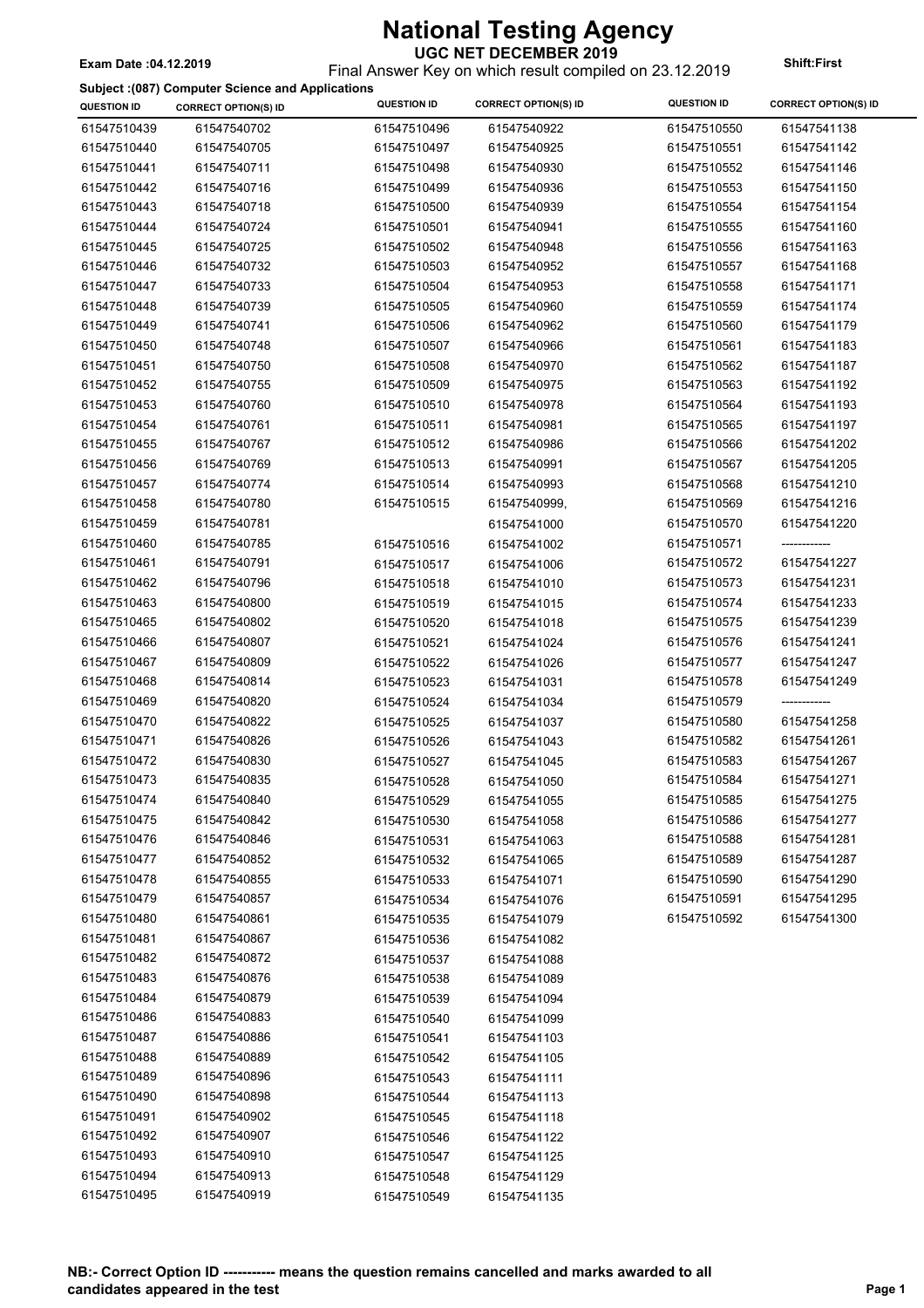#### **UGC NET DECEMBER 2019** Final Answer Key on which result compiled on 23.12.2019 **Exam Date :03.12.2019 Shift:First**

**Subject :(088) Electronic Science**

| <b>QUESTION ID</b> | <b>CORRECT OPTION(S) ID</b> | <b>QUESTION ID</b> | <b>CORRECT OPTION(S) ID</b> | <b>QUESTION ID</b> | <b>CORRECT OPTION(S) ID</b> |
|--------------------|-----------------------------|--------------------|-----------------------------|--------------------|-----------------------------|
| 6154755667         | 61547522102                 | 6154755724         | 61547522323                 | 6154755779         | 61547522543                 |
| 6154755668         | 61547522108                 | 6154755725         | 61547522326                 | 6154755780         | 61547522547                 |
| 6154755669         | 61547522109                 | 6154755726         | 61547522329                 | 6154755781         | 61547522550                 |
| 6154755670         | 61547522116                 | 6154755727         | 61547522335                 | 6154755782         | 61547522556                 |
| 6154755671         | 61547522119                 | 6154755728         | 61547522338                 | 6154755783         | 61547522557                 |
| 6154755672         | 61547522123                 | 6154755729         | 61547522342                 | 6154755784         | 61547522562                 |
| 6154755673         | 61547522127                 | 6154755730         | 61547522348                 | 6154755785         | 61547522568                 |
| 6154755674         | 61547522129                 | 6154755731         | 61547522350                 | 6154755786         | 61547522572                 |
| 6154755675         | 61547522134                 | 6154755732         | 61547522353                 | 6154755787         | 61547522576                 |
| 6154755676         | 61547522137                 | 6154755733         | 61547522360                 | 6154755788         | 61547522579                 |
| 6154755677         | 61547522142                 | 6154755734         | 61547522362                 | 6154755789         | 61547522581                 |
| 6154755678         | 61547522147                 | 6154755735         | 61547522368                 | 6154755790         | 61547522586                 |
| 6154755679         | 61547522152                 | 6154755736         | 61547522371                 | 6154755791         | 61547522591                 |
| 6154755680         | 61547522155                 | 6154755737         | 61547522376                 | 6154755792         | 61547522593                 |
| 6154755681         | 61547522160                 | 6154755738         | 61547522380                 | 6154755793         | 61547522598                 |
| 6154755682         | 61547522162                 | 6154755739         | 61547522381                 | 6154755794         | 61547522602                 |
| 6154755683         | 61547522165                 | 6154755740         | 61547522385                 | 6154755795         | 61547522607                 |
| 6154755684         | 61547522169                 | 6154755741         | 61547522391                 | 6154755796         | 61547522609                 |
| 6154755685         | 61547522175                 | 6154755742         | 61547522394                 | 6154755797         | 61547522615                 |
| 6154755686         | 61547522180                 | 6154755743         | 61547522398                 | 6154755798         | 61547522618                 |
| 6154755687         | 61547522181                 | 6154755744         | 61547522402                 | 6154755799         | 61547522624                 |
| 6154755688         | 61547522187                 | 6154755745         | 61547522406                 | 6154755800         | 61547522625                 |
| 6154755689         | 61547522192                 | 6154755746         | 61547522411                 | 6154755801         | 61547522631                 |
| 6154755690         | 61547522196                 | 6154755747         | 61547522415                 | 6154755802         | 61547522634                 |
| 6154755691         | 61547522199                 | 6154755748         | 61547522420                 | 6154755803         | 61547522638                 |
| 6154755693         | 61547522204                 | 6154755749         | 61547522424                 | 6154755804         | 61547522644                 |
| 6154755694         | 61547522208                 | 6154755750         | 61547522427                 | 6154755805         | 61547522646                 |
| 6154755695         | 61547522209                 | 6154755751         | 61547522432                 | 6154755806         | 61547522649                 |
| 6154755696         | 61547522214                 | 6154755752         | 61547522435                 | 6154755807         | 61547522653                 |
| 6154755697         | 61547522220                 | 6154755753         | 61547522439                 | 6154755808         | 61547522657                 |
| 6154755698         | 61547522224                 | 6154755754         | 61547522442                 | 6154755810         | 61547522662                 |
| 6154755699         | 61547522228                 | 6154755755         | 61547522448                 | 6154755811         | 61547522668                 |
| 6154755700         | 61547522229                 | 6154755756         | 61547522451                 | 6154755812         | 61547522670                 |
| 6154755701         | 61547522235                 | 6154755757         | 61547522455                 | 6154755813         | 61547522674                 |
| 6154755702         | 61547522238                 | 6154755758         | 61547522458                 | 6154755814         | 61547522679                 |
| 6154755703         | 61547522243                 | 6154755759         | 61547522463                 | 6154755816         | 61547522684                 |
| 6154755704         | 61547522248                 | 6154755760         | 61547522468                 | 6154755817         | 61547522686                 |
| 6154755705         | 61547522249                 | 6154755761         | 61547522469                 | 6154755818         | 61547522692                 |
| 6154755706         | 61547522254                 | 6154755762         | 61547522475                 | 6154755819         | 61547522694                 |
| 6154755707         | 61547522258                 | 6154755763         | 61547522480                 | 6154755820         | 61547522697                 |
| 6154755708         | 61547522261                 | 6154755764         | 61547522483                 |                    |                             |
| 6154755709         | 61547522266                 | 6154755765         | 61547522486                 |                    |                             |
| 6154755710         | 61547522271                 | 6154755766         | 61547522492                 |                    |                             |
| 6154755711         | 61547522273                 | 6154755767         | 61547522496                 |                    |                             |
| 6154755712         | 61547522280                 | 6154755768         | 61547522498                 |                    |                             |
| 6154755714         | 61547522281                 | 6154755769         | 61547522501                 |                    |                             |
| 6154755715         | 61547522286                 | 6154755770         | 61547522507                 |                    |                             |
| 6154755716         | 61547522291                 | 6154755771         | 61547522510                 |                    |                             |
| 6154755717         | 61547522296                 | 6154755772         | 61547522515                 |                    |                             |
| 6154755718         | 61547522297                 | 6154755773         | 61547522520                 |                    |                             |
| 6154755719         | 61547522301                 | 6154755774         | 61547522523                 |                    |                             |
| 6154755720         | 61547522305                 | 6154755775         | 61547522526                 |                    |                             |
| 6154755721         | 61547522310                 | 6154755776         | 61547522531                 |                    |                             |
| 6154755722         | 61547522314                 | 6154755777         | 61547522533                 |                    |                             |
| 6154755723         | 61547522317                 | 6154755778         | 61547522538                 |                    |                             |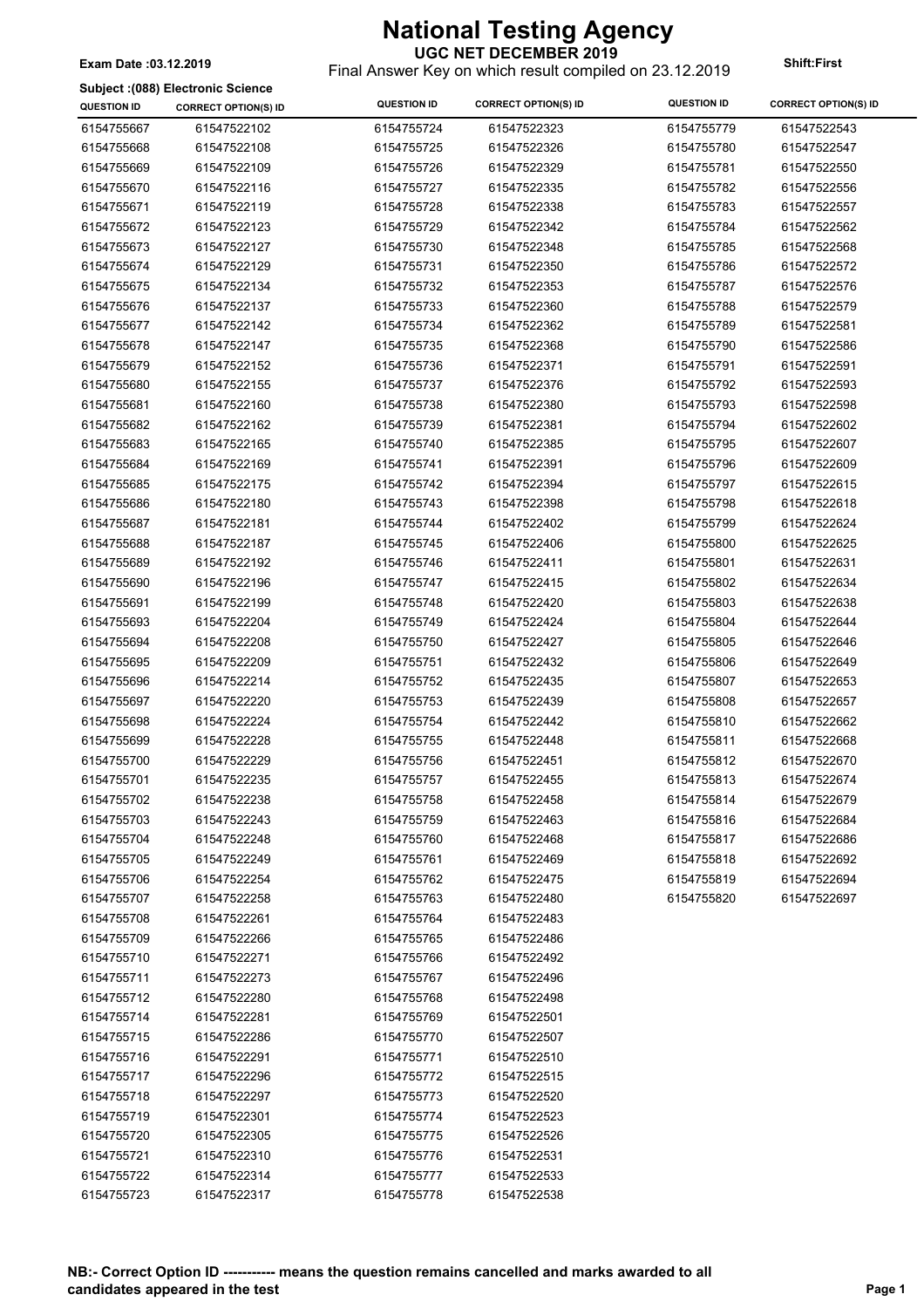#### **UGC NET DECEMBER 2019** Final Answer Key on which result compiled on 23.12.2019 **Exam Date :05.12.2019 Shift:First**

**Subject :(089) Environmental Sciences**

| <b>QUESTION ID</b> | <b>CORRECT OPTION(S) ID</b> | <b>QUESTION ID</b>         | <b>CORRECT OPTION(S) ID</b> | <b>QUESTION ID</b> | <b>CORRECT OPTION(S) ID</b> |
|--------------------|-----------------------------|----------------------------|-----------------------------|--------------------|-----------------------------|
| 61547511672        | 61547545503                 | 61547511728                | 61547545722                 | 61547511782        | 61547545940                 |
| 61547511673        | 61547545508                 | 61547511729                | 61547545727                 | 61547511783        | 61547545943                 |
| 61547511674        | 61547545510                 | 61547511730                | 61547545732                 | 61547511784        | 61547545947                 |
| 61547511675        | 61547545513                 | 61547511731                | 61547545736                 | 61547511785        | 61547545950                 |
| 61547511676        | 61547545517                 | 61547511732                | 61547545738,                | 61547511786        | 61547545956                 |
| 61547511677        | 61547545522                 |                            | 61547545740                 | 61547511787        | 61547545958                 |
| 61547511678        | 61547545527                 | 61547511733                | 61547545742                 | 61547511788        | 61547545962                 |
| 61547511679        | 61547545532                 | 61547511734                | 61547545747                 | 61547511789        | 61547545968                 |
| 61547511680        | 61547545535                 | 61547511735                | 61547545749                 | 61547511790        | 61547545969                 |
| 61547511681        | 61547545538                 | 61547511736                | 61547545753                 | 61547511791        | 61547545975                 |
| 61547511682        | 61547545541                 | 61547511737                | 61547545758                 | 61547511792        | 61547545977                 |
| 61547511683        | 61547545548                 | 61547511738                | 61547545764                 | 61547511793        | 61547545981                 |
| 61547511684        | 61547545549                 | 61547511739                | 61547545768                 | 61547511794        | 61547545988                 |
| 61547511685        | 61547545554                 | 61547511740                | 61547545770                 | 61547511795        |                             |
| 61547511686        | 61547545558                 | 61547511741                | 61547545776                 | 61547511796        | 61547545995                 |
| 61547511687        | 61547545563                 | 61547511742                | 61547545780                 | 61547511797        | 61547545999                 |
| 61547511688        | 61547545565                 | 61547511743                | 61547545782                 | 61547511798        | 61547546004                 |
| 61547511689        | 61547545571                 | 61547511744                | 61547545787                 | 61547511799        | 61547546008                 |
| 61547511690        | 61547545575                 | 61547511745                | 61547545790                 | 61547511800        | 61547546012                 |
| 61547511691        | 61547545577                 | 61547511746                | 61547545794                 | 61547511801        | 61547546013                 |
| 61547511692        | 61547545583                 | 61547511747                | 61547545800                 | 61547511802        | 61547546018                 |
| 61547511693        | 61547545588                 | 61547511748                | 61547545801                 | 61547511803        | 61547546022                 |
| 61547511694        | 61547545592                 | 61547511749                | 61547545806                 | 61547511804        | 61547546028                 |
| 61547511695        | 61547545593                 | 61547511750                | 61547545809                 | 61547511805        | 61547546031                 |
| 61547511696        | 61547545600                 | 61547511751                | 61547545814                 | 61547511806        | 61547546036                 |
| 61547511697        | 61547545604                 | 61547511752                | 61547545819                 | 61547511807        | 61547546038                 |
| 61547511698        | 61547545606                 | 61547511753                | 61547545824                 | 61547511808        | 61547546042                 |
| 61547511699        | 61547545609                 | 61547511754                | 61547545828                 | 61547511809        | 61547546045                 |
| 61547511700        | 61547545616                 | 61547511755                | 61547545829                 | 61547511810        | 61547546049                 |
| 61547511701        | 61547545620                 | 61547511756                | 61547545835                 | 61547511811        | 61547546055                 |
| 61547511702        | 61547545624                 | 61547511757                | 61547545837                 | 61547511812        | 61547546060                 |
| 61547511703        | 61547545628                 | 61547511758                | 61547545841                 | 61547511814        | 61547546061                 |
| 61547511704        | 61547545632                 | 61547511759                | 61547545845                 | 61547511815        | 61547546065                 |
| 61547511705        | 61547545636                 | 61547511760                | 61547545849                 | 61547511816        | 61547546070                 |
| 61547511706        | 61547545638                 | 61547511761                | 61547545854                 | 61547511817        | 61547546075                 |
| 61547511707        | 61547545644                 | 61547511762                | 61547545857                 | 61547511818        | 61547546080                 |
| 61547511708        | 61547545647                 | 61547511763                | 61547545863                 | 61547511820        | 61547546082                 |
| 61547511709        | 61547545651                 | 61547511764                | 61547545867                 | 61547511821        | 61547546087                 |
| 61547511710        | 61547545655                 | 61547511765                | 61547545869                 | 61547511822        | 61547546089                 |
| 61547511711        | 61547545657                 | 61547511766                |                             | 61547511823        | 61547546096                 |
| 61547511712        | 61547545664                 | 61547511767                | 61547545879                 | 61547511824        | 61547546098                 |
| 61547511713        | 61547545668                 | 61547511768                | 61547545882                 |                    |                             |
| 61547511714        | 61547545672                 | 61547511769                | 61547545886                 |                    |                             |
| 61547511715        | 61547545675                 | 61547511770                | 61547545890                 |                    |                             |
| 61547511716        | 61547545679                 | 61547511771                | 61547545896                 |                    |                             |
| 61547511718        | 61547545683                 | 61547511772                | 61547545900                 |                    |                             |
| 61547511719        | 61547545686                 | 61547511773                | 61547545902                 |                    |                             |
| 61547511720        | 61547545691                 | 61547511774                |                             |                    |                             |
| 61547511721        | 61547545696                 | 61547511775                | 61547545907<br>61547545911  |                    |                             |
| 61547511722        | 61547545700                 | 61547511776                | 61547545914                 |                    |                             |
| 61547511723        | 61547545704                 | 61547511777                | 61547545920                 |                    |                             |
| 61547511724        | 61547545708                 |                            |                             |                    |                             |
| 61547511725        | 61547545711                 | 61547511778                | 61547545924                 |                    |                             |
| 61547511726        | 61547545714                 | 61547511779                | 61547545926                 |                    |                             |
| 61547511727        | 61547545719                 | 61547511780<br>61547511781 | 61547545931<br>61547545934  |                    |                             |
|                    |                             |                            |                             |                    |                             |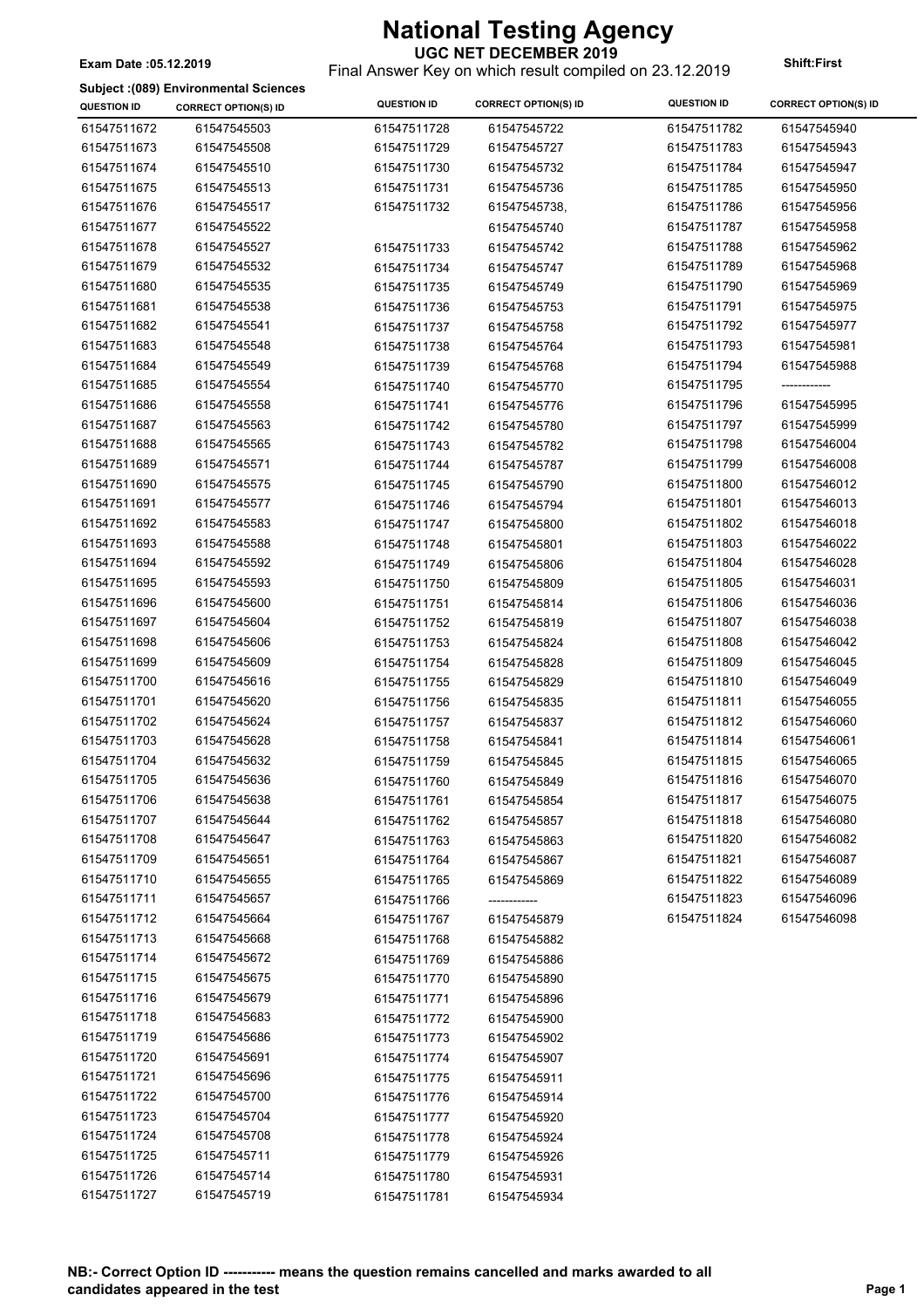#### **UGC NET DECEMBER 2019** Final Answer Key on which result compiled on 23.12.2019 **Exam Date :03.12.2019 Shift:First**

#### **Subject :(090) International and Area Studies**

| 6154757361<br>61547528702<br>6154757418<br>61547528921<br>6154757473<br>61547529142<br>6154757362<br>61547528708<br>6154757419<br>61547528925<br>6154757474<br>61547529146<br>6154757363<br>61547528709<br>6154757420<br>61547528931<br>6154757475<br>61547529151<br>6154757364<br>61547528716<br>6154757421<br>61547528935<br>6154757476<br>61547529154<br>61547528719<br>61547529159<br>6154757365<br>6154757422<br>61547528940<br>6154757477<br>6154757366<br>61547528723<br>6154757423<br>61547528942<br>6154757478<br>61547529161<br>6154757367<br>61547528727<br>6154757424<br>61547528946<br>6154757479<br>61547529166<br>6154757368<br>61547528729<br>6154757425<br>61547528950<br>6154757480<br>61547529171<br>6154757369<br>61547528734<br>6154757426<br>61547528954<br>6154757481<br>61547529176<br>6154757370<br>61547528737<br>6154757427<br>61547528958<br>6154757482<br>61547529178<br>6154757371<br>61547528742<br>6154757428<br>61547528964<br>6154757483<br>61547529181<br>6154757372<br>61547528747<br>6154757429<br>61547528965<br>6154757484<br>61547529185<br>61547528971<br>6154757373<br>61547528752<br>6154757430<br>6154757485<br>61547529190<br>6154757374<br>61547528755<br>6154757431<br>61547528976<br>6154757486<br>61547529196<br>6154757375<br>61547528760<br>6154757432<br>61547528979<br>6154757487<br>61547529198<br>6154757376<br>61547528762<br>6154757433<br>61547528983<br>6154757488<br>61547529202<br>6154757377<br>61547528765<br>6154757434<br>61547528987<br>6154757489<br>61547529206<br>6154757378<br>61547528769<br>6154757435<br>61547528991<br>6154757490<br>61547529212<br>6154757379<br>61547528775<br>6154757436<br>61547528994<br>6154757491<br>61547529213<br>6154757380<br>61547528999<br>61547529220<br>61547528780<br>6154757437<br>6154757492<br>6154757381<br>61547528781<br>61547529002<br>6154757493<br>61547529221<br>6154757438<br>6154757382<br>61547528787<br>6154757439<br>61547529006<br>6154757494<br>61547529226<br>6154757383<br>61547528792<br>6154757440<br>61547529011<br>6154757495<br>61547529230<br>6154757384<br>61547528796<br>6154757441<br>61547529014<br>6154757496<br>61547529235<br>6154757385<br>61547528799<br>6154757442<br>61547529020<br>6154757497<br>61547529238<br>6154757387<br>61547528804<br>6154757443<br>61547529021<br>6154757498<br>61547529242<br>6154757388<br>61547528808<br>6154757444<br>61547529025<br>6154757499<br>61547529247<br>61547529031<br>61547529249<br>6154757389<br>61547528809<br>6154757445<br>6154757500<br>6154757390<br>61547528814<br>6154757446<br>61547529034<br>6154757501<br>61547529253<br>61547528820<br>61547529259<br>6154757391<br>6154757447<br>61547529039<br>6154757502<br>61547529261<br>6154757392<br>61547528824<br>6154757448<br>61547529044<br>6154757504<br>6154757393<br>61547529045<br>61547529265<br>61547528828<br>6154757449<br>6154757505<br>6154757394<br>61547528829<br>6154757450<br>61547529052<br>6154757506<br>61547529271<br>6154757395<br>61547528835<br>61547529054<br>6154757507<br>61547529274<br>6154757451<br>6154757396<br>61547528838<br>6154757452<br>61547529058<br>6154757508<br>61547529277<br>6154757397<br>61547528843<br>6154757453<br>61547529061<br>6154757510<br>61547529282<br>6154757398<br>61547528848<br>6154757454<br>61547529068<br>6154757511<br>61547529287<br>61547529289<br>6154757399<br>61547528849<br>6154757455<br>61547529069<br>6154757512<br>61547529295<br>6154757400<br>61547528854<br>6154757456<br>61547529073<br>6154757513<br>6154757401<br>61547528858<br>6154757457<br>61547529080<br>6154757514<br>61547529298<br>6154757402<br>61547528861<br>6154757458<br>61547529082<br>6154757403<br>61547528866<br>6154757459<br>61547529085<br>6154757404<br>61547528871<br>61547529090<br>6154757460<br>6154757405<br>61547528873<br>6154757461<br>61547529096<br>6154757406<br>61547528880<br>6154757462<br>61547529099<br>6154757408<br>61547528881<br>6154757463<br>61547529103<br>6154757409<br>61547528886<br>6154757464<br>61547529106<br>6154757410<br>61547528891<br>6154757465<br>61547529112<br>6154757411<br>61547528896<br>6154757466<br>61547529115<br>6154757412<br>61547528897<br>6154757467<br>61547529120<br>6154757413<br>61547528902<br>61547529122<br>6154757468<br>6154757414<br>61547528907<br>6154757469<br>61547529127<br>6154757415<br>61547528909<br>6154757470<br>61547529129 | $\frac{1}{2}$<br><b>QUESTION ID</b> | <b>CORRECT OPTION(S) ID</b> | <b>QUESTION ID</b> | <b>CORRECT OPTION(S) ID</b> | <b>QUESTION ID</b> | <b>CORRECT OPTION(S) ID</b> |
|--------------------------------------------------------------------------------------------------------------------------------------------------------------------------------------------------------------------------------------------------------------------------------------------------------------------------------------------------------------------------------------------------------------------------------------------------------------------------------------------------------------------------------------------------------------------------------------------------------------------------------------------------------------------------------------------------------------------------------------------------------------------------------------------------------------------------------------------------------------------------------------------------------------------------------------------------------------------------------------------------------------------------------------------------------------------------------------------------------------------------------------------------------------------------------------------------------------------------------------------------------------------------------------------------------------------------------------------------------------------------------------------------------------------------------------------------------------------------------------------------------------------------------------------------------------------------------------------------------------------------------------------------------------------------------------------------------------------------------------------------------------------------------------------------------------------------------------------------------------------------------------------------------------------------------------------------------------------------------------------------------------------------------------------------------------------------------------------------------------------------------------------------------------------------------------------------------------------------------------------------------------------------------------------------------------------------------------------------------------------------------------------------------------------------------------------------------------------------------------------------------------------------------------------------------------------------------------------------------------------------------------------------------------------------------------------------------------------------------------------------------------------------------------------------------------------------------------------------------------------------------------------------------------------------------------------------------------------------------------------------------------------------------------------------------------------------------------------------------------------------------------------------------------------------------------------------------------------------------------------------------------------------------------------------------------------------------------------------------------------------------------------------------------------------------------------------------------------------------------------------------------------------------------------------------------------------------------------------------------------------------------------------------------------------------------------------------------------------------------------------------------------------------------------------------------------------------------------------------------------------------------------------------------------------------------------------------------------------------------------------------------------------------------------------------------------------------------------------------------------------------------------------------------------------------------------------------------------------------------------------------------------------------------------------------------------------------------------------------------------------------------------------------|-------------------------------------|-----------------------------|--------------------|-----------------------------|--------------------|-----------------------------|
|                                                                                                                                                                                                                                                                                                                                                                                                                                                                                                                                                                                                                                                                                                                                                                                                                                                                                                                                                                                                                                                                                                                                                                                                                                                                                                                                                                                                                                                                                                                                                                                                                                                                                                                                                                                                                                                                                                                                                                                                                                                                                                                                                                                                                                                                                                                                                                                                                                                                                                                                                                                                                                                                                                                                                                                                                                                                                                                                                                                                                                                                                                                                                                                                                                                                                                                                                                                                                                                                                                                                                                                                                                                                                                                                                                                                                                                                                                                                                                                                                                                                                                                                                                                                                                                                                                                                                                                                        |                                     |                             |                    |                             |                    |                             |
|                                                                                                                                                                                                                                                                                                                                                                                                                                                                                                                                                                                                                                                                                                                                                                                                                                                                                                                                                                                                                                                                                                                                                                                                                                                                                                                                                                                                                                                                                                                                                                                                                                                                                                                                                                                                                                                                                                                                                                                                                                                                                                                                                                                                                                                                                                                                                                                                                                                                                                                                                                                                                                                                                                                                                                                                                                                                                                                                                                                                                                                                                                                                                                                                                                                                                                                                                                                                                                                                                                                                                                                                                                                                                                                                                                                                                                                                                                                                                                                                                                                                                                                                                                                                                                                                                                                                                                                                        |                                     |                             |                    |                             |                    |                             |
|                                                                                                                                                                                                                                                                                                                                                                                                                                                                                                                                                                                                                                                                                                                                                                                                                                                                                                                                                                                                                                                                                                                                                                                                                                                                                                                                                                                                                                                                                                                                                                                                                                                                                                                                                                                                                                                                                                                                                                                                                                                                                                                                                                                                                                                                                                                                                                                                                                                                                                                                                                                                                                                                                                                                                                                                                                                                                                                                                                                                                                                                                                                                                                                                                                                                                                                                                                                                                                                                                                                                                                                                                                                                                                                                                                                                                                                                                                                                                                                                                                                                                                                                                                                                                                                                                                                                                                                                        |                                     |                             |                    |                             |                    |                             |
|                                                                                                                                                                                                                                                                                                                                                                                                                                                                                                                                                                                                                                                                                                                                                                                                                                                                                                                                                                                                                                                                                                                                                                                                                                                                                                                                                                                                                                                                                                                                                                                                                                                                                                                                                                                                                                                                                                                                                                                                                                                                                                                                                                                                                                                                                                                                                                                                                                                                                                                                                                                                                                                                                                                                                                                                                                                                                                                                                                                                                                                                                                                                                                                                                                                                                                                                                                                                                                                                                                                                                                                                                                                                                                                                                                                                                                                                                                                                                                                                                                                                                                                                                                                                                                                                                                                                                                                                        |                                     |                             |                    |                             |                    |                             |
|                                                                                                                                                                                                                                                                                                                                                                                                                                                                                                                                                                                                                                                                                                                                                                                                                                                                                                                                                                                                                                                                                                                                                                                                                                                                                                                                                                                                                                                                                                                                                                                                                                                                                                                                                                                                                                                                                                                                                                                                                                                                                                                                                                                                                                                                                                                                                                                                                                                                                                                                                                                                                                                                                                                                                                                                                                                                                                                                                                                                                                                                                                                                                                                                                                                                                                                                                                                                                                                                                                                                                                                                                                                                                                                                                                                                                                                                                                                                                                                                                                                                                                                                                                                                                                                                                                                                                                                                        |                                     |                             |                    |                             |                    |                             |
|                                                                                                                                                                                                                                                                                                                                                                                                                                                                                                                                                                                                                                                                                                                                                                                                                                                                                                                                                                                                                                                                                                                                                                                                                                                                                                                                                                                                                                                                                                                                                                                                                                                                                                                                                                                                                                                                                                                                                                                                                                                                                                                                                                                                                                                                                                                                                                                                                                                                                                                                                                                                                                                                                                                                                                                                                                                                                                                                                                                                                                                                                                                                                                                                                                                                                                                                                                                                                                                                                                                                                                                                                                                                                                                                                                                                                                                                                                                                                                                                                                                                                                                                                                                                                                                                                                                                                                                                        |                                     |                             |                    |                             |                    |                             |
|                                                                                                                                                                                                                                                                                                                                                                                                                                                                                                                                                                                                                                                                                                                                                                                                                                                                                                                                                                                                                                                                                                                                                                                                                                                                                                                                                                                                                                                                                                                                                                                                                                                                                                                                                                                                                                                                                                                                                                                                                                                                                                                                                                                                                                                                                                                                                                                                                                                                                                                                                                                                                                                                                                                                                                                                                                                                                                                                                                                                                                                                                                                                                                                                                                                                                                                                                                                                                                                                                                                                                                                                                                                                                                                                                                                                                                                                                                                                                                                                                                                                                                                                                                                                                                                                                                                                                                                                        |                                     |                             |                    |                             |                    |                             |
|                                                                                                                                                                                                                                                                                                                                                                                                                                                                                                                                                                                                                                                                                                                                                                                                                                                                                                                                                                                                                                                                                                                                                                                                                                                                                                                                                                                                                                                                                                                                                                                                                                                                                                                                                                                                                                                                                                                                                                                                                                                                                                                                                                                                                                                                                                                                                                                                                                                                                                                                                                                                                                                                                                                                                                                                                                                                                                                                                                                                                                                                                                                                                                                                                                                                                                                                                                                                                                                                                                                                                                                                                                                                                                                                                                                                                                                                                                                                                                                                                                                                                                                                                                                                                                                                                                                                                                                                        |                                     |                             |                    |                             |                    |                             |
|                                                                                                                                                                                                                                                                                                                                                                                                                                                                                                                                                                                                                                                                                                                                                                                                                                                                                                                                                                                                                                                                                                                                                                                                                                                                                                                                                                                                                                                                                                                                                                                                                                                                                                                                                                                                                                                                                                                                                                                                                                                                                                                                                                                                                                                                                                                                                                                                                                                                                                                                                                                                                                                                                                                                                                                                                                                                                                                                                                                                                                                                                                                                                                                                                                                                                                                                                                                                                                                                                                                                                                                                                                                                                                                                                                                                                                                                                                                                                                                                                                                                                                                                                                                                                                                                                                                                                                                                        |                                     |                             |                    |                             |                    |                             |
|                                                                                                                                                                                                                                                                                                                                                                                                                                                                                                                                                                                                                                                                                                                                                                                                                                                                                                                                                                                                                                                                                                                                                                                                                                                                                                                                                                                                                                                                                                                                                                                                                                                                                                                                                                                                                                                                                                                                                                                                                                                                                                                                                                                                                                                                                                                                                                                                                                                                                                                                                                                                                                                                                                                                                                                                                                                                                                                                                                                                                                                                                                                                                                                                                                                                                                                                                                                                                                                                                                                                                                                                                                                                                                                                                                                                                                                                                                                                                                                                                                                                                                                                                                                                                                                                                                                                                                                                        |                                     |                             |                    |                             |                    |                             |
|                                                                                                                                                                                                                                                                                                                                                                                                                                                                                                                                                                                                                                                                                                                                                                                                                                                                                                                                                                                                                                                                                                                                                                                                                                                                                                                                                                                                                                                                                                                                                                                                                                                                                                                                                                                                                                                                                                                                                                                                                                                                                                                                                                                                                                                                                                                                                                                                                                                                                                                                                                                                                                                                                                                                                                                                                                                                                                                                                                                                                                                                                                                                                                                                                                                                                                                                                                                                                                                                                                                                                                                                                                                                                                                                                                                                                                                                                                                                                                                                                                                                                                                                                                                                                                                                                                                                                                                                        |                                     |                             |                    |                             |                    |                             |
|                                                                                                                                                                                                                                                                                                                                                                                                                                                                                                                                                                                                                                                                                                                                                                                                                                                                                                                                                                                                                                                                                                                                                                                                                                                                                                                                                                                                                                                                                                                                                                                                                                                                                                                                                                                                                                                                                                                                                                                                                                                                                                                                                                                                                                                                                                                                                                                                                                                                                                                                                                                                                                                                                                                                                                                                                                                                                                                                                                                                                                                                                                                                                                                                                                                                                                                                                                                                                                                                                                                                                                                                                                                                                                                                                                                                                                                                                                                                                                                                                                                                                                                                                                                                                                                                                                                                                                                                        |                                     |                             |                    |                             |                    |                             |
|                                                                                                                                                                                                                                                                                                                                                                                                                                                                                                                                                                                                                                                                                                                                                                                                                                                                                                                                                                                                                                                                                                                                                                                                                                                                                                                                                                                                                                                                                                                                                                                                                                                                                                                                                                                                                                                                                                                                                                                                                                                                                                                                                                                                                                                                                                                                                                                                                                                                                                                                                                                                                                                                                                                                                                                                                                                                                                                                                                                                                                                                                                                                                                                                                                                                                                                                                                                                                                                                                                                                                                                                                                                                                                                                                                                                                                                                                                                                                                                                                                                                                                                                                                                                                                                                                                                                                                                                        |                                     |                             |                    |                             |                    |                             |
|                                                                                                                                                                                                                                                                                                                                                                                                                                                                                                                                                                                                                                                                                                                                                                                                                                                                                                                                                                                                                                                                                                                                                                                                                                                                                                                                                                                                                                                                                                                                                                                                                                                                                                                                                                                                                                                                                                                                                                                                                                                                                                                                                                                                                                                                                                                                                                                                                                                                                                                                                                                                                                                                                                                                                                                                                                                                                                                                                                                                                                                                                                                                                                                                                                                                                                                                                                                                                                                                                                                                                                                                                                                                                                                                                                                                                                                                                                                                                                                                                                                                                                                                                                                                                                                                                                                                                                                                        |                                     |                             |                    |                             |                    |                             |
|                                                                                                                                                                                                                                                                                                                                                                                                                                                                                                                                                                                                                                                                                                                                                                                                                                                                                                                                                                                                                                                                                                                                                                                                                                                                                                                                                                                                                                                                                                                                                                                                                                                                                                                                                                                                                                                                                                                                                                                                                                                                                                                                                                                                                                                                                                                                                                                                                                                                                                                                                                                                                                                                                                                                                                                                                                                                                                                                                                                                                                                                                                                                                                                                                                                                                                                                                                                                                                                                                                                                                                                                                                                                                                                                                                                                                                                                                                                                                                                                                                                                                                                                                                                                                                                                                                                                                                                                        |                                     |                             |                    |                             |                    |                             |
|                                                                                                                                                                                                                                                                                                                                                                                                                                                                                                                                                                                                                                                                                                                                                                                                                                                                                                                                                                                                                                                                                                                                                                                                                                                                                                                                                                                                                                                                                                                                                                                                                                                                                                                                                                                                                                                                                                                                                                                                                                                                                                                                                                                                                                                                                                                                                                                                                                                                                                                                                                                                                                                                                                                                                                                                                                                                                                                                                                                                                                                                                                                                                                                                                                                                                                                                                                                                                                                                                                                                                                                                                                                                                                                                                                                                                                                                                                                                                                                                                                                                                                                                                                                                                                                                                                                                                                                                        |                                     |                             |                    |                             |                    |                             |
|                                                                                                                                                                                                                                                                                                                                                                                                                                                                                                                                                                                                                                                                                                                                                                                                                                                                                                                                                                                                                                                                                                                                                                                                                                                                                                                                                                                                                                                                                                                                                                                                                                                                                                                                                                                                                                                                                                                                                                                                                                                                                                                                                                                                                                                                                                                                                                                                                                                                                                                                                                                                                                                                                                                                                                                                                                                                                                                                                                                                                                                                                                                                                                                                                                                                                                                                                                                                                                                                                                                                                                                                                                                                                                                                                                                                                                                                                                                                                                                                                                                                                                                                                                                                                                                                                                                                                                                                        |                                     |                             |                    |                             |                    |                             |
|                                                                                                                                                                                                                                                                                                                                                                                                                                                                                                                                                                                                                                                                                                                                                                                                                                                                                                                                                                                                                                                                                                                                                                                                                                                                                                                                                                                                                                                                                                                                                                                                                                                                                                                                                                                                                                                                                                                                                                                                                                                                                                                                                                                                                                                                                                                                                                                                                                                                                                                                                                                                                                                                                                                                                                                                                                                                                                                                                                                                                                                                                                                                                                                                                                                                                                                                                                                                                                                                                                                                                                                                                                                                                                                                                                                                                                                                                                                                                                                                                                                                                                                                                                                                                                                                                                                                                                                                        |                                     |                             |                    |                             |                    |                             |
|                                                                                                                                                                                                                                                                                                                                                                                                                                                                                                                                                                                                                                                                                                                                                                                                                                                                                                                                                                                                                                                                                                                                                                                                                                                                                                                                                                                                                                                                                                                                                                                                                                                                                                                                                                                                                                                                                                                                                                                                                                                                                                                                                                                                                                                                                                                                                                                                                                                                                                                                                                                                                                                                                                                                                                                                                                                                                                                                                                                                                                                                                                                                                                                                                                                                                                                                                                                                                                                                                                                                                                                                                                                                                                                                                                                                                                                                                                                                                                                                                                                                                                                                                                                                                                                                                                                                                                                                        |                                     |                             |                    |                             |                    |                             |
|                                                                                                                                                                                                                                                                                                                                                                                                                                                                                                                                                                                                                                                                                                                                                                                                                                                                                                                                                                                                                                                                                                                                                                                                                                                                                                                                                                                                                                                                                                                                                                                                                                                                                                                                                                                                                                                                                                                                                                                                                                                                                                                                                                                                                                                                                                                                                                                                                                                                                                                                                                                                                                                                                                                                                                                                                                                                                                                                                                                                                                                                                                                                                                                                                                                                                                                                                                                                                                                                                                                                                                                                                                                                                                                                                                                                                                                                                                                                                                                                                                                                                                                                                                                                                                                                                                                                                                                                        |                                     |                             |                    |                             |                    |                             |
|                                                                                                                                                                                                                                                                                                                                                                                                                                                                                                                                                                                                                                                                                                                                                                                                                                                                                                                                                                                                                                                                                                                                                                                                                                                                                                                                                                                                                                                                                                                                                                                                                                                                                                                                                                                                                                                                                                                                                                                                                                                                                                                                                                                                                                                                                                                                                                                                                                                                                                                                                                                                                                                                                                                                                                                                                                                                                                                                                                                                                                                                                                                                                                                                                                                                                                                                                                                                                                                                                                                                                                                                                                                                                                                                                                                                                                                                                                                                                                                                                                                                                                                                                                                                                                                                                                                                                                                                        |                                     |                             |                    |                             |                    |                             |
|                                                                                                                                                                                                                                                                                                                                                                                                                                                                                                                                                                                                                                                                                                                                                                                                                                                                                                                                                                                                                                                                                                                                                                                                                                                                                                                                                                                                                                                                                                                                                                                                                                                                                                                                                                                                                                                                                                                                                                                                                                                                                                                                                                                                                                                                                                                                                                                                                                                                                                                                                                                                                                                                                                                                                                                                                                                                                                                                                                                                                                                                                                                                                                                                                                                                                                                                                                                                                                                                                                                                                                                                                                                                                                                                                                                                                                                                                                                                                                                                                                                                                                                                                                                                                                                                                                                                                                                                        |                                     |                             |                    |                             |                    |                             |
|                                                                                                                                                                                                                                                                                                                                                                                                                                                                                                                                                                                                                                                                                                                                                                                                                                                                                                                                                                                                                                                                                                                                                                                                                                                                                                                                                                                                                                                                                                                                                                                                                                                                                                                                                                                                                                                                                                                                                                                                                                                                                                                                                                                                                                                                                                                                                                                                                                                                                                                                                                                                                                                                                                                                                                                                                                                                                                                                                                                                                                                                                                                                                                                                                                                                                                                                                                                                                                                                                                                                                                                                                                                                                                                                                                                                                                                                                                                                                                                                                                                                                                                                                                                                                                                                                                                                                                                                        |                                     |                             |                    |                             |                    |                             |
|                                                                                                                                                                                                                                                                                                                                                                                                                                                                                                                                                                                                                                                                                                                                                                                                                                                                                                                                                                                                                                                                                                                                                                                                                                                                                                                                                                                                                                                                                                                                                                                                                                                                                                                                                                                                                                                                                                                                                                                                                                                                                                                                                                                                                                                                                                                                                                                                                                                                                                                                                                                                                                                                                                                                                                                                                                                                                                                                                                                                                                                                                                                                                                                                                                                                                                                                                                                                                                                                                                                                                                                                                                                                                                                                                                                                                                                                                                                                                                                                                                                                                                                                                                                                                                                                                                                                                                                                        |                                     |                             |                    |                             |                    |                             |
|                                                                                                                                                                                                                                                                                                                                                                                                                                                                                                                                                                                                                                                                                                                                                                                                                                                                                                                                                                                                                                                                                                                                                                                                                                                                                                                                                                                                                                                                                                                                                                                                                                                                                                                                                                                                                                                                                                                                                                                                                                                                                                                                                                                                                                                                                                                                                                                                                                                                                                                                                                                                                                                                                                                                                                                                                                                                                                                                                                                                                                                                                                                                                                                                                                                                                                                                                                                                                                                                                                                                                                                                                                                                                                                                                                                                                                                                                                                                                                                                                                                                                                                                                                                                                                                                                                                                                                                                        |                                     |                             |                    |                             |                    |                             |
|                                                                                                                                                                                                                                                                                                                                                                                                                                                                                                                                                                                                                                                                                                                                                                                                                                                                                                                                                                                                                                                                                                                                                                                                                                                                                                                                                                                                                                                                                                                                                                                                                                                                                                                                                                                                                                                                                                                                                                                                                                                                                                                                                                                                                                                                                                                                                                                                                                                                                                                                                                                                                                                                                                                                                                                                                                                                                                                                                                                                                                                                                                                                                                                                                                                                                                                                                                                                                                                                                                                                                                                                                                                                                                                                                                                                                                                                                                                                                                                                                                                                                                                                                                                                                                                                                                                                                                                                        |                                     |                             |                    |                             |                    |                             |
|                                                                                                                                                                                                                                                                                                                                                                                                                                                                                                                                                                                                                                                                                                                                                                                                                                                                                                                                                                                                                                                                                                                                                                                                                                                                                                                                                                                                                                                                                                                                                                                                                                                                                                                                                                                                                                                                                                                                                                                                                                                                                                                                                                                                                                                                                                                                                                                                                                                                                                                                                                                                                                                                                                                                                                                                                                                                                                                                                                                                                                                                                                                                                                                                                                                                                                                                                                                                                                                                                                                                                                                                                                                                                                                                                                                                                                                                                                                                                                                                                                                                                                                                                                                                                                                                                                                                                                                                        |                                     |                             |                    |                             |                    |                             |
|                                                                                                                                                                                                                                                                                                                                                                                                                                                                                                                                                                                                                                                                                                                                                                                                                                                                                                                                                                                                                                                                                                                                                                                                                                                                                                                                                                                                                                                                                                                                                                                                                                                                                                                                                                                                                                                                                                                                                                                                                                                                                                                                                                                                                                                                                                                                                                                                                                                                                                                                                                                                                                                                                                                                                                                                                                                                                                                                                                                                                                                                                                                                                                                                                                                                                                                                                                                                                                                                                                                                                                                                                                                                                                                                                                                                                                                                                                                                                                                                                                                                                                                                                                                                                                                                                                                                                                                                        |                                     |                             |                    |                             |                    |                             |
|                                                                                                                                                                                                                                                                                                                                                                                                                                                                                                                                                                                                                                                                                                                                                                                                                                                                                                                                                                                                                                                                                                                                                                                                                                                                                                                                                                                                                                                                                                                                                                                                                                                                                                                                                                                                                                                                                                                                                                                                                                                                                                                                                                                                                                                                                                                                                                                                                                                                                                                                                                                                                                                                                                                                                                                                                                                                                                                                                                                                                                                                                                                                                                                                                                                                                                                                                                                                                                                                                                                                                                                                                                                                                                                                                                                                                                                                                                                                                                                                                                                                                                                                                                                                                                                                                                                                                                                                        |                                     |                             |                    |                             |                    |                             |
|                                                                                                                                                                                                                                                                                                                                                                                                                                                                                                                                                                                                                                                                                                                                                                                                                                                                                                                                                                                                                                                                                                                                                                                                                                                                                                                                                                                                                                                                                                                                                                                                                                                                                                                                                                                                                                                                                                                                                                                                                                                                                                                                                                                                                                                                                                                                                                                                                                                                                                                                                                                                                                                                                                                                                                                                                                                                                                                                                                                                                                                                                                                                                                                                                                                                                                                                                                                                                                                                                                                                                                                                                                                                                                                                                                                                                                                                                                                                                                                                                                                                                                                                                                                                                                                                                                                                                                                                        |                                     |                             |                    |                             |                    |                             |
|                                                                                                                                                                                                                                                                                                                                                                                                                                                                                                                                                                                                                                                                                                                                                                                                                                                                                                                                                                                                                                                                                                                                                                                                                                                                                                                                                                                                                                                                                                                                                                                                                                                                                                                                                                                                                                                                                                                                                                                                                                                                                                                                                                                                                                                                                                                                                                                                                                                                                                                                                                                                                                                                                                                                                                                                                                                                                                                                                                                                                                                                                                                                                                                                                                                                                                                                                                                                                                                                                                                                                                                                                                                                                                                                                                                                                                                                                                                                                                                                                                                                                                                                                                                                                                                                                                                                                                                                        |                                     |                             |                    |                             |                    |                             |
|                                                                                                                                                                                                                                                                                                                                                                                                                                                                                                                                                                                                                                                                                                                                                                                                                                                                                                                                                                                                                                                                                                                                                                                                                                                                                                                                                                                                                                                                                                                                                                                                                                                                                                                                                                                                                                                                                                                                                                                                                                                                                                                                                                                                                                                                                                                                                                                                                                                                                                                                                                                                                                                                                                                                                                                                                                                                                                                                                                                                                                                                                                                                                                                                                                                                                                                                                                                                                                                                                                                                                                                                                                                                                                                                                                                                                                                                                                                                                                                                                                                                                                                                                                                                                                                                                                                                                                                                        |                                     |                             |                    |                             |                    |                             |
|                                                                                                                                                                                                                                                                                                                                                                                                                                                                                                                                                                                                                                                                                                                                                                                                                                                                                                                                                                                                                                                                                                                                                                                                                                                                                                                                                                                                                                                                                                                                                                                                                                                                                                                                                                                                                                                                                                                                                                                                                                                                                                                                                                                                                                                                                                                                                                                                                                                                                                                                                                                                                                                                                                                                                                                                                                                                                                                                                                                                                                                                                                                                                                                                                                                                                                                                                                                                                                                                                                                                                                                                                                                                                                                                                                                                                                                                                                                                                                                                                                                                                                                                                                                                                                                                                                                                                                                                        |                                     |                             |                    |                             |                    |                             |
|                                                                                                                                                                                                                                                                                                                                                                                                                                                                                                                                                                                                                                                                                                                                                                                                                                                                                                                                                                                                                                                                                                                                                                                                                                                                                                                                                                                                                                                                                                                                                                                                                                                                                                                                                                                                                                                                                                                                                                                                                                                                                                                                                                                                                                                                                                                                                                                                                                                                                                                                                                                                                                                                                                                                                                                                                                                                                                                                                                                                                                                                                                                                                                                                                                                                                                                                                                                                                                                                                                                                                                                                                                                                                                                                                                                                                                                                                                                                                                                                                                                                                                                                                                                                                                                                                                                                                                                                        |                                     |                             |                    |                             |                    |                             |
|                                                                                                                                                                                                                                                                                                                                                                                                                                                                                                                                                                                                                                                                                                                                                                                                                                                                                                                                                                                                                                                                                                                                                                                                                                                                                                                                                                                                                                                                                                                                                                                                                                                                                                                                                                                                                                                                                                                                                                                                                                                                                                                                                                                                                                                                                                                                                                                                                                                                                                                                                                                                                                                                                                                                                                                                                                                                                                                                                                                                                                                                                                                                                                                                                                                                                                                                                                                                                                                                                                                                                                                                                                                                                                                                                                                                                                                                                                                                                                                                                                                                                                                                                                                                                                                                                                                                                                                                        |                                     |                             |                    |                             |                    |                             |
|                                                                                                                                                                                                                                                                                                                                                                                                                                                                                                                                                                                                                                                                                                                                                                                                                                                                                                                                                                                                                                                                                                                                                                                                                                                                                                                                                                                                                                                                                                                                                                                                                                                                                                                                                                                                                                                                                                                                                                                                                                                                                                                                                                                                                                                                                                                                                                                                                                                                                                                                                                                                                                                                                                                                                                                                                                                                                                                                                                                                                                                                                                                                                                                                                                                                                                                                                                                                                                                                                                                                                                                                                                                                                                                                                                                                                                                                                                                                                                                                                                                                                                                                                                                                                                                                                                                                                                                                        |                                     |                             |                    |                             |                    |                             |
|                                                                                                                                                                                                                                                                                                                                                                                                                                                                                                                                                                                                                                                                                                                                                                                                                                                                                                                                                                                                                                                                                                                                                                                                                                                                                                                                                                                                                                                                                                                                                                                                                                                                                                                                                                                                                                                                                                                                                                                                                                                                                                                                                                                                                                                                                                                                                                                                                                                                                                                                                                                                                                                                                                                                                                                                                                                                                                                                                                                                                                                                                                                                                                                                                                                                                                                                                                                                                                                                                                                                                                                                                                                                                                                                                                                                                                                                                                                                                                                                                                                                                                                                                                                                                                                                                                                                                                                                        |                                     |                             |                    |                             |                    |                             |
|                                                                                                                                                                                                                                                                                                                                                                                                                                                                                                                                                                                                                                                                                                                                                                                                                                                                                                                                                                                                                                                                                                                                                                                                                                                                                                                                                                                                                                                                                                                                                                                                                                                                                                                                                                                                                                                                                                                                                                                                                                                                                                                                                                                                                                                                                                                                                                                                                                                                                                                                                                                                                                                                                                                                                                                                                                                                                                                                                                                                                                                                                                                                                                                                                                                                                                                                                                                                                                                                                                                                                                                                                                                                                                                                                                                                                                                                                                                                                                                                                                                                                                                                                                                                                                                                                                                                                                                                        |                                     |                             |                    |                             |                    |                             |
|                                                                                                                                                                                                                                                                                                                                                                                                                                                                                                                                                                                                                                                                                                                                                                                                                                                                                                                                                                                                                                                                                                                                                                                                                                                                                                                                                                                                                                                                                                                                                                                                                                                                                                                                                                                                                                                                                                                                                                                                                                                                                                                                                                                                                                                                                                                                                                                                                                                                                                                                                                                                                                                                                                                                                                                                                                                                                                                                                                                                                                                                                                                                                                                                                                                                                                                                                                                                                                                                                                                                                                                                                                                                                                                                                                                                                                                                                                                                                                                                                                                                                                                                                                                                                                                                                                                                                                                                        |                                     |                             |                    |                             |                    |                             |
|                                                                                                                                                                                                                                                                                                                                                                                                                                                                                                                                                                                                                                                                                                                                                                                                                                                                                                                                                                                                                                                                                                                                                                                                                                                                                                                                                                                                                                                                                                                                                                                                                                                                                                                                                                                                                                                                                                                                                                                                                                                                                                                                                                                                                                                                                                                                                                                                                                                                                                                                                                                                                                                                                                                                                                                                                                                                                                                                                                                                                                                                                                                                                                                                                                                                                                                                                                                                                                                                                                                                                                                                                                                                                                                                                                                                                                                                                                                                                                                                                                                                                                                                                                                                                                                                                                                                                                                                        |                                     |                             |                    |                             |                    |                             |
|                                                                                                                                                                                                                                                                                                                                                                                                                                                                                                                                                                                                                                                                                                                                                                                                                                                                                                                                                                                                                                                                                                                                                                                                                                                                                                                                                                                                                                                                                                                                                                                                                                                                                                                                                                                                                                                                                                                                                                                                                                                                                                                                                                                                                                                                                                                                                                                                                                                                                                                                                                                                                                                                                                                                                                                                                                                                                                                                                                                                                                                                                                                                                                                                                                                                                                                                                                                                                                                                                                                                                                                                                                                                                                                                                                                                                                                                                                                                                                                                                                                                                                                                                                                                                                                                                                                                                                                                        |                                     |                             |                    |                             |                    |                             |
|                                                                                                                                                                                                                                                                                                                                                                                                                                                                                                                                                                                                                                                                                                                                                                                                                                                                                                                                                                                                                                                                                                                                                                                                                                                                                                                                                                                                                                                                                                                                                                                                                                                                                                                                                                                                                                                                                                                                                                                                                                                                                                                                                                                                                                                                                                                                                                                                                                                                                                                                                                                                                                                                                                                                                                                                                                                                                                                                                                                                                                                                                                                                                                                                                                                                                                                                                                                                                                                                                                                                                                                                                                                                                                                                                                                                                                                                                                                                                                                                                                                                                                                                                                                                                                                                                                                                                                                                        |                                     |                             |                    |                             |                    |                             |
|                                                                                                                                                                                                                                                                                                                                                                                                                                                                                                                                                                                                                                                                                                                                                                                                                                                                                                                                                                                                                                                                                                                                                                                                                                                                                                                                                                                                                                                                                                                                                                                                                                                                                                                                                                                                                                                                                                                                                                                                                                                                                                                                                                                                                                                                                                                                                                                                                                                                                                                                                                                                                                                                                                                                                                                                                                                                                                                                                                                                                                                                                                                                                                                                                                                                                                                                                                                                                                                                                                                                                                                                                                                                                                                                                                                                                                                                                                                                                                                                                                                                                                                                                                                                                                                                                                                                                                                                        |                                     |                             |                    |                             |                    |                             |
|                                                                                                                                                                                                                                                                                                                                                                                                                                                                                                                                                                                                                                                                                                                                                                                                                                                                                                                                                                                                                                                                                                                                                                                                                                                                                                                                                                                                                                                                                                                                                                                                                                                                                                                                                                                                                                                                                                                                                                                                                                                                                                                                                                                                                                                                                                                                                                                                                                                                                                                                                                                                                                                                                                                                                                                                                                                                                                                                                                                                                                                                                                                                                                                                                                                                                                                                                                                                                                                                                                                                                                                                                                                                                                                                                                                                                                                                                                                                                                                                                                                                                                                                                                                                                                                                                                                                                                                                        |                                     |                             |                    |                             |                    |                             |
|                                                                                                                                                                                                                                                                                                                                                                                                                                                                                                                                                                                                                                                                                                                                                                                                                                                                                                                                                                                                                                                                                                                                                                                                                                                                                                                                                                                                                                                                                                                                                                                                                                                                                                                                                                                                                                                                                                                                                                                                                                                                                                                                                                                                                                                                                                                                                                                                                                                                                                                                                                                                                                                                                                                                                                                                                                                                                                                                                                                                                                                                                                                                                                                                                                                                                                                                                                                                                                                                                                                                                                                                                                                                                                                                                                                                                                                                                                                                                                                                                                                                                                                                                                                                                                                                                                                                                                                                        |                                     |                             |                    |                             |                    |                             |
|                                                                                                                                                                                                                                                                                                                                                                                                                                                                                                                                                                                                                                                                                                                                                                                                                                                                                                                                                                                                                                                                                                                                                                                                                                                                                                                                                                                                                                                                                                                                                                                                                                                                                                                                                                                                                                                                                                                                                                                                                                                                                                                                                                                                                                                                                                                                                                                                                                                                                                                                                                                                                                                                                                                                                                                                                                                                                                                                                                                                                                                                                                                                                                                                                                                                                                                                                                                                                                                                                                                                                                                                                                                                                                                                                                                                                                                                                                                                                                                                                                                                                                                                                                                                                                                                                                                                                                                                        |                                     |                             |                    |                             |                    |                             |
|                                                                                                                                                                                                                                                                                                                                                                                                                                                                                                                                                                                                                                                                                                                                                                                                                                                                                                                                                                                                                                                                                                                                                                                                                                                                                                                                                                                                                                                                                                                                                                                                                                                                                                                                                                                                                                                                                                                                                                                                                                                                                                                                                                                                                                                                                                                                                                                                                                                                                                                                                                                                                                                                                                                                                                                                                                                                                                                                                                                                                                                                                                                                                                                                                                                                                                                                                                                                                                                                                                                                                                                                                                                                                                                                                                                                                                                                                                                                                                                                                                                                                                                                                                                                                                                                                                                                                                                                        |                                     |                             |                    |                             |                    |                             |
|                                                                                                                                                                                                                                                                                                                                                                                                                                                                                                                                                                                                                                                                                                                                                                                                                                                                                                                                                                                                                                                                                                                                                                                                                                                                                                                                                                                                                                                                                                                                                                                                                                                                                                                                                                                                                                                                                                                                                                                                                                                                                                                                                                                                                                                                                                                                                                                                                                                                                                                                                                                                                                                                                                                                                                                                                                                                                                                                                                                                                                                                                                                                                                                                                                                                                                                                                                                                                                                                                                                                                                                                                                                                                                                                                                                                                                                                                                                                                                                                                                                                                                                                                                                                                                                                                                                                                                                                        |                                     |                             |                    |                             |                    |                             |
|                                                                                                                                                                                                                                                                                                                                                                                                                                                                                                                                                                                                                                                                                                                                                                                                                                                                                                                                                                                                                                                                                                                                                                                                                                                                                                                                                                                                                                                                                                                                                                                                                                                                                                                                                                                                                                                                                                                                                                                                                                                                                                                                                                                                                                                                                                                                                                                                                                                                                                                                                                                                                                                                                                                                                                                                                                                                                                                                                                                                                                                                                                                                                                                                                                                                                                                                                                                                                                                                                                                                                                                                                                                                                                                                                                                                                                                                                                                                                                                                                                                                                                                                                                                                                                                                                                                                                                                                        |                                     |                             |                    |                             |                    |                             |
|                                                                                                                                                                                                                                                                                                                                                                                                                                                                                                                                                                                                                                                                                                                                                                                                                                                                                                                                                                                                                                                                                                                                                                                                                                                                                                                                                                                                                                                                                                                                                                                                                                                                                                                                                                                                                                                                                                                                                                                                                                                                                                                                                                                                                                                                                                                                                                                                                                                                                                                                                                                                                                                                                                                                                                                                                                                                                                                                                                                                                                                                                                                                                                                                                                                                                                                                                                                                                                                                                                                                                                                                                                                                                                                                                                                                                                                                                                                                                                                                                                                                                                                                                                                                                                                                                                                                                                                                        |                                     |                             |                    |                             |                    |                             |
|                                                                                                                                                                                                                                                                                                                                                                                                                                                                                                                                                                                                                                                                                                                                                                                                                                                                                                                                                                                                                                                                                                                                                                                                                                                                                                                                                                                                                                                                                                                                                                                                                                                                                                                                                                                                                                                                                                                                                                                                                                                                                                                                                                                                                                                                                                                                                                                                                                                                                                                                                                                                                                                                                                                                                                                                                                                                                                                                                                                                                                                                                                                                                                                                                                                                                                                                                                                                                                                                                                                                                                                                                                                                                                                                                                                                                                                                                                                                                                                                                                                                                                                                                                                                                                                                                                                                                                                                        |                                     |                             |                    |                             |                    |                             |
|                                                                                                                                                                                                                                                                                                                                                                                                                                                                                                                                                                                                                                                                                                                                                                                                                                                                                                                                                                                                                                                                                                                                                                                                                                                                                                                                                                                                                                                                                                                                                                                                                                                                                                                                                                                                                                                                                                                                                                                                                                                                                                                                                                                                                                                                                                                                                                                                                                                                                                                                                                                                                                                                                                                                                                                                                                                                                                                                                                                                                                                                                                                                                                                                                                                                                                                                                                                                                                                                                                                                                                                                                                                                                                                                                                                                                                                                                                                                                                                                                                                                                                                                                                                                                                                                                                                                                                                                        |                                     |                             |                    |                             |                    |                             |
|                                                                                                                                                                                                                                                                                                                                                                                                                                                                                                                                                                                                                                                                                                                                                                                                                                                                                                                                                                                                                                                                                                                                                                                                                                                                                                                                                                                                                                                                                                                                                                                                                                                                                                                                                                                                                                                                                                                                                                                                                                                                                                                                                                                                                                                                                                                                                                                                                                                                                                                                                                                                                                                                                                                                                                                                                                                                                                                                                                                                                                                                                                                                                                                                                                                                                                                                                                                                                                                                                                                                                                                                                                                                                                                                                                                                                                                                                                                                                                                                                                                                                                                                                                                                                                                                                                                                                                                                        |                                     |                             |                    |                             |                    |                             |
|                                                                                                                                                                                                                                                                                                                                                                                                                                                                                                                                                                                                                                                                                                                                                                                                                                                                                                                                                                                                                                                                                                                                                                                                                                                                                                                                                                                                                                                                                                                                                                                                                                                                                                                                                                                                                                                                                                                                                                                                                                                                                                                                                                                                                                                                                                                                                                                                                                                                                                                                                                                                                                                                                                                                                                                                                                                                                                                                                                                                                                                                                                                                                                                                                                                                                                                                                                                                                                                                                                                                                                                                                                                                                                                                                                                                                                                                                                                                                                                                                                                                                                                                                                                                                                                                                                                                                                                                        |                                     |                             |                    |                             |                    |                             |
| 6154757417<br>61547528918<br>6154757472<br>61547529140                                                                                                                                                                                                                                                                                                                                                                                                                                                                                                                                                                                                                                                                                                                                                                                                                                                                                                                                                                                                                                                                                                                                                                                                                                                                                                                                                                                                                                                                                                                                                                                                                                                                                                                                                                                                                                                                                                                                                                                                                                                                                                                                                                                                                                                                                                                                                                                                                                                                                                                                                                                                                                                                                                                                                                                                                                                                                                                                                                                                                                                                                                                                                                                                                                                                                                                                                                                                                                                                                                                                                                                                                                                                                                                                                                                                                                                                                                                                                                                                                                                                                                                                                                                                                                                                                                                                                 | 6154757416                          | 61547528913                 | 6154757471         | 61547529135                 |                    |                             |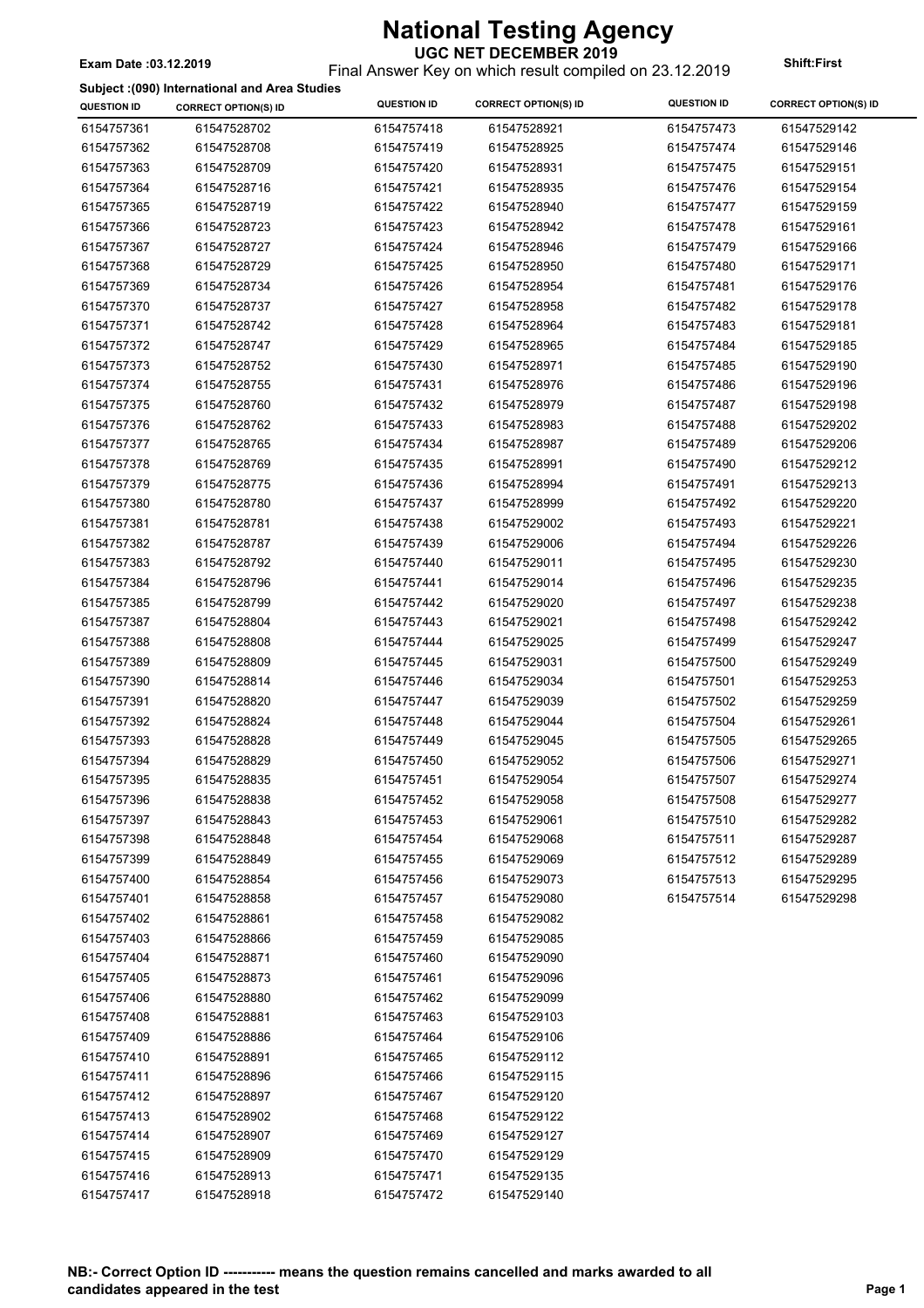**UGC NET DECEMBER 2019** Final Answer Key on which result compiled on 23.12.2019 **Exam Date :02.12.2019 Shift:First**

#### **Subject :(091) Prakrit**

| <b>JUDJECI (USI) FIANIIL</b><br><b>QUESTION ID</b> | <b>CORRECT OPTION(S) ID</b> | <b>QUESTION ID</b> | <b>CORRECT OPTION(S) ID</b> | <b>QUESTION ID</b> | <b>CORRECT OPTION(S) ID</b> |
|----------------------------------------------------|-----------------------------|--------------------|-----------------------------|--------------------|-----------------------------|
| 6154751437                                         | 6154755603                  | 6154751494         | 6154755821                  | 6154751548         | 6154756037                  |
| 6154751438                                         | 6154755606                  | 6154751495         | 6154755827                  | 6154751549         | 6154756042                  |
| 6154751439                                         | 6154755612                  | 6154751496         | 6154755829                  | 6154751550         | 6154756046                  |
| 6154751440                                         | 6154755613                  | 6154751497         | 6154755834                  | 6154751551         | 6154756052                  |
| 6154751441                                         | 6154755617                  | 6154751498         | 6154755837                  | 6154751552         | 6154756055                  |
| 6154751442                                         | 6154755624                  | 6154751499         | 6154755842                  | 6154751553         | 6154756057                  |
| 6154751443                                         | 6154755626                  | 6154751500         | 6154755845                  | 6154751554         | 6154756061                  |
| 6154751444                                         | 6154755631                  | 6154751501         | 6154755851                  | 6154751555         | 6154756068                  |
| 6154751445                                         | 6154755633                  | 6154751502         | 6154755853                  | 6154751556         | 6154756072                  |
| 6154751446                                         | 6154755640                  | 6154751503         | 6154755858                  | 6154751557         | 6154756076                  |
| 6154751447                                         | 6154755643                  | 6154751504         | 6154755861                  | 6154751558         | 6154756080                  |
| 6154751448                                         | 6154755648                  | 6154751505         | 6154755868                  | 6154751559         | 6154756083                  |
| 6154751449                                         | 6154755652                  | 6154751506         | 6154755872                  | 6154751560         | 6154756087                  |
| 6154751450                                         | 6154755655                  | 6154751507         | 6154755875                  | 6154751561         | 6154756092                  |
| 6154751451                                         | 6154755660                  | 6154751508         | 6154755878                  | 6154751562         | 6154756094                  |
| 6154751452                                         | 6154755661                  | 6154751509         | 6154755881                  | 6154751563         | 6154756099                  |
| 6154751453                                         | 6154755665                  | 6154751510         | 6154755888                  | 6154751564         | 6154756104                  |
| 6154751454                                         | 6154755671                  | 6154751511         | 6154755890                  | 6154751565         | 6154756107                  |
| 6154751455                                         | 6154755674                  | 6154751512         | 6154755895                  | 6154751566         | 6154756110                  |
| 6154751456                                         | 6154755680                  | 6154751513         | 6154755899                  | 6154751567         | 6154756116                  |
| 6154751457                                         | 6154755684                  | 6154751514         | 6154755904                  | 6154751568         | 6154756119                  |
| 6154751458                                         | 6154755686                  | 6154751515         | 6154755906                  | 6154751569         | 6154756121                  |
| 6154751459                                         | 6154755691                  | 6154751516         | 6154755911                  | 6154751570         | 6154756126                  |
| 6154751460                                         | 6154755693                  | 6154751517         | 6154755915                  | 6154751571         | 6154756131                  |
| 6154751461                                         | 6154755697                  | 6154751518         | 6154755920                  | 6154751572         | 6154756136                  |
| 6154751463                                         | 6154755702                  | 6154751519         | 6154755921                  | 6154751573         | 6154756137                  |
| 6154751464                                         | 6154755706                  | 6154751520         | 6154755925                  | 6154751574         | 6154756141                  |
| 6154751465                                         | 6154755712                  | 6154751521         | 6154755931                  | 6154751575         | 6154756148                  |
| 6154751466                                         | 6154755714                  | 6154751522         | 6154755933                  | 6154751576         | 6154756149                  |
| 6154751467                                         | 6154755720                  | 6154751523         | 6154755939                  | 6154751577         | 6154756153                  |
| 6154751468                                         | 6154755721                  | 6154751524         | 6154755944                  | 6154751578         | 6154756158                  |
| 6154751469                                         | 6154755726                  | 6154751525         | 6154755945                  | 6154751580         | 6154756162                  |
| 6154751470                                         | 6154755731                  | 6154751526         | 6154755949                  | 6154751581         | 6154756167                  |
| 6154751471                                         | 6154755734                  | 6154751527         | 6154755953                  | 6154751582         | 6154756172                  |
| 6154751472                                         | 6154755739                  | 6154751528         | 6154755958                  | 6154751583         | 6154756174                  |
| 6154751473                                         | 6154755743                  | 6154751529         | 6154755964                  | 6154751584         | 6154756177                  |
| 6154751474                                         | 6154755745                  | 6154751530         | 6154755968                  | 6154751586         | 6154756183                  |
| 6154751475                                         | 6154755750                  | 6154751531         | 6154755970                  | 6154751587         | 6154756188                  |
| 6154751476                                         | 6154755753                  | 6154751532         | 6154755973                  | 6154751588         | 6154756190                  |
| 6154751477                                         | 6154755759                  | 6154751533         | 6154755977                  | 6154751589         | 6154756196                  |
| 6154751478                                         | 6154755762                  | 6154751534         | 6154755983                  | 6154751590         | 6154756197                  |
| 6154751479                                         | 6154755767                  | 6154751535         | 6154755987                  |                    |                             |
| 6154751480                                         | 6154755772                  | 6154751536         | 6154755992                  |                    |                             |
| 6154751481                                         | 6154755774                  | 6154751537         | 6154755993                  |                    |                             |
| 6154751482                                         | 6154755777                  | 6154751538         | 6154756000                  |                    |                             |
| 6154751484                                         | 6154755784                  | 6154751539         | 6154756001                  |                    |                             |
| 6154751485                                         | 6154755786                  | 6154751540         | 6154756007                  |                    |                             |
| 6154751486                                         | 6154755791                  | 6154751541         | 6154756010                  |                    |                             |
| 6154751487                                         | 6154755795                  | 6154751542         | 6154756014                  |                    |                             |
| 6154751488                                         | 6154755800                  | 6154751543         | 6154756019                  |                    |                             |
| 6154751489                                         | 6154755802                  | 6154751544         | 6154756023                  |                    |                             |
| 6154751490                                         | 6154755807                  | 6154751545         | 6154756025                  |                    |                             |
| 6154751491                                         | 6154755812                  | 6154751546         | 6154756032                  |                    |                             |
| 6154751492                                         | 6154755815                  | 6154751547         | 6154756035,                 |                    |                             |
| 6154751493                                         | 6154755818                  |                    | 6154756036                  |                    |                             |
|                                                    |                             |                    |                             |                    |                             |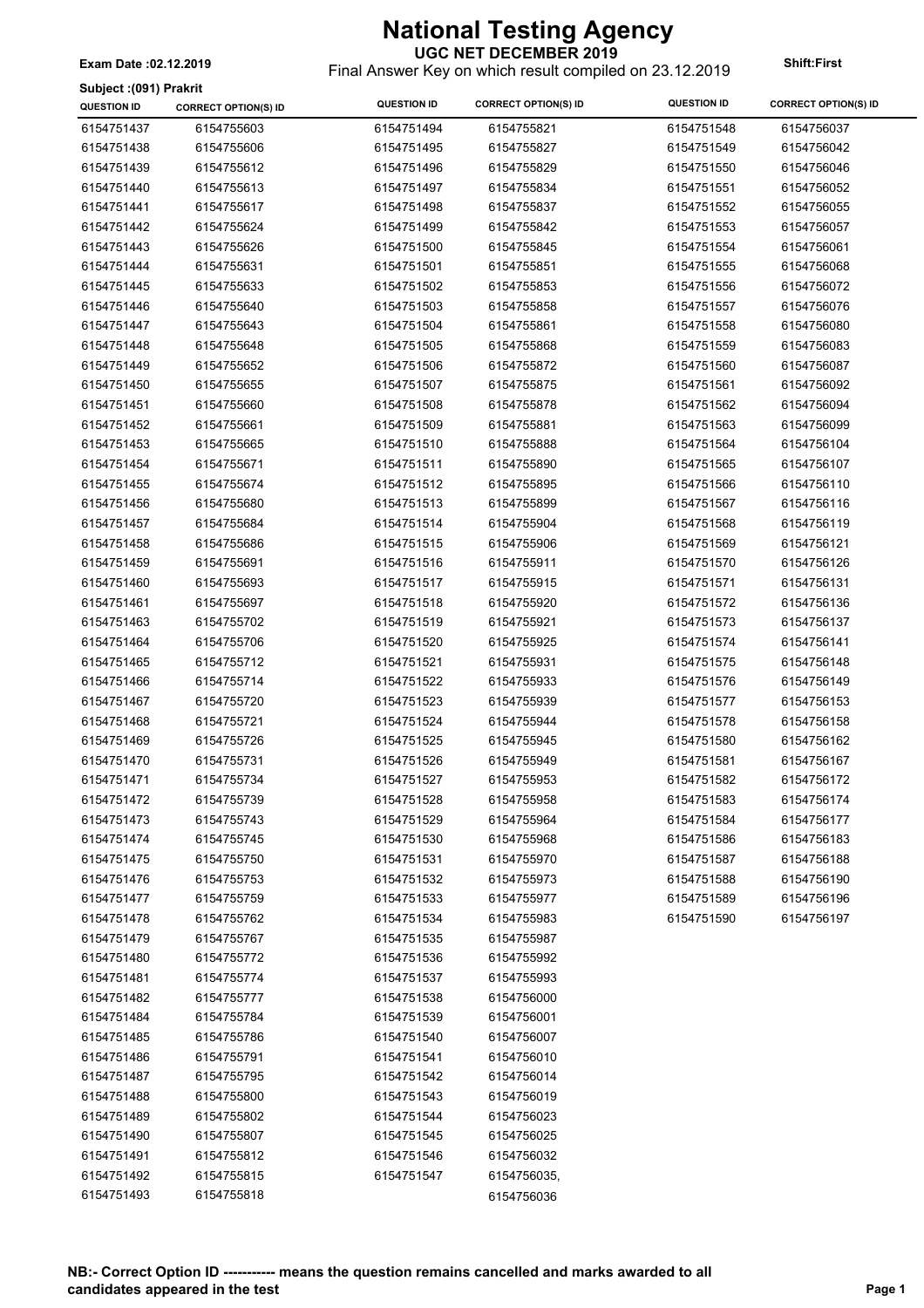#### **UGC NET DECEMBER 2019** Final Answer Key on which result compiled on 23.12.2019 **Exam Date :04.12.2019 Shift:First**

#### **Subject :(092) Human Rights And Duties**

| <b>QUESTION ID</b> | <b>CORRECT OPTION(S) ID</b> | <b>QUESTION ID</b> | <b>CORRECT OPTION(S) ID</b> | <b>QUESTION ID</b> | <b>CORRECT OPTION(S) ID</b> |
|--------------------|-----------------------------|--------------------|-----------------------------|--------------------|-----------------------------|
| 61547511825        | 61547546102                 | 61547511882        | 61547546324                 | 61547511937        | 61547546543                 |
| 61547511826        | 61547546105                 | 61547511883        | 61547546325                 | 61547511938        | 61547546545                 |
| 61547511827        | 61547546111                 | 61547511884        | 61547546331                 | 61547511939        | 61547546551                 |
| 61547511828        | 61547546116                 | 61547511885        | 61547546335                 | 61547511940        | 61547546553                 |
| 61547511829        | 61547546118                 | 61547511886        | 61547546340                 | 61547511941        | 61547546558                 |
| 61547511830        | 61547546124                 | 61547511887        | 61547546342                 | 61547511942        | 61547546562                 |
| 61547511831        | 61547546125                 | 61547511888        | 61547546346                 | 61547511943        | 61547546568                 |
| 61547511832        | 61547546132                 | 61547511889        | 61547546349                 | 61547511944        | 61547546572                 |
| 61547511833        | 61547546133                 | 61547511890        | 61547546355                 | 61547511945        | 61547546575                 |
| 61547511834        | 61547546139                 | 61547511891        | 61547546358                 | 61547511946        | 61547546580                 |
| 61547511835        | 61547546141                 | 61547511892        | 61547546363                 | 61547511947        | 61547546581                 |
| 61547511836        | 61547546148                 | 61547511893        | 61547546367                 | 61547511948        | 61547546586                 |
| 61547511837        | 61547546150                 | 61547511894        | 61547546369                 | 61547511949        | 61547546590                 |
| 61547511838        | 61547546155                 | 61547511895        | 61547546376                 | 61547511950        | 61547546593                 |
| 61547511839        | 61547546160                 | 61547511896        | 61547546379                 | 61547511951        | 61547546597                 |
| 61547511840        | 61547546161                 | 61547511897        | 61547546383                 | 61547511952        | 61547546604                 |
| 61547511841        | 61547546167                 | 61547511898        | 61547546385                 | 61547511953        | 61547546607                 |
| 61547511842        | 61547546169                 | 61547511899        | 61547546390                 | 61547511954        | 61547546611                 |
| 61547511843        | 61547546174                 | 61547511900        | 61547546396                 | 61547511955        | 61547546615                 |
| 61547511844        | 61547546180                 | 61547511901        | 61547546398                 | 61547511956        | 61547546618                 |
| 61547511845        | 61547546181                 | 61547511902        | 61547546403                 | 61547511957        | 61547546624                 |
| 61547511846        | 61547546185                 | 61547511903        | 61547546405                 | 61547511958        | 61547546626                 |
| 61547511847        | 61547546191                 | 61547511904        | 61547546411                 | 61547511959        | 61547546630                 |
| 61547511848        | 61547546196                 | 61547511905        | 61547546415                 | 61547511960        | 61547546633                 |
| 61547511849        | 61547546200                 | 61547511906        | 61547546418                 | 61547511961        | 61547546639                 |
| 61547511851        | 61547546202                 | 61547511907        | 61547546422                 | 61547511962        | 61547546643                 |
| 61547511852        | 61547546207                 | 61547511908        | 61547546426                 | 61547511963        | 61547546646                 |
| 61547511853        | 61547546209                 | 61547511909        | 61547546430                 | 61547511964        | 61547546649                 |
| 61547511854        | 61547546214                 | 61547511910        | 61547546434                 | 61547511965        | 61547546653                 |
| 61547511855        | 61547546220                 | 61547511911        | 61547546437                 | 61547511966        | 61547546658                 |
| 61547511856        | 61547546222                 | 61547511912        | 61547546441                 | 61547511968        | 61547546663                 |
| 61547511857        | 61547546226                 | 61547511913        | 61547546446                 | 61547511969        | 61547546668                 |
| 61547511858        | 61547546230                 | 61547511914        | 61547546450                 | 61547511970        | 61547546669                 |
| 61547511859        | 61547546235                 | 61547511915        | 61547546454                 | 61547511971        | 61547546676                 |
| 61547511860        | 61547546240                 | 61547511916        | 61547546457                 | 61547511972        | 61547546678                 |
| 61547511861        | 61547546242                 | 61547511917        | 61547546461                 | 61547511974        | 61547546682                 |
| 61547511862        | 61547546246                 | 61547511918        | 61547546466                 | 61547511975        | 61547546687                 |
| 61547511863        | 61547546252                 | 61547511919        | 61547546471                 | 61547511976        | 61547546692                 |
| 61547511864        | 61547546255                 | 61547511920        | 61547546474                 | 61547511977        | 61547546693                 |
| 61547511865        | 61547546257                 | 61547511921        | 61547546478                 | 61547511978        | 61547546698                 |
| 61547511866        | 61547546261                 | 61547511922        | 61547546483                 |                    |                             |
| 61547511867        | 61547546267                 | 61547511923        | 61547546485                 |                    |                             |
| 61547511868        | 61547546272                 | 61547511924        | 61547546492                 |                    |                             |
| 61547511869        | 61547546276                 | 61547511925        | 61547546493                 |                    |                             |
| 61547511870        | 61547546279                 | 61547511926        | 61547546499                 |                    |                             |
| 61547511872        | 61547546283                 | 61547511927        | 61547546504                 |                    |                             |
| 61547511873        | 61547546286                 | 61547511928        | 61547546508                 |                    |                             |
| 61547511874        | 61547546289                 | 61547511929        | 61547546511                 |                    |                             |
| 61547511875        | 61547546296                 | 61547511930        | 61547546514                 |                    |                             |
| 61547511876        | 61547546298                 | 61547511931        | 61547546520                 |                    |                             |
| 61547511877        | 61547546303                 | 61547511932        | 61547546523                 |                    |                             |
| 61547511878        | 61547546308                 | 61547511933        | 61547546527                 |                    |                             |
| 61547511879        | 61547546310                 | 61547511934        | 61547546531                 |                    |                             |
| 61547511880        | 61547546316                 | 61547511935        | 61547546534                 |                    |                             |
| 61547511881        | 61547546318                 | 61547511936        | 61547546539                 |                    |                             |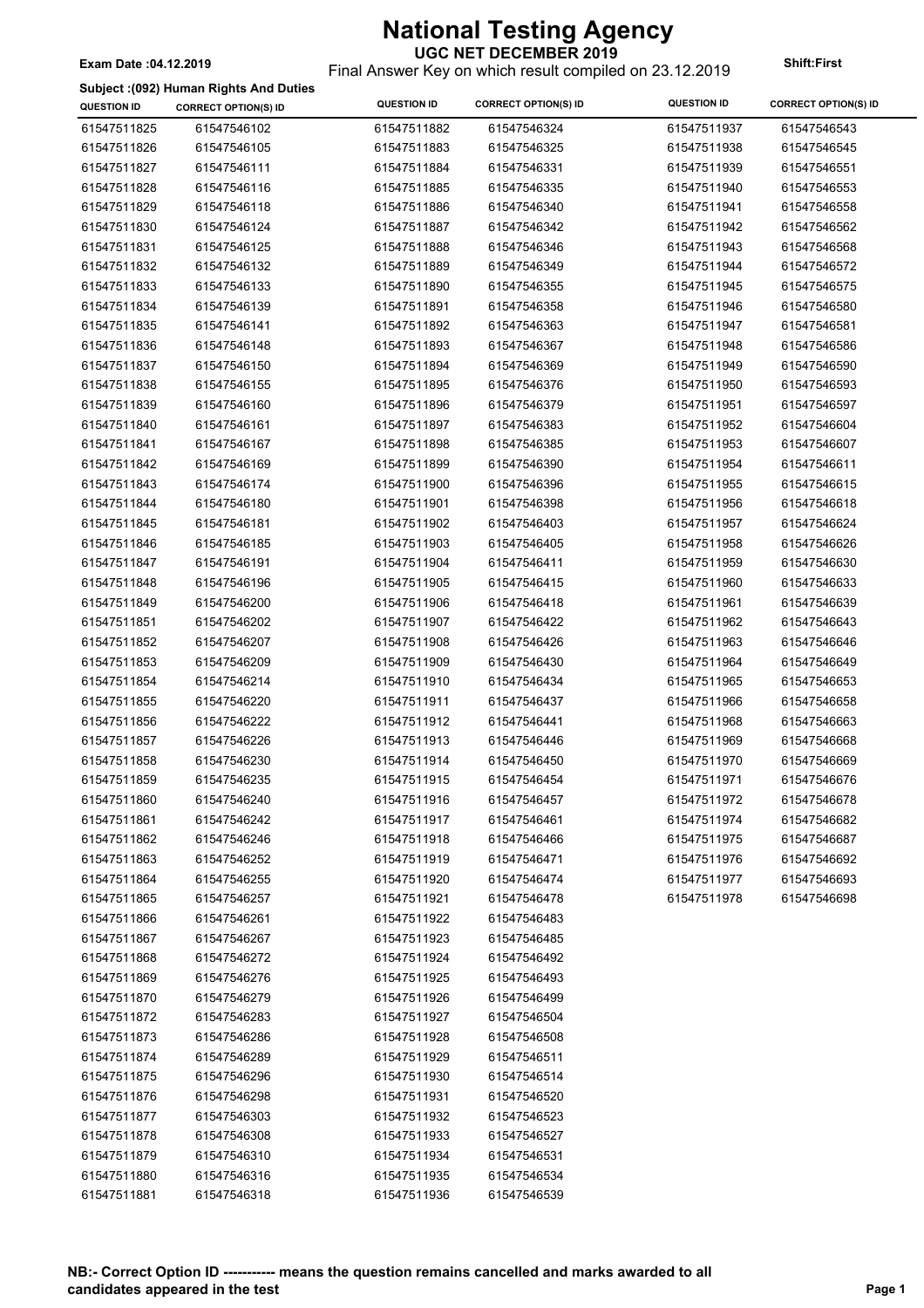| <b>National Testing Agency</b> |
|--------------------------------|
| <b>UGC NET DECEMBER 2019</b>   |

**UGC NET DECEMBER 2019** Final Answer Key on which result compiled on 23.12.2019 **Exam Date :04.12.2019 Shift:Second**

**CORRECT OPTION(S) ID QUESTION ID QUESTION ID CORRECT OPTION(S) ID QUESTION ID CORRECT OPTION(S) ID**

**Subject :(093) Tourism Administration and Management**

| 6154758286 | ------------- | 6154758341 | 61547532518 | 6154758396 | 61547532737 |
|------------|---------------|------------|-------------|------------|-------------|
| 6154758287 | 61547532306   | 6154758342 | 61547532524 | 6154758397 | 61547532742 |
| 6154758288 | 61547532310   | 6154758343 | 61547532525 | 6154758398 | 61547532745 |
| 6154758289 | 61547532313   | 6154758344 | 61547532530 | 6154758399 | 61547532750 |
| 6154758290 | 61547532320   | 6154758345 | 61547532536 | 6154758400 | 61547532755 |
| 6154758291 | 61547532323   | 6154758346 | 61547532539 | 6154758401 | 61547532760 |
| 6154758292 | 61547532326   | 6154758347 | 61547532541 | 6154758402 | 61547532761 |
| 6154758293 | 61547532331   | 6154758348 | 61547532546 | 6154758403 | 61547532765 |
| 6154758294 | 61547532335   | 6154758349 | 61547532549 | 6154758404 | 61547532769 |
| 6154758295 | 61547532339   | 6154758350 | 61547532554 | 6154758405 | 61547532773 |
| 6154758296 | 61547532342   | 6154758351 | 61547532557 | 6154758406 | 61547532777 |
| 6154758297 | 61547532345   | 6154758352 | 61547532564 | 6154758407 | 61547532783 |
| 6154758298 | 61547532349   | 6154758353 | 61547532568 | 6154758408 | 61547532786 |
| 6154758299 | 61547532356   | 6154758354 | 61547532570 | 6154758409 | 61547532789 |
| 6154758300 | 61547532360   | 6154758355 | 61547532575 | 6154758410 | 61547532793 |
| 6154758301 | 61547532362   | 6154758356 | 61547532580 | 6154758411 | 61547532799 |
| 6154758302 | 61547532365   | 6154758357 | 61547532581 | 6154758412 | 61547532803 |
| 6154758303 | 61547532371   | 6154758358 | 61547532588 | 6154758413 | 61547532808 |
| 6154758304 | 61547532376   | 6154758359 | 61547532590 | 6154758414 | 61547532809 |
| 6154758305 | 61547532379   | 6154758360 | 61547532595 | 6154758415 | 61547532813 |
| 6154758306 | 61547532384   | 6154758361 | 61547532597 | 6154758416 | 61547532817 |
| 6154758307 | 61547532387   | 6154758362 | 61547532601 | 6154758417 | 61547532822 |
| 6154758308 | 61547532390   | 6154758363 | 61547532608 | 6154758418 | 61547532827 |
| 6154758309 | 61547532396   | 6154758364 | 61547532611 | 6154758419 | 61547532832 |
| 6154758310 | 61547532398   | 6154758365 | 61547532613 | 6154758420 | 61547532834 |
| 6154758311 | 61547532402   | 6154758366 | 61547532618 | 6154758421 | 61547532839 |
| 6154758312 | 61547532406   | 6154758367 | 61547532622 | 6154758422 | 61547532842 |
| 6154758313 | 61547532409   | 6154758368 | 61547532627 | 6154758423 | 61547532845 |
| 6154758314 | 61547532413   | 6154758369 | 61547532629 | 6154758424 | 61547532851 |
| 6154758315 | 61547532420   | 6154758370 | 61547532634 | 6154758425 | 61547532856 |
| 6154758316 | 61547532422   | 6154758371 | 61547532639 | 6154758426 | 61547532859 |
| 6154758317 | 61547532425   | 6154758372 | 61547532644 | 6154758428 | 61547532861 |
| 6154758318 | 61547532432   | 6154758373 | 61547532648 | 6154758429 | 61547532867 |
| 6154758319 | 61547532433   | 6154758374 | 61547532652 | 6154758430 | 61547532870 |
| 6154758320 | 61547532439   | 6154758375 | 61547532653 | 6154758431 | 61547532874 |
| 6154758321 | 61547532444   | 6154758376 | 61547532660 | 6154758432 | 61547532880 |
| 6154758322 | 61547532447   | 6154758377 | 61547532661 | 6154758434 | 61547532881 |
| 6154758323 | 61547532450   | 6154758378 | 61547532667 | 6154758435 | 61547532887 |
| 6154758324 | 61547532453   | 6154758379 | 61547532671 | 6154758436 | 61547532891 |
| 6154758325 | 61547532459   | 6154758380 | 61547532676 | 6154758437 | 61547532896 |
| 6154758326 | 61547532463,  | 6154758381 | 61547532680 | 6154758438 | 61547532897 |
|            | 61547532464   | 6154758382 | 61547532681 |            |             |
| 6154758327 | 61547532467   | 6154758383 | 61547532685 |            |             |
| 6154758328 | 61547532469   | 6154758384 | 61547532689 |            |             |
| 6154758329 | 61547532475   | 6154758385 | 61547532695 |            |             |
| 6154758330 | 61547532477   | 6154758386 | 61547532697 |            |             |
| 6154758332 | 61547532483   | 6154758387 | 61547532704 |            |             |
| 6154758333 | 61547532486   | 6154758388 | 61547532705 |            |             |
| 6154758334 | 61547532491   | 6154758389 | 61547532712 |            |             |
| 6154758335 | 61547532496   | 6154758390 | 61547532715 |            |             |
| 6154758336 | 61547532497   | 6154758391 | 61547532717 |            |             |
| 6154758337 | 61547532502   | 6154758392 | 61547532723 |            |             |
| 6154758338 | 61547532505   | 6154758393 | 61547532728 |            |             |
| 6154758339 | 61547532511   | 6154758394 | 61547532729 |            |             |
| 6154758340 | 61547532514   | 6154758395 | 61547532735 |            |             |
|            |               |            |             |            |             |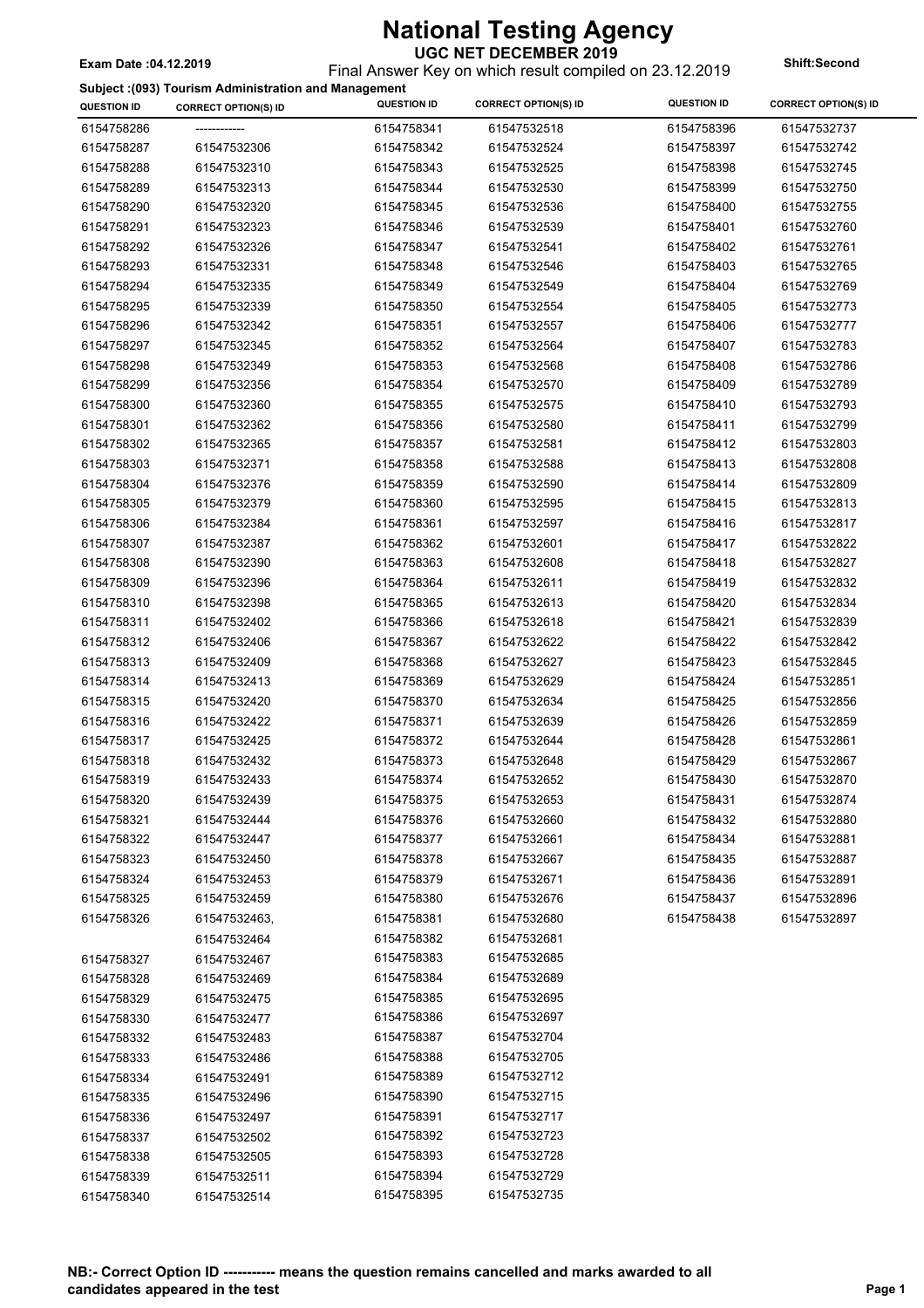**Subject :(094) Bodo**

### **UGC NET DECEMBER 2019**

Final Answer Key on which result compiled on 23.12.2019 **Exam Date :05.12.2019 Shift:First**

| <b>Subject</b> : (094) Bodo |                             |                            |                             |                    |                             |
|-----------------------------|-----------------------------|----------------------------|-----------------------------|--------------------|-----------------------------|
| <b>QUESTION ID</b>          | <b>CORRECT OPTION(S) ID</b> | <b>QUESTION ID</b>         | <b>CORRECT OPTION(S) ID</b> | <b>QUESTION ID</b> | <b>CORRECT OPTION(S) ID</b> |
| 61547511980                 | 61547546703                 | 61547512036                | 61547546921                 | 61547512091        | 61547547142                 |
| 61547511981                 | 61547546708                 | 61547512037                | 61547546926                 | 61547512092        | 61547547147                 |
| 61547511982                 | 61547546710                 | 61547512038                | 61547546931                 | 61547512093        | 61547547150                 |
| 61547511983                 | 61547546713                 | 61547512039                | 61547546933                 | 61547512094        | 61547547156                 |
| 61547511984                 | 61547546717                 | 61547512040                | 61547546939                 | 61547512095        | 61547547157                 |
| 61547511985                 | 61547546722                 | 61547512041                | 61547546944                 | 61547512096        | 61547547163                 |
| 61547511986                 | 61547546727                 | 61547512042                | 61547546948                 | 61547512097        | 61547547165                 |
| 61547511987                 | 61547546732                 | 61547512043                | 61547546950                 | 61547512098        | 61547547170                 |
| 61547511988                 | 61547546735                 | 61547512044                | 61547546954                 | 61547512099        | 61547547174                 |
| 61547511989                 | 61547546738                 | 61547512045                | 61547546959                 | 61547512100        | 61547547177                 |
| 61547511990                 | 61547546741                 | 61547512046                | 61547546964                 | 61547512101        | 61547547184                 |
| 61547511991                 | 61547546748                 | 61547512047                | 61547546965                 | 61547512102        | 61547547187                 |
| 61547511992                 | 61547546749                 | 61547512048                | 61547546970                 | 61547512103        | 61547547189                 |
| 61547511993                 | 61547546754                 | 61547512049                | 61547546973                 | 61547512104        | 61547547194                 |
| 61547511994                 | 61547546758                 | 61547512050                | 61547546978                 | 61547512105        | 61547547200                 |
| 61547511995                 | 61547546763                 | 61547512051                | 61547546981                 | 61547512106        | 61547547201                 |
| 61547511996                 | 61547546765                 | 61547512052                | 61547546986                 | 61547512107        | 61547547207                 |
| 61547511997                 | 61547546771                 | 61547512053                | 61547546992                 | 61547512108        | 61547547209                 |
| 61547511998                 | 61547546775                 | 61547512054                | 61547546996                 | 61547512109        | 61547547213                 |
| 61547511999                 | 61547546777                 | 61547512055                | 61547546999                 | 61547512110        | 61547547217                 |
| 61547512000                 | 61547546783                 | 61547512056                | 61547547001                 | 61547512111        | 61547547222                 |
| 61547512001                 | 61547546788                 | 61547512057                | 61547547007                 | 61547512112        | 61547547226                 |
| 61547512002                 | 61547546792                 | 61547512058                | 61547547010                 | 61547512113        | 61547547231                 |
| 61547512003                 | 61547546793                 | 61547512059                | 61547547013                 | 61547512114        | 61547547234                 |
| 61547512004                 | 61547546800                 | 61547512060                | 61547547017                 | 61547512115        | 61547547240                 |
| 61547512005                 | 61547546804                 | 61547512061                | 61547547023                 | 61547512116        | 61547547242                 |
| 61547512006                 | 61547546806                 | 61547512062                | 61547547028                 | 61547512117        | 61547547248                 |
| 61547512007                 | 61547546809                 | 61547512063                | 61547547030                 | 61547512118        | 61547547250                 |
|                             | 61547546816                 |                            |                             |                    | 61547547254                 |
| 61547512008<br>61547512009  | 61547546820                 | 61547512064<br>61547512065 | 61547547034<br>61547547039  | 61547512119        | 61547547257                 |
|                             |                             |                            | 61547547041                 | 61547512120        | 61547547261                 |
| 61547512010<br>61547512011  | 61547546824                 | 61547512066                |                             | 61547512122        |                             |
|                             | 61547546828                 | 61547512067                | 61547547045                 | 61547512123        | 61547547267                 |
| 61547512012                 | 61547546832                 | 61547512068                | 61547547051                 | 61547512124        | 61547547272                 |
| 61547512013                 | 61547546836                 | 61547512069                | 61547547053                 | 61547512125        | 61547547273                 |
| 61547512014                 | 61547546838                 | 61547512070                | 61547547060                 | 61547512126        | 61547547278                 |
| 61547512015                 | 61547546844                 | 61547512071                | 61547547062                 | 61547512128        | 61547547281                 |
| 61547512016                 | 61547546847                 | 61547512072                | 61547547067                 | 61547512129        | 61547547288                 |
| 61547512017                 | 61547546851                 | 61547512073                | 61547547070                 | 61547512130        | 61547547290                 |
| 61547512018                 | 61547546855                 | 61547512074                | 61547547075                 | 61547512131        | 61547547296                 |
| 61547512019                 | 61547546857                 | 61547512075                | 61547547077                 | 61547512132        | 61547547299                 |
| 61547512020                 | 61547546864                 | 61547512076                | 61547547081                 |                    |                             |
| 61547512021                 | 61547546868                 | 61547512077                | 61547547087                 |                    |                             |
| 61547512022                 | 61547546872                 | 61547512078                | 61547547092                 |                    |                             |
| 61547512023                 | 61547546875                 | 61547512079                | 61547547093                 |                    |                             |
| 61547512024                 | 61547546879                 | 61547512080                | 61547547098                 |                    |                             |
| 61547512026                 | 61547546883                 | 61547512081                | 61547547104                 |                    |                             |
| 61547512027                 | 61547546886                 | 61547512082                | 61547547107                 |                    |                             |
| 61547512028                 | 61547546891                 | 61547512083                | 61547547109                 |                    |                             |
| 61547512029                 | 61547546896                 | 61547512084                | 61547547115                 |                    |                             |
| 61547512030                 | 61547546900                 | 61547512085                | 61547547118                 |                    |                             |
| 61547512031                 | 61547546901                 | 61547512086                | 61547547122                 |                    |                             |
| 61547512032                 | 61547546905                 | 61547512087                | 61547547126                 |                    |                             |
| 61547512033                 | 61547546910                 | 61547512088                | 61547547130                 |                    |                             |
| 61547512034                 | 61547546916                 | 61547512089                | 61547547133                 |                    |                             |
| 61547512035                 | 61547546917                 | 61547512090                | 61547547137                 |                    |                             |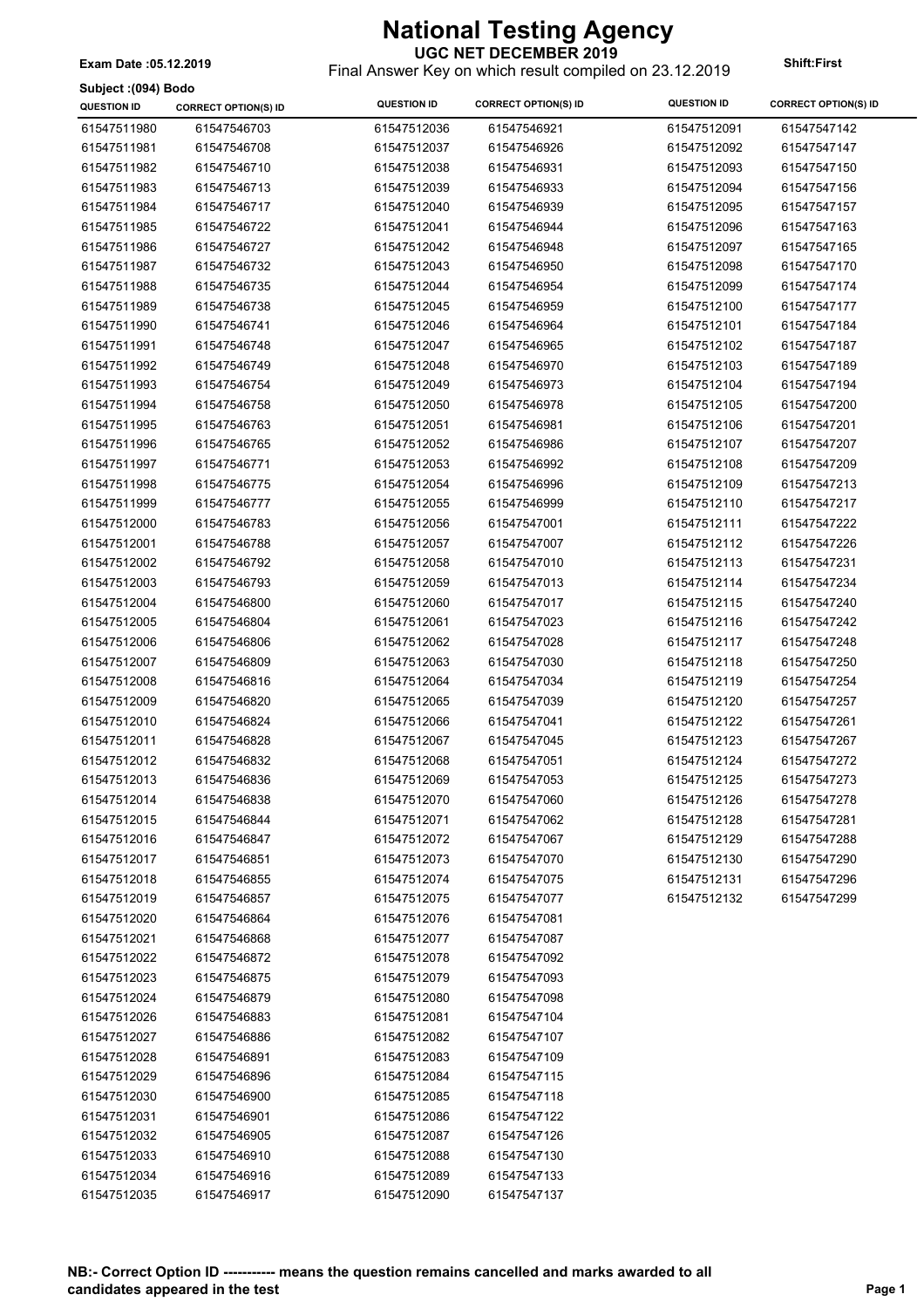**Subject :(095) Santali**

### **UGC NET DECEMBER 2019**

Final Answer Key on which result compiled on 23.12.2019 **Exam Date :02.12.2019 Shift:First**

| <b>QUESTION ID</b> | <b>CORRECT OPTION(S) ID</b> | <b>QUESTION ID</b> | <b>CORRECT OPTION(S) ID</b> | <b>QUESTION ID</b> | <b>CORRECT OPTION(S) ID</b> |
|--------------------|-----------------------------|--------------------|-----------------------------|--------------------|-----------------------------|
| 615475617          | 6154752403                  | 615475674          | 6154752624                  | 615475729          | 6154752843                  |
| 615475618          | 6154752406                  | 615475675          | 6154752627                  | 615475730          | 6154752846                  |
| 615475619          | 6154752412                  | 615475676          | 6154752632                  | 615475731          | 6154752849                  |
| 615475620          | 6154752413                  | 615475677          | 6154752634                  | 615475732          | 6154752853                  |
| 615475621          | 6154752417                  | 615475678          | 6154752639                  | 615475733          | 6154752857                  |
| 615475622          | 6154752424                  | 615475679          | 6154752641                  | 615475734          | 6154752862                  |
| 615475623          | 6154752426                  | 615475680          | 6154752647                  | 615475735          | 6154752865                  |
| 615475624          | 6154752431                  | 615475681          | 6154752650                  | 615475736          | 6154752872                  |
| 615475625          | 6154752433                  | 615475682          | 6154752655                  | 615475737          | 6154752873                  |
| 615475626          | 6154752440                  | 615475683          | 6154752657                  | 615475738          | 6154752879                  |
| 615475627          | 6154752443                  | 615475684          | 6154752662                  | 615475739          | 6154752881                  |
| 615475628          | 6154752448                  | 615475685          | 6154752665                  | 615475740          | 6154752886                  |
| 615475629          | 6154752452                  | 615475686          | 6154752672                  | 615475741          | 6154752892                  |
| 615475630          | 6154752455                  | 615475687          | 6154752674                  | 615475742          | 6154752894                  |
| 615475631          | 6154752460                  | 615475688          | 6154752679                  | 615475743          | 6154752897                  |
| 615475632          | 6154752461                  | 615475689          | 6154752682                  | 615475744          | 6154752902                  |
| 615475633          | 6154752465                  | 615475690          | 6154752688                  | 615475745          | 6154752907                  |
| 615475634          | 6154752471                  | 615475691          | 6154752690                  | 615475746          | 6154752909                  |
| 615475635          | 6154752474                  | 615475692          | 6154752696                  | 615475747          | 6154752914                  |
| 615475636          | 6154752480                  | 615475693          | 6154752699                  | 615475748          | 6154752920                  |
| 615475637          | 6154752484                  | 615475694          | 6154752701                  | 615475749          | 6154752922                  |
| 615475638          | 6154752486                  | 615475695          | 6154752707                  | 615475750          | 6154752925                  |
| 615475639          | 6154752491                  | 615475696          | 6154752710                  | 615475751          | 6154752930                  |
| 615475640          | 6154752493                  | 615475697          | 6154752716                  | 615475752          | 6154752933                  |
| 615475641          | 6154752497                  | 615475698          | 6154752717                  | 615475753          | 6154752939                  |
| 615475643          | 6154752502                  | 615475699          | 6154752724                  | 615475754          | 6154752942                  |
| 615475644          | 6154752506                  | 615475700          | 6154752725                  | 615475755          | 6154752947                  |
| 615475645          | 6154752512                  | 615475701          | 6154752732                  | 615475756          | 6154752949                  |
| 615475646          | 6154752514                  | 615475702          | 6154752733                  | 615475757          | 6154752954                  |
| 615475647          | 6154752520                  | 615475703          | 6154752739                  | 615475758          | 6154752959                  |
| 615475648          | 6154752521                  | 615475704          | 6154752742                  | 615475760          | 6154752962                  |
| 615475649          | 6154752526                  | 615475705          | 6154752748                  | 615475761          | 6154752965                  |
| 615475650          | 6154752531                  | 615475706          | 6154752751                  | 615475762          | 6154752971                  |
| 615475651          | 6154752534                  | 615475707          | 6154752756                  | 615475763          | 6154752976                  |
| 615475652          | 6154752539                  | 615475708          | 6154752758                  | 615475764          | 6154752978                  |
| 615475653          | 6154752543                  | 615475709          | 6154752761                  | 615475766          | 6154752981                  |
| 615475654          | 6154752545                  | 615475710          | 6154752768                  | 615475767          | 6154752988                  |
| 615475655          | 6154752550                  | 615475711          | 6154752770                  | 615475768          | 6154752990                  |
| 615475656          | 6154752553                  | 615475712          | 6154752776                  | 615475769          | 6154752993                  |
| 615475657          | 6154752559                  | 615475713          | 6154752778                  | 615475770          | 6154752999                  |
| 615475658          | 6154752562                  | 615475714          | 6154752782                  |                    |                             |
| 615475659          | 6154752567                  | 615475715          | 6154752785                  |                    |                             |
| 615475660          | 6154752572                  | 615475716          | 6154752792                  |                    |                             |
| 615475661          | 6154752574                  | 615475717          | 6154752795                  |                    |                             |
| 615475662          | 6154752577                  | 615475718          | 6154752800                  |                    |                             |
| 615475664          | 6154752584                  | 615475719          | 6154752803                  |                    |                             |
| 615475665          | 6154752586                  | 615475720          | 6154752805                  |                    |                             |
| 615475666          | 6154752591                  | 615475721          | 6154752812                  |                    |                             |
| 615475667          | 6154752595                  | 615475722          | 6154752814                  |                    |                             |
| 615475668          | 6154752600                  | 615475723          | 6154752819                  |                    |                             |
| 615475669          | 6154752602                  | 615475724          | 6154752822                  |                    |                             |
| 615475670          | 6154752608                  | 615475725          | 6154752826                  |                    |                             |
| 615475671          | 6154752610                  | 615475726          | 6154752831                  |                    |                             |
| 615475672          | 6154752613                  | 615475727          | 6154752836                  |                    |                             |
| 615475673          | 6154752619                  | 615475728          | 6154752838                  |                    |                             |
|                    |                             |                    |                             |                    |                             |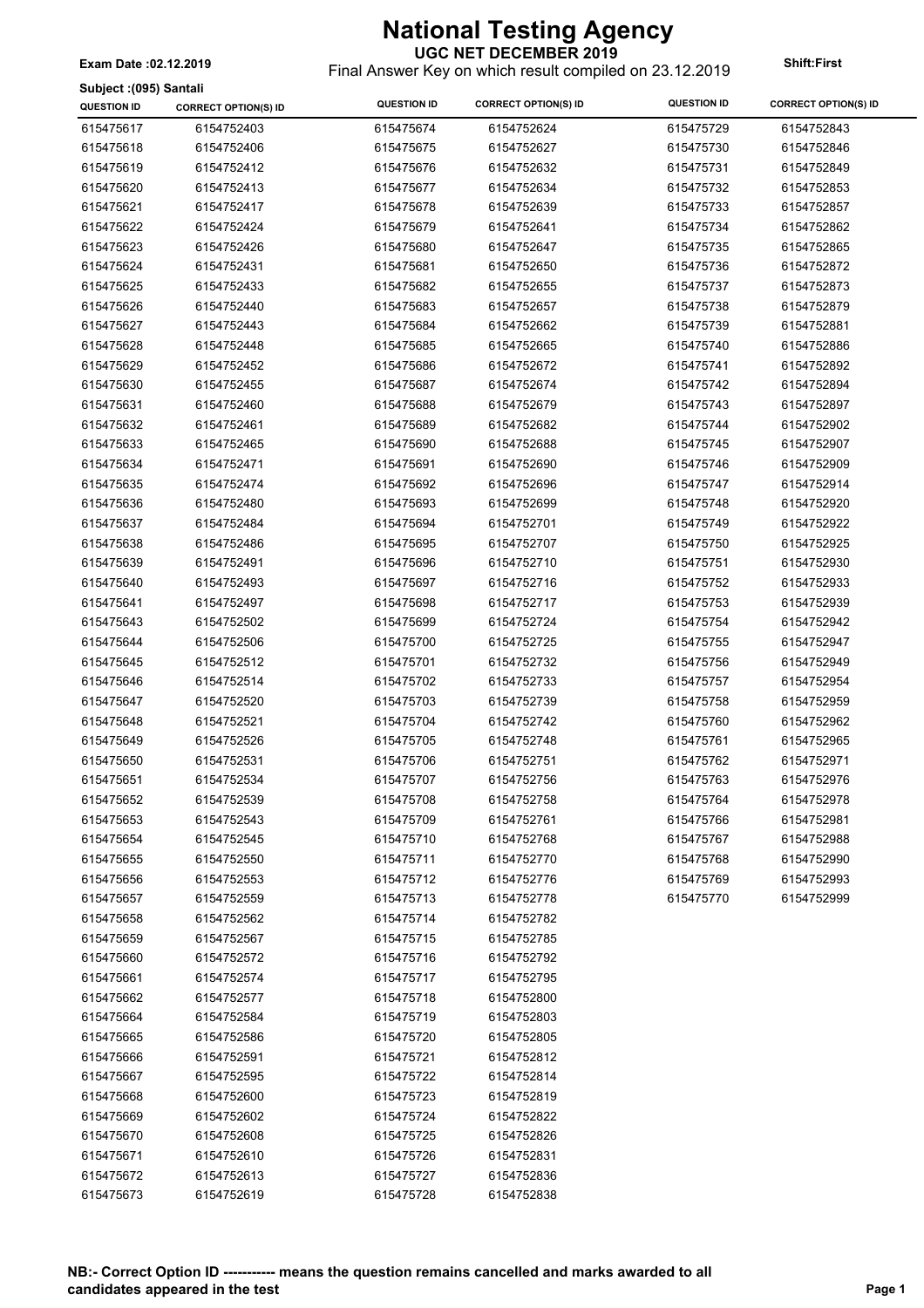### **National Testing Agency UGC NET DECEMBER 2019**

Final Answer Key on which result compiled on 23.12.2019 **Exam Date :06.12.2019 Shift:First**

| Subject: (100) Yoga |                             |                    |                             |                    |                             |
|---------------------|-----------------------------|--------------------|-----------------------------|--------------------|-----------------------------|
| <b>QUESTION ID</b>  | <b>CORRECT OPTION(S) ID</b> | <b>QUESTION ID</b> | <b>CORRECT OPTION(S) ID</b> | <b>QUESTION ID</b> | <b>CORRECT OPTION(S) ID</b> |
| 6154759515          | 61547537102                 | 6154759572         | 61547537321                 | 6154759627         | 61547537543                 |
| 6154759516          | 61547537107                 | 6154759573         | 61547537325                 | 6154759628         | 61547537546                 |
| 6154759517          | 61547537110                 | 6154759574         | 61547537331                 | 6154759629         | 61547537552                 |
| 6154759518          | 61547537113                 | 6154759575         | 61547537335                 | 6154759630         | 61547537554                 |
| 6154759519          | 61547537119                 | 6154759576         | 61547537339                 | 6154759631         | 61547537560                 |
| 6154759520          | 61547537123                 | 6154759577         | 61547537343                 | 6154759632         | 61547537562                 |
| 6154759521          | 61547537127                 | 6154759578         | 61547537347                 | 6154759633         | 61547537566                 |
| 6154759522          | 61547537132                 | 6154759579         | 61547537351                 | 6154759634         | 61547537572                 |
| 6154759523          | 61547537134                 | 6154759580         | 61547537355                 | 6154759635         | 61547537575                 |
| 6154759524          | 61547537139                 | 6154759581         | 61547537360                 | 6154759636         | 61547537577                 |
| 6154759525          | 61547537144                 | 6154759582         | 61547537363                 | 6154759637         | 61547537583                 |
| 6154759526          | 61547537147                 | 6154759583         | 61547537366                 | 6154759638         | 61547537586                 |
| 6154759527          | 61547537149                 | 6154759584         | 61547537370                 | 6154759639         | 61547537590                 |
| 6154759528          | 61547537154                 | 6154759585         | 61547537375                 | 6154759640         | 61547537596                 |
| 6154759529          | 61547537157                 | 6154759586         | 61547537379                 | 6154759641         | 61547537598                 |
| 6154759530          | 61547537162                 | 6154759587         | 61547537383                 | 6154759642         | 61547537604                 |
| 6154759531          | 61547537165                 | 6154759588         | 61547537387                 | 6154759643         | 61547537607                 |
| 6154759532          | 61547537170                 | 6154759589         | 61547537389                 | 6154759644         | 61547537611                 |
| 6154759533          | 61547537176                 | 6154759590         | 61547537394                 | 6154759645         | 61547537613                 |
| 6154759534          | 61547537180                 | 6154759591         | 61547537399                 | 6154759646         | 61547537619                 |
| 6154759535          | 61547537183                 | 6154759592         | 61547537403                 | 6154759647         | 61547537624                 |
| 6154759536          | 61547537185                 | 6154759593         | 61547537407                 | 6154759648         | 61547537627                 |
| 6154759537          | 61547537189                 | 6154759594         | 61547537412                 | 6154759649         | 61547537632                 |
| 6154759538          | 61547537193                 | 6154759595         | 61547537413                 | 6154759650         | 61547537636                 |
| 6154759539          | 61547537198                 | 6154759596         | 61547537419                 | 6154759651         | 61547537639                 |
| 6154759541          | 61547537203                 | 6154759597         | 61547537422                 | 6154759652         | 61547537643                 |
|                     |                             |                    |                             |                    |                             |
| 6154759542          | 61547537206                 | 6154759598         | 61547537427                 | 6154759653         | 61547537646                 |
| 6154759543          | 61547537212                 | 6154759599         | 61547537431                 | 6154759654         | 61547537649                 |
| 6154759544          | 61547537215                 | 6154759600         | 61547537434                 | 6154759655         | 61547537653                 |
| 6154759545          | 61547537220                 | 6154759601         | 61547537439                 | 6154759656         | 61547537659                 |
| 6154759546          | 61547537223                 | 6154759602         | 61547537441                 | 6154759658         | 61547537664                 |
| 6154759547          | 61547537227                 | 6154759603         | 61547537446                 | 6154759659         | 61547537666                 |
| 6154759548          | 61547537231                 | 6154759604         | 61547537449                 | 6154759660         | 61547537670                 |
| 6154759549          | 61547537234                 | 6154759605         | 61547537454                 | 6154759661         | 61547537675                 |
| 6154759550          | 61547537240                 | 6154759606         | 61547537457                 | 6154759662         | 61547537680                 |
| 6154759551          | 61547537241                 | 6154759607         | 61547537463                 | 6154759664         | 61547537682                 |
| 6154759552          | 61547537247                 | 6154759608         | 61547537467                 | 6154759665         | 61547537688                 |
| 6154759553          | 61547537249                 | 6154759609         | 61547537469                 | 6154759666         | 61547537692                 |
| 6154759554          | 61547537254                 | 6154759610         | 61547537476                 | 6154759667         | 61547537696                 |
| 6154759555          | 61547537260                 | 6154759611         | 61547537480                 | 6154759668         | 61547537699                 |
| 6154759556          | 61547537261                 | 6154759612         | 61547537483                 |                    |                             |
| 6154759557          | 61547537268                 | 6154759613         | 61547537487                 |                    |                             |
| 6154759558          | 61547537270                 | 6154759614         | 61547537490                 |                    |                             |
| 6154759559          | 61547537276                 | 6154759615         | 61547537496                 |                    |                             |
| 6154759560          | 61547537277                 | 6154759616         | 61547537499                 |                    |                             |
| 6154759562          | 61547537283                 | 6154759617         | 61547537501                 |                    |                             |
| 6154759563          | 61547537285                 | 6154759618         | 61547537506                 |                    |                             |
| 6154759564          | 61547537290                 | 6154759619         | 61547537510                 |                    |                             |
| 6154759565          | 61547537296                 | 6154759620         | 61547537515                 |                    |                             |
| 6154759566          | 61547537298                 | 6154759621         | 61547537518                 |                    |                             |
| 6154759567          | 61547537302                 | 6154759622         | 61547537524                 |                    |                             |
| 6154759568          | 61547537307                 | 6154759623         | 61547537525                 |                    |                             |
| 6154759569          | 61547537312                 | 6154759624         | 61547537529                 |                    |                             |
| 6154759570          | 61547537315                 | 6154759625         | 61547537535                 |                    |                             |

6154759626 61547537538

6154759571 61547537319